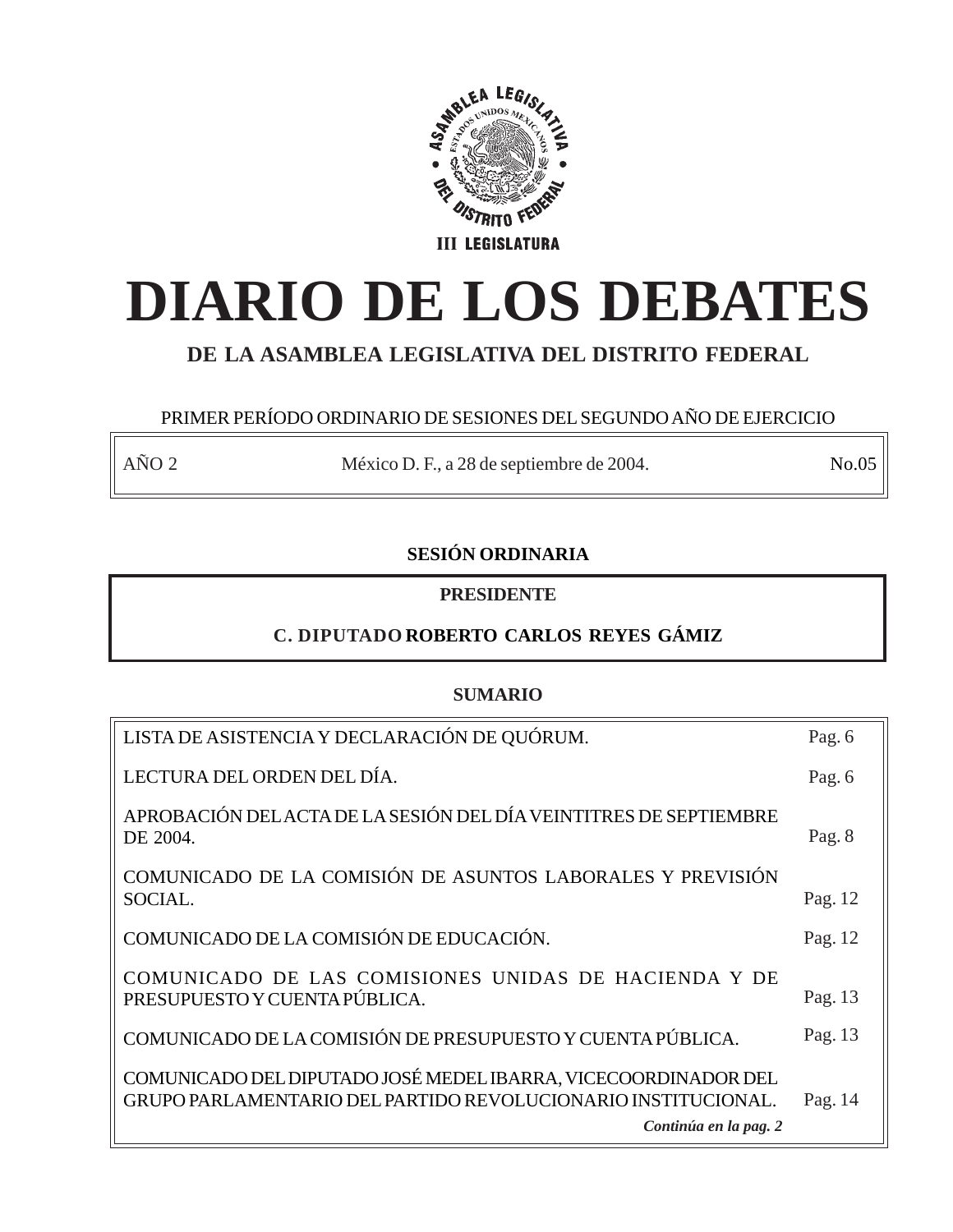| COMUNICADO DE LA COMISIÓN DE EQUIDAD Y GÉNERO.                                                                                                                                                                                                                                                                                                                                                                                        | Pag. 15 |
|---------------------------------------------------------------------------------------------------------------------------------------------------------------------------------------------------------------------------------------------------------------------------------------------------------------------------------------------------------------------------------------------------------------------------------------|---------|
| COMUNICADO DE LA LICENCIADA DARLENE ROJAS OLVERA,<br>SUBDIRECTORA JURÍDICA DE LA DIRECCIÓN JURÍDICA DE LA SECRETARÍA<br>DE DESARROLLO SOCIAL DEL GOBIERNO DEL DISTRITO FEDERAL.                                                                                                                                                                                                                                                       | Pag. 15 |
| COMUNICADO DE LA MAESTRA ARACELLY BARRIOS QUINTERO DIRECTORA<br>GENERAL DE PREVENCIÓN Y READAPTACIÓN SOCIAL DEL GOBIERNO DEL<br><b>DISTRITO FEDERAL.</b>                                                                                                                                                                                                                                                                              | Pag. 24 |
| INICIATIVA DE REFORMAS Y ADICIONES A LA LEY DE SALVAGUARDA DEL<br>PATRIMONIO URBANÍSTICO ARQUITECTÓNICO DEL DISTRITO FEDERAL, QUE<br>PRESENTA EL DIPUTADO OBDULIO ÁVILA MAYO DEL PARTIDO ACCIÓN<br>NACIONAL.                                                                                                                                                                                                                          | Pag. 27 |
| INICIATIVA DE DECRETO POR EL QUE SE CREA LA LEY PENITENCIARIA PARA<br>EL DISTRITO FEDERAL, QUE PRESENTA LA DIPUTADA NORMA GUTIÉRREZ DE<br>LATORRE, DEL PARTIDO REVOLUCIONARIO INSTITUCIONAL.                                                                                                                                                                                                                                          | Pag. 31 |
| INICIATIVA DE DECRETO POR EL CUAL SE REFORMA Y ADICIONAN DIVERSAS<br>DISPOSICIONES A LA LEY DE EJECUCIÓN DE SANCIONES PENALES PARA EL<br>DISTRITO FEDERAL, QUE PRESENTA EL DIPUTADO ARTURO ESCOBAR Y<br>VEGAD EL PARTIDO VERDE ECOLOGISTA DE MÉXICO.                                                                                                                                                                                  | Pag. 48 |
| INICIATIVA DE REFORMAS A DIVERSOS ARTÍCULOS DE LA LEY DE TRANSPORTE<br>Y VIALIDAD DEL DISTRITO FEDERAL, QUE PRESENTA LA DIPUTADA MARTHA<br>TERESA DELGADO PERALTA, DIPUTADA INDEPENDIENTE.                                                                                                                                                                                                                                            | Pag. 56 |
| ACUERDO DE LA COMISIÓN DE GOBIERNO POR EL QUE SE SOMETE A<br>CONSIDERACIÓN DEL PLENO DE LA ASAMBLEA LEGISLATIVA DEL DISTRITO<br>FEDERAL, LA DESIGNACIÓN DE LA LICENCIADA MARTHA PATRICIA RUÍZ<br>ANCHONDO, COMO JEFA DELEGACIONAL EN GUSTAVO A. MADERO.                                                                                                                                                                               | Pag. 70 |
| RENDICIÓN DE PROTESTA DE LA LICENCIADA MARTHA PATRICIA RUÍZ<br>ANCHONDO, COMO JEFA DELEGACIONAL EN LA DEMARCACIÓN GUSTAVO<br>A. MADERO.                                                                                                                                                                                                                                                                                               | Pag. 76 |
| DISCUSIÓN DEL DICTAMEN A LA PROPUESTA CON PUNTO DE ACUERDO, A<br>FIN DE EXHORTAR AL C. JEFE DE GOBIERNO DEL DISTRITO FEDERAL,<br>LICENCIADO ANDRÉS MANUEL LÓPEZ OBRADOR, ORDENE LA CREACIÓN DE<br>LA ACADEMIA DEL HEROICO CUERPO DE BOMBEROS DEL DISTRITO FEDERAL,<br>Y SE DESISTA DE LA DEMANDA DE CANCELACIÓN DEL REGISTRO DEL<br>SINDICATO DE ESTE ORGANISMO, QUE PRESENTA LA COMISIÓN DE<br>ASUNTOS LABORALES Y PREVISIÓN SOCIAL. | Pag. 77 |
| DISCUSIÓN DEL DICTAMEN RELATIVO A LA PROPUESTA CON PUNTO DE<br>ACUERDO, A FIN DE EXHORTAR AL C. JEFE DE GOBIERNO DEL DISTRITO<br>FEDERAL, LICENCIADO ANDRÉS MANUEL LÓPEZ OBRADOR, A QUE EN UN<br>Continúa en la pag. 3                                                                                                                                                                                                                |         |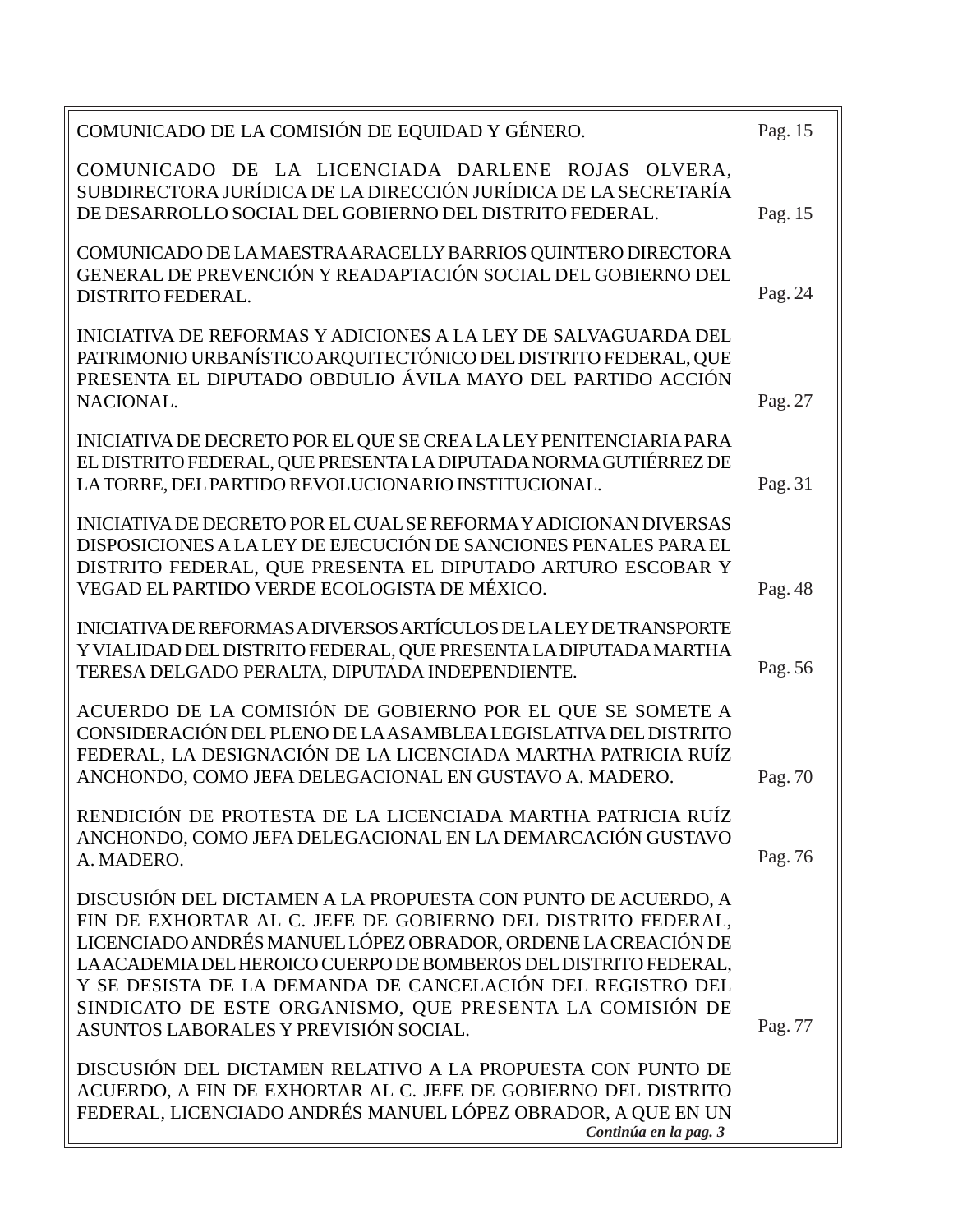| ACTO DE ESTRICTA JUSTICIA SOCIAL, GIRE INSTRUCCIONES PARA QUE SE<br>OTORGUE LA BASIFICACIÓN A 35 MIL TRABAJADORES EVENTUALES QUE<br>LABORAN EN DIVERSAS ÁREAS DEL GOBIERNO DEL DISTRITO FEDERAL A<br>FIN DE GARANTIZARLES EL DERECHO A LA INAMOVILIDAD EN EL TRABAJO,<br>QUE PRESENTA LA COMISIÓN DE ASUNTOS LABORALES Y PREVISIÓN<br>SOCIAL.                                                                                                                                                                                                                                                                                                    | Pag. 82 |
|--------------------------------------------------------------------------------------------------------------------------------------------------------------------------------------------------------------------------------------------------------------------------------------------------------------------------------------------------------------------------------------------------------------------------------------------------------------------------------------------------------------------------------------------------------------------------------------------------------------------------------------------------|---------|
| DISCUSIÓN DEL DICTAMEN A LA PROPUESTA CON PUNTO DE ACUERDO<br>MEDIANTE EL CUAL SE EXHORTA LA C. JEFE DE GOBIERNO DEL DISTRITO<br>FEDERAL, LICENCIADO ANDRÉS MANUEL LÓPEZ, ORDENE EL DESISTIMIENTO<br>POR NOTORIAMENTE IMPROCEDENTE, DE LA DEMANDA DE CANCELACIÓN<br>DEL REGISTRO DEL SINDICATO DE TRABAJADORES Y EMPLEADOS DE LA<br>POLICÍA BANCARIA E INDUSTRIAL, SIMILARES Y CONEXOS DEL DISTRITO<br>FEDERAL, INICIADA POR EL DIRECTOR DE LA CORPORACIÓN, QUE PRESENTA<br>LA COMISIÓN DE ASUNTOS LABORALES Y PREVISIÓN SOCIAL.                                                                                                                 | Pag. 86 |
| DISCUSIÓN DEL DICTAMEN A LA PROPOSICIÓN CON PUNTO DE ACUERDO<br>REFERENTE A LA SITUACIÓN LABORAL DE LOS PROFESORES DE LA<br>UNIVERSIDAD DE LA CIUDAD DE MÉXICO, QUE PRESENTA LA COMISIÓN DE<br>ASUNTOS LABORALES Y PREVISIÓN SOCIAL.                                                                                                                                                                                                                                                                                                                                                                                                             | Pag. 90 |
| DISCUSIÓN DEL DICTAMEN QUE PRESENTAN LA COMISIÓN DE ASUNTOS<br>LABORALES Y PREVISIÓN SOCIAL, RELATIVO A LA PROPUESTA CON PUNTO<br>DE ACUERDO SOBRE EL CONVENIO DE COORDINACIÓN PARA LA<br>PLANEACIÓN, INSTRUMENTACIÓN Y EJECUCIÓN DEL PROYECTO DE APOYO<br>DE CAPACITACIÓN ENTRE EL GOBIERNO FEDERAL Y EL GOBIERNO DEL<br>DISTRITO FEDERAL, QUE PRESENTA LA COMISIÓN DE ASUNTOS LABORALES<br>Y PREVISIÓN SOCIAL                                                                                                                                                                                                                                  | Pag. 93 |
| DISCUSIÓN DEL DICTAMEN A LA PROPUESTA CON PUNTO DE ACUERDO A<br>EFECTO DE EXHORTAR AL HONORABLE CONGRESO DE LA UNIÓN, PARA QUE<br>TENGAA BIEN SOLICITAR AL DIRECTOR GENERAL DEL INSTITUTO MEXICANO<br>DEL SEGURO SOCIAL, EL DR. SANTIAGO LEVY ALGAZI, COMPAREZCA ANTE<br>ESA SOBERANÍA Y EXPONGA UN INFORME Y DIAGNÓSTICO INTEGRAL QUE<br>CONTRASTE EL ESTADO QUE PRESENTA EL INSTITUTO QUE DIRIGE, EN EL<br>LAPSO COMPRENDIDO DEL EJERCICIO FISCAL DE 1994 AL EJERCICIO FISCAL<br>DE 1996 EN RELACIÓN Y EL LAPSO COMPRENDIDO ENTRE LOS EJERCICIOS<br>FISCALES 1997 A 2003, QUE PRESENTA LA COMISIÓN DE ASUNTOS LABORALES<br>Y PREVISIÓN SOCIAL. | Pag. 96 |
| DISCUSIÓN DEL DICTAMEN A LA PROPUESTA CON PUNTO DE ACUERDO,<br>PARA SOLICITAR QUE LA COMISIÓN DE DESARROLLO E INFRAESTRUCTURA<br>URBANA Y DE SALUD Y ASISTENCIA SOCIAL SOLICITEN UN ESTUDIO Y LAS<br>ACCIONES NECESARIAS A LA SECRETARIA DEL MEDIO AMBIENTE DEL<br>DISTRITO FEDERAL Y AL SISTEMA DE AGUAS DE LA CIUDAD DE MÉXICO<br>POR LA CONTAMINACIÓN DE AGUA POTABLE Y LA RED DE DISTRIBUCIÓN                                                                                                                                                                                                                                                |         |

*Continúa en la pag. 4*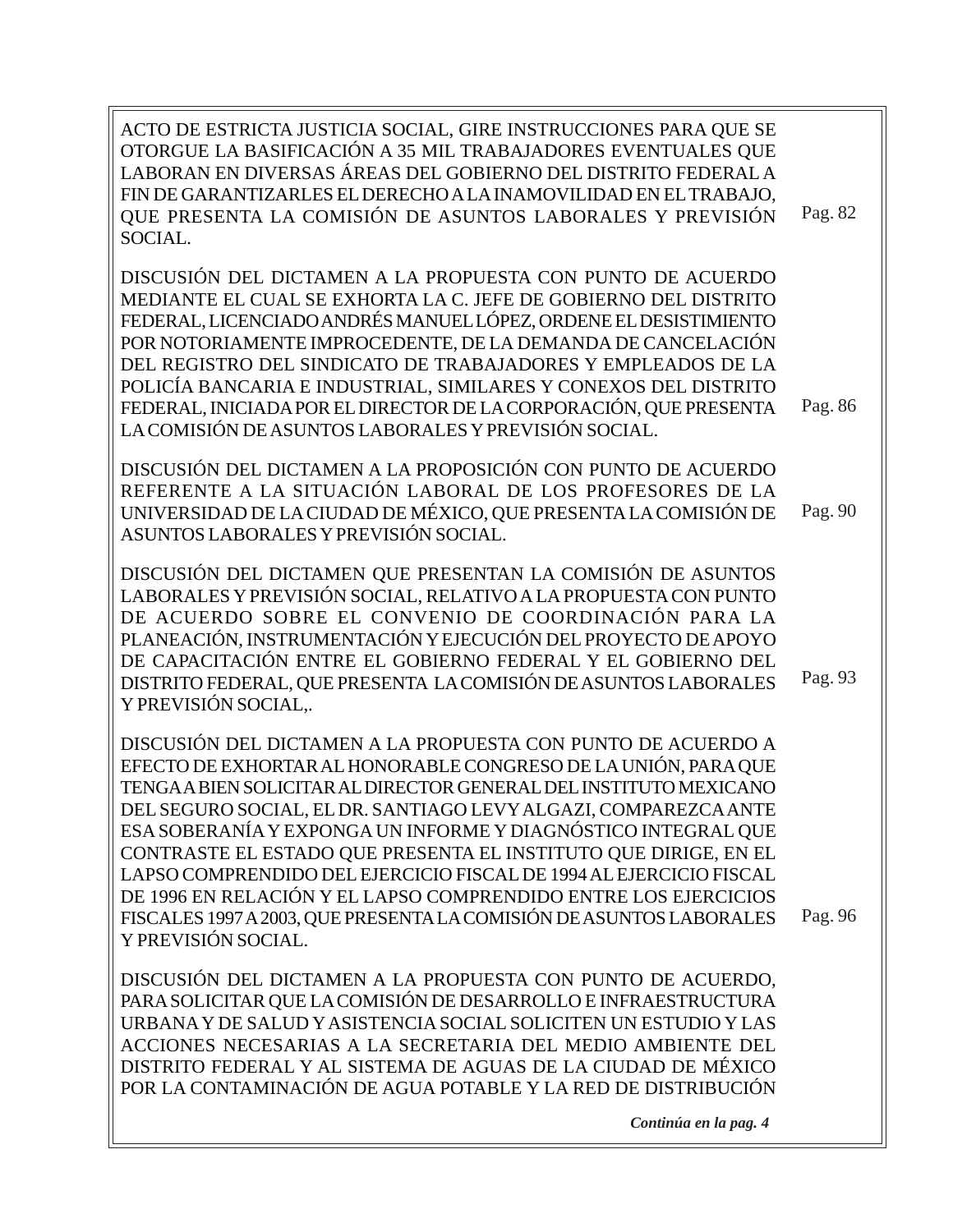| EN COLONIAS, PUEBLOS, BARRIOS, UNIDADES HABITACIONALES,<br>ASENTAMIENTOS HUMANOS DE LAS DELEGACIONES IZTAPALAPA Y<br>TLÁHUAC, QUE PRESENTAN LAS COMISIONES UNIDAS DE DESARROLLO E<br>INFRAESTRUCTURA URBANA Y SALUD Y ASISTENCIA SOCIAL.                                                                                                                                                                                                                                                                                                                                                                          | Pag. 98  |
|-------------------------------------------------------------------------------------------------------------------------------------------------------------------------------------------------------------------------------------------------------------------------------------------------------------------------------------------------------------------------------------------------------------------------------------------------------------------------------------------------------------------------------------------------------------------------------------------------------------------|----------|
| DISCUSIÓN DEL DICTAMEN A LA PROPUESTA CON PUNTO DE ACUERDO<br>RELATIVA A UN EXHORTO A LA SECRETARÍA DE DESARROLLO URBANO Y<br>VIVIENDA PARA TOMAR MEDIDAS EN RELACIÓN A LA INSTALACIÓN DE<br>ANTENAS DE TELEFONÍA CELULAR, QUE PRESENTAN LAS COMISIONES<br>UNIDAS DE DESARROLLO E INFRAESTRUCTURA URBANA; DE USO Y<br>APROVECHAMIENTO DE BIENES Y SERVICIOS PÚBLICOS; Y DE SALUD Y<br>ASISTENCIA SOCIAL.                                                                                                                                                                                                          | Pag. 103 |
| DISCUSIÓN DEL DICTAMEN A LA PROPUESTA CON PUNTO DE ACUERDO PARA<br>SOLICITAR AL JEFE DE GOBIERNO DEL DISTRITO FEDERAL, INCLUYA EN EL<br>REGLAMENTO DE CONSTRUCCIONES PARA EL DISTRITO FEDERAL, UN<br>APARTADO QUE OBLIGUE A TODAS LAS CONSTRUCCIONES DE OBRA NUEVA,<br>AMPLIACIÓN O MODIFICACIÓN, CUENTEN CON UN ÁREA LIBRE SUCEPTIBLE<br>DE INFILTRACIÓN DE AGUA PLUVIAL Y CUANDO POR LAS CARACTERÍSTICAS<br>DEL SUELO NO SE PUEDA, SE AUTORICE UN SISTEMA ALTERNATIVO, QUE<br>PRESENTAN LAS COMISIONES UNIDAS DE DESARROLLO E INFRAESTRUCTURA<br>URBANA Y USO Y APROVECHAMIENTO DE BIENES Y SERVICIOS PÚBLICOS. | Pag. 107 |
| DISCUSIÓN DEL DICTAMEN A LA INICIATIVA CON PROYECTO DE DECRETO<br>MEDIANTE EL CUAL SE ADICIONA UNA FRACCIÓN AL ARTÍCULO 10 DE LA LEY<br>ORGÁNICA DE LA ASAMBLEA LEGISLATIVA DEL DISTRITO FEDERAL, QUE<br>PRESENTAN LA COMISIÓN DE ESTUDIOS LEGISLATIVOS Y PRÁCTICAS<br>PARLAMENTARIAS.                                                                                                                                                                                                                                                                                                                            | Pag. 111 |
| PROPOSICIÓN CON PUNTO DE ACUERDO POR EL QUE SE EXHORTA AL JEFE<br>DE GOBIERNO DEL DISTRITO FEDERAL, A QUE INICIE DIVERSAS ACCIONES<br>CON EL OBJETO DE REGULARIZAR LA PROBLEMÁTICA QUE ENFRENTA EL EJIDO<br>POBLADO XOCHIMILCO; Y SE REQUIERE A LA DIRECTORA GENERAL DE LA<br>COMISIÓN DE ASUNTOS AGRARIOS EN EL DISTRITO FEDERAL RINDA UN<br>INFORME A ESTE ÓRGANO LEGISLATIVO, EN EL QUE JUSTIFIQUE LA<br>ACTUACIÓN DEL SUBDIRECTOR REGIONAL SUR, QUE PRESENTA EL PARTIDO<br>ACCIÓN NACIONAL, POR CONDUCTO DEL DIPUTADO CHRISTIAN MARTÍN<br>LUJANO NICOLÁS.                                                     | Pag. 115 |
| PROPUESTA CON PUNTO DE ACUERDO PARA QUE ESTA ASAMBLEA<br>LEGISLATIVA DEL DISTRITO FEDERAL CONSIDERE LA POSIBILIDAD DE INCLUIR<br>EN EL PRESUPUESTO DE EGRESOS DEL EJERCICIO FISCAL CORRESPONDIENTE<br>AL AÑO 2005, UNA ASIGNACIÓN PRESUPUESTARIA PARA QUE EL TRIBUNAL<br>SUPERIOR DE JUSTICIA DEL DISTRITO FEDERAL CUMPLA A CABALIDAD LAS<br>FUNCIONES QUE SON DE SU COMPETENCIA, QUE PRESENTA EL DIPUTADO<br>GERARDO VILLANUEVA ALBARRÁN, DEL PARTIDO DE LA REVOLUCIÓN<br>DEMOCRÁTICA.<br>Continúa en la pag. 5                                                                                                  | Pag. 119 |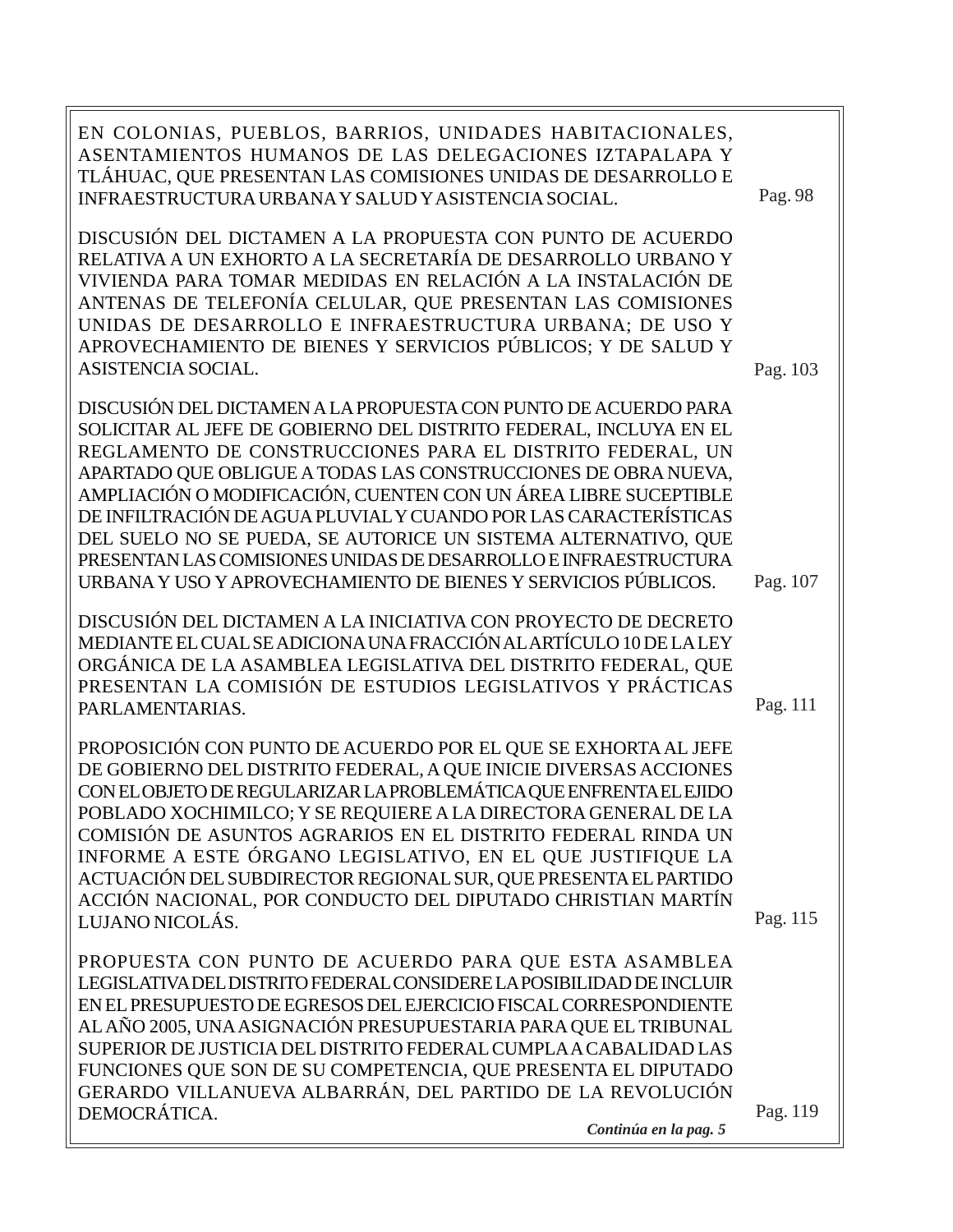PROPUESTA CON PUNTO DE ACUERDO PARA QUE LA ASAMBLEA LEGISLATIVA III LEGISLATURA, OTORGUE UN RECONOCIMIENTO A LOS MEDALLISTAS Y AL RESTO DE LA DELEGACIÓN PARALÍMPICA MEXICANA, QUE PARTICIPARON EN LOS JUEGOS PARALÍMPICOS DE ATENAS 2004. QUE PRESENTAN DIVERSOS GRUPOS PARLAMENTARIOS, POR CONDUCTO DE LA DIPUTADA MARIANA GÓMEZ DEL CAMPO, DEL PARTIDO ACCIÓN NACIONAL. Pag. 123

PUNTO DE ACUERDO POR EL CUAL SE EXHORTA A LOS INTEGRANTES DE LA CÁMARA DE DIPUTADOS DEL CONGRESO DE LA UNIÓN A VOTAR EN CONTRA DE LA PROPUESTA QUE DISPONE QUE EL DISTRITO FEDERAL PARTICIPARÁ EN LA PROPORCIÓN QUE LAS DEMÁS ENTIDADES FEDERATIVAS EN EL GASTO DESTINADO AL SOSTENIMIENTO DE LA EDUCACIÓN BÁSICA OBLIGATORIA, QUE PRESENTA EL DIPUTADO RIGOBERTO FIDENCIO NIETO LÓPEZ, DEL PARTIDO DE LA REVOLUCIÓN DEMOCRÁTICA.

Pag. 124

Pag. 130

PROPUESTA CON PUNTO DE ACUERDO PARA INCREMENTAR LAS ACCIONES DE FISCALIZACIÓN Y SUPERVISIÓN EN EL CENTRO DE ASISTENCIA E INTEGRACIÓN SOCIAL "PLAZA DEL ESTUDIANTE" DEL INSTITUTO DE ASISTENCIA E INTEGRACIÓN SOCIAL CON LA FINALIDAD DE MEJORAR SUSTANCIALMENTE LA ATENCIÓN QUE SE LE BRINDA A LA POBLACIÓN VULNERABLE DEL CENTRO HISTÓRICO DE LA CIUDAD, QUE PRESENTA EL DIPUTADO ALFREDO CARRASCO BAZA, DEL PARTIDO DE LA REVOLUCIÓN DEMOCRÁTICA.

LECTURA DE LA PROPUESTA CON PUNTO DE ACUERDO POR LA QUE SE CITA A COMPARECER A LA CIUDADANA JEFA DELEGACIONAL EN TLÁHUAC, LICENCIADA FATIMA MENA ORTEGA, A EFECTO DE QUE EXPLIQUE LA PARTICIPACIÓN DE LOS TITULARES DE LA DIRECCIÓN GENERAL JURÍDICA Y DE GOBIERNO Y DE LA DIRECCIÓN DE LICENCIAS Y USO DE SUELO DE DICHA DEMARCACIÓN, EN ACTOS DENUNCIADOS POR PARTICULARES, CONSISTENTES EN SOLICITARLES DINERO A CAMBIO DE PERMITIRLES TRABAJAR, QUE PRESENTA EL DIPUTADO OBDULIO ÁVILA MAYO DEL PARTIDO ACCIÓN NACIONAL.

Pag. 132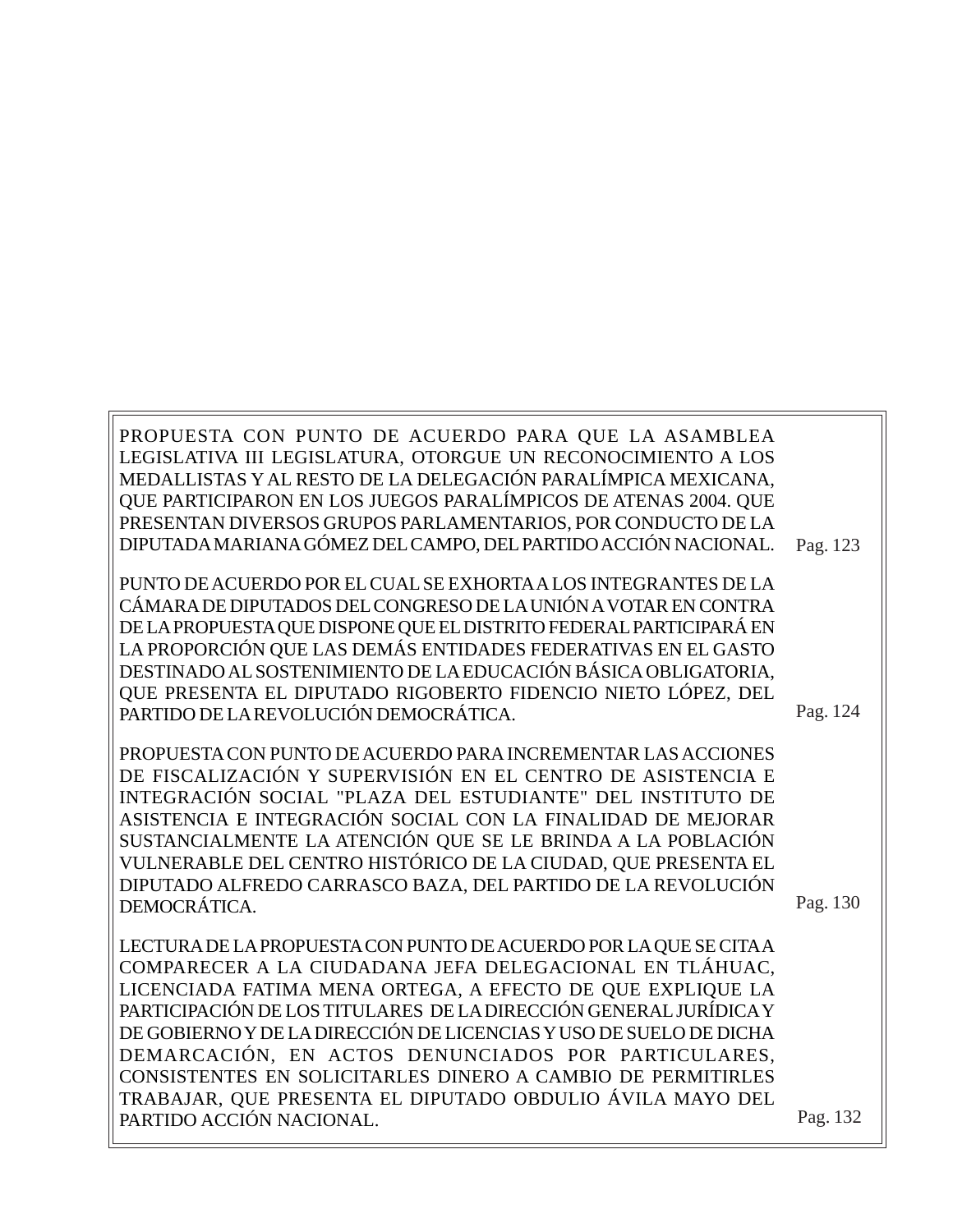**A las 12:30 horas.**

#### **EL C. PRESIDENTE, DIPUTADO ROBERTO CARLOS REYES GÁMIZ.-** Proceda la secretaría a pasar lista de

asistencia a las diputadas y diputados.

**EL C. SECRETARIO, DIPUTADO MIGUEL ÁNGEL SOLARES CHÁVEZ.-** Por instrucciones de la presidencia, se va proceder a pasar lista de asistencia.

# **(Lista de asistencia)**

¿Faltó alguna o algún ciudadano diputado de pasar lista de asistencia?

Diputado Presidente, hay una asistencia de 49 diputados. Hay quórum.

#### **EL C. PRESIDENTE.-** Se abre la sesión.

Sírvase la Secretaría dar lectura al orden del día de esta sesión.

**EL C. SECRETARIO.-** Por instrucciones de la presidencia, se procede a dar lectura al

# **ORDEN DEL DÍA**

Sesión ordinaria. 28 de septiembre de 2004.

Lista de asistencia.

Lectura del orden del día.

Lectura y en su caso aprobación del acta de la sesión anterior.

#### Comunicados

1. Uno de la Comisión de Asuntos Laborales y Previsión Social.

2. Uno de la Comisión de Educación.

3. Uno de las Comisiones Unidas de Hacienda y de Presupuesto y Cuenta Pública.

4. Dos de la Comisión de Presupuesto y Cuenta Pública.

5. Uno del diputado José Medel Ibarra, Vicecoordinador del grupo parlamentario del Partido Revolucionario Institucional.

6. Uno de la Comisión de Equidad y Género.

7. Uno de la Licenciada Darlene Rojas Olvera, Subdirectora Jurídica, de la Dirección Jurídica de la Secretaría de Desarrollo Social del Gobierno del Distrito Federal.

8. Uno de la maestra Aracelly Barrios Quintero, de la Dirección General de Prevención y Readaptación Social.

Iniciativas

9. Iniciativa de reformas a la Ley de Salvaguarda del Patrimonio Urbanístico Arquitectónico del Distrito Federal, que presenta el grupo parlamentario del Partido Acción Nacional.

10. Iniciativa de decreto de Ley Penitenciaria del Distrito Federal, que presenta la diputada Norma Gutiérrez de la Torre, del grupo parlamentario del Partido Revolucionario Institucional.

11. Iniciativa de reformas a la Ley de Ejecución de Sanciones Penales del Distrito Federal, que presenta el grupo parlamentario del Partido Verde Ecologista de México.

12. Iniciativa de reformas a la Ley de Transporte y Vialidad del Distrito Federal, que presenta la diputada independiente Martha Teresa Delgado Peralta.

#### Acuerdos

13. De la Comisión de Gobierno por el que se establece el procedimiento para la designación del jefe delegacional sustituto en la delegación Gustavo A. Madero del Distrito Federal.

#### Dictámenes

14. Discusión y en su caso aprobación del dictamen que presenta la Comisión de Asuntos Laborales y Previsión Social, relativo a la propuesta con punto de acuerdo a fin de exhortar al C. Jefe de Gobierno del Distrito Federal, Licenciado Andrés Manuel López Obrador, ordene la creación de la academia del Heroico Cuerpo de Bomberos del Distrito Federal y se desista de la demanda de cancelación del registro del Sindicato de este organismo.

15. Discusión y en su caso aprobación del dictamen que presenta la Comisión de Asuntos Laborales y Previsión Social relativo a la propuesta con punto de acuerdo a fin de exhortar al Jefe de Gobierno del Distrito Federal, Licenciado Andrés Manuel López Obrador, a que en un acto de estricta justicia social gire instrucciones para que se otorgue la basificación de 35 mil trabajadores eventuales que laboran en diversas áreas del Gobierno del Distrito Federal, a fin de garantizarles el derecho a la inamovilidad del trabajo.

16. Discusión y en su caso aprobación del dictamen que presenta la Comisión de Asuntos Laborales y Previsión Social, relativo a la propuesta con punto de acuerdo mediante el cual se exhorta al Jefe de Gobierno del Distrito Federal, Licenciado Andrés Manuel López Obrador, ordene el desistimiento por notoriamente improcedente de la demanda de Cancelación del Registro del Sindicato de Trabajadores y Empleados de la Policía Bancaria e Industrial, Similares y Conexos del Distrito Federal, iniciada por el director de la corporación.

17. Discusión y en su caso aprobación del dictamen que presenta la Comisión de Asuntos Laborales y Previsión Social respecto a la propuesta con punto de acuerdo referente a la situación laboral de los profesores de la Universidad de la Ciudad de México.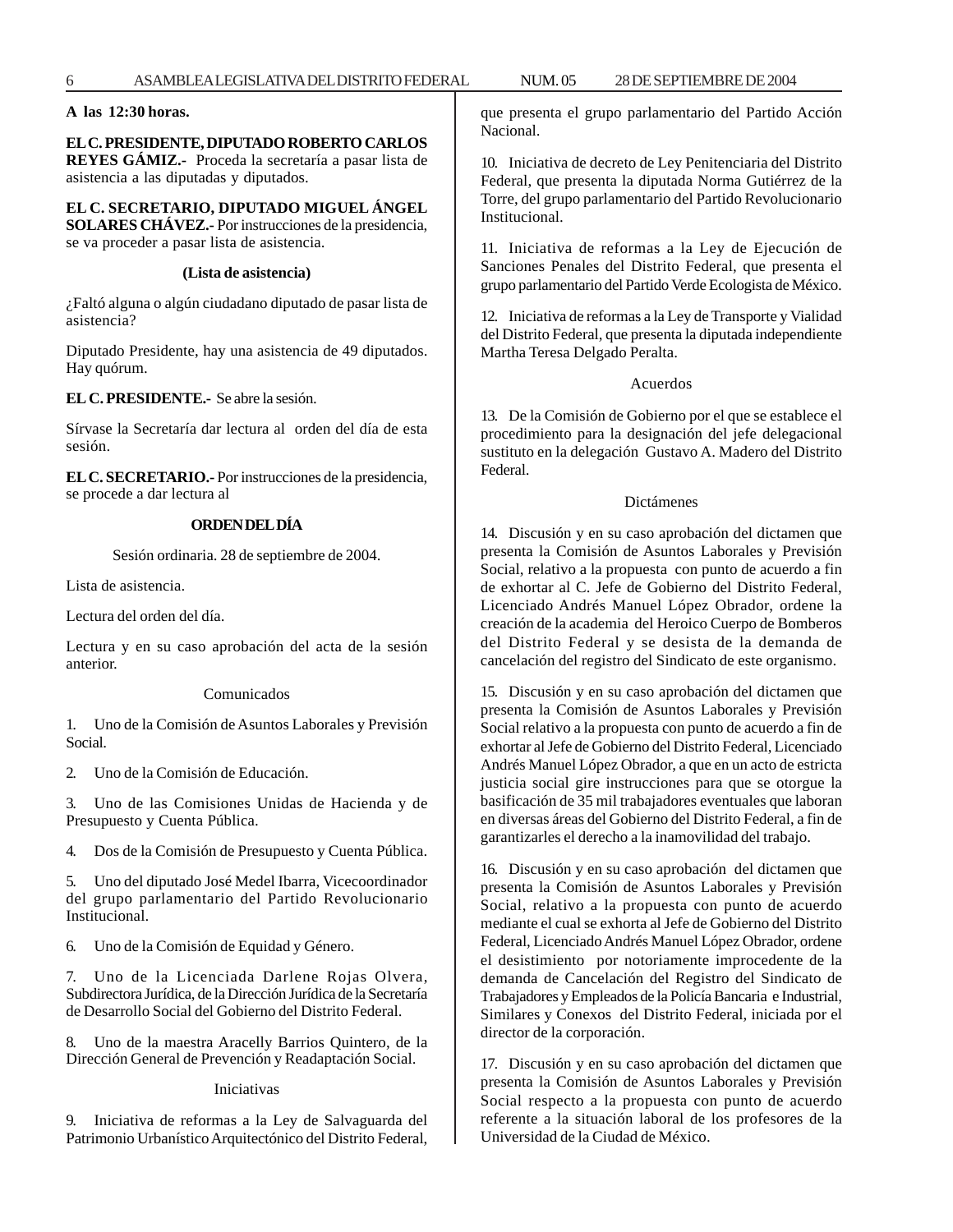18. Discusión y en su caso aprobación del dictamen que presenta la Comisión de Asuntos Laborales y Previsión Social, relativo a la propuesta con punto de acuerdo sobre el Convenio de Coordinación para la Planeación, Instrumentación y Ejecución del proyecto de apoyo de capacitación entre el Gobierno Federal y el Gobierno del Distrito Federal.

19. Discusión y en su caso aprobación del dictamen que presenta la Comisión de Asuntos Laborales y Previsión Social, relativo a la propuesta con punto de acuerdo a efecto de exhortar al honorable Congreso de la Unión para que tenga a bien solicitar al Director General del Instituto Mexicano del Seguro Social, el doctor Santiago Levy Algazi, comparezca ante esa soberanía y exponga un informe y diagnóstico integral que contraste el estado que presenta el Instituto que dirige, en el lapso comprendido del ejercicio fiscal de 1994 al ejercicio fiscal de 1996 y el lapso comprendido entre los ejercicios fiscales 1997 a 2003.

20. Discusión y en su caso aprobación del dictamen que presentan las Comisiones Unidas de Desarrollo e Infraestructura Urbana y de Salud y Asistencia Social a la propuesta con punto de acuerdo para solicitar que la Comisión de Desarrollo e Infraestructura Urbana y de Salud y Asistencia Social, soliciten un estudio y las acciones necesarias a la Secretaría del Medio Ambiente del Distrito Federal y al Sistema de Aguas de la Ciudad de México por la contaminación del agua potable y la red de distribución en colonias, pueblos, barrios, unidades habitacionales, asentamientos humanos de las delegaciones Iztapalapa y Tláhuac.

21. Discusión y en su caso aprobación del dictamen que presentan las Comisiones Unidas de Desarrollo e Infraestructura Urbana, de Uso y Aprovechamiento de Bienes y Servicios Públicos y de Salud y Asistencia Social, a la propuesta con punto de acuerdo relativa a un exhorto a la Secretaría de Desarrollo Urbano y Vivienda para tomar medidas en relación a la instalación de antenas de telefonía celular.

22. Discusión y en su caso aprobación del dictamen que presentan las Comisiones Unidas de Desarrollo e Infraestructura Urbana y de Uso y Aprovechamiento de Bienes y Servicios Públicos relativo a la propuesta con punto de acuerdo para solicitar al Jefe del Gobierno del Distrito Federal incluya en el Reglamento de Construcciones para el Distrito Federal un apartado que obligue a todas las construcciones de obra nueva, ampliación o modificación cuenten con un área libre susceptible de infiltración de agua pluvial y cuando por las características del suelo no se pueda se autorice un sistema alternativo.

23. Discusión y en su caso aprobación del dictamen que presenta la Comisión de Estudios Legislativos y Prácticas Parlamentarias a la iniciativa con proyecto de decreto

mediante el cual se adiciona una fracción al artículo 10 de la Ley Orgánica de la Asamblea Legislativa del Distrito Federal.

#### Propuestas

24.- Con punto de acuerdo sobre ejidos de Xochimilco, que presenta el grupo parlamentario del Partido Acción Nacional.

25. Con punto de acuerdo para solicitar información sobre los puentes de Santa Fe, que presenta el grupo parlamentario del Partido Acción Nacional.

26. Con punto de acuerdo con relación a Lomas de Tarango, que presenta la diputada Araceli Vázquez, del grupo parlamentario del Partido de la Revolución Democrática.

27. Con punto de acuerdo respecto a las empresas que trasladan valores en el Distrito Federal, que presenta la diputada Silvia Oliva Fragoso, del grupo parlamentario del Partido de la Revolución Democrática.

28. Con punto de acuerdo con relación a Petróleos Mexicanos, que presenta la diputada María Guadalupe Chavira de la Rosa.

29. Con punto de acuerdo para incluir en el Presupuesto de Egresos de 2005 una partida suficiente a favor del Tribunal Superior de Justicia del Distrito Federal, que presenta el diputado Gerardo Villanueva Albarrán, del grupo parlamentario del Partido de la Revolución Democrática.

30. Con punto de acuerdo con relación a la Suprema Corte de Justicia de la Nación, que presenta el grupo parlamentario del Partido de la Revolución Democrática.

31. Con punto de acuerdo por el que se solicita la comparecencia de la Jefa Delegacional en Tláhuac, que presenta el grupo parlamentario del Partido Acción Nacional.

32. Con punto de acuerdo para citar a comparecer al Secretario de Transporte, que presenta el grupo parlamentario del Partido Acción Nacional.

33. Con punto de acuerdo para solicitar la celebración de una Sesión Solemne como homenaje a la delegación que participa en los juegos paralímpicos, que presenta el grupo parlamentario del Partido Acción Nacional.

34. Con punto de acuerdo por el que se exhorta a la Cámara de Diputados a votar en contra de la reforma en materia educativa, que presenta el diputado Rigoberto Nieto, del grupo parlamentario del Partido de la Revolución **Democrática** 

35. Con punto de acuerdo relativo a la posible ingobernabilidad en la Asamblea Legislativa del Distrito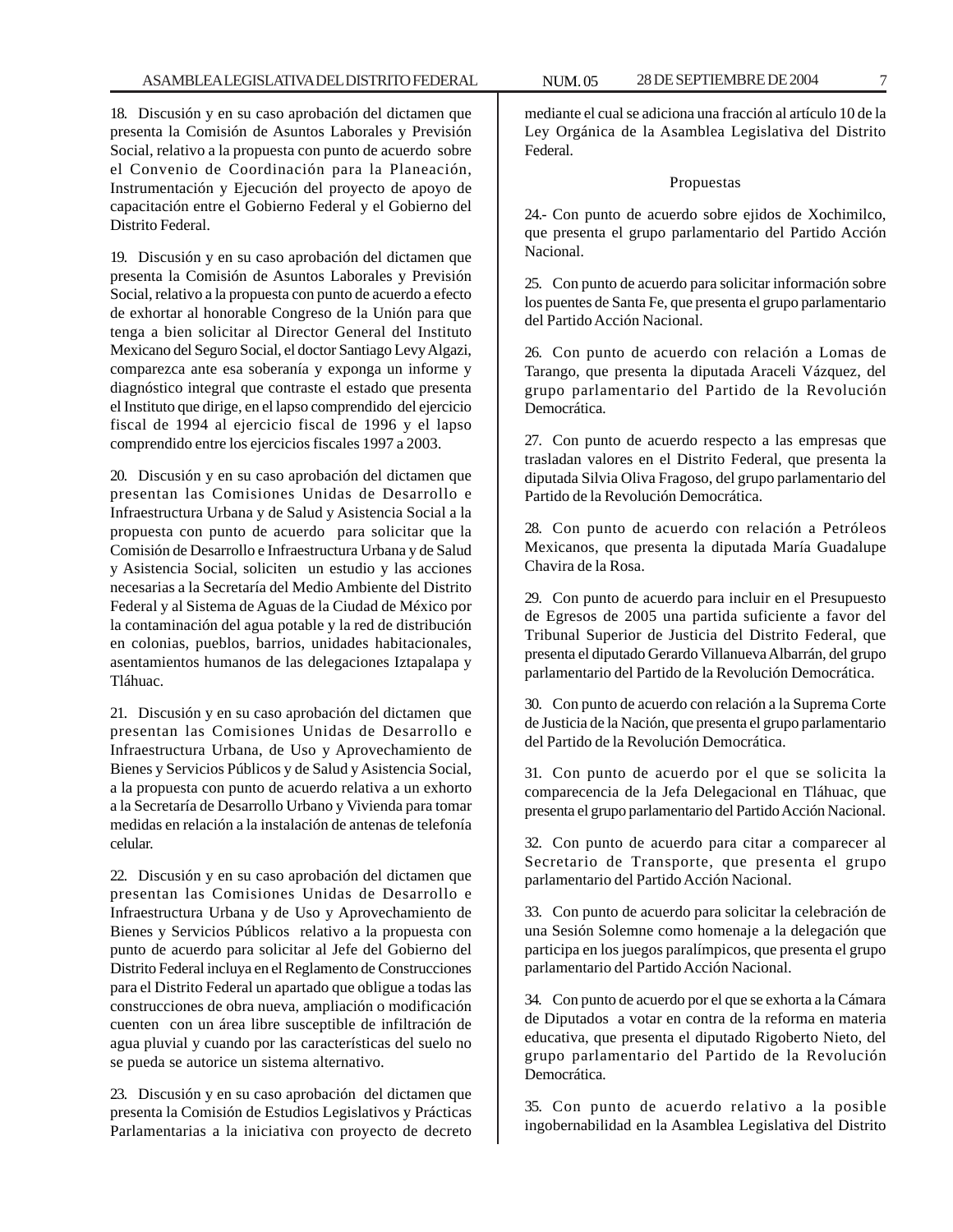Federal, que presenta el grupo parlamentario del Partido Verde Ecologista de México.

36. Con punto de acuerdo para incrementar las acciones de fiscalización y supervisión en el Centro de Asistencia e Integración Social ''Plaza del Estudiante'', que presenta el diputado Alfredo Carrasco Baza, del grupo parlamentario del Partido de la Revolución Democrática.

Pronunciamientos

37. Sobre la glosa del informe de gobierno, que presenta el grupo parlamentario del Partido Acción Nacional.

38. Sobre el asesinato de la C. Guadalupe Ávila Salinas candidata a la presidencia municipal de San José Estancia Grande, que presenta el grupo parlamentario del Partido de la Revolución Democrática.

Cumplida su instrucción, diputado Presidente.

**EL C. PRESIDENTE.-** -Muchas gracias, diputado Secretario. Solicito por favor dar cuenta a la Asamblea con el acta de la sesión anterior.

**LA C. SECRETARIA, DIPUTADA SOFÍA FIGUEROA**

**TORRES.-** Diputado Presidente, esta Secretaría le informa que ha sido distribuida el acta de la sesión anterior a los Coordinadores de los Grupos Parlamentarios, por lo que se solicita su autorización para preguntar a la Asamblea si es de aprobarse.

**EL C. PRESIDENTE.-** Adelante, diputada Secretaria.

**LA C. SECRETARIA.-** Está a consideración el acta.

No habiendo quien haga uso de la palabra, en votación económica se pregunta a la Asamblea si es de aprobarse el acta de referencia.

Los que estén por la afirmativa, sírvanse manifestarlo poniéndose de pie.

Los que estén por la negativa, sírvanse manifestarlo poniéndose de pie.

Aprobada el acta, diputado Presidente.

# *ACTA DE LA SESIÓN ORDINARIA CELEBRADA EL DIA JUEVES 23 DE SEPTIEMBRE DEL AÑO DOS MIL CUATRO.*

# *PRESIDENCIA DEL DIPUTADO ROBERTO CARLOS REYES GÁMIZ*

*En la Ciudad de México, Distrito Federal, siendo las 11 horas con 45 minutos del día jueves 23 de septiembre del año dos mil cuatro, con una asistencia de 56 Diputadas y Diputados, la presidencia declaro abierta la sesión. Se procedió a dar lectura al orden del día. En votación económica se aprobó el acta de la sesión anterior.*

*Enseguida la presidencia hizo del conocimiento de la Asamblea que se recibieron tres comunicados de la Comisión de Administración Pública Local. En votación económica se autorizaron las prorrogas y se ordeno hacerlo del conocimiento del titular de la presidencia de la Comisión de Administración Pública Local para los efectos legislativos conducentes.*

*Enseguida la presidencia hizo del conocimiento de la Asamblea que se recibió un comunicado del Lic. Humberto Aguilar Coronado, Subsecretario de Enlace Legislativo, en atención al oficio PCGCSP/273/2004. La Asamblea quedo debidamente enterada.*

*Para presentar una Iniciativa de Reformas y Adiciones a la Ley de Residuos Sólidos del Distrito Federal, se concedió el uso de la tribuna a la Diputada Sara Guadalupe Figueroa Canedo, del grupo parlamentario del Partido Verde Ecologista de México.*

# *PRESIDENCIA DE LA DIPUTADA MARÍA GUADALUPE CHAVIRA DE LA ROSA*

*Se turno para su análisis y dictamen de la Comisión de Preservación del Medio Ambiente y Protección Ecológica.*

*Para presentar una Iniciativa de Reformas y Adiciones a la Constitución Política de los Estados Unidos Mexicanos y al Estatuto de Gobierno del Distrito Federal, se concedió el uso de la tribuna al Diputado Arturo Escobar y Vega, del grupo parlamentario del Partido Verde Ecologista de México. Se turno para su análisis y dictamen a la Comisión de Estudios Legislativos y Prácticas Parlamentarias.*

*El siguiente punto del orden del día fue la discusión y, en su caso, aprobación del dictamen que presentaron las Comisiones Unidas de Desarrollo Metropolitano y Preservación del Medio Ambiente y Protección Ecológica, con respecto a la propuesta con punto de acuerdo en relación a la Comisión Ambiental Metropolitana. En votación económica se dispenso la lectura del dictamen, para efecto de su fundamentación se concedió el uso de la palabra a la Diputada Sara Guadalupe Figueroa Canedo. En votación nominal y con 53 votos a favor, 0 votos en contra y 0 abstenciones se aprobó el dictamen en sus términos. Se ordeno hacerlo del conocimiento de la Secretaria del Medio Ambiente del Distrito Federal y de la Comisión Ambiental Metropolitana a través del Lic. Alejandro Encinas Rodríguez, Secretario de Gobierno del Distrito Federal.*

*El siguiente punto del orden del día fue la discusión y, en su caso, aprobación del dictamen que presento la Comisión de Uso y Aprovechamiento de Bienes y Servicios Públicos, respecto a la propuesta con punto de acuerdo mediante el cual se instruye a la Oficialía Mayor de la Asamblea Legislativa del Distrito Federal y se exhorta al Gobierno del Distrito Federal, a que instalen sistemas de*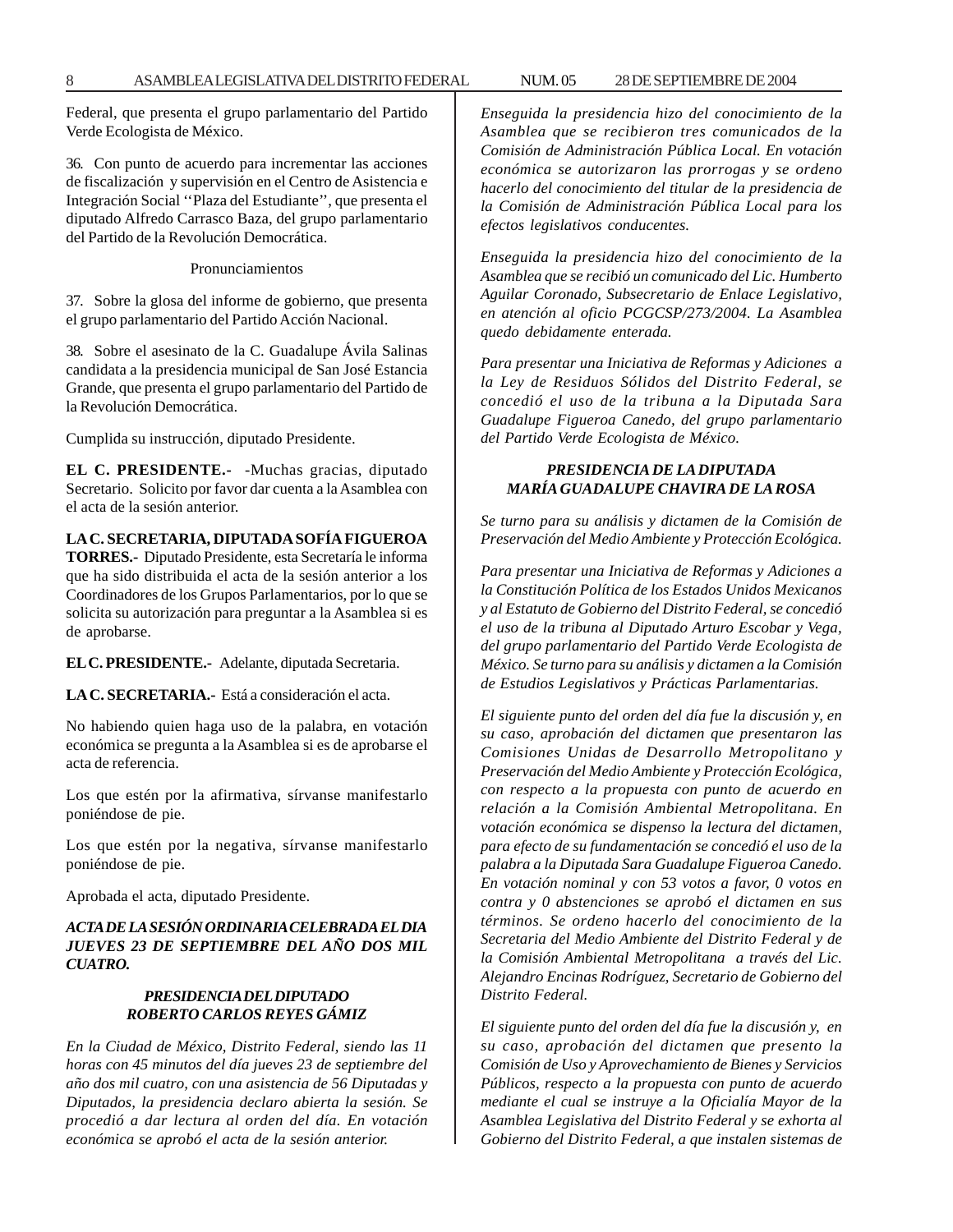*reutilización y tratamiento de aguas residuales en los inmuebles que ocupan en la Ciudad de México. En votación económica se dispenso la lectura del dictamen, para efecto de su fundamentación se concedió el uso de la palabra al Diputado Jaime Aguilar Álvarez y Mazarrasa. Para razonar su voto se concedió el uso de la palabra, hasta por diez minutos, al Diputado Juan Antonio Arévalo López, del grupo parlamentario del Partido Acción Nacional. En votación nominal y con 54 votos favor, 0 votos en contra y 0 abstenciones se aprobó el dictamen en sus términos. Se ordeno remitirlo al Oficial Mayor de la Asamblea Legislativa del Distrito Federal, al Jefe de Gobierno del Distritito Federal, al Oficial Mayor del Gobierno del Distrito Federal, y al Director General del Sistema de Aguas de la Ciudad de México, a través del Licenciado Alejandro Encinas Rodríguez, Secretario de Gobierno del Distrito Federal.*

*El siguiente punto del orden del día fue la discusión y en su caso, aprobación del dictamen que presento la Comisión de Cultura, con respecto a la propuesta con punto de acuerdo a efecto de exhortar al Oficial Mayor, Secretario de Gobierno y Secretario de Cultura del Gobierno del Distrito Federal para que escuchando la opinión del Jefe Delegacional en Benito Juárez, Lic. Fadlala Akabani Hneide, en el marco jurídico vigente, construyan una alternativa que de viabilidad al proyecto autogestivo que realizan los grupos que utilizan las instalaciones del Centro Cultural Luis G. Basurto ''La Pirámide'', encabezados por la Asociación de escritores de México. En votación económica se dispenso la lectura del dictamen, para efecto de su fundamentación se concedió el uso de la palabra a la Diputada María de Lourdes Rojo e Incháustegui.*

#### *PRESIDENCIA DE LA DIPUTADA SOFÍA FIGUEROA TORRES*

*Para razonar su voto se concedió el uso de la palabra hasta por diez minutos, los Diputados Juventino Rodríguez Ramos, del grupo parlamentario del Partido de la Revolución Democrática y a la Diputada María Gabriela González Martínez, del grupo parlamentario del Partido Acción Nacional. En votación nominal y con 49 votos a favor, 0 votos en contra y 0 abstenciones se aprobó el dictamen en sus términos. Se ordeno hacerlo del conocimiento del Secretario de Gobierno, del Oficial Mayor, del Secretario de Cultura y del Jefe Delegacional en Benito Juárez, por conducto del Lic. Alejandro Encinas Rodríguez, Secretario de Gobierno del Distrito Federal, para los efectos legales a que haya lugar.*

*El siguiente punto del orden del día fue la discusión y, en su caso, aprobación del dictamen que presentaron las Comisiones Unidas de Abasto y Distribución de Alimentos, de Uso y Aprovechamiento de Bienes y Servicios Públicos, de Preservación del Medio Ambiente y Protección*

*Ecológica y de Cultura, referente a la propuesta con punto de acuerdo para que la Secretaria del Medio Ambiente del Distrito Federal, Dra. Claudia Sheinbaum Pardo, el Dr. Fedro Guillén Rodríguez, Director General de Recursos Urbanos y Educación Ambiental del Distrito Federal y el Jefe Delegacional en Miguel Hidalgo, Lic. Fernando Aboitiz Saro informen y remitan a la Asamblea Legislativa del Distrito Federal y especialmente a las Comisiones mencionadas, toda la información documental relativa al Bosque de Chapultepec, programa operativo de obras correspondientes, el documento constitutivo del fideicomiso para el rescate del Bosque de Chapultepec , el proyecto relativo a comerciantes populares que realizan sus actividades en el interior del Bosque de Chapultepec, a si como la realización de los contratos y licitaciones efectuados para realizar dichos programas. En votación económica se dispenso la lectura del dictamen, para efecto de su fundamentación se concedió el uso de la palabra al Diputado Jorge García Rodríguez.*

## *PRESIDENCIA DE LA DIPUTADA MARÌA GUADALUPE CHAVIRA DE LA ROSA*

*Para razonar su voto se concedió el uso de la tribuna, hasta por diez minutos, al diputado Christian Martín Lujan Nicolás, del grupo parlamentario del Partido Acción Nacional se concedió el uso de la palabra hasta por diez minutos, a la diputada Gabriela Cuevas Barrón, del grupo parlamentario del Partido Acción Nacional a efecto de plantear una serie de adiciones al dictamen. En votación nominal y con 42 votos a favor, 0 votos en contra y 5 abstenciones se aprobó el dictamen en lo general, en lo particular y en las adiciones. Se ordeno remitirlo a la Secretaria del Medio Ambiente, al Director General de Bosques Urbanos y Educación Ambiental y al Jefe Delegacional en Miguel Hidalgo, a través del Lic. Alejandro Encinas Rodríguez, Secretario de Gobierno del Distrito Federal.*

*El siguiente punto del orden del día fue la discusión y, en su caso, aprobación del dictamen que presento la Comisión de Seguridad Publica relativo a la propuesta con punto de acuerdo para que el Procurador General de Justicia del Distrito Federal Informe a la Asamblea Legislativa del Distrito Federal, III Legislatura de el diagnostico objetivo y serio que tenga de la seguridad publica en el Distrito Federal, así como la Institución que la encabeza, hasta los programas, planes, metas y acciones que esta implementando para procurar justicia, es uno de los reclamos principales de la sociedad del Distrito Federal, pero sobretodo conocer los instrumentos de medicina con los que se pueda decir si se esta o no actuando con efectividad y con eficacia. En votación económica se dispenso la lectura del dictamen, para efecto de su fundamentación se concedió el uso de la tribuna a la Diputada Irma Islas León. En votación nominal y con*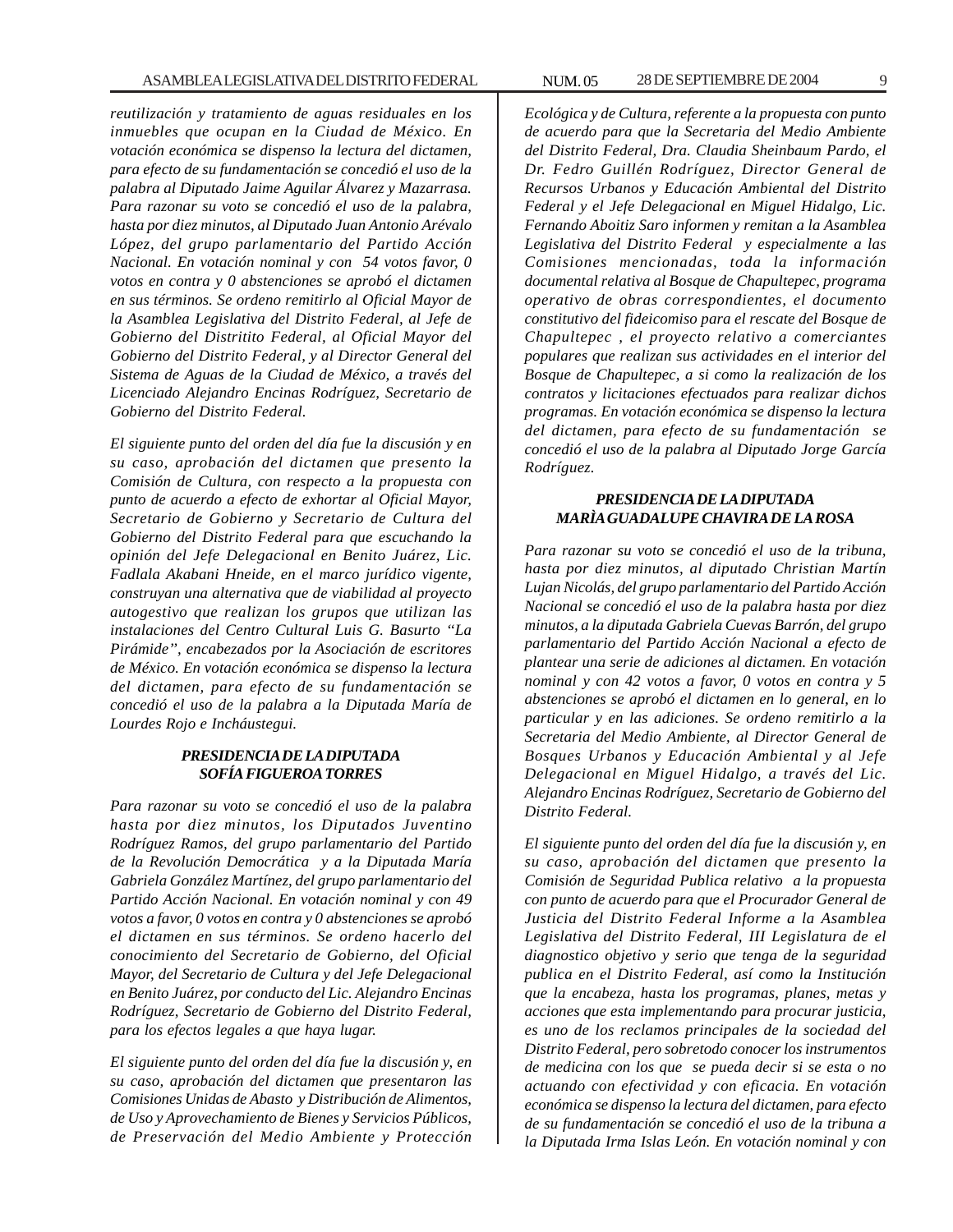*47 votos a favor, 0 votos en contra y 0 abstenciones se aprobó el dictamen en sus términos. Se ordeno remitirlo al Jefe de Gobierno del Distrito Federal, a través del Lic. Alejandro Encinas Rodríguez, Secretario se Gobierno del Distrito Federal.*

*El siguiente punto del orden del día fue la discusión y, en su caso, aprobación del dictamen que presento la Comisión de Notariado a la propuesta con punto de acuerdo para que la Asamblea Legislativa del Distrito Federal cite a comparecer ante la Comisión de Notariado al C. Héctor Muñoz Ibarra en su carácter de Director General del Registro Público de la Propiedad y el Comercio del Distrito Federal a fin de que informe a la Asamblea Legislativa del Distrito Federal sobre la situación que guarda la dependencia a su cargo. En votación económica se dispenso la lectura del dictamen, para efecto de su fundamentación se concedió el uso de la tribuna al Diputado Andrés Lozano Lozano. En votación nominal y con 48 votos a favor, 0 votos en contra y con 0 abstenciones se aprobó el dictamen en sus términos. Se ordeno remitirlo al Director General del Registro Público de la Propiedad y del Comercio del Distrito Federal, a través del Lic. Alejandro Encinas Rodríguez, Secretario de Gobierno del Distrito Federal. Así mismo se ordeno comunicarlo a la Comisión de Notariado a efecto de que fije la fecha y el formato de la comparecencia y lo haga del conocimiento de la Presidencia de la Mesa Directiva para los efectos legales conducentes.*

*El siguiente punto del orden del día fue la discusión y, en su caso, aprobación del dictamen que presento la Comisión de Administración y Procuración de Justicia con proyecto de decreto respecto a la ratificación del C. Sabino Mario Huitrón Heredia como Magistrado del Tribunal Superior de Justicia del Distrito Federal. En votación económica se dispenso la lectura del dictamen, para efecto de su fundamentación se concedió el uso de la palabra al Diputado Alfredo Hernández Raigosa. En votación nominal y con 49 votos a favor, 0 votos en contra y 0 abstenciones se aprobó el dictamen en sus términos. Se ordeno hacerlo del conocimiento del Presidente del Tribunal Superior de Justicia y demás autoridades correspondientes, así mismo se cito al Lic. Sabino Mario Huitrón Heredia a efecto de que rinda su protesta de Ley ante el Pleno de la Asamblea Legislativa del Distrito Federal.*

*El siguiente punto del orden del día fue la discusión y, en su caso, aprobación del dictamen que presento la Comisión de Administración y Procuración de Justicia con proyecto de decreto respecto al nombramiento del C. Lic. Hugo Carrasco Iriarte con Magistrado de la Sala Auxiliar del Tribunal de lo Contencioso Administrativo. En votación económica se dispenso la distribución y la lectura del dictamen, para efecto de su fundamentación se concedió el uso de la palabra al Diputado Alfredo* *Hernández Raigosa. En votación nominal y con 48 votos a favor, 0 votos en contra y 0 abstenciones se aprobó el dictamen en sus términos. Se cito al Lic. Hugo Carrasco Iriarte a efecto de que rinda su protesta de Ley ante el Pleno de la Asamblea Legislativa del Distrito Federal. Acto seguido la presidencia hizo del conocimiento del Pleno que los Magistrados recién nombrados se encontraban a las puertas del Recinto Legislativo por lo que se designo en comisión de cortesía a los siguientes Diputados: La Diputada María Claudia Esqueda Llanes, el Diputado José Antonio Arévalo González, el Diputado Jesús López Sandoval y el Diputado Andrés Lozano Lozano para acompañarlos al interior del Recinto. Una vez que el Señor Magistrado rindiera su protesta de Ley, se solicito a la comisión de cortesía acompañarlo a su salida del Recinto en el momento que desearan hacerlo. Se ordeno hacerlo del conocimiento del Presidente del Tribunal de Justicia del Distrito Federal y del Presidente del tribunal de lo Contencioso Administrativo del Distrito Federal y demás autoridades correspondientes.*

*Para presentar una propuesta con punto de acuerdo para que la Asamblea Legislativa del Distrito Federal exhorte al Jefe de Gobierno para que inste a la Secretaria de Obras y Servicios a que revise al status de las hidrantes de la ciudad, así como investigue, determine e informe quien es el órgano o dependencia facultada y encargada del mantenimiento de los pozos y tomas de agua utilizados por el Heroico Cuerpos de Bomberos de la ciudad, se concedió el uso de la tribuna a la Diputada Gabriela Cuevas Barrón, del grupo parlamentario del Partido Acción Nacional. Se turno para su análisis y dictamen a la Comisión de Uso y Aprovechamientos de Bienes y Servicios Públicos.*

*Para presentar una propuesta con punto de acuerdo para que la Asamblea Legislativa del Distrito Federal solicite a la Comisión Nacional del Agua, y al Consejo Mundial del Agua, la inscripción de la Comisión Especial para la Gestión Integral del Agua de la Asamblea Legislativa del Distrito Federal en el grupo de Legisladores que participan en el Comité Directivo Nacional IV Foro Mundial del Agua, se concedió el uso de la palabra a la Diputada Independiente Martha Teresa Delgado Peralta. En votación económica se considero de urgente y obvia resolución. En votación económica se aprobó la propuesta. Se ordeno remitirlo a las autoridades correspondientes para los efectos que haya lugar.*

*Para presentar una propuesta con punto de acuerdo sobre los trabajos de la Asamblea Legislativa del Distrito Federal, sé concedió el uso de la palabra al Diputado Jorge Alberto Lara Rivera, del grupo parlamentario del Partido Acción Nacional. En votación económica no se considero de urgente y obvia resolución. Se turno a la Comisión de Estudios y Prácticas Parlamentarias.*

*Para presentar una propuesta con punto de acuerdo para que la Asamblea Legislativa del Distrito Federal solicite*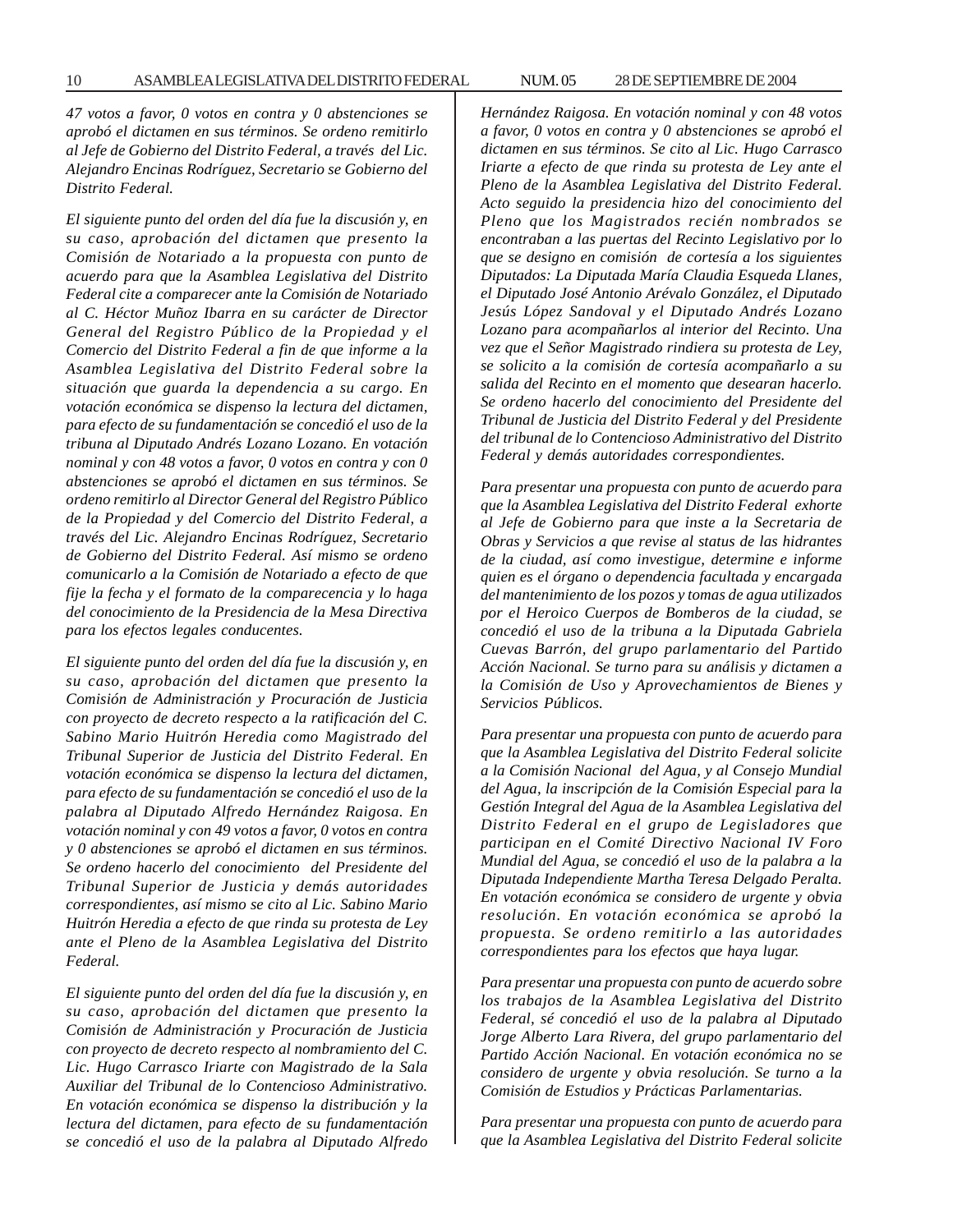*al Procurador General de Justicia del Distrito Federal, maestro Bernardo Batíz Vázquez, remita con carácter de urgente un informe pormenorizado de la situación jurídica de las 22 mil personas detenidas por la Secretaria de Seguridad Pública del Distrito Federal, sé concedió el uso de la tribuna a la Diputada Irma Islas León, del grupo parlamentario del Partido Acción Nacional.*

#### *PRESIDENCIA DE LA DIPUTADA SOFÍA FIGUEROA TORRES*

*En votación económica se considero de urgente y obvia resolución. En votación económica se aprobó la propuesta. Sé remitió a las autoridades correspondientes para los efectos legales a que haya lugar.*

*Para presentar una propuesta con punto de acuerdo a efecto de solicitar al Jefe de Gobierno del Distrito Federal para que a través de los Secretarios del Medio Ambiente y de Obras, así como los titulares de los órganos políticoadministrativos, la programación de recursos para la adquisición de vehículos de doble compartimiento en el Programa Operativo Anual 2005 para cumplir con la Ley de Residuos Sólidos del Distrito Federal, se concedió el uso de la tribuna al Diputado Christian Martín Lujano Nicolás, del grupo parlamentario del Partido Acción Nacional. Se turno para su análisis y dictamen a la Comisión de Presupuesto y Cuenta Pública.*

*Para presentar una propuesta con punto de acuerdo para citar a comparecer al Jefe Delegacional en Xochimilco, C. P. Faustino Soto Ramos, ante la Comisión de Preservación del Medio Ambiente y Protección Ecológica de la Asamblea Legislativa del Distrito Federal, para que rinda un informe sobre el cumplimiento de la recomendación numero 02/2004 emitida por la Procuraduría Ambiental y de Reordenamiento Territorial del Distrito Federal se concedió el uso de la palabra al Diputado Christian Martín Lujano Nicolás, del grupo parlamentario del Partido Acción Nacional. Se turno para su análisis y dictamen a la Comisión de Preservación del Medio Ambiente y Protección Ecológica.*

*Para presentar una propuesta con punto de acuerdo para exhortar a la Cámara de Diputados del H. Congreso de la Unión a que en la aprobación del Paquete Financiero Federal para el Ejercicio Fiscal del 2005 no se afecte financieramente al Distrito Federal, se concedió el uso de la palabra a la Diputada María Guadalupe Chavira de la Rosa, del grupo parlamentario del Partido de la Revolución Democrática. En votación económica se considero de urgente y obvia resolución. Para hablar en contra de la propuesta se concedió el uso de la tribuna, hasta por diez minutos, al Diputado José Maria Rivera Cabello, del grupo parlamentario del Partido Acción Nacional. Para hablar de la propuesta sé concedió el uso de la tribuna, hasta por diez minutos, al Diputado Arturo*

*Escobar y Vega, del grupo parlamentario del Partido Verde Ecologista de México. En votación económica se aprobó la propuesta. Se remitió a las autoridades correspondientes para los efectos legales a que haya lugar.*

*Para presentar una propuesta con punto de acuerdo para hacer un respetuoso llamado al Pleno de la Cámara de Diputados para que deseche las reformas constitucionales al articulo 122 apartado C, en lo relacionado al recorte de mas de 8 mil millones de pesos y a la afiliación forzosa al Sindicato Nacional de Trabajadores de la Educación, debido a las consecuencias sociales que generaría en la población que se encuentra inscrita en la educación básica y la confrontación que representaría entre las distintas corrientes de la educación que participaron en el Distrito Federal, se concedió el uso de la palabra al Diputado Alfredo Carrasco Baza, del grupo parlamentario del Partido de la Revolución Democrática. Se turno para su análisis y dictamen de las Comisiones Unidas de Presupuesto y Cuenta Pública y de Educación.*

*Para presentar una propuesta con punto de acuerdo a efecto de que la Asamblea Legislativa del Distrito Federal otorgue a todos y cada uno de los deportistas que obtengan preseas en los juegos Paralímpicos del 2004 sendas medallas al merito deportivo de la Asamblea Legislativa del Distrito Federal, en reconocimiento a las hazañas realizadas en el campo del deporte, se concedió el uso de la palabra al Diputado Jorge García Rodríguez, del grupo parlamentario del Partido de la Revolución Institucional. En votación económica se considero de urgente y obvia resolución. En votación económica se aprobó la propuesta. Se remitió a la Comisión de Gobierno para los efectos conducentes.*

*Para presentar una propuesta con punto de acuerdo para que la Asamblea Legislativa del Distrito Federal considere la posibilidad de incluir en el presupuesto de Egresos del Ejercicio Fiscal del año 2005 una asignación presupuestaria para la realización de obras de relleno en zonas minadas de alto riesgo de la Delegación Miguel Hidalgo, se concedió el uso de la palabra al Diputado Gerardo Villanueva Albarrán, del grupo parlamentario del Partido de la Revolución Democrática. Se turno para su análisis y dictamen a la Comisión de Presupuesto y Cuenta Pública.*

*La presidencia instruyo a la secretaria para la continuación del orden del día, informando la Secretaria que se habían agotado los asuntos en cartera, procediendo dar lectura al orden del día de la próxima sesión.*

*A las 16 horas con 25 minutos del día al inicio señalado, la presidencia levanto la sesión y cito para la que tendrá lugar el próximo día martes 28 de septiembre a las 11:00 horas, rogando a todos su puntual asistencia.*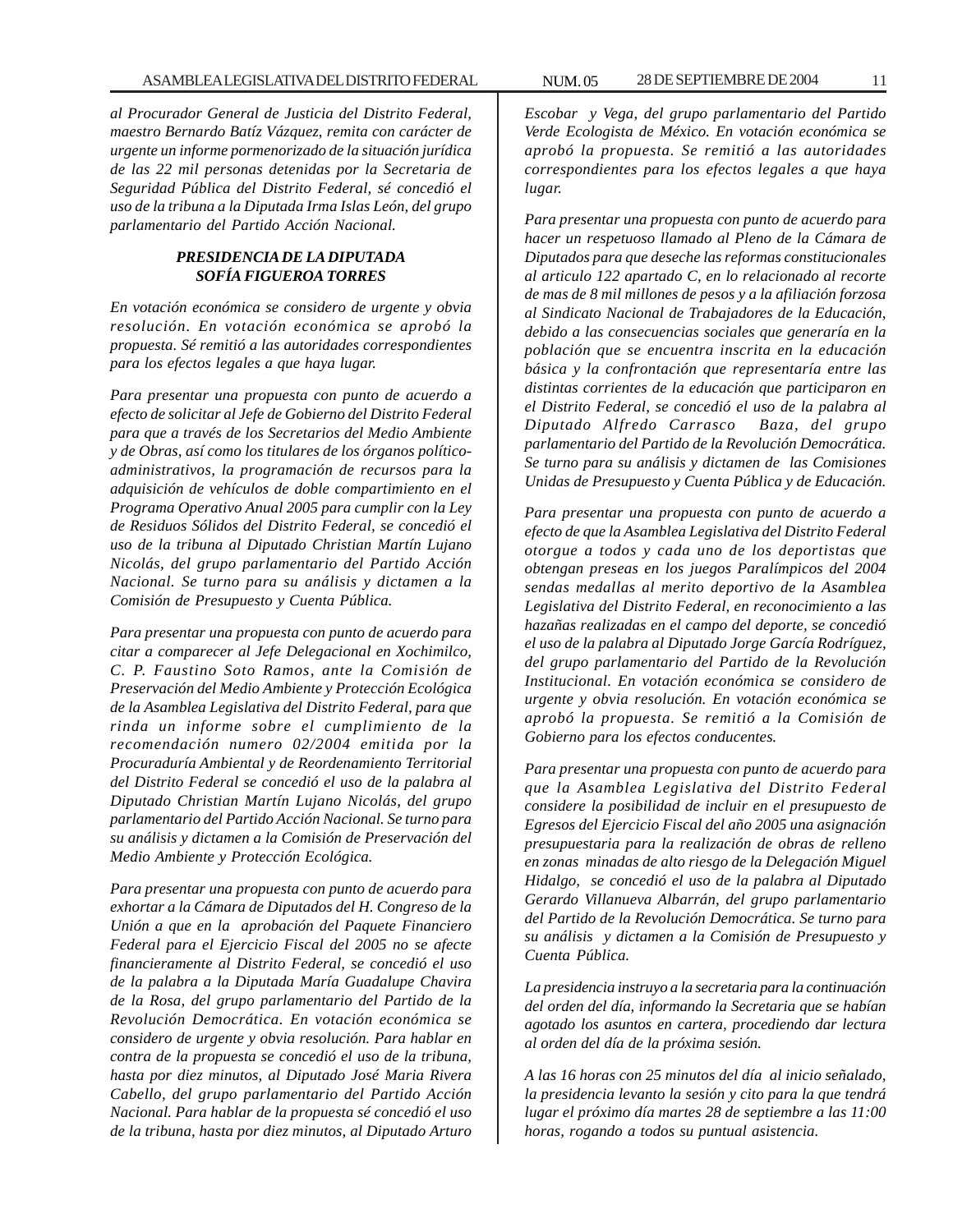**EL C. PRESIDENTE.-** Esta presidencia hace del conocimiento de la Asamblea que se recibieron diversos comunicados: uno de la Comisión de Asuntos Laborales y Previsión social, uno de la Comisión de Educación, uno de las Comisiones Unidas de Presupuesto y Cuenta Pública y de Hacienda y uno de la Comisión de Presupuesto y Cuenta Pública, todos ellos para solicitar la ampliación del plazo que cuentan las Comisiones para presentar dictámenes a diversos asuntos.

#### COMISIÓN DE ASUNTOS LABORALES Y PREVISIÓN SOCIAL

*Ciudad de México a 23 de septiembre de 2004*

*CALPS/107/04*

*DIP. CARLOS REYES GAMIZ Presidente de la Mesa Directiva P r e s e n t e*

*Con fundamento en lo dispuesto por el articulo 32, segundo párrafo del Reglamento para el Gobierno Interior de la Asamblea Legislativa del Distrito Federal, me permito solicitarle de la manera mas atenta, someta a consideración de la Mesa Directiva de esta H. Asamblea Legislativa del Distrito Federal III, Legislatura, la presente solicitud para prorrogar el término para Dictaminar la ''Propuesta con punto de acuerdo a efecto de citar al Oficial Mayor de esta Asamblea Legislativa del Distrito Federal, al seno de la Comisión de Asuntos Laborales y Previsión Social a efecto de que informe sobre los trabajadores de esta Asamblea Legislativa del Distrito Federal, despedidos''.*

*Presentado por el Dip. Héctor Mauricio López Velázquez y suscrito por los legisladores integrantes del Grupo Parlamentario del Partido Revolucionario Institucional, en esta Asamblea Legislativa del Distrito Federal, el pasado 25 de agosto del año en curso.*

*Lo anterior, debido a que la Comisión de Asuntos Laborales y Previsión Social se encuentra determinando el procedimiento para Dictaminar el referido asunto.*

*Sin más por el momento me despido enviándole un cordial saludo.*

#### *Atentamente*

*Dip. María Claudia Esqueda Llanes Presidenta*

*\_\_\_\_\_ O \_\_\_\_\_*

#### *COMISIÓN DE EDUCACIÓN*

 *Asunto: Se solicita prorroga para dictaminar propuestas*

*Referencia: 635/PCE/04*

*México D.F. a 13 de septiembre del 2004*

*Dip. Lorena Villavicencio Ayala Presidenta de la Comisión de Gobierno de la ALDF Presente*

*Esta presidencia de la Comisión de Educación tiene preparadas para su discusión y análisis 4 propuestas con punto de acuerdo que ya están vencidas en el periodo que marca la ley.*

*Se tiene programada una sesión de trabajo para dictaminarlas para el martes 14 de septiembre a las 9:00 horas.*

*Con esta intención solicito a usted, atentamente, autorice prorroga a las propuestas con punto de acuerdo que a continuación detallo.*

*1.- Lectura y, en su caso, aprobación del dictamen a la Propuesta con punto de acuerdo por el cual se solicita al rector de la Universidad de la Ciudad de México Ing. Manuel Pérez Rocha, un informe integral que incluya: aplicación de presupuesto detallado por capitulo y partido de los recursos destinados, plantilla de docentes, personal administrativo, funciones y atribuciones, redimen laboral, si cuenta con órganos de gobierno su funcionamiento matricula por generación especificando licenciatura y postgrado; y se solicita la creación de unas subcomisión que investigue el funcionamiento de la entidad paraestatal del Distrito Federal Universidad de la Ciudad de México.*

*2.- Lectura y, en su caso, aprobación de la Propuesta con punto de Acuerdo por el que se solicita la comparecencia del Director de Comunicación Social del Gobierno del Distrito Federal, Lic. César Llanes, para que informe sobre la campaña de comisión relativa a la difusión del programa de los paquetes de útiles escolares que se distribuirán a estudiantes a las escuelas publicas del Distrito Federal.*

*3.- Lectura y, en su caso, aprobación de la propuesta con punto de acuerdo, para solicitar al Jefe de Gobierno del Distrito Federal, que se instrumenten las acciones necesarias en coordinación con el Centro Nacional de Evaluación para la Educación Superior (CENEVAL), con la finalidad de que el centro capacitado evalué a los estudiantes egresados de las escuelas preparatorias del Gobierno del Distrito Federal.*

*4.- Lectura y, en su caso, aprobación de la Propuesta con punto de Acuerdo para que esta H. Asamblea Legislativa realice un atento exhorto para que emitan su voto bajo el razonamiento descentralización de los servicios educativos del DF. No puede hacerse sin ir acompañada de los recursos indispensables para su ejecución.*

*Dejo a usted mi agradecimiento de antemano*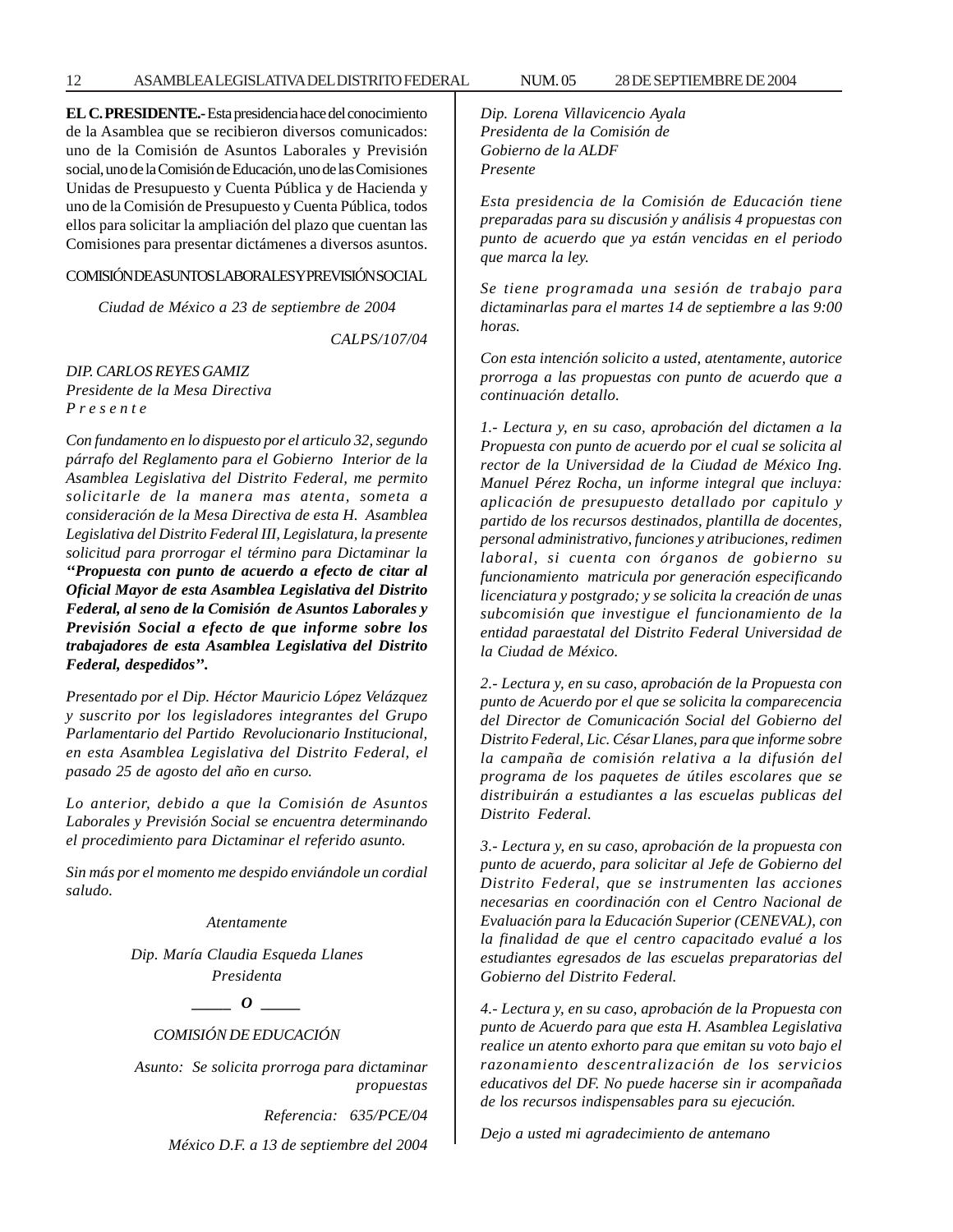*Reciba un cordial saludo*

#### *ATENTAMENTE*

*Dip. Rigoberto Nieto López Presidente de la Comisión de Educación De la ALDF, III Legislatura*

*\_\_\_\_\_ O \_\_\_\_\_*

# *COMISIONES UNIDAS DE HACIENDA Y DE PRESUPUESTO Y CUENTA PÚBLICA*

*México, Distrito Federal a 22 de septiembre de 2004*

*DIP. CARLOS ROBERTO REYES GÁMIZ PRESIDENTE DE LA MESA DIRECTIVA DE LA ASAMBLEA LEGISLATIVA DEL DISTRITO FEDERAL PRESENTE:*

*Por este medio, solicitamos atentamente a usted que someta a consideración de la Asamblea Legislativa que preside, la aprobación de la prorroga relativa a la Proposición con punto de acuerdo por la que esta Asamblea Legislativa del Distrito Federal solicita atentamente a la Secretaria de Finanzas del Distrito Federal remita a las Comisiones de Hacienda y de Presupuesto y Cuenta Pública, un informe mensual sobre la evolución del gasto por cada una de las unidades ejecutoras de forma analítica, que considere lo establecido en el artículo 479 del Código Financiero.*

*Lo anterior, en virtud de haberse vencido el plazo establecido en el artículo 32 del Reglamento Interior de la Ley Orgánica de la Asamblea Legislativa del Distrito Federal y por ser necesario contar con el tiempo suficiente para poder sesionar en Comisiones Unidas, a fin de elaborar y aprobar el dictamen correspondiente.*

*Sin otro particular reciba un cordial y afectuoso saludo.*

#### *ATENTAMENTE*

### *DIP. FRANCISCO CHIGUIL FIGUEROA PRESIDENTE DE LA COMISIÓN DE PRESUPUESTO Y CUENTA PÚBLICA*

*MARÍA GUADALUPE CHAVIRA DE LA ROSA PRESIDENTA DE LA COMISIÓN DE HACIENDA*

*\_\_\_\_\_ O \_\_\_\_\_*

*COMISIÓN DE PRESUPUESTO Y CUENTA PÚBLICA*

*México, Distrito Federal a 22 de septiembre de 2004 Oficio No. CPCP/095/04*

*DIP. CARLOS ROBERTO REYES GÁMIZ PRESIDENTE DE LA MESA DIRECTIVA DE LA ASAMBLEA LEGISLATIVA DEL DISTRITO FEDERAL PRESENTE:*

*Por este medio, solicito atentamente a usted que someta a consideración de la Asamblea Legislativa que preside, la aprobación de la prorroga relativa al Oficio CP2R1AE.- 1547, signado por el Senador Ernesto Gil Elorduy; mediante el cual hace del conocimiento que la Comisión Permanente del Congreso de la Unión, en sesión celebrada el 11 de agosto del año en curso, aprobó el punto de acuerdo por el que, en su numeral tercero, exhorta a la Asamblea Legislativa del Distrito Federal, a destinar un presupuesto de por lo menos 25 millones de pesos al Consejo de Información Publica del Distrito Federal, a fin de que dicho órgano atienda íntegramente el cumplimiento de sus atribuciones y obligaciones.*

*Lo anterior, por ser necesario contar con un tiempo mayor para recopilar información que ha sido solicitada y estamos en espera de que nos sea proporcionada, lo cual permitirá contar con elementos de análisis para la elaboración del dictamen correspondiente. Además, esta presidencia considera necesario dictaminar este turno junto con la Iniciativa de Derecho de Presupuesto de Egresos del Distrito Federal que envíe el Ejecutivo local a más tardar el 30 de noviembre del actual.*

*Sin otro particular reciba un cordial y afectuoso saludo.*

#### *DIP. FRANCISCO CHIGUIL FIGUEROA*

*PRESIDENTE*

*\_\_\_\_\_ O \_\_\_\_\_*

*COMISIÓN DE PRESUPUESTO Y CUENTA PÚBLICA*

*México, Distrito Federal a 23 de Septiembre de 2004. Oficio No. CPCP/096/04*

*DIP. CARLOS ROBERTO REYES GÁMIZ PRESIDENTE DE LA MESA DIRECTIVA DE LA ASAMBLEA LEGISLATIVA DEL DISTRITO FEDERAL PRESENTE:*

*Por este medio, solicitamos atentamente a usted que someta a consideración de la Asamblea Legislativa que preside, la aprobación de la prorroga relativa a la Propuesta con punto de acuerdo por el que se solicita ser incluida en el Programa General de Auditorias 2003 la revisión del Gasto ejercido de la Universidad de la Ciudad de México y el Instituto de Educación Media Superior del Gobierno del Distrito Federal.*

*Lo anterior por que esta Comisión considera pertinente esperar que se habrá el periodo de recepción de propuestas para solicitar auditorias a la administración publica y aprobar en paquete el Programa General de Auditorias en el mes de octubre del presente año.*

*Sin otro particular reciba un cordial y afectuoso saludo.*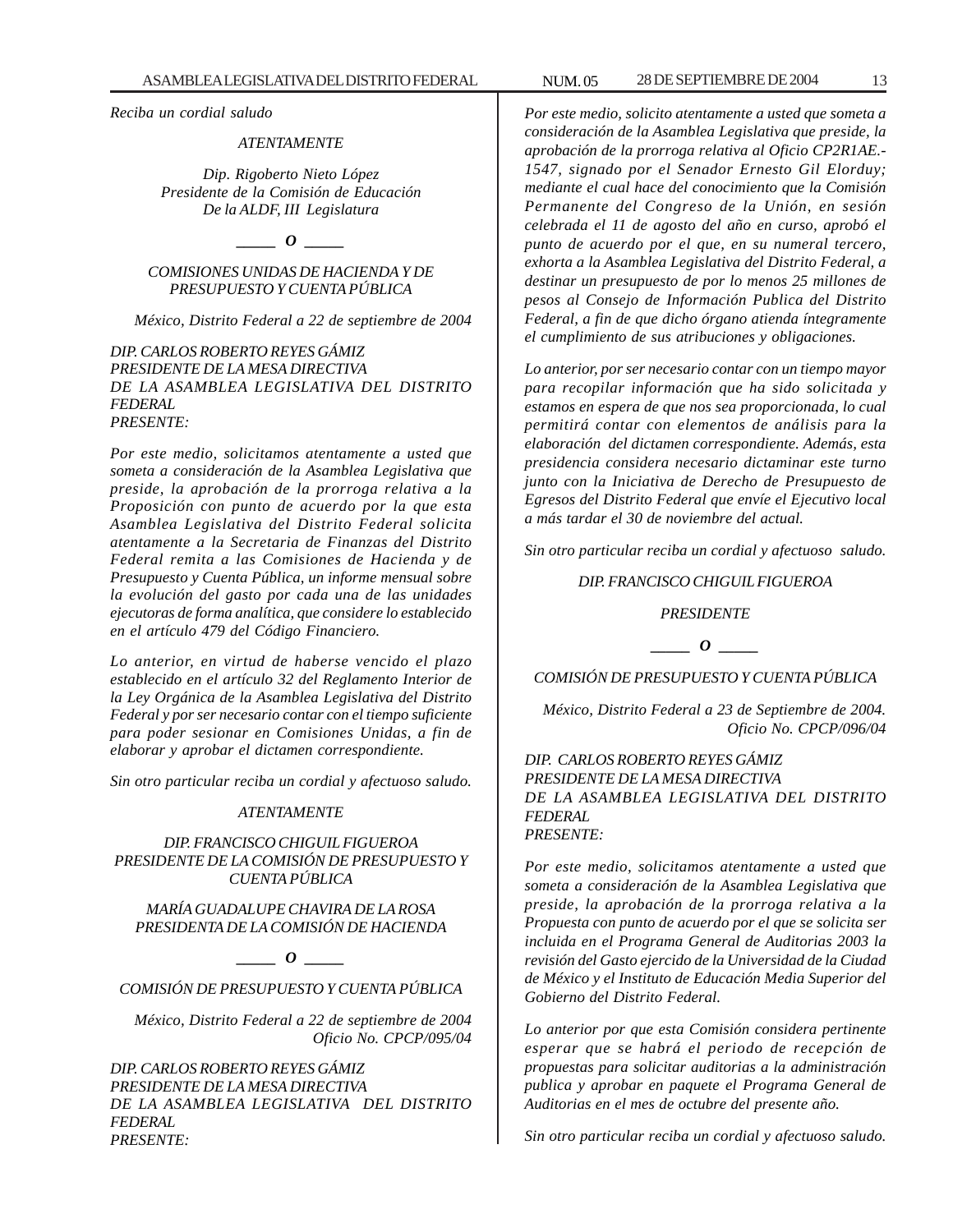# *DIP. FRANCISCO CHIGUIL FIGUEROA PRESIDENTE*

Esta presidencia después de revisar las solicitudes recibidas, considera que se actualiza la hipótesis establecida por el párrafo segundo del artículo 32 del Reglamento para el Gobierno Interior de la Asamblea Legislativa del Distrito Federal.

En tal virtud, proceda la secretaría a consultar a la Asamblea en votación económica, si son de aprobarse las solicitudes presentadas por las Comisiones señaladas.

**LA C. SECRETARIA.-** Por instrucciones de la presidencia y en votación económica, se pregunta a la Asamblea si es de autorizarse las solicitudes de prórroga de las Comisiones de referencia.

Los que estén por la afirmativa, sírvanse manifestarlo poniéndose de pie.

Los que estén por la negativa, sírvanse manifestarlo poniéndose de pie.

Se autorizan, diputado Presidente.

**EL C. PRESIDENTE.-** Muchas gracias. Hágase del conocimiento de los titulares de las Presidencias de las Comisiones de Asuntos Laborales y Previsión Social, de la Comisión de Educación, de la Comisión de Presupuesto y Cuenta Pública y de Hacienda para los efectos legislativos correspondientes.

A continuación, esta presidencia informa que se recibió un comunicado del diputado José Medel Ibarra, Vicecoordinador del PRI.

Proceda la secretaría a dar lectura al comunicado.

**LA C. SECRETARIA.-** Por instrucciones de la presidencia se procede a dar lectura al Comunicado de referencia.

*DIP. JOSÉ MEDEL IBARRA VICECOORDINADOR DEL GRUPO PARLAMENTARIO DEL PRI*

#### *COMUNICADO*

*Este viernes 1º de Octubre, al iniciar la vigencia del artículo tercero transitorio de la Ley de Residuos Sólidos del Distrito Federal, la ciudadanía estará obligada a separar la basura en residuos orgánicos e inorgánicos. De no hacerlo enfrentará el riesgo de hacerse acreedor de sanciones que van desde la amonestación, multa y hasta arresto.*

 *En los últimos días, diversas voces han alertado sobre los riesgos que representa la entrada en vigor de la ley en comento, debido a que el Gobierno del Distrito Federal, de manera tardía realizó una débil campaña en torno a* *la separación de la basura. En efecto, sólo en estaciones del metro fueron colocados anuncios publicitarios sobre la separación obligatoria de los residuos sólidos. Si bien es cierto el metro es el sistema de transporte masivo más importante de la ciudad, también lo es que, es insuficiente para una campaña de concientización social que se requería. Se calcula que de los ocho millones de habitantes en el Distrito Federal, sólo el dos por ciento de la población tiene conciencia de los efectos, de la obligatoriedad de la separación domiciliaria de la basura.*

*El Gobierno del Distrito Federal incumplió. Además de no implementar una campaña masiva de concientización social, dirigida la ciudadanía, tampoco lo hizo con empresas y con las instituciones públicas y de gobierno, ya que la separación debe hacerla todo generador de residuos sólidos, en términos de lo previsto por el artículo treinta y tres de la citada Ley.*

 *Tampoco ha implementado acciones para contar con la infraestructura necesaria para la recolección y depósito de la basura debidamente seleccionada. Los cursos de capacitación que se han impartido han sido mínimos, por lo que no existen condiciones para que tanto la ciudadanía como los trabajadores de limpia cumplan con las obligaciones que a partir de este viernes les impondrá la ley.*

 *Incluso, la misma ley prevé, que las delegaciones dispondrán de contenedores y camiones para el depósito separado. Nada de esto existe. Sólo ha optado por concesionar el servicio de barrido de calles y el corredor de Reforma, con un costo al erario de 40.9 millones de pesos, dinero con el que pudo haberse comprado equipo para que el servicio de limpia trabajara en condiciones óptimas. Es decir, se privilegió el interés de unos cuantos, sobre el interés de la mayoría.*

*Ahora bien, la Ley de Residuos Sólidos del Distrito Federal, al prohibir la pepena, vulnera los derechos de los trabajadores, los que, como es del dominio público, equilibran sus exiguos salarios mediante la generosidad de la ciudadanía, independientemente que el servicio de limpia cuenta con apenas 14 mil 480 trabajadores, siendo que en la recolección de basura participan, según cifras conservadoras, más de cincuenta mil personas lo que significa que la mayoría son considerados, trabajadores meritorios sin salario y sin prestaciones económicas del Gobierno de la Ciudad.*

*Ante tal situación, convoco a esta honorable Asamblea Legislativa, a que en uso de sus atribuciones y facultades, tome una decisión a favor de los intereses de la sociedad de la Ciudad de México y postergue por lo menos durante un año la entrada en vigor del artículo tercero de la Ley de Residuos Sólidos del Distrito Federal. La ciudadanía habrá de reconocérnoslo.*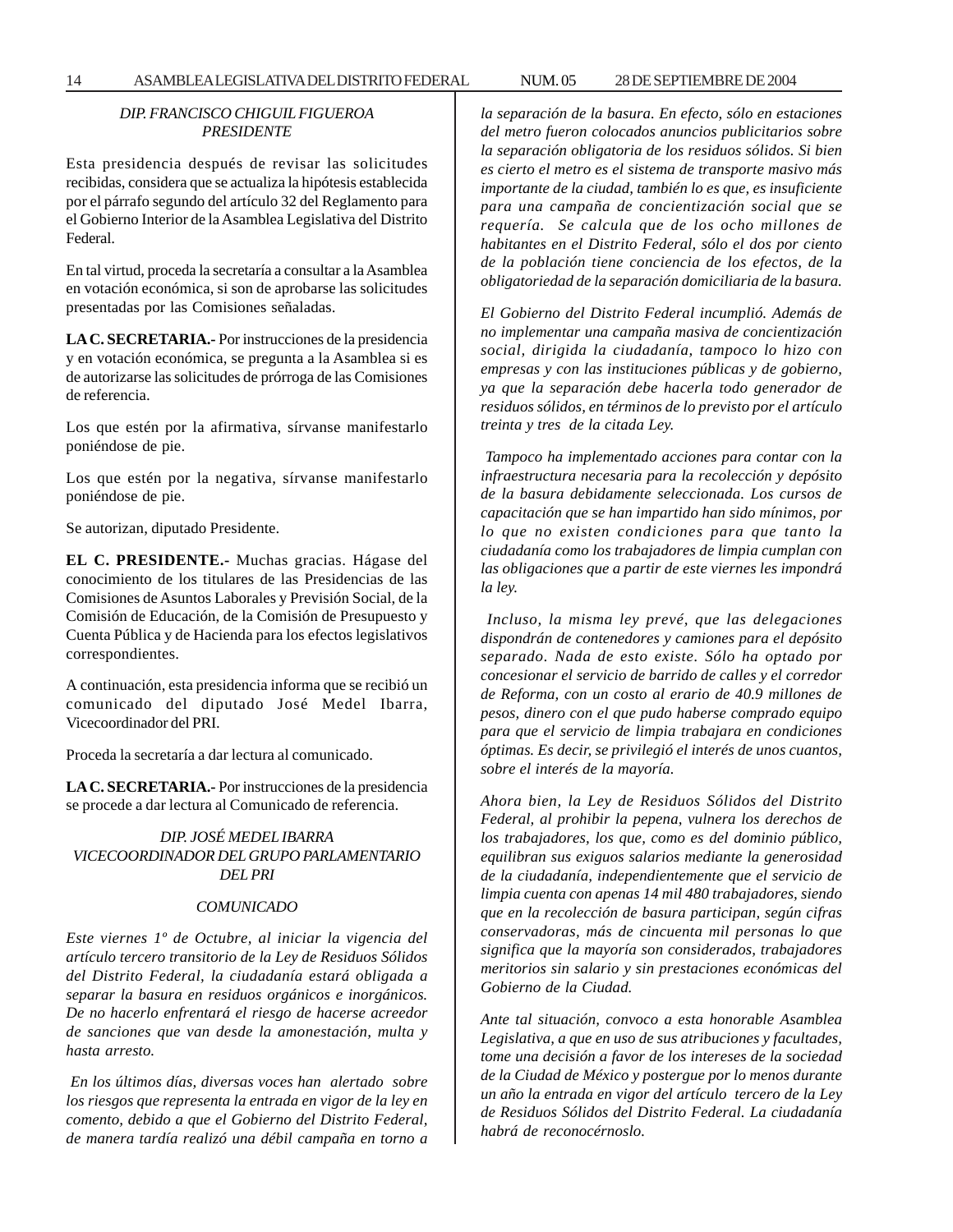*Atentamente,*

# *Diputado José Medel Ibarra*

.**EL C. PRESIDENTE.-** Muchas gracias, diputada Secretaria. Esta Asamblea acusa de recibo.

Túrnese a la Comisión de Preservación del Medio Ambiente y Protección Ecológica para su conocimiento.

A continuación informamos que se recibió un comunicado de la Comisión de Equidad y Género. Proceda por favor la secretaría a dar lectura al mismo.

**LA C. SECRETARIA.-** Por instrucciones de la presidencia se procede a dar lectura al comunicado de referencia.

#### *COMISIÓN DE EQUIDAD Y GÉNERO*

*México, D.F., miércoles 22 de septiembre de 2004 ALDF-CEG-175-09-04*

*DIP. CARLOS REYES GÁMIZ PRESIDENTE DE LA MESA DIRECTIVA ASAMBLEA LEGISLATIVA DEL DISTRITO FEDERAL III LEGISLATURA PRESENTE*

*Por este conducto la Mesa Directiva de la Comisión de Equidad y Género de conformidad con el Artículo 28 del Reglamento para el Gobierno Interior de la Asamblea Legislativa, hace de su conocimiento que la Comisión se excusa de dictaminar la Iniciativa de Decreto por el que se reforman, adicionan y derogan diversos artículos de la Ley de las y los Jóvenes del Distrito Federal, presentada por la diputada Mariana Gómez del Campo Gurza, del Grupo Parlamentario del Partido Acción Nacional el 15 de abril de 2004, turnada para su análisis y correspondiente dictamen a las Comisiones Unidas de Juventud, de Equidad y Género y de Asuntos Laborales y Previsión Social.*

*Lo anterior en virtud de que la mencionada iniciativa no contiene elementos de análisis en términos de la equidad de género.*

#### *ATENTAMENTE*

*Dip. Maricela Contreras Julián, Presidenta; Dip. Ma. Teresita De Jesús Aguilar Marmolejo, Vicepresidenta; Diputada Sara Guadalupe Figueroa Canedo, Secretaria.*

*\_\_\_\_\_ O \_\_\_\_\_*

*Mesa Directiva*

*México, D.F. a 28 de Septiembre de 2004 ALDF/CRG/MD/014/04*

*Lic. Ángelo Fernando Cerda Ponce Coordinador de Servicios Parlamentarios P r e s e n t e*

*Por instrucciones del Dip. Carlos Reyes Gámiz, Presidente de la Mesa Directiva, me permito remitirle el oficio de No. ALDF-CEG-175-09-04, enviado por la Comisión de Equidad y Género, en el que se excusa de dictaminar la Iniciativa de Decreto por el que se reforman, adiciona y derogan diversos artículos de la Ley de las y los Jóvenes del Distrito Federal. En virtud de que la mencionada iniciativa no contiene elementos de análisis en términos de la equidad y genero.*

*Envió el presente para los fines a los que haya lugar.*

*Atentamente*

*Osvaldo Mejía Quintero Secretario Particular*

Cumplida su instrucción, diputado Presidente.

**EL C. PRESIDENTE.-** Gracias. Esta Asamblea acusa de recibo con fundamento en el artículo 36 fracciones II, V y VII de la Ley Orgánica de la Asamblea Legislativa.

La iniciativa en comento sé returna a las Comisiones Unidas de Asuntos Laborales y de Juventud.

A continuación esta presidencia informa que se recibió un comunicado de la Licenciada Darlene Rojas Olvera, Subdirectora Jurídica de la Secretaría de Desarrollo Social. Proceda la Secretaría a dar lectura al comunicado.

**LA C. SECRETARIA.-** Por instrucciones de la presidencia se procede a dar lectura al comunicado de referencia.

> *GOBIERNO DEL DISTRITO FEDERAL México. La Ciudad de la Esperanza México, D. F. a 26 de agosto de 2004. Oficio DJ/SDS/6120/2004*

*C. LIC. LORENA VILLAVICENCIO AYALA PRESIDENTA DE LA COMISIÓN DE GOBIERNO DE LA ASAMBLEA LEGISLATIVA DEL DISTRITO FEDERAL PRESENTE;*

*Por instrucciones de la Dra. Raquel Sosa Elízaga y con relación al punto de acuerdo que se resolvió en el Pleno de la Diputación Permanente de la Asamblea Legislativa del Distrito Federal, en sesión celebrada el 11 de agosto del año en curso en el que se establece que:*

 *''UNICO. Se solicita a la Secretaria de Desarrollo Social, Raquel Sosa Elízaga, informe sobre el proceso de adquisición de los paquetes de útiles escolares que se entregarán a estudiantes de las escuelas públicas del Distrito Federal''.*

 *Me permito informarles lo siguiente:*

#### *ANTECEDENTES*

*1.- El 16 de enero de 2004 la Asamblea Legislativa del Distrito Federal aprobó la ''LEY QUE ESTABLECE EL*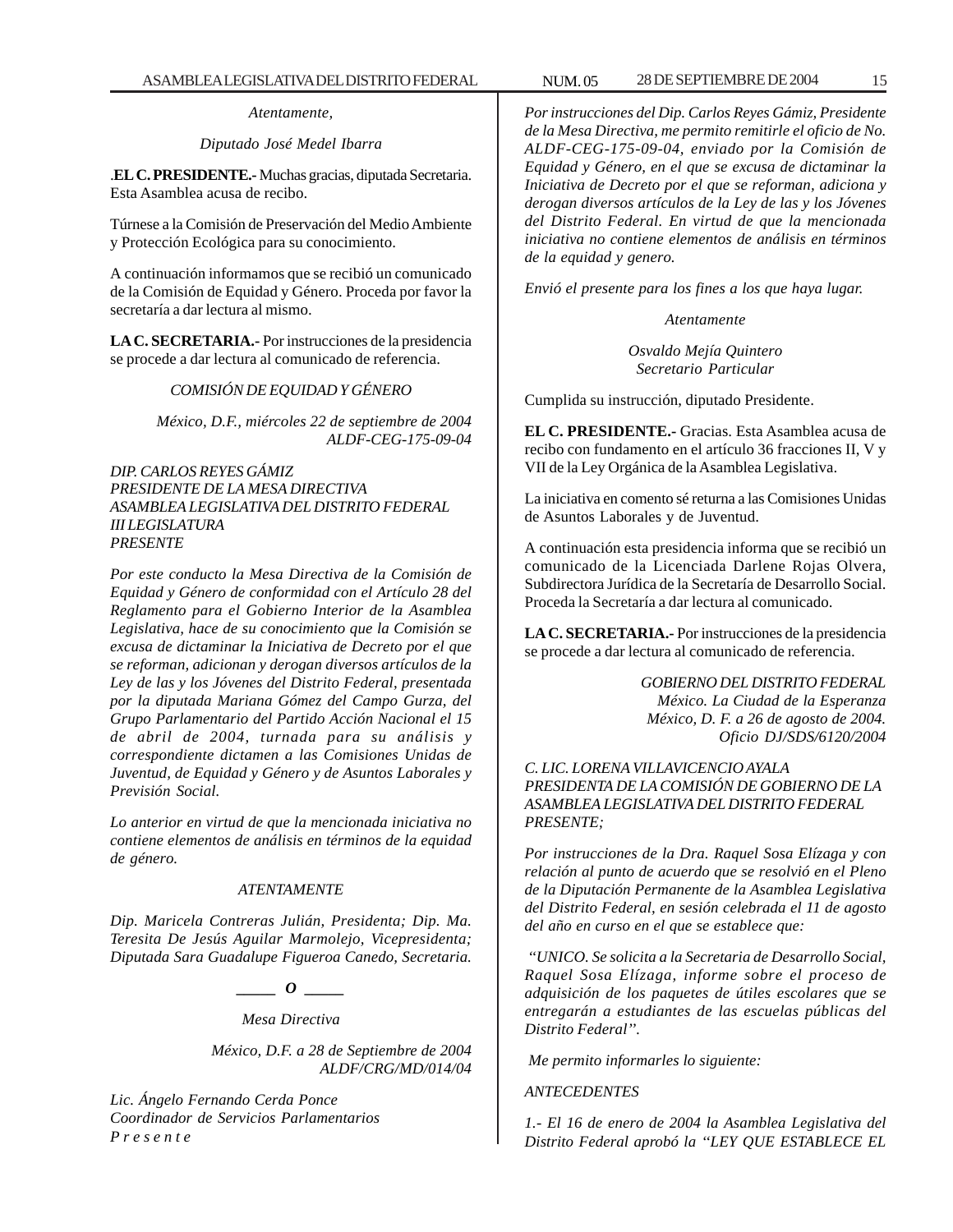# 16 ASAMBLEA LEGISLATIVA DEL DISTRITO FEDERAL NUM. 05 28 DE SEPTIEMBRE DE 2004

*DERECHO A UN PAQUETE DE ÚTILES ESCOLARES POR CICLO ESCOLAR A TODOS LOS ALUMNOS RESIDENTES EN EL DISTRITO FEDERAL, INSCRITOS EN ESCUELAS PÚBLICAS DEL DISTRITO FEDERAL, EN LOS NIVELES DE PREESCOLAR, PRIMARIA Y SECUNDARIA'', ordenamiento que fue publicado en la Gaceta Oficial del Distrito Federal el 27 de enero de 2004, y que entre otros aspectos prevé que:*

- *• El Jefe de Gobierno del Distrito Federal deberá incluir en su Presupuesto de Egresos un monto que garantice la operación del programa (artÍculo 2);*
- *• La Asamblea Legislativa deberá aprobar la asignación suficiente para hacer efectiva esta Ley (artÍculo 3).*
- *• La dependencia del GDF responsable de operar el programa será aquella en la que la Ley Orgánica de la Administración Pública del Distrito Federal le confiere atribuciones en materia educativa (artÍculo 4); y*
- *Será el Jefe de Gobierno quien en el ámbito de sus facultades elaborará la reglamentación del programa en la que se establezcan los procedimientos necesarios para hacer efectivo el derecho que establece esta Ley, así como los mecanismos para la evaluación y fiscalización del programa (articulo 5).*

*El Transitorio Primero establece que esta Ley entrará en vigor para el año 2004, una vez que se cuente con la suficiencia presupuestal correspondiente para su aplicación.*

*2.- De conformidad con lo establecido en el artículo 28 de la Ley Orgánica de la Administración Pública del Distrito Federal, a la Secretaría de Desarrollo Social le corresponde ''el despacho de las materias relativas a: desarrollo social, alimentación, educación, promoción de la equidad, recreación, deporte, información social y servicios sociales comunitarios'', así como ''ejercer las facultades que en materia educativa establecen para el Distrito Federal las leyes y demás disposiciones jurídicas federales y locales''.*

*3.- El Reglamento Interior de la Administración Pública del Distrito Federal, en su artículo 61 señala que corresponde a la Dirección General de Asuntos Educativos de la Secretaría de Desarrollo Social ''coordinar, evaluar y apoyar la ejecución de programas y acciones educativas en el ámbito de competencia del Distrito Federal''.*

*4.- El artículo 26 fracción XV del Reglamento Interior de la Administración Pública del Distrito Federal, refiere que, ''Formalizar, salvo que el Jefe de Gobierno establezca disposición distinta, la contratación conforme a la Ley de Adquisiciones y la Ley de Obras Públicas, para la adecuada operación de las Unidades Administrativas y Unidades Administrativas de Apoyo Técnico Operativo a su cargo, con el apoyo de la Dirección General Ejecutiva* *o de área encargada de la administración en su sector, de conformidad con lo que señalen las disposiciones jurídicas y administrativas aplicables''.*

# *MARCO JURÍDICO*

*1. Decreto de Ley que establece el derecho a un paquete de útiles escolares por ciclo escolar a todos los alumnos residentes en el Distrito Federal, inscritos en escuelas públicas del Distrito Federal, en los niveles de preescolar, primaria y secundaria''.*

> *Publicado en la Gaceta Oficial del Distrito Federal el 27 de enero de 2004.*

- *2. Ley Orgánica de la Administración Pública del Distrito Federal.*
- *3. Reglamento Interior de la Administración Pública del Distrito Federal.*
- *4. Ley de adquisiciones para el Distrito Federal.*
- *5. Reglamento de la Ley de adquisiciones para el Distrito Federal.*
- *6. Ley de Austeridad para el Gobierno del Distrito Federal.*
- *7. Manual de Normas y Procedimientos para el ejercicio presupuestal de la Administración Pública del Distrito Federal 2004.*
- *8. Código Financiero del Distrito Federal.*
- *9. Decreto de Presupuesto de egresos del Distrito Federal para el ejercicio fiscal del año 2004.*

# *CONSIDERANDOS*

*PRIMERO.- Que la lista oficial de útiles escolares que para el año escolar 2004-2005 expidió la Secretaría de Educación Pública, presenta variaciones para el nivel de preescolar y los diferentes grados de primaria y secundaria.*

*SEGUNDO.- Que de conformidad con la matrícula proporcionada por la Secretaría de Educación Pública, los alumnos inscritos en las escuelas públicas del Distrito Federal para el ciclo escolar 2004-2005 es de 1, 375 mil 967, que se agrupan en los siguientes grados:*

| <b>GRADO ESCOLAR</b>    | <b>MATRICULA</b> |
|-------------------------|------------------|
| Preescolar              | 203,307          |
| Primaria 1£ y 2£        | 254,903          |
| Primaria 3£ y 4£        | 266,068          |
| Primaria 5£ y 6£        | 261,995          |
| Secundaria 1£ a 3er año | 389,694          |
| TOTAL                   | 1,375,967        |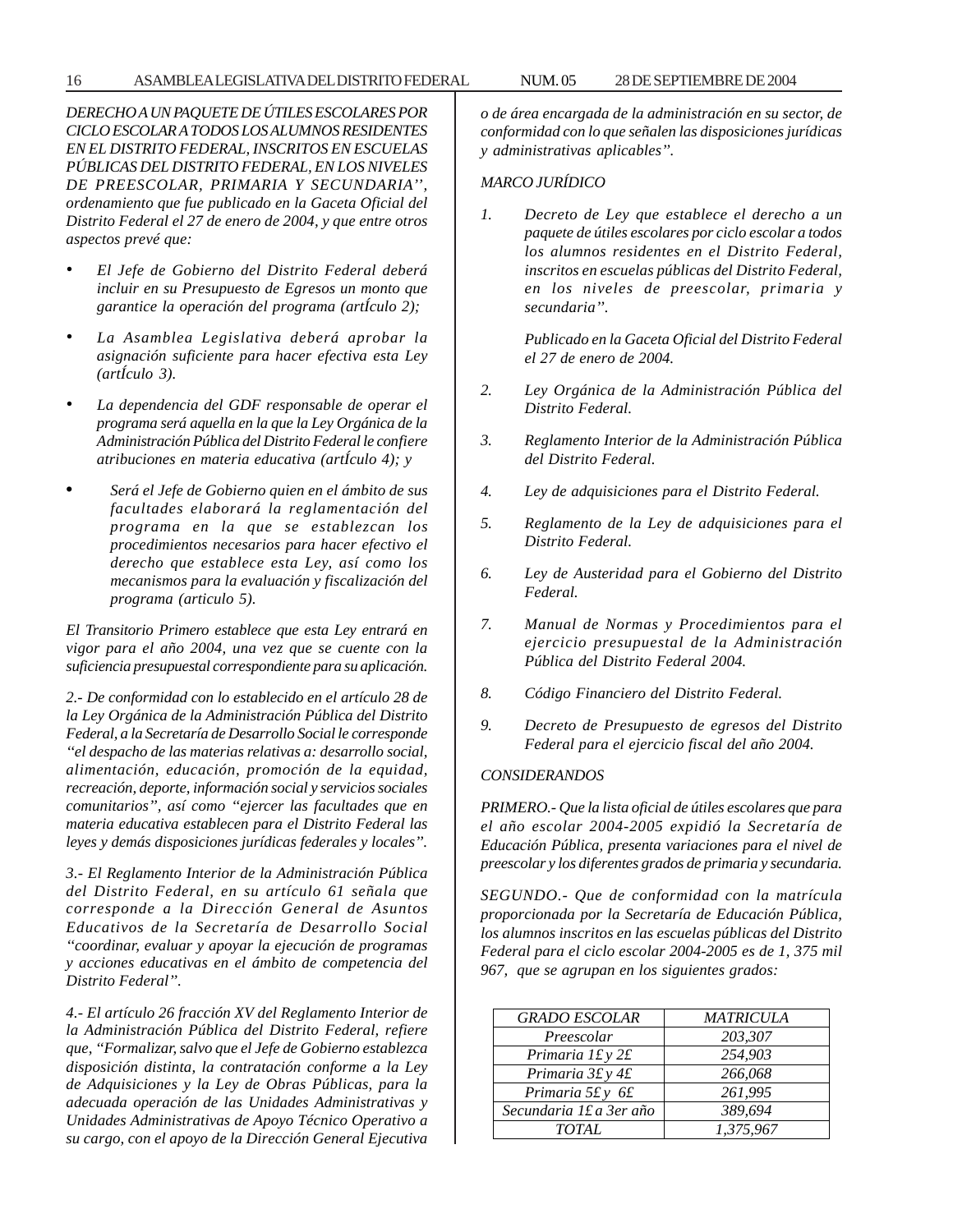*TERCERO.- Que el análisis de factibilidad para otorgar el paquete de útiles escolares a que se refiere la ''LEY QUE ESTABLECE EL DERECHO A UN PAQUETE DE ÚTILES ESCOLARES POR CICLO ESCOLAR A TODOS LOS ALUMNOS RESIDENTES EN EL DISTRITO FEDERAL INSCRITOS EN ESCUELAS PÚBLICAS DEL DISTRITO FEDERAL EN LOS NIVELES DE PREESCOLAR, PRIMARIA Y SECUNDARIA'', se determinó que existen dos modalidades de suministro con las cuales se podrían satisfacer las necesidades con la calidad, cantidad, oportunidad y cobertura que requiere la Administración Pública del Distrito Federal, mismos que a continuación se detallan:*

*La primera opción consistió en la adquisición de los artículos escolares, para posteriormente proceder al armado de los paquetes y su respectiva entrega. Para ello, debería contarse con el espacio físico suficiente para su almacenaje; recursos materiales y humanos suficientes para el armado de los paquetes, y por último los elementos necesarios para su oportuna distribución y entrega a cada uno de los alumnos inscritos en las escuelas públicas del Distrito Federal.*

*La segunda opción, la constituyó la adquisición de paquetes de útiles escolares con denominaciones predeterminadas, de conformidad con las listas oficiales establecidas por la Secretaría de Educación Pública y la Procuraduría Federal del Consumidor a través de vales canjeables. El almacenaje, armado y distribución de los paquetes correría a cargo de la empresa adjudicataria.*

*Esta opción podría ser implementada de la siguiente manera:*

- *a) Los vales o cupones se entregarían a la Secretaría de Educación Pública para que esta dependencia los entregue a los padres de familia de los alumnos de educación básica inscritos en el ciclo escolar 2004-2005, quienes podrán canjearlos en los centros comerciales por el paquete de útiles correspondiente.*
- *b) El armado, almacenaje y canje de los paquetes correría a cargo de la empresa emisora de los vales en los establecimientos de su propiedad distribuidos en el territorio del Distrito Federal.*
- *c) La entrega de vales y su canje, se podría realizar antes del inicio del año escolar 2004-2005.*

*Al efecto se contrataría con tiendas de autoservicio que tengan la capacidad de emitir un vale o cupón, con todas las medidas de seguridad que el GDF estableciera, para evitar el mal uso de ellos, los cuales se entregarían a la Secretaría de Educación Pública, para que a su vez ésta realice la entrega de los mismos a los padres de familia, quienes posteriormente acudirían a los centros de canje*

*para obtener su paquete de útiles respectivo, con una cobertura distribuida en el territorio del Distrito Federal.*

*Lo anterior representaba una ventaja para el GDF porque:*

- *1.- Se disminuyen gastos indirectos al evitar el almacenaje, armado y distribución de los paquetes con recursos de la Ciudad.*
- *2.- Se asegurará el cumplimiento de la ley al entregar con la debida oportunidad los paquetes de útiles con anticipación al inicio del ciclo escolar 2004- 2005, ya que el proveedor debe contar con los vales o cupones para que sean canjeables antes del inicio de clases.*

*Con esta opción se cumple con lo establecido por los artículos 1 y 9 de la Ley de Austeridad para el Gobierno del Distrito Federal, que señalan que la administración Pública del Distrito Federal, está obligada a utilizar de manera óptima los recursos con que cuenta, para tal efecto debe observar en sus adquisiciones y contrataciones de arrendamiento y prestación de servicios los criterios de economía y austeridad así como los principios de legalidad, transparencia, eficiencia y honradez.*

*CUARTO.- Durante el mes de febrero, la Dirección General de Asuntos Educativos procedió a efectuar el estudio del mercado con empresas dedicadas a la comercialización de materiales y útiles de oficina, de conformidad con el listado publicado por la SEP para el ciclo escolar 2003-2004, obteniéndose los siguientes resultados:*

| Empresa                               | $Costo \&$        |
|---------------------------------------|-------------------|
|                                       | (IVA Incluido)    |
| Servicios de Oficina G(A, S.A de C.V. | 882, 900, 331.87  |
| Comercializadora Dicape, S.A. de C.V. | &104, 782, 991.20 |
| Papelera SARI, S.A. de C.V.           | & 1, 231, 783.6   |

*Estas empresas presentaban el inconveniente de que no cuentan con la infraestructura suficiente en el territorio del Distrito Federal, para la adecuada distribución de los paquetes de útiles escolares, con lo que se vería gravemente afectado tanto el proceso de distribución como el tiempo de entrega a los beneficiarios.*

*Por otro lado, a finales del mes de mayo, la Dirección General de Recursos Materiales y Servicios Generales de la Oficialía Mayor solicitó cotizaciones a empresas que contaran con las instalaciones propias y distribuidas en todo el territorio del Distrito Federal a que presentaran sus cotizaciones, dando respuesta las sociedades mercantiles denominadas Gigante, S.A. de C.V.; Wal-Mart de México, S. de R.L. de C.V.; y Tiendas Comercial Mexicana, S.A. de C.V.; quienes ofertaron los siguientes precios:*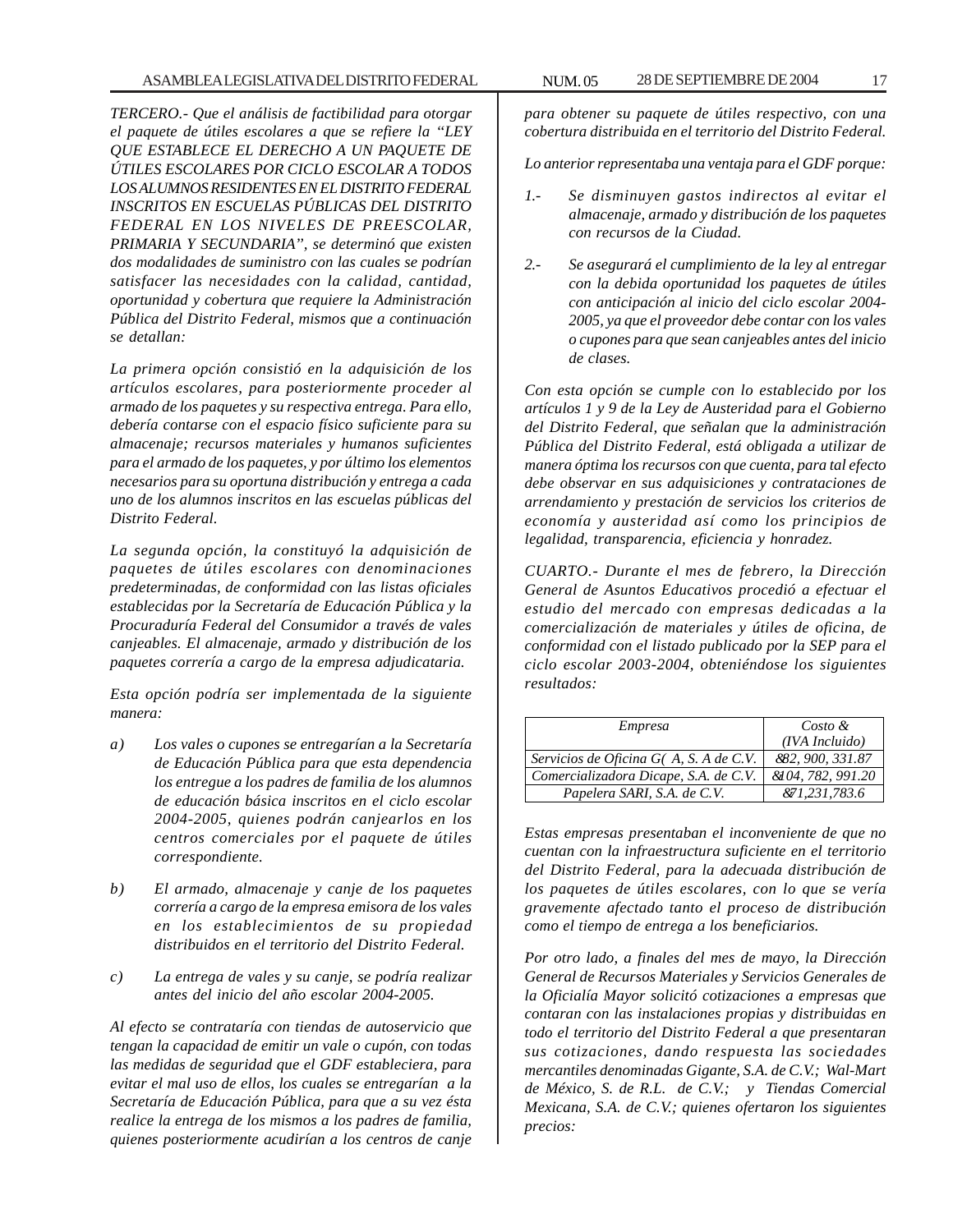| Empresa            | $Costo \&$                       |
|--------------------|----------------------------------|
|                    | (IVA Incluido)                   |
| Gigante            | 864,670,250.00                   |
| Wal Mart           | 886,534,443.94                   |
| Comercial Mexicana | <i><b>&amp;98,370,165.76</b></i> |

*A finales del mes de junio, una vez firmado el convenio de colaboración institucional a que se refiere el considerando siguiente, la Secretaría de Desarrollo Social, con la finalidad de actualizar información, solicitó a diversas empresas las solicitudes correspondientes, obteniéndose los siguientes precios:*

| <i>Empresa</i>                        | $Costo \&$                  |
|---------------------------------------|-----------------------------|
|                                       | (IVA Incluido)              |
| Papelería Tigre, S.A.                 | <i>&amp;</i> 217.192.950.25 |
| Abastecedor Corporativo, S.A. de C.V. | <i>&amp;95,378,106.19</i>   |
| Distribuidora Marín, S.A. de C.V.     | &121,623,703.24             |

*Conforme a los cuadros anteriores se puede observar que el resultado obtenido de la cotización más baja de las Papeleras con relación al presentado por las tiendas de autoservicio es de alrededor del 10%.*

*QUINTO.- La fecha de aprobación de la ''LEY QUE ESTABLECE EL DERECHO A UN PAQUETE DE ÚTILES ESCOLARES POR CICLO ESCOLAR A TODOS LOS ALUMNOS RESIDENTES EN EL DISTRITO FEDERAL INSCRITOS EN ESCUELAS PÚBLICAS DEL DISTRITO FEDERAL EN LOS NIVELES DE PREESCOLAR, PRIMARIA Y SECUNDARIA'', no permitió que se incluyera el gasto en el presupuesto de egresos para el ejercicio 2004, por lo que para la adquisición de los paquetes de útiles escolares para el ejercicio 2004-2005 la Administración Pública del Distrito Federal, por conducto de la Secretaría de Finanzas del Distrito Federal y la Secretaría de Desarrollo Social; con la Asamblea Legislativa del Distrito Federal, III Legislatura, el Tribunal Electoral del Distrito Federal, el Tribunal Superior de Justicia del Distrito Federal, la Comisión de Derechos Humanos del Distrito Federal, la Junta de Conciliación y Arbitraje del Distrito Federal, con fecha 24 de junio de 2004 celebraron un convenio por medio del cual se acordó la participación económica de estos últimos y la forma en que serían afectados los presupuestos por el ejercicio, quién será el encargado, a través de esta Secretaría, de adquirir los paquetes de útiles escolares y la entrega a los beneficiarios.*

*SEXTO.- Existió la necesidad de que la compra se efectuara a la brevedad por la proximidad del inicio del ciclo escolar, estimándose que el procedimiento se realizará a través de una adjudicación directa, toda vez que en una licitación pública implicaría, entre otras cosas, a) por lo menos dos semanas para desahogar el procedimiento; y b) la posibilidad de que algún* *participante se inconformara y solicite la suspensión del procedimiento, lo que implicaría un incumplimiento por parte del G.D.F.*

*Otro riesgo que presentaba la licitación pública era el incremento de los costos en las propuestas económicas, por los gastos que este procedimiento implica, mientras que derivado de las ofertas obtenidas en el sondeo de mercado, se denotaban un ahorro en la adquisición directa de los paquetes escolares a través de vales canjeables, sin que se transgreda la legalidad y la transparencia a que hace referencia la normatividad aplicable en la materia.*

#### *ADJUDICACIÓN*

*1.- El 30 de junio del 2004, esta Secretaría de Desarrollo Social, solicitó a la Secretaría de Finanzas, mediante escrito número DGA/2233/2004, la autorización correspondiente para que se realice la afectación Presupuestaria Líquida No. B-08-C0-01-038, por la cantidad de &65,000,000.00, para la adquisición de los paquetes de útiles escolares.*

*Derivado de lo anterior, se observó que la mejor opción es la adquisición directa con fundamento en la fracción II Bis del artículo 54 de la Ley de Adquisiciones para el Distrito Federal, el cual prevé la adjudicación directa como excepción a la licitación pública, cuando existan condiciones de precio, calidad y oportunidad favorables para el Gobierno del Distrito Federal.*

*''Artículo 54''*

*''Las dependencias, órganos desconcentrados, delegaciones y entidades, bajo su responsabilidad podrán contratar adquisiciones, arrendamiento y prestación de servicios a través de un procedimiento de invitación a cuando menos tres proveedores, o por adjudicación directa cuando:*

*I.- ...*

*II.- ...*

*II. Bis. Se demuestre que existen mejores condiciones en cuanto a precio, calidad, financiamiento u oportunidad;''*

*2.- La Dirección General de Administración de la Secretaría de Desarrollo Social, solicitó al H. Subcomité de Adquisiciones, Arrendamientos y Prestación de Servicio:*

*ÚNICO.- La autorización para llevar a cabo la adquisición de paquetes de útiles escolares a través de vales canjeables, mediante el procedimiento de adjudicación directa, al amparo de los artículos 27 inciso c), 28, 54 fracción II Bis y 63 de la Ley de Adquisiciones para el Distrito Federal, mismo que se sujetará a los criterios de:*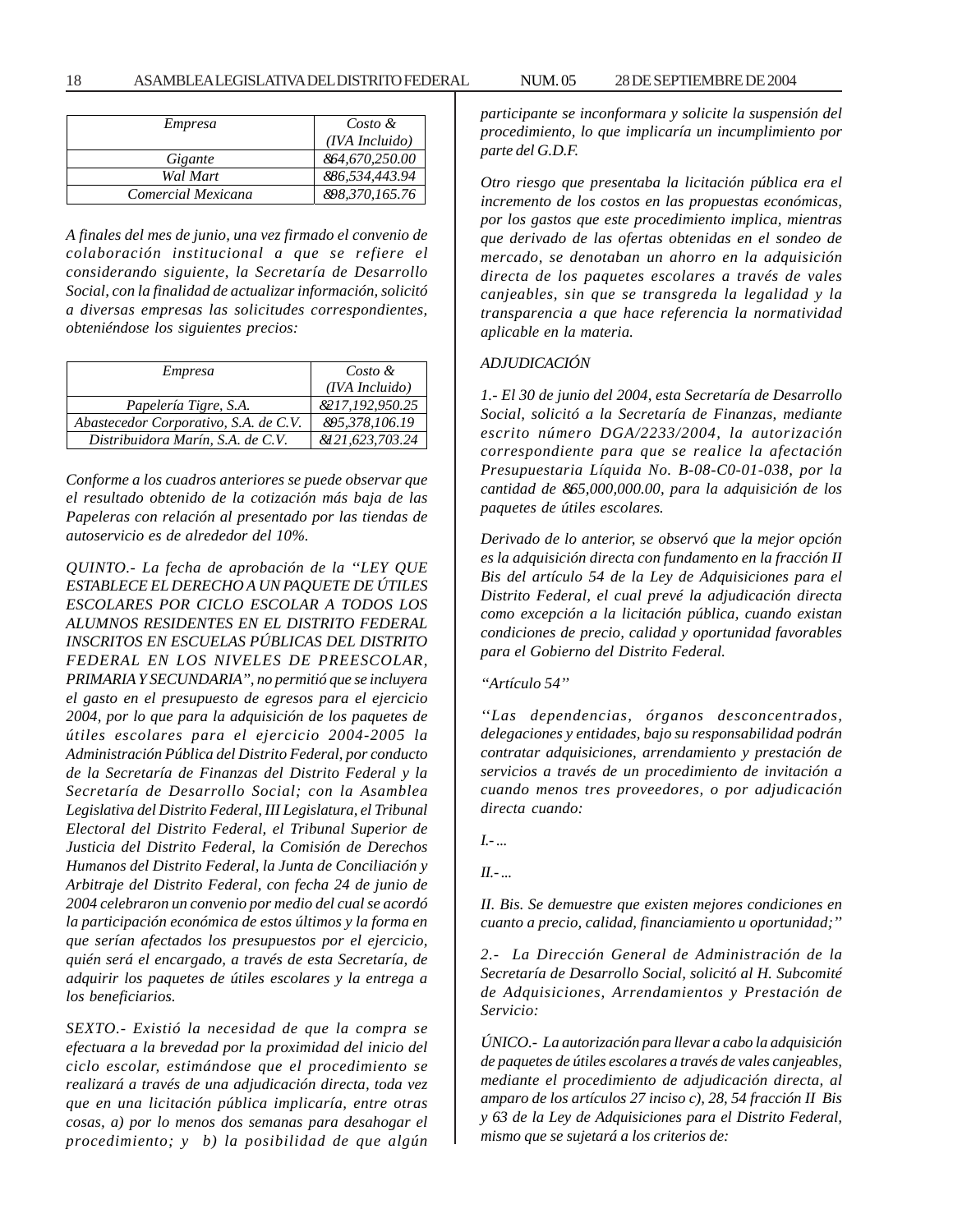#### ASAMBLEA LEGISLATIVA DEL DISTRITO FEDERAL NUM. 05 28 DE SEPTIEMBRE DE 2004 19

- ¾ *Economía: ya que se contará con la empresa que ha presentado las mejores condiciones de precio, oportunidad, calidad y financiamiento para el Gobierno del Distrito Federal, que presenta el ahorro mencionado.*
- ¾ *Eficacia: porque la empresa cuenta con la infraestructura y solvencia necesarias para atender los requerimientos del Gobierno del Distrito Federal en tiempo y forma.*
- ¾ *Eficiencia: porque la empresa cuenta con la capacidad en cuanto a recursos humanos, materiales y financieros necesarios para dar respuesta y servicio adecuados a las necesidades del Gobierno del Distrito Federal.*
- ¾ *Imparcialidad y honradez, porque se contará con una empresa que no se encuentra en los supuestos de los artículos 39 de la Ley de Adquisiciones para el Distrito Federal, asegurando las mejores condiciones de oferta, oportunidad, calidad, precio y demás circunstancias pertinentes.*

*3. Dicho caso fue aprobado mediante dictamen número 18-VI-0-2004; del Subcomité de Adquisiciones Arrendamientos y Prestación de Servicios de la Secretaría de Desarrollo Social del Distrito Federal, tomado en la VI Sesión Ordinaria de fecha 06 de julio de 2004.*

*4. Finalmente, con fecha nueve de julio de 2004, se llevó a cabo la firma del contrato administrativo para la adquisición de paquetes de útiles escolares, número 121/ A/2004 que celebraron por el Gobierno del Distrito Federal, representado por la Doctora Raquel Sosa Elízaga, Secretaria de Desarrollo Social del Distrito Federal, asistida por el C.P. Luis Enrique Miramontes Higuera, Director General de Administración en dicha Secretaría, y por otra parte la Empresa Gigante, S.A. de C. V., representada por sus apoderados legales C.C. Enrique Alfonso García Pérez y Guillermo Meneses Cecera. (Anexo Uno).*

*Sin otro particular por el momento.*

*Atentamente.*

# *C. LIC. DARLENE ROJAS OLVERA SUBDIRECTORA JURÍDICA.*

*\_\_\_\_\_ O \_\_\_\_\_*

*CONTRATO ADMINISTRATIVO PARA LA ADQUISICIÓN DE PAQUETES DE ÚTILES ESCOLARES, NÚMERO 121/A/2004 QUE CELEBRAN POR PARTE DEL GOBIERNO DEL DISTRITO FEDERAL, REPRESENTADO EN ESTE ACTO POR LA DOCTORA RAQUEL SOSA ELÍZAGA SECRETARIA DE DESARROLLO SOCIAL DEL DISTRITO FEDERAL, ASISTIDA POR EL C.P. LUIS*

*ENRIQUE MIRAMONTES HIGUERA, DIRECTOR GENERAL DE ADMINISTRACIÓN EN DICHA SECRETARIA, A QUIEN EN LO SUCESIVO SE LE DENOMINARA COMO ''EL G.D.F.'', Y POR OTRA PARTE, LA EMPRESA GIGANTE, S.A. DE C.V. REPRESENTADA POR SUS APODERADOS LEGALES CC. ENRIQUE ALFONSO GRACIA PÉREZ Y GUILLERMO MENESES CECERA, A QUIEN EN LO SUCESIVO COMO ''EL PROVEEDOR'', AL TENOR DE LAS SIGUIENTES DECLARACIONES Y CLÁUSULAS:*

#### *DECLARACIONES*

- *I.- ''El G.D.F'' declara, por conducto de su representante:*
- *I.1.- Que el Distrito Federal es una entidad federativa con personalidad jurídica y patrimonio propio, de conformidad con lo que establecen los artículos 43, 44 y 122 de la Constitución Política de los Estados Unidos Mexicanos, 2£ del Estatuto de Gobierno del Distrito Federal, 1£ y 8£ de la Ley Orgánica de la Administración Pública del Distrito Federal.*
- *I.2.- Que la Doctora Raquel Sosa Elízaga, en su calidad de Secretaria de Desarrollo Social del Gobierno del Distrito Federal, personalidad que acredita en términos del nombramiento de fecha 5 de diciembre del año 2000, expedido por el Licenciado Andrés Manuel López Obrador, Jefe de Gobierno del Distrito Federal, cuenta con las facultades amplias y suficientes para celebrar el presente instrumento, de conformidad con lo dispuesto en los artículos 15, fracción VI, 16 fracción IV y 28 fracciones II, VI, VII y XIX de la Ley Orgánica de la Administración Pública del Distrito Federal.*
- *I.3.- Para los efectos de este contrato '' el G.D.F'' señala como su domicilió para oír y recibir todo tipo de notificaciones y documentos el ubicado en Plaza de la Constitución N£ 1, Tercer Piso, Colonia Centro, C.P. 06068, Delegación Cuauhtémoc en esta ciudad.*
- *I.4.- Que el presente contrato perjudica directamente de conformidad con lo dispuesto en los artículos 54 fracción II bis y 63 de la Ley de Adquisiciones para el Distrito Federal y del dictamen numero 18-VI-0-2004; del Subcomité de Adquisiciones Arrendamientos y Prestación de Servicios de la Secretaría de Desarrollo Social del Distrito Federal, tomando en la VI Sesión Ordinaria de fecha 6 de julio de 2004.*
- *I.5.- Que en términos del artículo 28 de la Ley de Adquisiciones para el Distrito Federal cuenta con la autorización de suficiencia presupuestal para obligarse a cumplir los compromisos establecidos en el presente contrato, así como para efectuar la Partida Presupuestal 4105, para adquirir los bienes objeto del presente contrato.*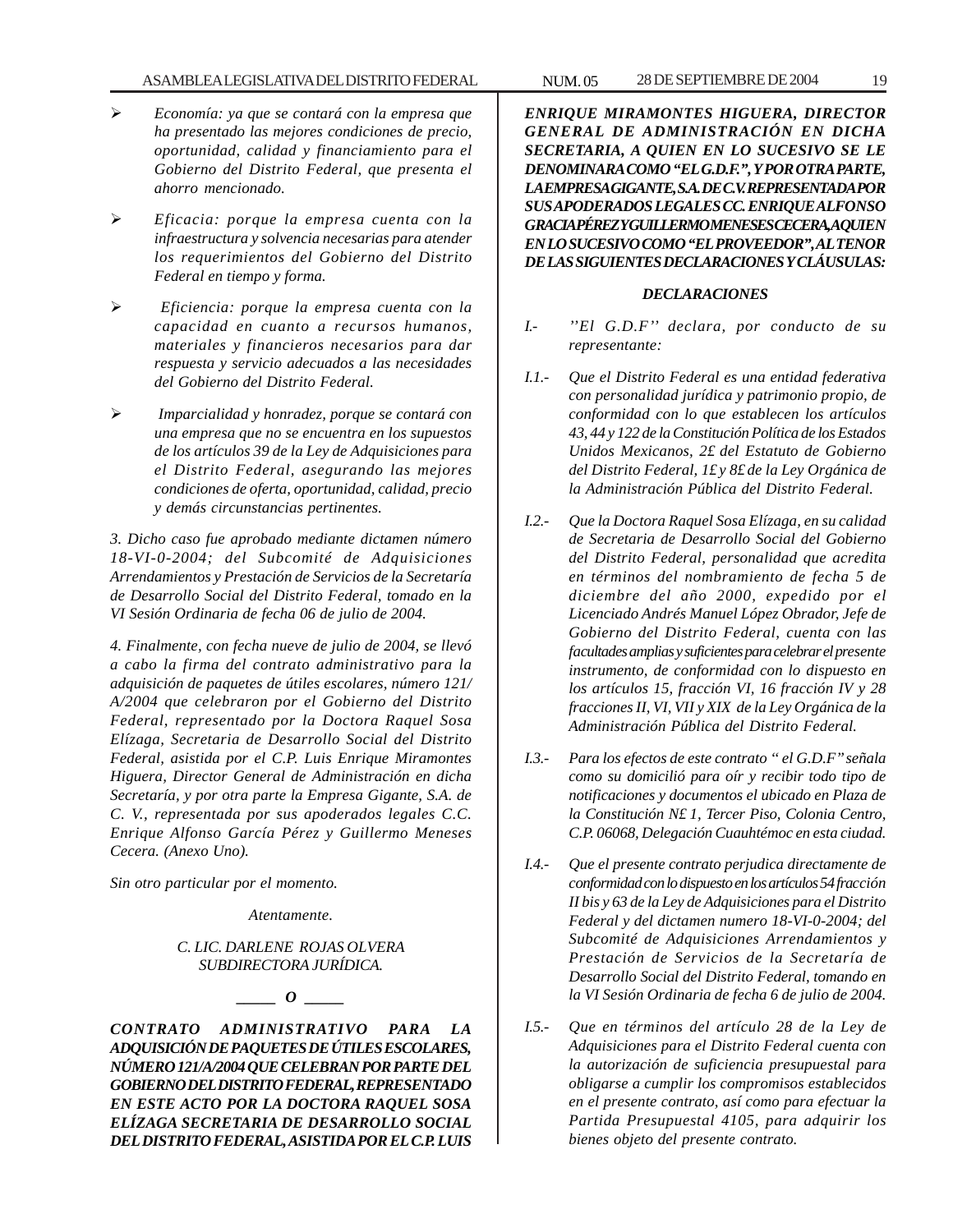- *II.- ''El proveedor'' declara, por conducto de sus apoderados legales:*
- *II.1.- Que es una sociedad legalmente constituida, como se acredita con la escritura pública numero treinta y nueve mil seiscientos cincuenta y cinco de fecha tres de julio de mil novecientos sesenta y dos, pasada ante la fe del Notario Público numero treinta y nueve, del Distrito Federal, con el Folio Mercantil Número 184, Fojas 248, Volumen 351, Libro Tercero, Sección de Comercio, el 5 de septiembre de 1962.*

*Que de conformidad con la Asamblea Extraordinaria de accionistas de fecha cinco de noviembre de mil novecientos ochenta y seis, protocolizada el día siete del mismo mes y año, con la escritura pública numero catorce mil setecientos cincuenta y dos, pasada ante la fe de Notario Público número ciento ochenta del Distrito Federal, Licenciado Antonio Esperon Díaz Ordaz, Gigante, S.A. de C.V., tienen por objeto, entre otros, establecer, y operar comercios de los considerados como tiendas de autoservicio, supermercados, con venta de ropa en general, zapatería, juguetería, artículos eléctricos, abarrotes, carnicería, muebles, etc., así como emitir, aceptar, comprar, vender, licitar y en general ejercer cualquier acto de comercio en relación con documentos denominados como vales de despensa, vales, bonos y talones de venta y cualesquiera otros valores similares.*

*II.2.- Que el C. Enrique Alfonso Gracia Pérez acredita su personalidad jurídica en términos de la escritura pública número veintiún mil novecientos cincuenta y tres, de fecha doce de enero de dos mil cuatro, firmada ante la fe del Licenciado Antonio Esperon Díaz Ordaz, titular de la Notaria Pública numero 180 del Distrito Federal, manifestando que hasta la fecha no le ha sido revocada la personalidad con la que se ostenta.*

> *Que el C. Guillermo Meneses Cecera acredita su personalidad jurídica en términos de la escritura pública número dieciocho mil novecientos ochenta y siete, de fecha cuatro de abril de dos mil uno, firmada ante la fe del Licenciado Antonio Esperon Díaz Ordaz, titular de la notaria pública número 180 del Distrito Federal, manifestando que hasta la fecha no le ha sido revocada la personalidad con la que se ostenta.*

*II.3.- ''El Proveedor'' manifiesta bajo protesta de decir verdad, no encontrarse en ninguno de los supuestos de los artículos 39 de la Ley de Adquisiciones para el Distrito Federal y 47 de la Ley Federal de* *Responsabilidades de los Servidores Públicos, en caso contrario, se estará a lo dispuesto por el artículo 2225 del Código Civil para el Distrito Federal.*

- *II.4.- Que manifiesta bajo propuesta de decir verdad que ha cumplido en tiempo y forma con las obligaciones fiscales a su cargo, previstas por el Código Financiero del Distrito Federal correspondientes a los últimos cinco ejercicios fiscales, de conformidad con lo establecido en el artículo 464 del citado ordenamiento legal, asimismo, expresamente acepta que en caso de que resulten falsas las manifestaciones antes mencionadas, o que durante la vigencia de este contrato incurra tales supuesto y en consecuencia se contravengan las disposiciones legales antes citadas, '' el G.D.F.'' sancionara a ''el Proveedor'' rescindiendo los derechos adquiridos por el presente contrato.*
- *II.5.- Que acude a la firma del presente contrato en representación de la empresa Gigante, S.A. de C.V., contando con la capacidad legal para obligarse en los términos del presente instrumento jurídico.*
- *II.6.- Que reúne las condiciones legales, técnicas y económicas para obligarse, así como para dar cumplimiento al objeto y cláusulas establecidas en este contrato, avalando la presente declaración con la documentación correspondiente.*
- *II.7.- Que para los efectos del presente contrato señala como su domicilio el ubicado en avenida Ejército Nacional 769-A, Colonia Nueva Granada, C.P. 11520, en México, Distrito Federal.*
- *I. Las partes declaran conjuntamente:*
- *III.1.- Que se reconocen mutuamente la personalidad con la que celebra el presente contrato.*
- *III.2.- Que en virtud de las declaraciones que anteceden, celebran el presente contrato obligándose recíprocamente en sus términos, y sometiéndose a lo dispuesto en la Ley de Adquisiciones para el Distrito Federal y demás ordenamientos legales aplicables de manera supletoria a la citada ley, en todo aquello que no la contravenga.*

*El merito de lo expuesto, las partes se sujetan a las siguientes:*

#### *Cláusulas*

*PRIMERA.- ''El Proveedor'' por virtud del presente contrato enajena a favor de ''el G.D.F.'', y este adquiere vales canjeables por paquetes de útiles escolares cuyo precio unitario, contenido, descripción y cantidad se indican en el anexo uno, denominado ''Paquete de Útiles Escolares por nivel y grado escolar''.*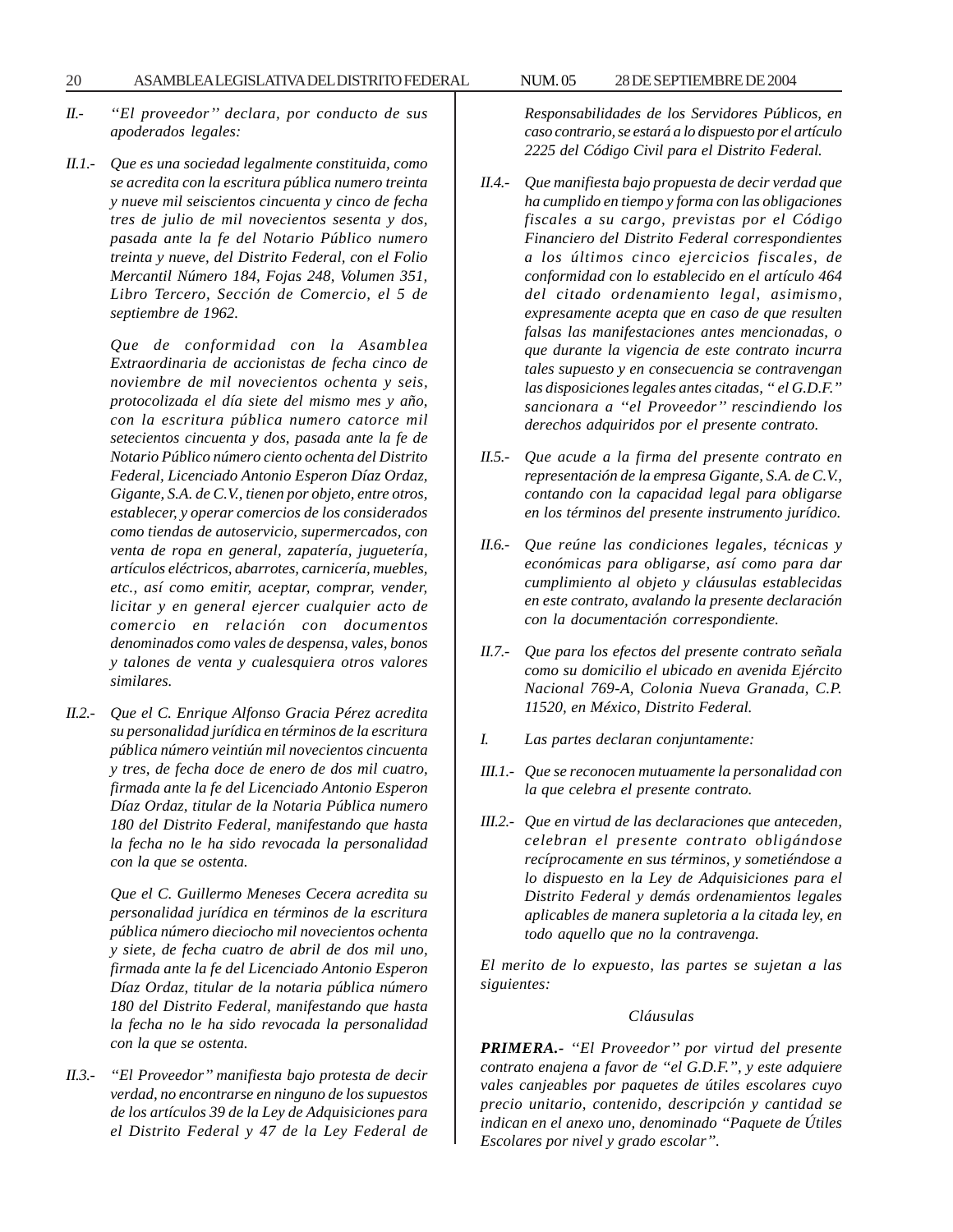|                           | Cantidad  |           |                 | Total         |                  |
|---------------------------|-----------|-----------|-----------------|---------------|------------------|
| Descripción               |           |           | Precio Unitario |               |                  |
|                           | Mínima    | Máxima    |                 | Mínima        | Máxima           |
| Preescolar                | 150.863   | 187.622   | 26.86           | 4,052,180.18  | 5,039,526.92     |
| ler Grado                 | 99.041    | 123.173   | 28.77           | 2,849,409.57  | 3,543,687.21     |
| Primaria                  |           |           |                 |               |                  |
| $2f$ Grado                | 106.044   | 131.883   | 43.13           | 4,573,677.72  | 5,688,113.79     |
| Primaria                  |           |           |                 |               |                  |
| 3£ y 4£ Grado Primaria    | 214.121   | 266,294   | 65.96           | 14.123.421.16 | 17.564.752.24    |
| 5£ y 6£ Grado Primaria    | 210,912   | 262,303   | 64.80           | 13,667,097.60 | 16,997,234.40    |
| If y 3er Grado Secundaria | 215,463   | 267,962   | 90.22           | 19,439,071.86 | 24,175,531.64    |
| 2£ Grado Secundaria       | 109.942   | 136.730   | 95.90           | 10,543,437.80 | 13,112,407.00    |
|                           | 1,106,386 | 1.375.967 |                 | 69,248,295.89 | 86, 121, 253. 20 |
|                           |           |           |                 |               | 21,451,003.20    |
|                           |           |           |                 |               | 64,670,250,00    |

# *DESCUENTO TOTAL 24.907909%*

*Los paquetes de útiles escolares que serán canjeables por los vales materia del contrato deberán cumplir, con las especificaciones contenidas en el ''Paquete de Útiles Escolares por nivel y grado escolar integrada en el anexo uno, que debidamente firmadas por los contratantes forman parte integrante del presente contrato. El empaque de los ''Útiles Escolares'' deberá de ser de un material suficientemente resistente para su manejo, transporte y conservación.*

*''El Proveedor'' se obliga a que en la pasta de los diferentes tipos y formas de cuadernos lleven impresa la imagen institucional de ''el G.D.F.'', que forma parte del anexo uno.*

*''El Proveedor'' se obliga a incluir dentro de los ''Paquetes de Útiles Escolares'', los folletos, fascículos, trípticos, calcomanías e información que le proporcionara ''el G.D.F., en el domicilio referido en el segundo párrafo de la cláusula séptima, a mas tardar el 30 de julio de 2004.*

*En caso de que lo solicite ''el G.D.F.'', ''el Proveedor'' se obliga a aceptar un incremento en la cantidad de vales canjeables por los paquetes de útiles escolares mediante modificaciones al contrato vigente, respetando el precio unitario y demás condiciones, debiendo ajustar las garantías de cumplimiento de contrato. En estos casos el monto total de las modificaciones no rebasara en su conjunto el 20% (veinte por ciento) de los conceptos y volúmenes establecidos originalmente.*

*''El Proveedor'' se obliga a entregar a ''el G.D.F.'' por cada vale un paquete de útiles escolares de nivel y grado escolar correspondiente, el vale deberá elaborarse en el*

*diseño, papel y medidas y sistemas de seguridad establecidas en el documento denominado ''Diseño de Vales'' que debidamente firmado por las partes se agrega al presente instrumento como anexo dos.*

*''El Proveedor'' se obliga a aplicar los vales con una numeración independiente por tipo de paquete para un mejor manejo y distribución; debiendo proporcionar ''el G.D.F.'', a la firma del presente instrumento las series respectivas.*

*''El Proveedor'' se obliga a canjear los vales únicamente por el paquete de útiles escolares que amparan, en los establecimientos denominados: tiendas Gigante, Bodegas Gigante, Super G, Super Gigante y Superprecio, cuyas direcciones se encuentran contenidas en el documento denominado ''Relación de Tiendas'' que firmado por las partes se agrega a este contrato como anexo tres.*

*SEGUNDA.- el presente contrato será abierto, por la cantidad mínima de &51,999,798.95 (cincuenta y un millones novecientos noventa y ocho pesos 95/100 M.N.) y una cantidad máxima de &64,670,250.00 (setenta y cuatro millones seiscientos setenta mil pesos 00/100 M.N.), lo anterior con fundamento legal en el articulo 63 de la Ley de Adquisiciones para el Distrito Federal.*

*El costo de los vales canjeables por paquetes de útiles escolares objeto del presente contrato será fijo hasta la total entrega de los mismos a entera satisfacción de ''el G.D.F.'', sin que exista cobro adicional por la emisión de los vales, ni por gastos adicionales que pudieran presentarse.*

*''El G.D.F.'' se obliga a pagar a ''el Proveedor'' el importe que corresponda a los vales efectivamente canjeados.*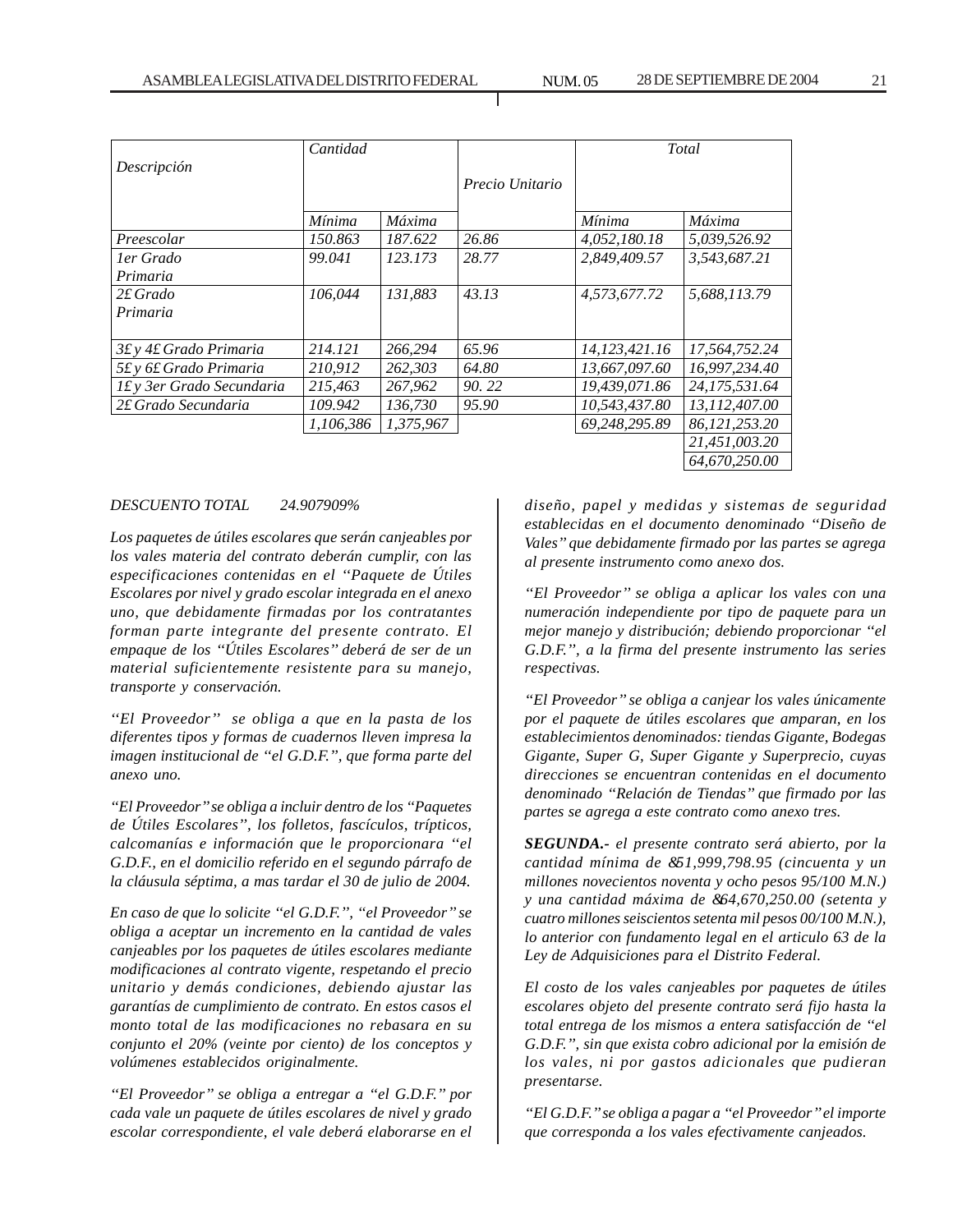## 22 ASAMBLEA LEGISLATIVA DEL DISTRITO FEDERAL 28 NUM. 05 DE SEPTIEMBRE DE 2004

*''El G.D.F.'' se obliga a adquirir los productos parte de los paquetes, que por alguna situación que darán sin ser canjeados, siempre y cuando estén identificados con la imagen institucional del G.D.F., el costo de productos estará determinado en la lista de precios unitarios que para efecto de este contrato se haya representado.*

*Los pagos se efectuaran dentro de los 20 días hábiles posteriores a la fecha de aceptación de la(s) factura (s) debidamente requisitada (s), a nombre de la ''Secretaría de Desarrollo Social del Distrito Federal'', con el domicilio citado en la ''Declaración 1.3''.*

*TERCERA.- ''El Proveedor'' hará la entrega de los vales en las instalaciones de la Secretaría de Desarrollo Social o en los domicilios que esta indique por escrito con 48 horas de anticipación, agrupando los vales de conformidad con el documento denominado ''Relación de Zonas Escolares y Planteles Educativos'' que como anexo cuatro se agrega al presente instrumento jurídico para que forme parte integral del mismo. La entrega de vales será del 1£ al 9 de agosto de 2004.*

*El empaque y entrega de los vales será por cuenta y riesgo de ''el proveedor''.*

*Los vales serán canjeados únicamente en los establecimientos de ''el Proveedor'' indicados en el anexo tres, en el período comprendido del 19 de agosto al 5 de septiembre de 2004.*

*Ambas partes convienen en que a partir del 1£ de septiembre, los vales serán canjeados en los establecimientos que previamente acuerden ''el G.D.F.'' y ''el Proveedor''.*

*''El G.D.F.'' informara a ''el Proveedor'', el lugar en donde deberá entregar los paquetes de útiles escolares que no hubieren sido canjeados hasta el día 5 de septiembre.*

*CUARTA.- ''El Proveedor'' se obliga a que durante el período de canje al que se refiere la cláusula anterior, sus establecimientos cuenten con la cantidad suficiente de paquetes de útiles escolares por nivel y grado escolar; así como al cambio de paquetes escolares ya canjeados, siempre y cuando estos sean revisados dentro del establecimiento en el momento del canje.*

*De igual manera, ''el Proveedor'' se obliga a que en el caso de que algunos de sus establecimientos falten algún tipo de paquete, a informar al beneficiario el establecimiento en el cual podrá canjear el vale, o a tener en la tienda de que se trate el paquete a disposición del beneficiario en un plazo de 72 horas.*

*QUINTA.- ''El Proveedor'' manifiesta su conformidad de constituir una de las garantías de cumplimiento, a que se refiere él artículo 73 de la Ley de Adquisiciones para el* *Distrito Federal, a favor de la Secretaría de Finanzas al Distrito Federal por un 15% (quince por ciento) del total de valor del presente contrato, para que pueda hacerse efectiva en caso de incumplimiento.*

*SEXTA.- En caso de incumplimiento a las condiciones establecidas en el presente contrato, ''el Proveedor'' se hará acreedor a una pena convencional del 1% (uno por ciento) por cada día natural de demora en la entrega de los vales o de los paquetes escolares. Esta pena convencional se aplicará hasta el porcentaje señalado para la garantía de cumplimiento señalada en la cláusula sexta del presente contrato.*

*SÉPTIMA.- Durante el proceso de empaque de útiles escolares, previo aviso por escrito con 48 horas de anticipación, ''el G.D.F.'' podrá realizar visitas de verificación para constatar que ''el Proveedor'' cuenta con capacidad instalada para cumplir con las obligaciones que asume en el presente contrato, así como para cotejar la veracidad de la información documental proporcionada.*

*Las visitas serán en Av. Del pozo y Olivos s/ n, Col. Recursos Hidráulicos, Municipio de Tultitlán, Estado de México, C.P 54913, en dichas visitas se levantara acta circunstanciada, para tal efecto el representante legal de ''el Proveedor'' o cualquier persona que atienda la diligencia en representación de este, deberá permitir al visitador del ''G.D.F.'' el acceso a las áreas de empaque, administrativos y demás que sean necesarias para cumplimentar el objeto de la visita. Lo anterior con fundamentos en el artículo 70 de la Ley de Adquisiciones para el Distrito Federal.*

*Asimismo, ''el Proveedor'' se obliga a reponer a ''el G.D.F'', sin costo adicional y en un término no mayor de 48 horas él (los) vale(s) que en su caso se encuentra (n) deteriorado (s) o presente (n) algún problema en su canje, así como el(los) artículo (s) que integra (n) el (los) paquete (s) de útiles escolares.*

*OCTAVA.- ''El Proveedor'' no podrá ceder en forma parcial o total los derechos y obligaciones que se deriven del presente contrato, de conformidad con el artículo 61 de la Ley de Adquisiciones para el Distrito Federal.*

*NOVENA.- Serán causas de terminación de contrato cualquier acto que realicen las partes en contravención a lo establecido en las declaraciones y cláusulas que preceden, así como los casos que señala la legislación civil y administrativa aplicable a la materia. Además ''el G.D.F'' hará efectivo el depósito de garantía de cumplimiento del presente contrato y ''el Proveedor'' se hará acreedor a las sanciones legales que corresponda.*

*''El G.D.F.'' podrá suspender administrativamente o dar por terminado anticipadamente el presente contrato,*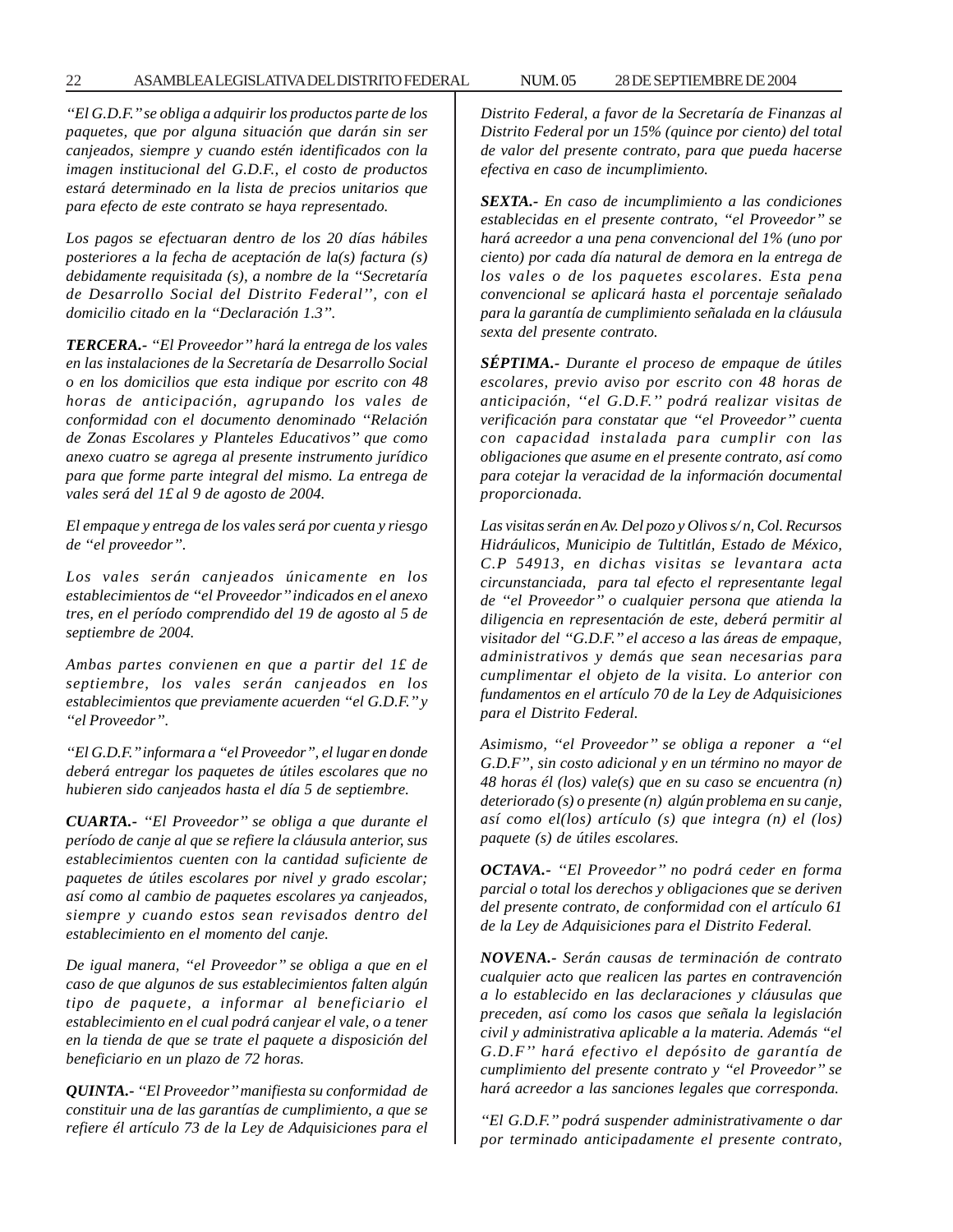*cuando concurran razones de interés general, de conformidad o del artículo 42 de la Ley de Adquisiciones para el Distrito Federal.*

*DÉCIMA.- ''El G.D.F.'' podrá rescindir administrativamente el contrato por cualquier acto que realice ''el Proveedor'' en contravención a lo establecido en las declaraciones y cláusulas, así como los casos que señala la legislación de la materia, además cuando:*

- *A) Se presente el caso de incumplimiento de alguna de las obligaciones a cargo de ''el Proveedor'', previa notificación por escrito y audiencia.*
- *B) Si derivado de la revisión que efectúen las autoridades fiscales se determina que ''el Proveedor'' no ha cumplido con las obligaciones tributarias que establece el artículo 464 del Código Financiero para el Distrito Federal.*
- *C) si se detecta que el ''Proveedor'' ha incurrido en actos de soborno, cohecho, corrupción, quebrantando con ello las leyes y disposiciones normativas aplicables.*
- *D) Que los vales y los paquetes de útiles escolares no cumplan con el contenido, características y especificaciones pactadas en este contrato y sus anexos.*

*En caso de rescindir el presente contrato ''el G.D.F.'' hará efectiva la garantía de cumplimiento del presente contrato y ''el Proveedor'' se hará acreedor a las sanciones legales que correspondan.*

*DÉCIMA PRIMERA: ambas partes estarán exentas de toda responsabilidad civil en caso de retraso o incumplimiento total o parcial de este contrato cuando el retraso o incumplimiento se deba a causas de fuerza mayor o caso fortuito, entendiéndose por esto, todo acontecimiento futuro ya sea fenómeno de la naturaleza o humano que este fuera del dominio de la voluntad de las partes, que no pueda preverse y que aún siendo previsible no pueda evitarse.*

*De la misma manera, se entenderá que en casó de que la terminación del contrato sea por mutuo consentimiento, no habrá responsabilidad imputable a ninguna de las partes.*

*En caso de que ocurriera alguno de los supuestos establecidos en los párrafos anteriores, las partes revisaran la situación para establecer los términos para la continuación de los acuerdos o el finiquito de la relación entre ambas, en su caso. Los acuerdos de continuación o finiquito se agregarán a este instrumento como convenio modificatorio, conforme al caso concreto.*

*DÉCIMA SEGUNDA.- ''EL PROVEEDOR'' ASUME TODA LA responsabilidad por violar o transgredir las*

*disposiciones legales vigentes aplicables o relacionadas con el objeto del presente contrato, cuándo resulte perjudicado el interés o los derechos de ''el G.D.F.''.*

*DÉCIMA TERCERA.- Las partes manifiestan que en la celebración del presente contrato no existe dolo, error, lesión, mala fe, coacción, o la existencia de algún vicio en el consentimiento que en este acto otorgan, que pudiese invalidar el presente contrato.*

*DÉCIMA CUARTA.- La vigencia del presente contrato será a partir de la fecha de su firma y hasta el 31 de diciembre de 2004.*

*DÉCIMA QUINTA.- Para todo relacionado con la interpretación y cumplimiento del presente contrato, las partes se sujetaran a las leyes y tribunales competentes del fuero común en el Distrito Federal, renunciando desde este momento a cualquier fuero que por razón de domicilio, pudiera corresponderle.*

*En la Ciudad de México, Distrito Federal siendo las doce horas del día nueve del mes de julio del año dos mil cuatro, se firma el presente contrato en cada una de las hojas que lo integran otorgando una copia a cada una de las partes para mayor constancia.*

*''EL G.D.F.'' DRA. RAQUEL SOSA ELÍZAGA SECRETARIA DE DESARROLLO SOCIAL*

*''EL PROVEEDOR'' C. ENRIQUE ALFONSO GRACIA PÉREZ APODERADO LEGAL DE LA EMPRESA GIGANTE, S.A. DE C.V.*

*C.P. LUIS ENRIQUE MIRAMONTES HIGUERA DIRECTOR GENERAL DE ADMINISTRACIÓN EN LA SECRETARÍA DE DESARROLLO SOCIAL*

*C. GUILLERMO MENESES CECERA APODERADO LEGAL DE LA EMPRESA GIGANTE, S.A. DE C.V.*

*LIC. JAVIER NÚÑEZ LÓPEZ DIRECTOR GENERAL DE RECURSOS MATERIALES Y SERVICIOS GENERALES DE LA OFICIALÍA MAYOR*

**EL C. PRESIDENTE.-** Gracias. Esta Asamblea queda debidamente enterada.

A continuación, esta presidencia informa que se recibió un comunicado de la maestra Aracelly Barrios Quintero Directora General de Prevención y Readaptación Social. Proceda la secretaría a dar lectura al comunicado.

**LA C. SECRETARIA.-** Por instrucciones de la presidencia se procede a dar lectura al comunicado de referencia.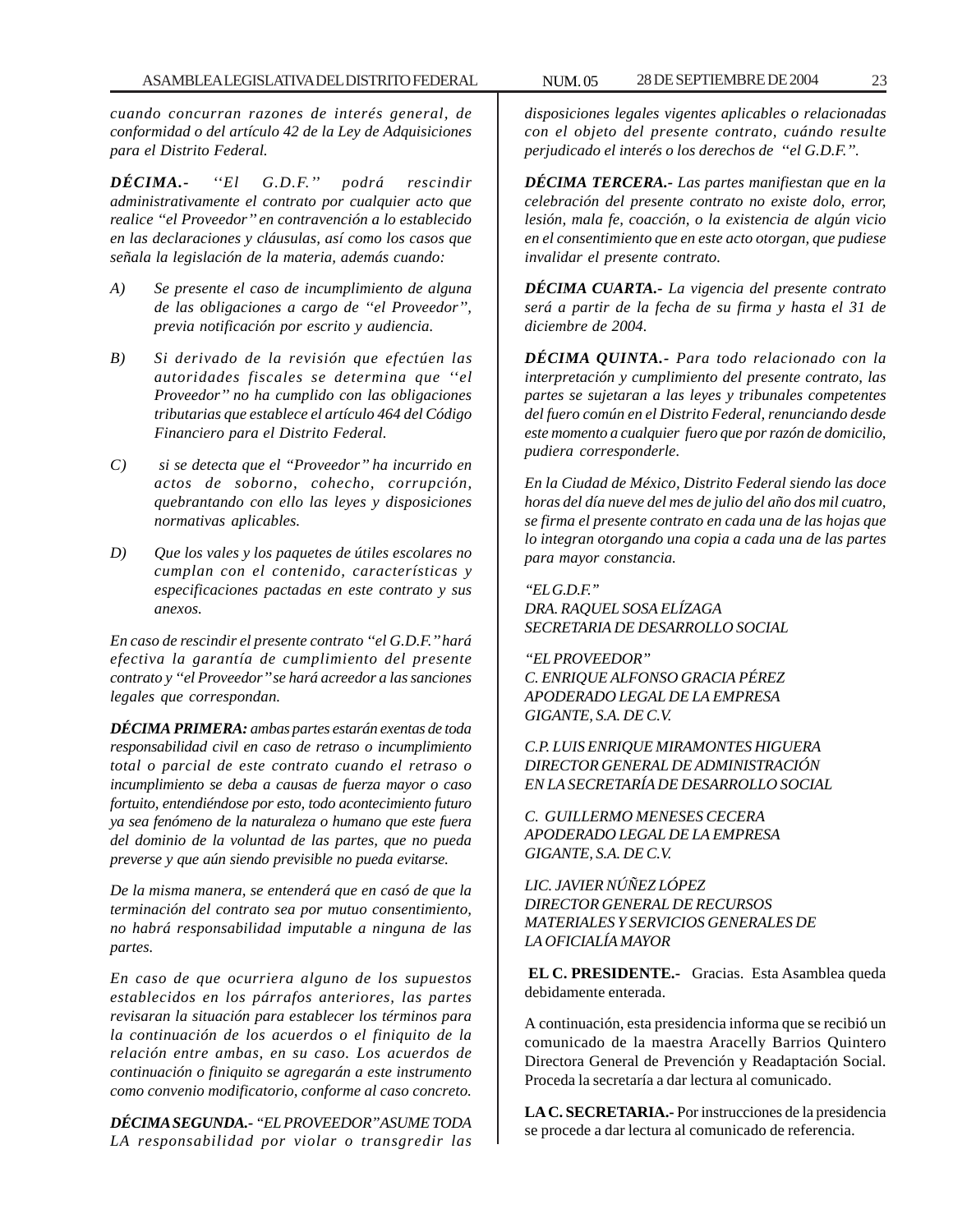*GOBIERNO DEL DISTRITO FEDERAL México. La Ciudad de la Esperanza*

*SECRETARÍA DE GOBIERNO SUBSECRETARÍA DE GOBIERNO DIRECCIÓN GENERAL DE PREVENSIÓN Y READAPTACIÓN SOCIAL México D.F. a 27 de agosto de 2004* C*. MARCOS ALEJANDRO GIL GONZÁLEZ ASESOR JURÍDICO DEL SUBSECRETARIO DE GOBIERNO PRESENTE*

*En alcance al Oficio SSG/1688/2004, signado por Usted, en el que por instrucciones del Subsecretario de Gobierno, Martí Batres Guadarrama y en atención al Oficio SG/ 8284/2004 suscrito por el Lic. Alejandro Encinas Rodríguez, Secretario de Gobierno; solicitan informe completo sobre el Programa de Separación de Primodelincuentes Juveniles, desde su creación hasta el día de la fecha, así como la posibilidad de ampliar su cobertura a los demás reclusorios del Distrito Federal; anexo me permito remitirle el documento solicitado.*

*Sin más por el momento, hago propicia la ocasión para enviarle un cordial salud.*

#### *ATENTAMENTE*

# *MTRA. ARACELLY BARRIOS QUINTERO*

*\_\_\_\_\_ O \_\_\_\_\_*

*SECRETARÍA DE GOBIERNO DEL DISTRITO FEDERAL SUBSECRETARÍA DE GOBIERNO*

*DIRECCIÓN GENERAL DE PREVENCIÓN Y READAPTACIÓN SOCIAL COORDINACIÓN DE PROGRAMAS PRIORITARIOS*

# *PROGRAMA DE RESCATE Y REINSERCIÓN DE JOVENES PRIMODELINCUNTES INICIO, DIAGNOSTICO Y EXPANSIÓN 26 de agosto de 2004*

*NECESIDAD DE IMPLEMENTAR EL PROGRAMA DE RESCATE Y REINSERCIÓN DE JÓVENES PRIMODELINCUENTES*

#### *ANTECEDENTES*

*Debido al alto porcentaje de la población en el rango de edad de 18 a 30 años, de acuerdo a las cifras oficiales, una gran parte de ellos primodelincuentes y primoreincidentes, con delitos no graves y sin antecedentes de conductas parasociales; surgió la necesidad de crear para esta población en riesgo, un ambiente antipenitenciario favorable.*

*La instalación de dicho ambiente antipenitenciario, implico el diseño e implementación de una serie de actividades programadas, en oposición a la anarquía característica del ambiente carcelario, proporcionando* *factores de protección que disminuya la probabilidad de una futura reincidencia.*

*Esto fue necesario, si se considera que la inmadurez que la mayoría de ellos presentan en diversas áreas de desarrollo, los hace susceptibles de adquirir patrones de conductas antisociales o socialmente inaceptables debido a la interacción cotidiana con la dinámica penitenciaria; y en consecuencia, complicar aun mas sus expectativas debida, por la influencia negativa de un ambiente penitenciario anárquico y de grupos de referencia negativos. La necesidad urgente de crearlo se sintetiza en los siguientes puntos:*

• *Alto porcentaje de población interna joven en el rango de edad 18 a 30 años.*

- *Población joven indefensa en la cárcel y socialmente vulnerable del exterior.*
- *La interacción cotidiana de los jóvenes con la dinámica penitenciaria los hace susceptibles de adquirir patrones de conducta antisociales en consecuencia complicar sus expectativas de vida.*
- *Presencia de un ambiente penitenciario anárquico y de grupos de referencia negativos en los centros varoniles de reclusión.*
- *Esta población catalogada como ''riesgo'' provoca la necesidad de:*
	- · *Establecer un ambiente antipenitenciario favorable.*
	- · *Propiciar factores de protección que disminuyan la probabilidad de una futura reincidencia (BENEFICIO SOCIAL PARA TODOS).*

#### *OBJETIVO Y FACTORES COADYUVANTES*

*Bajo la premisa de la presencia de un sistema anquilosado donde la resistencia al cambio de paradigmas dificulta la posibilidad de intervenir ampliamente, se concreto como objetivo técnico rector del programa:*

#### *OBJETIVO*

*Disminuir la probabilidad de reincidencia de la población primodelincuente joven, con delitos no graves, sentencias cortas, sin patrones de conducta antisociales, ni adicciones; a través de las condiciones ambientales programadas, con el apoyo de procedimientos terapéuticos para la promoción y adquisición de habilidades de auto cuidado, sociales, educativa, laborales, recreativas, deportivas y culturales.*

*1. Las metas sociales y humanistas del programa, como se pueden constatar giran entorno a ofrecer una respuesta a la expectativa social de la*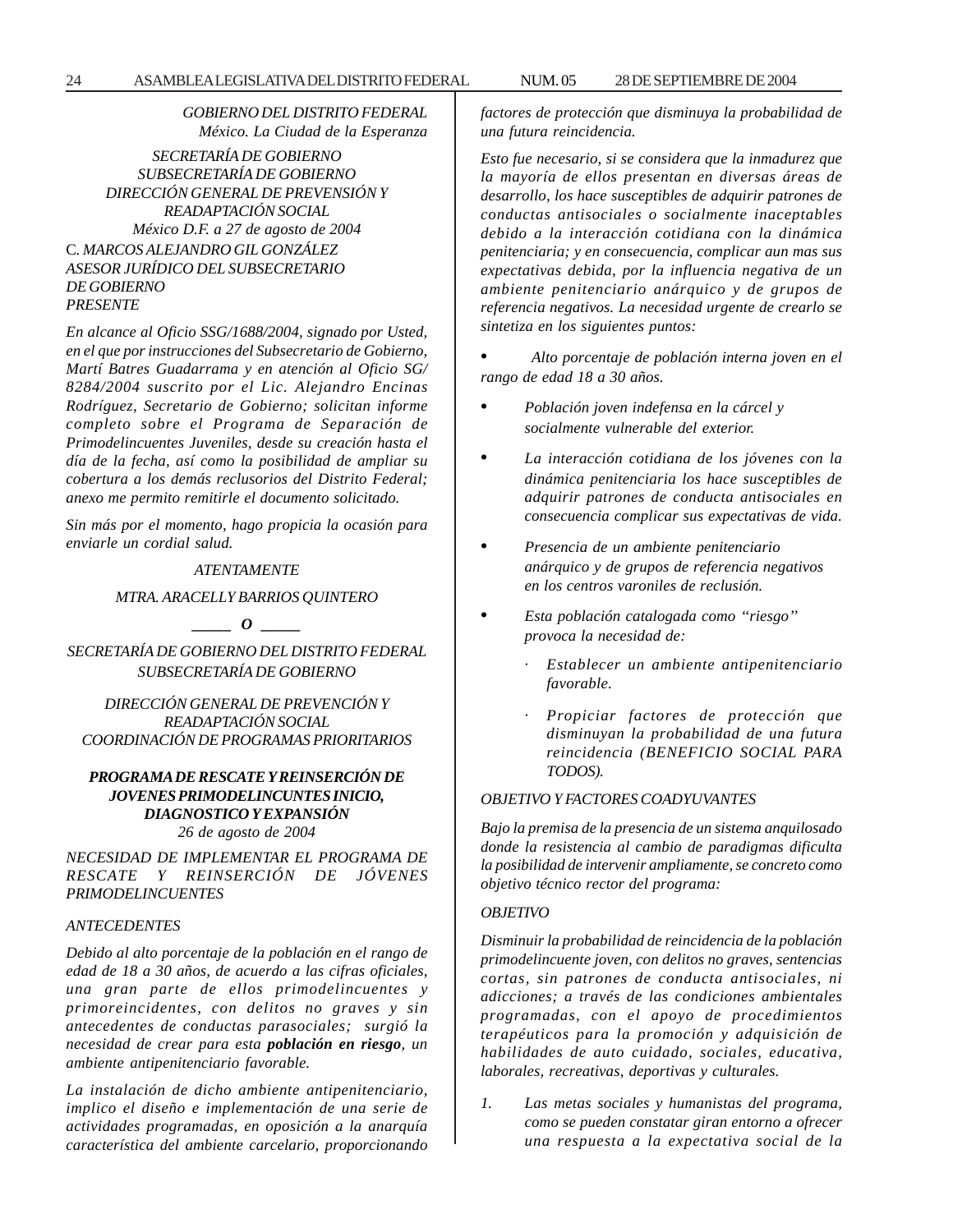# ASAMBLEA LEGISLATIVA DEL DISTRITO FEDERAL NUM. 05 28 DE SEPTIEMBRE DE 2004 25

*implementación de acciones especificas por parte de la autoridad y a la autoridad y a la preocupación por trabajar con el sector juvenil de nuestra ciudad. En resumen, el Programa de Rescate y Reinserción de Jóvenes Primodelincuentes es:*

- *2. Un programa diseñado para la población primodelincuente joven , con delitos no graves y con mayores posibilidades de ser reincorporado adecuadamente a la sociedad para:*
- *3. Rescatarla multidisciplinariamente a través de estrategias y técnicas de intervención especificas.*
- *4. Protegerla de un ambiente penitenciario contaminante y conductas antisociales fácilmente reproducibles*

 *La manera en que se puede alcanzar el objetivo técnico rector es:*

- *Propiciando condiciones ambientales favorables*
- *Desarrollando e implementando procedimientos terapéuticos para la promoción y adquisición de habilidades de auto cuidado, sociales, educativos, laborales, recreativas, deportivas y culturas.*
- *Seleccionado y capacitando personal responsable, con espíritu de servicio y con alto nivel de desempeño.*
- *Incluyendo el respaldo de organismos e instituciones comprometidas con la sociedad.*

# *INICIO Y ESTRUCTURA DEL PROGRAMA*

*Después de que se detecto esa necesidad urgente de crear Programa de Rescate y Reinserción de Jóvenes Primodelicuentes que respondiera a una carencia de tratamiento dentro del Sistema Penitenciario y a una exigencia social; así como el interés por manifestar una nueva visión de gobierno, se implemento al programa. Inicio en 2002 en el Reclusorio Preventivo Varonil Oriente como expandiéndose en el 2003 al Reclusorio Norte, instalándose desde el 26 de octubre de 2003 en el Centro de Readaptación Social Santa Martha Acatitla; cumpliendo 2 años de creación.*

*El programa con obstáculos y limitaciones, se inicio en el Dormitorio 1 del Reclusorio Preventivo Varonil Oriente, enfrentándose a la sombra de un pseudoprograma anterior presentado con grandes fallas. Se comenzó un serio proceso de desaprendizaje para dar seriedad a este nuevo proyecto. Se selecciono y capacito a los Técnicos Penitenciarios mas calificados del sistema. Se contrato a nuevo personal de seguridad, con verdadera vacación de servicio.*

*La ruptura de los paradigmas del sistema provoco malestar y enfrentamiento, reflejándose en la falta de apoyos de las diferentes áreas, incluyendo el boicot de algunas de ellas.*

*Esa resistencia se fundamentaba en que el proyecto proponía:*

- *Si a un ambiente anti-penitenciario*
- *Si a la participación de la familia*
- *Si al respecto de los derechos humanos del interno*
- *Si al seguimiento y evaluación individual*
- *A la honestidad y a los valores*
- *Si al verdadero trabajo interdisciplinario*
- *No corrupción*
- *No privilegios*
- *No pase de lista*
- *No extorsión al interno*
- *No extorsión a la familia*
- *No a consumo de drogas*

# *ESQUEMA DE TRATAMIENTO*

- *El programa se encuentra estructurado por quince subprogramas conformados por cursos y talleres, además de actividades especificas.*
- *Se categoriza en cinco ejes de atención.*
- *Se ofrece un acompañamiento y seguimiento individualizado.*

#### *EJES DE TRATAMIENTO*

- *Eje 1. Autocuidado*
- *Eje 2. Habilidades sociales*
- *Eje 3. Habilidades escolares*
- *Eje 4. Habilidades laborales*
- *Eje 5. Habilidades recreativas, culturales y deportivas*
- *Eje adicional dirigido a la familia*

 *El Programa, original incluye un esquema general hasta un cronograma especifico de actividades, así como objetivos, metas, estrategias, acciones, reuniones del equipo de trabajo y por supuesto, un sistema de evaluación periódica que permita reforzar lo positivo del programa y reajustar sus puntos débiles.*

#### *LOGROS*

*El programa alcanzo una cifra cercana a los 3 500 internos impactados, lo que significa cerca del 550% de lo proyectado en sus orígenes del programa ya que la*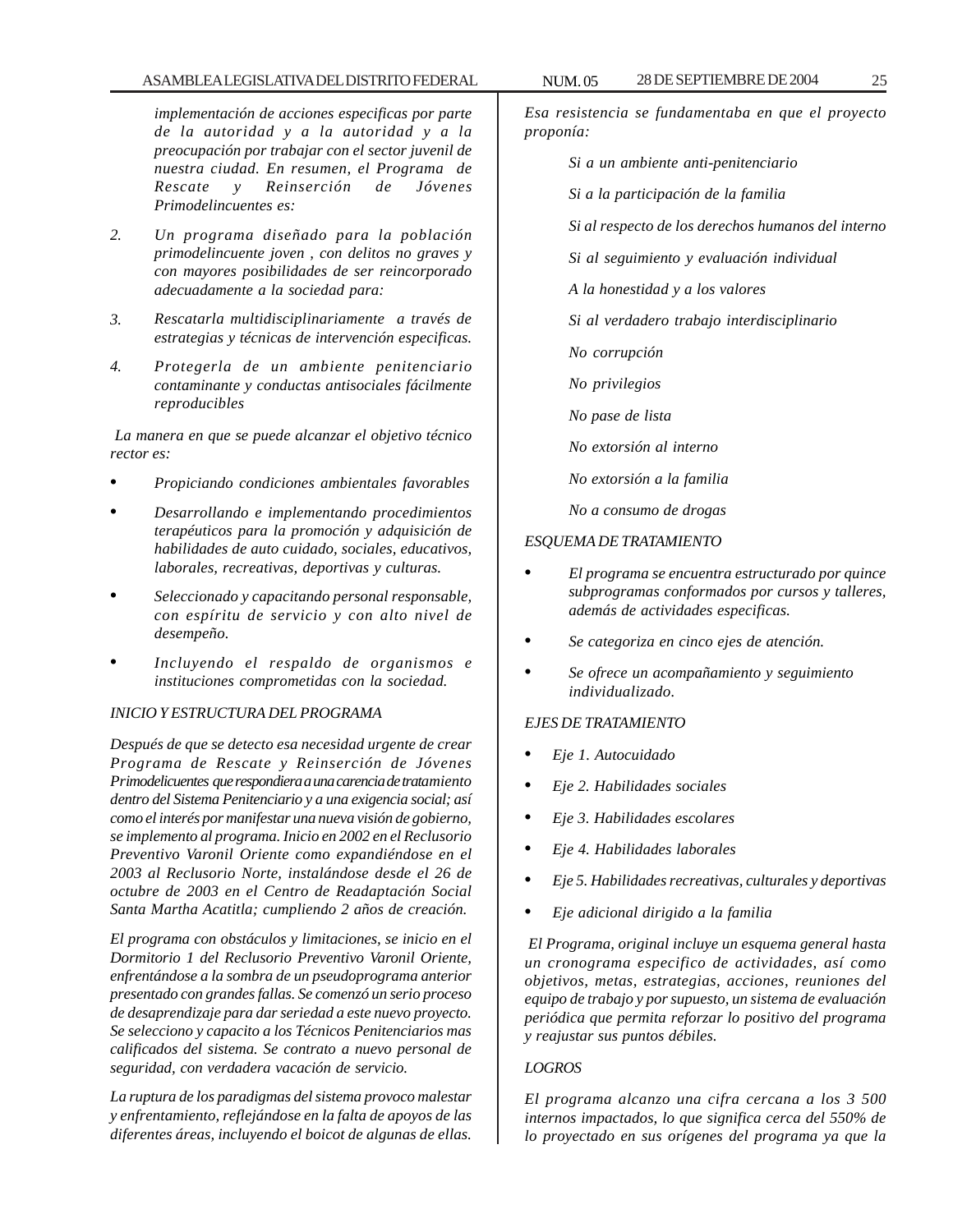26 ASAMBLEA LEGISLATIVA DEL DISTRITO FEDERAL 28 NUM. 05 DE SEPTIEMBRE DE 2004

*meta inicial fue beneficiar 600 jóvenes. Así mismo han obtenido su libertad, alrededor de 900. Se ha ofrecido atención en los Ejes de Autocuidado, Sociales, Laborales, Escolares y Recreativos, Deportivos y Culturales. Se reforzó la cobertura en Cursos-Talleres psicosociales y educativos. Así mismo se ofreció una capacitación interna del equipo multidisciplinario. El impacto, se logro, entre otros precedentes, con la exhaustiva revisión de alrededor de 8 000 expedientes técnico-jurídicos. Dentro de una amplia proyección se previeron estrategias para dar seguimiento aun objetivo fundamental: proteger de la contaminación carcelaria a los jóvenes internos de nuestro sistema penitenciario y disminuir la reincidencia. Por lo tanto se establecieron mecanismos de traslados permanente, desde los Reclusorios Varoniles, de los internos, que cumplen con los perfiles y criterios de inclusión. Los resultados positivos no solo se manifestaron en los internos, si no también en sus familiares y en el proyecto de despresurización de los centros varoniles.*

#### *ESTADO ACTUAL DEL PROGRAMA*

*Actualmente el programa ha desminuido el nivel de calidad alcanzado en los Reclusorios Preventivos Varonil Oriente y Varonil Norte. La estructura, administración, gestión y objetivos de un centro penitenciario son ajenos a aun programa de esta naturaleza. Es necesario que exista un conocimiento y compromiso real del personal que se encuentra integrado al programa que en este caso no se concretizó en el Centro de Readaptación Social Varonil Santa Martha Acatitla.*

*La totalidad de los planteamientos estadísticos y metodológicos no se han cumplido de acuerdo al modelo que se estaba llevando a cabo. El tipo de dirección de un centro es administrativo, la del programa es técnico, profesional y científico. Por lo tanto, los objetivos y metas iniciales no han sido llevados a cabo puntualmente desde octubre del 2003. En esos momentos, existen indicadores que señalan un futuro del programa incierto y es probable, que aun corto plazo, el Centro de Readaptación Social Varonil Santa Martha Acatitla pudiera convertirse simplemente en un reclusorio para jóvenes, donde se reproducirán todas las situaciones y acciones que ocurren en los otros reclusorios. La carencia de mediciones periódicas y la falta de un seguimiento individualizado como el que se había realizado y planeado, se debilita en el plan original. Así mismo, la revisión de mas 8 000 expedientes técnicojurídico indican que las cifras oficiales sobre población joven primodelilncuente puede ser dudosa, ya que no existen mecanismos de control precisos. Se puede sintetizar que este programa, señalado como Acción Prioritaria de la Secretaria de Gobierno para el ejercicio 2004, no ha alcanzado sus objetivos durante el año en referencia.*

*Al día de la fecha y a dos años del inicio del Programa de Rescate y Reinserción de Jóvenes Primodelincuentes, el* *área encargada de los Programas Prioritarios de la Dirección General de Prevención y Readaptación Social, por instrucciones del Lic. Alejandro Encinas Rodríguez, Secretario de Gobierno y con la propuesta de Evaluación Final presentada, esta a punto de iniciar la aplicación del Sistema de Evaluación integral del programa. Las mediciones comparativos a realizar se fundamentaran principalmente en los datos que arroje la población beneficiaria que proviene del programa original en los Reclusorios Preventivos Varonil Oriente y Varonil Norte; ya que los objetivos, tratamiento y seguimiento se aplicaron puntualmente en estos Centros y Ofrecerán datos de reveladores a diferencia de la implementación en el Centro de Readaptación Social Varonil Santa Martha Acatitla. De este último, se intentarán rescatar los datos y variables que pudieran resultar significativas y complementaran parcialmente el resto de la información.*

#### *NECESIDADES Y POSIBILIDADES DE EXPANSIÓN*

*¿Qué permitiría garantizar la implementación del programa?*

*El programa ha rendido grandes logros pero el traducirlo o convertirlo en sinónimo de un centro puede resultar contraproducente, pues como se ha observado, se corre el riesgo de modificar sus objetivos, prioridades y esencia. Por ello, es recomendable circunscribirlo a un centro mayor, para que:*

*El control seguimiento y tratamiento sea puntual*

*Las sanciones disciplinarias no impliquen un trasladó*

*Los beneficiarios que obtiene su libertad sean sustituidos al mismo ritmo y se nutran de la población indiciada que vaya llegando*

*Exista la posibilidad de sumar al programa de internos procesados que cubran con el resto de los criterios de inclusión.*

*No se tengan que realizar traslados constantes al juzgado que este llevando el caso*

*El control de la visita así como de posibles canales de acceso de sustancias y objetos prohibidos se garantice.*

*Se asegure un control preciso de los jóvenes verdaderamente rescatables*

*Así mismo debe asegurarse que el programa posea exclusivamente una sola dirección y sea la de él mismo, conformándose y ejerciéndose líneas de trabajo precisas y únicas, que eviten conflictos organizacionales en las decisiones técnicas o administrativas. Cuando se involucran dos tipos de dirección simultáneas se corre el*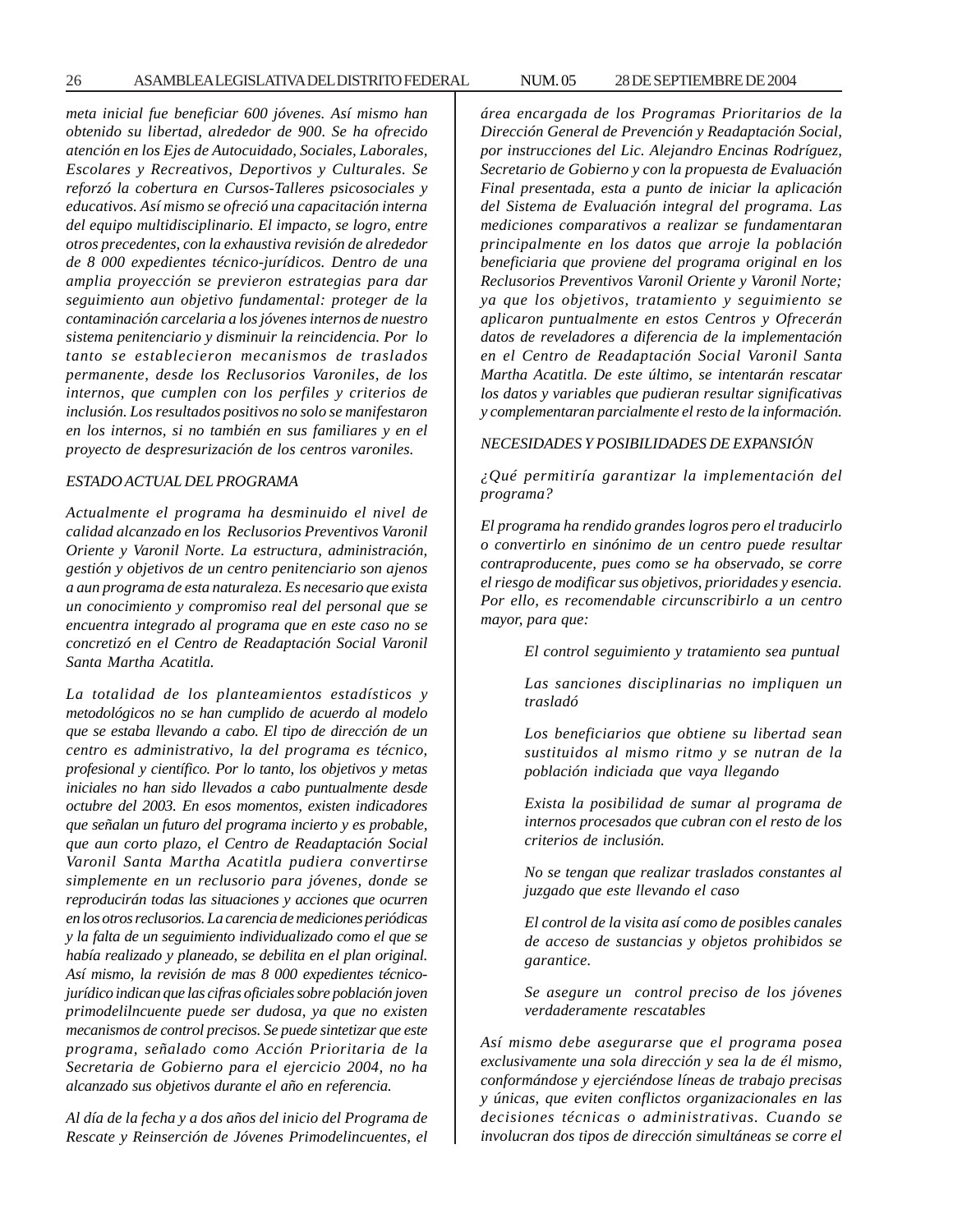*riesgo de contrapuntear disposiciones, perjudicando al programa y a los beneficiarios de este.*

*Debe reiterarse que el Centro de Readaptación Social Varonil Santa Martha Acatitla no debe ser sinónimo del programa pues así como no es un centro que se encuentre definitivamente bajo la tutela del Gobierno del Distrito Federal como su existencia física no garantiza la de un proyecto.*

*El establecimiento de un sistema de evaluación exhaustivo que permita la medición de las variables mas importantes, fomentado la creación de un modelo teórico replicable coadyuvaría a la expansión del programa de los demás centros.*

#### *¿Qué permitiría optimizar el programa?*

*Se optimizaría con la inclusión del Programa de Rescate y de Reinserción de Jóvenes y Primodelincuentes en el Reglamento de Centros de Readaptación Social como un programa que obligatoriamente se instrumente en cada centro, garantizando su implementación en administraciones posteriores; esta decisión presentaría un avance gigantesco que aseguraría la continuidad de tratamiento planteado con la población joven. Otros elementos que optimizarían el programa son:*

- *La elaboración de un Manual especifico de reglas de organización, operación y funcionamiento derivado del Reglamento de Centros de Readaptación Social Varonil, no excluyente a este.*
- *Un presupuesto específicamente destinado al programa, pues a pesar de sus logros de los Reclusorios Preventivos Varonil Oriente y Varonil Norte, así como sus remantes en el Centro de Readaptación Social Varonil Santa Martha Acatitla; el programa nunca recibió recursos especiales para su implementación. En el centro el presupuesto dirigido ala atención de la población, se enfocaba básicamente, como en el resto de los centros, a los servicios y manutención del interno.*
- *Asegurar que todo el personal, desde la estructura hacia abajo conozca, este comprometido con el programa que ejecuta las acciones correspondientes*
- *Que el personal de custodia sea de nuevo ingreso, pero no solo eso, el perfil requerido deberá incluir honestidad y espíritu de servicio. Esta requisición será complementada por un proceso de selección y contratación minuciosamente controlado.*
- *Una cobertura total en espacios laborales y capacitación para el trabajo; permitiendo además un adiestramiento a las rutinas laborales aunando a una remuneración económica.*
- *Material didáctico y equipo audiovisual de apoyo para los cursos y talleres técnicos, así como para las actividades escolares.*
- *Garantizar la participación en el tratamiento de un grupo de profesionistas capacitados integralmente comprometidos, interesados en coadyuvar con una verdadera readaptación.*
- *Como ya se señalo, debe asegurarse que el programa posea exclusivamente una sola dirección, pues líneas de trabajo y coordinaciones simultáneas perjudican al programa, su calidad, objetivos y los beneficiarios de este.*

Cumplida su instrucción, diputado Presidente.

# **EL C. PRESIDENTE.-** Muchas gracias.

A continuación se presentará una iniciativas de reformas a la Ley de Salvaguarda del Patrimonio Urbanístico, Arquitectónico del Distrito Federal, para ese hecho se concede el uso de la tribuna al diputado Obdulio Ávila, de Acción Nacional.

**EL C. DIPUTADO OBDULIO ÁVILA MAYO.-** Con su venia, diputado Presidente.

# *INICIATIVA DE REFORMAS Y ADICIONES A LA LEY DE SALVAGUARDA DEL PATRIMONIO URBANÍSTICO ARQUITECTÓNICO DEL DISTRITO FEDERAL*

*Dip. Roberto Carlos Reyes Gámiz Presidente de la Mesa Directiva de la Asamblea Legislativa del Distrito Federal Presente.*

*Honorable Asamblea:*

*Los suscritos, Diputados integrantes del Grupo Parlamentario del Partido Acción Nacional, con fundamento en lo dispuesto por el artículo 122, apartado C, base primera fracción V, inciso j) de la Constitución Política de los Estados Unidos Mexicanos; 42 fracción XIV del Estatuto de Gobierno del Distrito Federal; 10 fracción I, 17 fracción IV, 84 párrafo primero y segundo de la Ley Orgánica de la Asamblea Legislativa del Distrito Federal, sometemos a consideración de esta Honorable Asamblea la presente INICIATIVA DE REFORMAS Y ADICIONES A LA LEY DE SALVAGUARDA DEL PATRIMONIO URBANÍSTICO ARQUITECTÓNICO DEL DISTRITO FEDERAL, conforme a la siguiente:*

#### *EXPOSICIÓN DE MOTIVOS*

*La Ciudad de México es una de las urbes con mayor riqueza histórica y cultural del país, pues en ella podemos encontrar grandes obras del México precolombino, colonial y del México moderno. Esta riqueza cultural le ha permitido a la ciudad captar turismo nacional y extranjero. Sin embargo, a efecto de que la riqueza cultural*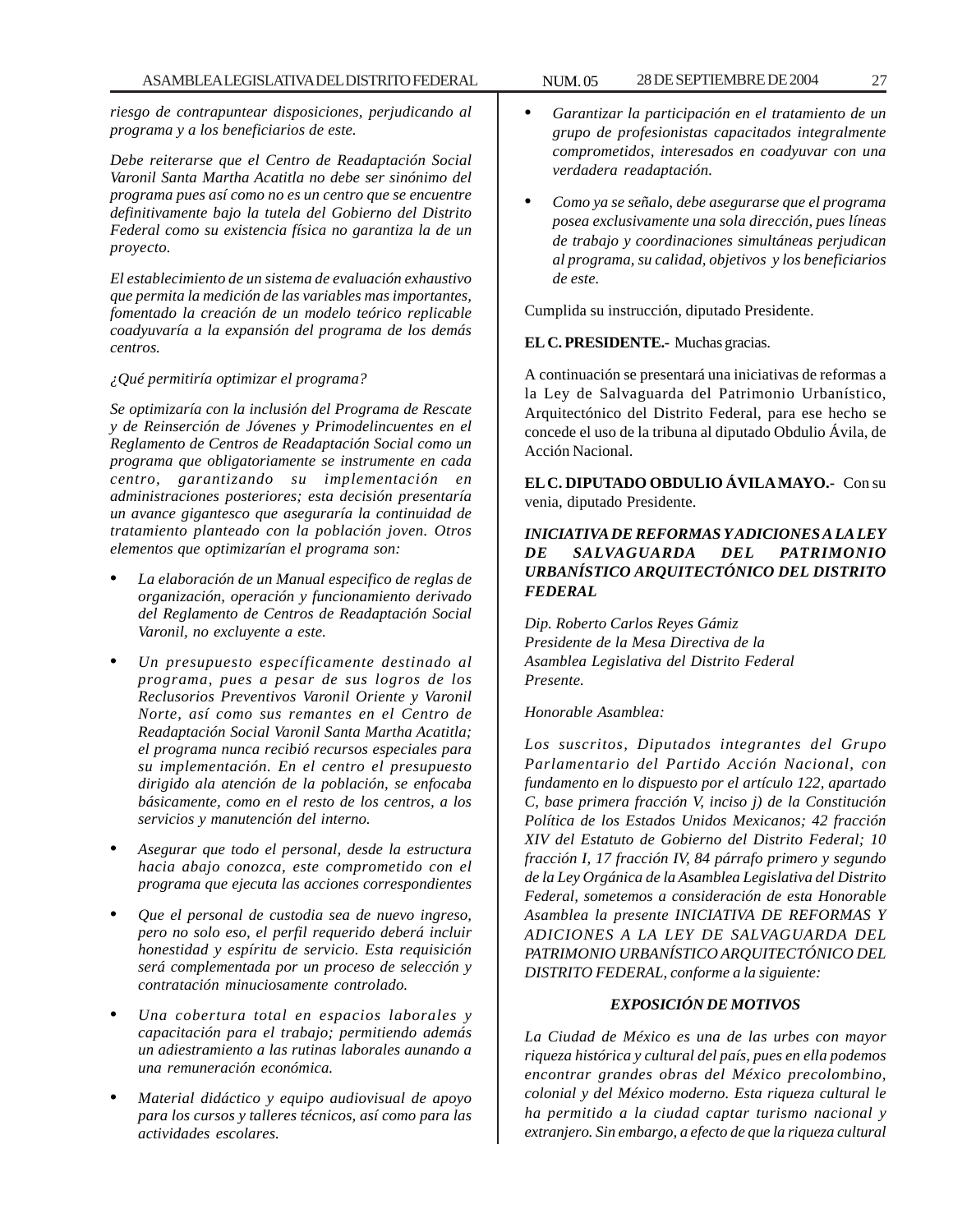*de la capital se conserve en buen estado, se requiere de la*

*En este sentido, la iniciativa en comento, busca determinar el ámbito de acción de las autoridades involucradas y el establecimiento de facilidades administrativas para los dueños de un inmueble declarado patrimonio urbanístico.*

*cooperación de los ciudadanos y de las autoridades.*

 *Dado que el extinto Instituto de Cultura de la Ciudad de México por Ley, era una de las autoridades encargadas de la conservación del patrimonio urbanístico, resulta fundamental reformar la ley en comento, a efecto de establecer la competencia de la actual Secretaría de Cultura.*

*En este sentido, la presente iniciativa propone la reforma del artículo 20, a efecto de que las autoridades encargadas de la aplicación de Ley sean, el Jefe de Gobierno, la Secretaría de Cultura y el Consejo de Salvaguarda del Patrimonio Urbanístico Arquitectónico del Distrito Federal. Es decir, se le quita competencia a la Secretaría de Desarrollo Social, pues dentro de las facultades que tiene atribuidas en la Ley Orgánica de la Administración Pública del Distrito Federal no se encuentran aquellas que se vinculen con la conservación del patrimonio urbanístico.*

*En el mismo tenor, se propone la modificación del artículo 26 de la Ley, el cual contempla la integración del Consejo de Salvaguarda del Patrimonio Urbanístico-Arquitectónico del Distrito Federal, por el Jefe de Gobierno, el Secretario de Cultura, de Desarrollo Urbano y Vivienda, de Turismo del Distrito Federal, los cronistas oficiales de la Ciudad de México, los miembros de la Mesa Directiva de la Comisión de Cultura de la Asamblea Legislativa y cinco ciudadanos que gocen de reconocido prestigio dentro de la sociedad en materias relacionadas con el objeto de la ley.*

*Se propone la modificación del artículo 25 de la ley en comento, para que las facultades y obligaciones que se encontraban adscritas al Instituto de Cultura se adjudiquen a la Secretaría de Cultura.*

*En el interés de que las autoridades delegacionales y los vecinos de cada delegación tengan mayor injerencia en la determinación de los inmuebles considerados patrimonio urbanístico, resulta fundamental que se establezca como obligación por parte de las autoridades delegacionales la constitución de una Junta de Salvaguarda Delegacional atribuyéndole facultades consultivas para la defensa y protección del patrimonio urbanístico del Distrito Federal, en la cual los Comités Vecinales puedan participar directamente.*

*De igual manera, se establece la modificación del artículo 67 de la ley en comento, a efecto de que los propietarios que deseen realizar actos traslativos de dominio sobre* *monumentos o espacios abiertos monumentales y que la autoridad desee ejercer el derecho del tanto, que por ley les corresponda, lo hagan en los mismos términos y condiciones que la propuesta que hayan recibido del particular. Ya que actualmente, la Ley dispone que si la autoridad desea adquirir el bien, pagará el precio convenio en un período de dos ejercicios fiscales, cuestión por demás injusta con los dueños de los inmuebles, siendo un claro desincentivo para otros posibles titulares con similares características.*

*Finalmente, se propone la modificación del artículo 126, en el interés de que en el cuerpo de la Ley se establezcan los incentivos fiscales y las facilidades administrativas que se otorgarán a los inmuebles declarados patrimonio urbanístico. Actualmente estos programas e incentivos se hacen a través de acuerdos que pueden variar año con año, lo cual crea incertidumbre jurídica en los particulares titulares de un inmueble declarado patrimonio urbanístico.*

 *Por lo anteriormente expuesto y fundado, se reforman y adicionan diversos artículos de la LEY DE SALVAGUARDA DEL PATRIMONIO URBANÍSTICO-ARQUITECTÓNICO DEL DISTRITO FEDERAL, para quedar como sigue:*

*Único.- Se reforman los artículos 2, 4, 9, 11, 17, 20, 22, 25, 26, 27, 29, 32, 36, 48, 63, 66, 67, 72, 79, 83, 86, 113, 114, 116, 117, 120, 121, 123, 124 y 126 de la Ley de Salvaguarda del Patrimonio Urbanístico Arquitectónico del Distrito Federal.*

*''Artículo 2.- ...*

*VI.-; y*

*VII.- ... .''*

*Artículo 4.- ...*

*...*

*III.- Código Civil: Código Civil para el Distrito Federal;*

*...*

*...*

*V.- Delegaciones: los Órganos Político Administrativos de cada demarcación territorial;*

*...*

*Artículo 9.-*

*I.-; y*

*II.- ... .''*

*Artículo 11.-*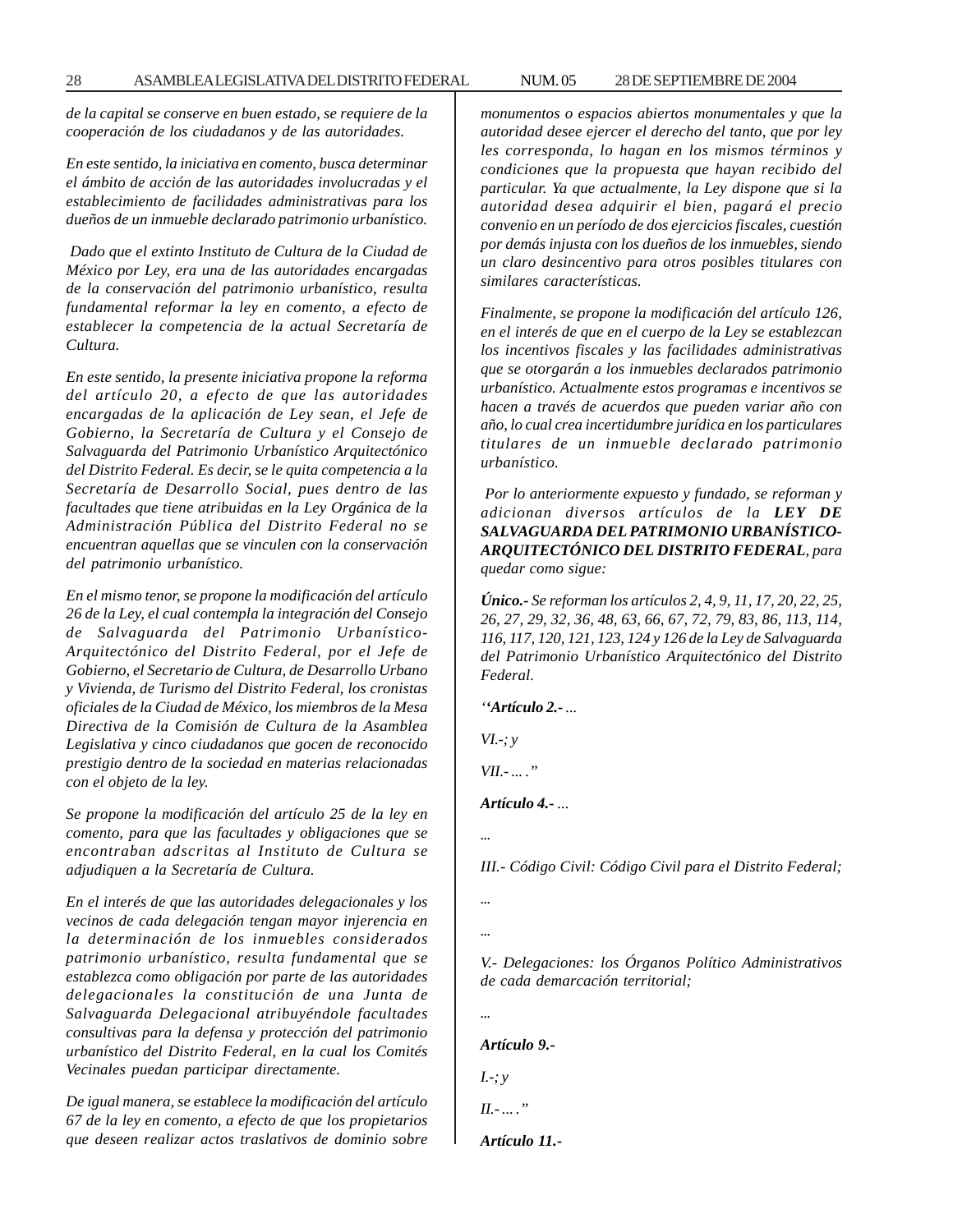*XIV.- ...; y*

*Artículo 17.-*

*XII.- Mixto: ...; y*

*Artículo 20.- La aplicación de esta Ley corresponderá esencialmente a las siguientes autoridades:*

*I. Jefe de Gobierno del Distrito Federal;*

*II. Secretaria de Cultura del Distrito Federal; y*

*III. El Consejo de Salvaguarda del Patrimonio Urbanístico Arquitectónico del Distrito Federal.*

*Artículo 22.- ...*

*VII.- ...; y*

*Artículo 25.- Corresponden a la Secretaria de Cultura del Distrito Federal, las siguientes facultades y obligaciones:*

*VII.- ...;*

*Artículo 26.- El Consejo de Salvaguarda del Patrimonio Urbanístico Arquitectónico del Distrito Federal esta conformado por:*

- *I.- El Jefe de Gobierno del Distrito Federal; quien lo presidirá;*
- *II.- El Secretario de Cultura, quien fungirá como Secretario Técnico;*
- *III.- El Secretario de Desarrollo Urbano y Vivienda;*
- *IV.- El Secretario de Turismo del Distrito Federal;*
- *V.- Los integrantes de la Mesa Directiva de la Comisión de Cultura de la Asamblea Legislativa del Distrito Federal;*
- *VI.- Los cronistas oficiales de la Ciudad de México; y*
- *VII.- Cinco ciudadanos, hombres y mujeres, que gocen de reconocido prestigio dentro de la sociedad en materias relacionadas con el objeto de la presente Ley y que no ocupen ningún cargo, comisión o empleo como servidor publico.*

*... ...*

*Artículo 27.- El carácter de miembro del Consejo de Salvaguarda del Patrimonio Urbanístico Arquitectónico del Distrito Federal, a que se refiere la fracción VII del articulo 26 de esta Ley será otorgado por el Jefe de*

*Gobierno del Distrito Federal, previa aprobación del pleno de la Asamblea Legislativa del Distrito Federal.*

*Artículo 29.- ...*

*IV.- ...;*

*V.- Aprobar los Programas de Puesta en Valor; y*

*VI.- Las demás que expresamente le señale esta Ley.*

*Artículo 32.- En cada Delegación deberá establecerse una Junta de Salvaguarda que fungirá como Órgano Consultivo para la defensa del Patrimonio Urbanístico Arquitectónico del Distrito Federal.*

*...*

*...*

*Artículo 36.- En la secretaria de Cultura se instituirá un Centro de Información del Patrimonio Urbanístico Arquitectónico del Distrito Federal, cuya organización y funcionamiento se determinara por vía reglamentaria. En el estará disponible, en forma digital, empresa y vía internet, una base de datos para consulta pública, con toda la información en forma ordenada y actualizada sobre:*

*...*

*Artículo 48.- ...*

*...*

*VIII.-... y*

*IX.-*

*Artículo 63.-...*

*IV.- Deberá ser inscrito en los registros que se prevén en este mismo Titulo; y*

*Artículo 66.-...*

*I.-...; y*

*Artículo 67.- Los propietarios que deseen realizar un acto traslativo de dominio sobre monumentos o espacios abiertos monumentales deberán dar aviso a la autoridad del propósito de la enajenación, precio y condiciones en que se proponga realizar la misma, para tramitar la autorización correspondiente. Dicha autoridad podrá hacer uso del derecho del tanto, obligándose a adquirir con el mismo precio y bajo las mismas condiciones de la propuesta hecha al propietario.*

*El propietario deberá solicitar por escrito a la autoridad la autorización para la venta, en el cual manifestara el precio y las condiciones de la operación. La autoridad*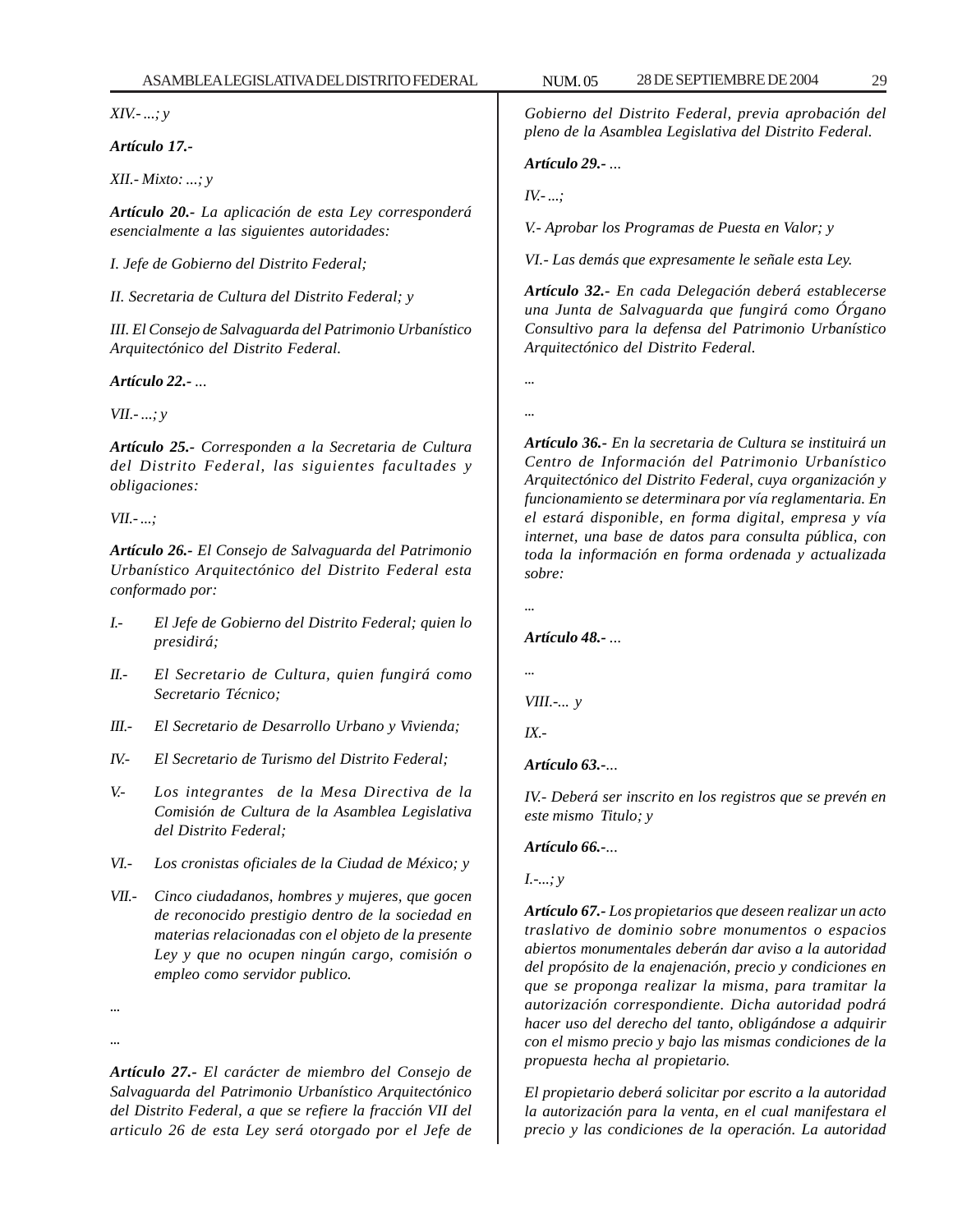*deberá de dar respuesta en un plazo no mayor de 10 días hábiles; en donde autorizara la venta, o bien formulara su propuesta de compra en las mismas o mejores condiciones que la propuesta previamente formulada al comprador. En caso de que la autoridad no de respuesta en un plazo antes mencionado, se entenderá que la autoridad no de respuesta en el plazo antes mencionado, se entenderá que la autoridad no de respuesta en el plazo antes mencionado, se entenderá que la autoridad autoriza la venta.*

#### *Artículo 72.- ...*

*IV.- Los Programas Operativos Salvaguarda de cada uno de los anteriores.*

*Artículo 79.- ...*

*XIV.- El proyecto salvaguarda; y*

*...*

# *Artículo 83.- ...*

*V.- Concluida la etapa anterior, remitirá el programa al Consejo de Salvaguardia para su aprobación;*

*VI.- Si el Consejo de Salvaguarda lo aprobara y no tuviera observaciones lo deberá remitir al Jefe de Gobierno para su publicación en la Gaceta y en un periódico de mayor circulación;*

*VII.-...*

*VIII.- Si el Consejo de Salvaguarda tuviese observaciones, lo devolverá al organismo correspondiente para la realización de los ajustes procedentes, quien nuevamente lo remitirá al Consejo de Salvaguarda, continuando él tramite a que se refieren las fracciones VI y VII; y*

*...*

#### *...*

*VII.- ...; y*

*Artículo 86.- Cuando en una Zona de Patrimonio Urbanístico Arquitectónico o su zona de protección incluyan predios de otra entidad federativa, el Jefe de Gobierno del Distrito Federal. Promoverá la celebración de convenios de coordinación con las autoridades competentes para la elaboración y ejecutación de los Programas de Salvaguarda.*

*Artículo 113.- La Secretaría de Cultura es el órgano facultado para establecer y ejecutar los Programas de Puesta en valor del Patrimonio Urbanístico Arquitectónico, en la formación local en la que se fundamenta el desarrollo cultural de los habitantes del Distrito Federal.*

*Artículo 114.- Para los defectos de colaborar con el cumplimiento de las facultades descritas en el artículo anterior, el secretario técnico del Consejo de Salvaguarda del Distrito Federal se integrara al Consejo Directivo de la Secretaria de Cultura.*

*Artículo 116.- La Secretaría de Cultura podrá apoyarse en academias, órganos colegiados, asociaciones profesionales o artesanos relacionados con la conservación del Patrimonio Urbanístico Arquitectónico, para la realización de los Programas de Puesta en Valor en el Distrito Federal.*

*...*

*...''*

*Artículo 117.- Los Programas de Puesta en Valor de Patrimonio Urbanístico Arquitectónico deberán actualizarse cada tres años y serán elaborados en la Secretaria de Cultura de la Ciudad de México, y aprobados por el Consejo de Salvaguarda del Distrito Federal, de conformidad con el articulo anterior.*

*Artículo 120.- Según él publico al cual se dirijan, los Programas de Puesta en Valor del Patrimonio Urbanístico Arquitectónico, podrán ser:*

*...*

*V.- Para guía de turistas: Programas destinados a preparar a los guías que darán sus servicios en los monumentos, espacios abiertos monumentales y zonas de Patrimonio Urbanístico Arquitectónico. Estos programas estarán disponibles en la Secretaría de Cultura para los estudiantes de escuelas y Universidades en las que se curse las carreras de turismo, arquitectura e historia del arte; y*

*VI.- Para especialistas: Programas de difusión de los avances científicos y tecnológicos en las diversas disciplinas relacionadas con la conservación, a través de publicaciones y la realización de Congresos y ferias.*

*Artículo 121.- Para la realización de los Programas de Puesta en Valor mencionados en la fracción I del artículo anterior, la Secretaria de Cultura:*

*...''*

*Artículo 123.- La Secretaría de Cultura fomentara los trabajos, las investigaciones y los estudios sistemáticos sobre:*

*...*

*V.- La aplicación de las técnicas modernas al trabajo de conservación; y*

*...*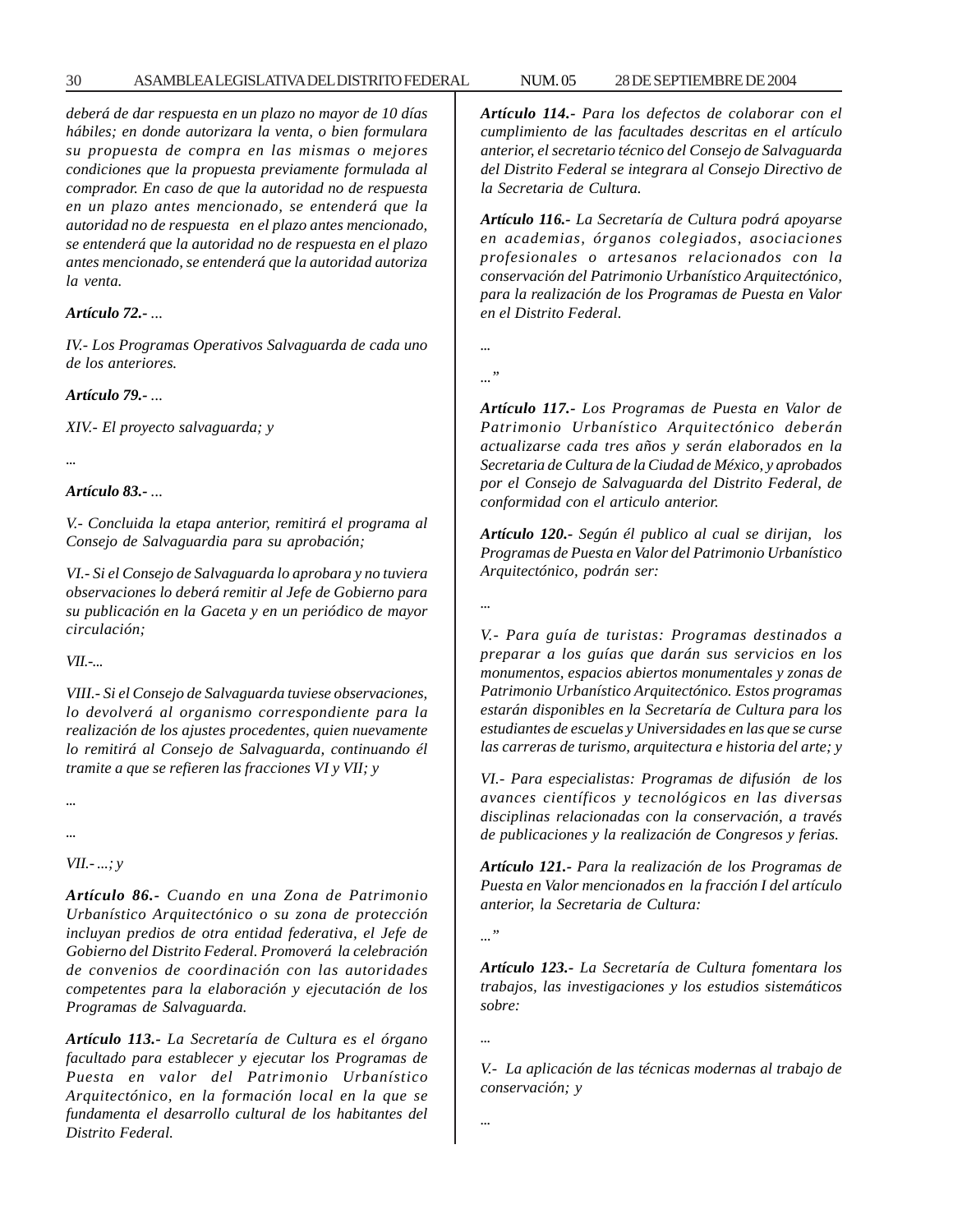*Artículo 124.- La Secretaría de Cultura promoverá cursos sobre técnicas especializadas en el conocimiento de los métodos y sistemas constructivos artesanales utilizados a lo largo de la historia en la edificación. Esto con la finalidad de tener personal preparado para intervenir los monumentos y espacios abiertos monumentales del Distrito Federal.*

*Artículo 126.- Los titulares de los inmuebles declarados Patrimonio Urbanístico Arquitectónico del Distrito Federal, estarán exentos del noventa por ciento del impuesto predial, siempre que inviertan su equivalente en la conservación del inmueble a su cargo y den cumplimiento a los demás requisitos establecidos en el reglamento de esta ley.*

# *TRANSITORIOS*

*PRIMERO.- Túrnese al Jefe de Gobierno del Distrito Federal para su promulgación y publicación en la Gaceta Oficial del Distrito Federal.*

*SEGUNDO.- El presente decreto entrara en vigor el día siguiente de su publicación en la Gaceta Oficial del Distrito Federal.*

*TERCERO.- Se derogan todas las disposiciones que contravengan el presente Decreto.*

*Firman por el Partido Acción Nacional: Dip. José Espina Von Roehrich; Dip. Obdulio Ávila Mayo; Dip. María Teresita de Jesús Aguilar Marmolejo; Dip. Juan Antonio Arévalo López; Dip. Gabriela Cuevas Barrón; Dip. Sofía Figueroa Torres; Dip. Carlos A. Flores Gutiérrez; Dip. Mariana Flores del Campo Gurza; Dip. Jorge A. Lara Rivera; Dip. José de Jesús López Sandoval; Dip. Christian Martín Lujano Nicolás; Dip. José Benjamín Muciño Pérez; Dip. José María Rivera Cabello.*

Es cuanto, diputado Presidente.

**EL C. PRESIDENTE.-** Muchas gracias. Con fundamento en lo dispuesto por los artículos 36 fracciones V y VII, 84 de la Ley Orgánica de la Asamblea Legislativa del Distrito Federal, 28 y 83 del Reglamento para su Gobierno Interior, se turna para su análisis y dictamen a las Comisiones Unidas de Desarrollo e Infraestructura Urbana, así como a la de Cultura.

A continuación para presentar una iniciativa de decreto de Ley Penitenciaria del Distrito Federal, se concede el uso de la tribuna a la diputada Norma Gutiérrez de la Torre, del Partido Revolucionario Institucional.

**LA C. DIPUTADA NORMA GUTIÉRREZ DE LA TORRE.-** Con su venia, diputado Presidente.

**EL C. PRESIDENTE.-** Diputada Norma Gutiérrez, permítame un minuto.

Quisiera solicitar a todas las y los diputados, así como a las personas que nos hacen favor de acompañarnos, guardar orden para que la diputada exponga esta iniciativa que nos está compartiendo. Gracias.

**LA C. DIPUTADA NORMA GUTIÉRREZ DE LA TORRE.-** Gracias, diputado Presidente.

# *INICIATIVA DE DECRETO POR EL QUE SE CREA LA LEY PENITENCIARIA PARA EL DISTRITO FEDERAL.*

*Diputado Presidente de la Mesa Directiva de la Asamblea Legislativa del Distrito Federal: la que suscribe, diputada Norma Gutiérrez de la Torre, diputada por el Partido Revolucionario Institucional, con fundamento en los artículos 122, base primera fracción V inciso i) de la Constitución Política de los Estados Unidos Mexicanos, 42 fracción XIII del Estatuto de Gobierno del Distrito Federal, 10 fracción I, 17, fracciones IV y V, 83, 84 párrafos primero y segundo de la Ley Orgánica de la Asamblea Legislativa del Distrito Federal y 82, fracción I del Reglamento para el Gobierno Interior de la Asamblea Legislativa del Distrito Federal presento la siguiente propuesta que crea la Ley Penitenciaria para el Distrito Federal.*

# *ANTECEDENTES*

*Los centros penitenciarios de la Ciudad de México se encuentran en medio de una severa crisis, deriva evidentemente de corrupción, los malos tratos hacia los internos, la sobrepoblación y la difícil condición que se vive en el interior de los mismos.*

*En la actualidad el Sistema Penitenciario cuenta con: tres centros preventivos varoniles, Norte, Oriente y Sur; dos centros preventivos femeniles, Norte y Oriente; una penitenciaria para varones, Santa Martha Acatitla, un Centro Femenil de Readaptación Social en Santa Martha Acatitla y un Centro Varonil de Rehabilitación Psíquicosocial y un Centro de Sanciones Administrativas.*

*En estos centros penitenciarios se encuentran recluidas en la actualidad, 28 mil 163 personas. Por lo que existe una importante sobrepoblación, debido a que la capacidad instalada para la totalidad de inmuebles es de aproximadamente 20 mil espacios.*

*Aunado a lo anterior, los cambios que ha registrado el Código Penal para el Distrito Federal han impactado en el aumento gradual de la población, sólo hay que ver que hace ocho años la población penitenciaria era de 7 mil quinientos reclusos.*

*Ahora bien, el manejo que tiene el Gobierno de la Ciudad de los Centros Penitenciarios es relativamente nuevo, antes de 1997 el Distrito Federal se regía por la normatividad federal, es así que en diciembre de 1998 se*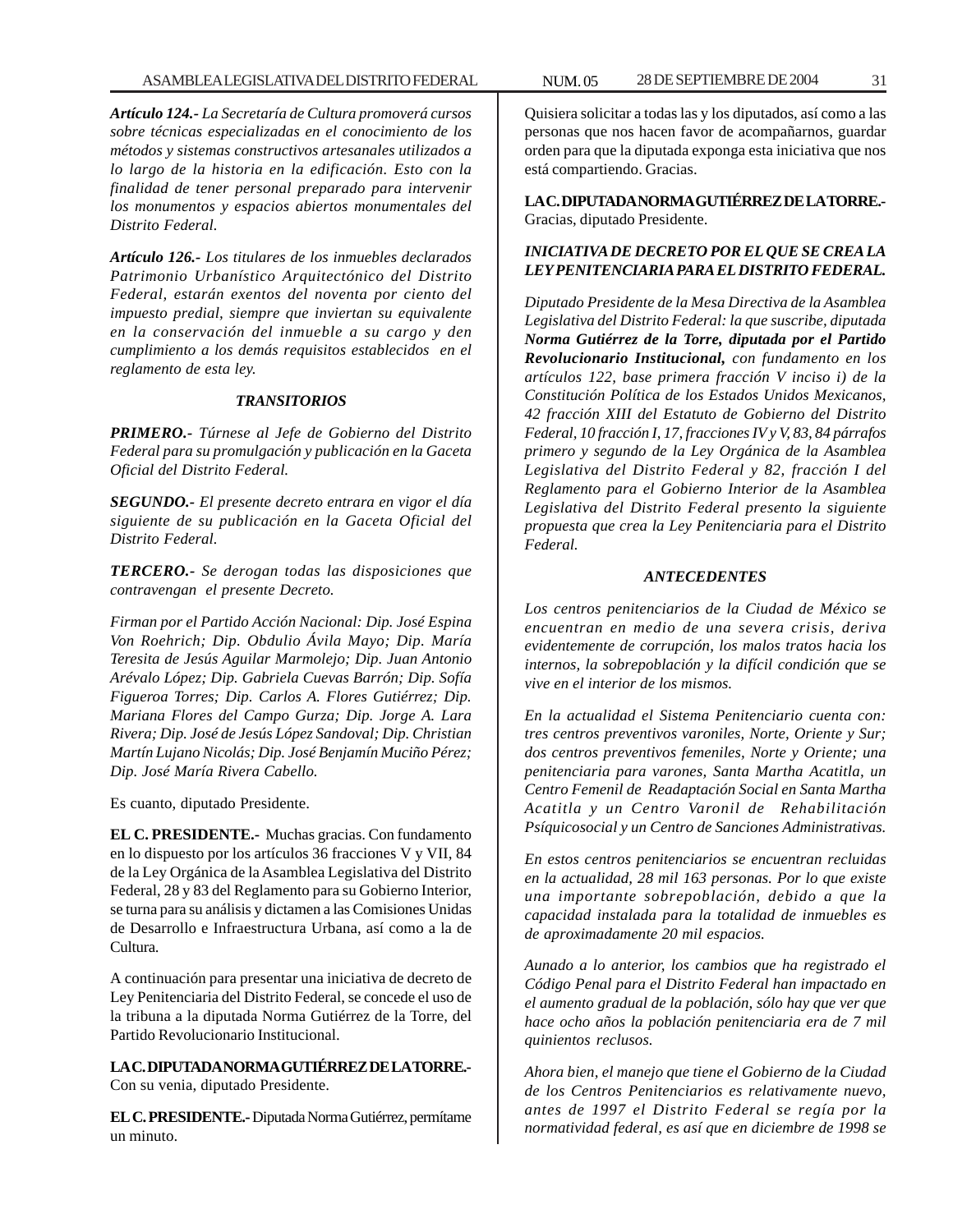#### 32 ASAMBLEA LEGISLATIVA DEL DISTRITO FEDERAL 28 NUM. 05 DE SEPTIEMBRE DE 2004

*publica en la Gaceta Oficial del Distrito Federal el acuerdo que faculta a la Secretaría de Gobierno para aplicar la disposición de la Ley que establece las Normas Mínimas sobre la Readaptación Social de Sentenciados y el Código Penal para el Distrito Federal en materia de fuero común y para toda la República en materia de fuero federal.*

*Posteriormente en septiembre de 1999 se publica en la Gaceta Oficial del Distrito Federal la Ley de Ejecuciones y Sanciones Penales, en donde ya se señala las funciones de la Dirección General de Prevención y Readaptación Social, los medios de prevención y readaptación, la clasificación y distribución penitencia, entre otras importantes aportaciones.*

*Considerando la necesidad que existe de mejorar la calidad de vida de los internos y el adecuado funcionamiento de los centros penitenciarios, para que estos no continúen convirtiéndose en verdaderas universidades del crimen, se presenta la siguiente iniciativa al tenor de la siguiente*

#### *EXPOSICIÓN DE MOTIVOS*

*La situación actual de la ciudad en cuanto a seguridad ha promovido acciones gubernamentales de coacción y no de prevención, lo cual ha originado que nuestros jóvenes adultos, hombres y mujeres, sean recluidos en las instituciones de nuestro sistema penitenciario para readaptarlos, sin embargo, la sobre población que hay dentro de nuestros penales sólo ha provocado el hacinamiento en las celdas, en lugar de llevar a cabo una política de integración social.*

*Lo cual podemos observar en las estadísticas que presenta en su cuarto informe el Jefe de Gobierno, por ejemplo tenemos 11 mil procesados, 14 mil sentenciados y 500 indiciados, sin contar con los de fuero federal; esto indica que en lugar de preocuparnos por dar una mejor expectativa de vida para los ciudadanos, sólo nos conformamos con meter a la cárcel a todo aquél que delinque sin importarnos su razón.*

*La situación dentro de los penales de la ciudad es crítica, sobre todo si tomamos en consideración que la política actual de readaptación no cumple con su objetivo debido al hacinamiento; 28 mil reos en diez inmuebles, con capacidad para 20 mil internos, provoca que la política de readaptación no sea eficaz, ya que por falta de espacio hay de 30 a 40 internos conviviendo en un mismo lugar, acostados, encimados o amarrados en las rejas, todo por el hecho de entrar en una celda.*

*Por eso con esta iniciativa proponemos que en cada celda haya de uno a tres internos ya que esto permitirá una eficiente readaptación del interno, porque con esto se llevaría un mejor control de los internos en cuanto a sus*

*hábitos y artículos personales, y esto lo afirmamos ya que en una celda donde habitan cuarenta personas es más fácil para los líderes de ese grupo ocultar armas, alcohol o drogas, mismas que aprovechan para cometer homicidio o para intoxicarse.*

*También en esta ley proponemos un capítulo sobre servicios médicos, en donde se contraten cuatro médicos por inmueble, especializados en medicina general; y asimismo exista servicios en psicología y en psiquiatría para contribuir en la readaptación de los reos.*

*La higiene dentro de un penal es de suma importancia si queremos garantizar el cumplimiento mínimo de los derechos humanos; y esto lo mencionamos porque en las diversas celdas de nuestro sistema penitenciario el hacinamiento ha provocado diversas infecciones en los internos, posiblemente por el olor fétido que se respira, por falta de aseo o por heridas infectadas o mal cuidadas; porque en la enfermería no hay el suficiente instrumental y materiales para poder curar a los internos.*

*Por eso con esta ley los establecimientos penitenciarios deberán contar con servicio médico provisto de material clínico instrumental, farmacéutico básicos para la atención de urgencias, de igual manera habrá un espacio para la atención de internos con enfermedades contagiosas.*

*En el caso de las áreas femeniles deberá existir material de obstetricia para atender a internas embarazadas, para situaciones de alumbramiento, consulta, observación, convalecencia o urgencias, derivadas del estado de gravidez.*

*Por otro lado, la situación de que un preso no trabaje ni vea al trabajo como un instrumento obligatorio para su readaptación, sino como un derecho que la ley otorga, le permite que, durante su instancia en prisión, la mayor parte del tiempo lo dedique al trafico, a la venta de productos ilegales o a cobrar por el servicio de protección a quienes pisan la cárcel por primera vez.*

*Esto no puede ser tolerado, por que el gobierno invierte en la readaptación del recluso, un gasto que oscila entre los cien y ciento cincuenta pesos diarios para su manutención, y este no esta siendo aprovechado en beneficio de los internos o de la sociedad.*

*Señalo lo anterior por que actualmente el Gobierno Central, en tres años, prelibero a 5 mil personas, de las cuales un 45 por ciento ha reincidido en robos, violaciones y asesinatos, por lo que de nueva cuenta están encerrados esperando cumplir su condena.*

*Por lo cual la presente iniciativa tiene la encomienda de colocar el trabajo como un requisito para los internos dentro de los penales; tiene la encomienda de utilizar ese*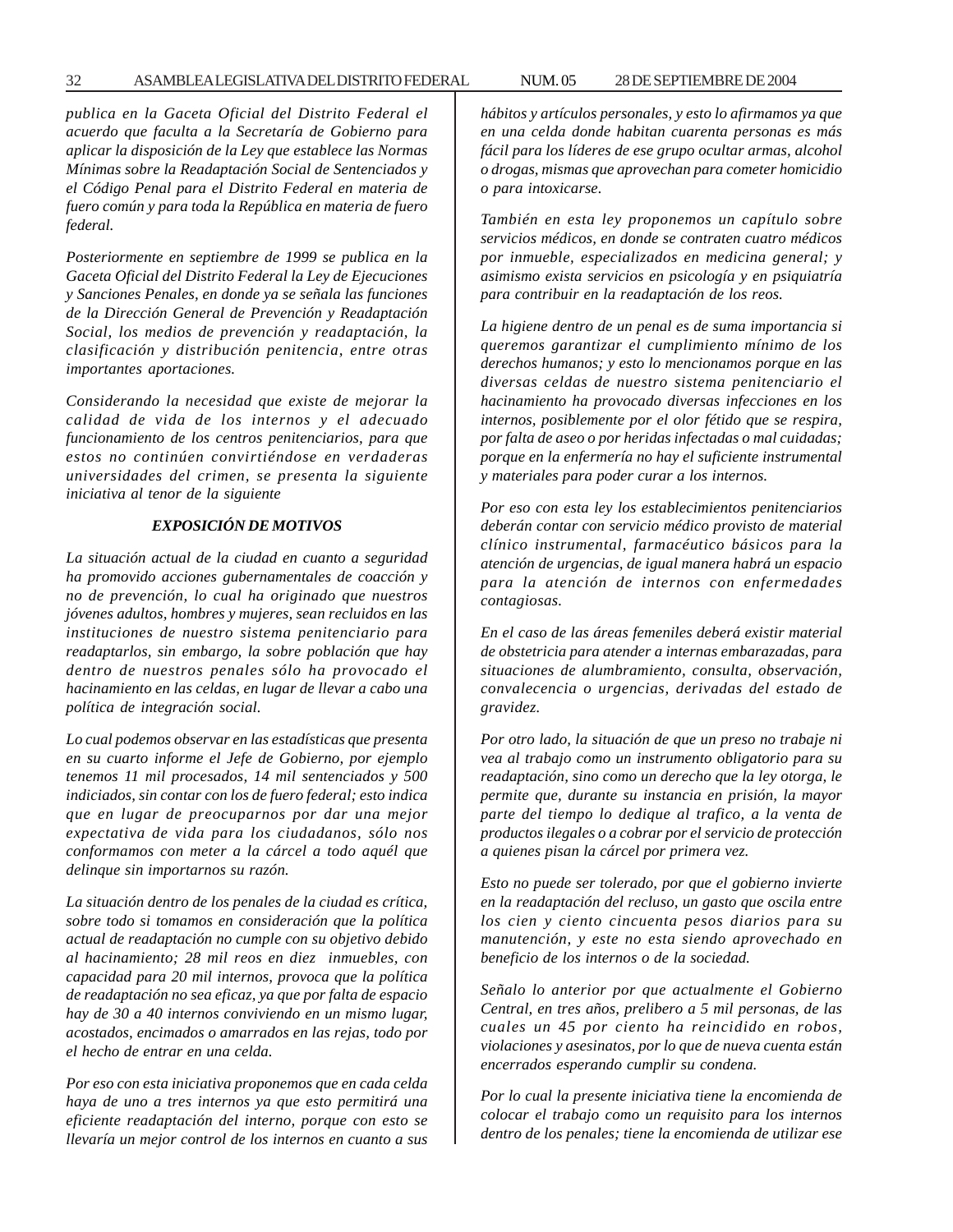*instrumento como una actividad que reoriente su forma de vida, y cuando salga del penal, el interno tenga las armas para convivir con la sociedad.*

*En la Ley de Ejecución y Sanciones Penales muchos rubros importantes se dejaban al reglamento, por eso nosotros proponemos un capítulo sobre la disciplina en donde la Ley regule las sanciones dentro de los penales; por ejemplo, un cumplimiento de los derechos humanos los reos no podrán ser sometidos a castigos que denigren o lastimen su integridad, sin embargo, el aislamiento por días, semanas o por un mes si podrá ser utilizado por las autoridades del penal para hacer cumplir la ley, el Reglamento y los reglamentos internos de cada penal. También en esta ley agregamos un título sobre los operadores técnicos penitenciarios, que son las personas encargadas de la custodia, atención de los internos y la salvaguarda de las instalaciones del sistema penitenciario de la capital. Los aspirantes a ser técnicos penitenciarios deberán cumplir una serie de requisitos de los cuales, entre los más importantes están ser mexicano de nacimiento, tener una residencia mínima en el Distrito Federal de por lo menos tres años, tener por lo menos los setenta por ciento de créditos de una carrera universitaria, no padecer enfermedad, ni estar afectado por limitación física o psíquica, no haber sido separado o hallarse inhabilitada del servicio de la administración pública, cursar el período de capacitación impartido por la autoridad que comprenderá pruebas de conocimiento, de casos prácticos y de aptitud medica, entre otros.*

*Y siguiendo la organización interna dentro del penal, se crea la figura del concejal que es la persona física que, voluntariamente o por convenio con alguna organización no gubernamental, esta registrada en el padrón de ciudadanos voluntarios que prestan su servicio al sistema penitenciario, para vigilar el comportamiento de aquel que recibió su libertad; y estarán a cargo de la Dirección de Ejecución de Sanciones Penales.*

*El Concejal llevara un registro de las actividades del preliberado o liberado durante el primer año de su libertad. Cada semana el concejal revisara un informe del preliberado o liberado; en caso de que en el informe el concejal manifiesta que el preliberado o liberado no ha desempeñado buen comportamiento, la autoridad ejecutora procederá a amonestarlo y a reconvenirlo a tener buen comportamiento.*

*En cuanto a la separación de reos, las instituciones que integran el Sistema Penitenciario del Distrito Federal se clasificaran en varoniles y femeniles, para procesados y sentenciados, de alta, media, baja y mínima seguridad; con excepción de las instituciones de rehabilitación psicosocial y de asistencia postpenitenciaria.*

*La asignación de los internos lo haremos conforme a la siguiente clasificación: En las instituciones de alta seguridad se encontrara los internos que hayan sido*

*sentenciados por el delito de secuestro, violación, y homicidio calificado y aquellos que cumplen una sentencia de 20 o mas años de prisión, en las instituciones de media seguridad se encontraran los internos que hayan sido sentenciados a una pena de diez a diecinueve años de prisión; en las instituciones de media seguridad se encontraran los internos que hayan sido sentenciados hasta a una pena de cinco a nueve años de prisión; y en las instituciones de mínima seguridad se encontrará los internos que hayan sido sentenciados a una pena de hasta cuatro años de prisión o que sean primodelincuentes y que no hayan sido condenados por los delitos antes mencionados.*

*Con esta propuesta lo que buscamos es implementar una ley completa sobre el asunto de la readaptación con esta ley queremos que los reos paguen a la sociedad de sus actos, pero que sirva este castigo para reincorporarse a la sociedad, en donde con trabajo, disciplina y atención el interno tenga la esperanza de una nueva vida.*

*Por lo anterior presento ante el pleno de esta Honorable Asamblea Legislativa la siguiente INICIATIVA DE DECRETO para quedar como sigue:*

*ARTÍCULO ÚNICO: INICIATIVA DE DECRETO POR EL QUE SE CREA LA LEY PENITENCIARIA PARA EL DISTRITO FEDERAL*

# *LEY PENITENCIARIA PARA EL DISTRITO FEDERAL*

# *TÍTULO PRELIMINAR DISPOSICIONES GENERALES*

#### *CAPÍTULO I OBJETIVO*

*Artículo 1.- El sistema penitenciario tiene como objetivo la readaptación, la reeducación y la reincorporación social de aquellos que purgan condena por haber cometido algún delito, de igual manera la retención, privación legal de la libertad y custodia de detenidos y sentenciados; para lo cual la presente ley llevara a cabo su regulación*

*A su vez realizara labor asistencial, de ayuda para internos, seguimiento y orientación de los preliberados y liberados.*

*Artículo 2.- Las actividades al interior de los centros penitenciarios se llevara a cabo respetando las garantías de los procesados y sentenciados, dentro del límite legal establecido por la presente ley, reglamentos y resoluciones judiciales.*

*Artículo 3.- La reclusión en los centros penitenciarios se realizara respetando, los derechos humanos, derechos jurídicos de los internos que no se afectan por purgar una*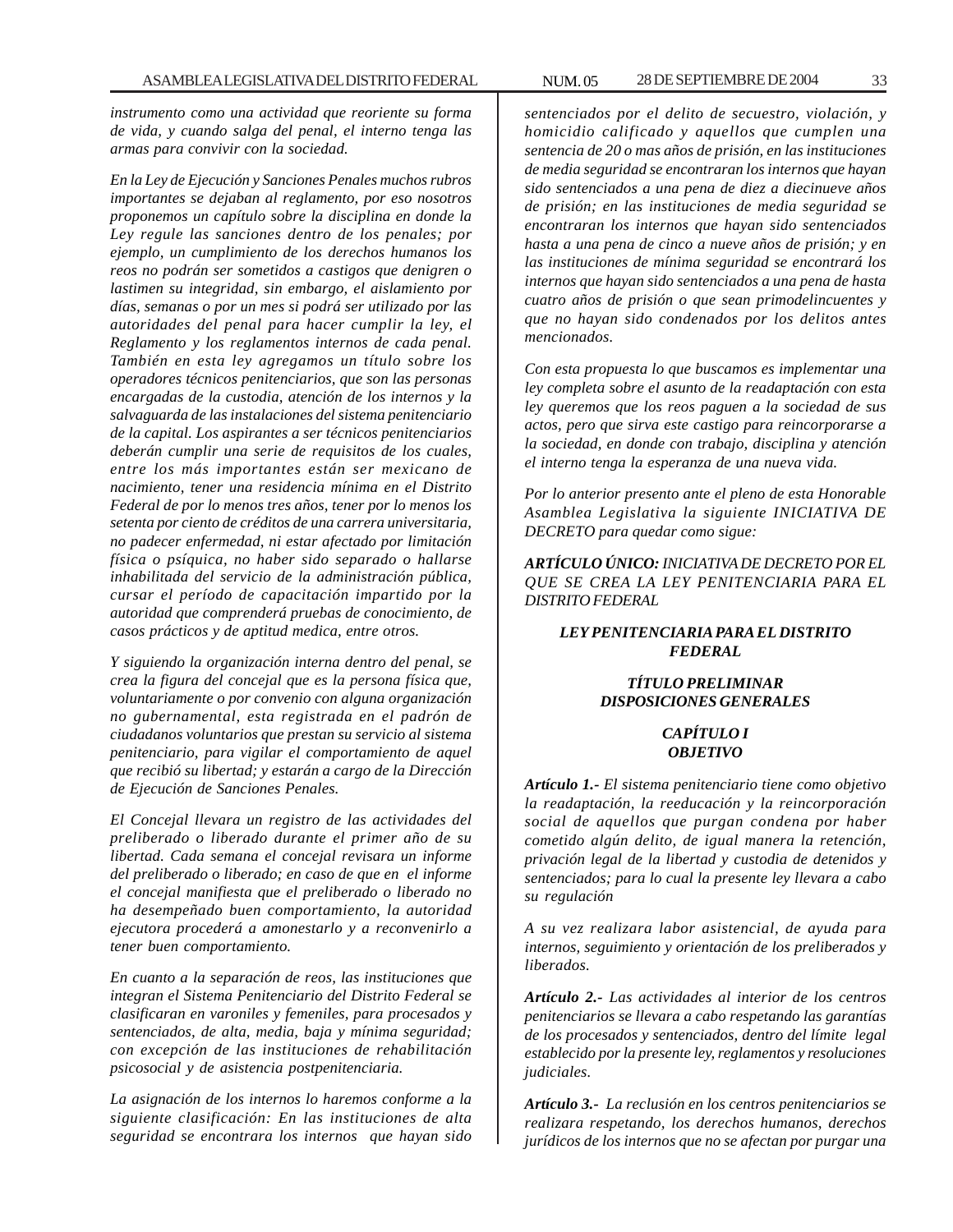*condena. Al tiempo que no existirán diferencias en el trato por razón de raza, ideología, religión, condición social, preferencia sexual o alguna otra situación.*

*Artículo 4.- Los reclusos podrán ejercitar sus derechos civiles y la dirección penitenciaria cuidara su vida, su integridad física y su salud.*

# *CAPÍTULO II GENERALIDADES*

*Artículo 5.- Para los efectos de esta Ley, se entenderá por:*

- *I.- Jefe de Gobierno, al Jefe de Gobierno del Distrito Federal;*
- *II.- Secretaría, a la Secretaría de Gobierno del Distrito Federal;*
- *III.- Autoridad Ejecutora, al Jefe de Gobierno, por conducto de la Secretaría y de la Subsecretaría de Gobierno del Distrito Federal;*
- *IV.- Dirección General, a la Dirección General de Prevención y Readaptación Social de la Subsecretaría de Gobierno del Distrito Federal;*
- *V.- Dirección, a la Dirección de Ejecución de Sanciones Penales de la Subsecretaría de Gobierno del Distrito Federal;*
- *VI.- Instituciones del Sistema Penitenciario del Distrito Federal, al conjunto de centros preventivos, de ejecución de sanciones penales, de rehabilitación psicosocial, y de asistencia postpenitenciaria;*
- *Vll.- Indiciado, desde que se le inicia la averiguación previa y hasta que se le dicta auto de formal prisión;*
- *VIII.- Reclamado, persona a la que se le decreta su detención provisional por estar sujeta a un proceso de extradición internacional;*
- *IX.- Procesado, persona que se encuentra a disposición de la autoridad judicial por estar sujeta a proceso;*
- *X.- Sentenciado, a la persona que se ha dictado en su contra una resolución penal condenatoria que ha causado ejecutoria;*
- *Xl.- Interno, persona que se encuentra recluida dentro de cualquiera de las instituciones que integran el Sistema Penitenciario del Distrito Federal, independientemente de su situación jurídica;*
- *XlI.- Inimputable, persona así reconocida por el órgano jurisdiccional, en los términos de la fracción VII del artículo 29 del Nuevo Código Penal para el Distrito Federal;*
- *XIII.- Externado, persona que esta sujeta a tratamiento de externación;*
- *XIV.- Enfermo Psiquiátrico, al sujeto que en el transcurso del cumplimiento de su sentencia le es diagnosticado por un especialista un padecimiento psiquiátrico;*
- *XV.- Preliberado, persona que ha obtenido un beneficio de libertad anticipada; y*
- *XVI.- Consejo, al Consejo Técnico Interdisciplinario de los diversos centros de reclusión del Distrito Federal.*

*Artículo 6.- Para la administración de las instituciones que integran el Sistema Penitenciario del Distrito Federal, consistente en la aplicación de sus recursos materiales y humanos, derechos y obligaciones de los indiciados, reclamados, procesados y sentenciados, se estará a lo dispuesto por la ley de la materia y su reglamento.*

# *CAPÍTULO III COMPETENCIA*

*Artículo 7.- Corresponde al Jefe de Gobierno, por conducto de la Secretaría, la aplicación de ésta Ley.*

*Artículo 8.- La Secretaría, a través de la Subsecretaría de Gobierno, la Dirección General y la Dirección aplicará las disposiciones de la presente Ley.*

*Artículo 9.- Para el cumplimiento de las funciones contenidas en la presente Ley, la Dirección General y la Dirección contarán con las instalaciones, personal y presupuesto que se le asigne.*

*Artículo 10.- Para la aplicación de la presente Ley, el Jefe de Gobierno podrá celebrar convenios con las autoridades federales o de los Estados, con instituciones educativas y con particulares, sujetándose a las disposiciones del Estatuto de Gobierno del Distrito Federal y de la Ley Orgánica de la Administración Pública del Distrito Federal.*

# *TÍTULO PRIMERO DE LOS MEDIOS DE PREVENCIÓN Y DE READAPTACIÓN SOCIAL*

# *CAPÍITULO I DE LA PREVENCIÓN GENERAL*

*Artículo 11.- La Subsecretaría a través de la Dirección General, organizará las instituciones del Sistema Penitenciario del Distrito Federal, previendo que el proceso de readaptación de los internos se base en el trabajo, la capacitación para el mismo y la educación. Asimismo, formulará anualmente los programas respectivos, considerando los convenios que se suscriban en los términos del artículo 10 de esta ley de conformidad con los lineamientos que expida el Jefe de Gobierno.*

*Artículo 12.- A todo indiciado, procesado, reclamado o sentenciado que ingrese a una Institución del Sistema*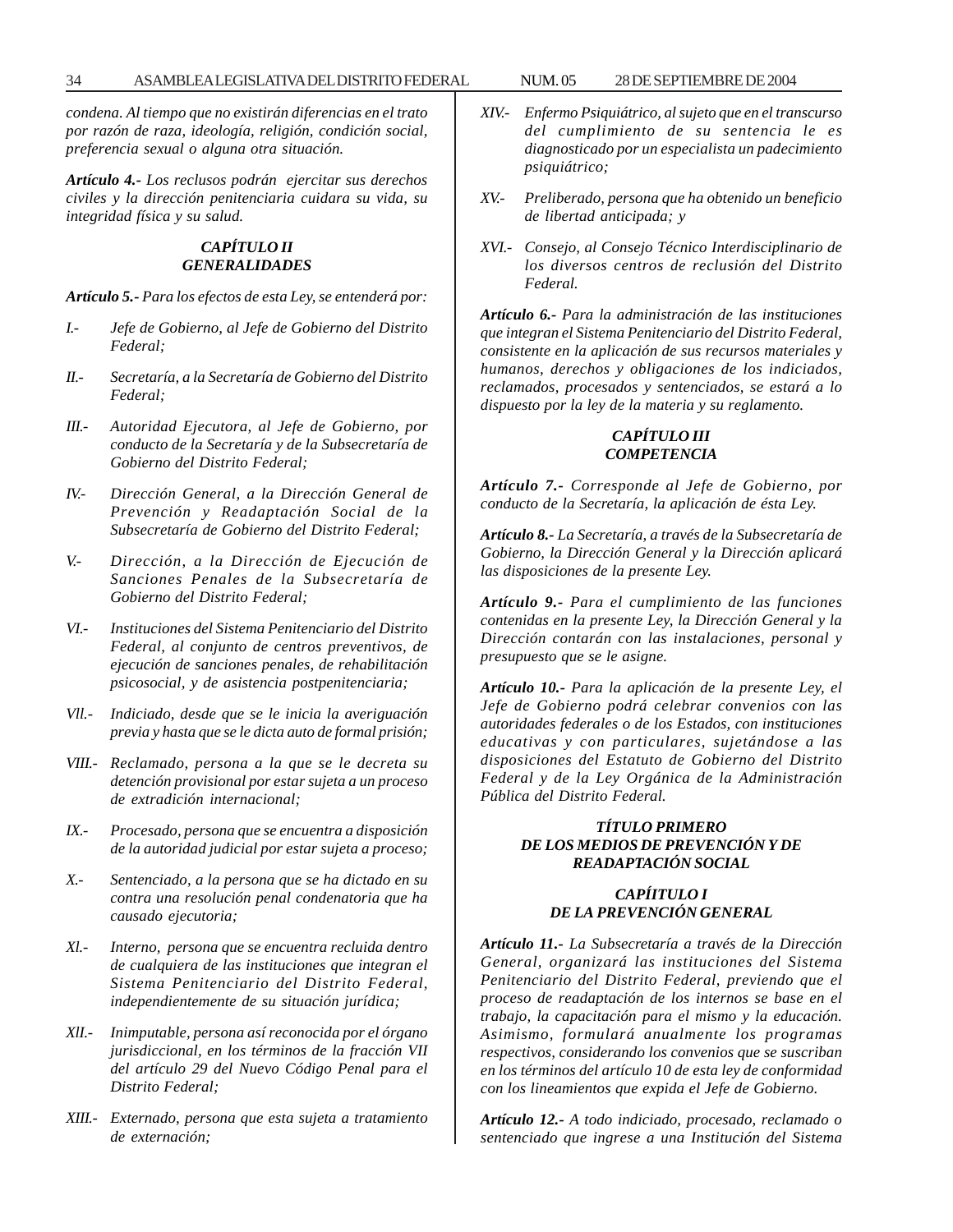*Penitenciario del Distrito Federal, se le respetará su dignidad personal, salvaguardando sus derechos humanos, por lo que se le dará el trato y tratamiento correspondiente conforme a las disposiciones constitucionales, leyes y tratados aplicables en la materia.*

*Artículo 13.- El contenido de la presente Ley, se aplicara a los sentenciados ejecutoriados; y en la parte conducente a indiciados, reclamados y procesados, entre quienes se promoverá su participación en los programas de trabajo, capacitación y educación.*

*Artículo 14.- En las instituciones que integran el Sistema Penitenciario del Distrito Federal, se promoverá la participación del sentenciado en su tratamiento.*

*Artículo 15.- Es deber de los reclusos:*

- *I. Permanecer en la penitenciaria o reclusorio en el que haya sido recluido para cumplir su condena hasta su preliberación o liberación;*
- *II. Cumplir y acatar la presente Ley y el Reglamento Interior de las penitenciarias o reclusorio donde se encuentre recluido. Además de cumplir las sanciones que haya recibido, como consecuencia de infringir las disposiciones establecidas y de conformidad con lo establecido en el artículo 69;*
- *III. Dirigirse con respeto a los funcionarios del sistema penitenciario, autoridades judiciales, tanto en el interior de las instalaciones penitenciaras durante traslados o diligencias judiciales;*
- *IV. Tener una convivencia y conducta apropiada, de respeto y civilidad con los demás internos;*
- *V Los reos deberán colaborar en el funcionamiento y mantenimientos de las Instituciones del Sistema Penitenciario, siempre y cuando se consideren sus aptitudes y se respeten los reglamentos internos, además de respetar las prescripciones de las que sean objeto como consecuencia del estudio que se les realice.*

*Artículo 16.- Por ninguna razón o bajo ninguna circunstancia los reclusos podrán ser sometidos a malos tratos, vejaciones, intimidaciones o presiones de palabra o de actos.*

# *TÍTULO SEGUNDO DE LOS RECLUSORIOS, PENITENCIARIAS Y MEDIOS MATERIALES*

# *CAPÍTULO ÚNICO DE LAS INSTITUCIONES DEL SISTEMA PENITENCIARIO*

*Artículo 17.- Los establecimientos del Sistema Penitenciario se compondrán:*

- *I. De reclusorios preventivos:*
- *II. Penitenciarias; y*
- *III. Centros especiales.*

*Artículo 18.- Los reclusorios preventivos son espacios destinados a la retención, custodia y readaptación de los detenidos y presos. De igual manera son lugares establecidos donde podrán purgarse penas y medidas privativas de la libertad y se organizaran separadamente para hombres y mujeres.*

*Artículo 19.- Se destinaran inmuebles del sistema penitenciario del Distrito Federal para reclusos considerados de extrema peligrosidad o para casos que se consideren de inadaptación bajo las medidas establecidas y que requieran de espacios especiales.*

*Artículo 20.- En los espacios especiales se limitaran las actividades a diferencia del resto de los internos, además de que se incrementara el control y la vigilancia.*

*El tiempo que permanezcan los reos en espacios especiales será el que se requiera hasta que hayan disminuido o desaparecido las razones por las que fueron ingresados.*

*Artículo 21.- En los espacios especiales deber existir medidas asistenciales y de acuerdo a sus características se clasificaran de la siguiente manera:*

- *I. Hospitalarios;*
- *II. Psiquiátricos; y*
- *III. Rehabilitación.*

*Artículo 22.- La ubicación de estos espacios será determinada por la Dirección General en las áreas que se designen, ya sea al interior o al exterior de las instalaciones de los reclusorios y penitenciaria del Distrito Federal.*

*Artículo 23.- Los establecimientos penitenciarios deberán de contar con instalaciones y servicios que procuren una convivencia alejada del riesgo y que ponga en peligro la integridad de los reclusos.*

*Tendrán dormitorios, escuela, biblioteca, enfermería, talleres, instalaciones deportivas, patios, áreas verdes, cocina, comedor, área de visita conyugal y aquello servicios que les permita tener una adecuada convivencia además de organizada.*

*Artículo 24.- La Dirección General velará porque los establecimientos penitenciarios cuenten con los recursos materiales y humanos que se requieran para asegurar el mantenimiento, el desarrollo, la convivencia y el cumplimiento de sus objetivos.*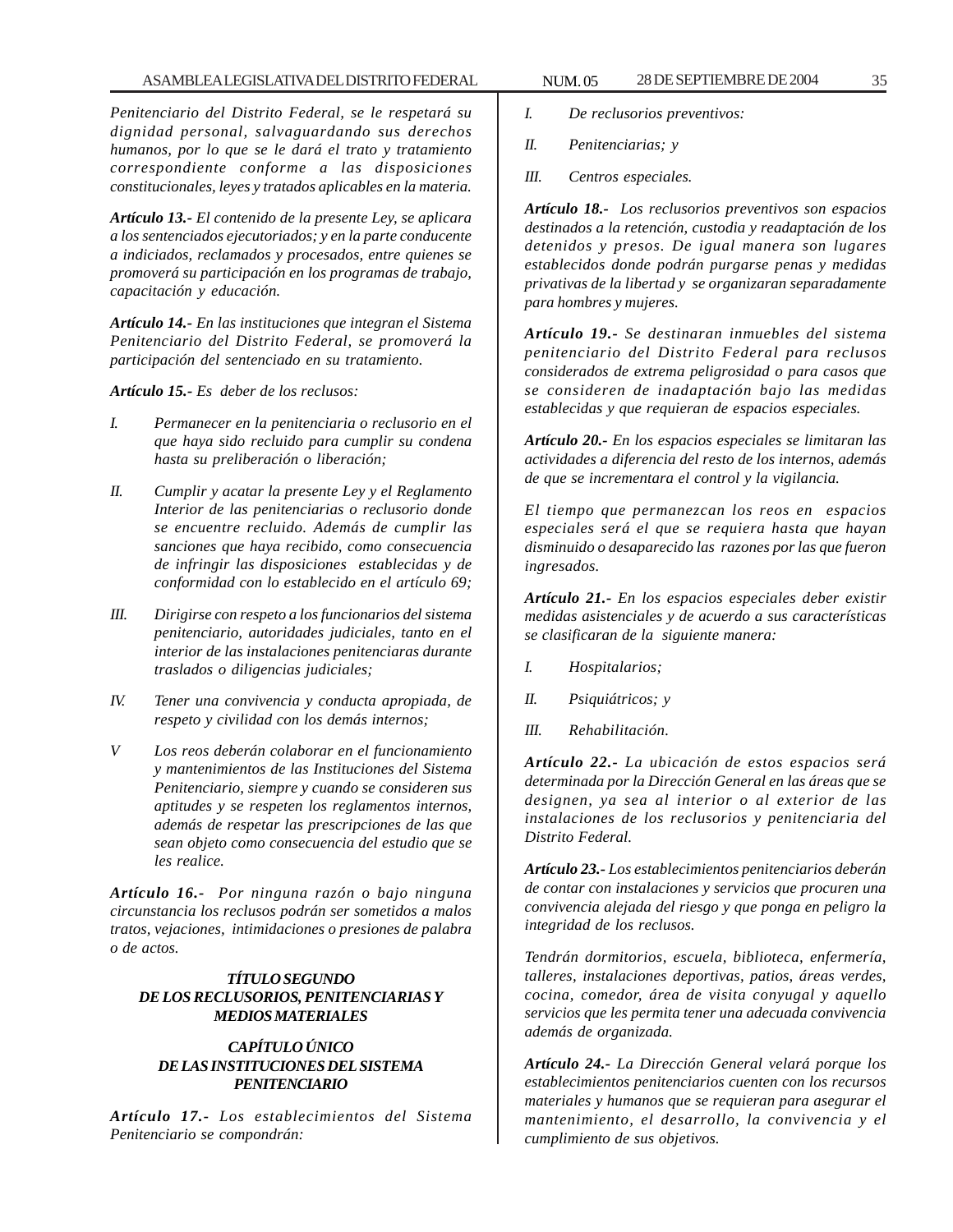36 ASAMBLEA LEGISLATIVA DEL DISTRITO FEDERAL 28 NUM. 05 DE SEPTIEMBRE DE 2004

# *TÍTULO TERCERO DEL SISTEMA PENITENCIARIO*

# *CAPÍTULO I LA ORGANIZACIÓN*

*Artículo 25.- El ingreso de un indiciado, procesado. sentenciado o un reclamado en cualquiera de los establecimientos penitenciarios se realizará exclusivamente cuando exista una orden por parte de un juez, cuando una persona se presente voluntariamente, se comunicara a la autoridad judicial que resolverá acerca de su situación jurídica.*

*Artículo 26.- Al ingresar a cada interno se le abrirá expediente en relación a su situación procesal y penitenciaria al que podrá acceder y ser un informado de su contenido, cuando se requiera su consulta durante el proceso que se le siga.*

*Además se le aplicaran estudios sicológicos, psiquiátricos y socioeconómicos para determinar su situación en esos rubros.*

*Artículo 27.- Sin importar el establecimiento penitenciario al que se ingrese, inmediatamente los procesados serán separados, de acuerdo a su edad, sexo, antecedentes penales, peligrosidad, delito cometido o estado mental.*

*Artículo 28.- Los indiciados y procesados estarán separados de los sentenciados y, en ambos casos, los primodelincuentes de los reincidentes.*

*Los jóvenes indiciados o sentenciados, estarán separados de los adultos de acuerdo a como se determine por el reglamento respectivo*

*Los indiciados o sentenciados enfermos, con capacidades diferentes o deficiencia mental serán separados de aquellos que puedan llevar un régimen normal*

*Los indiciados y sentenciados por delitos dolosos serán separados de aquellos que estén por delitos imprudenciales.*

*Artículo 29.- La libertad de los detenidos o sentenciados solo podrá ser acordada por el Consejo de Externación.*

*Para llevar a cabo la preliberación, los internos deberán cumplir con los requisitos que establece el Título Sexto de esta ley.*

*Artículo 30.- A quien sea liberado o preliberado, se le entregara al salir los fondos que haya guardado como resultado de su labor el tiempo que haya recluido, los valores que haya depositado a su ingreso, una constancia del tiempo que estuvo recluido, además de la certificación de los estudios o la capacitación que haya tenido y la* *experiencia en alguna actividad, profesión u oficio que haya obtenido el tiempo que fue privado de su libertad.*

*Artículo 31.- Cuando los detenidos o condenados sean trasladados, se hará siempre preservando su dignidad, derechos y seguridad.*

*Artículo 32.- Cuando exista la necesidad de que se alojen varios internos en una celda, se deberá seleccionar adecuadamente a quienes las ocupen, considerando primordialmente lo establecido por los artículos 27 y 28.*

*Artículo 33.- El recluso deberá vestir el uniforme que le sea proporcionado y podrá vestir sus propias prendas, siempre y cuando no se viole el reglamento interno. Aunque siempre que realice salidas al exterior de los centros penitenciarios, deberá portar el uniforme establecido*

*Artículo 34.- La Dirección General proporcionará y vigilar a que los internos reciban adecuada alimentación, preferentemente preparada en el interior de los establecimientos, preparada con la higiene adecuada.*

*Artículo 35.- Los registros y cateos a las celdas, pertenencias y a los propios internos se llevaran a cabo respetando las garantías, la dignidad y los derechos de los internos; con la periodicidad que establezca el reglamento.*

*De igual forma no esta permitido el pase de lista de los internos y por ningún motivo se podrá realizar acción similar que vaya en su perjuicio.*

*Artículo 36.- Al interior de las instituciones del sistema penitenciario se deberá fomentar la participación de los reclusos en actividades educativas, recreativas, deportivas, culturales, religiosas, entre otras.*

*En los trabajos de mantenimiento de las instalaciones, servicios alimenticios y de educación los internos deberán participar de acuerdo a su capacidad y desempeño.*

*Artículo 37.- No se permitirá a los internos ningún tipo de negocio que le reditué ganancias económicas, al mismo tiempo llevar a cabo algún contrato mercantil con persona física o moral que signifique una ganancia propia y sin el consentimiento de las autoridades de los establecimientos penitenciarios.*

*Artículo 38.- En las instituciones penitenciarias existirá un horario, que garantizará horas para el trabajo, actividades educativas, culturales, espirituales, esparcimiento, descanso y visita.*

# *CAPÍTULO II DEL TRABAJO*

*Artículo 39.- El trabajo será tina obligación de los internos que deberá ser un factor fundamental en su readaptación.*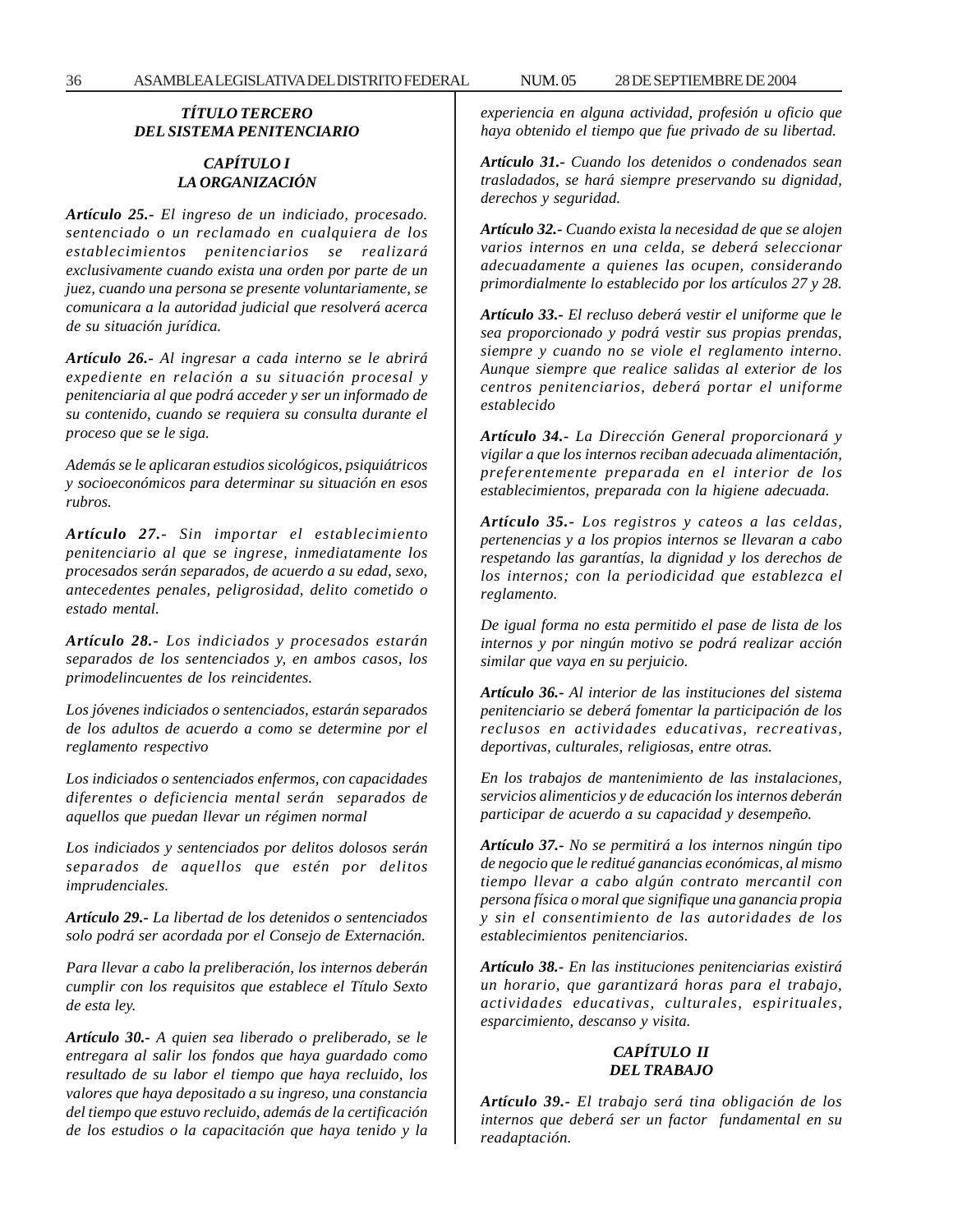*Artículo 40.- El trabajo no representará maltrato, dolor, humillación o violación a los derechos y garantías del reo.*

*De igual manera se utilizará como medida de corrección en contra de los reos y deberá ser formativo y creador del habito laboral, de igual manera productivo que servirá a los reos en su proceso de readaptación y prepararlos para su reinserción a la sociedad.*

*Artículo 41.- El régimen laboral al interior o el exterior de los establecimientos penitenciarios será planificado, organizado, dirigido y controlado por la Dirección General, considerando las aptitudes, experiencia y preparación de los reos.*

*Se tendrá que satisfacer las aspiraciones laborales de los reos que no contravengan lo establecido en la presente ley, el reglamento y la seguridad del establecimiento penitenciario.*

*Artículo 42.- El trabajo que ejecuten los reos debe sujetarse a lo establecido por el artículo 123 de la Constitución Política de los Estados Unidos Mexicanos, la Ley Federal del Trabajo y demás ordenamientos jurídicos.*

*Artículo 43.- La manera en que se lleven a cabo los convenios, contratos laborales con empresas, el manejo de recursos y ganancias como resultado de la labor de los internos se establecerá en el reglamento.*

*Artículo 44.- El trabajo de los internos, podrá realizarse tanto al interior como al exterior de los establecimientos penitenciarios, este último será también trabajo al de la comunidad.*

*Artículo 45.- El trabajo de los internos se clasifica de la siguiente manera:*

- *I. Trabajo profesional;*
- *II. Trabajo académico;*
- *III . Trabajo terapéutico;*
- *IV. Trabajo de mantenimiento al interior de las instituciones penitenciarias;*
- *V. Trabajo artesanal, artístico o intelectual.*

*Aquel trabajo que sea productivo que realicen los internos será remunerado de acuerdo a como lo establezca el reglamento Además de que se deberán reunir las condiciones de higiene y seguridad necesarias.*

*Artículo 46.- La obligación de trabajar de los internos se concretara de acuerdo a sus aptitudes físicas y mentales.*

*Quedaran excluidos de realizar algún trabajo:*

- *I. Los reos que tengan alguna enfermedad permanente o temporal, siempre que este en riesgo su salud o la de los demás;*
- *II. Aquellos que padezcan incapacidad mental;*
- *III. Los mayores de 75 años;*
- *IV. Quienes sean beneficiados de alguna prestación por jubilación, herencia o pensión;*
- *V. Las mujeres embarazadas durante dieciséis semanas interrumpidas;*
- *VI. Los reos que de manera voluntaria realicen lo señalado en los artículos 44 y 45 se beneficiaran de las condiciones que prevé la presente ley y el reglamento;*
- *VIl. Quienes presenten alguna imposibilidad debidamente acreditada ante el Consejo Técnico respectivo;*
- *VIII. Los indiciados, reclamados y procesados.*

*Las personas comprendidas en el caso de la fracción VIII de este artículo y que voluntariamente desearen trabajar, podrán dedicarse a la ocupación que elijan, siempre que no fuere perjudicial a su salud y congruente con su tratamiento.*

*Artículo 47.- Los bienes, servicios o productos que se obtengan del trabajo de los internos se distribuirán equitativamente y preferentemente serán utilizados en las obras y servicios de la administración pública local y al interior de los establecimientos penitenciarios.*

*Artículo 48.- Los reos no podrán participar en la planeación, organización, dirección y control del trabajo en las instituciones penitenciarias*

*Artículo 49.- La Dirección penitenciaria deberá vigilar que en la planeación y organización del trabajo se cumpla con las siguientes condiciones:*

- *I. Garantizar el suficiente trabajo que cubra la demanda de los reos además de garantizar el descanso semanal;*
- *II. La jornada laboral no debe ser mayor de 8 horas;*
- *III. El trabajo se combinara con otras actividades dentro del proceso de readaptación del interno;*
- *IV. El salario que perciba el interno por su trabajo no podrá ser menor a un salario mínimo, ni mayor a dos salarios mínimos vigentes en el Distrito Federal; independientemente de la actividad que realice, del desgaste físico o mental que implique, el nivel académico o la experiencia del mismo.*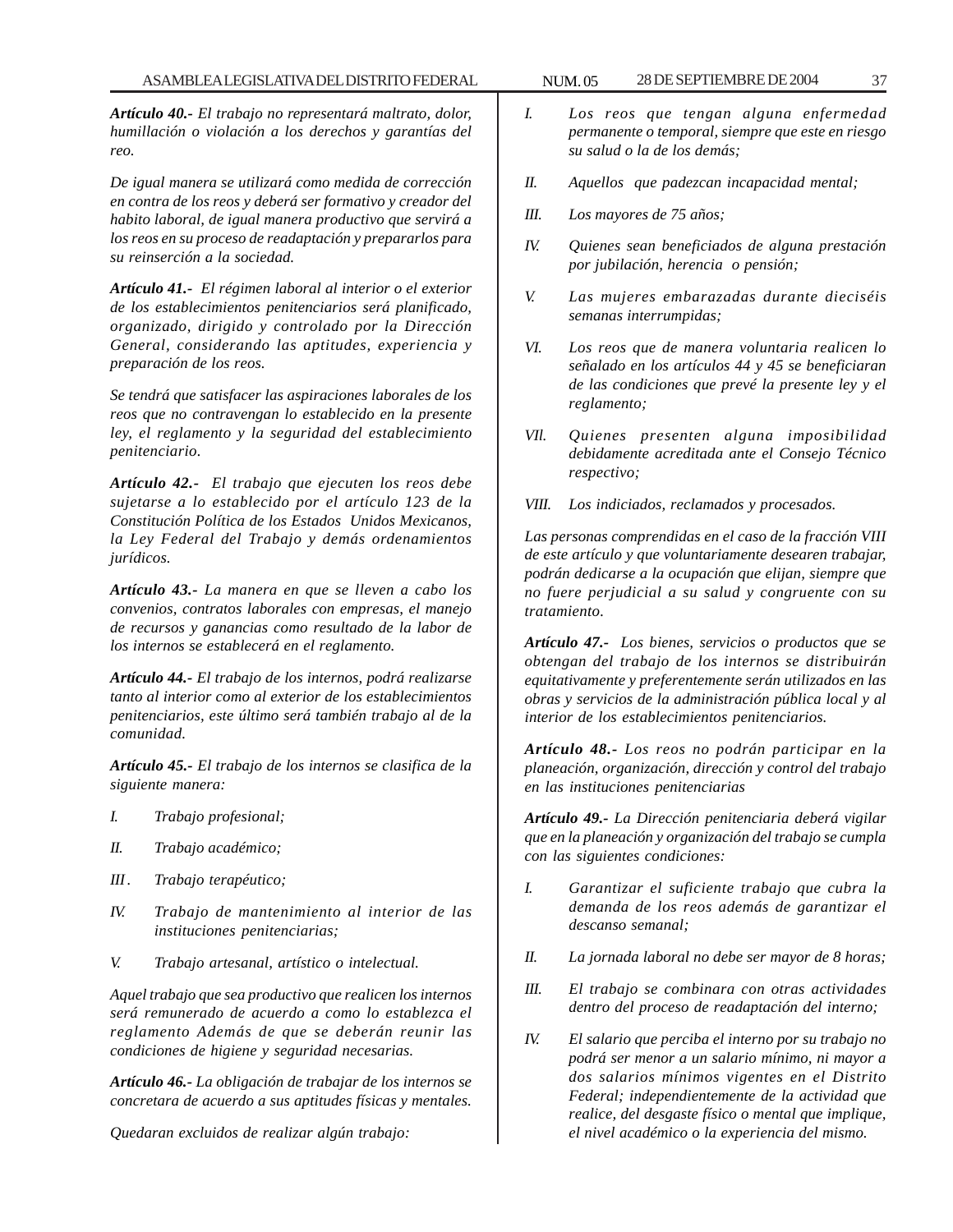*Artículo 50.- Ningún interno podrá desempeñar funciones de autoridad o ejecutivas, empleo o cargo alguno dentro de las instituciones del sistema penitenciario del Distrito Federal.*

*Dentro de cada institución del Sistema Penitenciario del Distrito Federal, queda estrictamente prohibido el establecimiento de negocios particulares tanto por parte de los internos como del personal de la misma.*

*Artículo 51.- El producto del trabajo será destinado al sostenimiento de quien lo desempeña, de sus dependientes económicos, a la formación de un fondo de ahorro que será entregado al momento de obtener su libertad y para cubrir la reparación del daño en su caso o para ser entregado al momento de obtener su libertad.*

*Todo lo anterior se distribuirá de la siguiente forma:*

- *I.- 40 por ciento para la reparación del daño;*
- *II.- 30 por ciento para el sostenimiento de los dependientes económicos del sentenciado;*
- *III.- 20 por ciento para el fondo de ahorro; y*
- *IV.- 10 por ciento para los gastos personales del interno.*

*Si no hubiese condena a la reparación del daño o esta ya hubiera sido cubierta, o no existiesen dependientes económicos, los porcentajes respectivos se aplicarán en forma proporcional y equitativa.*

*El Jefe de Gobierno determinará los mecanismos administrativos y financieros que garanticen la administración eficaz y transparente del producto del trabajo cubierto por los particulares que hubieren celebrado convenio con el Gobierno del Distrito Federal de los fondos a que se refiere este artículo y para la ministración de dicho producto a los beneficiarios del mismo.*

*En todo caso, la Contraloría General del Distrito Federal llevará acabo auditorias y revisiones para verificar la eficiencia de la administración y de las operaciones que se llevan a cabo.*

*Artículo 52.- El importe de la reparación de lo daños ocasionados intencionalmente por el sentenciado en los bienes, herramientas o instalaciones de la Institución, será cubierto con el producto de su trabajo.*

*Artículo 53.- El Gobierno del Distrito Federal implementara un programa de incentivos fiscales para las personas físicas y morales con las que se celebren convenios para la realización de actividades laborales por procesados y sentenciados en las instituciones del Sistema Penitenciario riel Distrito Federal, de acuerdo al reglamento.*

# *CAPÍTULO III DE LA CAPACITACIÓN*

*Artículo 54.- La capacitación para el trabajó, deberá orientarse a desarrollar armónicamente las facultades individuales del interno.*

*Artículo 55.- La capacitación que se imparta será actualizada, de tal forma que pueda incorporar al interno a una actividad productiva.*

## *CAPÍTULO IV DE LA EDUCACIÓN*

*Artículo 56.- La educación que se imparta en las Instituciones del Sistema Penitenciario del Distrito Federal se ajustara a los programas oficiales teniendo especial atención en el desarrollo armónico de las facultades humanas en fortalecer los Valores consagrados el artículo 3£ de la Constitución Política de los Estados Unidos Mexicanos.*

*Artículo 57.- En los establecimientos penitenciarios años habrá una escuela en la que se llevará a cabo la instrucción de los reclusos, dando prioridad a los analfabetos y jóvenes. La instrucción que se imparta deberá apegarse a los programas educativos vigentes. La dirección realizará actividades educativas, culturales y profesionales, de manera que los reclusos alcancen la titulación correspondiente.*

*Para que los reclusos accedan a la educación universitaria será necesario que la dirección suscriba los convenios correspondientes con universidades públicas.*

*Los convenios garantizarán que la enseñanza que se imparte sea con el rigor la calidad con la que se hace en condiciones normales pero de ser necesario adaptando lo que sea necesario con respecto a la metodología pedagógica a las circunstancias.*

*En cada establecimiento penitenciario habrá una biblioteca con los libros adecuados a las necesidades culturales y profesionales de los reclusos.*

*El personal técnico de cada un de las instituciones que integren el Sistema Penitenciario del Distrito Federal, implementará programas tendientes a sensibilizar a los internos para que se incorporen a las actividades laborales de capacitación, educativas recreativas y culturales.*

## *CAPÍTULO V DE LOS SERVICIOS MÉDICOS*

*Artículo 58.- Los centros penitenciarios contaran con servicios médicos, al menos de cuatro médicos por inmueble y especializados en medicina general. Además de servicios psiquiátricos y sicológicos, para preservar la salud mental y física de los reos.*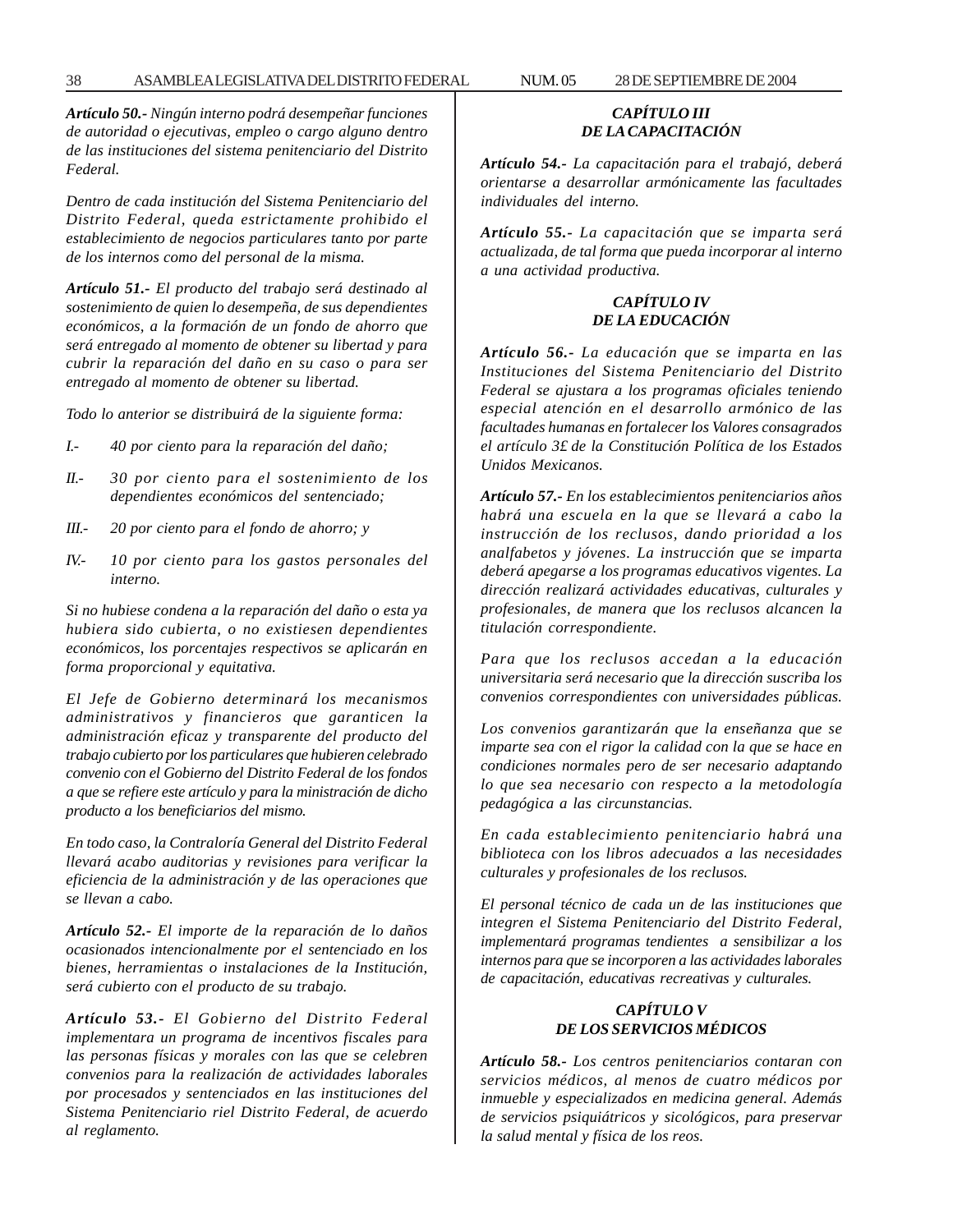*Artículo 59.- De ser necesario o urgente los internos podrán ser trasladados a instituciones hospitalarias, ya sea publicas o de carácter penitenciario.*

*Artículo 60.- Los establecimientos penitenciarios, deberán contar con un servicio medico, provisto del material clínico, instrumental, farmacéuticos básicos para la atención de urgencias. De igual manera habrá un espacio destinada a la atención psiquiatrita, sicológica y de fármacodependencia además de un área para la atención de internos con enfermedades contagiosas*

*Artículo 61.- En los servicios médicos de las áreas femeniles de los establecimientos penitenciarios existirá material de obstétricia, para atender a internas embarazadas, para situaciones de alumbramientos, consulta, observación, convalecencia o urgencias derivadas de su estado.*

*Artículo 62.- La atención médica y sanitaria se asegurará por el reconocimiento inicial de los ingresados y el reglamento respectivo.*

## *CAPÍTULO VI DE LA DISCIPLINA*

*Artículo 63.- Ningún interno llevara a cabo algún servicio que implique facultades disciplinarias.*

*Artículo 64.- Los reos no podrán ser sometidos a castigos, a menos de que con su proceder se violente la presente ley o reglamento.*

*De ser así se le impondrán solamente las siguientes sanciones:*

- *I. Amonestación;*
- *II. Aislamiento en celda, que no podrá ser mayor de 10 días;*
- *III. Aislamiento de hasta cuatro fines de semana;*
- *IV Prohibición para llevar trabajo renumerado al interior del establecimiento penitenciario hasta por un mes;*
- *V. Limitación de comunicaciones telefónicas o escritas de un máximo de un mes; y*
- *VI. Privación de actos recreativos, de esparcimiento, deportiva o educativa hasta un mes.*

*Artículo 65.- Cuando haya reincidencia en la infracción, la sanción se incrementara a la mitad de su máximo.*

*Solamente se podrá aplicar la sanción de aislamiento, cuando exista evidente agresividad por parte del interno o cuando en reiteradas ocasiones altere la convivencia.* *Por lo que las celdas que sirvan para el aislamiento deberán tener características que se especificaran en el respectivo reglamento.*

*Artículo 66.- Cuando se cometan mas de dos faltas, se castigará simultáneamente la de mayor sanción y además la mitad de la menor sanción; pero el máximo de su cumplimiento no podrá ser mayor a 50 días.*

*Artículo 67.- Cuando el interno sancionado se encuentre enfermo y las circunstancias así lo ameriten, se deberá suspender la sanción de aislamiento hasta que sea dado de alta y deberá terminar su castigo en ese momento.*

*Artículo 68.- De ninguna manera se aplicará sanción de aislamiento para mujeres gestantes y hasta 6 meses después de su alumbramiento.*

*Los hijos de reclusas que sean aisladas, que vivan con ellas, deberán ser puestos a custodia del familiar que la madre decida, mientras dure su confinamiento.*

*Artículo 69.- Las sanciones las impondrá la dirección correspondiente de los establecimientos penitenciarios que se determinaran de acuerdo a lo señalado por el reglamento.*

*Ningún interno podrá ser sancionado, sin haber sido previamente informado por escrito de las razones de su castigo, además de habérsele permitido defenderse de manera verbal o escrita.*

*Cuando el interno sancionado, interponga un recurso en contra de la resolución, se suspenderá la efectividad de la sanción, salvo que el acto de indisciplina sea grave y no pueda demorarse el castigo.*

*Cuando el recurso sea en contra de la sanción de aislamiento se considera su tramitación como prioritaria y urgente.*

*Artículo 70.- Solo podrán utilizarse medios coercitivos, en contra de los internos cuando sea necesario, por actos o acciones que pongan en peligro la seguridad la estabilidad de los reos y del establecimiento penitenciario.*

*Estos serán los que determine el reglamento y se aplicaran con previa autorización del Director correspondiente.*

*Artículo 71.- De existir urgencia para aplicar medidas coercitivas el director del establecimiento penitenciario deberá avisar al Director General del Sistema Penitenciario y al Secretario de Gobierno.*

*Cuando se apliquen medidas coercitivas, solo serán efectivos para reestablecer el orden y la normalidad, por lo que se aplicaran exclusivamente a los reos implicados*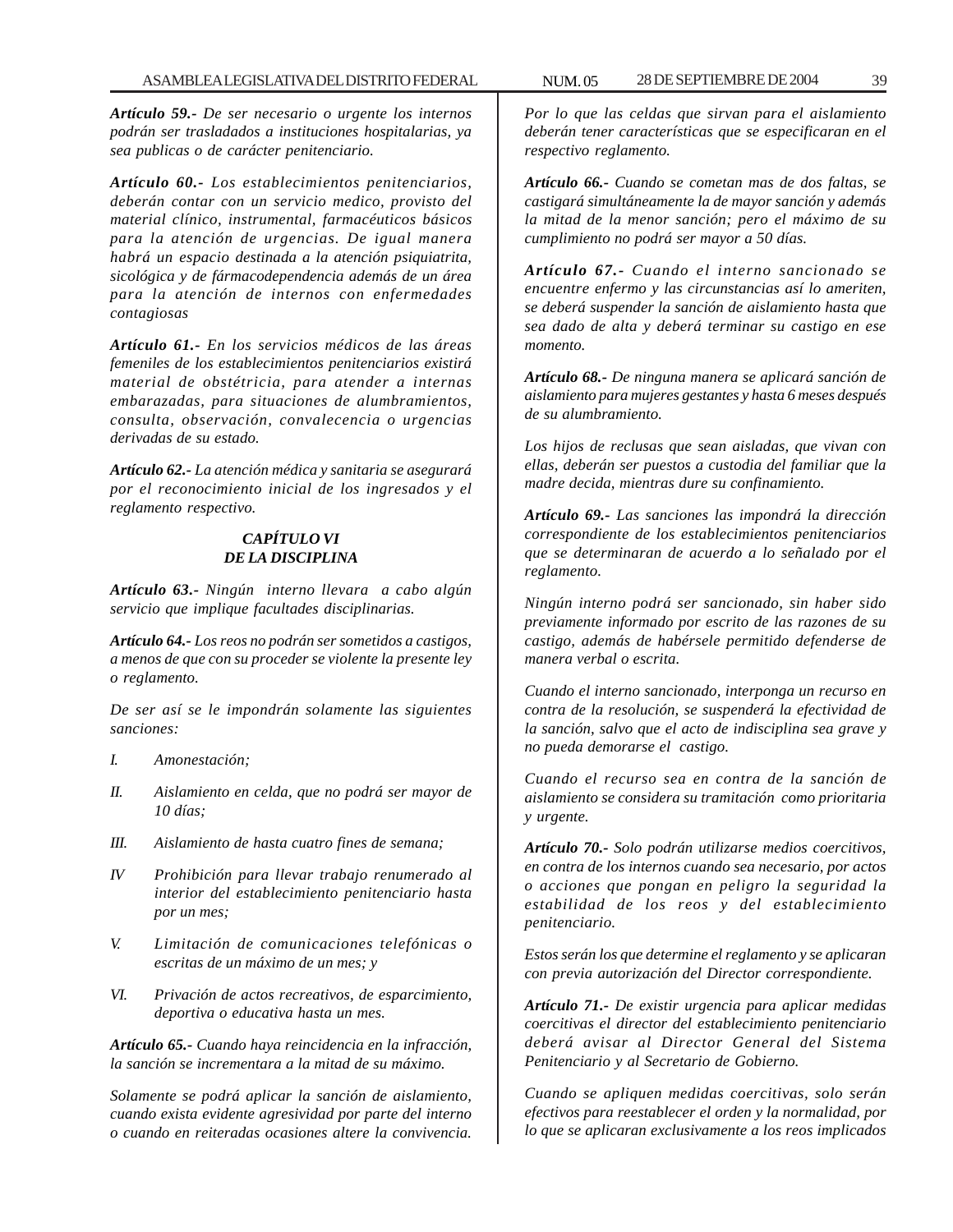*y durante el tiempo que sea necesario; cuidando que sean en el marco de la ley y el respeto a los derechos y la dignidad de los implicados.*

#### *TÍTULO CUARTO DE LOS OPERADORES TÉCNICOS PENITENCIARIOS*

#### *CAPÍTULO I DE LOS REQUISITOS PARA SER OPERADOR TÉCNICO PENITENCIARIO*

*Artículo 72.- El operador técnico penitenciario es la persona hombre o mujer, encargada de la custodia y atención de los internos y, asimismo de la salvaguarda de las instalaciones del sistema penitenciario.*

*Artículo 73.- Los requisitos para ser operador técnico penitenciario son los siguientes:*

- *a) Ser mexicano de nacimiento*
- *b) Tener una residencia mínima en el Distrito Federal de por lo menos tres años*
- *e) Tener por lo menos el setenta por ciento de créditos de una carrera universitaria.*
- *d) No padecer enfermedad, ni estar afectado por limitación física o psíquica o tener cualquiera de las enfermedades que enumera el artículo 74 que lo haga incompatible con el desempeño de las correspondientes funciones*
- *e) No haber sido separado o hallarse inhabilitado del servicio de la Administración Pública.*
- *f) Cursar el período de capacitación impartido por la Dirección General que comprenderá pruebas de conocimiento, de casos prácticos y de aptitud médica; y*
- *g) Las demás que se establezcan en el reglamento correspondiente.*

*Artículo 74.- Aquellos que presenten alguna de las siguientes limitaciones o enfermedades no podrán ser operadores técnicos penitenciarios.*

- *I. Agudeza visual;*
- *II. Sordera completa de ambos oídos, incompleta o permanente;*
- *III. Patología cardiovascular y alteraciones del ritmo y/o la condición cardiaca que impida o limite el desempeño de sus funciones;*
- *IV. Aquellas Patologías que conlleven a disminución por debajo del 85 por 100 de la capacidad vital obtenida por espirometría;*
- *V. Obesidad o delgadez calificadas de intensas respecto a la talla la ideal;*
- *VI. Epilepsia, temblores crónicos de cualquier etiología;*
- *VII. Patologías siquiátricas que limiten o dificulten sus funciones;*
- *\/III Cicatrices invalidantes;*
- *IX. Dermatosis generalizadas;*
- *X Consumo de alcohol en grado de abuso produzca alteraciones detectables en análisis sanguíneos GGT y VCM, por encima de sus valores normales;*
- *Xl. Consumo de tóxicos que sean detectables en el momento del reconocimiento mediante analítica; y*
- *XII. Enfermedades transmisibles actividad hemopatías graves, malformaciones congénitas y otras patologías de cualquier aparato o sistema que limiten o dificulten el desempeño de sus tareas.*

*Artículo 75.- La convocatoria selección y valoración de nuevos aspirantes al puesto de operador técnico penitenciario será emitida por la Dirección General*

*Artículo 76.- Los operadores técnicos penitenciarios, a través de la Dirección General, serán capacitados y actualizados de manera constante conforme a sus actividades.*

## *TÍTULO QUINTO DE LA CLASIFICACIÓN DE LOS INTERNOS EN EL SISTEMA PENITENCIARIO DEL DISTRITO FEDERAL*

## *CAPÍTULO ÚNICO*

*Artículo 77.- Las instituciones que integran el Sistema Penitenciario del Distrito Federal se clasificarán en varoniles y femeniles, para procesados y sentenciados, de alta, media, baja y mínima seguridad; con excepción de las instituciones de rehabilitación psicosocial y de asistencia postpenitenciaria.*

*Artículo 78.- La asignación de los internos en las instituciones de alta, media, baja mínima seguridad; será conforme a la siguiente clasificación:*

- *I.- En las instituciones de alta seguridad se encontrara los internos que hayan sido sentenciados por el delito de secuestro, violación y homicidio calificado y aquellos que cumplan una sentencia de 20 o más años de prisión.*
- *II.- En las instituciones de media seguridad se encontrara los internos que hayan sido*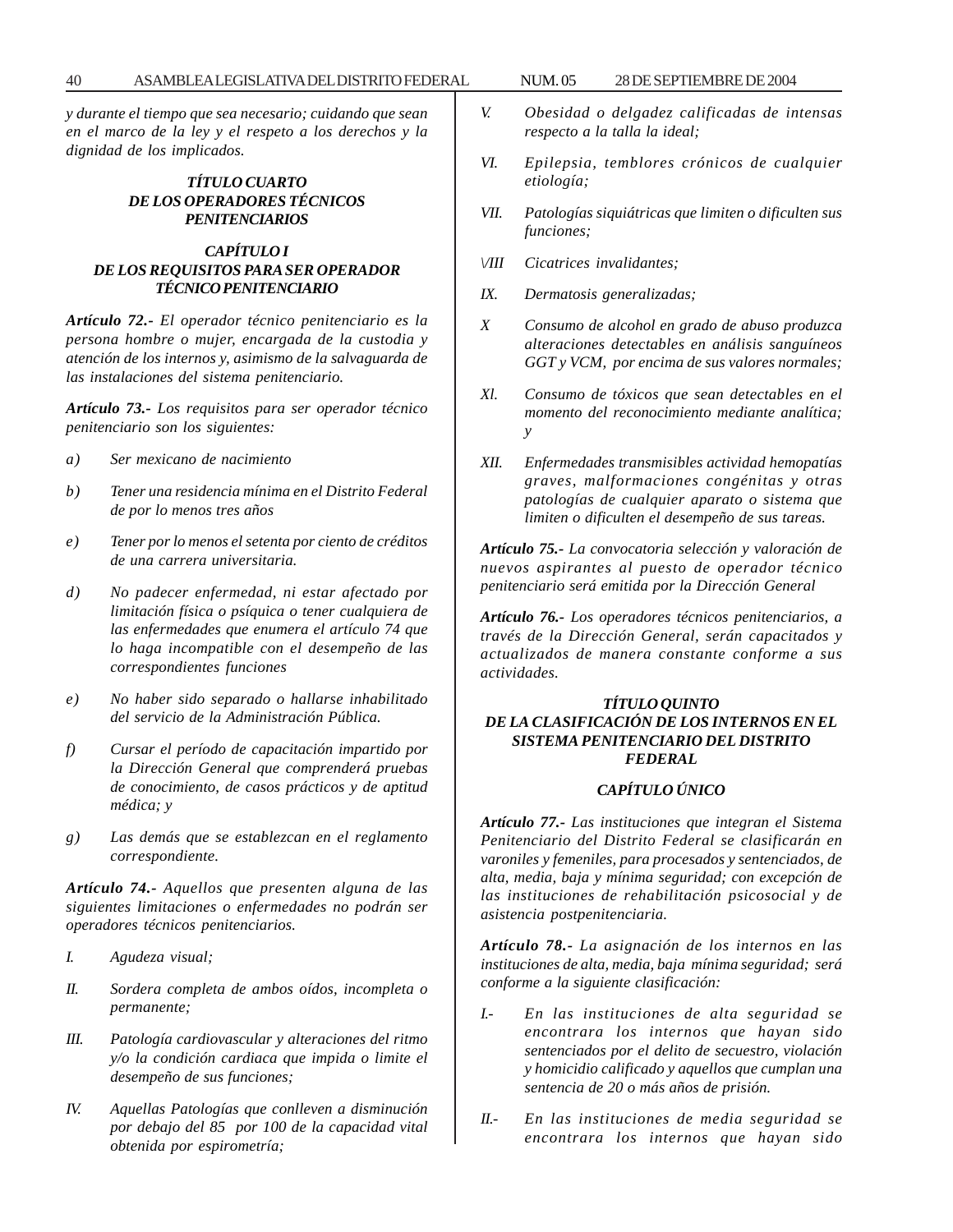*sentenciados a una pena de diez a diecinueve años de prisión;*

- *III.- En las instituciones de media seguridad se encontrara los internos que hayan sido sentenciados a una pena de cinco a nueve anos de prisión; y*
- *IV. En las instituciones de mínima seguridad se encontrara los internos que hayan sido sentenciados a una pena de hasta cuatro años de prisión o que sean primodelincuenles y que no hayan sido condenados por los delitos de la I fracción de este artículo.*

*No podrán ser ubicados en las instituciones a que se refiere este artículo a los imputables, a los enfermos psiquiátricos, los discapacitados graves, los enfermos terminales o cualquier otra persona que no se encuentre dentro de los criterios antes establecidos.*

*Artículo 79.- En las instituciones preventivas solo se recluirá a indiciados, procesados y reclamados de acuerdo con la asignación que determine la Subsecretaría de Gobierno.*

*Artículo 80.- En las instituciones de rehabilitación psicosocial solo se reclamará a imputables y enfermos psiquiátricos de acuerdo con la asignación que determine la Subsecretaría de Gobierno.*

## *TÍTULO SEXTO DE LOS SUSTITUTIVOS PENALES DE TRATAMIENTO EN EXTERNACIÓN Y LA LIBERTADA ANTICIPADA*

## *CAPÍTULO I DEL CONSEJO DE EXTERNACIÓN, PRELIBERACIÓN O LIBERACIÓN*

*Artículo 81.- El Consejo estará integrado por un Presidente que estará a cargo del Secretario de Gobierno del Distrito Federal, un Secretario Técnico que será el Director General de Prevención y Readaptación Social, y ocho integrantes que serán el Director de Ejecución de Sanciones Penales de la Subsecretaría de Gobierno, la Secretaria de Salud, el Secretario de Desarrollo Social, un Magistrado del Tribunal de Justicia del Distrito Federal y cuatro psicólogos propuestos por la Secretaría de Salud del Distrito Federal.*

*Artículo 82.- Las funciones del Consejo de Externación, Preliberación o Liberación serán:*

- *I. Conocer, otorgar, aplazar y vigilar el cumplimiento de los beneficios de libertad, libertad anticipada y el tratamiento de externación;*
- *II. Vigilar el cumplimiento de los sustitutivos penales; y*

*III La valoración Jurídica y Criminológica de los sentenciados.*

*Artículo 83.- En cada diagnóstico que se aplique el Consejo señalará las causas por las que permite la libertad o no de un interno.*

*Artículo 84.- Cuando un interno haya cumplido su sentencia o goce de los beneficios de libertad anticipada o tratamiento de externación, el Consejo le asignará un concejal con el fin de igualar su comportamiento.*

### *CAPÍTULO II DE LOS CONSEJALES*

*Artículo 85.- El Concejal es la persona física que, voluntariamente o por convenio con alguna organización no gubernamental, esta registrada en el padrón de ciudadanos voluntarios que prestan su servicio al sistema penitenciario, para vigilar el comportamiento de aquel que recibió su libertad; y estarán a cargo de la Dirección de Ejecución de Sanciones Penales.*

*Artículo 86.- Los requisitos para ser Concejal son los siguientes:*

- *I. Ser mexicano de nacimiento;*
- *II. Tener cumplidos al día de su registro en el padrón 18 años;*
- *III. Haber cursado una carrera técnica o profesional;*
- *IV. No haber sido condenado en sentencia ejecutoriada por delito;*
- *V. Haber aprobado el curso propedéutico que esta ley establece.*

*Artículo 87.- El Concejal llevará un registro de las actividades del preliberado o liberado durante el primer año de su libertad. Cada semana el concejal realizara un informe del preliberado o liberado; en caso de que en el informe el concejal manifieste que el preliberado o liberado no ha desempeñado buen comportamiento, la autoridad ejecutoría procederá a amonestarlo y a reconvenirlo a tener buen comportamiento.*

*Artículo 88.- El padrón de concejales estará a cargo de la Dirección de Ejecución de Sanciones Penales.*

*Artículo 89.- Si el preliberado o liberado no habla español o se trate de un sordo mudo se le pedirá a la persona que funja como su traductor que sea su concejal para cumplir con lo establecido en este capítulo.*

*Artículo 90.- En caso de queja del preliberado o liberado en contra del concejal, la queja podrá formularse en forma oral o mediante un escrito al Director de Ejecución de Sanciones Penales, no estará sujeta a forma especial*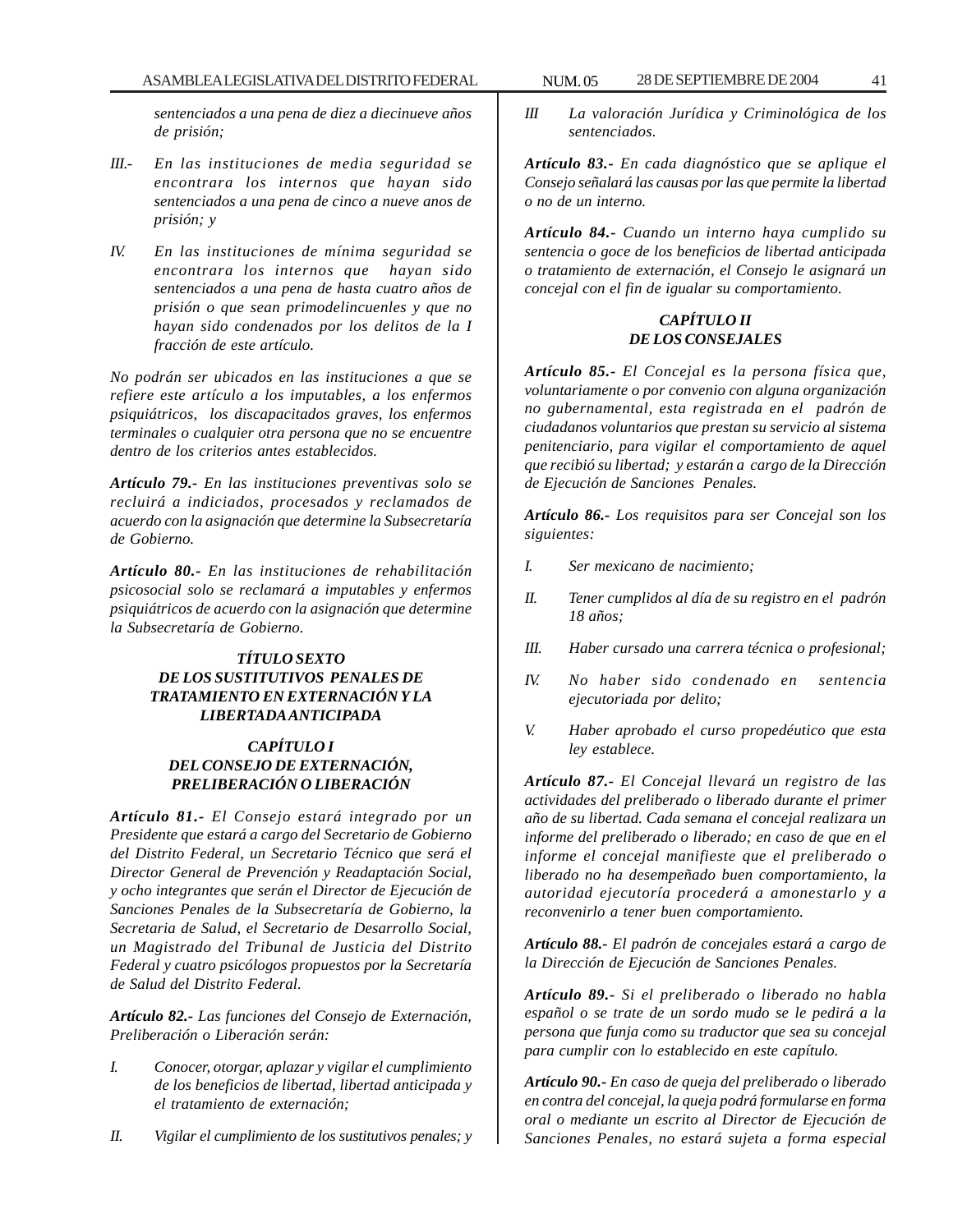#### 42 ASAMBLEA LEGISLATIVA DEL DISTRITO FEDERAL 28 NUM. 05 DE SEPTIEMBRE DE 2004

*alguna, pero en cualquier caso deberá precisarse el acto que se reclama y los motivos de la queja. Si el quejoso contare con pruebas documentales, deberá acompañarlas a su escrito, y asimismo deberá presentar al menos dos testigos.*

*Si existiese irregularidad en su desempeño será separado de su encargo y borrado del padrón de concejales; toda queja será investigada por la Dirección de Ejecución de Sanciones Penales.*

## *CAPÍTULO III DE LOS SUSTITUTIVOS PENALES*

*Artículo 91.- Los Sustitutivos Penales que en términos de la Ley conceda la Autoridad Judicial y el Consejo de Externación se ejecutarán por la Dirección.*

*Artículo 92.- La Dirección, para establecer la forma y términos en que deba ejecutarse el tratamiento en libertad y semilibertad se ajustará a las disposiciones jurídicas de la materia.*

*Artículo 93.- El Consejo de Externación determinará el lugar y trabajo que deba desempeñarse en favor de la comunidad bajo las condiciones que establezca la resolución judicial.*

*Artículo 94.- A todo sentenciado que se le haya concedido el beneficio de la Condena Condicional, quedará bajo el cuidado y vigilancia de la Dirección, debiendo cumplir con las condiciones y obligaciones que le fueron impuestas por el órgano jurisdiccional.*

### *CAPÍTULO EL TRATAMIENTO DE EXTERNACIÓN*

*Artículo 95.- El tratamiento en externación es un medio de ejecutar la sanción penal, de carácter eminentemente Técnico, por el que se somete al sentenciado ejecutoriado a un proceso tendiente al fortalecimiento de los valores sociales, éticos, cívicos y morales, que le permitirá una adecuada reinserción a la sociedad.*

*Artículo 96.- El tratamiento se diseñará y aplicará por profesionales bajo la supervisión de la Dirección. El tratamiento tendrá como finalidad la readaptación social, con base en el trabajo, la capacitación para el mismo, la educación y la responsabilidad social.*

*Artículo 97.- El tratamiento en externación se otorgará a los sentenciados por delitos culposos, que hayan cumplido al menos una cuarta parte de la pena privativa de libertad impuesta y cuando se reúnan los siguientes requisitos:*

- *I.- La sentencia haya causado ejecutoria;*
- *II.- La pena de prisión impuesta no exceda de 7 años;*
- *III.- Sea primodelincuente;*
- *IV.- Técnicamente acredite haber presentado un desarrollo intrainstitucional favorable, durante dos períodos de valoración consecutivos;*
- *V.- Cuente con una persona conocida, que se comprometa y garantice a la Autoridad Ejecutora, el cumplimiento de las obligaciones contraídas por el externado;*
- *VI.- Compruebe fehacientemente contar en el exterior con un oficio, arte o profesión o exhiba las constancias que acrediten que continúa estudiando;*
- *VII.- Se cubra la reparación del daño;*

*Reunidos los requisitos a que se refiere éste artículo, la Dirección abrirá el expediente respectivo donde se registrará a través de los Concejales el control de las condiciones, horarios y actividades que realizará el sentenciado.*

*Artículo 98.- El tratamiento en externación que se refiere el artículo anterior, comprenderá:*

- *I.- Salida diaria a trabajar o estudiar con reclusión nocturna.*
- *II.- Salida a trabajar o estudiar con reclusión los días sábados y domingos.*
- *III.- Tratamiento terapéutico institucional que se establezca en el caso, durante el tiempo que no labore o estudie.*

*Artículo 99.- El Tratamiento en Externación, tiene como finalidad mantener o poner en libertad bajo control de la Autoridad Ejecutora al sentenciado que por sus características así lo requiera y durará hasta en tanto se tenga derecho a obtener alguno de los beneficios de libertad anticipada que esta ley contempla.*

*Artículo 100.- El sentenciado que haya obtenido tratamiento a que se refiere este capítulo, estará obligado a:*

- *I.- Presentarse ante Autoridad Ejecutora que se señale, conforme a las condiciones y horarios previamente registrados.*
- *II.- Someterse al tratamiento técnico penitenciario que se determine.*
- *III.- Abstenerse de ingerir bebidas embriagantes, psicotrópicos o estupefacientes.*
- *IV.- No frecuentar centros de vicio.*

*Realizar las actividades que a favor de la comunidad determine la Dirección para lo cual se abrirá el expediente*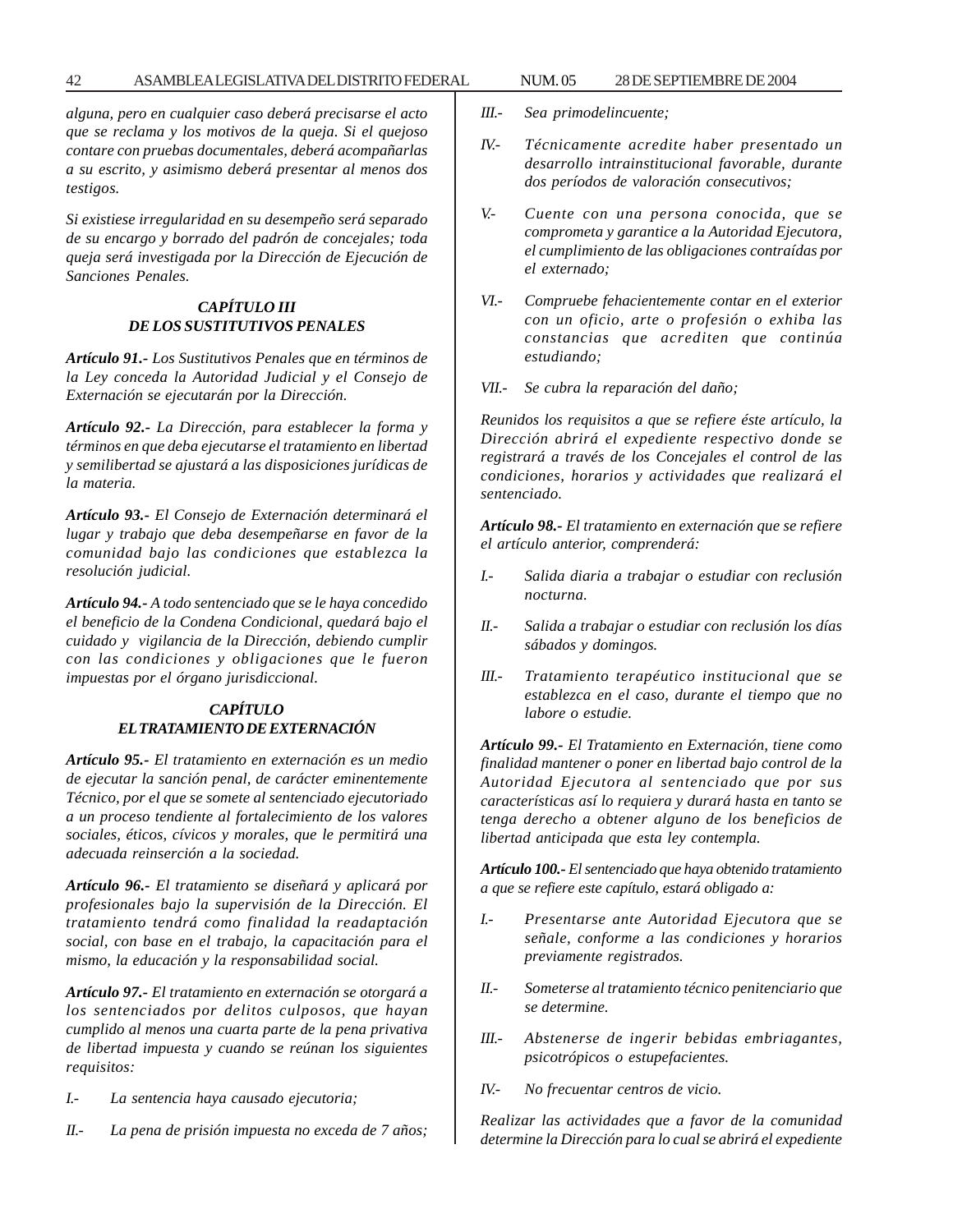*respectivo donde se registrará el control de las condiciones, horarios y actividades que realizará*

## *CAPÍTULO V DE LA LIBERTAD ANTICIPADA*

*Artículo 101.- Los beneficios de libertad anticipada, son aquellos otorgados por la Autoridad Ejecutora y por el Consejo de Externación, cuando el sentenciado reúna los requisitos establecidos legalmente en cada modalidad.*

*Artículo 102.- Dichos beneficios son:*

- *I.- Tratamiento Preliberacional.*
- *II.- Libertad Preparatoria.*
- *III.- Remisión Parcial de la Pena.*

*Artículo 103.- Los beneficios de libertad anticipada, no se concederán a los sentenciados por los delitos de: homicidio doloso, previsto en el artículo 128; inseminación artificial previsto en los artículos 150 y 151; desaparición forzada de personas previsto en el artículo 168; violación previsto en los artículos 174 y 175; secuestro contenido en los artículos 163, 163 bis, 164, 165, 166 y 166 bis, con excepción de lo previsto en el último párrafo del 164, pornografía infantil a que se refiere el artículo 187; por los delitos de asociación delictuosa y delincuencia organizada previsto en los artículos 253, 254 y 255; tortura a que se refieren los artículos 294 y 295; robo agravado en los términos del artículo 224 fracciones I, II, III hipótesis primera, VI, VII, VIII hipótesis primera y IX y 225; encubrimiento por receptación previsto en el artículo 243 segundo párrafo, todos del Nuevo Código Penal para el Distrito Federal; salvo en los casos de colaboración previstos por la Ley contra la Delincuencia Organizada para el Distrito Federal.*

#### *CAPÍTULO VI DEl TRATAMIENTO PRELIBERACIONAL*

*Artículo 104.- El Tratamiento Preliberacional es el beneficio que se otorga al sentenciado, después de cumplir una parte de la sanción que le fue impuesta, quedando sometido a las formas y condiciones de tratamiento y vigilancia que la Dirección establezca.*

*Artículo 105.- El otorgamiento del Tratamiento Preliberacional se concederá al sentenciado que cumpla con los siguientes requisitos:*

- *I.- Cuando haya compurgado el 50% de la pena privativa de libertad impuesta;*
- *II.- Que haya trabajado en las actividades reconocidas por el Centro de Reclusión;*
- *III.- Que haya observado buena conducta;*
- *IV.- Que participe en actividades educativas, recreativas culturales o deportivas que se organicen en la institución;*
- *V Se cubra la separación del daño;*
- *VI.- No estar sujeto a otro u otros procesos penales o no haber sido condenado por sentencia ejecutoriada, por delito doloso y de la misma inclinación delictiva;*
- *VII.- Cuente con una persona conocida, que se comprometa y garantice a la Autoridad Ejecutora, el cumplimiento de las obligaciones contraídas por el preliberado; y*
- *VIII.- Compruebe fehacientemente contar en el exterior con un oficio, arte o profesión o exhiba las constancias que acrediten que continúa estudiando.*

*Artículo 106.- El Tratamiento Preliberacional comprenderá:*

- *I.- La preparación del sentenciado y su familia en forma grupal o individual, acerca de los efectos del beneficio;*
- *II.- La preparación del sentenciado respecto de su corresponsabilidad social;*
- *III.- Concesión de salidas grupales con fines culturales y recreativos, visitas guiadas y supervisadas por el personal técnico operativo;*
- *IV.- Canalización a la Institución Abierta, en donde se continuará con el tratamiento correspondiente concediéndole permisos de:*

*a) Salida diaria a trabajar o estudiar con reclusión nocturna y salida los días sábados y domingos para convivir con su familia, y*

*b) Reclusión los sábados y domingos para tratamiento técnico.*

## *CAPÍTULO VII DE LA LIBERTAD PREPARATORIA*

*Artículo 107.- La libertad preparatoria se otorgará al sentenciado que cumpla con las tres quintas partes de su condena tratándose de cielitos dolosos o la mitad de la misma tratándose de delitos culposos, siempre y cuando cumpla con los siguientes requisitos:*

- *I.- Haber acreditado niveles de instrucción y actividades culturales durante el tiempo de reclusión;*
- *II.- Haber participado en el área laboral;*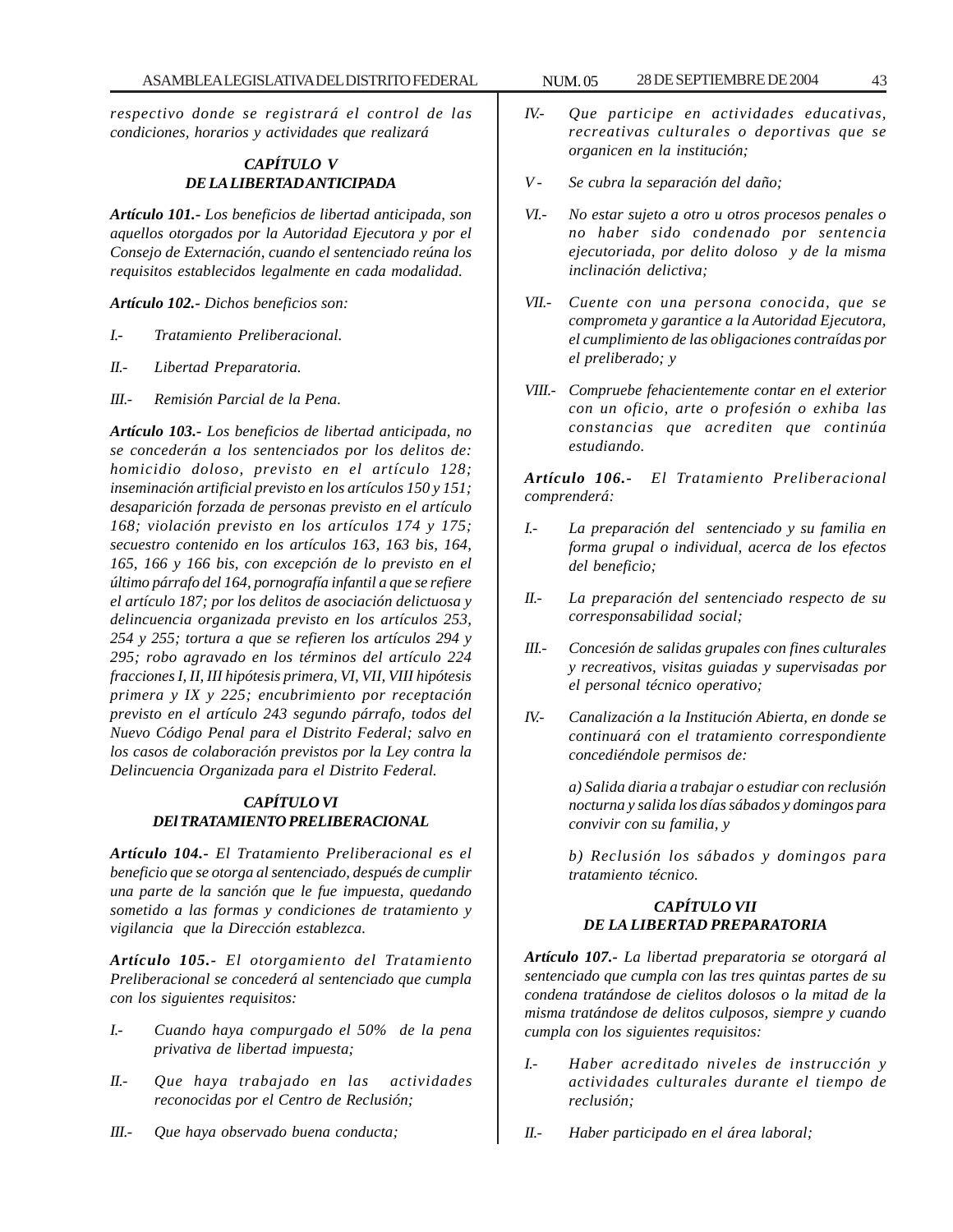#### 44 ASAMBLEA LEGISLATIVA DEL DISTRITO FEDERAL 28 NUM. 05 DE SEPTIEMBRE DE 2004

- *III.- Se cubra la reparación del daño;*
- *IV.- Cuente con una persona conocida, que se comprometa y garantice a la autoridad Ejecutora, el cumplimiento de las obligaciones contraídas por el preliberado;*
- *V.- Compruebe fehacientemente contar en el exterior con un oficio, arte o profesión o exhiba las constancias que acrediten que continúa estudiando.*

*Artículo 108.- Cuando se trate de delitos cometidos por servidores públicos, la reparación del daño deberá ser garantizada o resarcida de conformidad con lo previsto en el Nuevo Código Penal para el Distrito Federal.*

*Artículo 109.- No se otorgará libertad Preparatoria a aquel sentenciado que:*

- *I.- Esté sujeto a otro u otros procesos penales o haya sido condenado por sentencia ejecutoriada, por delito doloso y de la misma inclinación delictiva:*
- *II.- Se encuentre en los casos señalados por ésta Ley.*

*Artículo 110.- EI sentenciado que haya obtenido el beneficio de libertad preparatoria estará obligado a presentarse ante la Dirección, la que tomará en cuenta los horarios de trabajo o estudio, además de supervisar su comportamiento por conducto de las áreas técnicas correspondientes.*

## *CAPÍTULO VIII DE LA REMISIÓN PARCIAL DE LA PENA*

*Artículo 111.- Por cada dos días de trabajo se hará remisión de uno de prisión, siempre que el recluso observe buena conducta, participe regularmente en las actividades educativas que se organicen en el establecimiento y revele por otros datos efectiva readaptación social. Esta última será, en todo caso, el factor determinante para la concesión o negativa de la remisión parcial de la pena, que no podrá fundarse exclusivamente en los días de trabajo, en la participación en actividades educativas y en el buen comportamiento del sentenciado.*

*La remisión funcionará independientemente de la libertad preparatoria. Para este efecto, el cómputo de plazos se hará en el orden que beneficie al reo. EI Ejecutivo regulará el sistema de cómputos para la aplicación de este precepto, que en ningún caso quedará sujeto a normas reglamentarias de los establecimientos de reclusión o a disposición de las autoridades encargadas de la custodia y de la readaptación social.*

*La autoridad al conceder la remisión parcial de la pena, establecerá las condiciones que deba cumplir el* *sentenciado para el efecto de lo previsto en las Fracciones I, II, III, y IV del artículo 90 del Nuevo Código Penal para el Distrito Federal y, en todo caso, el sentenciado deberá acreditar que se ha cubierto la reparación del daño.*

*La autoridad podrá revocar la remisión parcial de la pena conforme a lo dispuesto por esta Ley.*

### *TÍTULO SÉPTIMO PROCEDIMIENTO PARA LA CONCESIÓN DEL TRATAMIENTO EN EXTERNACIÓN Y EL BENEFICIO DE LIBERTAD ANTICIPADA*

# *CAPÍTULO ÚNICO TRÁMITE Y RESOLUCIÓN*

*Artículo 112.- La Dirección será la autoridad responsable de dar seguimiento, llevar el control y ejercer la vigilancia para que el procedimiento establecido en este título se cumpla.*

*Artículo 113.- El procedimiento para la concesión del tratamiento de externación y el beneficio de libertad anticipada se iniciará de oficio o a petición de parte. La solicitud se efectuará ante la Dirección del Centro de Reclusión respectivo, enterando de inmediato a la Dirección.*

*Artículo 114.- El expediente único que se forme con motivo del procedimiento a que se refiere el artículo anterior, deberá estar integrado por dos apartados: en el primero se contendrán todos los documentos de naturaleza jurídica y en el segundo los de carácter técnico.*

*Artículo 115.- La Dirección, después de haber el expediente con el dictamen respectivo del Consejo deberá emitir la resolución, misma que se someterá a consideración de la Autoridad Ejecutora, quien aprobara revocara o modificará en definitiva.*

*Artículo 116.- La resolución definitiva que emita la Autoridad Ejecutora, surtirá sus efectos desde luego y puede ser impugnable ante el Tribunal de lo Contencioso Administrativo del Distrito Federal.*

*Artículo 117.- Aquellas peticiones que conforme a lo dispuesto por esta Ley, sean notoriamente improcedentes serán notificadas de inmediato por la Autoridad penitenciaria que esté conociendo.*

*Artículo 118.- El procedimiento que se establece en este capítulo se ejecutara a los términos siguientes:*

- *I.- Iniciado el procedimiento, se integrará el expediente único dentro de diez días hábiles.*
- *II.- El Consejo deberá emitir su dictamen dentro del término de cinco días hábiles.*
- *lII.- La Dirección emitirá su resolución en un término no mayor a cinco días hábiles.*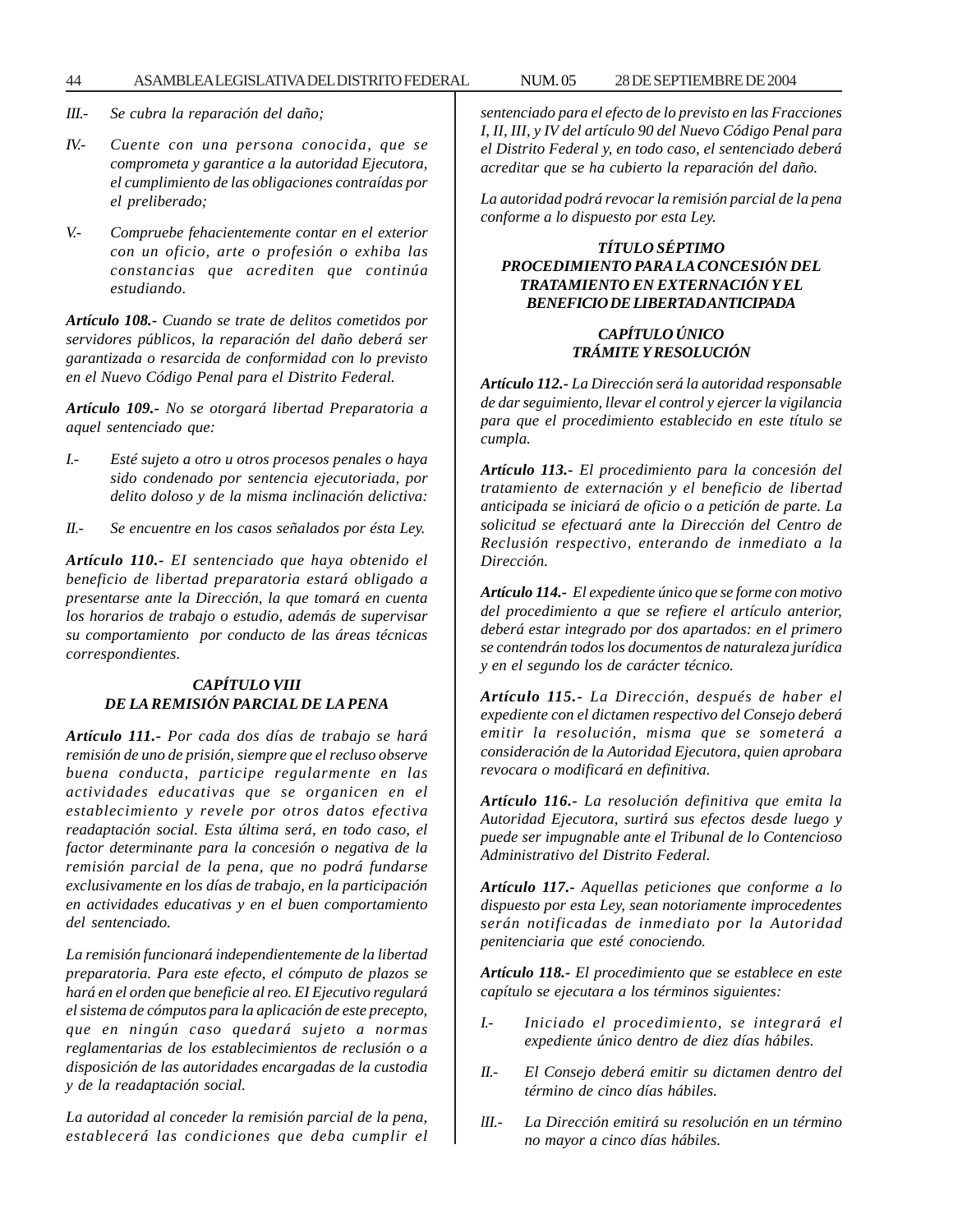*IV.- La Autoridad Ejecutora emitirá su resolución definitiva en un término no mayor a cinco días hábiles.*

*Los términos antes establecidos, podrán ampliarse por la Autoridad Ejecutora, a petición debidamente justificada y correrán a partir del día siguiente de la última actuación.*

*En ningún caso dicha ampliación será mayor a los términos antes señalados respectivamente.*

## *TÍTULO OCTAVO DE LOS INIMPUTABLES Y ENFERMOS PSIQUIÁTRICOS*

## *CAPÍTULO I DE LOS INIMPUTABLES*

*Artículo 119.- La Autoridad Ejecutora hará cumplir las medidas de seguridad impuestas a los inimputables en internamiento o en externación.*

*Artículo 120.- La modificación o conclusión de la medida de seguridad impuesta la realizará la Autoridad Ejecutora cuando técnica y científicamente sea aconsejable para mejorar la atención del sancionado, quedando bajo la supervisión que establezca la misma.*

*Artículo 121.- Las medidas de seguridad solo podrán adecuarse cuando se este ante los supuestos previstos en el Nuevo Código Penal para el Distrito Federal.*

# *CAPÍTULO II DE LOS ENFERMOS PSIQUIÁTRICOS*

*Artículo 122.- El sentenciado que haya sido diagnosticado como enfermo psiquiátrico, será ubicado inmediatamente en la institución o área de rehabilitación Psicosocial del Sistema Penitenciario del Distrito Federal.*

*Artículo 123.- Los enfermos psiquiátricos podrán ser externados provisionalmente bajo vigilancia de la Autoridad Ejecutora cuando reúna los siguientes requisitos:*

- *I.- Cuente con valoración siquiátrica que establezca un adecuado nivel de rehabilitación y la existencia de un buen control psicofármacológico.*
- *II Cuente con valoración técnica que determine una adecuada vigilancia y contención familiar, así como un bajo riesgo social.*
- *III.- Cuente con responsable legal que se sujete a las obligaciones que establezca la Autoridad Ejecutora.*

#### *TÍTULO NOVENO ADECUACIÓN Y MODIFICACIÓN NO ESENCIAL DE LA PENA DE PRISIÓN*

## *CAPÍTULO ÚNICO ADECUACIÓN Y MODIFICACIÓN NO ESENCIAL DE LA PENA DE PRISIÓN*

*Artículo 124.- Cuando se acredite que el sentenciado no puede cumplir con alguna de las modalidades de la sanción penal impuesta, por ser incompatible con su estado físico o estado de salud, la Autoridad Ejecutora podrá modificar la forma de ejecución estableciendo las condiciones y el lugar para tal efecto. Asimismo podrá adecuarse cuando se esté ante los supuestos previstos en el Nuevo Código Penal para el Distrito Federal.*

## *TÍTULO DÉCIMO SUSPENSIÓN Y REVOCACIÓN DEL TRATAMIENTO EN EXTERNACIÓN Y DEL BENEFICIO DE LIBERTAD ANTICIPADA*

# *CAPÍTULO I SUSPENSIÓN*

*Artículo 125.-- Al sentenciado que se le haya otorgado el Tratamiento en Externación o el Beneficio de Libertad Anticipada se le suspenderá, por virtud de estar sujeto a un procedimiento penal por la comisión de un nuevo delito*

## *CAPÍTULO II REVOCACIÓN DEL TRATAMIENTO EN EXTERNACIÓN Y DEL BENEFICIO DE LIBERTAD ANTICIPADA*

*Artículo 126.- Al sentenciado que se le haya otorgado algún beneficio de libertad anticipada o tratamiento en externación podrá revocársele por las siguientes causas:*

- *I.- Cuando ha dejado de cumplir con alguna de las obligaciones que se le fijaron.*
- *II.- Cuando es condenado por la comisión de un nuevo delito doloso mediante sentencia ejecutoria; tratándose de delitos culposos, la autoridad ejecutora podrá revocar o mantener el beneficio dependiendo de la gravedad del delito.*

*Artículo 127.- Al sentenciado que se le hubiere revocado el Tratamiento en Externación o el Beneficio de libertad Anticipada, la Autoridad Ejecutora previa audiencia, podrá determinar que compurgue el resto de la sanción que le fue impuesta en la Institución que señale la misma.*

*Artículo 128.- Para que se haga efectiva la revocación, la Autoridad Ejecutora solicitará al Titular de la Procuraduría General de Justicia del Distrito Federal que por su conducto, el Ministerio Público designé elementos de la Policía Judicial para que procedan a la localización, detención, presentación e internación del sentenciado, en el lugar que se designe.*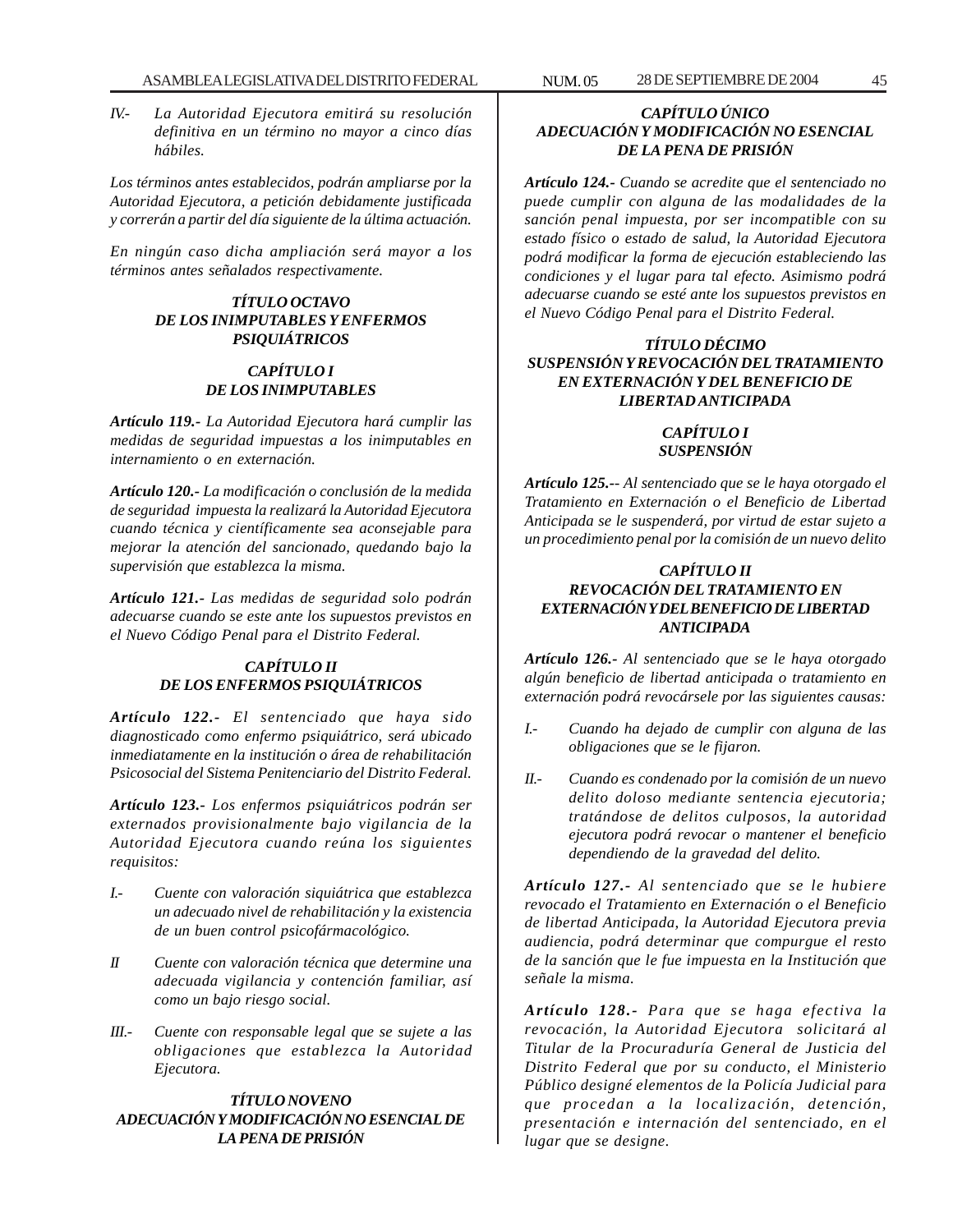## *TÍTULO UNDÉCIMO DE LAS VISITAS*

### *CAPÍTULO I COMUNICACIONES Y VISITAS*

*Artículo 129.- Los reclusos podrán comunicarse periódicamente con su familia, amigos y representantes legales de manera oral y escrita, excepto cuando cumplan algún castigo que amerite la incomunicación.*

*La comunicación se llevará a cabo, respetando su intimidad y no habrá restricciones, en cuanto al modo y personas que aquellas que sean impuestas por razones de seguridad.*

*La comunicación con el abogado defensor se llevarán a cabo en espacios apropiados y no podrán condicionarse, suspenderse o intervenirse, salvo que exista una orden de la autoridad judicial*

*Las comunicaciones señaladas en este artículo podrán efectuarse telefónicamente con las garantías que se determinen en el reglamento.*

*Artículo 130.- En caso de que el recluso muera, enferme o se accidente, el Director informará al familiar más próximo de manera inmediata.*

*De igual forma se informará al interno del fallecimiento o enfermedad grave de un familiar próximo.*

*Artículo 131.- Los establecimientos penitenciarios dispondrán de espacios especiales y adecuados para las visitas familiares.*

#### *CAPÍTULO II DE LA ASISTENCIA RELIGIOSA*

*Artículo 132.- La Dirección garantizará la libertad de culto de los internos y dará las facilidades para que se ejerza adecuadamente dicha libertad.*

### *TÍTULO DUODÉCIMO DEL TRATAMIENTO*

## *CAPÍTULO ÚNICO*

*Artículo 133.- El tratamiento penitenciario se refiere a las actividades que directamente se dirigen a la readaptación, reeducación y reinserción social de los reclusos.*

*El tratamiento busca que el recluso tenga la intención y la capacidad de vivir en el exterior respetando la ley.*

*Es así que se procurará desarrollar en ellos actitudes de respeto a su persona, a sus semejantes, a la autoridad y las leyes*

*Artículo 134.- Quienes se encarguen del tratamiento conocerán y tratarán las peculiaridades de personalidad* *y ambiente del recluso que pudieran convertirse en un obstáculo para los fines del anterior artículo.*

*De tal forma que deberán utilizarse todos los medios y métodos de tratamiento, respetando siempre los derechos humanos del recluso.*

*Se procurara estimular, el interés y la colaboración de los reclusos en su tratamiento.*

*Artículo 135.- El tratamiento se fundamentará en:*

- *I El estudio científico de la constitución, el temperamento, el carácter, las aptitudes y las actitudes del individuo, así como del aspecto evolutivo de su personalidad.*
- *II. La relación directa con un diagnóstico de personalidad criminal que se emitirá basándose en lo referido en el artículo anterior y un estudio socioeconómico.*
- *III. La individualización, que consistirá en la utilización de métodos médico-biológicos psiquiátricos, psicológicos, pedagógicos y sociales, en relación a la personalidad del reo.*
- *IV. La programación, creándose el Plan General que deberá seguirse en su ejecución con la aplicación de cada método de tratamiento y la distribución de las tareas concretas de los integrantes del mismo entre los diversos especialistas y educadores.*
- *V. La continuidad y el dinamismo, dependiendo de las incidencias en la evolución de la personalidad del recluso durante el cumplimiento de su condena.*

*Artículo 136.- Para la individualización del tratamiento después de la adecuada observación de cada recluso, se le clasificará, canalizandolo al establecimiento penitenciario cuyo régimen sea el más apropiado para su tratamiento, y en su caso, a la sección más idónea.*

*Para realizar la clasificación se deberá tomar en cuenta no solo la personalidad y el historial del reo, sino también la duración de la condena y las medidas penales en su caso.*

*Artículo 137.- La observación de los preventivos se limitará a recoger la mayor un información de cada uno de ellos por medio de datos documentales entrevistas, y la observación directa del comportamiento, para así establecer su separación o clasificación, todo ello en cuanto sea compatible con la presunción de inocencia*

*Una vez que sea dictada la sentencia condenatoria, se completara la información anterior con un estudio científico de la personalidad del observado, para así formular el tipo criminológico, el diagnóstico de*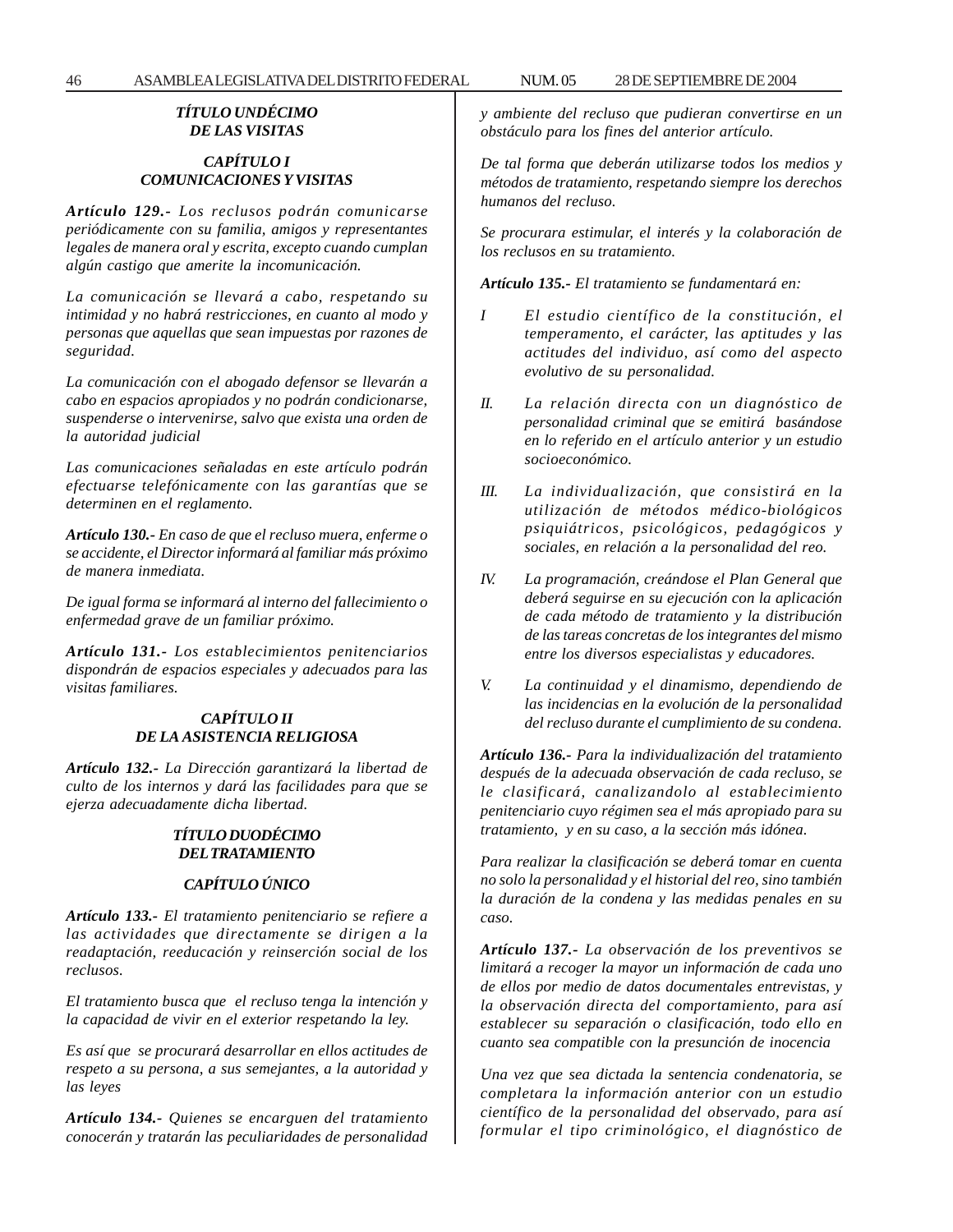*capacidad criminal y de adaptación social, para de esta manera proponer el tratamiento y el establecimiento penitenciario que le corresponda.*

*Artículo 138.- En la medida que evolución el tratamiento se determinará la reclasificación del recluso, con la propuesta de traslado al establecimiento penitenciario que corresponda, o, dentro del mismo, el cambio a una sección diferente*

*La progresión en el tratamiento dependerá de la modificación de los rasgos en la personalidad relacionados con la actividad delictiva; con la consecuente atribución de responsabilidades, cada vez más importantes que implicara una mayor libertad.*

*Cada seis meses como máximo, los reclusos deberán ser estudiados individualmente para reconsiderar su anterior clasificación tomándose la decisión que corresponda que deberá ser notificada al interesado.*

*Artículo 139.- Para grupos determinados de reclusos, cuando el tratamiento lo requiera, se podrá organizar en los centros correspondientes programas basados en el principio de comunidad terapéutica.*

*En el programa de tratamiento se podrá integrar la información y el perfeccionamiento profesional de aquellos sujetos cuya readaptación lo requiera, con el asesoramiento psicológico continuo durante el proceso.*

*Artículo 140.- Cuando concluya el tratamiento o esté próxima la libertad del recluso, se emitirá un informe final, en el que se señalaran los resultados conseguidos y un juicio de probabilidad sobre el comportamiento futuro del sujeto en libertad, que será considerado para el expediente en la concesión de la libertad.*

*Artículo 141.- La observación, clasificación y tratamiento la realizarán equipos calificados de especialistas, cuya composición y funciones se determinaran en el reglamento.*

*Con el fin de obtener la recuperación social de los reclusos se podrá contar con la colaboración de instituciones, asociaciones públicas o privadas*

*Artículo 142.- El fin primordial del régimen de los establecimientos penitenciarios es lograr en los mismos el ambiente adecuado para el éxito del tratamiento; en consecuencia, las funciones deben ser consideradas como medios no como finalidades en sí mismas.*

*Las actividades integrantes del tratamiento y del régimen aunque regidas por un principio de especialización deben estar debidamente coordinadas para esto la dirección organizará los distintos servicios, de tal forma que el personal alcance la comprensión de sus correspondientes funciones y responsabilidades.*

*Artículo 143.- Las penas privativas de libertad se ejecutarán según el sistema de individualización, separado en grados el último de los cuales podrá ser la libertad condicional.*

*Los grados segundo y tercero se cumplirán respectivamente en establecimiento de régimen ordinario y de régimen abierto. Los clasificados en primer grado serán destinados a los espacios especiales de los establecimientos penitenciarios de acuerdo a lo previsto en la presente ley.*

*Siempre que de la observación y clasificación correspondiente resulte que el recluso esta en condiciones podrá ser situado inicialmente en grado superior, salvo el de libertad condicional, sin tener que pasar necesariamente por los que le preceden*

*Bajo ninguna circunstancia se mantendrá un recluso en un inferior cuando haya mostrado evolución en su tratamiento*

## *TÍTULO DÉCIMOTERCERO EXTINCIÓN DE LAS PENAS PRIVATIVAS DE LIBERTAD Y MEDIDAS DE SEGURIDAD CAPÍTULO ÚNICO EXTINCIÓN*

*Artículo 144.- Las penas privativas de libertad o medidas de seguridad se extinguen por:*

- *I.- Cumplimiento;*
- *II. Muerte del sentenciado;*
- *III.- Indulto;*
- *I\/ Perdón del ofendido;*
- *\/- Prescripción y;*
- *VI. Las demás que señale el Código Penal para el Distrito Federal.*

#### *TÍTULO DÉCIMO CUARTO ASISTENCIA POSTPENITENCIARIA CAPÍTULO ÚNICO*

#### *DE LAS INSTITUCIONES DE ASISTENCIA SOCIAL A LIBERADOS*

*Artículo 145.- Existirá una Institución que preste asistencia y atención a los liberados y externados, la que procurara hacer efectiva la reinserción social coordinándose con Organismos de la Administración Pública y/o no Gubernamentales*

*Artículo 146.- El Gobierno del Distrito Federal establecerá las bases, normas y procedimientos de operación de la Institución de asistencia postpenitenciaria.*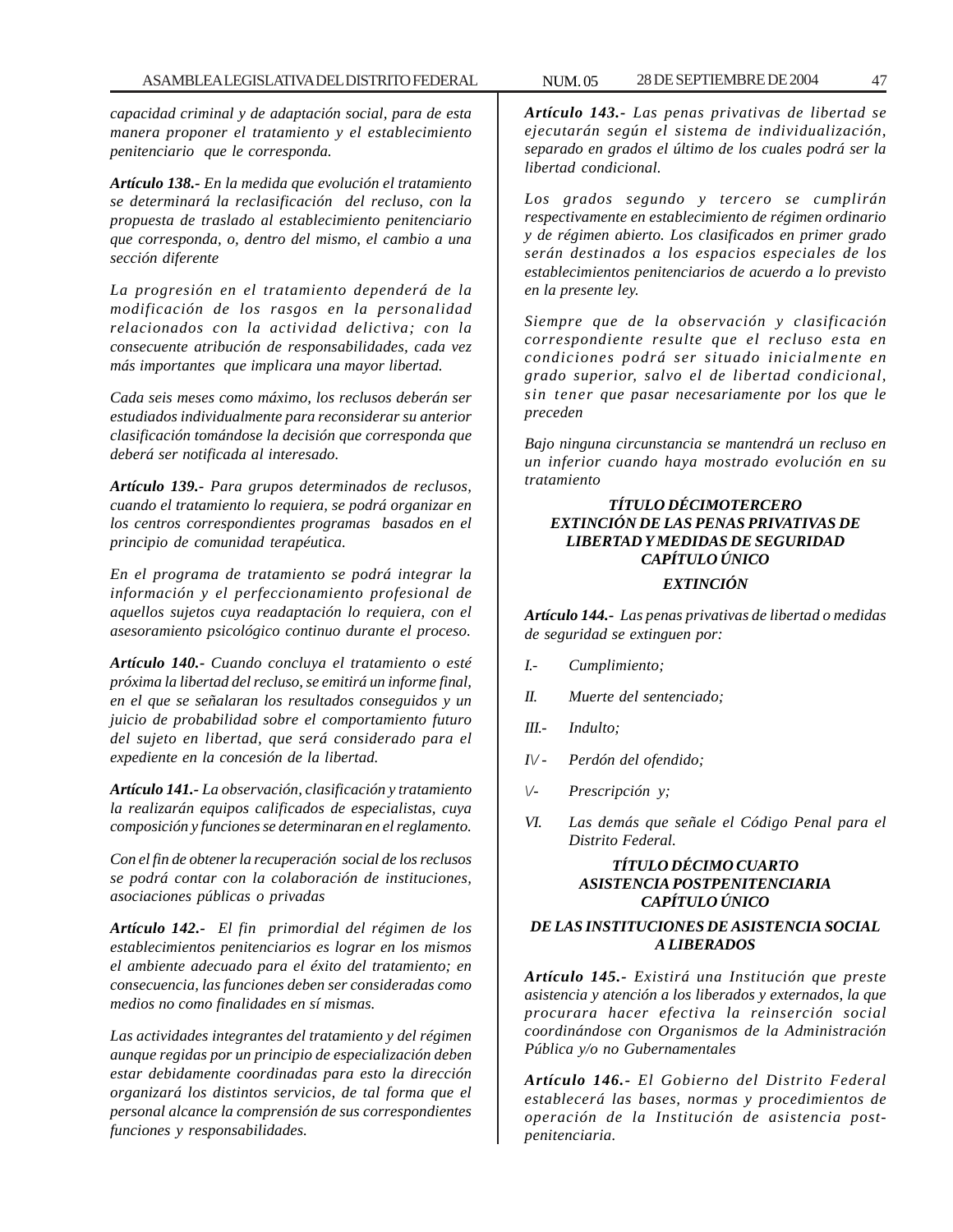### *TRANSITORIOS*

*PRIMERO: Publíquese en la Gaceta Oficial del Distrito Federal y en Diario Oficial de la Federación para su mayor difusión.*

*SEGUNDO: El presente decreto entrara en vigor al día siguiente de su publicación en la Gaceta Oficial del Distrito Federal.*

*TERCERO: Queda sin efecto la Ley de Ejecución de Sanciones Penales cuando entre en vigor esta ley.*

*CUARTO: El Ejecutivo local llevara a cabo la clasificación de reos en los dos primeros años, después de haberse publicado esta ley.*

#### *DIP. NORMA GUTIÉRREZ DE LA TORRE*

Es cuanto, diputado Presidente.

**EL C. PRESIDENTE.-** Gracias diputada Norma Gutiérrez. Con fundamento en lo dispuesto por los Artículos 36 fracciones V y VII, 84 de la Ley Orgánica de la Asamblea Legislativa del Distrito Federal, 28 y 83 del Reglamento para su Gobierno Interior, se turna para su análisis y dictamen a las Comisión de Administración y Procuración de Justicia, así como a la de Derechos Humanos.

**LA C. DIPUTADA IRMA ISLAS LEÓN (Desde su curul).-** Señor Presidente.

**EL C. PRESIDENTE.-** Diputada Irma, ¿con qué objeto?

**LA C. DIPUTADA IRMA ISLAS LEÓN (Desde su curul).-** Señor Presidente, si no tiene ningún inconveniente tenemos una iniciativa de la misma naturaleza que está también turnada a la Comisión de Seguridad Pública, si no tiene ningún inconveniente en ampliar el turno.

Gracias.

**EL C. PRESIDENTE.-** Se amplía el turno a la Comisión de Seguridad Pública.

A continuación, para presentar una Iniciativa de reformas a la Ley de Ejecución de Sanciones Penales del Distrito Federal, se concede el uso de la tribuna al diputado Arturo Escobar, del Partido Verde Ecologista de México.

**EL C. DIPUTADO ARTURO ESCOBAR Y VEGA.-** Gracias Presidente.

*INICIATIVA DE DECRETO POR EL CUAL SE REFORMA Y ADICIONAN DIVERSAS DISPOSICIONES A LA LEY DE EJECUCIÓN DE SANCIONES PENALES PARA EL DISTRITO FEDERAL*

*ASAMBLEA LEGISLATIVA DEL DISTRITO FEDERAL III LEGISLATURA P R ES E NT E.*

*BERNARDO DE LA GARZA HERRERA, FRANCISCO AGUNDIS ARIAS, JOSÉ ANTONIO ARÉVALO GONZÁLEZ, ARTURO ESCOBAR Y VEGA Y SARA GUADALUPE FIGUEROA CANEDO, diputados integrantes del Grupo Parlamentario del Partido Verde Ecologista de México, en la III Legislatura de la Asamblea Legislativa del Distrito Federal, con fundamento en lo dispuesto por los artículos 122, Apartado C, Base Primera, Fracción V, inciso i) de la Constitución Política de los Estados Unidos Mexicanos; Artículos 42, fracciones XII y XXX, 46, fracción I del Estatuto de Gobierno del Distrito Federal; Artículos 10, fracciones 1, XXX, 17, fracción IV, y 83, fracción I de la Ley Orgánica de la Asamblea Legislativa del Distrito Federa; artículos 82, fracción I, 83 y 129 del Reglamento para el Gobierno Interior de la Asamblea Legislativa del Distrito Federal, sometemos a la consideración de este Pleno, la presente Iniciativa de Decreto por el cual se reforma y adicionan diversas disposiciones a la Ley de Ejecución de Sanciones Penales para el Distrito Federal, de conformidad con la siguiente:*

#### *EXPOSICIÓN DE MOTIVOS*

*El sistema penitenciario en México ha sido objeto de estudio en diversas ocasiones debido a que se encuentra en un periodo de crisis por factores como: un alto índice de corrupción, violaciones a los derechos humanos y saturación en los centro de reclusión.*

*Un clamor popular es que ni todos los delincuentes están en prisión, ni todos los reclusos son delincuentes. Obvio es que esta es una aseveración generalizada que alude tanto al fenómeno de la impunidad, como a los desaciertos de la justicia penal.*

*En el Distrito Federal existen ocho centros de reclusión de carácter penal y uno de sanciones administrativas, este último es el más antiguo, fue construido hace 49 años, el de más reciente creación es el Centro Varonil de Rehabilitación Psicosocial, mismo que cuenta con ocho años de servicio. Los Reclusorios Preventivos Femeniles Norte y Oriente así como el Centro Femenil de Readaptación Social de Tepepan, también cuentan con los mismos años de antigüedad.*

*La Penitenciaría tiene 41 años de vida, los Reclusorios Preventivos Varonil Norte y Oriente 22 años y el Sur 19. De manera que es claro que el paso del tiempo y la falta de mantenimiento suficiente y adecuado, han deteriorado notablemente las instalaciones, convirtiéndolas en algunos casos, en Reclusorios inservibles.*

*Al deterioro físico se suma el espacio insuficiente. El sistema penitenciario del Distrito Federal cuenta con una capacidad máxima para aproximadamente 12 mil internos, pero la población actual fluctúa alrededor de 17 mil.*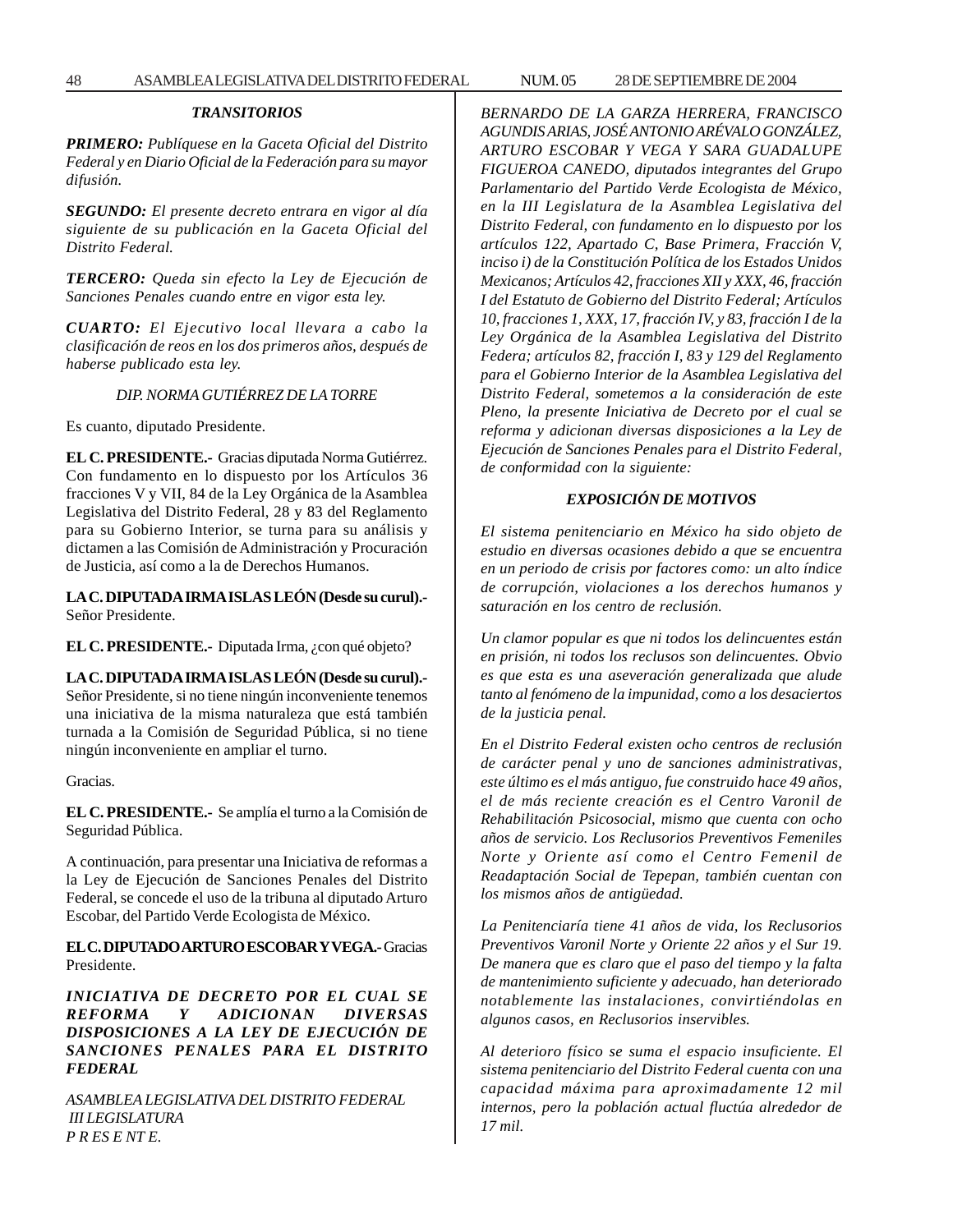*Es así, que las malas condiciones de las instalaciones y la sobrepoblación son factores que condicionan de manera desfavorable la eficacia preventiva de la pena privativa de la libertad y propician la violación de los derechos humanos de los internos.*

*No es casualidad que las Reglas Mínimas de Naciones Unidas aconsejen que las instituciones penitenciarias no deban de superar los 500 internos. Esto, debido a que con este número de internos, los centros son más fáciles de controlar y permiten la aplicación y seguimiento del tratamiento penitenciario personalizado, recomendación que por ciento, en nuestro Sistema Penitenciario no se lleva a cabo.*

*Los últimos datos de la Dirección de Prevención y Readaptación Social de Gobernación apuntan a que el Distrito Federal tiene un 30 por ciento de sobrepoblación. Sin embargo, desde fines de la década pasada y principios de ésta, los niveles de sobrepoblación penitenciaria se han ido elevando hasta rebasar el 50 por ciento de su capacidad.*

*Muestra de ello es que, ya para 1989 existía una población de 78 mil 147 internos ubicados en 439 cárceles en todo el país, cuando sólo había cabida para 55 mil 781 hombres y mujeres. Con esto, las prisiones estaban saturadas en 40 por ciento. Es decir, había 22 mil 366 reclusos demás. Posteriormente, la población penal se incrementó de 78 mil 147 a 98 mil 375.*

*En diciembre de 1990, la Dirección de Prevención y Readaptación Social de Gobernación reportó una población existente de 93 mil 119 internos, mientras el cupo real de los 435 centros penitenciarios que existían era de 61 mil 173 internos. El índice de sobresaturación, entonces, fue de 52 por ciento.*

*En abril de 1996, el registro de la misma dependencia señala que el número de reos sumó 98 mil 375, frente a 96 mil 956 lugares con que cuentan los 438 centros penitenciarios registrados.*

*Por otro lado, la población penitenciaria tiene un perfil definido bajo las siguientes características: La mayoría es menor de 35 años de edad; 3.8 por ciento de la población total son mujeres; 53 por ciento es de procedencia urbana, y el 47 restante es rural.*

*El 5 por ciento de los internos está considerado como de alta peligrosidad; 75 por ciento como de media y baja; 18 como mínima, y el 2 por ciento restante corresponde a los enfermos mentales, entre los que se encuentran los inimputables y multihomicidas con afecciones psicológicas.*

*Bajo este contexto, en el Partido Verde Ecologista de México, sabemos que existe la imperiosa necesidad de* *generar una reforma integral a nuestro Sistema Penitenciario, pues no basta con la buena intención del Gobierno Federal y del Distrito Federal para abrir más espacios de reclusión, que si bien es cierto son necesarios, también se requiere limpiar las cárceles de esta Ciudad Capital con un Sistema Penitenciario sencillo y práctico, que además desahogue en algo el tan cargado presupuesto que se asigna para estos Centros de Reclusión. Con esto no queremos decir que es inútil el gasto invertido en la readaptación social de los reclusos, sino por el contrario, es necesario optimizar el gasto realizado en este rubro.*

*Por otro lado, los procesados gozan de una presunción de inocencia y deben ser tratados como tales. Sin embargo, en la mayoría de los Centros y Reclusorios Preventivos se les trata como culpables.*

*No todos los sentenciados deben ser condenados a penas de prisión. Los Códigos Penales de la mayoría de los Estados establecen para los delitos de menor importancia, y que tienen penas más bajas, la posibilidad de que el juez reemplace la pena de prisión por una sustitutiva que se cumple en libertad y consiste generalmente en trabajos en favor de la comunidad u otras similares.*

*Cabe destacar que en el artículo 55 del Código Federal Penal se prevé que ''cuando la orden de aprehensión se dicte en contra de una persona mayor de 70 años de edad, el juez podrá ordenar que la prisión preventiva se lleve a cabo en el domicilio del indiciado'' apoyándose siempre en dictámenes de peritos, este beneficio ya comenzó a rendir frutos, pues el pasado 20 de agosto del presente año, fue invocado por un reo, mismo que obtuvo la su libertad satisfactoriamente, lo que muestra que en la práctica se esta llevando a cabo con satisfacción esta reforma. Por lo tanto, sí se aplicaran esas penas sustitutivas en forma general, sin duda, disminuiría en gran parte la sobrepoblación de los Reclusorios y se resolverían muchos de los graves problemas del Sistema Penitenciario.*

*La prisión preventiva debe ser totalmente excepcional y responder a motivos muy justificados. No obstante, la legislación mexicana permite aplicarla en forma demasiado extensa y prolongada. Resulta aberrante que más del 25 por ciento de los internos sean procesados y que permanezcan en esa situación durante meses y en ocasiones años.*

*Aun cuando la Ley que establece las Normas Mínimas sobre Readaptación Social a Sentenciados, menciona que para el tratamiento de los internos se contarán con ''establecimientos de seguridad máxima, media y mínima, colonias y campamentos penales, hospitales psiquiátricos y para infecciosos e instituciones abiertas'' (Artículo 6 Párrafo 2do de la Ley que Establece las Normas Mínimas*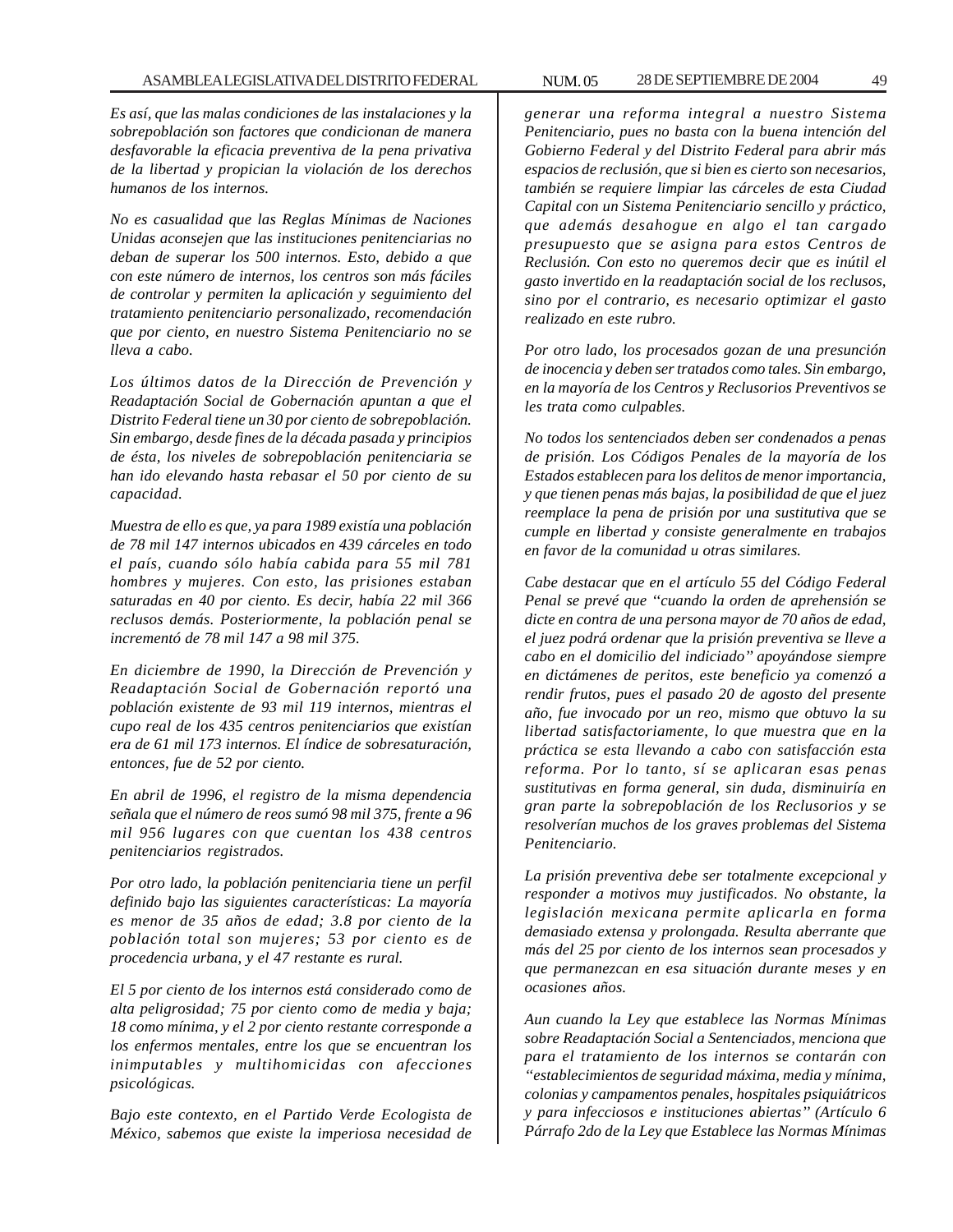*Sobre Readaptación Social Sentenciados) nunca se menciona la posibilidad de tener un espacio o trato preferencial a personas que por sus condiciones de salud deban ser tratados con otro tipo de cuidados, ejemplo de ello son los adultos mayores y enfermos terminales.*

*En este sentido, es necesario señalar que el informe anual del la Comisión de Derechos Humanos del Distrito Federal presentado ante al Asamblea Legislativa, se hace un claro pronunciamiento en cuanto a que en el Sistema Penitenciario Local, ''. . .hay quejas de enfermos mentales que no han sido ubicados en el Centro Varonil de Rehabilitación Psicosocial (Cevarepsi), por lo que constantemente sufren abusos diversos de parte de internos y del personal de seguridad y custodia. Los adultos mayores por su parte, no reciben la atención médica adecuada que por su edad y padecimientos diversos requieren''\* así como, lo que avala lo inapropiado que es el que internos de ciertas características y condiciones físicas sigan reclusos.*

*\* (Informe Anual de la CDHDF presentado su Presidente Emilio Álvarez Icaza Longoria ante el Pleno de la ALDF el 25 de marzo de 2004)*

*Así mismo, en el informe señalado también se indica que en los centros de reclusión, durante 2003 se agudizó el número de quejas a la Comisión.*

*Por lo que nuestra iniciativa propone la creación de un mecanismo que sea a petición de parte o de oficio, para obligar a las autoridades competentes a hacer una revisión periódica, a fin de otorgarles a internos, en base a sus condiciones de salud y características propias de la edad, el beneficio de la preliberación, siempre y cuando se cumpla con requisitos como:*

- *Que el sujeto activo tenga más de 70 años y/o sufra de senilidad y/o sufra de enfermedad terminal y/o su estado de salud sea tan precario que resulte irracional o innecesario la reclusión de éste.*
- *Que no sea reincidente.*
- *Que cuente con una persona conocida, que se comprometa y garantice a la Autoridad Ejecutora, el cumplimiento de las obligaciones contraídas por el presunto preliberado.*
- *Que compruebe fehacientemente contar con un medio de subsistencia en el exterior y/o una persona conocida se comprometa a ver por su bienestar, estado de salud y de avisar de cualquier eventualidad a la Autoridad Ejecutora.*

*Tomando en cuenta que el acceso a la salud es uno de los derechos básicos al que todos tenemos derecho por el simple hecho de ser personas sin importar que se haya cometido o no un ilícito, es evidente que al no brindarle*

*la atención requerida a los internos se les viola sus garantías mínimas.*

*En favor de este dicho, tenemos la Recomendación 1/2000 que hace la CDHDF al Reclusorio Preventivo Varonil Oriente en el sentido de ''Que se inicie procedimiento para investigar y determinar la responsabilidad administrativa de los médicos'' de dicho Reclusorio por no haber proporcionado la atención médica correspondiente a un interno quien falleció a consecuencia de lesiones, ''no atendidas adecuadamente por. . .médicos, resultantes de una golpiza que le dieron otros internos, y se formule denuncia ante el Ministerio Público a fin de que se lleve a cabo la averiguación previa correspondiente'', hecho que nos muestra la deficiente atención médica que se les brinda a los reclusos no sólo del Distrito Federal, sino de todo el país. Esto mismo nos lleva a constatar que si la atención médica es deficiente en caso de emergencia para los reclusos, lo es aún más, para el caso de los adultos mayores y enfermos terminales.*

*Cabe mencionar que, esta violación sistemática de derechos humanos, no es exclusiva de los varones, sino también de las mujeres, que además del olvido social que sufren, los Centros de Reclusión violan sus derechos mínimos, como lo es el derecho a la salud consagrado en el párrafo tercero del artículo 4 de la nuestra Carta Magna.*

*Por ello, con la iniciativa que proponemos, el Sistema Penitenciario del Distrito Federal, con apoyo de la Secretaría de Salud del Distrito Federal deberán de llevar a cabo campañas y promover en los Centros Penitenciarios Femeniles programas donde las internas se vean beneficiadas, garantizándoles su derecho a la salud.*

*Otro derecho que se viola en las prisiones, es el también consagrado en el artículo 4, párrafo segundo constitucional, donde claramente se confiere el derecho a decidir libremente el número de hijos que se quieren tener, este artículo es vulnerado al no existir en las prisiones programas de planificación familiar en los cuales las mujeres puedan prevenir embarazos no deseados, producto de las visitas conyugales a las que tiene derecho.*

*Una fibra sensible, es el derecho consagrado en el párrafo sexto del artículo referido, que es el derecho que tienen los niños a ''la satisfacción de sus necesidades de alimentación, salud, educación y sano esparcimiento para su desarrollo integral''*

*Lo anterior genera una interminable discusión de sí los menores de edad deben, o no, de estar con sus madres en un Reclusorio. Este tema, está sujeto a miles de opiniones, pero el hecho de que una mujer haya delinquido, no le*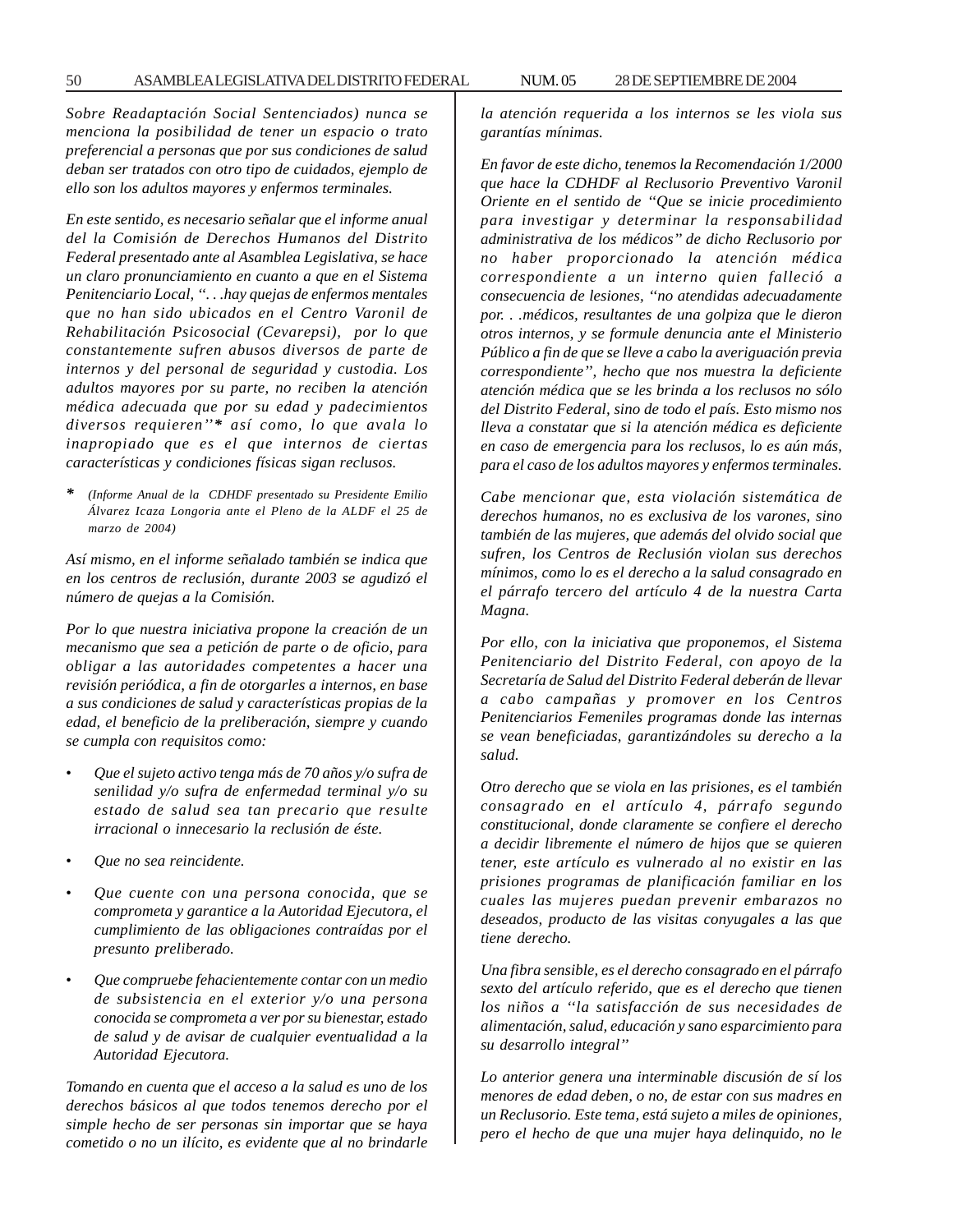*priva de sus derechos de ser madre, ni de convivir sanamente con sus hijos, ya sea que éstos se encuentren dentro o fuera de la cárcel.*

*Para muchos no será sano que un niño pase sus primeros años dentro de un Reclusorio, pero quién sabe efectivamente el daño emocional que pueda enfrentar un pequeño al no estar a lado de quien en los primeros años de edad es un pilar fundamental para el desarrollo emocional del mismo, pues ¿Quién mejor que una madre para darle a su hijo el amor incondicional que éste necesita? Y aún cuando no parezca realmente sano para el menor, ¿A caso al encontrarse en el exterior, se puede garantizar, que no van a cometer ningún tipo de violencia y maltrato quienes estén a cargo de él? Por lo menos, dentro del Reclusorio, se garantiza el hecho de que su madre estará cerca y pendiente del mismo.*

*Por ello es que en el Partido Verde Ecologista de México, alzamos la voz para que a través de la presente iniciativa, queden a salvo los derechos de los hijos menores de las internas que se encuentran en algún Reclusorio de la Ciudad de México, los cuales, merecen ser tratados en base a la Ley de los Derechos de las Niñas y Niños del Distrito Federal y la Convención Sobre los Derechos del Niño de las Naciones Unidas para Respetarlos y hacer que se Respeten.*

*En razón a este dicho, el trato debe de ser digno y preferencial, por lo que proponemos el tener estancias de recreación y aprendizaje en los Centros de Reclusión, con personal capacitado, contando con instalaciones salubres y con material adecuado para el óptimo funcionamiento de las mismas, en pro del desarrollo físico y mental de los menores, mientras sus madres se encuentran realizando las actividades asignadas en el mismo Reclusorio.*

*Además de contar con atención médica especializada, las 24 horas del día y los 365 días del año, se requiere de por lo menos un pediatra debidamente acreditado, que vea por la integridad física de los pequeños, dichos médicos, tendrán la obligación de hacer una revisión periódica, abrir y asentar en el expediente correspondiente el historial de todos y cada uno de los menores.*

*Como lo contempla la Ley de Salud del Distrito Federal, una de sus obligaciones es la de llevar a todos los Reclusorios Femeniles, los programas de vacunación, debiendo otorgarle a cada uno de los menores sus cartillas, misma que se anexará al expediente que se lleve por cada uno de los niños, a fin de contar con un control de vacunación en el Centro Penitenciario.*

*Adicionalmente, por cuestiones de salud pública, proponemos que los Centros de Reclusión cuenten con un nutriologo que vea por el desarrollo de los niños, el cual* *tendrá la obligación de formular planes alimenticios balanceados y equilibrados para mantener el bienestar de los menores, además de hacer una revisión periódica y asentar en el expediente correspondiente el historial de todos y cada uno de los menores.*

*Contando siempre con el apoyo de la Secretaría de Salud del Distrito Federal, deberá de cerciorarse que el Centro de Reclusión siempre cuente con los alimentos, insumos necesarios y especiales que requieran los menores como fórmulas de leche, complementos alimenticios, entre otros. En este rubro las internas designadas y/o el personal del Reclusorio encargado del área de cocina, tendrán la obligación de extremar la higiene y seguir paso a paso las cantidades y medidas recomendadas por el nutriologo, para la elaboración de los alimentos de los menores y cualquier negligencia por parte de las personas que intervengan en dicha elaboración, y que cause daño a algún menor, deberá ser sancionado conforme a las Leyes y/o Códigos que tipifiquen la acción u omisión que causó el daño.*

*De igual forma es necesario, contar con la atención de psicólogos para ver por el desarrollo emocional, psicomotriz y mental de los niños.*

*Es vital que el Centro Penitenciario cuente con un botiquín de primeros auxilios con medicamentos pediátricos, así como tener acceso a medicinas y medicamentos que puedan requerir en caso de emergencia o enfermedad común.*

*Con el fin de que las enfermedades contagiosas no se conviertan en epidemia dentro del Centro de Reclusión, se propone que el Gobierno del Distrito Federal, disponga de una partida presupuestal para la construcción de un pabellón, donde el menor y su madre pasen la convalecencia, y en caso de requerirlo, el médico le o les brinde la atención necesaria para erradicar e1 padecimiento. Dicho pabellón deberá contar con camas suficientes, cuneros, ropa de cama, sanitario, instalaciones higiénicas, botiquín y con por lo menos un médico las 24 horas del día que realice visitas periódicas para determinar la evolución de la enfermedad.*

*Adicionalmente proponemos que el Registro Civil del la Ciudad de México coadyuve con los Centros Penitenciarios para realización de jornadas donde se harán registros colectivos a todo aquel que lo requiera, pero sobre todo a menores, pudiendo citar al padre y/o familiares de las internas para llevar a cabo el trámite correspondiente.*

*Otro tema que preocupa al Partido Verde Ecologista de México, es aquel en el que se ven involucrados los indígenas, pues éstos sufren de maltratos, vejaciones y violación de sus derechos humanos por el simple hecho*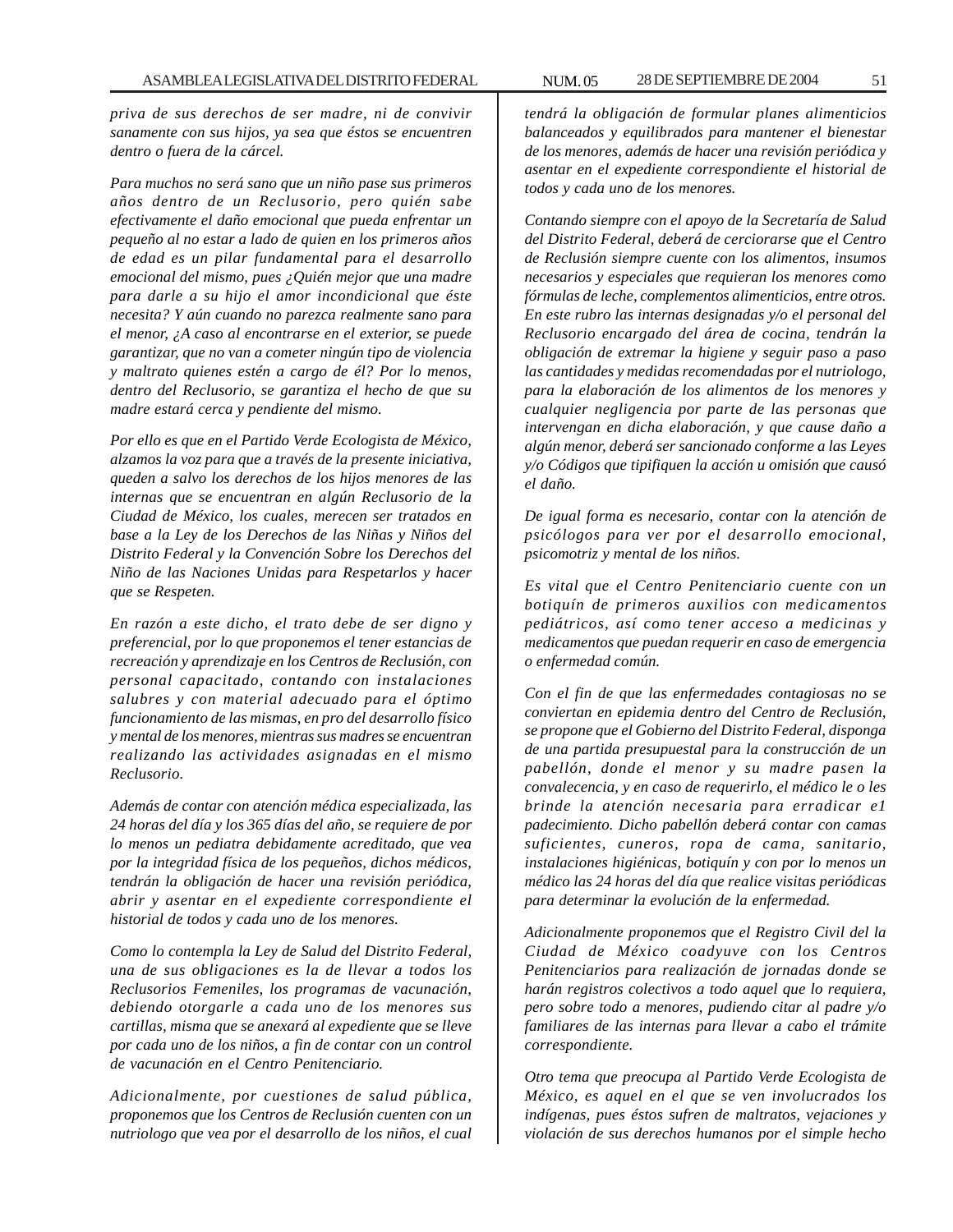*de no hablar y/o entender en un 100 por ciento el castellano dificultando su interacción con las autoridades, custodios y reos, siendo presas fáciles de maltratos, burlas y abusos sistemáticos.*

*Esto nos revela la existencia de una flagrante violación no sólo a sus derechos humanos, sino a sus garantía individuales consagradas en el artículo 2, Apartado ''A'' fracción VIII constitucional, mismo que a la letra dice ''...Los indígenas tienen en todo tiempo el derecho a ser asistidos por intérpretes y defensores que tengan conocimiento de su lengua y cultura...'' lo que se supone, les garantiza su derecho de audiencia, además de que deja a salvo su garantía de ser oídos y vencidos en juicio, garantía que se ve vulnerada ya que en la práctica no hay interpretes que les traduzcan quién y por qué se les acusa, por lo que quedan en estado de indefinición ante el Estado, mismo que irónicamente, es el que los debería de proveer de personal capacitado y/o un traductor para dejar a salvo las garantías anteriormente mencionadas.*

*Por ello proponemos que se establezca de manera obligatoria que en los centros que conforman el Sistema Penitenciario del Distrito Federal, cuenten con personal capacitado y especializado en las lenguas indígenas a fin de que el interno que se encuentre en este supuesto, tenga garantizada la comunicación real, clara y precisa con la comunidad penitenciaria del centro en el que se encuentre recluido, mismo que merece un trato digno.*

*Es por lo anterior que el Partido Verde Ecologista de México en busca de una solución a nuestro sistema penitenciario somete a consideración de esta III Legislatura de la Asamblea Legislativa del Distrito Federal la presente iniciativa de:*

*DECRETO mediante el cual se reforman y adicionan diversas disposiciones de la Ley de Ejecución de Sanciones Penales del Distrito Federal.*

*ARTÍCULO ÚNICO: Se adiciona una fracción XVII al artículo 2, se adiciona un artículo 9 bis, se adiciona al Título Quinto un Capítulo II ''De los indígenas y Adultos Mayores'', se adicionan los artículos 60 bis y 60 ter, se reforma el Capitulo II del Título Quinto para quedar como Capítulo III ''De los Enfermos Psiquiátricos y los Enfermos Terminales'', se adicionan los artículos 62 bis, 62 ter y 62 cuater, se adiciona un Título Décimo ''De las Disposiciones Relativas a las Mujeres'' con un Capítulo Único ''De las Mujeres y sus Derechos'', se adicionan los artículos 71, 72, 73, 74, 75, 76, 77, 78, 79 y 80, todos a la Ley de Ejecución de Sanciones Penales del Distrito Federal para quedar como sigue:*

#### *TÍTULO PRELIMINAR DISPOSICIONES GENERALES*

*CAPÍTULO II GENERALIDADES* *ARTÍCULO 2.- Para los efectos de esta Ley, se entenderá por: …*

*XVII. Enfermedad Terminal: al estado en el cual una condición o enfermedad incurable, irreversible e incontrolable dará como resultado, de acuerdo con la opinión médica, la muerte del paciente en un plazo aproximado de un año.*

### *TÍTULO PRIMERO DE LOS MEDIOS DE PREVENCIÓN Y DE READAPTACIÓN SOCIAL*

## *CAPÍTULO I DE LA PREVENCIÓN GENERAL*

*ARTÍCULO 9 BIS.- A todo indiciado, procesado, reclamado o sentenciado que sea de cultura indígena e ingrese a una Institución del Sistema Penitenciario del Distrito Federal, se le respetará su dignidad personal, salvaguardando sus derechos humanos, por lo que se le dará el trato y tratamiento correspondiente conforme a las disposiciones constitucionales, leyes y tratados aplicables en la materia, además de proporcionarle un traductor a fin de que le sea posible comunicarse e interactuar con la comunidad del Sistema Penitenciario.*

## *TÍTULO QUINTO DE LOS INIMPUTABLES, INDÍGENAS, ADULTOS MAYORES, ENFERMOS PSIQUIÁTRICOS Y ENFERMOS TERMINALES*

# *CAPÍTULO II DE LOS INDÍGENAS Y ADULTOS MAYORES*

*ARTÍCULO 60 BlS.- En el caso de las personas mayores de 70 años:*

- *I.- El juez de oficio o a petición de parte podrá ordenar que la privación de la libertad durante el proceso se ejecute en el domicilio del indiciado bajo las medidas de seguridad que procedan, cuando dicha imposición resulte notoriamente innecesaria e irracional, a consecuencia de que el indiciado presente senilidad o precario estado de salud.*
- *II.- Antes de dictar sentencia, el juez de oficio o a petición de parte, valorará sí el indiciado presenta senilidad o precario estado de salud y, en su caso, podrá sustituir la pena privativa de la libertad por una medida de seguridad, siempre y cuando no exista prohibición expresa por el Código Penal para el Distrito Federal y la presente Ley para la obtención de este beneficio.*
- *III.- Para aquellos que se encuentren purgando pena corporal en un Centro de Readaptación Social, el juez podrá de oficio o a petición de parte sustituir*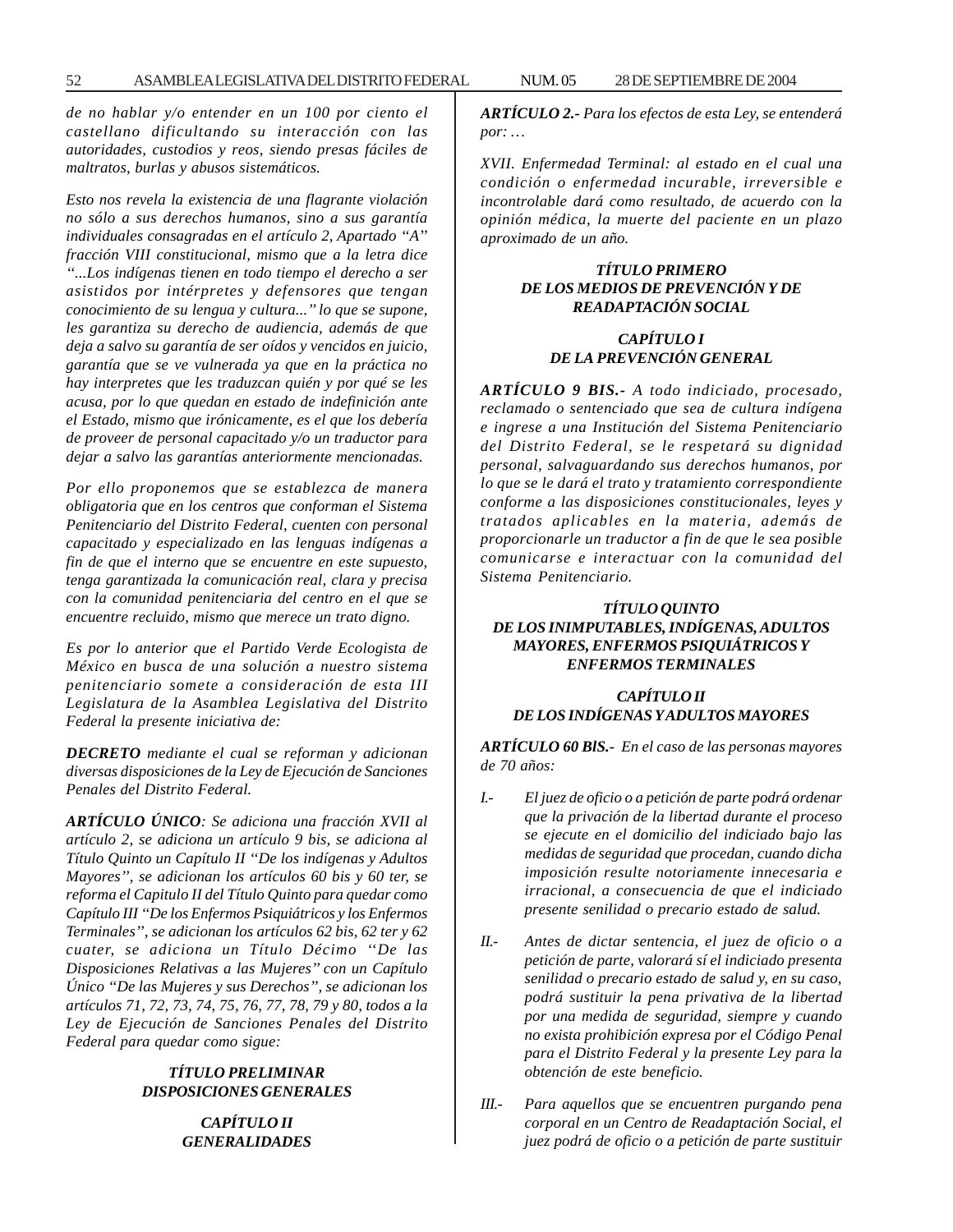*la pena privativa de la libertad por una medida de seguridad, cuando por su senilidad, su precario estado de salud o enfermedad crónica degenerativa, fuere notoriamente innecesario o irracional que siga compurgando dicha pena.*

*No gozarán de ésta prerrogativa quienes a criterio del juez puedan sustraerse de la acción de la justicia manifestando una conducta que haga presumible su peligrosidad. En todo caso la valoración por parte del juez se apoyará en dictámenes de peritos*

*ARTÍCULO 60 TER: El otorgamiento del beneficio preliberacional señalado en el artículo anterior se concederá cumpliendo con los siguientes requisitos:*

- *I.- Que el sujeto activo tenga más de 70 años y/o sufra de senilidad y/o su estado de salud sea tan precario que resulte irracional o innecesario la reclusión de éste.*
- *II.- No ser reincidente.*
- *III.- Cuente con una persona conocida, que se comprometa y garantice a la Autoridad Ejecutora, el cumplimiento de las obligaciones contraídas por el preliberado.*
- *IV.- Compruebe fehacientemente contar con un medio de subsistencia en el exterior y/o una persona conocida se comprometa a ver por su bienestar, estado de salud y de avisar de cualquier eventualidad a la Autoridad Ejecutora.*

## *CAPÍTULO III DE LOS ENFERMOS PSIQUIÁTRICOS Y DE LOS ENFERMOS TERMINALES*

*ARTÍCULO 62 BIS.- El juez de oficio o a petición de parte podrá ordenar que la privación de la libertad durante el proceso se ejecute en el domicilio del indiciado bajo las medidas de seguridad que procedan, cuando dicha imposición resulte notoriamente innecesaria e irracional, a consecuencia su evidente precario estado de salud como resultado del padecimiento de una enfermedad terminal.*

*I.- Antes de dictar sentencia, el juez de oficio o a petición de parte, valorará sí el indiciado presenta precario estado de salud a consecuencia de una enfermedad terminal, y en su caso podrá sustituir la pena privativa de la libertad por una medida de seguridad, siempre y cuando no exista prohibición expresa por el Código Penal para el Distrito Federal y la presente Ley para la obtención de este beneficio.*

*No gozarán de ésta prerrogativa quienes a criterio del juez puedan sustraerse de la acción de la justicia manifestando una conducta que haga presumible su*

*peligrosidad. En todo caso la valoración por parte del juez se apoyará en dictámenes de peritos*

*ARTÍCULO 62 TER.- El sentenciado que haya sido diagnosticado como enfermo terminal, será ubicado inmediatamente en la institución o área de rehabilitación del Sistema Penitenciario del Distrito Federal a fin de recibir el servicio médico adecuado para el tratamiento de su enfermedad.*

*ARTÍCULO 62 CUATER.- La Autoridad Ejecutora de oficio o a petición departe, podrá externar, provisional o definitivamente, a aquellos reos diagnosticados por un médico especialista como enfermos terminales cuando reúnan los siguientes requisitos:*

- *I.- Cuente con valoración médica especializada que establezca que el sentenciado se encuentra desahuciado, por lo que resulta innecesario o irracional que siga compurgando dicha pena.*
- *II.- Cuente con valoración técnica que determine una adecuada vigilancia y contención familiar así como un bajo riesgo social.*
- *III.- Cuente con una persona conocida, que se comprometa y garantice a la Autoridad Ejecutora, el cumplimiento de las obligaciones contraídas por el preliberado.*
- *IV.- Compruebe fehacientemente contar con un medio de subsistencia en el exterior y/o una persona conocida se comprometa a ver por su bienestar, estado de salud y de avisar de cualquier eventualidad a la Autoridad Ejecutora.*

*No gozarán de ésta prerrogativa quienes a criterio del Autoridad correspondiente puedan sustraerse de la acción de la justicia manifestando una conducta que haga presumible su peligrosidad. En todo caso la valoración por parte de la Autoridad correspondiente se apoyará en dictámenes de peritos.*

## *TÍTULO DÉCIMO DE LAS DISPOSICIONES RELATIVAS A LAS MUJERES*

## *CAPÍTULO ÚNICO DE LAS MUJERES Y SUS DERECHOS*

*ARTÍCULO 71.- Las internas tienen derecho a recibir atención médica así como medicinas, curaciones y medicamentos de manera periódica para el tratamiento:*

- *I.- Ginecológico;*
- *II.- Psicológico;*
- *III.- Odontológico;*
- *IV.- Terapéutico;*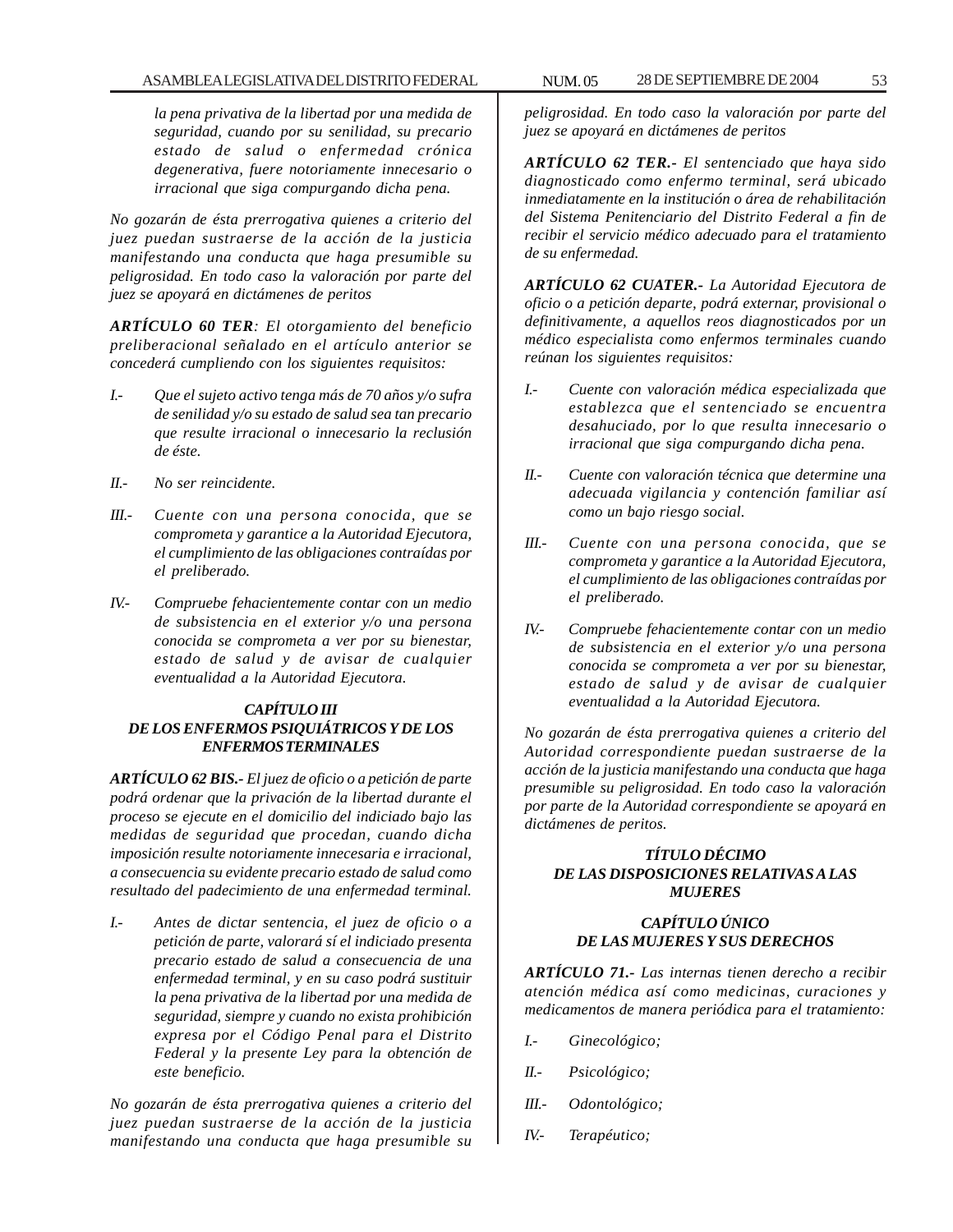54 ASAMBLEA LEGISLATIVA DEL DISTRITO FEDERAL NUM. 05 28 DE SEPTIEMBRE DE 2004

*V.- Familiar;*

- *VI.- Preventivo;*
- *VII.- De Control Natal, y*
- *VIII.- Los demás que por salud pública marque la Ley de Salud, Reglamentos y demás disposiciones relativas y aplicables al presente artículo.*

*ARTÍCULO 72.- En caso de embarazo o embarazo de alto riesgo:*

- *I.- El juez de oficio o a petición de parte podrá ordenar que la privación de la libertad durante el proceso se ejecute en el domicilio de la indiciada bajo las medidas de seguridad que procedan, cuando dicha imposición resulte notoriamente innecesaria e irracional, a consecuencia de que la indiciada presente riesgo en su embarazo y/o esté a semanas del alumbramiento.*
- *II.- Antes de dictar sentencia, el juez de oficio o a petición de parte, valorará sí la indiciada presenta riesgo en su embarazo y en su caso podrá sustituir la pena privativa de la libertad por una medida de seguridad, siempre y cuando no exista prohibición expresa por el Código Penal para el Distrito Federal y la presente Ley para la obtención de este beneficio.*
- *III.- Para aquellas que se encuentren purgando pena corporal en un Centro de Readaptación Social, el juez podrá de oficio o a petición de parte sustituir la pena privativa de la libertad por una medida de seguridad, cuando sea inminente el riesgo que corre la interna y su hijo concebido pero no nacido, y/o cuando después del alumbramiento el hijo concebido y/o la interna se encuentren en una situación de salud tal, por lo que fuere notoriamente innecesario o irracional que siga compurgando dicha pena.*

*No gozarán de ésta prerrogativa quienes a criterio del juez puedan sustraerse de la acción de la justicia manifestando una conducta que haga presumible su peligrosidad. En todo caso la valoración por parte del juez se apoyará en dictámenes de peritos.*

*ARTÍCULO 73.- E1 otorgamiento del beneficio preliberacional señalado en el artículo anterior se concederá cumpliendo con los siguientes requisitos:*

- *I.- Que le sujeto activo padezca un embarazo de alto riesgo, lo cual represente de peligro inminente en su estado de salud por lo que resulte irracional o innecesario la reclusión de éste.*
- *II.- No ser reincidente de delito grave.*
- *III.- Cuente con una persona conocida, que se comprometa y garantice a la Autoridad Ejecutora, el cumplimiento de las obligaciones contraídas por la preliberada.*
- *IV.- Compruebe fehacientemente contar con un medio de subsistencia en el exterior y/o una persona conocida se comprometa a ver por su bienestar, estado de salud y de avisar de cualquier eventualidad a la Autoridad Ejecutora.*

*ARTÍCULO 74.- En caso de alumbramiento las internas tendrán derecho a pasar los primeros cuarenta días del recién nacido en el pabellón designado por el Centro de Reclusión para tal efecto, con la finalidad de que la interna provea a su hijo de leche materna.*

*ARTÍCULO 75.- Pasados los primeros cuarenta días del recién nacido, la interna que se encuentre lactando tendrá derecho a:*

- *I.- Acudir cada cuatro horas al cunero donde se encuentre su hijo para satisfacerlo de las necesidades básicas que pudiera tener.*
- *II.- Pasar la noche con su recién nacido, en el pabellón designado por el Centro de Reclusión, a fin de satisfacer la demanda alimenticia del mismo.*
- *III.- Dormir por un período de dos horas intercaladas entre sus actividades, a fin de que su recuperación sea pronta, y su estado de salud óptimo.*
- *IV.- Recibir atención ginecológica para determinar la evolución de su recuperación después del alumbramiento, así hubiera sido parto o cesárea.*

*ARTÍCULO 76.- Las internas tiene el derecho de tener a sus hijos dentro del Centro de Reclusión, hasta que estos lleguen a la edad de 6 años, los cuales contarán con las garantías que la Ley para la Protección de los Derechos de los Niñas y Niños del Distrito Federal y la Convención Sobre los Derechos del Niño de las Naciones Unidas para respetarlos y hacer que se respeten, y las demás relativas y aplicables les otorguen.*

*ARTÍCULO 77.- Las internas tienen derecho a tener a sus hijos menores de 6 años en el Centro de Reclusión:*

- *I.- Cuando la interna no sea reincidente condenada por delito grave;*
- *II.- Cuando por resolución judicial el padre del menor haya perdido la patria potestad, de acuerdo al artículo 444 del Código Civil para el Distrito Federal.*
- *III.- Cuando exista impedimento para que el menor conviva con su padre en condiciones óptimas para su desarrollo.*
- *VI.- Cuando la interna sea madre soltera;*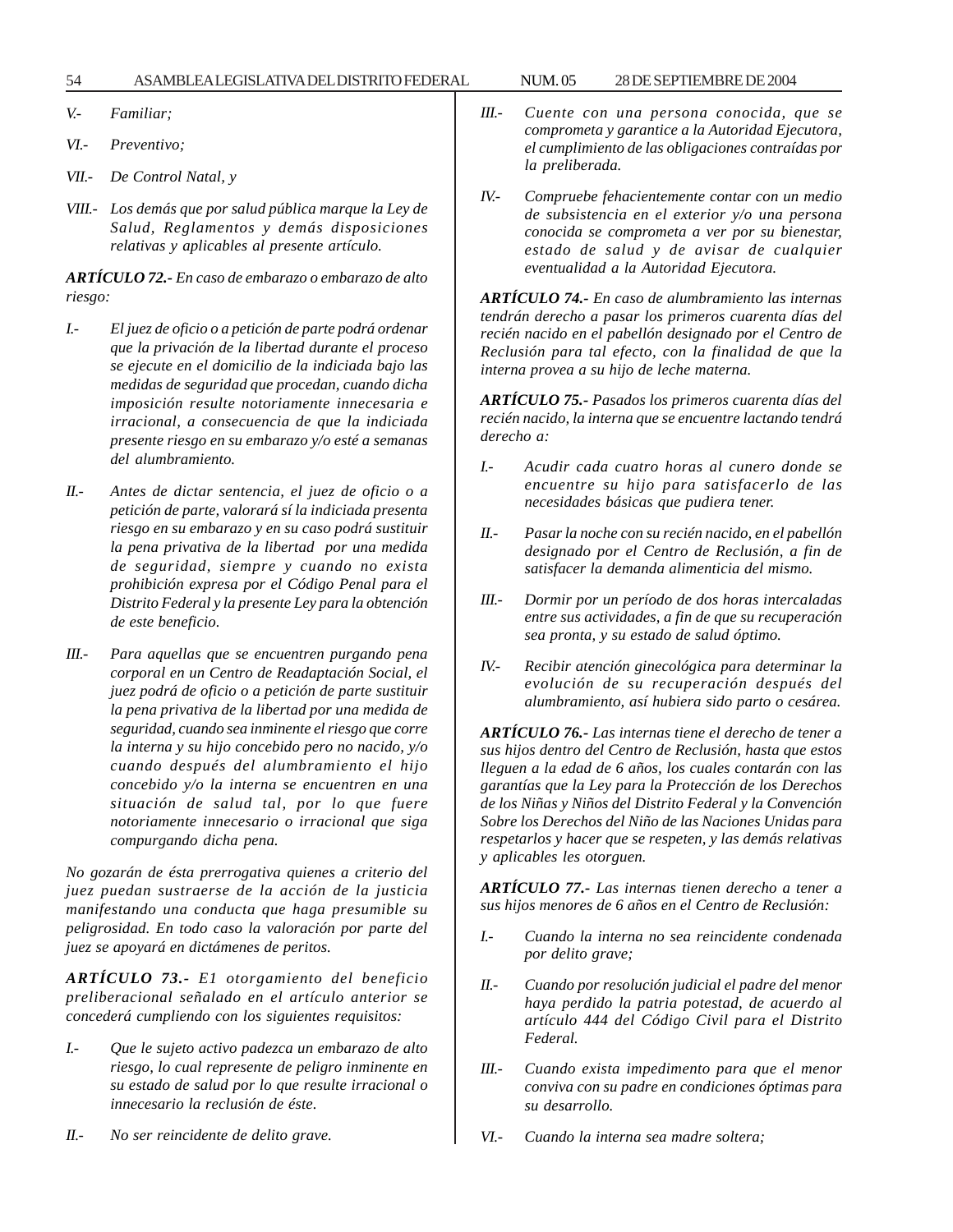*ARTÍCULO 78.- Los hijos menores de las internas que se encuentren en el Centro de Reclusión, tienen derecho a:*

- *I.- Un nombre propio, para ello el Gobierno del Distrito Federal buscará los medios idóneos para que las autoridades del Registro Civil lleven realicen jornadas, en el interior del Centro de Reclusión, para el registro de los menores así como se les proporcione las actas de nacimiento correspondientes;*
- *II.- Contar con instrucción académica, cultural y recreativa de acuerdo a su edad;*
- *II.- Contar un lugar limpio y apropiado donde dormir;*
- *IV.- Contar con la atención médica especializada de pediatra, nutriologo, psicólogo, odontólogo y demás personal capacitado para su óptimo desarrollo;*
- *V.- Tener acceso a las medicinas, curaciones y medicamentos que requieran para la cura por accidente, mal común y/o mal congénito;*
- *VI.- Contar con un lugar con mobiliario y material adecuado para la realización de sus actividades recreativas y de enseñanza.*
- *VII.- Tener tres alimentos al día, y*
- *V.- Las demás que por salud pública marque la Ley de Salud, Reglamentos y demás disposiciones relativas y aplicables al presente artículo.*

*ARTÍCULO 79.- Es obligación de la Secretaria de Salud del Distrito Federal:*

- *I.- Verificar que las instalaciones donde se encuentren los menores hijos de las internas realizando sus actividades, conforme a lo dispuesto en los artículos 5 fracción VIII, artículo 51, 83, 85, 86, 87 y 88 de la Ley de Salud para el Distrito Federal;*
- *II.- Verificar que existan sanitarios acordes a la altura de los hijos menores de las internas y regaderas limpias para la higiene de los menores;*
- *III.- Verificar que exista un expediente por cada uno de los hijos menores de las internas;*
- *IV.- Que deberá contener:*
	- *a) Nombre completo del menor;*
	- *b) Nombre de la madre y ubicación de ésta dentro de Reclusión;*
	- *c) Lugar y Fecha de nacimiento del menor;*

*V.- Historial Médico el cual se conforma de:.*

*a) Tipo de Sangre;*

*b) Record de taita y peso, por mes cuando se trate de menores de un año y semestral cuando se trate de mayores de doce meses.*

*c) Si padece alguna enfermedad congénita.*

*d) Medicamentos prescritos por un médico especialista para el tratamiento de su padecimiento.*

*e) Medicamentos a los que sea alérgico.*

*VI.- En cada revisión el médico que atendió al menor, deberá elaborar informe detallado del estado físico que tenía el niño al momento de la consulta, la cual debe contener:*

*a) La fecha y hora en la que se realizó la consulta;*

*b) Nombre del menor*

*c) Padecimiento;*

*d) Medicamentos que se le prescribieron, dosis a tomar e indicaciones extras para el pronto mejoramiento de la enfermedad, y*

*e) Nombre y firma del médico que realizó la consulta.*

- *VII.- Planear y llevar a cabo de manera periódica, programas de vacunación, así como otorgar la cartilla de vacunación a cada uno de los hijos menores de las internas.*
- *VIII.- Coadyuvar y brindar el a poyo necesario que el Centro d e Reclusión solicite en caso de cualquier enfermedad común, enfermedad contagiosa, mal congénito y/o emergencia.*
- *XI.- Proveer al Centro de Reclusión de un botiquín de primeros auxilios con medicamentos pediátricos.*
- *X.- Certificar y avalar a los médicos especialistas que presten su servicio en el Centro de reclusión como son Pediatras, Nutriólogo, Psicólogo, Terapeuta, así como todo aquel personal que tenga contacto con el menor para verificar la salud mental del prestador de servicios, etc.*
- *VIII.- Verificar que los alimentos que consumen los hijos menores de las internas estén en buen estado y sean adecuados a su edad;*
- *IX.- Proveer al Centro de Reclusión de fórmulas de leche, complementos alimenticios, y demás insumos*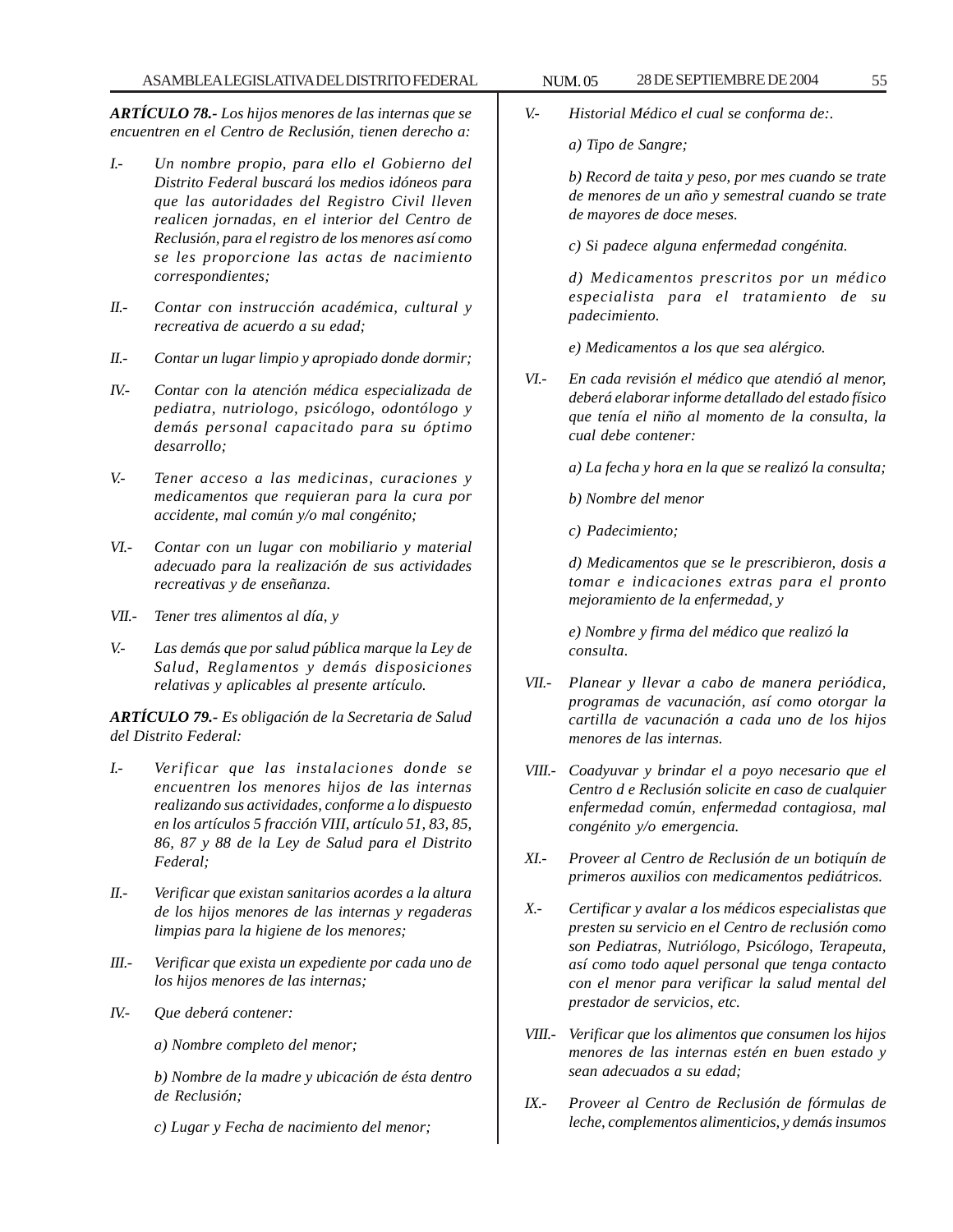56 ASAMBLEA LEGISLATIVA DEL DISTRITO FEDERAL NUM. 05 28 DE SEPTIEMBRE DE 2004

*que requieran los hijos menores de las internas para un sano desarrollo.*

- *X.- Realizar jornadas de prevención y detección del Cáncer Cervico Uterino, Cáncer de Mama;*
- *XI.- Realizar jornadas de Control Nata;, y*
- *XII.- Las demás que por salud pública marque la Ley de Salud, Reglamentos y demás disposiciones relativas y aplicables al presente artículo.*

*ARTÍCULO 80.- Es obligación de la Secretaria de Educación Pública del Distrito*

*Federal:*

- *I.- A coadyuvar y otorgar al Centro de Reclusión los planes de estudio de los niveles de enseñanza acordes con la edad de los menores que se encuentren el con su madre.*
- *II.- Otorgar el material necesario en base al Programa de Útiles Escolares Gratuitos otorgados por el Gobierno Local, mismo que asignan a las escuelas y/o jardín de niños públicos del mismo nivel o similar, a fin de garantizar la instrucción académica de los niños.*
- *III.- Otorgar el reconocimiento con validez oficial de los estudios realizados por los menores que se encuentren el con su madre, a fin de no obstaculizar su enseñanza posterior.*
- *IV.- Certificar y avalar a las educadoras y/o puericulturistas que presten su servicio en el Centro de reclusión.*
- *V.- Las demás que se refieran a la educación pública, marque la Secretaría de Educación Pública, Reglamentos y demás disposiciones relativas y aplicables que beneficie a los hijos menores de las internas.*

### *TRANSITORIOS*

*ÚNICO.- El presente decreto entrara en vigor el día siguiente de su publicación en la ''Gaceta Oficial del Distrito Federal''.*

*Dado en la Asamblea Legislativa del Distrito Federal a los 28 días septiembre del mes de 2004.*

# *DIP. JOSÉ ANTONIO ARÉVALO GONZÁLEZ, DIP. ARTURO ESCOBAR Y VEGA*

Por su atención, muchas gracias.

**EL C. PRESIDENTE.-** Muchas gracias, diputado Arturo Escobar. Con fundamento en lo dispuesto por los artículos 36 fracciones V y VII, 84 de la Ley Orgánica de la Asamblea Legislativa del Distrito Federal, 28 y 83 del Reglamento para su Gobierno Interior, se turna para su análisis y dictamen a la Comisión de Administración y Procuración de Justicia, así como la de Seguridad Pública.

A continuación, para presentar una iniciativa de reformas a la Ley de Transporte del Distrito Federal, se concede el uso de la tribuna a la diputada Martha Delegado Delgado Peralta.

**LA C. DIPUTADA MARTHA TERESA DELGADO PERALTA.-** Con su venia, señor Presidente.-

Compañeras diputadas, compañeros diputados:

## *INICIATIVA DE REFORMAS A DIVERSOS ARTÍCULOS DE LA LEY DE TRANSPORTE Y VIALIDAD DEL DISTRITO FEDERAL*

*La suscrita Dip. Martha Delgado Peralta, integrante de esta Asamblea Legislativa del Distrito Federal, Tercera Legislatura, con fundamento en lo dispuesto por los artículos 122, Apartado C, Base Primera, fracción V, inciso j) de la Constitución Política de los Estados Unidos Mexicanos, 42 fracción XIV del Estatuto de Gobierno del Distrito Federal, 17 fracción IV de la Ley Orgánica de la Asamblea Legislativa del Distrito Federal y 82 fracción I del Reglamento para el Gobierno Interior de la Asamblea Legislativa del Distrito Federal, someto a la consideración de esta representación la INICIATIVA DE REFORMAS A DIVERSOS ARTÍCULOS DE LA LEY DE TRANSPORTE Y VIALIDAD DEL DISTRITO FEDERAL, al tenor de la siguiente,*

#### *EXPOSICIÓN DE MOTIVOS*

*Peatones, ciclistas y usuarios del transporte público son sistemáticamente discriminados y excluidos por la falta de regulación sobre sus derechos y obligaciones dentro de la legislación en materia de transporte vigente para el Distrito Federal.*

*En la Ciudad de México, salvo algunas excepciones, la tendencia ha sido quitar espacio a los peatones para favorecer a los automóviles, llegando a extremos en los que se vuelve peligroso cruzar una avenida en los cruceros o andar en las angostas banquetas, por lo que cada día resulta más adverso caminar en la ciudad.*

*En síntesis, el peatón carece de ciudadanía en las políticas del tráfico urbano, situación que se agrava por las lagunas legislativas en esta materia.*

*Actualmente, los automotores ocupan más del 80% del suelo de nuestras calles. Esta inequidad se presenta no sólo respecto a la ocupación de suelo, sino también en el trato preferencial que reciben los automovilistas en los intervalos del semáforo y en el reducido espacio de las*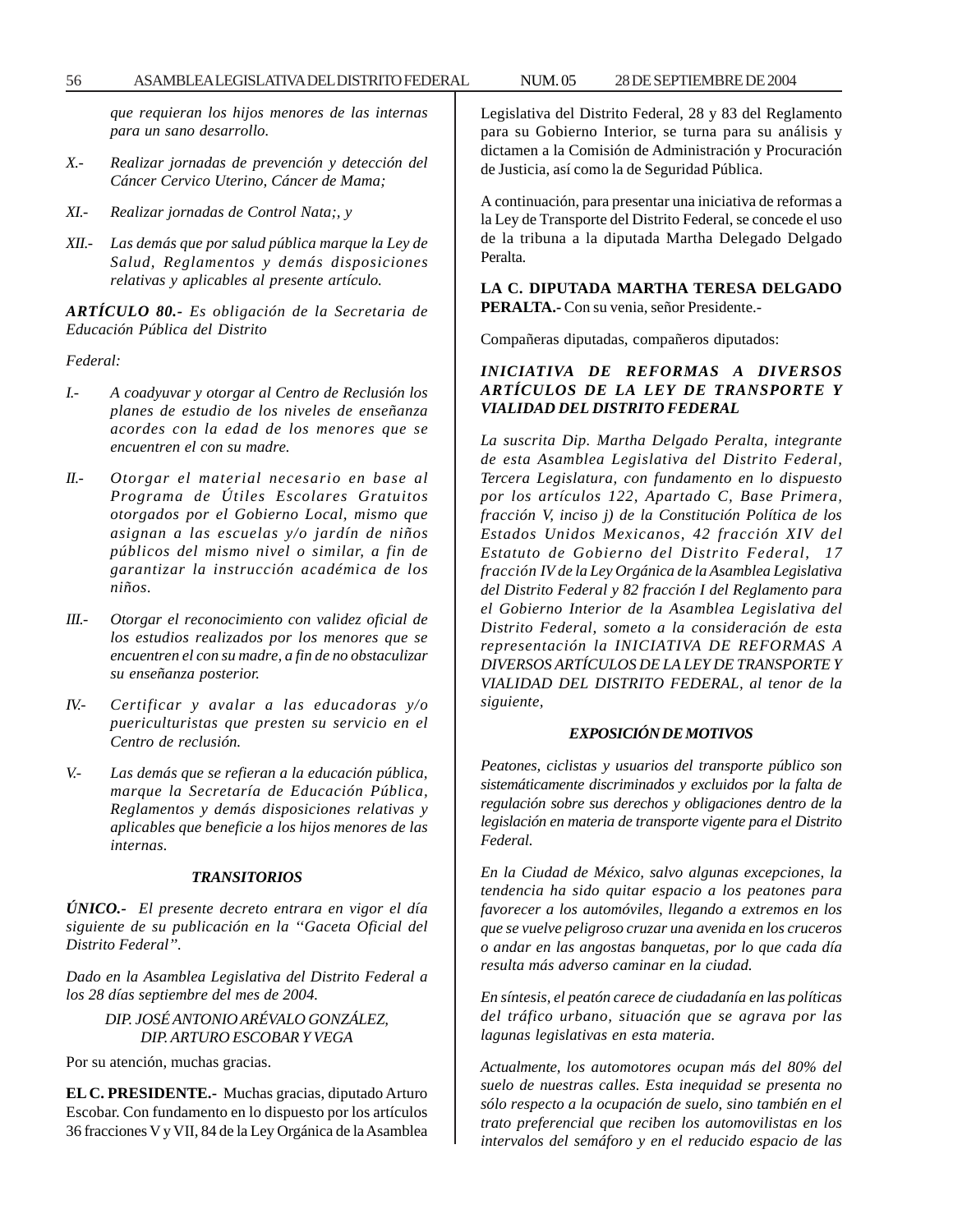*aceras; en la pobre señalización para los peatones y en la casi nula implementación del principio que ordena conceder prioridad a los peatones en el cruce de calles y vías, por citar algunos ejemplos.*

*A pesar de que el peatón mezcla dos fines al caminar, para trasladarse de un lugar a otro como un medio de movilidad autónoma, evitando usar algún tipo de vehículo, y el otro por gusto, como una manera de percibir y de convivir en la ciudad, está registrado que los peatones son el grupo de usuarios de las vialidades con el mayor número de accidentes mortales.*

*Lo más grave es que la Ley de Transporte y Vialidad vigente deja como responsables de su propia vulnerabilidad a peatones, ciclistas y a otros actores no motorizados de las vialidades. Al conductor no puede imputársele responsabilidad objetiva, o al menos presunción de responsabilidad.*

*En esta Iniciativa de Reformas incorporamos al peatón como eje de la política de transporte. En la medida que se incluyan las necesidades e infraestructura peatonales y se aliente la caminata en los planes de transporte y urbanismo, buscando un equilibrio entre los diferentes modos de movilidad (pública, privada y autónoma), se aumentará la calidad de vida en la ciudades.*

*La Iniciativa de Reformas que hoy presentamos, reconoce al peatón como el agente por excelencia del tráfico urbano. Es decir, al observar una jerarquía de actores viales, el peatón y los ciclistas ocupan el primer lugar, en segundo el transporte público y en tercer lugar los automóviles particulares.*

*Las actuales condiciones del tráfico que exhibe nuestra ciudad, no sólo hacen evidente la pérdida del carácter de las calles como espacios para el encuentro, la convivencia y la comunicación de los ciudadanos sino que también ponen en riesgo su integridad física debido al alto índice de accidentes viales.*

*A pesar de que los peatones y ciclistas son los actores más vulnerables de la movibilidad urbana y requieren protección contra los peligros inherentes al uso masivo de los automotores, la construcción de nuevas vías y la ampliación de las preexistentes, se han hecho a expensas del espacio público.*

*Aún persiste en los gobiernos la idea de destinar un monto sobresaliente del presupuesto público para la construcción de nuevas y cada vez más costosas vías para los automovilistas particulares, quienes sólo representan el 20% de la población del Distrito Federal, mientras que la asignación del presupuesto para la construcción de infraestructura que privilegie el espacio público para goce de los peatones, es mínima.*

*Existen otras razones por las cuales el peatón y los medios no motorizados de transporte, especialmente la bicicleta,* *deben tener prioridad en la vía pública: su forma de movilidad es más humana, más eficiente, no contaminante y considerablemente menos costosa que los automotores.*

*Además de ser ambientalmente sostenible, la bicicleta es una de las formas de transporte urbano más eficientes y sanas, razón por la que ésta Iniciativa pretende privilegiar su uso como un modo de transporte alternativo que da solución a los problemas de contaminación y circulación en la ciudad.*

*La bicicleta tiene como principales ventajas que la infraestructura necesaria para su uso es notablemente más barata que la requerida para los automóviles, utiliza menos espacio, no estropea las vialidades y no utiliza combustible.*

*En la presente iniciativa se contempla el derecho de los ciclistas a contar con una red de ciclovías y ciclopistas en el tejido vial de la ciudad, así como a la disposición de estacionamientos para bicicletas.*

*Los beneficios que brinda la bicicleta son múltiples: estimula los sistemas circulatorio y respiratorio y es ambientalmente limpio y más democrático. Pero en las grandes ciudades de Latinoamérica se argumenta que es prácticamente imposible usar la bicicleta como medio de transporte alternativo por el caos vial y el poco respeto de los automóviles hacia los ciclistas y peatones; el tema podrá debatirse, lo cierto es que se necesita una mayor cultura cívica para usar la bicicleta como medio alternativo de transporte y no correr tantos riesgos.*

*Esta iniciativa incluye el término de ''ciclovía'' se utiliza para referirse a calles que pueden ser cerradas para ser utilizadas completamente por peatones y vehículos no motorizados por unas horas, en este caso se propone los domingos. Implica el cierre o cierres de calles o avenidas para usar las bicicleta sólo por unas cuantas horas.*

*En tanto que las ciclorrutas o ciclopistas se refieren a la infraestructura destinada al uso exclusivo de bicicletas determinando rutas fijas en la ciudad. En el caso de la Ciudad de México se ha usado el término ciclovía y cicloruta indistintamente para denominar a las nuevas rutas que abrieron para el uso de la bicicleta. Es importante diferenciar y utilizar correctamente los términos para evitar confusiones.*

*Además, es importante vincular el diseño de ciclovías con el tema de seguridad y darle confianza al ciudadano de regresar y retomar las calles, para que se sientan seguros realizando una actividad recreativa. El espacio público debe ser del ciudadano. La ciudad no es para el automóvil. La ciudad no es para negársela al ciudadano. La ciudad a final de cuentas es el hogar de los ciudadanos.*

*Es nuestra casa y por lo tanto en la medida en que garanticemos el privilegio del ciudadano sobre el espacio*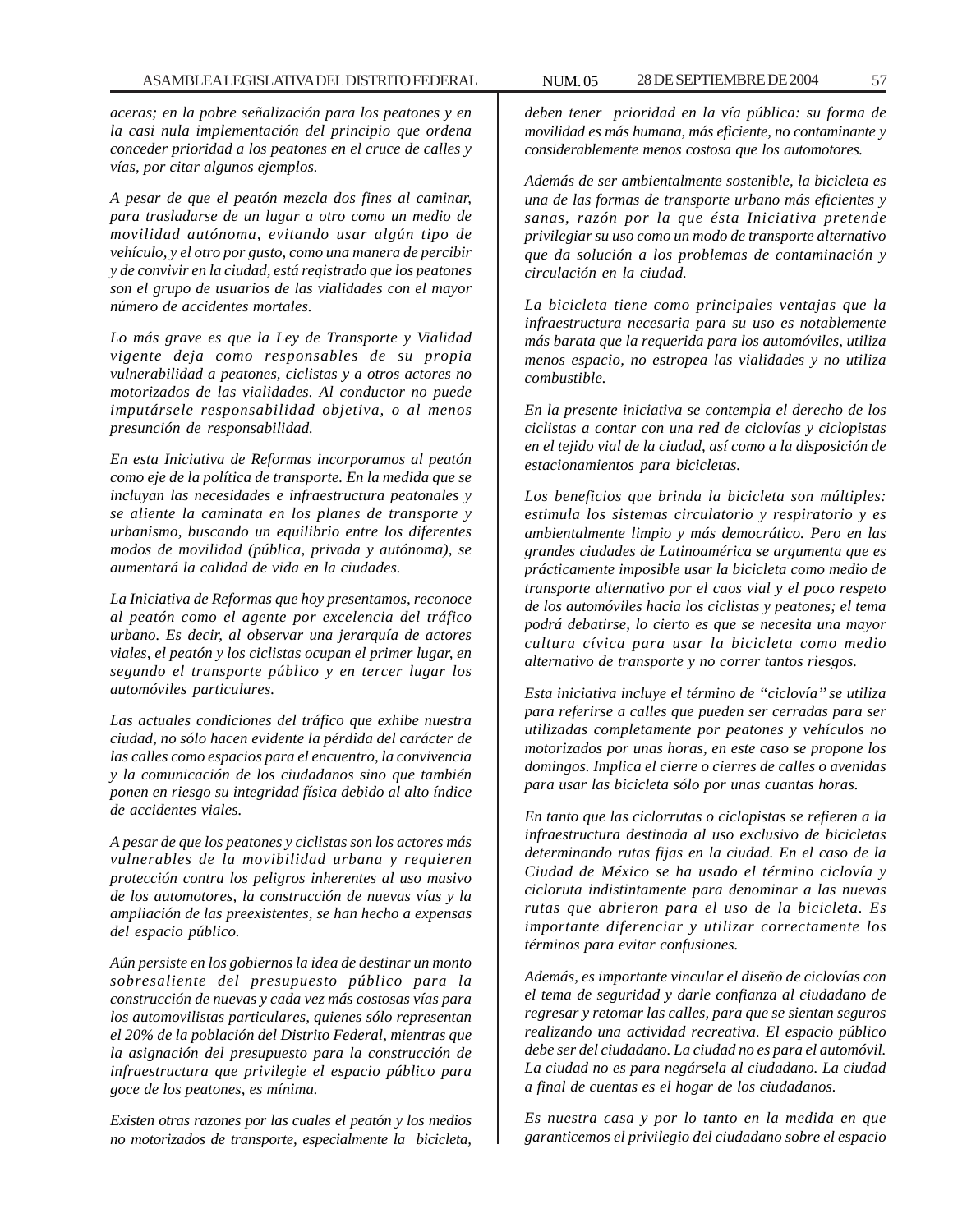*público lograremos establecer un régimen de convivencia y de confianza.*

*Por ello el concepto de ciclovía en la presente iniciativa de reformas está planteado como un espacio de recreación, que al mismo tiempo otorga a la gente la oportunidad de, a través de caminar y usar la bicicleta, reconocer que las distancias no son tan largas y que la bicicleta si puede ser un medio alternativo de transporte. La ciclovía pretende ser un catalizador para cambiar la percepción que se tiene de la bicicleta y de la inseguridad en la ciudad.*

*Para la presente iniciativa, los derechos de los usuarios del transporte público también son prioridad. La ciudad adolece de una cultura cívica y de transporte que tutele las garantías de los peatones y usuarios del transporte, que como se ha mencionado son los grupos que representan el principal número de muertes por accidentes viales.*

*Esto se da principalmente porque los peatones y los usuarios de transporte público no son un gremio, o una colectividad que se manifiesten públicamente por sus derechos; sin embargo somos más de 18 millones de personas las que demandamos un transporte digno.*

*Para los usuarios del transporte público ésta Iniciativa de Reformas otorga una serie de derechos y obligaciones con el fin de mejorar las condiciones del transporte público en la ciudad.*

*Todos los habitantes del Distrito Federal tenemos el derecho a contar con la prestación segura, digna, regular, continua, uniforme, permanente e ininterrumpida del servicio público de transporte. Actualmente los operadores del servicio no satisfacen dicho perfil lo que provoca ineficiencia, incomodidad e inseguridad para los usuarios.*

*Se calcula que más de 28 mil microbuses y 100 mil taxis prestan servicio a los demandantes de transporte público, en unidades que en el 95% de los casos ya cumplieron su vida útil y que no cuentan con las condiciones necesarias de seguridad, higiene y confort para brindar un servicio adecuado.*

*Las reformas a la Ley de Transporte y Vialidad del Distrito Federal que se proponen, pretenden garantizar el acceso al servicio público de transporte a las personas con discapacidad, adultos mayores, mujeres en etapa de gestación, niños, así como a todos los sectores de la población, principalmente a las zonas populares o aquellas en donde el servicio proporcionado por los concesionarios sea insuficiente.*

*Es indispensable que las autoridades de la Administración Pública, en el ámbito de su competencia, garanticen la* *estancia y tránsito seguro de las personas mediante la construcción de infraestructura e instalación de los señalamientos viales necesarios; así como la posibilidad de conectarse entre medios de transporte y vialidades, ya sea mediante corredores, andenes, semáforos, puentes, pasos a nivel o a desnivel y otros dispositivos y protecciones necesarias.*

*En esta reforma se implementa como medida de protección al peatón y al usuario el aumento de la multa de 20 a 100 veces el salario mínimo a quien no cumpla con la obligación de contar con una póliza de seguro que cubra daños y perjuicios que puedan causarse a terceros en su persona, de tal manera que los conductores y propietarios de vehículos se verán obligados a contratar una póliza cuyo monto sea proporcional al monto de la sanción mencionada.*

*En virtud de que la presente Iniciativa tiene como uno de sus principales objetivos delimitar los derechos y obligaciones de peatones, ciclistas y usuarios del transporte público, se contempla la creación de un Consejo de Atención a Peatones, Ciclistas y Usuarios cuyo objetivo es promover, asesorar y defender sus derechos e intereses en lo que se refiere tanto a infraestructura vial como a la prestación del servicio de transporte público, así como vigilar el estricto cumplimiento de las obligaciones de éstos tres actores.*

*También servirá para darle seguimiento a las quejas o irregularidades sobre la prestación del servicio de transporte público y la infraestructura vial mediante los procedimientos establecidos por la Secretaría y bajo los principios de prontitud, expeditez, imparcialidad, integridad y gratuidad y que le sean resueltas por la Secretaría, debiendo informar al quejoso sobre las acciones tomadas, resultados obtenidos y resolución correspondiente.*

*La presente iniciativa refiere la obligación a la Secretaría de Transporte para promover programas tendientes a desincentivar el uso del automóvil y promover el uso de medios de transporte alternativos. Lo anterior en virtud de que el parque vehicular ha aumentado un 20% en la Zona Metropolitana del Valle de México (ZMVM), siendo utilizado por sólo el 20% de la población, quienes consumen aproximadamente 18 millones de litros de gasolina y 5 millones 500 mil litros de diesel diariamente.*

*El sector del transporte es el principal consumidor de energía primaria, el 40% del total. El nivel de consumo del sector del transporte supera al industrial o al doméstico y, a diferencia de lo que sucede en estos sectores, la práctica totalidad del consumo se hace a partir de combustibles fósiles no renovables.*

*El sector del transporte es responsable de la mayor parte de emisiones de gases contaminantes, además del 22% de*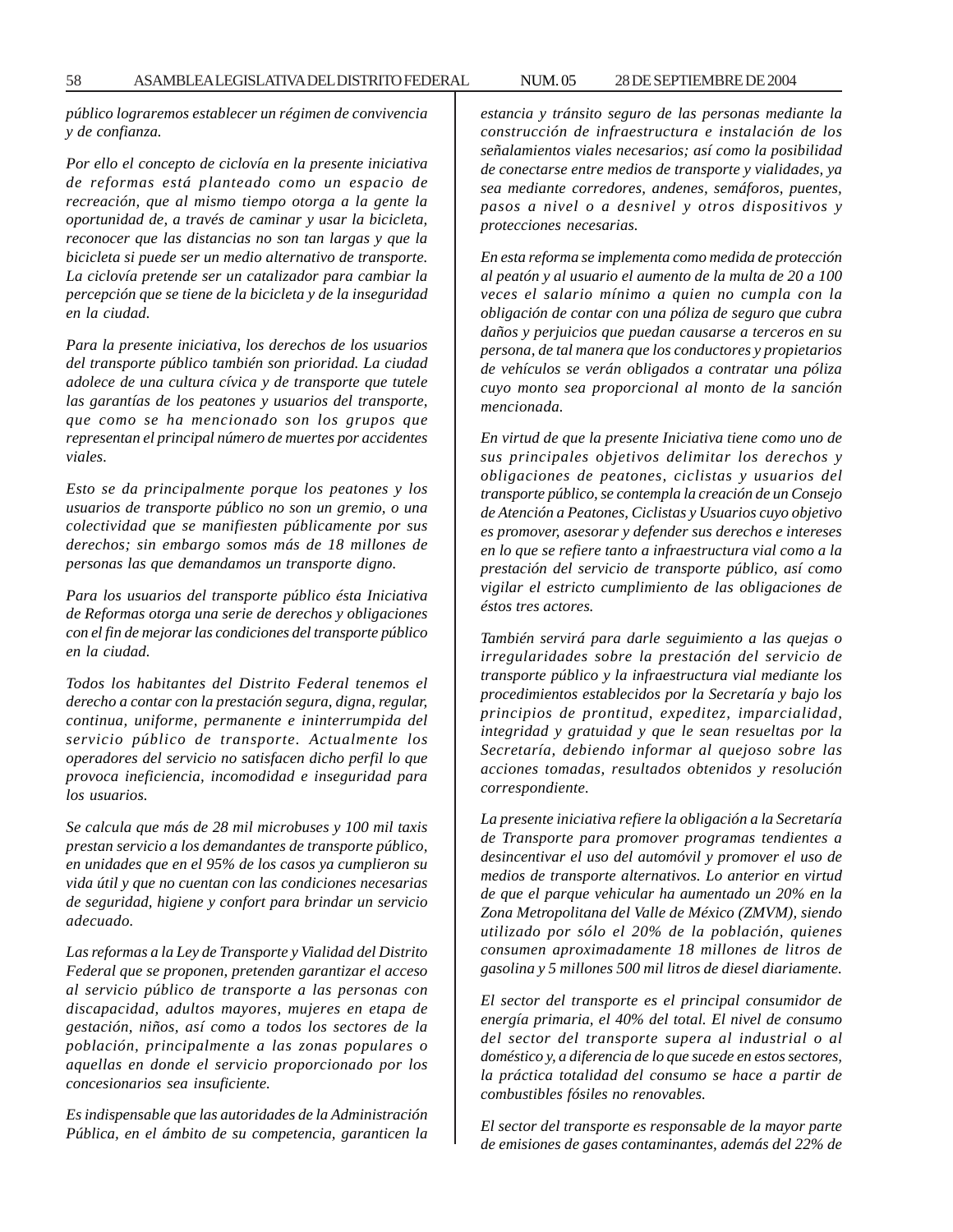*los gases de efecto invernadero y del 80% del ruido en la ciudad.*

*El uso excesivo del automóvil es una de las principales causas del cambio climático en la Tierra, de la generación de contaminación atmosférica en las ciudades, del uso irracional de la energía, y de las enfermedades y muertes por afecciones respiratorias o cardiacas en las grandes ciudades.*

*A parte de que ha provocado, entre otras muchas cosas, que las distancias que diariamente recorre la población se incrementen, que el tiempo perdido por los habitantes de la ciudad aumente continuamente, del estrés y de la neurosis que se padece en las grandes ciudades, del deterioro del transporte colectivo, de la destrucción del ordenamiento territorial y de la baja calidad de vida en las ciudades.*

*Para recuperar la racionalidad del transporte urbano, es necesario desmitificar al automóvil, como objeto de máximo lujo y elemento demostrativo del estatus social del propietario, el cual fomenta la diferenciación social y una dependencia física y psicológica en la población.*

*Cada uno de los costos sociales e impactos ambientales que causan el privilegiar a los automóviles representa una consecuente vulneración de uno o varios derechos fundamentales y colectivos. Si seguimos privilegiando el predominio de la circulación de los carros en las calles, seguiremos sacrificando aún más el espacio público y entorno urbano en aras del vialismo motorizado, lo que constituye una vulneración continua de los derechos a la igualdad y al espacio público de los peatones y ciclistas.*

*Resulta evidente que la legislación sobre transporte y vialidades continúa anclada en una visión que privilegia a las máquinas y excluye a los modos autónomos de movilidad, como son los peatones y ciclistas, a quienes ignora sus derechos y en cambio abruma de obligaciones para ''no obstaculizar'' el tráfico.*

*Durante el Foro por los Derechos de Peatones, Ciclistas y Usuarios del Transporte Público, que se realizó en agosto en esta Asamblea Legislativa, actores de la sociedad civil que durante años han dedicado su trabajo a desarrollar alternativas de transporte sustentable, para hacer más humana nuestra caótica ciudad, presentaron innumerables propuestas que fueron recogidas en esta iniciativa.*

*El trabajo fue de una alta participación y las coincidencias fueron significativas: es necesario acabar con las deficiencias y ausencias jurídicas sobre los derechos de peatones, ciclistas y usuarios y proponer los lineamientos que desde el punto de vista de los ciudadanos, deberían contemplar los ordenamientos jurídicos y administrativos para garantizar tales derechos.*

*Tenemos derecho a vivir en ciudades pensadas, diseñadas y organizadas a la medida de los seres humanos y no de los automóviles. A gozar de amplias zonas peatonales insertadas en la dinámica general de la ciudad, con una infraestructura vial que nos permita acceder a las calles y aceras con seguridad.*

*Tenemos derecho a un servicio de transporte público eficiente, limpio, articulado y debidamente equipado para movilizarnos libremente en la ciudad. Como ciclistas tenemos derecho a una red de ciclovías y ciclopistas en todo el tejido vial de las ciudades, a la disposición de estacionamientos para bicicletas y en la medida de lo posible, a que el transporte público cuente con la infraestructura necesaria para transportarlas.*

*Como peatones, ciclistas y usuarios del transporte público también debemos comprometernos a responder a estas medidas con el respeto a los reglamentos vigentes en la materia y en las disposiciones que nos permitan arribar a una cultura cívica y de vialidad.*

*Por lo anteriormente expuesto someto a la Consideración del Pleno la siguiente:*

## *INICIATIVA DE REFORMAS A DIVERSOS ARTÍCULOS DE LA LEY DE TRANSPORTE Y VIALIDAD DEL DISTRITO FEDERAL*

*PRIMERO.- Se reforman los artículos 1, 2, 3, 4, 7 fracciones III, VI, X, XV, XVI, XIX, XX, XXIII; XXVII a XXXI, XXXIV, 8 fracción III, 9 fracciones I, II, XIII, XVI, 16, 21, 42 fracción XII, 62, 67, 69, 70, 83, 89, 90, 91, 92, 93, 94, 95, 96, 97, y 125; se adicionan el artículo 4 bis, las fracciones XLVIII, XLIX, L, LI, LII, LIII del artículo 7, 22 bis, 33 bis, fracción IV bis del artículo 47, 84 bis, 84 ter, 84 quáter, 93 bis, 93 ter, 95 bis, 95 ter, 95 quáter, 95 quintus, 95 sextus, un Capítulo II Bis del Título Cuarto, 104 bis y 104 ter, para quedar como sigue:*

*Artículo 1.- La presente Ley es de orden público e interés general y tiene por objeto regular y controlar la prestación de los servicios de transporte de pasajeros y de carga en el Distrito Federal en todas sus modalidades, así como el equipamiento auxiliar de transporte, sea cualesquiera el tipo de vehículos y sus sistemas de propulsión, a fin de que de manera regular, permanente, continua, uniforme e ininterrumpida se satisfagan las necesidades de la población; así como regular y controlar el uso de la vialidad, la infraestructura, los servicios y los elementos inherentes o incorporados a la misma, para garantizar su adecuada utilización y la seguridad de los peatones, ciclistas, usuarios del transporte público y conductores en el Distrito Federal.*

*Es responsabilidad de la Administración Pública asegurar, controlar, promover y vigilar que los servicios de transporte de pasajeros y de carga en el Distrito*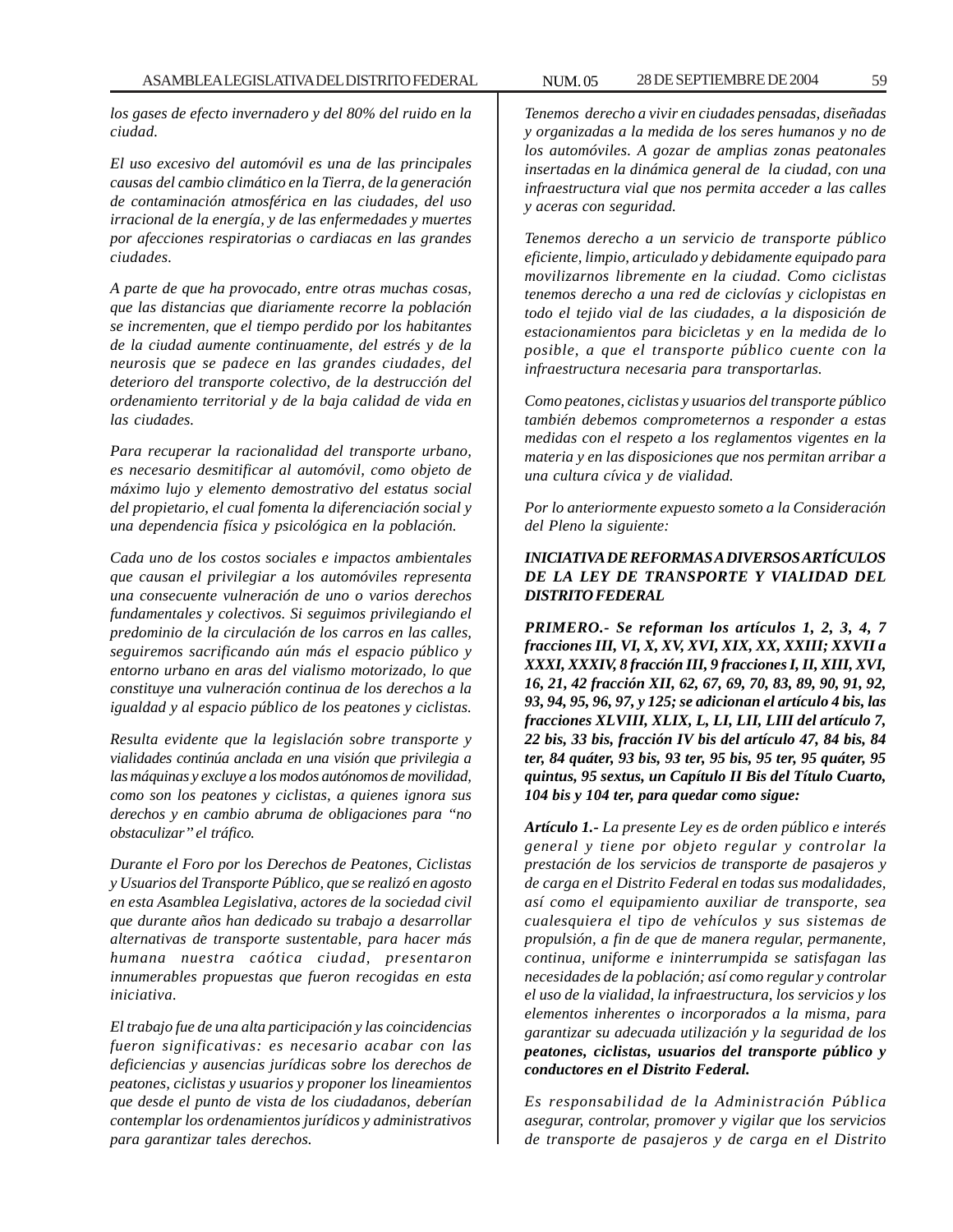*Federal, se efectúen con apego a la normatividad aplicable en la materia.*

*Es responsabilidad de la Administración Pública promover la equidad y seguridad en el acceso al espacio público y la continuidad de los espacios destinados a la movilidad no motorizada.*

*Artículo 2.- …*

*...*

*Ciclo ruta: Infraestructura destinada al uso exclusivo de la bicicleta mediante la determinación de rutas fijas en la ciudad.*

*Consejo de Atención: El Consejo de Atención al Peatón, Ciclista y Usuario del Transporte.*

*…*

*Espacio Público: Espacio sometido a una regulación específica por parte de la Administración Pública, quien garantiza su accesibilidad a todos y fija las condiciones de su utilización y de instalación de actividades. El espacio público es de carácter colectivo, abierto e incluyente que sirve para el tránsito y disfrute de la población.*

*Movilidad Urbana: Capacidad de tránsito por las vialidades y accesibilidad a los destinos que decidan las personas que hacen uso de la infraestructura vial y utilizan los modos de transporte contemplados en la Ley.*

*…*

*…*

*…*

*Paseo dominical: Cierre temporal de vías de tránsito vehicular previamente establecidas para el uso exclusivo de peatones y la movilidad no motorizada cuyo medio de transporte no esté prohibido por la Ley.*

*Peatón: Persona que transita por la vía pública.*

*Usuario: Persona física o moral que hace uso del servicio público de transporte de pasajeros o de carga, en cualquiera de sus modalidades, del equipamiento auxiliar de éstos y de las vialidades.*

*Señalización Vial: Conjunto de elementos y objetos visuales tanto de contenido informativo, indicativo, restrictivo, preventivo, prohibitivo o de cualquier otro carácter, como de educación cívica que se colocan en la vialidad.*

*Sistema de información: El sistema de información al peatón, ciclista, usuario y conductores que contenga información útil para que puedan participar en la toma* *de decisiones, información sobre rutas, el estado del sistema de transporte concesionado y gubernamental en la ciudad, así como los planes y programas que se lleven a cabo por la Administración Pública en materia de Transporte y Vialidad.*

*Artículo 2 Bis.- Para la aplicación de la presente Ley y sus reglamentos se tomarán en cuenta los siguientes principios:*

- *a) La calidad de vida de la población y el cuidado al medio ambiente son principios fundamentales y la base de cualquier política y proyecto de movilidad urbana y transporte;*
- *b) El peatón es la unidad básica de la movilidad urbana y por ello se garantizará el respeto de los espacios dedicados a los peatones;*
- *c) Cualquier proyecto y política de infraestructura vial y de transporte debe promover equidad en el acceso al espacio público y la continuidad de los espacios destinados al transporte no motorizado;*
- *d) El peatón, el ciclista y el usuario tendrán preferencia en la aplicación de las disposiciones contenidas en la presente Ley y sus reglamentos y gozarán de mecanismos que les garanticen acceso a la información, participación y justicia;*
- *e) El peatón y el ciclista tendrán prioridad en el uso de la red vial urbana y en todo proyecto y aplicación de políticas de infraestructura vial;*
- *f) El fomento a la convivencia entre los diferentes usuarios de la vía pública así como entre los diferentes modos de servicio de transporte es fundamental en los espacios de intercambio modal, en las vialidades y en las áreas públicas destinadas a los peatones; y*
- *g) Todo habitante de la Ciudad de México tendrá derecho a un transporte público digno, suficiente y eficiente.*

## *Artículo 3.- …*

*Asimismo se considera de utilidad pública y beneficio general, el establecimiento y uso adecuado de las áreas susceptibles de tránsito peatonal, de vehículos no motorizados y motorizados; señalización vial y nomenclatura y en general la utilización de los servicios, la infraestructura y los demás elementos inherentes o incorporados a la vialidad en el Distrito Federal, en términos de este ordenamiento y demás disposiciones jurídicas y administrativas aplicables.*

*…*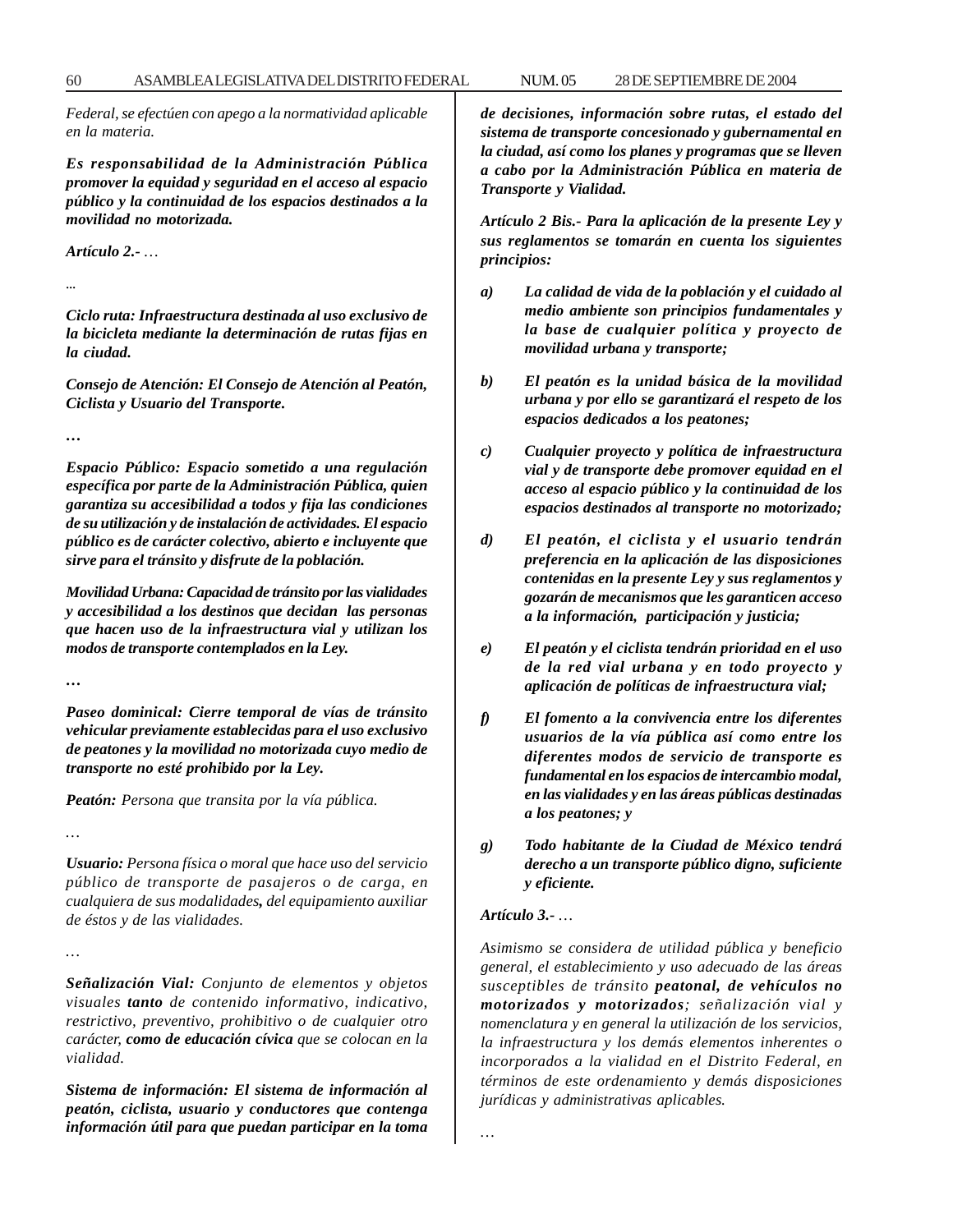#### *Artículo 4.- …*

*Podrán ser órganos auxiliares de consulta de la Administración Pública en todo lo relativo a la aplicación de la presente Ley, las instituciones de educación superior y demás institutos, asociaciones u organizaciones públicas, sociales o privadas con trabajo en transporte y/ o vialidad.*

*Son órganos auxiliares de consulta de la Secretaría en todo lo relativo a la aplicación de la Presente Ley, las Comisiones Metropolitanas que se establezcan de conformidad con las disposiciones jurídicas y administrativas aplicables, el Consejo Asesor de Transporte y Vialidad, así como las asociaciones u organizaciones públicas, sociales o privadas interesadas en promover el diálogo y la cooperación en materia de transporte y vialidad.*

*El Consejo Asesor de Transporte y Vialidad estará integrado por el Jefe de Gobierno, que será su Presidente, el Secretario de Transportes y Vialidad, que será el Secretario General, los Titulares de las Delegaciones, los integrantes de la mesa directiva de la Comisión de Vialidad y Tránsito Urbanos de la Asamblea Legislativa del Distrito Federal, tres representantes de organizaciones de la sociedad civil y un Pleno de Consejeros conformado en los términos de su instrumento de creación.*

*…*

*Artículo 4 bis.- Los tres representantes de organizaciones de la sociedad civil que integren el Consejo Asesor de Transporte y Vialidad serán nombrados previa convocatoria emitida por la Secretaría con 90 días de anticipación en la Gaceta Oficial del Distrito Federal y para su mayor difusión en tres diarios de mayor circulación en el Distrito Federal, una vez emitida la convocatoria, se inscribirá con el acta constitutiva de la organización cualquier interesado en ser elegir o ser electo; al cerrarse la etapa de inscripción se citará a posterior reunión, en términos de la convocatoria, a efecto de ser electos de entre las organizaciones inscritas y presentes. Serán electos los tres representantes que logren mayor número de votos emitidos por las organizaciones inscritas y presentes.*

*Artículo 7.- …*

*I a II.-*

*IV a V.-*

*III.- Realizar todas aquellas acciones tendientes a que los servicios públicos y privados de transporte de pasajeros y de carga, se lleven a cabo con eficiencia y eficacia, y garanticen los derechos y la seguridad de peatones y usuarios, así como los derechos de los permisionarios y concesionarios;*

*VI.- Realizar los estudios necesarios para la creación, redistribución, modificación y adecuación de las vialidades de acuerdo con las necesidades y las condiciones impuestas por la planeación del Distrito Federal, en los cuales se tome en cuenta un orden de prioridad hacia el peatón, el usuario de transporte público, el usuario de transporte no motorizado y el conductor;*

*VII a IX.- …*

*X.- Diseñar, aprobar, implementar y difundir el Sistema de Información, así como la señalización vial y nomenclatura que deben ser utilizados en la vialidad;*

*X a XIV.- …*

- *XV.- Garantizar el servicio público de transporte de pasajeros para personas con discapacidad, adultos mayores, mujeres en periodo de gestación y niños, e impulsar acuerdos especiales con concesionarios y permisionarios para garantizar los derechos de los mismos, así como fomentar la regularización del servicio privado y particular de transporte para ellos;*
- *XVI.- Desarrollar e impulsar mecanismos que desincentiven el uso del automóvil particular y promuevan el uso del transporte público y del transporte no motorizado;*

*XVII a XVIII.- …*

- *XIX.- Diseñar las vialidades necesarias y los dispositivos de control de tránsito, con base en estudios integrales de impacto urbano, social y ambiental;*
- *XX.- Coordinar las acciones, que en materia de protección al medio ambiente lleven a cabo las autoridades competentes, en relación con la prestación de los servicios público, privado, mercantil y particular de transporte, así como promover el uso eficiente de energía, uso de combustibles alternos, disminución de emisiones contaminantes y tecnologías alternativas para el transporte público;*

*XXI a XXII.- …*

*XXIII.- Emitir los acuerdos necesarios para la conservación, mantenimiento y renovación del parque vehicular destinado a la prestación de los servicios público, mercantil y privado de transporte de pasajeros y de carga en el Distrito Federal, así como implementar las medidas adecuadas para garantizar el buen estado de la infraestructura utilizada para tal fin;*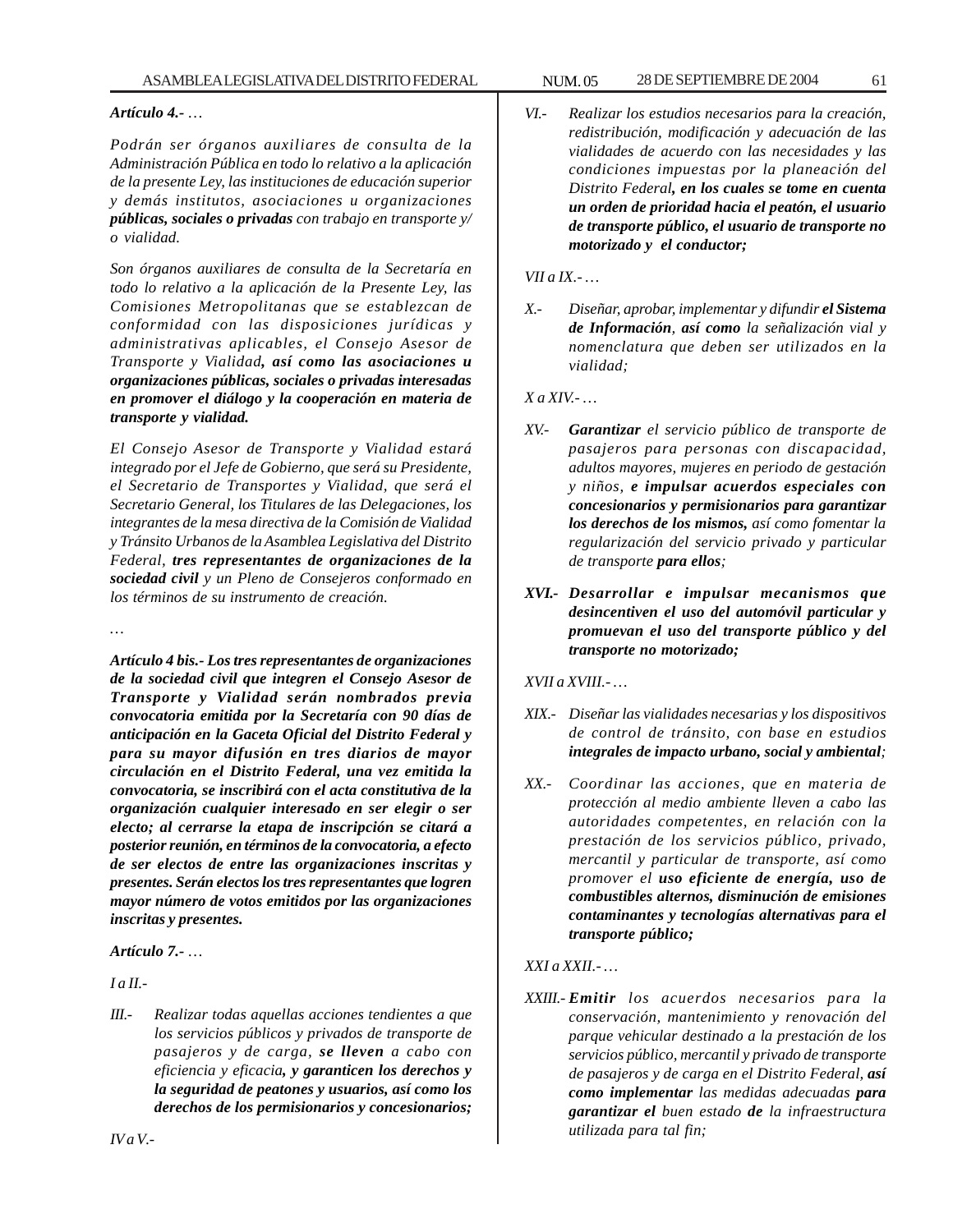### *XXIV a XXVI.- …*

- *XXVII.- Promover en las actuales vialidades y en los nuevos desarrollos urbanos, la construcción de ciclo vías, basada en los estudios correspondientes que para tal efecto se realicen, a fin de fomentar el uso de transporte no contaminante; así como promover la creación de infraestructura en centros de transferencia modal que integre a los medios de transporte no motorizado y permita el acceso de estos medios a los espacios públicos*
- *XXVIII.- Instrumentar los programas y acciones necesarias con especial referencia a la población infantil escolar, personas con discapacidad, de la tercera edad, y mujeres en periodo de gestación, que les garanticen y faciliten el transporte y libre desplazamiento en las vialidades, coordinando la instalación de la infraestructura y señalamientos que se requieran para cumplir con dicho fin;*
- *XXIX.- Instrumentar en coordinación con otras dependencias, así como con organizaciones de la sociedad civil, la iniciativa privada y concesionarios de transporte público, mediante convenios de colaboración, programas y campañas permanentes de educación vial y cortesía urbana, encaminados a mejorar las condiciones bajo las cuales se presta el servicio de transporte en el Distrito Federal, a promover la aplicación de la Ley y sus reglamentos, así como la prevención de accidentes, a través de la formación de una conciencia social de los problemas viales y una cultura urbana en la población;*
- *XXX.- Promover en coordinación con las autoridades Locales y Federales, los mecanismos necesarios para regular, asignar rutas, reubicar terminales y en su caso, ampliar o restringir el tránsito en el Distrito Federal del transporte de pasajeros y de carga del servicio público federal, tomando en cuenta el impacto urbano, ambiental, social y el uso del suelo;*
- *XXXI.- Actualizar permanentemente el Registro Público del Transporte, que incluya los vehículos que integran todas las modalidades del transporte en el Distrito Federal; concesiones; permisos; licencias y permisos para conducir; infracciones, sanciones y delitos; seguros para responder de daños a terceros; representantes, apoderados y mandatarios legales autorizados para realizar trámites y gestiones, relacionados con las concesiones de transporte y los demás registros que sean necesarios a juicio de la Secretaría;*

#### *XXXII a XXXIII.-*

*XXXIV.- Determinar con base en los estudios correspondientes y en los criterios de eficiencia y* *suficiencia, las características y especificaciones técnicas de las unidades, parque vehicular e infraestructura de los servicios de transporte de carga y pasajeros en el Distrito Federal;*

### *XXXV a XXXVI.- …*

*XXXVII.- Proponer al Jefe de Gobierno, con base en los estudios correspondientes y con las disposiciones jurídicas y administrativas aplicables, las tarifas de los estacionamientos públicos y del servicio público de transporte de pasajeros;*

*XXXVIII a XLVII.- …*

- *XLVIII.- Promover la accesibilidad a los lugares de destino de peatones y personas discapacitadas mediante la creación de facilidades de acceso en banquetas, plazas públicas y edificios, así como promover la continuidad de los espacios públicos;*
- *XLIX.- Constituir el Consejo de Atención al Peatón, Ciclista y Usuario del Transporte, cuya integración y funcionamiento se establecerá en la presente Ley y en el reglamento respectivo;*
- *L.- Incentivar la participación de organizaciones de la sociedad civil a través de convenios de colaboración con la Secretaría y, en general, con la Administración Pública del Distrito Federal para promover el dialogo y la cooperación en materia de transporte y vialidad;*
- *LI.-Regular, programar, instrumentar y coordinar con las autoridades competentes el Paseo Dominical;*
- *LII.- Aprobar la creación de infraestructura destinada al uso exclusivo de bicicleta, así como determinar rutas fijas en la ciudad; y*
- *LIII.- Aquellas que con el carácter de delegables, le otorgue el Jefe de Gobierno y las demás que le confieran la Ley Orgánica de la Administración Pública del Distrito Federal y demás disposiciones jurídicas y administrativas aplicables.*

#### *Artículo 8.- …*

## *I a II.- …*

*III.- Garantizar dentro del ámbito de sus atribuciones, que la vialidad esté libre de obstáculos u objetos que impidan, dificulten u obstaculicen el tránsito peatonal y vehicular, excepto en aquellos casos debidamente autorizados;*

*IV a VII.- …*

#### *Artículo 9.- …*

*I.- Garantizar que la vialidad de sus demarcaciones territoriales, su infraestructura, servicios y*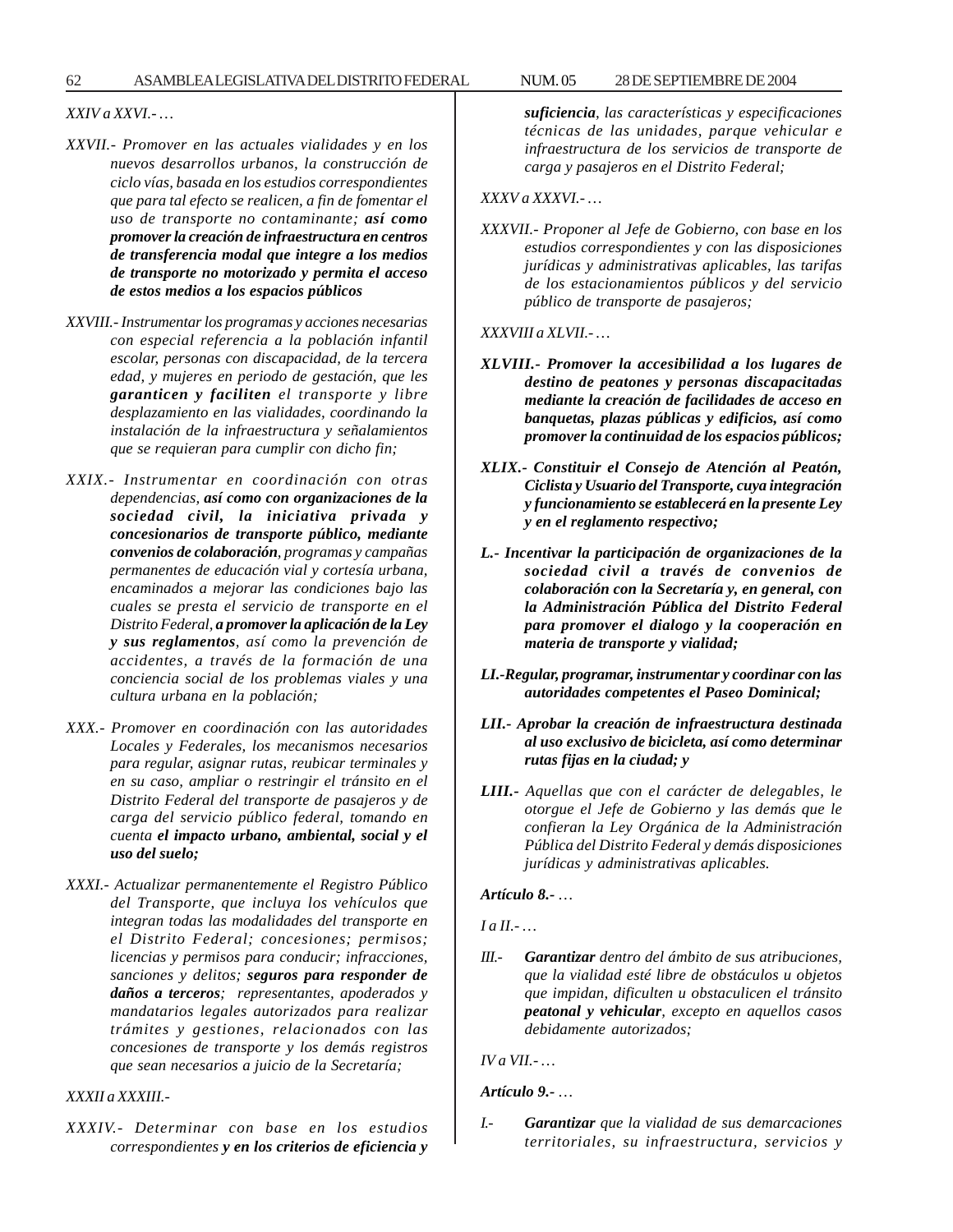*elementos inherentes o incorporados a éstos, se utilicen adecuadamente conforme a su naturaleza, coordinándose en su caso, con las autoridades correspondientes para lograr este objetivo;*

*II.- Mantener la vialidad libre de obstáculos u objetos que impidan, dificulten u obstaculicen el tránsito peatonal y vehicular, excepto en aquellos casos debidamente autorizados;*

*III a XII.- …*

*XIII.- Crear Comités de Transporte y Vialidad, en el ámbito de su competencia, como canal de captación, seguimiento, atención de las peticiones y demandas ciudadanas, su funcionamiento y conformación se establecerá en el Reglamento correspondiente;*

*XIV a XV.- …*

*XVI.- Implementar campañas, en el ámbito de su competencia, para promover la educación vial así como para sensibilizar al público sobre la aplicación de la presente ley y sus reglamentos.*

*Artículo 16.- El Programa Integral de Transporte y Vialidad del Distrito Federal deberá considerar todas las medidas administrativas y operativas que garanticen el adecuado funcionamiento del transporte de pasajeros y de carga, ya sea público, mercantil, privado o particular, en función del máximo aprovechamiento del diseño de las vialidades, tomando siempre en cuenta la obligación de garantizar al peatón, al ciclista y al usuario, las condiciones o infraestructura para su tránsito.*

*Corresponde a la Secretaría en coordinación con otras autoridades competentes, la correcta aplicación de este programa, el que deberá actualizarse en forma permanente. Para los efectos de este párrafo, la Secretaría podrá establecer convenios de colaboración con organizaciones de la sociedad civil a efecto de promover la participación ciudadana en la elaboración de este programa, así como para conocer la opinión de los peatones, ciclistas, usuarios así como de la población beneficiada o afectada, misma que se deberá tomar en cuenta en su elaboración.*

*Artículo 21.- La Secretaría llevará a cabo, el control, atención y tratamiento de los concesionarios de los servicios de transporte, en un plano de igualdad. Previo estudio de factibilidad, establecerá los mecanismos necesarios para implementar el servicio público de transporte proporcionado por el Gobierno del Distrito Federal, con objeto de garantizar su acceso a las personas con discapacidad, adultos mayores, mujeres en etapa de gestación, niños, así como a todos los sectores de la población, principalmente a las zonas populares o aquellas,*

*en donde el servicio proporcionado por los concesionarios sea insuficiente.*

*…*

*I a V…*

*Artículo 22 bis.- La Administración Pública deberá promover, diseñar y construir de manera ordenada estacionamientos para bicicletas en los centros de transferencia modal, así como accesos a los espacios públicos destinados a este tipo de transporte.*

*Artículo 33 bis.- Para los efectos del presente capítulo, la Secretaría dará preferencia en el otorgamiento de concesiones al servicio destinado exclusivamente al transporte de pasajeros con discapacidad, adultos mayores, mujeres en etapa de gestación y niños, previo el cumplimiento de los requisitos establecidos en la presente Ley.*

*Artículo 42.- Son obligaciones de los concesionarios:*

*I a XI.-*

*XII.- Registrar y contar con póliza de seguro vigente para responder de los daños a terceros en su persona y/o bienes que con motivo de la prestación del servicio, pudieran ocasionarse a los usuarios, peatones, conductores y terceros en su persona o patrimonio; el registro correspondiente se realizará anualmente;*

*XIII.- …*

*XIV a XXI.- …*

*Artículo 47.- Son causas de revocación de las concesiones:*

*I a IV.- …*

#### *IV bis.- Omitir el registro de la póliza de seguro vigente para responder por daños que se causen a terceros en su persona y/o bienes;*

*V a XIII.- …*

*Artículo 62.- …*

*Es obligación de los conductores de vehículos de transporte público, privado, mercantil o particular respetar las ciclo rutas, los paseos dominicales, así como la infraestructura, señalamientos y el libre desplazamiento de los peatones y ciclistas.*

*Artículo 67.- …*

*Para cumplir con la obligación anterior, los vehículos matriculados en el Distrito Federal deberán contar con póliza de seguro, que cubra los daños y perjuicios que puedan causarse a terceros en su persona. A quien no*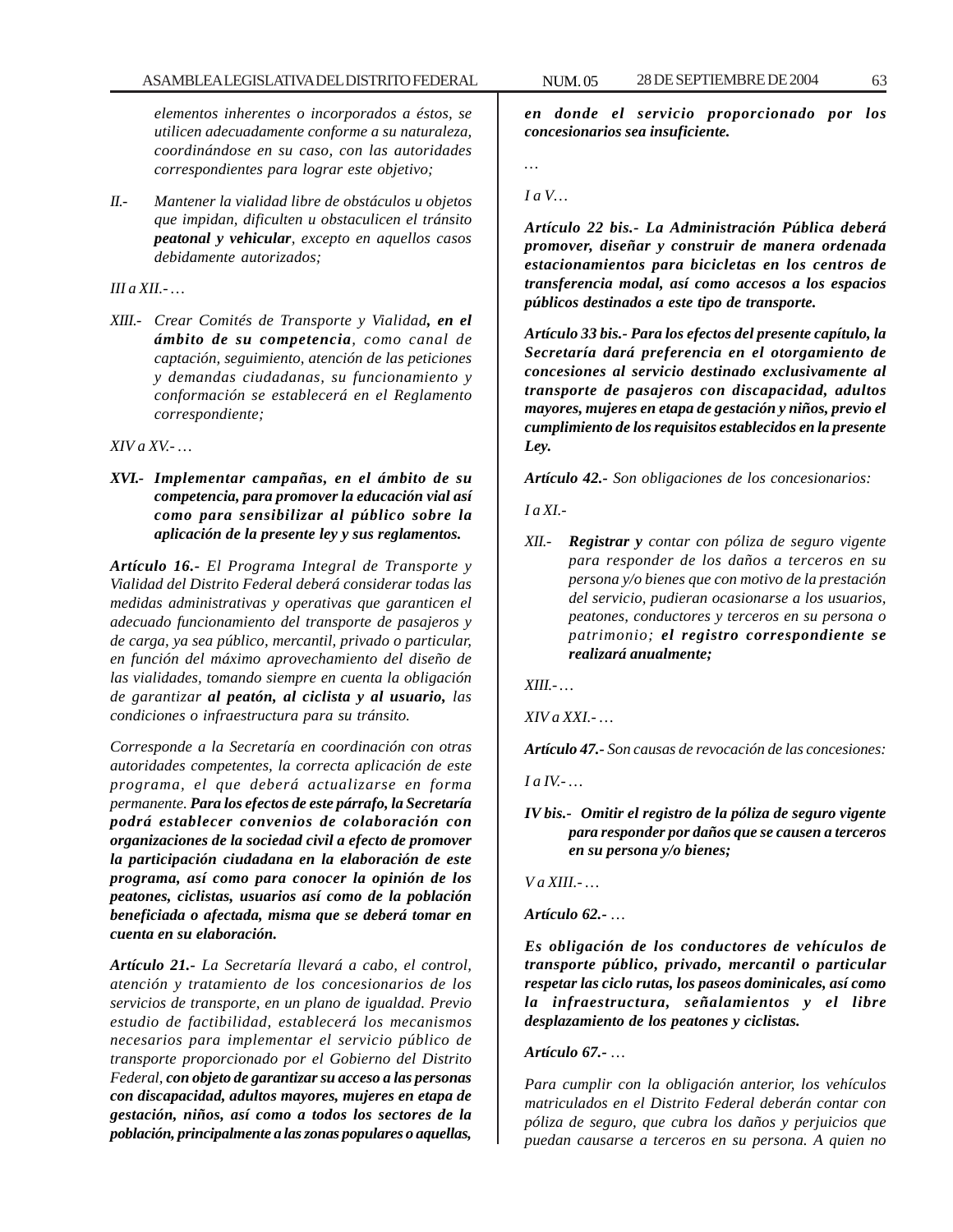*cumpla con esta obligación se le aplicará una sanción de cien veces el salario mínimo general vigente en el Distrito Federal.*

*Artículo 69.- Con el propósito de eficientar el servicio público de transporte, renovar periódicamente el parque vehicular e infraestructura del servicio y no poner en riesgo su prestación, así como para generar campañas de promoción del transporte público y de educación vial, se establecerá un Comité de Promoción para el Financiamiento del Transporte Público, que estará integrado por un representante de:*

- *I.- La Secretaría de Desarrollo Económico;*
- *II.- La Secretaría de Finanzas;*
- *III.- La Secretaría de Transportes y Vialidad;*
- *IV.- La Contraloría General;*
- *V.- La Procuraduría Social; y*
- *VI.- La Comisión Metropolitana de la materia.*

*El Consejo Asesor participará con tres representantes, que no ocupen cargo en la Mesa Directiva del citado Consejo, para tales efectos uno de ellos será el representante de una de las organizaciones de la sociedad civil que integra el Consejo.*

*Artículo 70.- …*

*I.- Proponer y aplicar conjuntamente con la Secretaría, en coordinación con otras dependencias, programas de financiamiento para la renovación y mejoramiento del parque vehicular e infraestructura del servicio público de transporte, así como campañas de promoción del transporte público y de educación vial;*

*II.- ..*

*…*

*…*

*…*

*…*

*TÍTULO TERCERO DE LA CAPACITACIÓN VIAL Y DEL SISTEMA DE INFORMACIÓN*

#### *CAPÍTULO I DE LA CAPACITACIÓN Y EDUCACIÓN VIAL*

*Artículo 83.- La Secretaría elaborará un Programa Permanente de Capacitación y Educación Vial que promueva un acceso igual y equitativo del espacio público, así como la promoción de acciones necesarias en materia* *de educación vial, seguridad y prevención de accidentes, que tenga como propósito fundamental que la población que hace uso de la infraestructura vial y espacios públicos del Distrito Federal, tenga conciencia, hábitos y cultura de respeto a los ordenamientos legales, en materia de transporte, tránsito y vialidad.*

*En coordinación con las entidades de la Administración Pública, los concesionarios, permisionarios y organizaciones de la sociedad civil, en su caso, mediante la celebración de convenios, la Secretaría hará uso de los diferentes medios de comunicación y los avances tecnológicos para promover dicho programa,.*

*La Secretaría coordinará con las dependencias y entidades correspondientes, así como con organizaciones de la sociedad civil mediante la celebración de convenios, el diseño e instrumentación del programa en forma permanente.*

### *CAPÍTULO II DEL SISTEMA DE INFORMACIÓN*

*Artículo 84 bis.- La Secretaría contará con un sistema de información público y accesible al peatón, ciclista y usuario, a efecto de permitir los derechos de movilidad urbana contemplados por la Ley y fomentar la participación ciudadana en la en la toma de decisiones relativas al transporte y movilidad urbana, que contendrá los siguientes datos:*

- *I.- Las rutas y horarios del servicio de transporte en sus diversas modalidades;*
- *II.- Las rutas fijas de la Ciudad establecidas para las ciclo rutas;*
- *III.- Las rutas, horarios y número de unidades de transporte público adaptadas para personas con discapacidad y ciclistas.*
- *IV.- Las rutas y horarios establecidos para los Paseo dominicales;*
- *V.- Información sobre la señalización vial y nomenclatura utilizados en la vialidad;*
- *VI.- Los planes y programas que se lleven a cabo por la Administración Pública en materia de Transporte y Vialidad; y*
- *VII.- La información que se genere en materia de transporte y vialidad que pueda afectar la movilidad del peatón, usuario o ciclista en el Distrito Federal.*

*Artículo 84 ter.- Los peatones, usuarios, ciclistas y público en general, podrán solicitar a la Secretaría la información que integra el sistema de información mediante el trámite*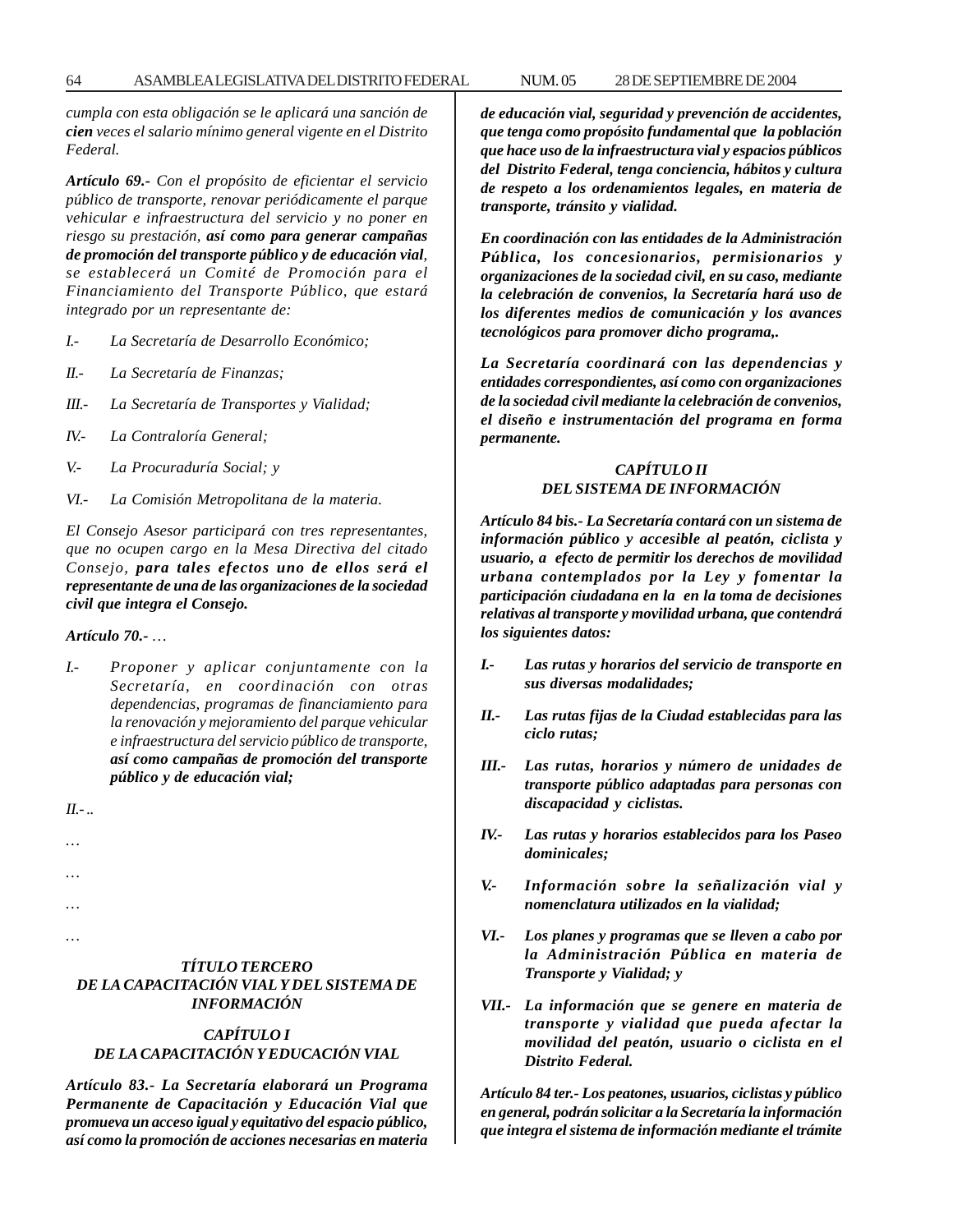*establecido por la Secretaría, el cual deberá ser ágil, expedito y gratuito.*

*La información señalada en las fracciones I, II y VII del artículo anterior será proporcionada en el mismo día en que se solicita;*

*La información señalada en las fracciones IV, V y VI del artículo anterior será proporcionada en medios impresos y/o electrónicos en un término que no exceda de 30 días naturales contados a partir de la fecha en que se solicita;*

*La información señalada en la fracción III del artículo anterior será proporcionada a partir del momento en que se determinen las rutas y los horarios por parte de la Secretaría y divulgada por los medios de comunicación y a través de la página electrónica de la Secretaría.*

*Artículo 84 quáter.- En todo caso, la información integrada al Sistema de Información al usuario, peatón y ciclista, y en general la información que cualquier persona solicite a la Secretaría, se sujetará a las disposiciones aplicables de la presente Ley y de Ley de Transparencia y Acceso a la Información Pública del Distrito Federal.*

#### *CAPÍTULO III DE LAS ESCUELAS DE MANEJO*

*Artículo 85 a 88…*

### *TÍTULO CUARTO DE LAS VIALIDADES Y EL TRÁNSITO*

#### *CAPÍTULO I GENERALIDADES*

*Artículo 89.- ...*

*I.- La aplicación de políticas que tiendan a una mejor y más equitativa utilización del Espacio Público;*

*II.- Las limitaciones y restricciones que se establezcan con objeto de preservar el ambiente y salvaguardar el orden público en la vialidad;*

*III.- …*

*IV. - …*

*V.- La determinación de lineamientos para permitir el aprovechamiento de la vialidad, siempre y cuando, se cumpla con las disposiciones aplicables en materia de construcción y diseño, así como con los estudios de impacto urbano, social y ambiental, y con las medidas de seguridad para el tránsito de peatones y vehículos;*

*VI a VIII- …*

*IX.- La determinación de lineamientos para permitir el estacionamiento de vehículos en la vialidad y fuera de ella, de acuerdo con el uso de suelo autorizado y las*

*disposiciones aplicables en materia de construcción, así como las medidas de auxilio, protección civil y emergencia que se adopten en relación con el tránsito de peatones o vehículos, en situaciones de fuerza mayor, caso fortuito, accidentes o alteración del orden público; y*

## *X.- El diseño y aplicación de medidas para garantizar la seguridad en los Paseos Dominicales y ciclo rutas a las que se refiere la presente Ley.*

*Artículo 90.- La vía pública en lo referente a la vialidad se integra de un conjunto de elementos cuya función es permitir el tránsito de peatones y vehículos no motorizados y motorizados, así como facilitar la comunicación entre las diferentes áreas o zonas de actividad.*

*Artículo 91.- Las vías públicas en lo referente a la vialidad se clasifican en:*

*A.- …*

*I.- Vías primarias: Espacio físico cuya función es facilitar el flujo del tránsito vehicular continuo o controlado por semáforo, entre distintas zonas de la Ciudad, con la posibilidad de reserva para carriles exclusivos, destinados a la operación de vehículos de emergencia:*

*B.- Vías de Tránsito peatonal: Conjunto de espacios efectivos que integran el uso de suelo, destinándolo al tránsito de personas y alojamiento de instalaciones o mobiliario urbano y por lo tanto en ellos, no debe circular ningún tipo de vehículo:*

> *I.- Calle peatonal: Las vías de tránsito peatonal tienen como función el permitir el desplazamiento efectivo, libre y autónomo de peatones y personas que utilicen la movilidad no motorizada no sancionada por esta Ley, dando acceso directo a las propiedades colindantes, a espacios abiertos, a sitios de gran concentración de personas (auditorios, establecimientos mercantiles, centros de transferencia de transporte público, entre otros), pueden ser exclusivas de una zona de interés histórico o turístico;*

> *II.- Acera o banqueta: Vía peatonal de la corona de una calle destinada al tránsito de personas, generalmente comprendida entre la vía de circulación de vehículos y el alineamiento de las propiedades; para tal efecto, las autoridades Delegacionales deberán garantizar anchos efectivos en su construcción, así como su rehabilitación y mantenimiento, de conformidad con las disposiciones y programas correspondientes.*

*III a VIII.- …*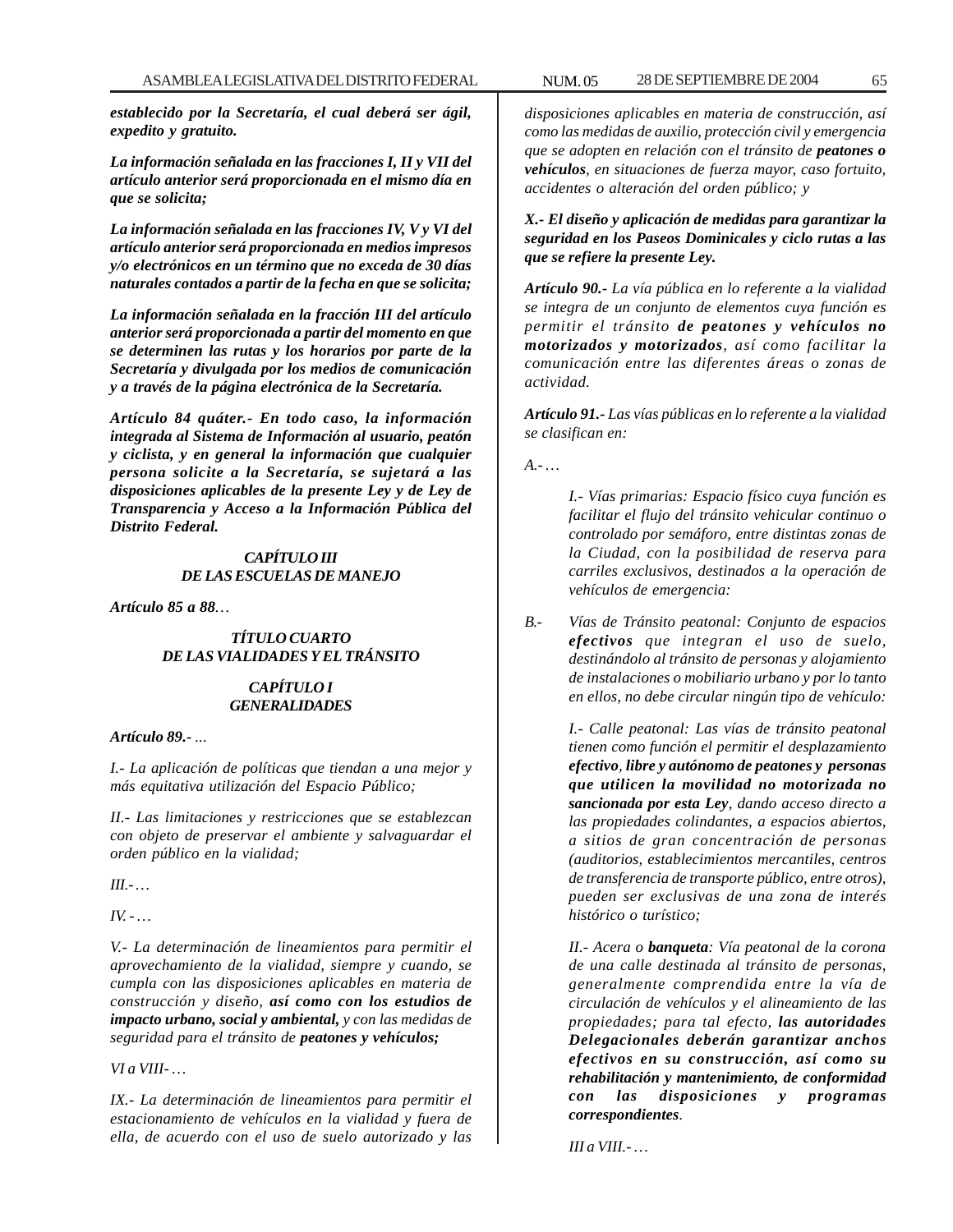*C.- Ciclo Rutas: Vía pública exclusiva para circulación en bicicleta:*

> *I.- Ciclo ruta confinada: Ciclo ruta confinada en las fajas separadoras de las vías primarias; y*

> *II.- Ciclo ruta secundaria: Ciclo ruta diseñada en cualquier vía pública, sin estar confinada propiamente.*

*D.- Paseo dominical: Cierre de vías de tránsito vehicular previamente establecidas por la Secretaría cuando menos todos los domingos de cada mes, para el uso exclusivo de peatones, ciclistas y en general para la recreación en transporte no motorizado hasta por cinco horas.*

*Artículo 92.- La Administración Pública, para el mejor funcionamiento del tránsito peatonal y vehicular, deberá instrumentar las acciones necesarias para crear las áreas de transferencia debidamente conectadas con las estaciones de transferencia, tales como:*

*I a V.- …*

*…*

*…*

*Artículo 93.- …*

*I.- …*

*II.- Que en el Programa Integral de Transporte y Vialidad del Distrito Federal considere ciclo rutas o carriles exclusivos para el tránsito de bicicletas, Paseos Dominicales y el fomento de la infraestructura del transporte masivo, corredores viales metropolitanos, red emergente y derechos de vía.*

*Artículo 93 bis.- La Secretaría coordinará con las Delegaciones y Seguridad Pública la implementación del Paseo Dominical, garantizando el cierre de vías de tránsito vehicular establecidas por la Secretaría, así como la seguridad de los usuarios de la misma.*

*Artículo 93 ter.- La Secretaría implementará el Paseo Dominical todos los domingos del mes como un servicio a la comunidad en general, como espacios recreativos y como incentivo del uso de transportes alternativos.*

## *CAPÍTULO II DE LOS DERECHOS Y OBLIGACIONES DE PEATONES, CICLISTAS Y USUARIOS*

*Artículo 94.- Esta Ley y sus reglamentos, reconocen al peatón como unidad básica de la movilidad urbana, así como el derecho de preferencia del peatón, el ciclista y el* *usuario en la aplicación de las disposiciones contenidas en la presente Ley.*

*Artículo 95.- Son derechos de los peatones:*

- *I.- Contar con el derecho de preferencia, acceso y seguridad en la infraestructura vial y de movilidad urbana;*
- *II.- Contar con vialidades e infraestructura que garanticen su seguridad personal;*
- *III.- Que las autoridades de la administración pública del Distrito Federal promuevan la equidad en el acceso al espacio público;*
- *IV.- Gozar de mecanismos que les garanticen acceso a la información, participación y justicia;*
- *V.- Tener prioridad en el uso de la red vial urbana y en todo proyecto y aplicación de políticas de infraestructura vial;*
- *VI.- Que las autoridades de la administración pública del Distrito Federal fomenten la convivencia entre los diferentes usuarios de la vía pública así como entre los diferentes modos de transporte y el respeto a las áreas públicas destinadas al uso de los peatones;*
- *VII.- Disfrutar un libre y seguro desplazamiento en las vialidades y espacios públicos, con facilidades de acceso que privilegien la accesibilidad a su lugar de destino, así como con la infraestructura y señalamientos que se requieran para cumplir con dichos fines;*
- *VIII.- Recibir información sobre las campañas de educación vial que instrumenten y promuevan las autoridades de la administración pública, así como participar en las mismas;*
- *IX.- Presentar queja contra cualquier irregularidad que le impida gozar el libre uso, acceso y desplazamiento en vialidades y espacios públicos; así como contra cualquier irregularidad en el uso de la vialidad, la carencia, deficiencia o mal estado de la nomenclatura y señalización vial, ante la Unidad establecida para tal efecto por la Secretaría o ante autoridades de la administración pública en el ámbito de sus respectivas competencias;*
- *X.- Solicitar en los términos de la presente Ley y de las disposiciones aplicables de la Ley de Transparencia y Acceso a la Información pública del Distrito Federal, la información que requiera a efecto de que pueda participar en la toma de decisiones;*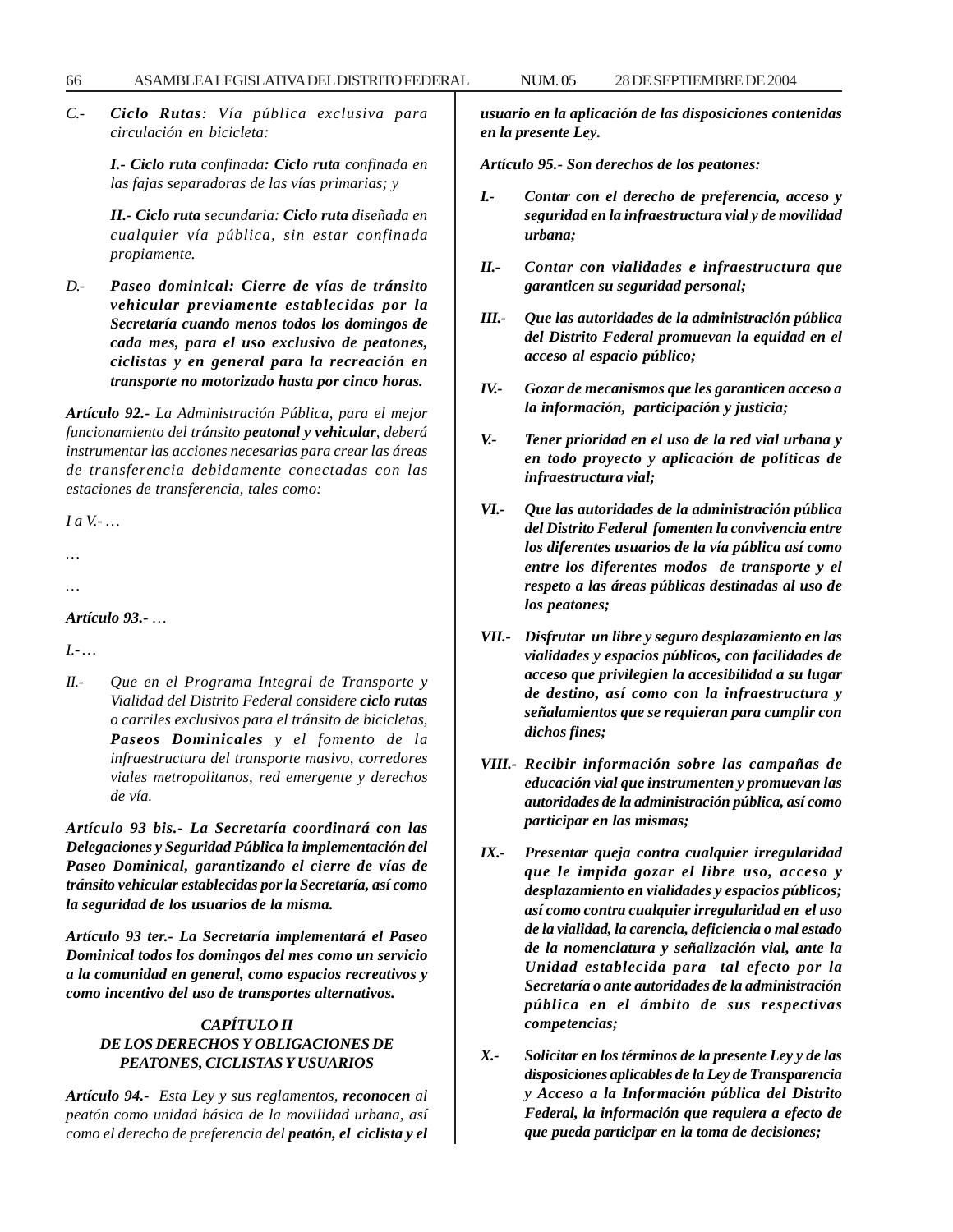- *XI.- Que la Secretaría garantice el uso del paseo dominical, mediante el cierre de vías de tránsito vehicular establecidas para tal efecto, y en coordinación con las autoridades correspondientes se garantice su seguridad; y*
- *XII.- Los demás contenidos en la presente Ley y demás ordenamientos aplicables.*

*Artículo 95 bis.- Son obligaciones de los peatones:*

- *I.- Respetar y utilizar los cruces y puentes peatonales, principalmente de vías primarias. La omisión de la presente disposición lo hará acreedor a una sanción equivalente a 5 salarios mínimos;*
- *II.- Respetar, en vías secundarias, los cruces marcados con rayas y semáforos. La omisión de la presente disposición lo hará acreedor a una amonestación verbal;*
- *III.- Respetar los cruces señalados para uso exclusivo de personas con discapacidad. La omisión de la presente disposición lo hará acreedor a una sanción equivalente a 5 salarios mínimos; y*
- *IV.- Las demás establecidas en la presente Ley y sus reglamentos.*

*Artículo 95 ter.- Son derechos de los ciclistas:*

- *I.- Contar con vialidades e infraestructura que garanticen su seguridad;*
- *II.- Gozar de derecho de preferencia y seguridad sobre el tránsito vehicular;*
- *III.- Disfrutar un libre y seguro desplazamiento en las vialidades y espacios públicos, con facilidades de acceso que privilegien la accesibilidad a su lugar de destino, así como con la infraestructura y señalamientos que se requieran para cumplir con dichos fines;*
- *IV.- Contar con infraestructura para el resguardo de bicicletas en centros de transferencia modal, estacionamientos públicos y privados y medios de transporte público;*
- *V.- Tener acceso a la información sobre las vialidades e infraestructura existente para su movilidad;*
- *VI.- Participar en los planes y proyectos de movilidad urbana sobre ciclo vías y espacios públicos susceptibles de ser transitados por bicicletas;*
- *VII.- Las demás establecidas en la presente Ley y demás ordenamientos aplicables.*

*Artículo 95 quáter.- Son obligaciones de los ciclistas:*

- *I.- Respetar los carriles de uso exclusivo para usuarios de bicicletas;*
- *II.- Utilizar el carril de uso específico para bicicletas en vías primarias, o en su caso, circular por el carril de baja velocidad;*
- *III.- Respetar los señalamientos de vehículos motorizados cuando circulen por vías de tránsito vehicular.*
- *IV.- Respetar y no invadir el área para su circulación dentro de las aceras y banquetas; y*
- *V.- Las demás establecidas en la presente Ley y sus reglamentos.*

*La omisión a las disposiciones señaladas se sancionarán desde con una amonestación verbal hasta con 5 días de salario mínimo.*

*Artículo 95 quintus.- Son derechos de los usuarios:*

- *I.- Contar con la prestación del servicio público de transporte de pasajeros y de carga de manera segura, digna, regular, continua, uniforme, permanente e ininterrumpida y en las mejores condiciones de seguridad, comodidad, higiene y eficiencia;*
- *II.- Que las autoridades de la Administración Pública en el ámbito de su competencia garanticen la estancia y tránsito seguro mediante la infraestructura e instalación de los señalamientos viales necesarios; así como la posibilidad de conectarse entre medios de transporte y vialidades, ya sea mediante corredores, andenes, semáforos, puentes, pasos a nivel o a desnivel y otros dispositivos y protecciones necesarias;*
- *III.- Gozar de derecho de preferencia y seguridad sobre el tránsito vehicular;*
- *IV.- Recibir información sobre las campañas de educación vial que instrumenten y promuevan las autoridades de la administración pública, así como participar en las mismas;*
- *V.- Solicitar en los términos de la presente Ley y de las disposiciones aplicables de la Ley de Transparencia y Acceso a la Información pública del Distrito Federal, la información que requiera a efecto de que pueda participar en la toma de decisiones;*
- *VI.- Los demás establecidos en la presente Ley y sus reglamentos.*

*Artículo 95 sextus.- Son obligaciones de los usuarios:*

*I.- Acceder al servicio público de transporte en los lugares establecidos para tales efectos;*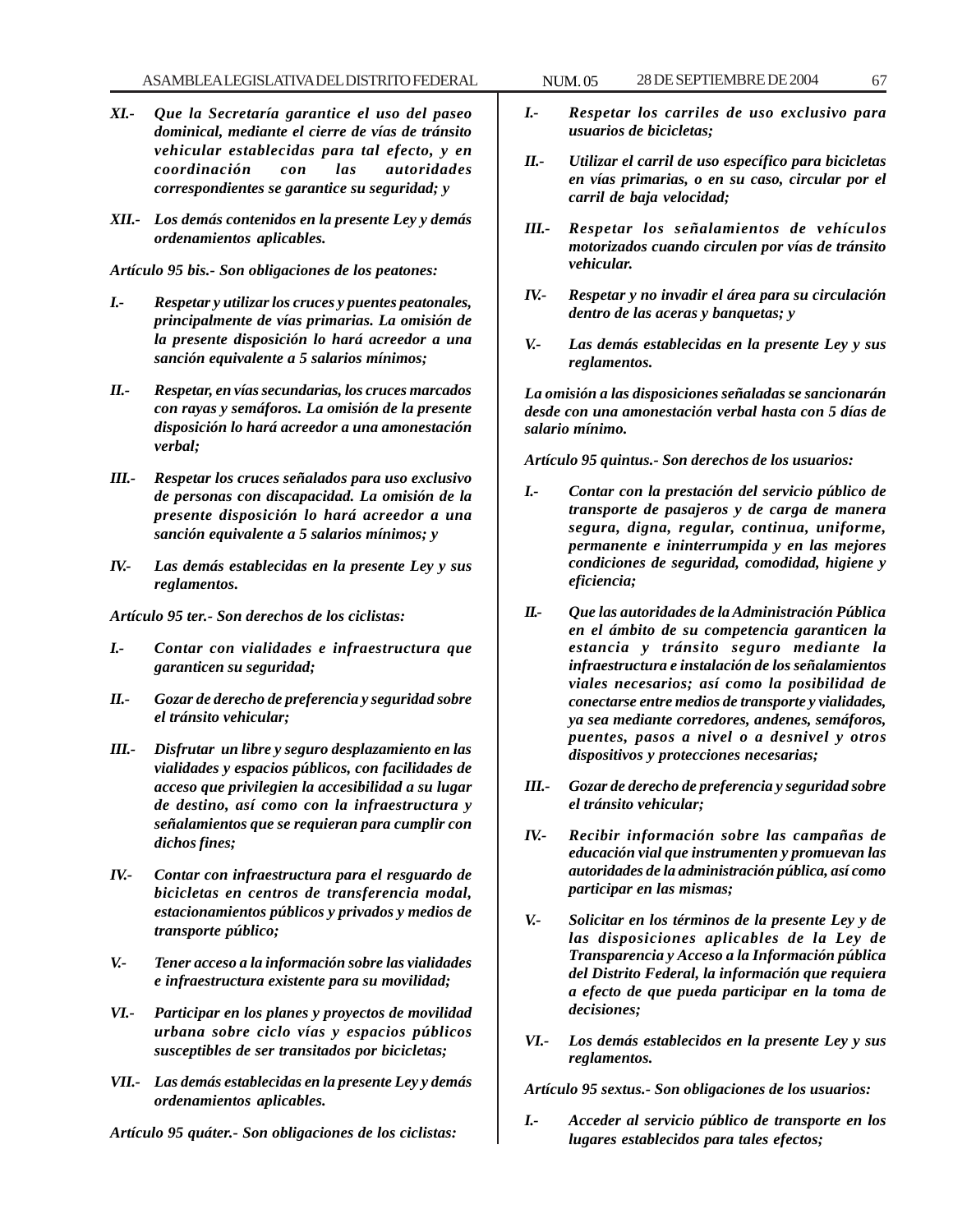#### 68 ASAMBLEA LEGISLATIVA DEL DISTRITO FEDERAL 28 NUM. 05 DE SEPTIEMBRE DE 2004

- *II.- Respetar las indicaciones del conductor de transporte, y en caso de siniestro, respetar los señalamientos oficiales para el ascenso y descenso;*
- *III.- No alterar el orden en el interior de la unidad;*
- *IV.- Ceder el lugar preferencial a adultos mayores y embarazadas;*
- *V.- No viajar con sustancias solventes o inflamables;*
- *VI.- No distraer al operador ni invadir su área de trabajo;*
- *VII.- No hacer mal uso de la tarifa preferencial; y*
- *VIII.- Las demás establecidas en la presente Ley y sus reglamentos.*

*La omisión a las disposiciones señaladas se sancionarán desde con una amonestación verbal hasta con 5 días de salario mínimo.*

*Artículo 96.-La Administración Pública deberá garantizar que la vialidad, la nomenclatura y la señalización de la Ciudad, se mantengan en buen estado.*

*…*

*… …*

#### *CAPÍTULO II BIS*

#### *DEL CONSEJO DE ATENCIÓN AL PEATÓN, CICLISTA Y USUARIO DEL TRANSPORTE*

*Artículo 104 bis.- Con el propósito de garantizar la atención al peatón, ciclista y usuario del transporte; vigilar y evaluar el cumplimiento de la presente Ley, sus reglamentos y programas relacionados con el desarrollo integral del transporte, así como garantizar la protección y defensa de los derechos de los peatones, ciclistas y usuarios del transporte, se establecerá un Consejo de Atención al Peatón, Ciclista y Usuario del Transporte, que estará integrado, en los términos de su instrumento de creación, por:*

- *I.- Un representante de la Secretaría Transportes y Vialidad;*
- *II.- Un representante de la Secretaría de Seguridad Pública;*
- *III.- Un representante de la Comisión de Derechos Humanos del Distrito Federal; y*
- *IV.- Cuatro representantes de organizaciones de la sociedad civil.*

*Artículo 104 ter.- El Consejo de Atención al Peatón, Ciclista y Usuario del Transporte tendrá las siguientes funciones:*

- *I.- Implementar y difundir mecanismos de inspección ciudadana que coadyuven con la Secretaría en la vigilancia sobre el cumplimiento de esta Ley y sus reglamentos, así como de las políticas públicas de transporte y vialidad;*
- *II.- Dar seguimiento y resolver las quejas o irregularidades que los peatones, ciclistas y usuarios tengan sobre la prestación del servicio de transporte público y la infraestructura vial;*
- *III.- Promover y proteger la defensa de los derechos de los peatones, ciclistas y usuarios;*
- *IV.- Atender y brindar asesoría a los peatones, ciclistas y usuarios;*
- *V.- Prestar el servicio de orientación jurídica y asesoría legal a los peatones, ciclistas y usuarios respecto de las quejas, irregularidades, y en su caso, controversias que se generen entre éstos y los prestadores del servicio de transporte;*
- *VI.- Coadyuvar con las autoridades de la administración pública del Distrito Federal para el cumplimiento de las disposiciones contenidas en la presente Ley, y en especial de las contenidas en el capítulo II del Título Cuarto;*
- *VII.- Coadyuvar con el Sistema de Información establecido en la presente Ley, a fin de que el peatón, ciclista y usuario pueda participar en la toma de decisiones;*
- *VIII.- Administrar, recopilar y sistematizar y, en su caso, publicar la información derivada del ejercicio de sus atribuciones;*
- *IX.- Recibir y escuchar propuestas de los peatones, ciclistas y usuarios relacionadas con la aplicación de la presente Ley;*
- *X.- Promover la participación de los peatones, ciclistas y usuarios en el diseño, planeación, ejecución, y evaluación de las políticas públicas relacionadas al transporte;*
- *XI.- Establecer y aplicar mecanismos de vigilancia sobre el cumplimiento de la ley y sus reglamentos, así como de las políticas públicas en materia de transporte;*
- *XII.- Emitir opinión a las instancias correspondientes de la Secretaría respecto de la prestación del servicio de transporte;*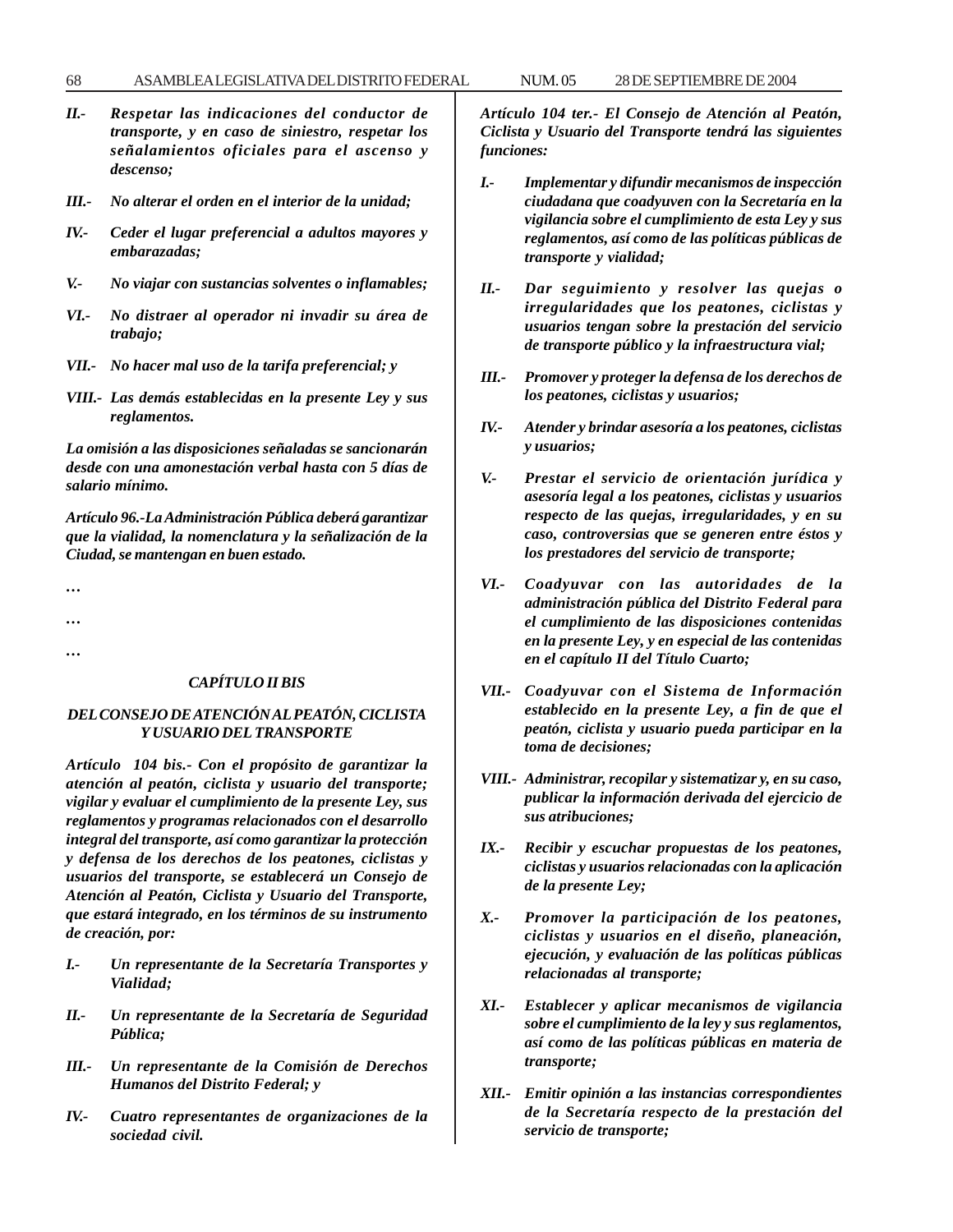- *XIII.- Promover la inclusión de criterios peatonales y para discapacitados en obra viales y proyectos de movilidad, así como infraestructura ciclista incluyente de otro tipo de movilidad no motorizada;*
- *XIV.- Coordinar con la Secretaría, dependencias y organizaciones de la sociedad civil, el diseño e instrumentación del programa de educación vial en forma permanente;*
- *XV.- Coadyuvar con la Secretaría en el diseño y promoción de campañas para desincentivar el uso del automóvil; así como campañas de seguridad y prevención de accidentes; y*
- *XV.- Las demás que le confiera la presente Ley y su instrumento de creación.*

#### *CAPÍTULO VII DE LOS ESTACIONAMIENTOS*

*Artículo 125.- …*

*...*

*Los estacionamientos públicos y privados están obligados a destinar lugares para el uso específico de bicicletas, contando con la infraestructura segura y necesaria para ello. La misma obligación tendrán los establecimientos mercantiles que cuenten con servicio de estacionamiento público. La omisión de la presente disposición se sancionará con multa de 50 veces el salario mínimo.*

*Las tarifas que apliquen los estacionamientos públicos por el servicio señalado en el párrafo anterior no podrán exceder del veinte por ciento de la establecida para automóviles.*

#### *ARTÍCULOS TRANSITORIOS*

*PRIMERO.- El presente decreto entrará en vigor al siguiente día de su publicación en la Gaceta Oficial del Distrito Federal.*

*SEGUNDO.- La designación de los tres representantes de organizaciones de la sociedad civil para la integración del Consejo Asesor de Transportes y Vialidad, se realizará dentro de los sesenta días naturales posteriores a la entrada en vigor del presente decreto.*

*TERCERO.- El Consejo de atención al peatón, ciclista y usuario del transporte se integrará dentro de los sesenta días naturales posteriores a la entrada en vigor del presente decreto.*

*Los representantes de los entes públicos deberán ser nombrados dentro de los sesenta días naturales siguientes a la entrada en vigor del presente decreto.*

*Los representantes de las organizaciones de la sociedad civil deberán ser electos dentro de los sesenta días naturales siguientes a la entrada en vigor del presente decreto, para lo cual seguirán por única vez el procedimiento establecido para la designación de los representantes de las organizaciones de la sociedad civil que integran el Consejo Asesor de Transportes y Vialidad, posteriormente serán electos en los términos de su instrumento de creación.*

*CUARTO.- Las disposiciones contenidas en los párrafos tercero y cuarto del artículo 125 del presente decreto, entrarán en vigor a los 30 días de su publicación en la Gaceta Oficial del Distrito Federal.*

*QUINTO.- Las disposiciones contenidas en el Capítulo II del Título Tercero del presente decreto, relativas al Sistema de Información, entrarán en vigor a los 60 días de su publicación en la Gaceta Oficial del Distrito Federal.*

*SEXTO.- Las disposiciones relativas a la implementación del Paseo dominical a cargo de la Secretaría, contenidas en el presente decreto, entrarán en vigor a los 60 días naturales siguientes a su publicación.*

*SÉPTIMO.- El Jefe de Gobierno expedirá todas las disposiciones necesarias para la exacta observancia de la presente Ley.*

### *DIP. MARTHA DELGADO PERALTA*

Es cuanto, señor Presidente.

## **LA C. PRESIDENTA, DIPUTADA SOFÍA FIGUEROA TORRES.-** Gracias diputada Martha Teresa Delgado.

Con fundamento en lo dispuesto por los Artículos 36 fracción V y VII, 84 de la Ley Orgánica de la Asamblea Legislativa del Distrito Federal, 28 y 83 del Reglamento para su Gobierno Interior, se turna para su análisis y dictamen a la Comisión de Transporte y Vialidad.

Como siguiente punto de la orden del día se encuentra enlistado un Acuerdo de la Comisión de Gobierno, mediante el cual se designa como Jefa Delegacional en el órgano político administrativo denominado Gustavo A. Madero, a la ciudadana Martha Patricia Ruiz Anchondo.

Se solicita a la Secretaría dar lectura al acuerdo mencionado.

**EL C. SECRETARIO, DIPUTADO MIGUEL ÁNGEL SOLARES CHÁVEZ.-** Por instrucciones de la presidencia se procede a dar lectura al acuerdo de referencia.

## *ASAMBLEA LEGISLATIVA DEL DISTRITO FEDERAL III LEGISLATURA*

## *COMISIÓN DE GOBIERNO ACUERDO*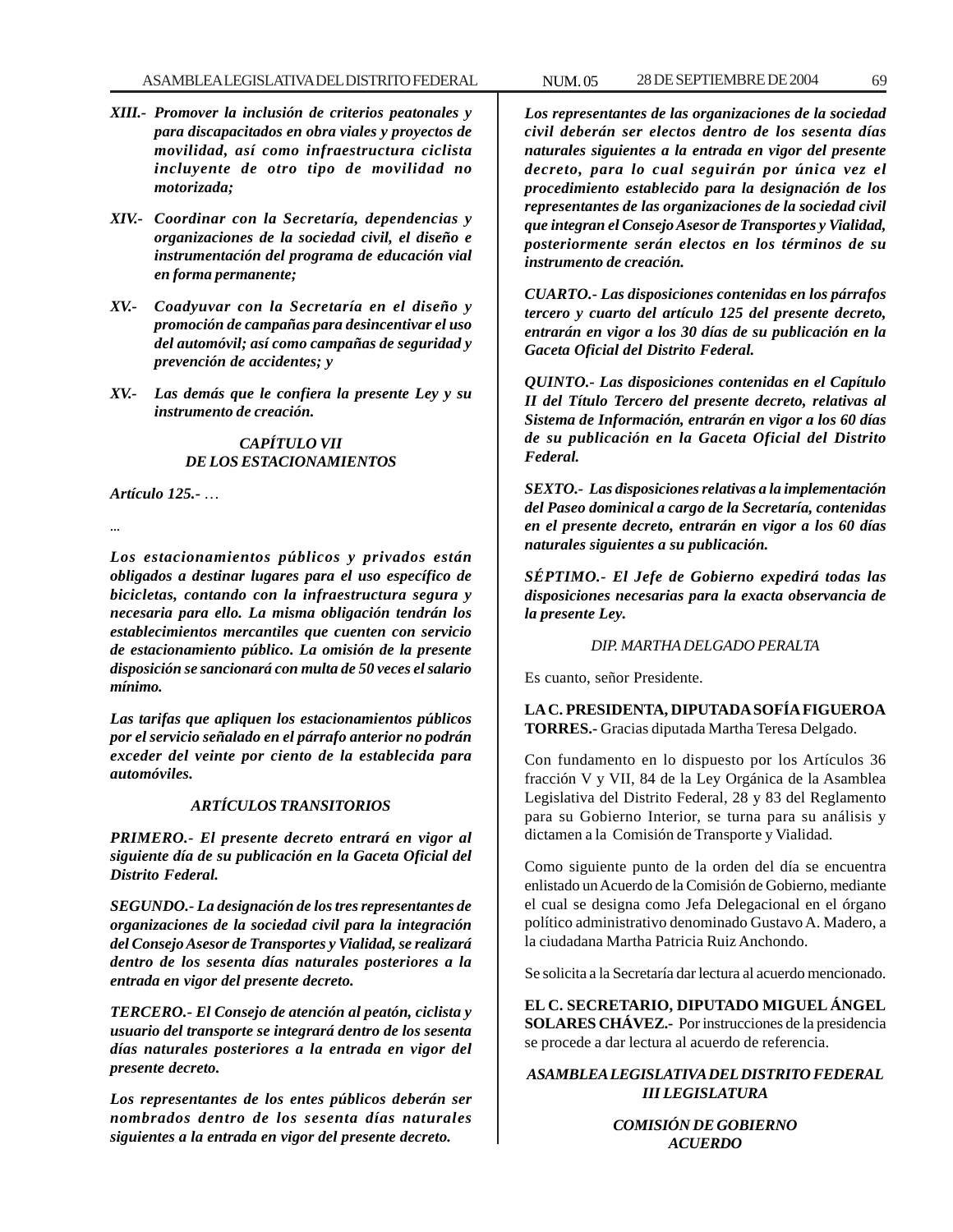### *DE LA COMISIÓN DE GOBIERNO POR EL QUE SE SOMETE A LA CONSIDERACIÓN DEL PLENO DE LA ASAMBLEA LEGISLATIVA DEL DISTRITO FEDERAL, LA DESIGNACIÓN DE LA LIC. MARTHA PATRICIA RUIZ ANCHONDO, COMO JEFE DELEGACIONAL SUSTITUTO EN GUSTAVO A MADERO.*

#### *CONSIDERANDO*

*PRIMERO.- Que de conformidad con lo dispuesto por el articulo 108 del Estatuto de Gobierno del Distrito Federal, la Asamblea Legislativa del Distrito Federal, designara a propuesta del Jefe de Gobierno del Distrito Federal, al ciudadano que habrá de sustituir al Sr. Octavio Flores Millán, como Jefe Delegacional en Gustavo A. Madero, quien por acuerdo del Pleno de la Asamblea Legislativa del Distrito Federal en Sesión extraordinaria de fecha 10 de septiembre de 2004, fue removido de su cargo.*

*SEGUNDO.- Con fecha 10 de septiembre del año en cuso, este Órgano Legislativo aprobó las reglas procedimentales para la designación del Jefe Delegacional sustituto en Gustavo A. Madero, en términos siguientes:*

*PRIMERO.- Recibida la propuesta del Jefe de Gobierno del Distrito Federal, para la sustitución del Jefe Delegacional en Gustavo A. Madero, esta Asamblea Legislativa, a través de la Comisión de Gobierno, deberá analizarla con el fin de verificar que el ciudadano propuesto, cumpla con lo dispuesto por los artículos 53, fracciones IV a X y 105, fracciones I, II, III, y IV del Estatuto de Gobierno del Distrito Federal.*

*SEGUNDO.- En caso de que el ciudadano propuesto no cumpla con los requisitos establecidos en el Estatuto de Gobierno del Distrito Federal, la Comisión de Gobierno, lo hará del conocimiento del Jefe de Gobierno del Distrito Federal, para que formule a esta soberanía, una nueva propuesta.*

*TERCERO.- Cumplido el procedimiento anterior, si el candidato propuesto por el Jefe de Gobierno del Distrito Federal, cumple con los requisitos legales establecidos en los artículos 53, fracciones IV al X y 105, fracciones I, II III Y IV del Estatuto de Gobierno del Distrito Federal, para ocupar el cargo de Jefe Delegacional, deberá comparecer ante el Pleno de la Comisión de Gobierno para efectos de evaluar su perfil. Una vez concluida la entrevista y hechas las valoraciones del caso, la Comisión de Gobierno someterá al Pleno de la Asamblea Legislativa la propuesta, para que por mayoría absoluta y en uso de las atribuciones que le confiere a esta soberanía el articulo 42, específicamente en la fracción XXVIII del Estatuto de Gobierno del Distrito Federal, los Diputados que integran la III legislatura, designe al Jefe Delegacional sustituto en la Demarcación Territorial de Gustavo A. Madero.*

*CUARTO.- El ciudadano que sea designado por el Pleno de la Asamblea Legislativa del Distrito Federal, rendirá protesta en términos de lo previsto por el párrafo cuarto del numeral 106 del Estatuto de Gobierno del Distrito Federal, y tomara posesión del cargo inmediatamente.*

*QUINTO.- En caso de que el Pleno de la Asamblea Legislativa del Distrito Federal, no aprobase la propuesta, se solicitara al Jefe de Gobierno del Distrito Federal, que formule una nueva propuesta que se someterá al procedimiento ya referido.*

*TERCERO.- Con fecha 27 de septiembre de 2004, la Asamblea Legislativa del Distrito Federal, recibió por parte del Jefe de Gobierno del Distrito Federal, la propuesta para la designación del Jefe Delegacional sustituto en Gustavo A. Madero.*

*CUARTO.- Una vez recibida la propuesta de referencia la Comisión de Gobierno realizó la evaluación del cumplimiento de los requisitos a que se refieren los artículos 53, IV a X y 105, fracciones I, II, III y IV del Estatuto de Gobierno somete a la consideración del H. Pleno de la Asamblea Legislativa del Distrito Federal, III Legislatura, el siguiente*

#### *ACUERDO:*

*PRIMERO.- Una vez que la Comisión de Gobierno ha comprobado el cumplimiento de los requisitos que establecen los articulos 53, fracciones I, II III Y IV del Estatuto de Gobierno del Distrito Federal, somete a consideración del Pleno la propuesta de la Lic. Martha Patricia Ruiz Anchando, como Jefe Delegacional en Gustavo A. Madero.*

*SEGUNDO.- Antes de someterlo a votación, la presidencia de la Mesa Directiva otorgara el uso de la palabra a un representante de Cada Grupo Parlamentario para que en un tiempo máximo de 10 minutos fije su posición. El orden de intervención de los Grupos Parlamentarios será el siguiente:*

*Partido Verde Ecologista de México*

*Partido Revolucionario Institucional*

*Partido Acción Nacional*

*Partido de la Revolución Democrática*

*TERCERO.- Aprobado el presente Acuerdo por el Pleno de la Asamblea Legislativa del Distrito Federal, se citará inmediatamente al ciudadano designado a fin de que rinda la protesta de ley, prevista en el cuarto párrafo del artículo 106 del Estatuto de Gobierno del Distrito Federal.*

*CUARTO.- La ciudadana designada por el Pleno de la Asamblea Legislativa del Distrito Federal, III Legislatura,*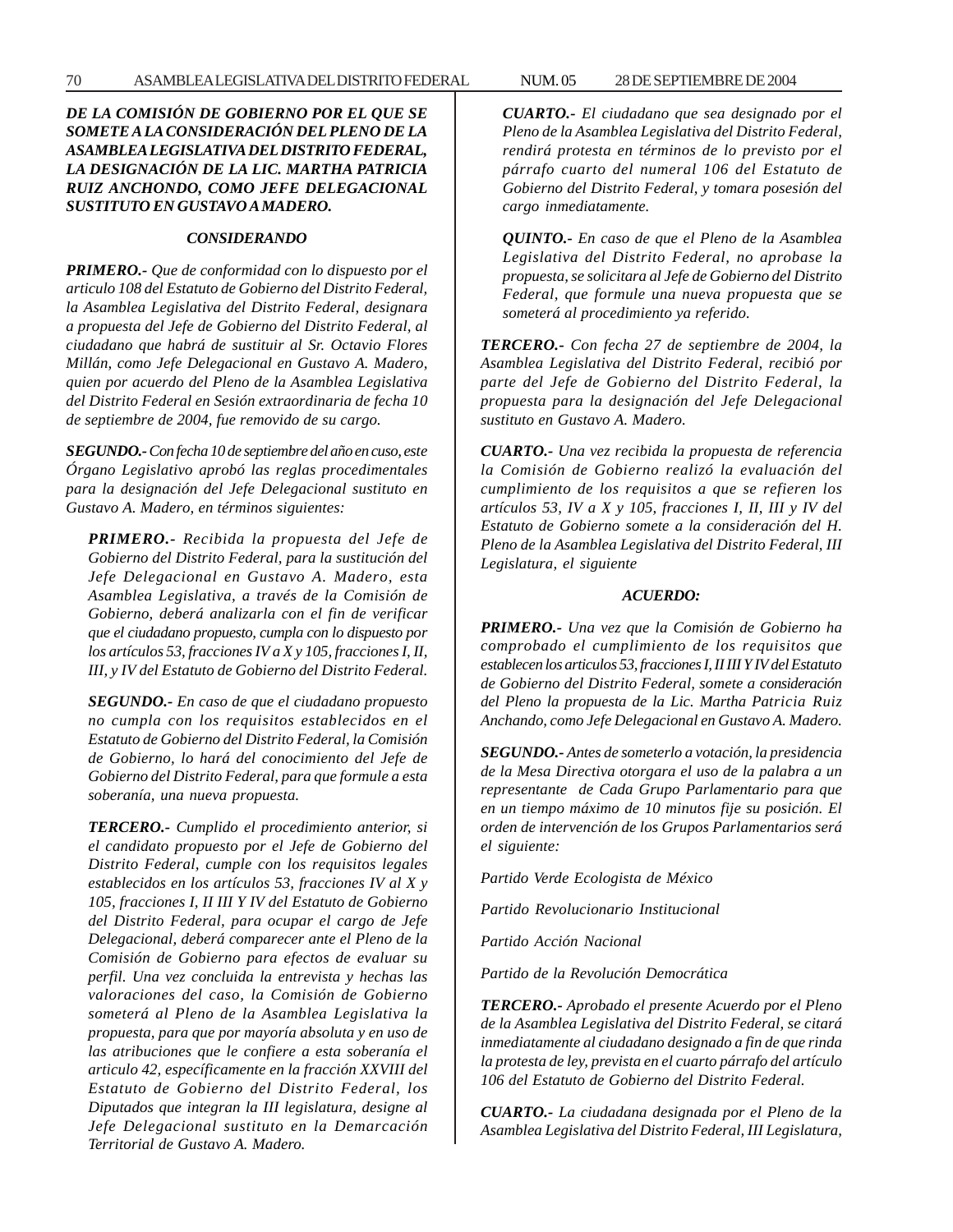*rendira protesta del cargo y tomara posesión inmendiatamente.*

*QUINTO.- Hágase del conocimiento del Jefe de Gobierno de la Asamblea Legislativa del Distrito Federal, III Legislatura, a 28 de septiembre de dos mil cuatro.*

*Firman por la Comisión de Gobierno las y los diputados: Lorena Villavicencio Ayala, Presidenta de la Comisión de Gobierno; Francisco Chiguil Figueroa, Secretario; Roberto Carlos Reyes Gámiz, Coordinador del Grupo Parlamentario del PRD; Manuel Jiménez Gúzman, Coordinador del Grupo Parlamentario del PRI, Alfredo Hernández Raigosa, Integrante.*

Cumplida su instrucción, diputado Presidente.

# **EL C. PRESIDENTE, DIPUTADO ROBERTO CARLOS**

**REYES GÁMIZ.-** En consecuencia, en términos del acuerdo de la Comisión de Gobierno, para fijar la postura en torno a la designación de la ciudadana Martha Patricia Ruiz Anchondo, como Jefa Delegacional en Gustavo A. Madero, harán uso de la tribuna hasta por diez minutos los siguientes diputados: Arturo Escobar del grupo parlamentario del Partido Verde Ecologista de México; Jorge García Rodríguez, del grupo parlamentario del Partido Revolucionario Institucional; José María Rivera Cabello, del grupo parlamentario del Partido Acción Nacional, y Julio Escamilla, del grupo parlamentario del Partido de la Revolución Democrática.

En consecuencia, se concede el uso de la tribuna hasta por diez minutos, al diputado Arturo Escobar.

## **EL C. DIPUTADO ARTURO ESCOBAR Y VEGA.-** Gracias, Presidente.

Una vez más nos encontramos ante el dilema de aceptar una propuesta o no del Jefe Delegacional. Sin duda creo que el Jefe de Gobierno da la cara entregando a esta Soberanía una propuesta mucho más sólida, con mucho más currículum y que sin duda le da posibilidad a los ciudadanos residentes en la Gustavo A. Madero de empezar finalmente después de 12 meses, más bien después 15 meses de haber elegido a un Jefe Delegacional, en su momento a Octavio Flores, de empezar realmente a ver que las políticas en la delegación, los servicios en la delegación empiecen a atenderse.

Patricia Ruiz Anchondo, es una propuesta que mi partido ve con muy buenos ojos, consideramos que es una mujer con amplios antecedentes en la administración pública y que sin duda empezará si así lo decide esta mayoría a dar la cara por toda la gente de la Gustavo A. Madero a partir de hoy.

Hoy en la Comisión de Gobierno me sorprendía un poco, y le preguntaba yo a un compañero diputado, que por qué había tantos diputados presentes, estaba casi la mitad del pleno sentados en la Comisión de Gobierno, no me contestó, pero que me quedé reflexionando y dije, ojalá que no sea para que en un futuro le digan a la probablemente Jefa Delegacional en la Gustavo A. Madero que ellos la apoyaron y que por lo tanto merecen que les coloquen a gente en la delegación, ojalá eso no pase. Si eso ha dañado a la Gustavo A. Madero ha sido eso, han sido los temas de corrupción, impunidad y que las corrientes y los grupos de un partido político quieran secuestrar la delegación. Esperemos que empecemos un camino nuevo en la Gustavo A. Madero.

En caso de que esta mayoría defina darle un voto de confianza a la propuesta del Jefe de Gobierno, esperemos que la licenciada Ruiz Anchondo entienda que esta Delegación tiene enormes problemas, que está en el ojo del huracán, y que entienda que hoy la oposición en el Distrito Federal, los partidos de oposición tenemos más de la mitad de los votos de los ciudadanos, entonces por lo tanto merecemos ser oídos, merecemos ser atendidos y entender que cuando uno ya llega al puesto de administración pública como va a llegar ella como Jefa Delegacional, hay que dejar a un lado los colores partidistas y entender que se gobierna por un cúmulo de gente muy importante.

Hoy la Gustavo A. Madero representa la segunda delegación en población y una delegación que tiene zonas conurbadas muy importantes con el Estado de México y que merecen la enorme responsabilidad por parte de ella.

Por lo tanto, mi partido votará a favor la propuesta, esperando que los demás grupos parlamentarios así lo hagan también.

Por su atención, muchas gracias.

**EL C. PRESIDENTE.-** Gracias, diputado. Se concede el uso de la tribuna hasta por diez minutos, al diputado Jorge García, del Partido Revolucionario Institucional.

**EL C. DIPUTADO JORGE GARCÍA RODRÍGUEZ.-** Con su venia, diputado Presidente.

Compañeras y compañeros diputados:

Hubiera querido tener la oportunidad de elaborar una intervención para posicionar a mi Partido Revolucionario Institucional y hubiera llegado a tiempo, ya que la dictamos hace unos minutos y no está presente; pero no nos es ajena la situación que prevalece en la Delegación Gustavo A. Madero, una delegación de contrastes, de pobreza y de una composición geográfica muy complicada y con una serie de retos que en la actualidad de todos es conocida: en cuestión presupuestal, en cuestión de los conflictos políticos y la lucha que se ha venido desarrollando en los últimos meses.

Es sin duda la Delegación Gustavo A. Madero un polo de atracción muy importante que requiere de un perfil a través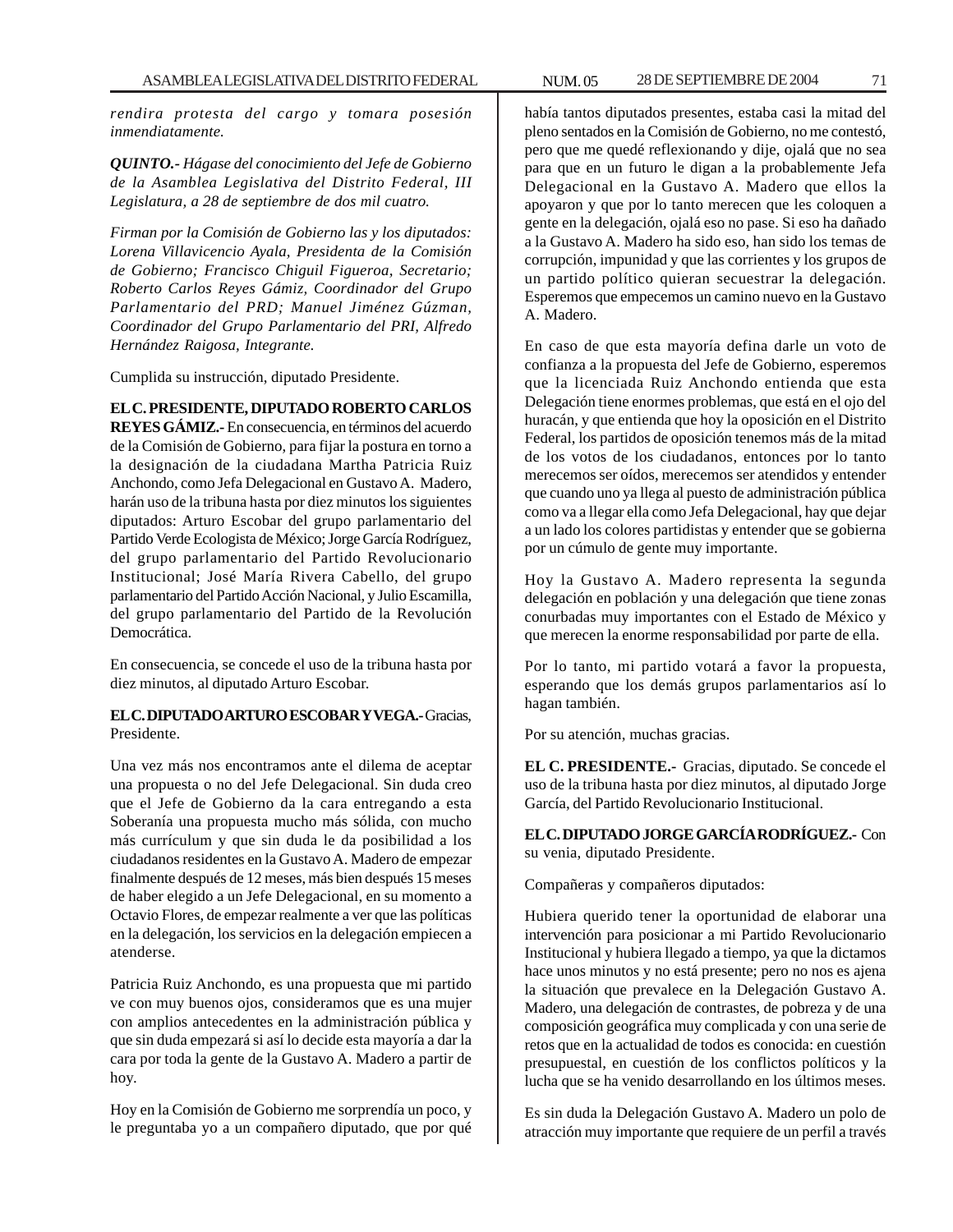de su Jefe Delegacional, que tenga el conocimiento, como lo reflejó en esta mañana la licenciada Martha Patricia Ruiz Anchondo.

Con satisfacción hemos escuchado el diagnóstico que tiene de esta populosa delegación, de en prospectiva buscar de alguna manera subsanar las fallas y omisiones que se han dado en los últimos meses y de escuchar su interés y amplia responsabilidad para poder resolver los problemas que ha generado la situación que vive la delegación. Hay mucha inquietud, existía una gran efervescencia y creo que el conocimiento que nos ha expresado de la delegación es amplio y vasto.

El coordinador parlamentario de nuestro grupo parlamentario, Manuel Jiménez Guzmán, nos refería el día de ayer de una serie de experiencias en relación al perfil profesional que contempla la candidata, y para nosotros fue grato contemplar la congruencia en la reflexión y recomendación que hacía en torno a su persona nuestro coordinador del grupo parlamentario, y hubo opiniones importantes y definitivas que nos obligaron a tomar la determinación de, como lo expresamos en la mañana, darle el voto de confianza.

Obviamente que yo en lo particular tengo un interés especial en esa delegación, porque durante algunos años hicimos un trabajo de carácter político y social y nos dimos cuenta de la problemática que encierra frecuentemente.

El cambio repetido de Jefes Delegacionales, antes Delegados, pues nos hizo ver que no es una delegación fácil y que contempla problemas de carácter económico, social, cultural, educativo y en lo que se relaciona a mi Comisión, en materia de abasto y distribución de alimentos, como es el comercio popular.

La construcción de México y de ahora y la democracia en nuestra ciudad, no pueden entenderse ni justificarse sin la participación de todos los partidos y obviamente de sus organizaciones de las que hago referencia cuando hablo de las vivencias que tuve ahí y en las que ha intervenido en el segundo lugar más importante de carácter religioso como es La Basílica de Guadalupe, que es la que ha generado su nacimiento y su crecimiento, y los perfiles que se requieren para atenderlos, son muy complejos.

Vale la pena advertir que existen signos de turbulencia y de inquietud entre los comerciantes, más de 6 mil, que desarrollan su actividad en torno a La Basílica y que creo que con voluntad podremos construir acuerdos que nos permitan dignificar y proyectar este ejercicio, sin dejar de lado naturalmente las amplias responsabilidades que en esa materia he comentado.

Nuestro Partido Revolucionario Institucional por otra parte actúa y promueve todo tipo de acciones para consolidar en el país y en esta ciudad un régimen de libertades en el que la ley se aplique sin distingos personales ni referencias partidistas. Demandamos en esta ciudad un Gobierno respetuoso de las garantías y los derechos humanos que permita a todos los habitantes avanzar hacia delante en todos los ámbitos en un marco de igualdad de oportunidades con justicia y libertad para todos los jóvenes, para los hombres, para las mujeres, para los adultos mayores y sobre todo para la promesa presente que es preocupación de todos, que son los niños.

La Delegación Gustavo A. Madero por su característica conformación poblacional y urbana tiene una importancia singular en el desarrollo social y urbano del Distrito Federal así como por la representatividad cultural que significa la ubicación de un santuario que es visitado por todos los mexicanos y por una fuerte corriente turística, religiosa, mundial que se expresa en millones de peregrinos.

Para nuestro partido, la elección democrática significa un compromiso político, personal de lealtad y entrega a los altos intereses de los habitantes de Gustavo A. Madero. Sin embargo, los hechos contundentes trajeron como consecuencia la remoción de quien traicionó la voluntad ciudadana.

La importante población que integra la fuerza demográfica de Gustavo A. Madero, tiene diversas manifestaciones en donde prevalece la marginación y la pobreza, en donde se repiten las contradicciones de esta ciudad, en donde por un lado se manifiesta la opulencia y por otra la marginación más absoluta, unida a una importante expresión de consumo de drogas, de desempleo y de ausencia de oportunidades, de capacitación, educación e inseguridad.

Es necesario rectificar el camino y las estrategias de gobernabilidad y desarrollo de la delegación para que el importante presupuesto que le fue asignado por la Asamblea Legislativa sea aplicado y ejercido en su totalidad y en beneficio de todos los habitantes.

Gustavo A. Madero vive una etapa de crisis que sólo va a hacer posible equilibrar mediante el impulso y búsqueda de un reencuentro y enlace con todas las fuerzas políticas y sociales de la delegación que deberán mostrar voluntad que facilite la coincidencia de objetivos, voluntades, acuerdos y alianzas sociales para lograr los objetivos humanos, culturales, de desarrollo social y urbano al que todos aspiramos.

Para nuestro partido, este hecho singular representa una oportunidad para todas las expresiones políticas y sociales que debemos aprovechar en la delegación a efecto de comprometernos a la búsqueda de soluciones para el presente proyectar además no sólo la consolidación de la democracia para los años que vienen sino sobre todo propiciar que el retroceso, que es definitivamente, signifiquen los lamentables hechos que en su oportunidad se dieron.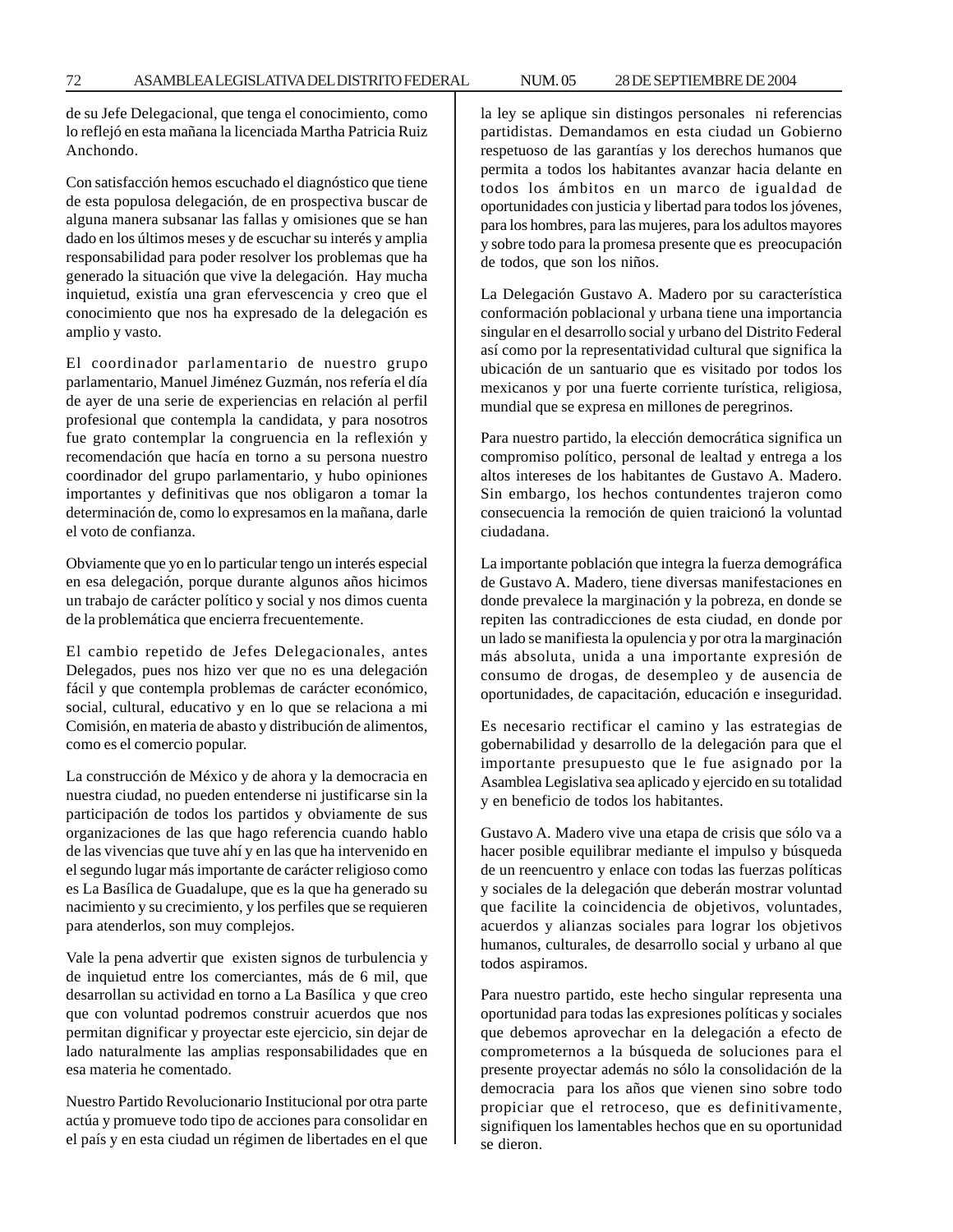Muchos y graves son los problemas a que deberá enfrentarse el nuevo gobierno delegacional en Gustavo A. Madero, algunos de carácter social y cultural que encuentran sus expresiones más contundentes en las múltiples unidades habitacionales que representan el caldo de cultivo a la oportunidad de progreso para las nuevas generaciones, para los jóvenes, a los que las ambiciones políticas partidistas les cancelan toda oportunidad de cambio y desarrollo.

La potencialidad económica y turística de la delegación debe ser aprovechada al máximo mediante la implementación y ejecución de verdaderos programas sociales, sin tintes partidistas, sin ambiciones personales y sin preferencias sectoriales, para de esta manera reencauzar y retomar los objetivos fundamentales de un buen gobierno.

El próximo gobierno de Gustavo A. Madero debe ser un instrumento de servicio y compromiso con el pueblo, un gobierno de causas comunes, sensible a los más profundos anhelos de la sociedad, que esté promoviendo permanentemente los cambios y que en contacto directo reconozca las nuevas y viejas necesidades de la gente, compartiendo su lucha y su esfuerzo por mejorar el nivel de vida y que se retroalimente permanentemente con la demanda ciudadana.

Nuestro partido demanda para Gustavo A. Madero un desarrollo justo, sustentable y cuyo objetivo principal sea combatir la pobreza y la marginación en base a la eficiencia, el compromiso institucional y el destierro y lucha permanente en contra de la corrupción.

Para nuestro partido gobernar significa un compromiso en el marco del pluralismo como expresión de la diversidadpensamiento. Estamos convencidos de que la tolerancia es un valor esencial para gobernar y uno de los más grandes retos del ejercicio político es la democracia.

La propuesta del Jefe de Gobierno para que asuma el cargo de Jefa Delegacional en Gustavo A. Madero la ciudadana Patricia Ruiz Anchondo nos parece aceptable, ya que sus antecedentes en cargos de elección popular y ahora como Procuradora Social ha mostrado compromiso, carácter y decisión para realizar actividades de carácter eminentemente político y con sentido social.

Nuestro partido expresará su voto favorable a esta propuesta del Jefe de Gobierno, pero advierte que debe conservarse el pleno respeto a la dignidad y a la representación ciudadana, que en el ejercicio del gobierno de Gustavo A. Madero debe desterrarse para siempre la corrupción, el nepotismo y los intereses particulares.

Creemos, confiamos que habrá de haber un desempeño eficiente y exhortamos a quien seguramente será la nueva jefa delegacional, por la coincidencia que se expresa al hacer un análisis, un balance de su perfil y de su trayectoria

política, que será para bien de los habitantes de Gustavo A. Madero.

Muchas gracias.

**EL C. PRESIDENTE.-** A continuación se concede el uso de la tribuna hasta por diez minutos al diputado José María Rivera, del grupo parlamentario de Acción Nacional.

**EL C. DIPUTADO JOSÉ MARÍA RIVERA CABELLO.-** Con la venia de la presidencia.

Tal parece que la táctica que ha seguido el señor Jefe de Gobierno López Obrador en el escándalo de corrupción en Gustavo A. Madero ha sido extraída de algún manual que haya tenido el PRI por ahí y que por décadas utilizó cuando ejercía el poder.

Primero intentó convencer a Octavio Flores de retirarse con licencia, para echarle tierra al asunto y así apostarle al olvido, no a la ley, y algo similar hizo Luis Echeverría con Alfonso Martínez Domínguez, luego de la matanza del Jueves de Corpus.

Cuando Octavio Flores Regresó y desató la revuelta tribal, reflejada en muchas movilizaciones, pero por cierto en ninguna acción legal, López Obrador parece que volvió a tomar ese manual del PRI de algún librero y siguió otra receta: que la policía persiguiera al delegado pero con la precaución de alertarlo para que la fuga fuera posible, así se evitarían interrogatorios con respuestas que involucrarían a otros.

Esto mismo ya pasó con otro Delegado en Gustavo A. Madero que sigue prófugo: José Parcero López. El Jefe de Gobierno después intentó eliminar del cargo a Octavio Flores sin que se siguiera el proceso marcado en la ley y en manos de la Asamblea, así y de nuevo parece que de algún manual del PRI apareciera unas cartas firmadas aparentemente por Flores pero de texto contradictorio, de un día a otro, textos contradictorios y esa maniobra me recuerda a una supuesta licencia que pidió por fax el diputado priísta Muñoz Rocha, involucrado en el asesinato de José Francisco Ruiz Massieu; ese Muñoz Rocha nunca apareció.

Cuando finalmente la Asamblea destituyó a Octavio Flores, López Obrador parece que de nuevo siguió al pie de la letra un manual de prácticas del PRI, porque mientras el PRI tenía que respetar las cuotas de sus sectores, López Obrador escogió respetar las cuotas de las tribus y propuso que Gustavo A. Madero siguiera siendo territorio entregado a la corriente de René Bejarano. Afortunadamente la Asamblea rechazó esa propuesta y hoy el Jefe de Gobierno ha sacado otra lección de ese manual del PRI, la elección del tapado.

Ayer en la mañana retiró la capucha y hoy leemos que la designada se dice sorprendida, que no lo esperaba. Lo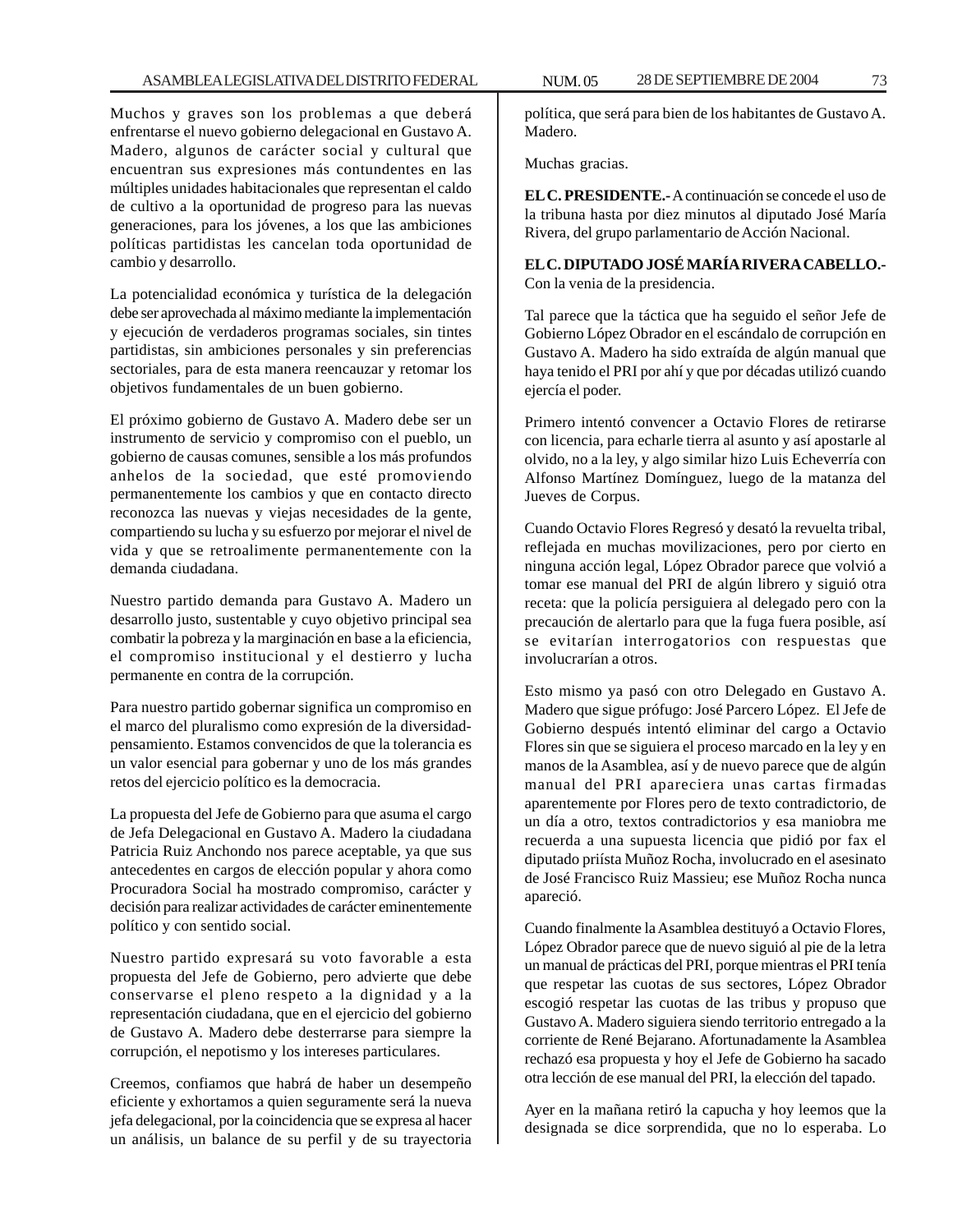mismos oíamos cada vez que el PRI daba a conocer al tapado, al beneficiado por el dedazo después de un proceso oscuro y no exento de golpes entre aspirantes, igual al fenómeno que hemos visto en este caso.

La licenciada Ruiz se dice sorprendida con la noticia de que fue propuesta. ¿qué nadie le consultó antes, nadie le preguntó su parecer?, parece ser que se enteró en el periódico, como uno se entera de un premio de la Lotería. La delegación Gustavo A. Madero no es un premio para rifarse, señoras y señores. Por lo tanto, ante esta manera de enterarse suena que es una propuesta improvisada.

Como en los tiempos del PRI se ha designado a una persona que no vive en la delegación, sin que le avisaran que le iban a nominar, según leemos una entrevista. Por lo tanto, escuchamos esta mañana una propuesta con ideas vagas e imprecisas acerca de lo que debe hacerse en Gustavo A. Madero producto de la prisa, porque no se puede construir un plan de trabajo para Gustavo A. Madero de la noche a la mañana.

Así encontramos por ejemplo contradicción en la idea de invitar al Instituto Politécnico Nacional a jugar un papel más activo en la difusión de la cultura y la ciencia ahí en Gustavo A. Madero y al mismo tiempo sostener la obra de un centro cultural que ha costado millones de pesos ubicado a unos pasos del Instituto Politécnico Nacional y condenado a ser un elefante blanco nada funcional.

No se necesita invitar a artistas y a intelectuales a promover el Centro Futurama, porque no se ha terminado la obra, primero se necesitan albañiles para terminarlo y ya después se podrá invitar a intelectuales y a artistas si así se quiere.

También tenemos algunos antecedentes de actitudes sectarias en el ámbito laboral que no juzgamos compatibles con una jefa delegacional, pero algo muy importante: no queremos ver a una profesional cercada por tribus ni llevada al sacrificio en una tierra extraña y de enormes conflictos y solamente por lealtad.

No cabe duda que Octavio Flores era la mejor carta del PRD en Gustavo A. Madero pues el Jefe de Gobierno se ha visto forzado a buscar candidatos en otras delegaciones, pero no basta la buena voluntad de una ciudadana para resolver los problemas de una delegación de tal tamaño.

**EL C. PRESIDENTE.-** A continuación, se concede el uso de la tribuna hasta por diez minutos al diputado Julio Escamilla, del grupo parlamentario del Partido de la Revolución Democrática.

## **EL C. DIPUTADO JULIO ESCAMILLA SALINAS-** Con el permiso de la presidencia.

Sin duda lamento los procesos descalificatorios que aquí se vienen a señalar con una propuesta que en lo primero que destaca es que viene a darle conducción, gobernabilidad y rumbo a la demarcación y se refieren a conflictos internos pero no me quedó claro si son los del PAN o las divisiones internas que ahí traen, porque de repente escupimos para arriba y nos cae encima.

Recordar que todo este proceso que tan cuestionado fue inició con el Partido Acción Nacional, y hoy esconden la cabeza y empiezan en el proceso de descalificación.

A lo mejor hay preocupación porque ya se le va a dar rumbo y estabilidad a esta demarcación y sienten que se les va de las manos Gustavo A. Madero. Lo lamentamos. Esa no es responsabilidad del proyecto político del Partido de la Revolución Democrática, es responsabilidad de que somos diputados de mayoría y tenemos que darle la cara a los maderenses.

La designación como Jefa Delegacional de Gustavo A. Madero de la licenciada Patricia Ruiz Anchondo y su ratificación por parte de esta Asamblea Legislativa del Distrito Federal, constituye un acto que debemos todos celebrar porque se antepusieron los intereses de los maderenses a los intereses sectarios o de grupo.

Su nombramiento no constituye un nombramiento más, representa la voluntad política de todos o casi todos los actores políticos, por darle rumbo cierto y preciso a una demarcación territorial mermada por los escándalos, conflictos y enconos por todos conocidos y garantiza gobernabilidad, estabilidad y conducción.

La licenciada Patricia Ruiz Anchondo representa el consenso y por ello su responsabilidad en el mando que a partir de hoy asume es un reto difícil, pero sin duda y estamos seguros de ello, con su trayectoria política y social, tanto como dirigente de organizaciones sociales como en su calidad de titular de una importante dependencia de gobierno, se erigirá en el capitán adecuado para encauzar el barco en las turbulentas aguas en las que fue colocado.

La parálisis que aqueja a nuestra delegación es tal, que las tareas que tendrán que impulsar no sólo son urgentes, son urgentísimas, siendo las acciones de mayor relevancia las que directamente incidan en la población, si consideramos que las estadísticas colocan a la delegación Gustavo A. Madero en los primeros lugares de índices delictivos y extrema pobreza en el Distrito Federal.

Así, tenemos que las políticas de seguridad pública y de desarrollo social son las que en forma prioritaria tienen que se consideradas y ejecutadas, no menos importante es combatir el rezago en obra pública e infraestructura urbana y culminar los proyectos como el de la Plaza Mariana en la Villa de Guadalupe.

Su experiencia y sensibilidad probada sin duda le ayudarán a despertar en la población la confianza en sus gobernantes.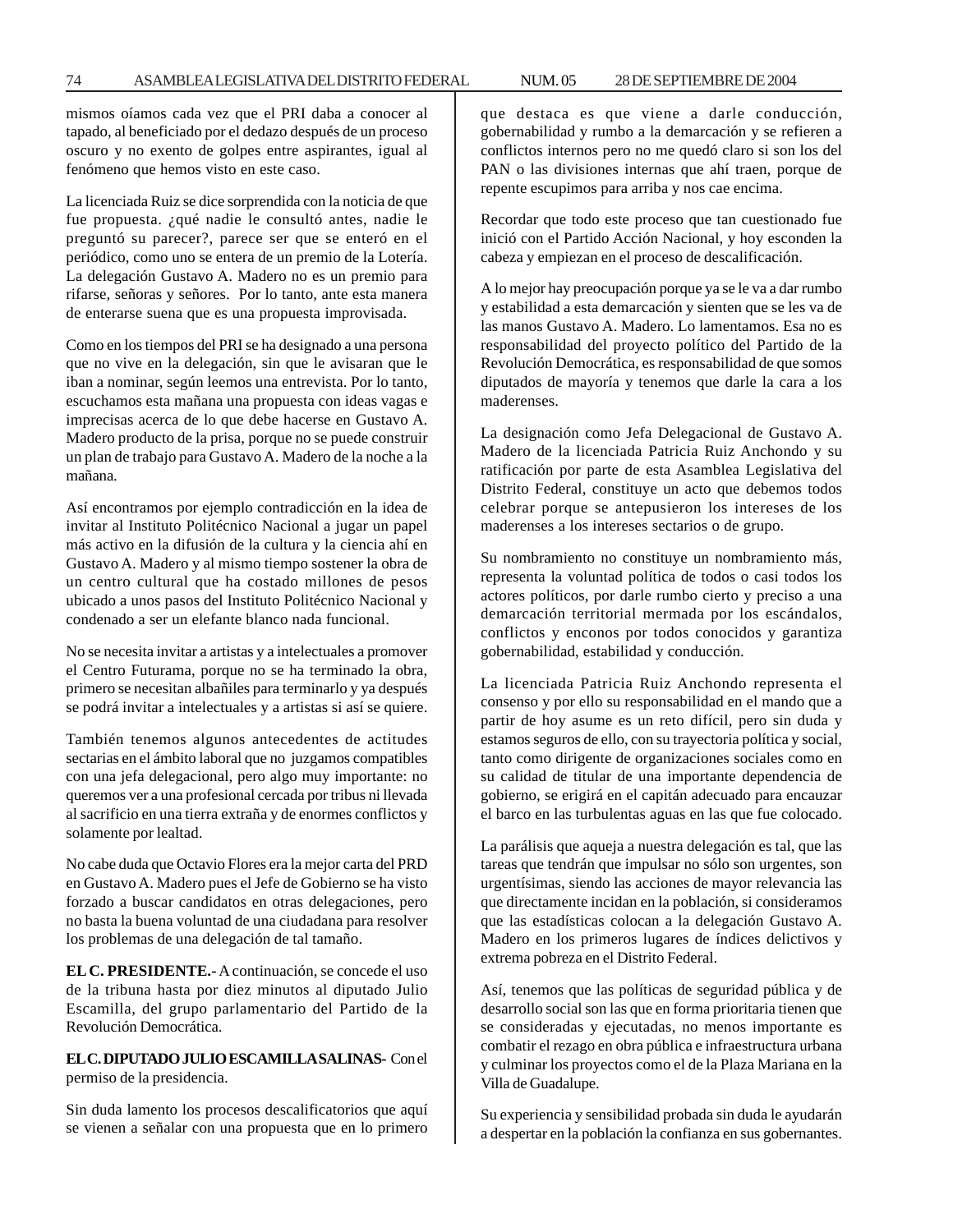Para nuestra buena fortuna, ser mujer es determinante en esta ardua tarea de generar las condiciones para que los maderenses se acerquen y planteen sus problemas con la certeza que da saber que serán escuchados y sus problemas serán resueltos.

Su trayectoria como persona de probada honradez la colocan en el lugar idóneo para que la información y la rendición de cuentas se realicen en el marco de la transparencia y la legalidad, con miras a rescatar la confianza entre la población, máxime cuando la salida del anterior delegado se dio precisamente en el marco contrario; su responsabilidad en este ámbito de las acciones de gobierno es todavía mayor.

Sin duda un tema prioritario en estos momentos es el buen uso y manejo de los recursos, garantizando no caer en subejercicio y esta Asamblea Legislativa tendrá que ser copartícipe para generar condiciones idóneas en el uso y buen destino de estos recursos por la premura y el subejercicio en el que se puede caer.

Bajo la lógica del uso racional y transparente de los recursos atendemos las demandas más sentidas de los maderenses: contrato igual para todos y donde el lema central bajo el cual se conduzca la demarcación, hoy a su cargo seguramente de la licenciada Anchondo, sea la transparencia.

En Gustavo A. Madero requerimos programas de cultura y de desarrollo urbano que detengan el despoblamiento y en general abatir el rezago que se presenta en casi todas las materias. Su actuación será clave en el resurgimiento de una Delegación de las más grandes del Distrito Federal.

Por ello el Partido de la Revolución Democrática votará a favor de la licenciada Patricia Ruiz Anchondo porque consideramos que la propuesta que nos hace el Jefe de Gobierno para que dirija la delegación Gustavo A. Madero es congruente con el proyecto de gobierno que ha venido impulsando desde que asumió la Jefatura de esta Ciudad de la Esperanza, y porque consideramos que la talla moral de la licenciada Ruiz Anchondo es para y en beneficio de los habitantes de la Delegación Gustavo A. Madero.

En usted depositamos hoy el rescate del proyecto político partidario y de gobierno en la demarcación, en bienestar de los maderenses. Es momento de gobernar con todos y para todos. Los maderenses y la ciudad se lo agradecerán.

Gracias.

**EL C. PRESIDENTE.-** Gracias diputado. Proceda la Secretaría a consultar a la Asamblea en votación nominal si es de aprobarse el acuerdo de la Comisión de Gobierno.

**LA C. SECRETARIA, DIPUTADA MARÍA GABRIELA GONZÁLEZ MARTÍNEZ.-** Se va a proceder a recoger la votación nominal del Acuerdo de referencia.

De conformidad con lo establecido por el artículo 128 del Reglamento para el Gobierno Interior de la Asamblea, se solicita a la Coordinación de Servicios Parlamentarios hacer el anuncio correspondiente a efecto de que los diputados presentes puedan emitir su voto.

Se solicita a los diputados que al emitir su voto lo hagan en voz alta diciendo su nombre y apellido, añadiendo la expresión ''en pro'', ''en contra'' o ''abstención''. La de la voz recogerá la votación. Comenzamos de derecha a izquierda.

#### **(Votación Nominal)**

José Espina, en contra. María Teresita Aguilar, en contra. Benjamín Muciño, en contra. Juan Antonio Arévalo López, en contra. Gabriela Cuevas, en contra. Jesús López, en contra. Martha Delgado, a favor. Rafael Hernández Nava, a favor. Emilio Fernández, a favor. Eduardo Malpica, a favor. Maricela Contreras Julián, a favor. Higinio Chávez, a favor. José Jiménez, en pro. María Lourdes Rojo e Incháustegui, en pro. Adrián Pedrozo Castillo, en pro. Andrés Lozano Lozano, en pro. González Maltos, a favor. Araceli Vázquez Camacho, en pro. Obdulio Ávila, en contra. Mónica Serrano, en contra. Christian Lujano, en contra. Mariana Gómez del Campo, en contra. José María Rivera, en contra. Irma Islas, en contra. Jorge Lara, en contra. Carlos Alberto Flores, en contra.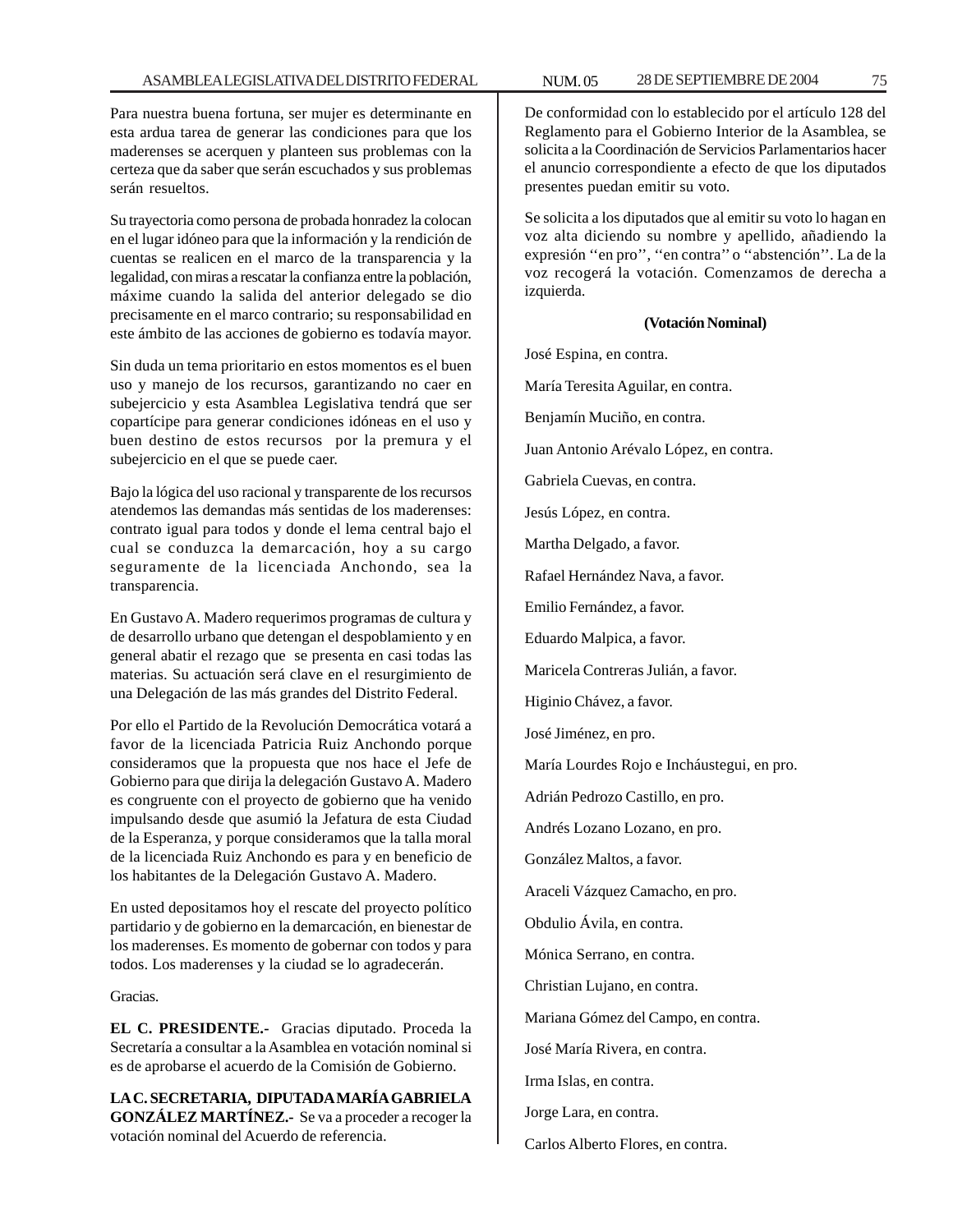76 ASAMBLEA LEGISLATIVA DEL DISTRITO FEDERAL 28 NUM. 05 DE SEPTIEMBRE DE 2004 Alejandra Barrales, en pro. Lorena Villavicencio, a favor. Alberto Trejo Villafuerte, en pro. Alfredo Hernández Raigosa, a favor. Francisco Chiguil, en pro. Elio Bejarano, en pro. Rodrigo Chávez Contreras, a favor. Silvia Oliva Fragoso, en pro. Lourdes Alonso, en pro. María Elena Torres, a favor. Arturo Escobar, a favor. Bernardo de la Garza, en pro. Francisco Agundis, en pro. José Antonio Arévalo, a favor. Gutiérrez de la Torre, a favor. Mauricio López Velázquez, en pro. José Medel Ibarra, a favor. Claudia Esqueda, a favor. Gerardo Villanueva, a favor. Efraín Morales, a favor. Rigoberto Nieto, a favor. Julio César Moreno, a favor. Víctor Varela, a favor. Alfredo Carrasco, a favor. Pablo Trejo, en pro. Rodolfo Covarrubias, a favor. Julio Escamilla, a favor. **LA C. SECRETARIA.-** ¿Faltó alguna o algún diputado de emitir su voto? Jiménez Guzmán, en pro. **LA C. SECRETARIA.-**Se va a proceder a recoger la votación de la Mesa Directiva. Sara Figueroa, en pro. Sofía Figueroa, en contra. Guadalupe Chavira, a favor. Jorge García Rodríguez, a favor. Reyes Gámiz, a favor. **LA C. SECRETARIA.-** Diputado Presidente, el resultado de la votación es el siguiente: 45 votos a favor, 16 votos en contra, 0 abstenciones. **EL C. PRESIDENTE.-** En consecuencia, se aprueba el acuerdo mediante el cual se designa a la Jefa Delegacional en el Órgano Político Administrativo denominado Gustavo A. Madero, ciudadana Martha Patricia Ruiz Anchondo. Cítese a la ciudadana Martha Patricia Ruiz Anchondo, a efecto de que rinda su protesta de ley ante el pleno de la Asamblea Legislativa, para dar cumplimiento a lo establecido en los artículos 128 de la Constitución Política de los Estados Unidos Mexicanos y 106 último párrafo del Estatuto de Gobierno del Distrito Federal. Esta presidencia tiene conocimiento que se encuentra a las puertas de este recinto, la ciudadana Martha Patricia Ruiz Anchondo. Para acompañarla al interior de este Recinto, se designa en comisión de cortesía a los siguientes diputados: Teresita Aguilar Marmolejo, Héctor Mauricio López Velázquez, Francisco Agundis Arias, Alberto Trejo Villafuerte y Andrés Lozano Lozano. Se solicita a la comisión cumpla su cometido. **(La comisión cumple su cometido) EL C. PRESIDENTE.-** Esta presidencia, a nombre propio y de la Asamblea Legislativa del Distrito Federal, da la más cordial bienvenida a la ciudadana Martha Patricia Ruiz Anchondo, a los invitados especiales y al público que nos acompaña. Se solicita a los presentes ponerse de pie y a la ciudadana Martha Patricia Ruiz Anchondo pasar al frente de esta tribuna para rendir su protesta de ley. Adelante, ciudadana Martha Patricia Ruiz Anchondo. **LA C. MARTHA PATRICIA RUIZ ANCHONDO.-** *''Protesto guardar y hacer guardar la Constitución Política de los Estados Unidos Mexicanos, el Estatuto de Gobierno del Distrito Federal y las leyes que de ellos emanen y desempeñar leal y patrióticamente el cargo de Jefa Delegacional en la Demarcación Territorial en Gustavo A. Madero, mirando en todo por el bien y prosperidad de la Unión y del Distrito Federal; y si así no*

Gabriela González, en contra.

Miguel Ángel Solares Chávez, a favor.

**EL C. PRESIDENTE.-** Muchas gracias, ciudadana Martha Patricia Ruiz Anchondo.

*lo hiciere, que el pueblo me lo demande''.*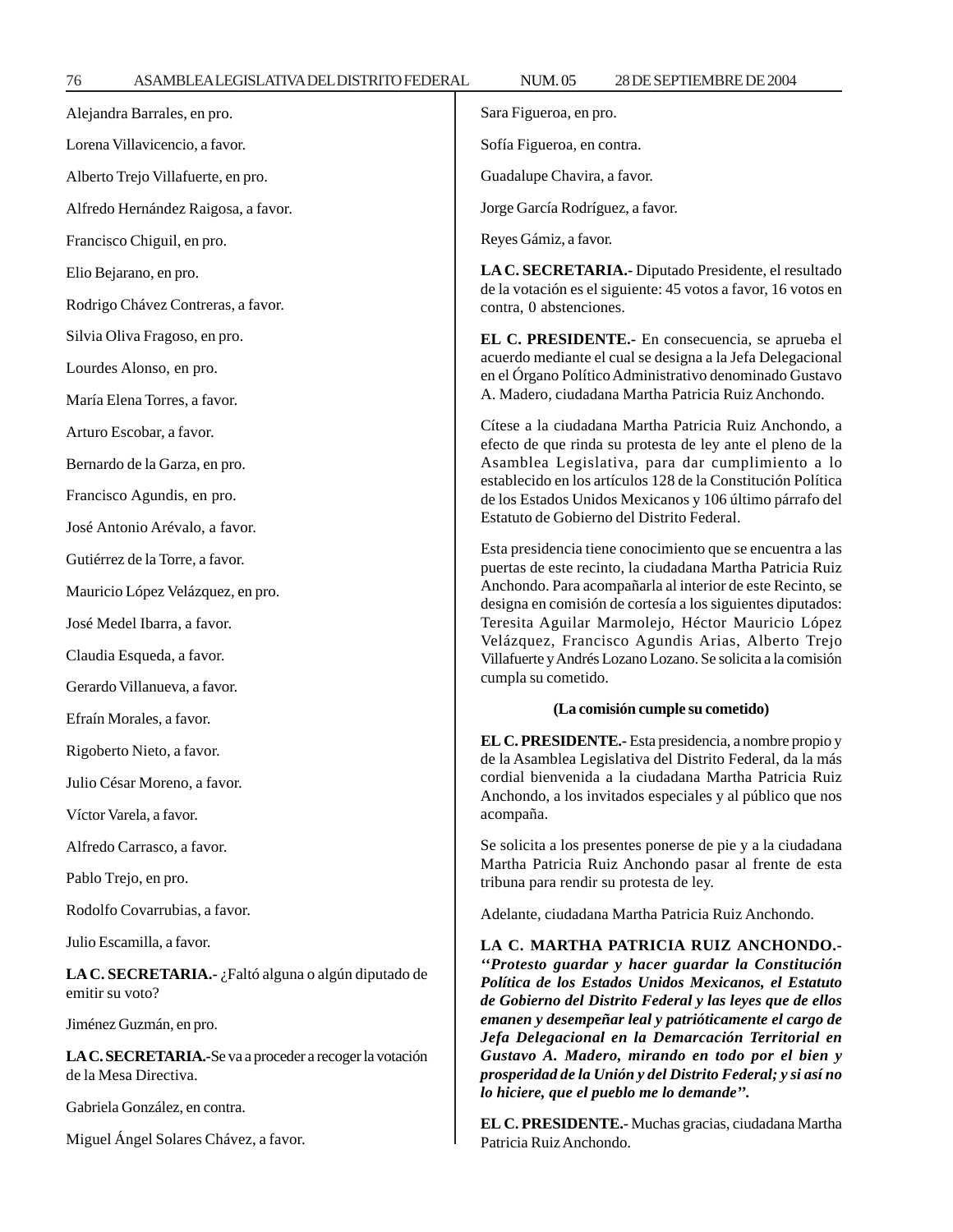Los diputados integrantes de la Asamblea Legislativa del Distrito Federal, III Legislatura, hacen votos para que desempeñe su encargo con el mayor de los éxitos.

Tomen asiento todos los presentes.

Se solicita a la Comisión designada se sirva acompañar a su salida del Recinto a la ciudadana Martha Patricia Ruiz Anchondo, Jefa Delegacional en Gustavo A. Madero, en el momento en que así desee hacerlo.

## **(La comisión cumple su cometido)**

**EL C. PRESIDENTE.-** El siguiente punto del orden del día es la discusión y en su caso aprobación del dictamen que presenta la Comisión de Asuntos Laborales y Previsión Social a la propuesta con punto de acuerdo a fin de exhortar al Jefe de Gobierno del Distrito Federal, licenciado Andrés Manuel López Obrador, ordene la creación de la Academia del Heroico Cuerpo de Bomberos del Distrito Federal y se desista de la demanda de cancelación del registro del Sindicato de este organismo.

En virtud de que el dictamen fue distribuido entre las diputadas y diputados, en términos de lo dispuesto por el artículo 115 del Reglamento para el Gobierno Interior de la Asamblea Legislativa del Distrito Federal, proceda la secretaría a consultar a la Asamblea en votación económica si se dispensa la lectura del mismo y se somete a discusión de inmediato.

**LA C. SECRETARIA.-** Por instrucciones de la presidencia y en votación económica, se consulta a la Asamblea si es de dispensarse la lectura del dictamen de referencia y se somete a discusión de inmediato.

Los que estén por la afirmativa, sírvanse manifestarlo poniéndose de pie.

Los que estén por la negativa, sírvanse manifestarlo poniéndose de pie.

Dispensada la lectura, diputado Presidente.

# **EL C. PRESIDENTE.-** Muchas gracias.

Para fundamentar el dictamen se concede el uso de la palabra a la diputada Araceli Vázquez a nombre de la Comisión de Asuntos Laborales y Previsión Social.

**LA C. DIPUTADA MARÍA ARACELI VÁZQUEZ CAMACHO.-** Con su permiso, diputado Presidente de la Mesa Directiva, Carlos Reyes Gámiz.

# *COMISIÓN DE ASUNTOS LABORALES Y PREVISIÓN SOCIAL*

*DICTAMEN DE LA COMISIÓN DE ASUNTOS LABORALES Y PREVISIÓN SOCIAL, RELATIVO A LA PROPUESTA CON PUNTO DE ACUERDO, A FIN DE* *EXHORTAR AL C. JEFE DE GOBIERNO DEL DISTRITO FEDERAL, LIC. ANDRÉS MANUEL LÓPEZ OBRADOR, ORDENE LA CREACIÓN DE LA ACADEMIA DEL HEROICO CUERPO DE BOMBEROS DEL DISTRITO FEDERAL, Y SE DESISTA DE LA DEMANDA DE CANCELACIÓN DEL REGISTRO DEL SINDICATO DE ESTE ORGANISMO*

# *Honorable Asamblea Legislativa del Distrito Federal:*

*Con fundamento en los artículos 28, 30, 32, 33 y 89 numeral 7, del Reglamento para el Gobierno Interior de la Asamblea Legislativa del Distrito Federal, los suscritos diputados integrantes de la Comisión de Asuntos Laborales y Previsión Social de esta Asamblea Legislativa del Distrito Federal III Legislatura, sometemos a la consideración de este Honorable Pleno, el siguiente Dictamen de la Comisión de Asuntos Laborales y Previsión Social relativa a la propuesta con punto de acuerdo, a fin de exhortar al C. Jefe de Gobierno del Distrito Federal, Lic. Andrés Manuel López Obrador, ordene la creación de la Academia del Heroico Cuerpo de Bomberos del Distrito Federal, y se desista de la demanda de cancelación del registro del sindicato de este organismo con los siguientes:*

## *ANTECEDENTES*

*1.- Con fecha 20 de abril, el Diputado, José Mendel Ibarra, integrante del Grupo Parlamentario del Partido Revolucionario Institucional presentó ante el pleno de la Honorable Asamblea Legislativa del Distrito Federal III Legislatura, la Propuesta con punto de acuerdo, a fin de exhortar al C. Jefe de Gobierno del Distrito Federal, Lic. Andrés Manuel López Obrador, ordene la creación de la Academia del Heroico Cuerpo de Bomberos del Distrito Federal, y se desista de la demanda de cancelación del registro del sindicato de este organismo.*

*2.- Con fecha 1 de Abril de 2004, la Mesa Directiva de la Asamblea Legislativa del Distrito Federal III Legislatura, turno para su análisis y dictamen a la Comisión de Asuntos Laborales y Previsión Social, la Propuesta con punto de acuerdo, a fin de exhortar al C. Jefe de Gobierno del Distrito Federal, Lic. Andrés Manuel López Obrador ordene la creación de la Academia del Heroico Cuerpo de Bomberos del Distrito Federal, y se desista de la demanda de cancelación del registro del sindicato de este organismo, otorgado por la Junta Local de Conciliación y Arbitraje del Distrito Federal.*

*En tal virtud esta Comisión de Asuntos Laborales y Previsión Social formula los siguientes:*

## *CONSIDERANDOS*

*PRIMERO.- Que con fecha 24 de diciembre de 1998, se público la Ley del Heroico Cuerpo de Bomberos del*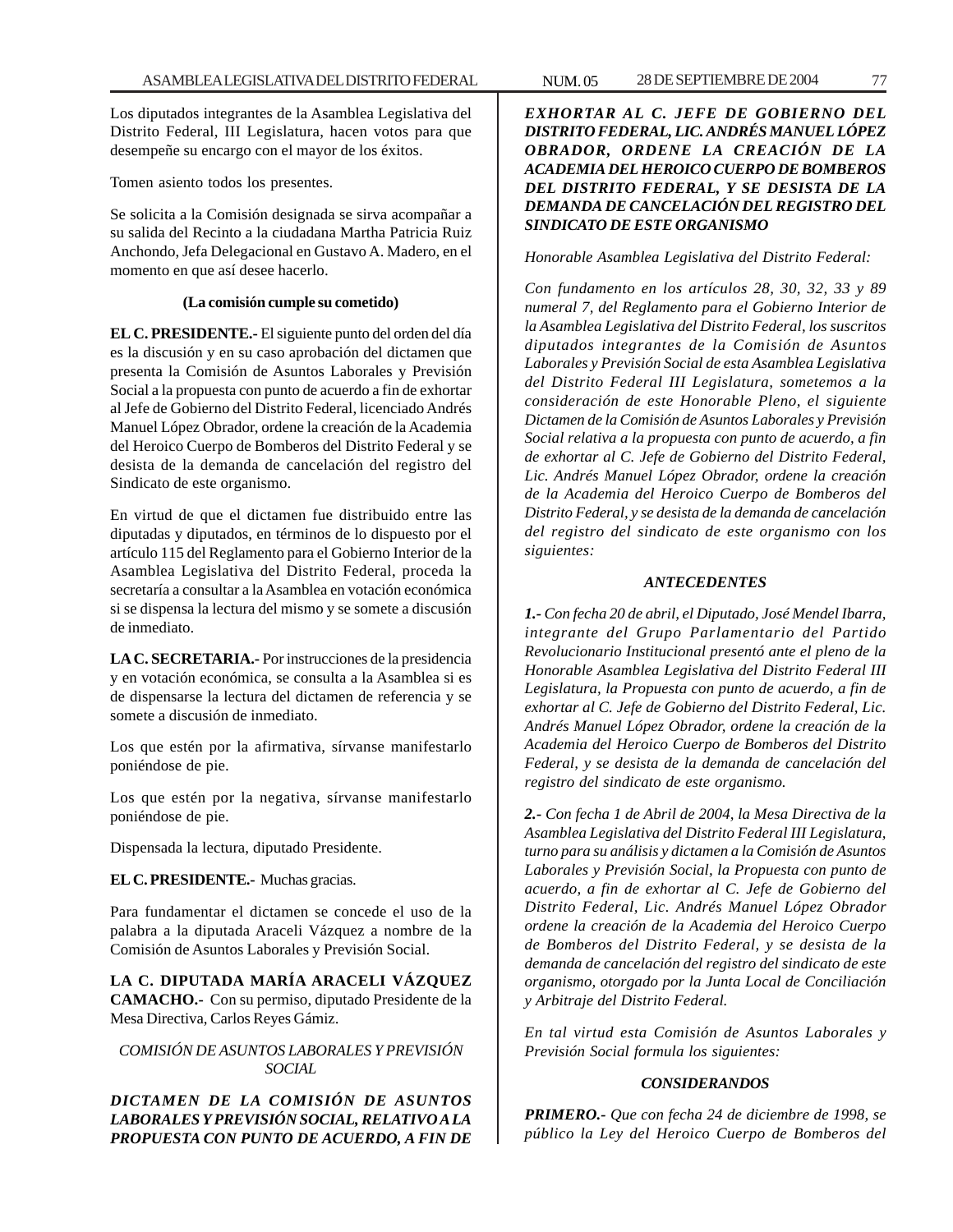*Distrito Federal, dando como resultado, la creación de un Organismo Descentralizado de la Administración Pública del Distrito Federal, teniendo como principales funciones las materias de prevención, inundaciones, desastres y emergencias entre otras.*

*SEGUNDO.- Que el Heroico Cuerpo de Bomberos del Distrito Federal, cuenta con personalidad jurídica, patrimonio propio y así mismo, con autonomía operativa y financiera con el propósito de realizar sus funciones de manera eficiente a favor de la ciudadanía que así lo requiera.*

*TERCERO.- Que este, esta integrado por una junta de gobierno; que es la máxima autoridad de este organismo Descentralizado de la Administración Pública del Distrito Federal, instancia encargada de definir las políticas y estrategias del mencionado organismo, el cual se encuentra conformado de la siguiente manera: 1.- Un funcionario designado por el Secretario de Gobierno del Distrito Federal quien será el Presidente de la Junta. II.- Dos personas de la sociedad que domine H. Asamblea Legislativa del Distrito Federal. III.- Dos miembros designados por el Consejo de Protección Civil del Distrito Federal. IV.-Cuatro Jefes de Estación o Subestación. V.- Una persona designada por los demás miembros del Órgano de Gobierno a propuesta del Presidente, y el cual fungirá como Secretario. VI. Dos representantes de la Secretaria de Finanzas del Distrito Federal. VII.- Un representante de la Contraloría General del Distrito Federal.*

*CUARTO.- Que sin embargo aun gozando de autonomía financiera el Heroico Cuerpo de Bomberos del Distrito Federal, se ha visto mermado en sus finanzas, ya que en los últimos presupuestos autorizados desde el año 2002 al 2004, estos se redujeron por &70,340,000.00 (Setenta millones, trescientos cuarenta mil pesos 00/100 M.N).*

*QUINTO.- Que el Artículo Octavo Transitorio de la Ley del Heroico Cuerpo de Bomberos del Distrito Federal enuncia que: ''La Academia de Bomberos deberá comenzar a funcionar en 1999, aprovechándose las instalaciones en las que a la fecha se lleva a cabo el adiestramiento de los bomberos, en tanto se construye su sede en un plazo no mayor a tres años''.*

*SEXTO.- Que la pretendida Academia de Bomberos será la encargada de profesionalizar a los miembros del Heroico Cuerpo de Bomberos del Distrito Federal, para efecientar su labor en la prestación del servicio a la Sociedad Capitalina.*

*SÉPTIMO.- Que la construcción de la Academia de Bomberos tiene un retraso de dos años, incumpliendo con esto lo estipulado en la Ley del Heroico Cuerpo de Bomberos del Distrito Federal, y no solamente la Ley si* *no también el Reglamento del Heroico Cuerpo de Bomberos del Distrito Federal, donde se le obliga a prestar un servicio de alta especialización, con el que actualmente no se cuenta, por no existir en este momento la Academia del Heroico Cuerpo de Bomberos del Distrito Federal.*

*OCTAVO.- Que el Gobierno del Distrito Federal al no crear la Academia de Bomberos del Heroico Cuerpo de Bomberos del Distrito Federal, conforme a lo estipulado en la propia Ley, propicia que los Bomberos en servicio, no cuenten con instalaciones adecuadas, áreas de entretenimiento físico, aulas, laboratorios de química, física e hidráulica y todos aquellos elementos que les permita desarrollar sus, conocimiento y técnicas en el control de incendios, rescate en espacios confinados, manejo de traumas en personas, fugas de gases, líquidos y de otras sustancias, mermándose así la posibilidad de ofrecer servicios mas profesionales de calidad.*

*NOVENO.- Que el Gobierno del Distrito Federal, debe dar una explicación relativa al presupuesto autorizado por esta Honorable Asamblea Legislativa del Distrito Federal, en el Decreto de Presupuesto de Egresos para el Ejercicio del año 2003, para el Heroico Cuerpo de Bomberos del Distrito Federal, al que se le asignaron &274,000.000.00 (Doscientos Setenta y Cuatro Millones de Pesos 00/100 M.N), de los cuales &20,000.000.00 (Veinte Millones de Pesos 00/100 M.N), se etiquetaron para la creación de la Academia de Bomberos.*

*DÉCIMO.- Que motivo de dichas irregularidades en el manejo financiero del presupuesto asignado por esta H. Asamblea Legislativa del Distrito Federal este, se organizo formando su sindicato, lo cual no esta prohibido por ninguna legislación vigente, y a contrario sensu, es libertad Constitucional de cualquier trabajador, el agremiarse para la defensa de sus intereses.*

*DÉCIMO PRIMERO.- Que la Junta de Conciliación y Arbitraje del Distrito Federal otorgo el Registro Sindical Número, 3513, al Sindicato del Heroico cuerpo de Bomberos del Distrito Federal. Y pese a ello, este sindicato no ha sido respetado en su autonomía sindical por parte de la autoridad capitalina.*

*DÉCIMO SEGUNDO.- Que el día 27 de octubre del 2003 el Subdirector Jurídico y Apoderado Legal del Heroico Cuerpo de Bomberos del Distrito Federal, promovió ante la Junta Local de Conciliación y Arbitraje del Distrito Federal el juicio arbitral de naturaleza jurídica de procedimiento especial de cancelación de registro del Sindicato del Heroico Cuerpo de Bomberos del Distrito Federal, no respetando con ello lo que estipula la autonomía sindical con la que cuentan todos los sindicatos, conforme a la Ley Federal del Trabajo.*

*DÉCIMO TERCERO.- Que por ello se hace necesario, que esta Comisión de Asuntos Laborales y Previsión*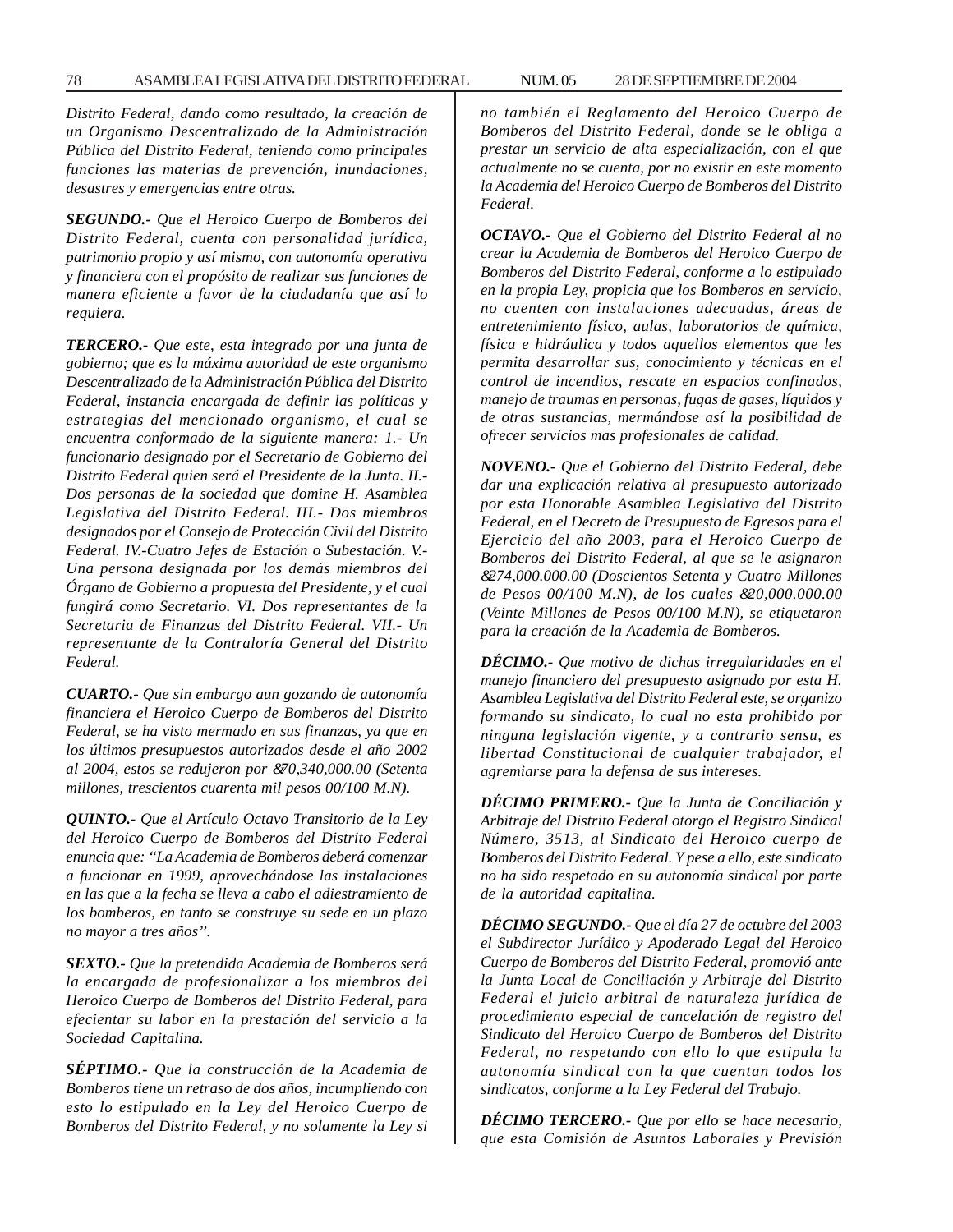*Social, haga un llamado en el mejor de los términos al C. Jefe de Gobierno del Distrito Federal, para que respete a los trabajadores en su organización para la defensa de sus derechos.*

*Por lo anteriormente expuesto y con fundamento en los artículos 28, 30, 32, 33, y 89 numeral 7, del Reglamento Interior de la Asamblea Legislativa del Distrito Federal, los suscritos diputados integrantes de la Comisión de Asuntos Laborales y Previsión Social de esta Asamblea Legislativa del Distrito Federal III Legislatura, emiten el siguiente:*

#### *DICTAMEN*

*PRIMERO.- Que esta Honorable Asamblea Legislativa del Distrito Federal, solicita al C. Jefe de Gobierno del Distrito Federal, Lic. Andrés Manuel López Obrador un informe sobre la creación de la Academia del Heroico Cuerpo de Bomberos del Distrito Federal tal y como lo estipula el artículo 8 Transitorio de la Ley del H. Cuerpo de Bomberos del Distrito Federal y asi mismo, respecto del destino de los &20, 000,000.00 (Veinte millones de pesos 00/100 M.N), y de los recursos aprobados por dicha finalidad.*

*SEGUNDO.- Que esta H. Asamblea Legislativa del Distrito Federal cita a comparecer ante el pleno de la Comisión de Asuntos Laborales y Previsión Social al Director del Heroico Cuerpo de Bomberos del Distrito Federal y al Director de la Academia del Heroico Cuerpo de Bomberos del Distrito Federal, a efecto de que rindan un informe del estado que guarda la Academia del Heroico Cuerpo de Bomberos del Distrito Federal, respecto de su creación, funcionamiento y estado financiero.*

*TERCERO.- Que esta Honorable Asamblea Legislativa del Distrito Federal, solicita al Gobierno del Distrito Federal, a retirar la solicitud de cancelación del registro sindical, así mismo a que respete de manera irrestricta el derecho de los trabajadores del Honorable Cuerpo de Bomberos del Distrito Federal, de organizarse en un sindicato.*

*Firman los diputados integrantes de la Comisión de Asuntos Laborales y Previsión Social: Maria Claudia Esqueda Llanes, Presidenta; José Medel Ibarra, Elio Ramón Bejarano Martínez, Integrantes.*

**EL C. PRESIDENTE.-** Muchas gracias, diputada Araceli Vázquez.

Está a discusión el dictamen. Se abre el registro de oradores. ¿Oradores en contra?

**EL C. DIPUTADO JOSÉ MEDEL IBARRA (Desde su curul).-** Diputado Presidente.

**EL C. PRESIDENTE.-** ¿Quiere usted inscribirse en contra?

**EL C. DIPUTADO JOSÉ MEDEL IBARRA (Desde su curul).-** No, para razonar mi voto.

**EL C. PRESIDENTE.-** Adelante diputado José Medel, tiene hasta diez minutos para razonar el voto.

**EL C. DIPUTADO JOSÉ MEDEL IBARRA.-** Con su permiso, señor Presidente.

Compañeras y compañeros diputados:

En abril del año pasado los Bomberos emplazaron a huelga con el objetivo de la firma de un contrato colectivo de trabajo.

Los Bomberos, debemos tenerlo presente, son trabajadores. La Dirección del Heroico Cuerpo de Bomberos haciendo uso de prácticas que parecían ya superadas presionó para que el recuento la mayoría de los votos fuera en contra de la huelga.

Los Bomberos debieron regresar a trabajar con una amarga derrota propinada desde el poder y en una aberrante violación a la autonomía sindical garantizada por el artículo 133 fracción V de la Ley Federal del Trabajo, el 27 de octubre del 2003 otra vez la Dirección del Heroico Cuerpo de Bomberos solicitó ante la Junta Local de Conciliación y Arbitraje del Distrito Federal la cancelación del registro del Sindicato de Bomberos. La Junta dio trámite a una demanda sin capítulo de derecho, porque de lo contrario será desechada de plano al carecer de la fundamentación jurídica.

La demanda de cancelación del registro del Sindicato de Bomberos es del plano improcedente. La Junta de Conciliación obedece a intereses claramente antilaborales.

Los Bomberos pese a los peligros en su contra, han continuado en su lucha, en concordancia con la afirmación del diputado constituyente Alfonso Cravioto. La libertad de los hombres está en relación directa con su situación cultural y con su situación económica.

Así nuevamente en abril de este año emplazaron a huelga en busca de la firma de un contrato colectivo de trabajo de una aumento salarial. Otra vez la Junta Local de Conciliación y Arbitraje del Distrito Federal en una interpretación claramente antilaborista del derecho no le dio trámite al emplazamiento bajo el argumento de que estaba pendiente la solicitud de cancelación del registro sindical.

La Junta fijó con fecha de estallamiento el pasado 22 de septiembre, una vez que se desahogara la audiencia de conciliación, pero una nueva maniobra de la Junta de Conciliación y Arbitraje, que obedece a los intereses más oscuros no notificó a la Dirección del Heroico Cuerpo de Bomberos, lo que obligó a los trabajadores a clausurar de manera simbólica a la Junta de Conciliación y Arbitraje, la que sólo así fijó como nueva fecha de estallamiento de huelga a las 12 del día de este viernes 1º de octubre.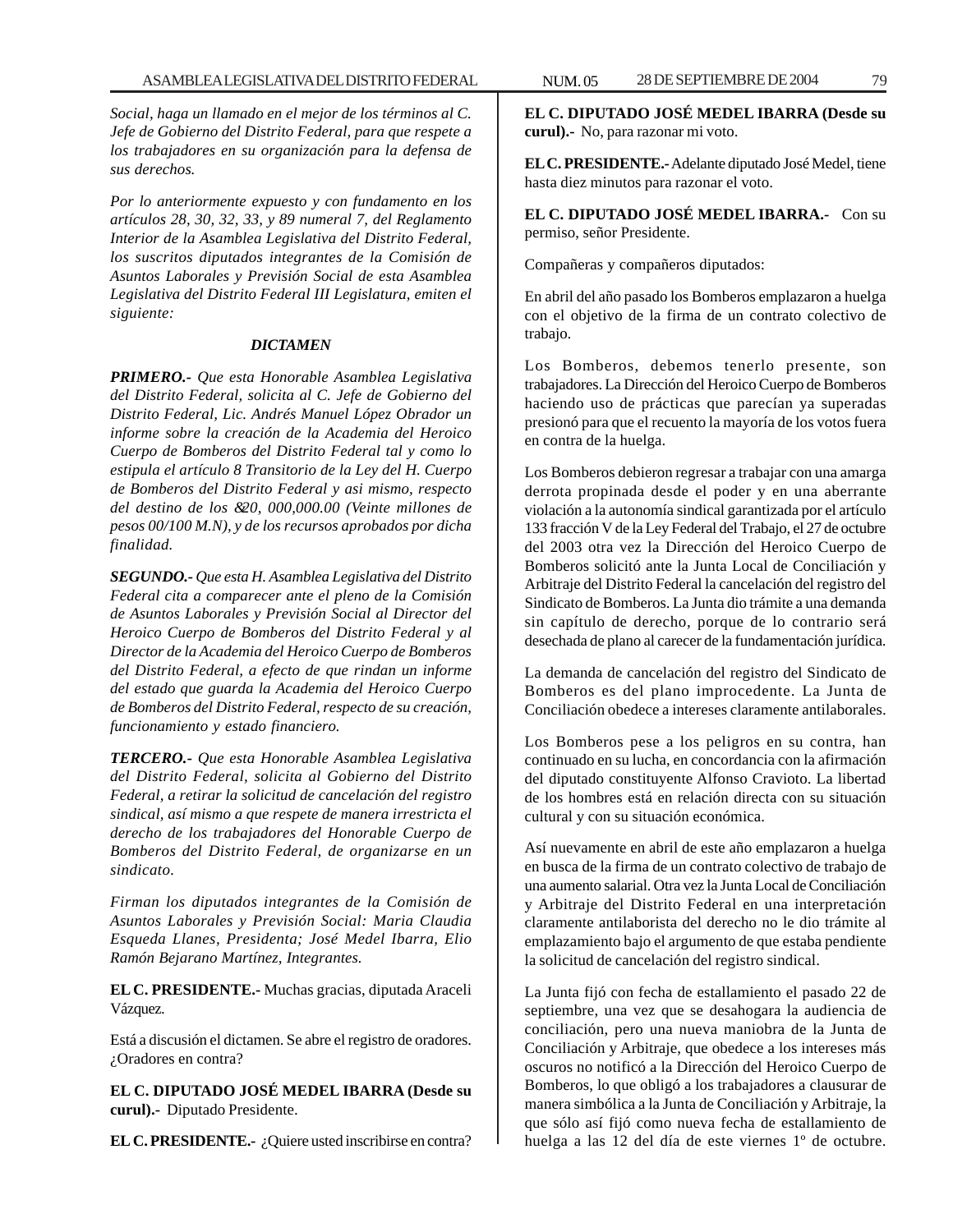Mientras nosotros aquí decidimos el sentido del voto de la propuesta con punto de Acuerdo que el suscrito presentó para exhortar al Gobierno del Distrito Federal a que ordene el desistimiento de la demanda de cancelación del registro del Sindicato de Bomberos en la Junta Local de Conciliación y Arbitraje, se realiza la audiencia de conciliación en busca de que se inicien las negociaciones que eviten el inicio de una huelga que sería histórica de los Bomberos en la ciudad de México.

El Heroico Cuerpo de Bomberos cuenta con 1,300 trabajadores, de los cuales 860 se encontraban afiliados a su sindicato; sin embargo, la intimidación y amenazas que el Director de la Institución, Alejandro Aguilar López, ha realizado en los últimos meses, logró que 140 de ellos se desafiliaran; aún así es evidente que la mayoría está a favor de su sindicato y de que sus justas y legítimas demandas sean satisfechas.

Para los Bomberos la firma de un contrato colectivo es fundamental, porque les implica garantía en las condiciones laborales de las que gozan, un contrato colectivo no representaría un costo adicional para la administración pública local. Están dispuestos incluso a no recibir ningún aumento salarial a cambio de contar con la seguridad y certeza en la relación laboral. No atender estas peticiones representaría una política que atenta en contra de los trabajadores.

Compañeras y compañeros diputados:

La Ley y el Reglamento de esa invaluable institución deben prestar un servicio de alta especialización. Sin embargo, ello no es posible porque no se ha cumplido con la obligación de crear la Academia de Bomberos y por tanto no existen elementos para la capacitación.

En esta Soberanía habemos varios diputados comprometidos con las luchas sindicales. Debemos una lección de congruencia y votemos a favor de exhortar al Gobierno del Distrito Federal a que ordene el desistimiento de la demanda de cancelación del registro del Sindicato de Bomberos y porque comparezcan en Comisiones el Director del Heroico Cuerpo de Bomberos del Distrito Federal y el Director de la Academia de Bomberos del Heroico Cuerpo de Bomberos.

Los Bomberos están comprometidos con prestar un servicio de vanguardia y de alta especialidad.

Desde esta Tribuna manifiesto mi solidaridad absoluta con el movimiento que los bomberos se disponen a emprender en demanda de un derecho que la Constitución les garantiza.

Es cuanto. Muchas gracias.

**EL C. DIPUTADO EMILIO FERNÁNDEZ ALLENDE (Desde su curul).-** Diputado Presidente.

**EL C. PRESIDENTE.-** ¿Con qué objeto, diputado?

**EL C. DIPUTADO EMILIO FERNÁNDEZ ALLENDE (Desde su curul).-** Para razonar mi voto.

**EL C. PRESIDENTE.-** Tiene usted hasta diez minutos, para razonar el voto.

**EL C. DIPUTADO EMILIO FERNÁNDEZ ALLENDE.-** Con su venia, señor Presidente.

Sin lugar a dudas el Heroico Cuerpo de Bomberos es un organismo que concita la simpatía de todos. Yo como sindicalista vengo a externar aquí mi apoyo hacia ellos, mi voto de acuerdo, el de mi fracción para apoyar este punto de acuerdo.

También quisiera referirme a cuestiones de hecho. Para apoyar a los bomberos en la Delegación Cuauhtémoc, yo soy diputado por el Distrito X, la Delegación Cuauhtémoc está iniciando la construcción, se va a iniciar la construcción de una Estación de Bomberos que es un prototipo de América Latina, que va a contar con una Bomberoteca, que va a contar con un centro de capacitación, con instalaciones modernas y esto lo hacemos ahí como un homenaje al Heroico Cuerpo de Bomberos.

Aquí en la Asamblea Legislativa también, y esto es bueno que lo sepan los compañeros Bomberos, decidimos donar un día de salario para la construcción de esta Central de Bomberos en la calle de Insurgentes, en la Delegación Cuauhtémoc, y por supuesto nosotros defendemos su derecho a estar sindicalizados, esto porque es un derecho humano, porque lo marca la Constitución y porque tenemos convicciones muy profundas acerca del derecho a la sindicalización de los trabajadores y además porque creemos que el sindicalismo en este caso con los Bomberos no es antagónico a la eficiencia con que puedan hacer sus labores, por el contrario, creo que serían incentivados cuando tengan estabilidad y seguridad en su trabajo.

Lo que sí les haríamos llamado y esto lo hago también como parte del movimiento sindical democrático, es que si y ojalá esto sea así votamos por ello y los apoyaremos como ustedes lo decidan, es porque tengan un sindicato democrático, un sindicato no autoritario, un sindicato en donde sus dirigentes sindicales no se corrompan y en donde sus dirigentes sindicales no nos salgan al rato con que ya se hicieron millonarios y que ustedes ganando un salario, el que tengan, sus dirigentes viven en las Lomas o vivan en San Ángel y luego tengan riquezas inimaginables.

Nosotros apostamos porque ustedes lleguen a construir un sindicato democrático, un sindicato que haga propuestas también en su materia de trabajo, que no fomenten ni protejan las peores prácticas laborales y que como servidores públicos entiendan que su obligación y su responsabilidad es con la ciudadanía. Es decir, que ojalá se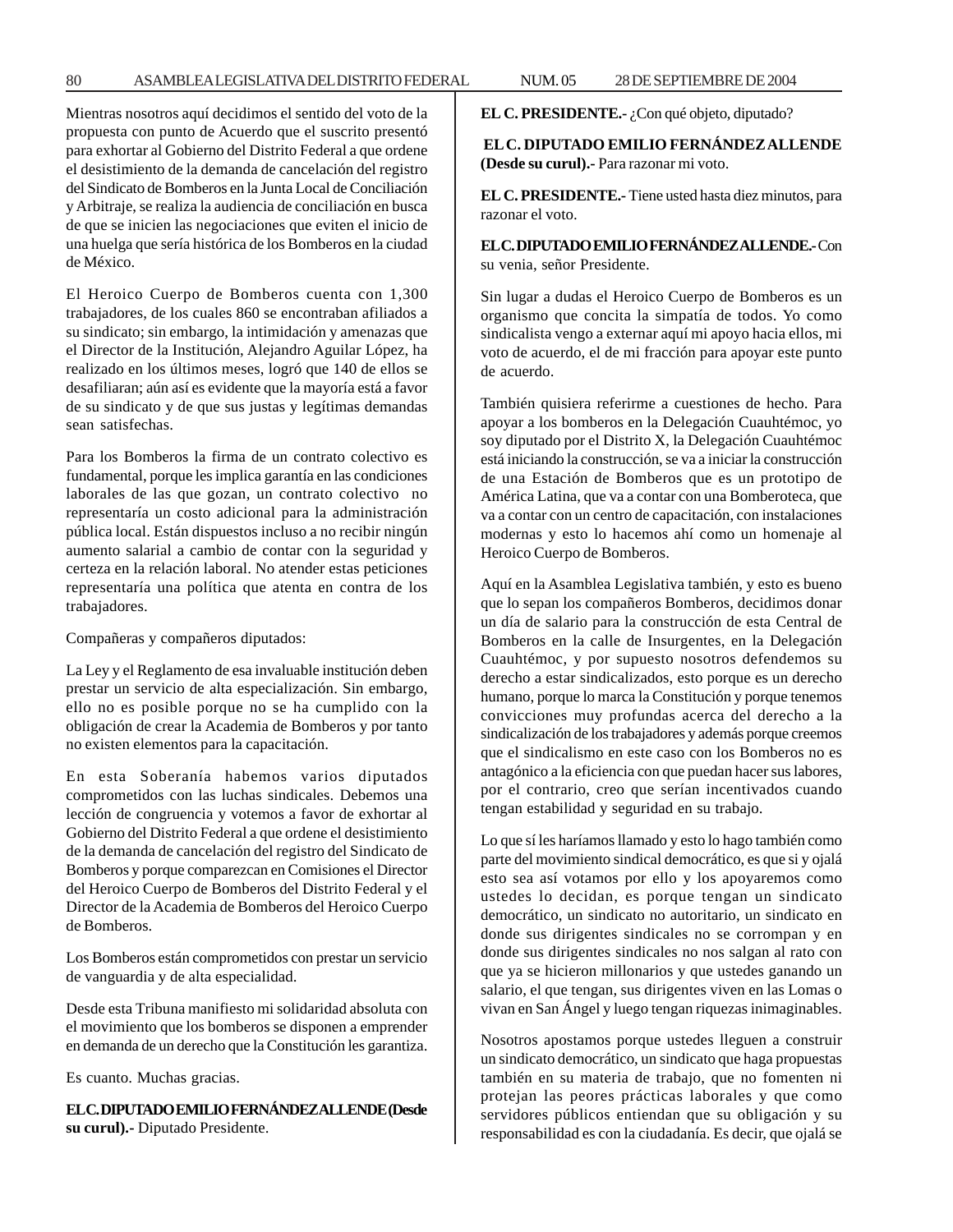propongan concebir un sindicato moderno, propositivo, democrático, a esto aspiramos y todo nuestro apoyo para ustedes.

**LA C. PRESIDENTA, DIPUTADA SOFÍA FIGUERA TORRES.-** Gracias, diputado.

**EL C. DIPUTADO ALFREDO HERNÁNDEZ RAIGOSA (Desde su curul).-** Diputada Presidenta.

LA C. PRESIDENTA.- ¿Con qué objeto, diputado?

**EL C. DIPUTADO ALFREDO HERNÁNDEZ RAIGOSA (Desde su curul).-** Si me permite el uso de la tribuna para razonar mi voto, por favor.

**LA C. PRESIDENTA.-** Le recuerdo, diputado, que sólo es uno por grupo parlamentario y ya lo antecedió su compañero de fracción.

**EL C. DIPUTADO ALFREDO HERNÁNDEZ RAIGOSA (Desde su curul).-** Le quisiera pedir una atención para el de la voz en virtud de que presido una Comisión Especial en relación a los bomberos.

**LA C. PRESIDENTA.-** Nos tenemos que sujetar al Reglamento, diputado. Le agradecería su comprensión.

Proceda la Secretaría a recoger la votación nominal del dictamen en lo general y en lo particular en un solo acto.

**LA C. SECRETARIA.-** Se va a proceder recoger la votación nominal del dictamen en lo general y en lo particular en un solo acto.

De conformidad con lo establecido por el artículo 128 del Reglamento para el Gobierno Interior de la Asamblea, se solicita a la Coordinación de Servicios Parlamentarios hacer el anuncio correspondiente a efecto de que los diputados presentes puedan emitir su voto.

Se solicita a los diputados que al emitir su voto lo hagan en voz alta diciendo su nombre y apellido, añadiendo la expresión "en pro", "en contra" o "abstención". La de la voz recogerá la votación. Comenzamos de derecha a izquierda.

# **(Votación Nominal)**

María Teresita Aguilar, abstención.

Rafael Hernández Nava, a favor.

Emilio Fernández, a favor.

Eduardo Malpica, en pro.

Higinio Chávez, a favor.

Lozano Lozano, a favor.

González Maltos, a favor.

Araceli Vázquez, a favor.

Christian Lujano, abstención.

Irma Islas, abstención.

Lara, abstención.

Lorena Villavicencio, en pro.

Alfredo Hernández Raigosa, a favor.

Francisco Chiguil, en pro.

Silvia Oliva Fragoso, en pro.

Elio Bejarano, en pro.

Lourdes Alonso, en pro.

Adrián Pedrozo Castillo, en pro.

Jesús López, abstención.

Gabriela Cuevas, abstención.

Juan Antonio Arévalo López, abstención.

Mónica Serrano, abstención.

Mauricio López Velázquez, en pro.

José Medel Ibarra, a favor.

Claudia Esqueda, a favor.

Jiménez Guzmán, en pro.

Maricela Contreras Julián, a favor.

Gerardo Villanueva, a favor.

Rigoberto Nieto, a favor.

Víctor Varela, en pro.

Pablo Trejo, a favor.

Rodolfo Covarrubias, a favor.

Julio Escamilla, a favor.

**LA C. SECRETARIA.-** ¿Faltó alguna o algún diputado de emitir su voto?

Jorge García Rodríguez, a favor.

Martha Delgado, a favor.

Mariana Gómez del Campo, a favor.

Guadalupe Chavira, en pro.

María Elena Torres, a favor.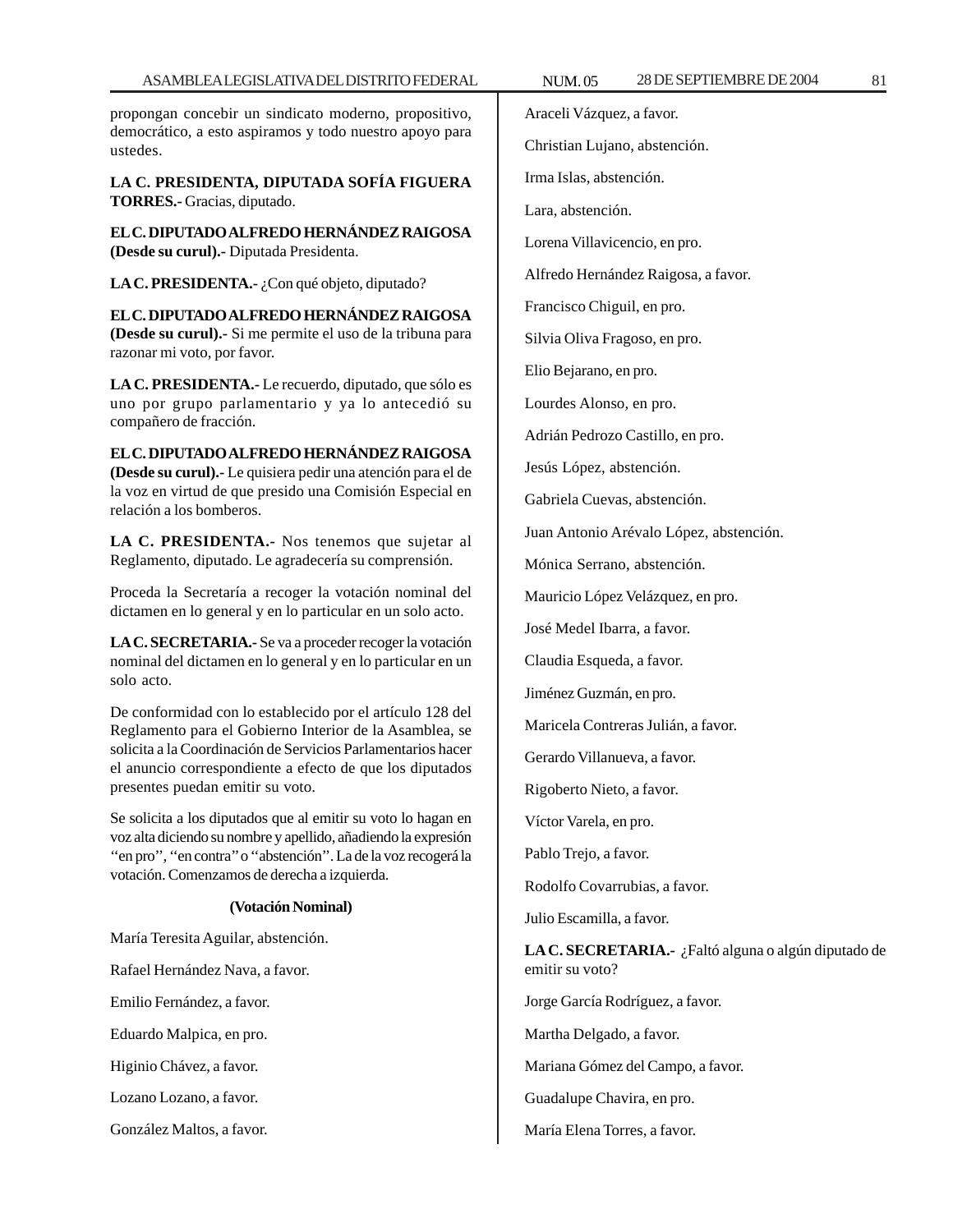**LA C. SECRETARIA.-** Se va a proceder a recoger la votación de la Mesa Directiva.

Gabriela González, abstención.

Miguel Angel Solares Chávez, a favor.

Sara Figueroa, a favor.

Sofía Figueroa, abstención.

**LA C. SECRETARIA.-** Diputada Presidenta, el resultado de la votación es el siguiente: 32 votos a favor, 0 votos en contra, 10 abstenciones.

**LA C. PRESIDENTA.-** En consecuencia se aprueba el dictamen que presenta la Comisión de Asuntos Laborales y Previsión Social.

Hágase del conocimiento del Jefe de Gobierno del Distrito Federal para su debido cumplimiento.

Con fundamento en lo dispuesto por el Artículo 35 del Reglamento para el Gobierno Interior y 30 del Reglamento Interior de las Comisiones, comuníquese a la Comisión de Asuntos Laborales y Previsión Social a efecto de que fije la fecha y formato de la comparecencia y lo remita a esta Presidencia para los efectos conducentes.

El siguiente punto del orden del día, es la discusión y en su caso aprobación del dictamen que presenta la Comisión de Asuntos Laborales y Previsión Social, relativo a la propuesta con el punto de acuerdo a fin de exhortar al Jefe de Gobierno del Distrito Federal, licenciado Andrés Manuel López Obrador, a que en un acto de estricta justicia social, gire instrucciones para que se otorgue la basificación de 35 mil trabajadores eventuales que laboran en diversas áreas del Gobierno del Distrito Federal, a fin de garantizarles el derecho a la inamovilidad del trabajo.

En virtud de que el dictamen fue distribuido entre las diputadas y diputados, en términos de lo dispuesto por el artículo 115 del Reglamento para el Gobierno Interior de la Asamblea Legislativa del Distrito Federal, proceda la Secretaría a consultar en la Asamblea en votación económica, si se dispensa la lectura del mismo y se somete a discusión de inmediato.

## **EL C. SECRETARIO, DIPUTADO MIGUEL ÁNGEL**

**SOLARES CHÁVEZ.-** Por instrucciones de la presidencia y en votación económica, se consulta a la Asamblea si es de dispensarse la lectura del dictamen de referencia y se somete a discusión de inmediato.

Los que estén por la afirmativa, sírvanse manifestarlo poniéndose de pie.

Los que estén por la negativa, sírvanse manifestarlo poniéndose de pie.

Dispensada la lectura, diputada Presidenta.

**LA C. PRESIDENTA.-** Para fundamentar el dictamen, se concede el uso de la palabra al diputado José Medel, a nombre de la Comisión de Asuntos Laborales y Previsión Social.

**EL C. DIPUTADO JOSÉ MEDEL IBARRA.-** Con su venia, señorita Presidenta.

# *COMISION DE ASUNTOS LABORALES Y PREVISIÓN SOCIAL*

*DICTAMEN DE LA COMISIÓN DE ASUNTOS LABORALES Y PREVISIÓN SOCIAL, RELATIVO A LA PROPUESTA CON PUNTO DE ACUERDO, A FIN DE EXHORTAR AL C. JEFE DE GOBIERNO DEL DISTRITO FEDERAL, LIC. ANDRÉS MANUEL LÓPEZ OBRADOR, A QUE EN UN ACTO DE ESTRICTA JUSTICIA SOCIAL, GIRE INSTRUCCIONES PARA QUE SE OTORGUE LA BASIFICACIÓN DE 35 MIL TRABAJADORES EVENTUALES QUE LABORAN EN DIVERSAS ÁREAS DEL GOBIERNO DEL DISTRITO FEDERAL A FIN DE GARANTIZARLES EL DERECHO A LA INAMOVILIDAD EN EL TRABAJO*

*Honorable Asamblea Legislativa del Distrito Federal:*

*Con fundamento en los artículos 28, 30, 32, 33 y 89 numeral 7, del Reglamento para el Gobierno Interior de la Asamblea Legislativa del Distrito Federal, los suscritos diputados integrantes de la Comisión de Asuntos Laborales y Previsión Social de esta Asamblea Legislativa del Distrito Federal, III Legislatura, sometemos a la consideración de este Honorable Pleno, el siguiente Dictamen relativo a la Propuesta con punto de acuerdo, a fin de exhortar al C. Jefe de Gobierno del Distrito Federal, Lic. Andrés Manuel López Obrador, a que en un acto de estricta justicia social, gire instrucciones para que se otorgue la basificación de 35 mil trabajadores eventuales que laboran en diversas áreas del Gobierno del Distrito Federal a fin de garantizarles el derecho a la inamovilidad en el trabajo, con los siguientes:*

## *ANTECEDENTES*

**1.-** *Con fecha 30 de abril de 2004, el Diputado, José Medel Ibarra, integrante del Grupo Parlamentario del Partido Revolucionario Institucional presentó ante el pleno de esta Honorable Asamblea Legislativa del Distrito Federal III Legislatura. la Propuesta con punto de acuerdo. a fin de exhortar al C. Jefe de Gobierno del Distrito Federal, Lic. Andrés Manuel López Obrador, a que en un acto de estricta justicia social, gire instrucciones para que se otorgue la basificación de 35 mil trabajadores eventuales que laboran en diversas áreas del Gobierno del Distrito Federal a fin de garantizarles el derecho a la inamovilidad en el trabajo.*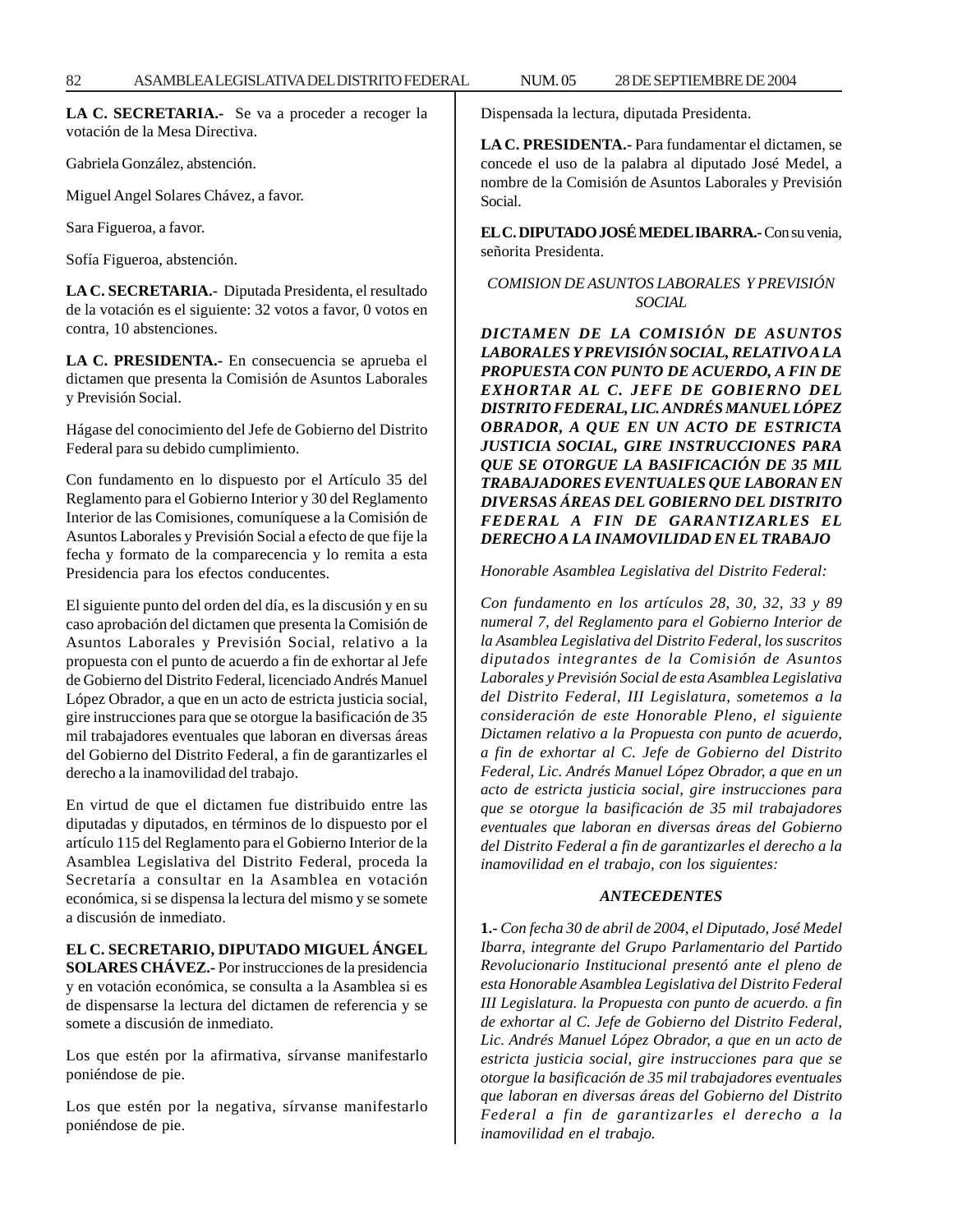*2.- Con fecha 03 de mayo de 2004, la Mesa Directiva de Asamblea Legislativa del Distrito Federal III, Legislatura, turnó para su análisis y dictamen a la Comisión de Asuntos Laborales y Previsión Social, la Propuesta con punto de acuerdo, a fin de exhortar al C. Jefe de Gobierno del Distrito Federal, Lic. Andrés Manuel López Obrador, a que en un acto de estricta justicia social, gire instrucciones para que se otorgue la basificación de 35 mil trabajadores eventuales que laboran en diversas áreas del Gobierno del Distrito Federal a fin de garantizarles el derecho a la inamovilidad en el trabajo.*

*En tal virtud, esta Comisión de Asuntos Laborales y Previsión Social, formula los siguientes:*

# *CONSIDERANDOS*

*PRIMERO.- Que la Constitución Política de los Estados Unidos Mexicanos establece en su artículo 123, que toda persona tiene derecho al trabajo digno y socialmente útil, y que para tal efecto se promoverán la creación de empleos y la organización social para el trabajo.*

*SEGUNDO.- Que el Artículo 123 apartado B, de la Constitución Política de los Estados Unidos Mexicanos, es quien rige la relación laboral entre los Poderes de la Unión, el Gobierno del Distrito Federal y sus trabajadores.*

*TERCERO.- Que el Artículo 8£ de la Ley Federal del Trabajo define, al trabajo como toda actividad, humana intelectual o material independientemente del grado de preparación técnica, y al trabajador, como la persona física que presta a otra, física o moral un trabajo personal subordinado.*

*CUARTO.- Que la Ley Federal de los Trabajadores al Servicio del Estado en su artículo 3º , define al Trabajador como toda persona que preste un servicio físico, intelectual o de ambos géneros en virtud de nombramiento expedido o por figurar en las listas de raya de los trabajadores teemporales*

**QUINTO.-** *Que el artículo 6£ de la referida Ley de los Trabajadores al Servicio del Estado manifiesta, que los trabajadores de nuevo ingreso no serán inamovibles, sino después de haber laborado seis meses, sin nota desfavorable en su expediente.*

*SEXTO.- Que con fundamento en lo estipulado por el artículo 8 de la Ley Federal de los Trabajadores al Servicio del Estado, los trabajadores eventuales del Gobierno del Distrito Federal forman parte de la estructura laboral del gobierno de la Ciudad y por ello se encuentran bajo el régimen de esta Ley, de lo que se desprende que los trabajadores eventuales del Gobierno del Distrito Federal, son susceptibles de los derechos y obligaciones que marca dicho precepto legal.*

*SÉPTIMO.- Que el artículo 10£ de la Ley Federal de los Trabajadores al Servicio del Estado, establece que los derechos contenidos en ella son irrenunciables.*

*NOVENO.- Que el Derecho Laboral en México es eminentemente social, toda vez que la Ley Federal del Trabajo, defiende en su carácter de protector de los Derechos Laborales. Fundamental y principalmente a los trabajadores; garantizando así, la seguridad social de los mismos, y previendo, que en caso de que estos necesiten tutela del estado al perder su empleo, este los proveerá de aquella.*

*DÉCIMO.- Que la Ley Federal de los Trabajadores al Servicio del Estado otorga la estabilidad e inmovilidad en el empleo, a los trabajadores que han prestado sus servicios por mas de seis meses y un día consecutivos.*

*DÉCIMO PRIMERO.- Que el artículo 46 de la Ley Federal de los Trabajadores al Servicio del Estado, establece que ningún trabajador podrá ser cesado si no por justa causa y que en caso de ocurrir tal evento, tendrá que ser a través de resolución del Tribunal Federal de Conciliación y Arbitraje, y por las causas previstas en la fracción V, de dicho articulo.*

*DÉCIMO SEGUNDO.- Que el principio fundamental del Trabajo es preservarlo para con ello acceder a un mejor nivel de vida, que se traduzca en bienestar para la familia, convirtiendo así el desarrollo personal, profesional y familiar en eje rector de la vida misma.*

*DÉCIMO TERCERO.- Que teniendo conocimiento de que el Gobierno del Distrito Federal tiene laborando de manera eventual, dentro de las diferentes dependencias de Gobierno, a un número aproximado de 35 mil trabajadores con mas de seis meses y un día consecutivos de trabajo, es necesario conocer las circunstancias y el estado que guardan dichas relaciones de trabajo.*

*Por lo anteriormente expuesto y con fundamento en los artículos 28, 30, 32, 33 y 89 numeral 7, del Reglamento para el Gobierno Interior de la Asamblea Legislativa del Distrito Federal, los suscritos diputados integrantes de la Comisión de Asuntos Laborales y Previsión Social de esta Asamblea Legislativa del Distrito Federal III Legislatura, emiten el siguiente:*

## *DICTAMEN*

*Primero.- Que esta Honorable Asamblea Legislativa del Distrito Federal, solicita al Gobierno del Distrito Federal, gire sus instrucciones a quien corresponda, para que informe a esta soberanía, sobre el proceso de basificación de los 35 mil trabajadores eventuales que se encuentran prestando sus servicios al interior de sus diferentes áreas y dependencias del Gobierno de la Ciudad.*

*Firman los diputados integrantes de la Comisión de Asuntos Laborales y Previsión Social: María Claudia*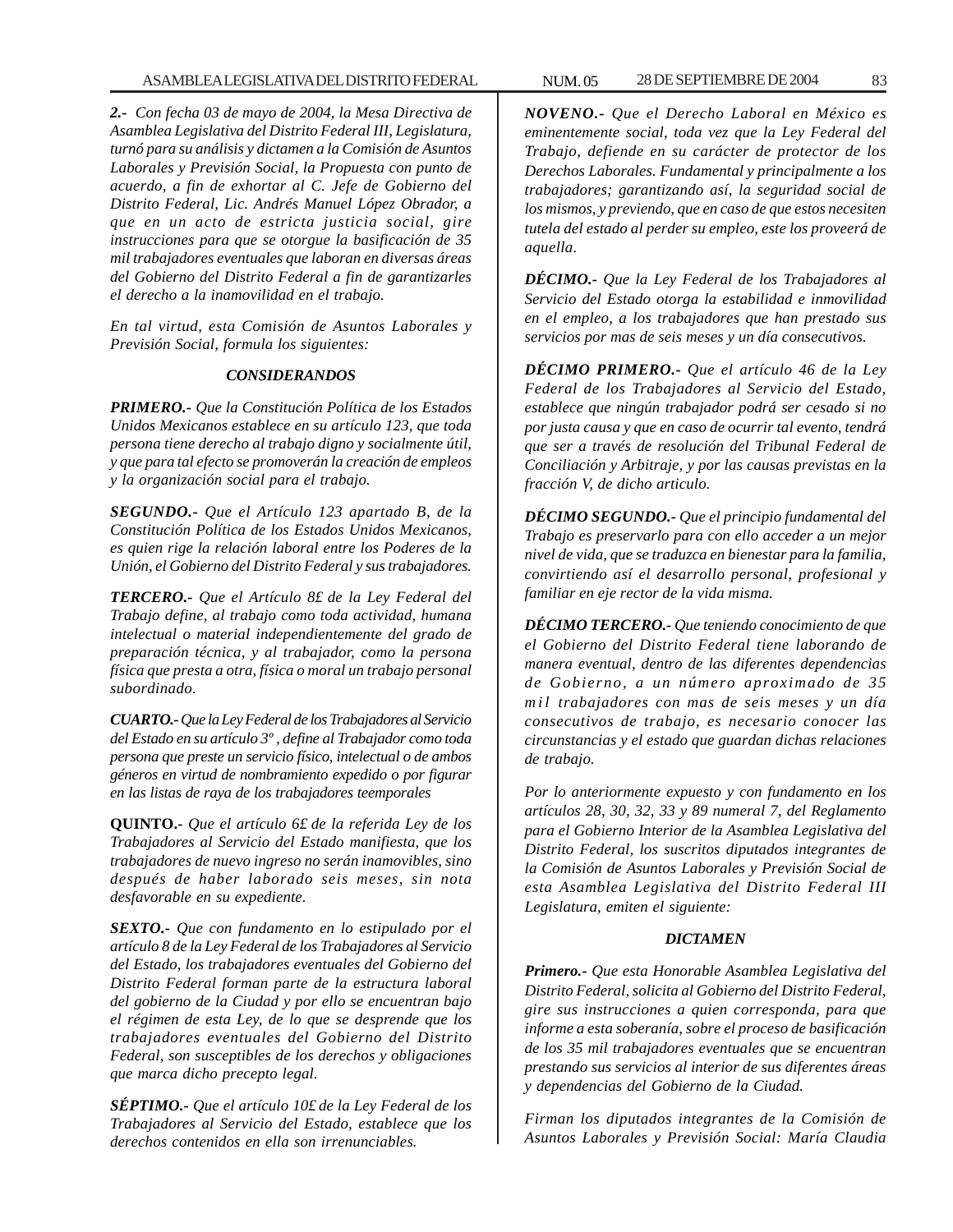*Esqueda Llanes, Presidenta; José Medel Ibarra, Integrante; Elio Ramón Bejarano Martínez.*

Es cuanto, señorita Presidenta.

**LA C. PRESIDENTA.-** Gracias, diputado. Está a discusión el dictamen. Se abre el registro de oradores. ¿Oradores en contra?

¿Alguna o algún diputado desea razonar su voto?

# **LA C. DIPUTADA MARÍA ARACELI VÁZQUEZ CAMACHO (Desde su curul).-** Yo, diputada Presidenta.

**LA C. PRESIDENTA.-** Adelante, diputada Araceli.

Tiene el uso de la palabra hasta por diez minutos, para razonar su voto.

# **LA C. DIPUTADA MARÍA ARACELI VÁZQUEZ**

**CAMACHO.-** Con su permiso, diputada Presidenta, con el permiso de los compañeros y compañeras legisladoras y legisladores.

El voto del Partido de la Revolución Democrática será a favor de este dictamen porque uno de los 40 compromisos del Jefe de Gobierno del Distrito Federal, Licenciado Andrés Manuel López Obrador, es precisamente la basificación de cerca de 35 mil trabajadores eventuales del Gobierno del Distrito Federal. Es de hecho el único compromiso que le falta por cumplir. Sin embargo, no debemos perder de vista que para basificar a más de 35 mil trabajadores, representa un gasto de más de 2 mil millones de pesos. Por ello la basificación debe ser un proceso gradual.

El Gobierno del Distrito Federal a través de la Oficialía Mayor ya trabaja en un programa para basificar a trabajadores eventuales. Así el primer paso que ya se está dando desde hace algunos meses es el de contratar a todos los trabajadores eventuales en forma ordinaria.

Así por ejemplo, en la delegación Gustavo A. Madero todos los trabajadores eventuales ya son ordinarios; en Cuajimalpa aproximadamente 200 trabajadores eventuales también ya son ordinarios; en delegaciones como Cuauhtémoc e Iztapalapa también se está ya trabajando al respecto.

Este cambio es de suma importancia puesto que los trabajadores eventuales ordinarios son los únicos que pueden alcanzar la basificación. La conversión de trabajador eventual extraordinario a ordinario se basa en la antigüedad y el desempeño. Lo mismo debe suceder con la basificación, la que sólo deberán alcanzar aquellos trabajadores comprometidos con el buen funcionamiento de la Ciudad de México.

Algo que sin duda nos llama la atención es que muchas organizaciones de trabajadores eventuales con las que hemos tenido contacto rechazan ya desde ahora en el supuesto de la basificación ser incorporados al Sindicato Único de Trabajadores del Gobierno del Distrito Federal, y digo que esto llama la atención porque sin duda alguna nos hace reflexionar sobre el papel que han venido desempeñando muchos sindicatos burocráticos, cuyos secretarios generales y algunos otros dirigentes lo que buscan desde los puestos es favorecerse y servirse a costa de los trabajadores. Por ello, debemos pugnar porque nuestros sindicatos se renueven, se democraticen para que sean verdaderos instrumentos de justicia social en los que se pueda apoyar el trabajador.

Los sindicatos son instituciones que los mexicanos nos hemos dado a través de las luchas sociales, por ello debemos fortalecerlos y democratizarlos y acabar de una vez por todas con el charrismo sindical que ningún bien le hace a México.

Así pues, los trabajadores eventuales que realmente tengan una antigüedad y cuyo desempeño sea ejemplar, pueden estar tranquilos porque el Jefe de Gobierno cumplirá su compromiso de basificarlos, y no porque se lo pida la Asamblea Legislativa sino porque es como lo ha venido demostrando, un hombre de palabra, a quien realmente le importa el bienestar y la estabilidad de la gente, pero repito, la basificación se tendrá que dar de una manera gradual, sobre todo por la falta de recursos y más cuando ahora el Distrito Federal también está sujeto a fuertes presiones de índole financiero.

No hay que olvidar que el fuerte recorte presupuestal que sufrió nuestra entidad el año pasado cuando no se aprobó el techo de endeudamiento solicitado por el Jefe de Gobierno, lo que repercutió directamente en forma negativa en el presupuesto de las delegaciones y en otros rubros, de otra manera también sería irresponsable de nuestra parte pedir una basificación de tajo de más de 35 mil personas.

El voto del Partido de la Revolución Democrática es a favor del dictamen. Es cuanto.

**LA C. PRESIDENTA.-** Proceda la Secretaría a recoger la votación nominal del dictamen en lo general y en lo particular en un solo acto.

**EL C. SECRETARIO, DIPUTADO MIGUEL ÁNGEL SOLARES CHÁVEZ.-** Se va proceder a recoger la votación nominal del dictamen en lo general y en lo particular en un solo acto.

De conformidad con lo establecido por el artículo 128 del Reglamento para el Gobierno Interior de la Asamblea, se solicita a la Coordinación de Servicios Parlamentarios hacer el anuncio correspondiente a efecto de que los diputados presentes puedan emitir su voto.

Se solicita a los diputados que al emitir su voto lo hagan en voz alta, diciendo su nombre y apellido, añadiendo la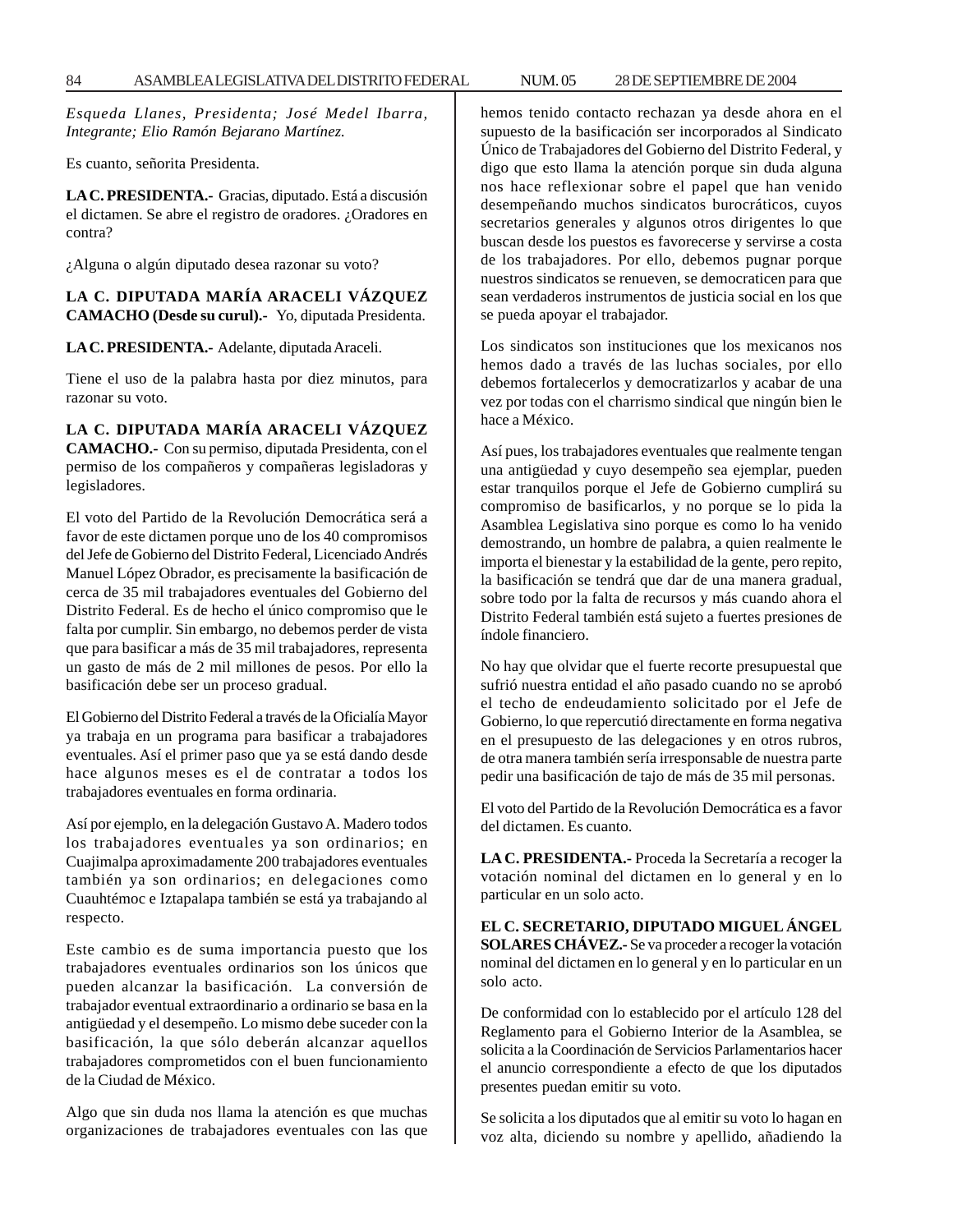| expresión, "en pro", "en contra" o "abstención". El de la<br>voz recogerá la votación. Comenzamos de derecha a<br>izquierda. | Jorge García Rodríguez, a favor.                                                                                                                                                                                                                                                                                                                                                                                                                                                                                                                                                |
|------------------------------------------------------------------------------------------------------------------------------|---------------------------------------------------------------------------------------------------------------------------------------------------------------------------------------------------------------------------------------------------------------------------------------------------------------------------------------------------------------------------------------------------------------------------------------------------------------------------------------------------------------------------------------------------------------------------------|
|                                                                                                                              | Martha Delgado, a favor.                                                                                                                                                                                                                                                                                                                                                                                                                                                                                                                                                        |
| (Votación Nominal)                                                                                                           | Lorena Villavicencio, a favor.                                                                                                                                                                                                                                                                                                                                                                                                                                                                                                                                                  |
| María Teresita Aguilar, a favor.                                                                                             | Gerardo Villanueva, a favor.                                                                                                                                                                                                                                                                                                                                                                                                                                                                                                                                                    |
| Juan Antonio Arévalo López, a favor.                                                                                         | Rigoberto Nieto, a favor.                                                                                                                                                                                                                                                                                                                                                                                                                                                                                                                                                       |
| José Espina, a favor.                                                                                                        | Alfredo Carrasco, a favor.                                                                                                                                                                                                                                                                                                                                                                                                                                                                                                                                                      |
| Jesús López, a favor.                                                                                                        | Pablo Trejo, en pro.                                                                                                                                                                                                                                                                                                                                                                                                                                                                                                                                                            |
| Rafael Hernández Nava, a favor.                                                                                              | Lourdes Alonso, a favor.                                                                                                                                                                                                                                                                                                                                                                                                                                                                                                                                                        |
| Emilio Fernández, a favor.                                                                                                   | EL C. SECRETARIO.- ¿Faltó alguna o algún diputado de<br>emitir su voto?                                                                                                                                                                                                                                                                                                                                                                                                                                                                                                         |
| Higinio Chávez, a favor.                                                                                                     | Víctor Varela, en pro.                                                                                                                                                                                                                                                                                                                                                                                                                                                                                                                                                          |
| González Maltos, a favor.                                                                                                    | Silvia Oliva Fragoso, en pro.                                                                                                                                                                                                                                                                                                                                                                                                                                                                                                                                                   |
| Araceli Vázquez Camacho, en pro.                                                                                             | José María Rivera, a favor.                                                                                                                                                                                                                                                                                                                                                                                                                                                                                                                                                     |
| José Jiménez, en pro.                                                                                                        | Mónica Serrano, en pro.                                                                                                                                                                                                                                                                                                                                                                                                                                                                                                                                                         |
| Christian Lujano, a favor.                                                                                                   | EL C. SECRETARIO.- Se va a recoger la votación de la<br>Mesa Directiva.                                                                                                                                                                                                                                                                                                                                                                                                                                                                                                         |
| Mariana Gómez del Campo, en pro.                                                                                             |                                                                                                                                                                                                                                                                                                                                                                                                                                                                                                                                                                                 |
| Jorge Lara, en pro.                                                                                                          | Miguel Angel Solares Chávez, a favor.                                                                                                                                                                                                                                                                                                                                                                                                                                                                                                                                           |
| Carlos Alberto Flores, a favor.                                                                                              | Gabriela González, a favor.                                                                                                                                                                                                                                                                                                                                                                                                                                                                                                                                                     |
| Irma Islas, en pro.                                                                                                          | Sara Figueroa, en pro.                                                                                                                                                                                                                                                                                                                                                                                                                                                                                                                                                          |
| Lozano Lozano, en pro.                                                                                                       | Sofía Figueroa, en pro.                                                                                                                                                                                                                                                                                                                                                                                                                                                                                                                                                         |
| Alfredo Hernández Raigosa, a favor.                                                                                          | EL C. SECRETARIO.- Diputada Presidenta, el resultado<br>de la votación es el siguiente: 46 votos a favor, 0 votos en<br>contra, 0 abstenciones.                                                                                                                                                                                                                                                                                                                                                                                                                                 |
| Francisco Chiguil, en pro.                                                                                                   |                                                                                                                                                                                                                                                                                                                                                                                                                                                                                                                                                                                 |
| Elio Bejarano, en pro.                                                                                                       | LA C. PRESIDENTA.- En consecuencia, se aprueba el<br>dictamen que presenta la Comisión de Asuntos Laborales<br>y Previsión Social relativo a la propuesta con punto de<br>Acuerdo a fin de exhortar al Jefe de Gobierno del Distrito<br>Federal, licenciado Andrés Manuel López Obrador, a que<br>en un acto de estricta justicia social gire instrucciones para<br>que se otorgue la basificación de 35 mil trabajadores<br>eventuales que laboran en diversas áreas del Gobierno del<br>Distrito Federal, a fin de garantizarles el derecho a la<br>inamovilidad del trabajo. |
| Julio Escamilla, a favor.                                                                                                    |                                                                                                                                                                                                                                                                                                                                                                                                                                                                                                                                                                                 |
| Alberto Trejo Villafuerte, en pro.                                                                                           |                                                                                                                                                                                                                                                                                                                                                                                                                                                                                                                                                                                 |
| María Elena Torres, a favor.                                                                                                 |                                                                                                                                                                                                                                                                                                                                                                                                                                                                                                                                                                                 |
| Adrián Pedrozo Castillo, en pro.                                                                                             |                                                                                                                                                                                                                                                                                                                                                                                                                                                                                                                                                                                 |
| José Antonio Arévalo, a favor.                                                                                               |                                                                                                                                                                                                                                                                                                                                                                                                                                                                                                                                                                                 |
| Arturo Escobar, a favor.                                                                                                     | Remítase al Jefe de Gobierno del Distrito Federal, al Oficial<br>Mayor del Gobierno del Distrito Federal a través del licenciado<br>Alejandro Encinas Rodríguez, Secretario de Gobierno.<br>Esta presidencia informa que la presentación de los puntos<br>enlistados en los numerales 25 y 37 del orden del día se<br>posponen para una próxima sesión.                                                                                                                                                                                                                         |
| Francisco Agundis, en pro.                                                                                                   |                                                                                                                                                                                                                                                                                                                                                                                                                                                                                                                                                                                 |
| Mauricio López Velázquez, en pro.                                                                                            |                                                                                                                                                                                                                                                                                                                                                                                                                                                                                                                                                                                 |
| José Medel Ibarra, a favor.                                                                                                  |                                                                                                                                                                                                                                                                                                                                                                                                                                                                                                                                                                                 |
| Claudia Esqueda, en pro.                                                                                                     | El siguiente punto del oren del día es la discusión y, en su                                                                                                                                                                                                                                                                                                                                                                                                                                                                                                                    |
| Jiménez Guzmán, en pro.                                                                                                      | caso, aprobación del dictamen que presenta la Comisión                                                                                                                                                                                                                                                                                                                                                                                                                                                                                                                          |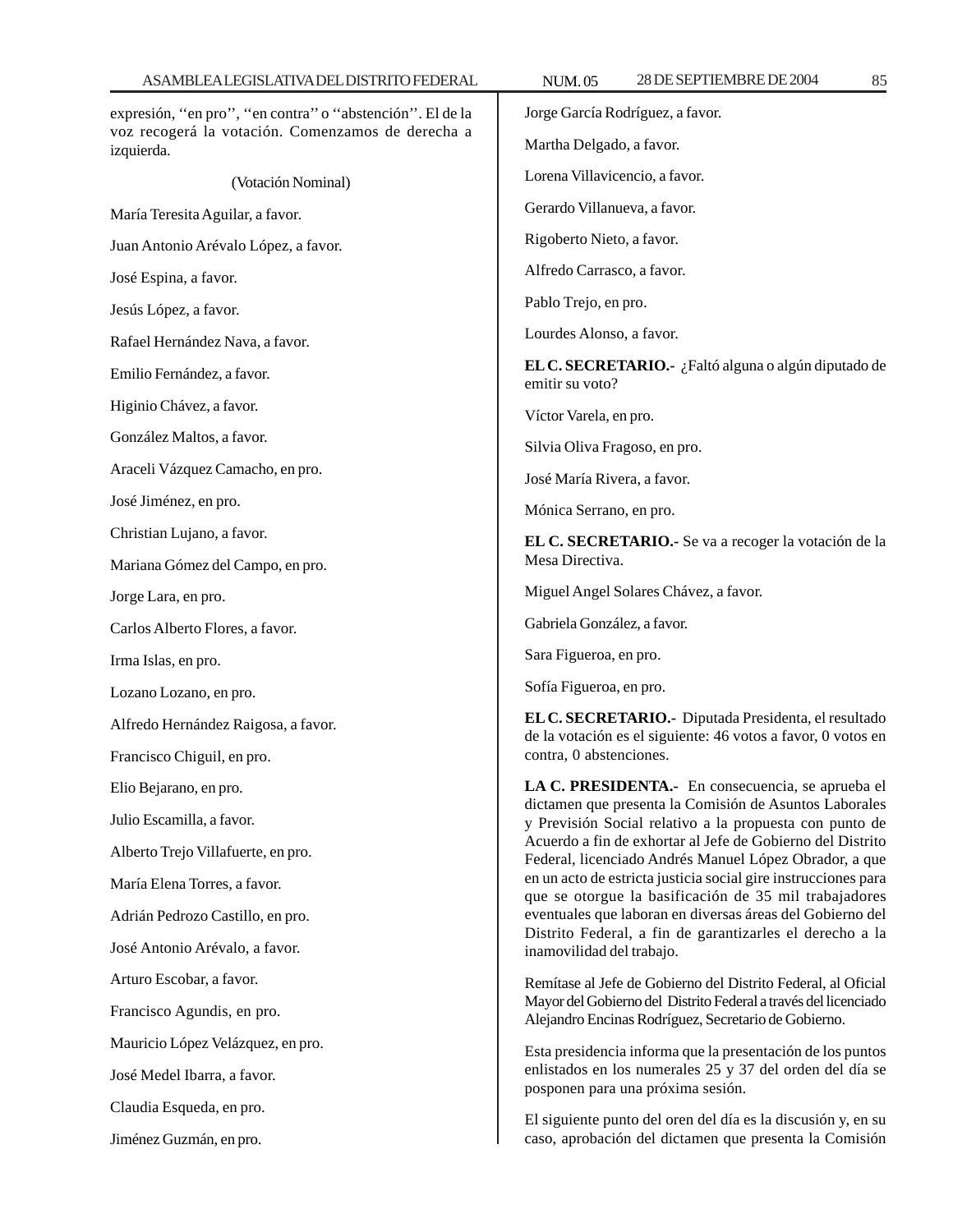de Asuntos Laborales y Previsión Social, relativo a la propuesta con punto de acuerdo mediante el cual se exhorta al Jefe de Gobierno del Distrito Federal, licenciado Andrés Manuel López Obrador, ordene el desistimiento por notoriamente improcedente de la demanda de cancelación del registro del Sindicato de Trabajadores y Empleados de la Policía Bancaria e Industrial, Similares y Conexos del Distrito Federal, iniciada por el director de la corporación.

En virtud de que el dictamen fue distribuido entre las diputadas y diputados en términos de lo dispuesto por el artículo 115 del Reglamento para el Gobierno Interior de la Asamblea Legislativa del Distrito Federal, proceda la Secretaría a consultar a la Asamblea en votación económica si se dispensa la lectura del mismo y se somete a discusión de inmediato.

## **LA C. SECRETARIA, DIPUTADA MARÍA GABRIELA**

**GONZÁLEZ MARTÍNEZ.-** Por instrucciones de la presidencia y en votación económica se consulta a la Asamblea si es de dispensarse la lectura del dictamen de referencia y se somete a discusión de inmediato.

Los que estén por la afirmativa, sírvanse manifestarlo poniéndose de pie.

Los que estén por la negativa, sírvanse manifestarlo poniéndose de pie.

Dispensada la lectura, diputada Presidenta.

**LA C. PRESIDENTA.-** Para fundamentar el dictamen, se concede el uso de la palabra al diputado José Medel, a nombre de la Comisión de Asuntos Laborales y Previsión Social.

**EL C. DIPUTADO JOSÉ MEDEL IBARRA.-** Con su permiso, señorita Presidenta.

## *COMISION DE ASUNTOS LABORALES Y PREVISIÓN SOCIAL*

*DICTAMEN DE LA COMISIÓN DE ASUNTOS LABORALES Y PREVISIÓN SOCIAL, RELATIVO A LA PROPUESTA CON PUNTO DE ACUERDO MEDIANTE LA CUAL SE EXHORTA AL C. JEFE DE GOBIERNO DEL DISTRITO FEDERAL, LICENCIADO ANDRÉS MANUEL LÓPEZ OBRADOR, ORDENE EL DESISTIMIENTO POR NOTORIAMENTE IMPROCEDENTE, DE LA DEMANDA DE CANCELACIÓN DEL REGISTRO DEL SINDICATO DE TRABAJADORES Y EMPLEADOS DE LA POLICÍA BANCARIA E INDUSTRIAL, SIMILARES Y CONEXOS DEL DISTRITO FEDERAL, INICIADA POR EL DIRECTOR DE LA CORPORACIÓN*

*Honorable Asamblea Legislativa del Distrito Federal: Con fundamento en los artículos 28, 30, 32, 33 y 89 numeral 7, del Reglamento para el Gobierno Interior de* *la Asamblea Legislativa del Distrito Federal, los suscritos diputados integrantes de la Comisión de Asuntos Laborales y Previsión Social de esta Asamblea Legislativa del Distrito Federal, III Legislatura, sometemos a la consideración de este Honorable Pleno, el siguiente Dictamen relativo a la Propuesta con Punto de Acuerdo mediante la cual se exhorta al C. Jefe de Gobierno del Distrito Federal, Licenciado Andrés Manuel López Obrador, ordene el desistimiento por notoriamente improcedente, de la demanda de cancelación del registro del Sindicato de Trabajadores y Empleados de la Policía Bancaria e Industrial, Similares y Conexos del Distrito Federal, iniciada por el Director de la Corporación, con los siguientes:*

#### *ANTECEDENTES*

*1.- Con fecha 30 de abril de 2004, el Diputado, José Medel Ibarra, integrante del Grupo Parlamentario del Partido Revolucionario Institucional presentó ante el pleno de la Honorable Asamblea Legislativa del Distrito Federal III Legislatura, la Propuesta con Punto de Acuerdo mediante la cual se exhorta al C. Jefe de Gobierno del Distrito Federal, Licenciado Andrés Manuel López Obrador, ordene el desistimiento por notoriamente improcedente, de la demanda de cancelación del registro del Sindicato de Trabajadores y Empleados de la Policía Bancaria e Industrial, Similares y Conexos del Distrito Federal, iniciada por el Director de la Corporación.*

*2.- Con fecha 03 de mayo de 2004, la Mesa Directiva de Asamblea Legislativa del Distrito Federal III, Legislatura, turnó para su análisis y dictamen a la Comisión de Asuntos Laborales y Previsión Social, la Propuesta con Punto de Acuerdo mediante la cual se exhorta al C. Jefe de Gobierno del Distrito Federal, Licenciado Andrés Manuel López Obrador, ordene el desistimiento por notoriamente improcedente, de la demanda de cancelación del registro del Sindicato de Trabajadores y Empleados de la Policía Bancaria e Industrial, Similares y Conexos del Distrito Federal, iniciada por el Director de la Corporación.*

*En tal virtud, esta Comisión de Asuntos Laborales y Previsión Social, formula los siguientes:*

## *CONSIDERANDOS*

*PRIMERO.- Que el pasado 07 de noviembre del año 2002, la Junta Local de Conciliación y Arbitraje del Distrito Federal, declinó su competencia para resolver sobre la solicitud de registro de la agrupación denominada Sindicato de Trabajadores y Empleados de la Policía Bancaria e Industrial, Similares y Conexos del Distrito Federal, en virtud de que la señalada Policía Bancaria e Industrial de acuerdo a lo que establece el Artículo 5 fracción II de la Ley de Seguridad Pública del Distrito Federal, forma parte de la Policía Complementaria, la*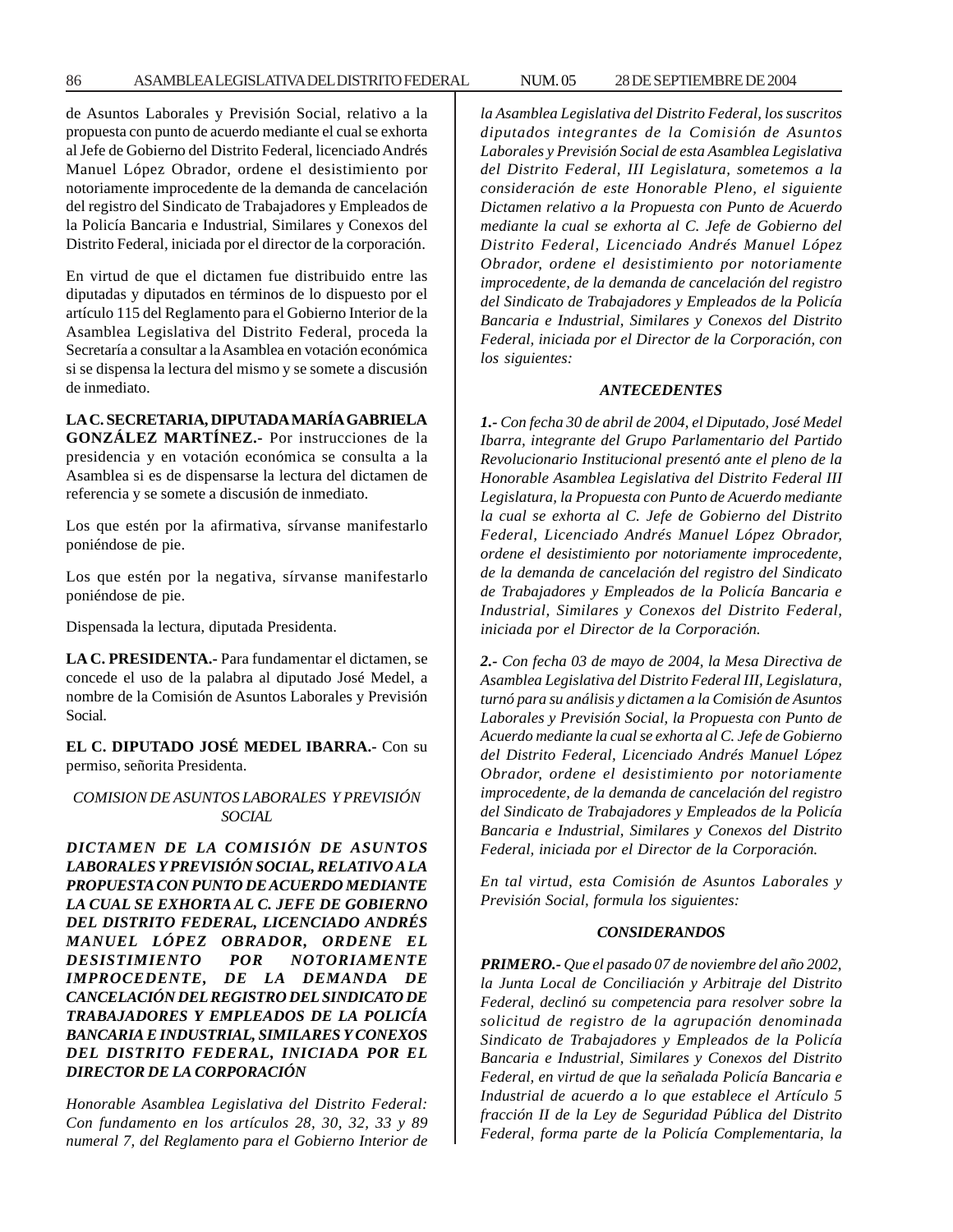*cual integra la policía del Distrito Federal, según el artículo 9 de la Ley señalada y que en términos del Artículo 6 de la misma Ley, se encuentran bajo el mando y Dirección de la Secretaría de Seguridad Pública del Distrito Federal, dependiente de la Administración Pública Central de conformidad con lo dispuesto por los artículos 2, segundo párrafo, 3 fracción 1, 15, fracción X y último párrafo de la Ley Orgánica de la Administración Pública del Distrito Federal; además el artículo 5, fracción II, inciso 1, de la Ley Federal de los Trabajadores al Servicio del Estado, establece como trabajadores de confianza a los miembros de las policías preventivas y, por lo tanto, si la Policía Bancaria e Industrial es un cuerpo policial bajo el mando de la Secretaría de Seguridad Pública, sus integrantes deben ser considerados como trabajadores de confianza al servicio del estado.*

*SEGUNDO.- Que la Junta Local de Conciliación y Arbitraje de ese análisis vertido con el asunto en cuestión, dio cuenta al Tribunal Federal de Conciliación y Arbitraje de todo lo actuado, dejándose una carpeta falsa, que obra en el archivo de la Secretaría Auxiliar de Registro y Actualización Sindical de la Junta Local de Conciliación y Arbitraje del Distrito Federal.*

*TERCERO.- Que el día 18 de febrero de año 2003, el Tribunal Federal de Conciliación y Arbitraje, resolvió sobre el expediente número 654/03, relativo a la solicitud de registro del Sindicato de Trabajadores y Empleados de la Policía Bancaria e Industrial Similares y Conexos del Distrito Federal, considerando que el Reglamento de la Policía Preventiva del Distrito Federal, determina, en su articulo 1.- ''El presente reglamento es de observancia obligatoria para la Policía Preventiva del Distrito Federal y para todos aquellos cuerpos que complementaria o transitoriamente desempeñen funciones policiales, por mandato expreso de la Ley o de los Reglamentos'' y el articulo 13 que establece: ''La Policía Bancaria e Industrial y la Policía Auxiliar, forman parte de la Policía del Distrito Federal, se desprende que la Policía Bancaria e Industrial es un cuerpo complementario distinto de la Policía Preventiva del Distrito Federal. Asimismo la Ley de Seguridad Pública del Distrito Federal establece en su artículo 5 que: ''La policía del Distrito Federal estará integrada por: Fracción II.- La Policía Complementaria, que estará integrada por la Policía Auxiliar, la Bancaria e Industrial y las demás que determine el reglamento correspondientes'', y el artículo 6 que establece: ''La Policía Complementaria desempeñará sus funciones bajo el mando y Dirección de la Secretaría'', ''Los ingresos que se generen por los servicios prestados por la Policía Complementaria, deberán enterarse en la Tesorería del Departamento'', por lo que al no ser la Policía Bancaria e Industrial un órgano de Dirección General, Central,*

*Desconcentrado, ni un Organismo Descentralizado o Desconcentrado, que esté agrupado a la Secretaría de Seguridad Pública como otras Direcciones Generales, se concluye que dicha policía no forma parte de ésta como Organismo Descentralizado o Desconcentrado, generando la Policía Complementaria sus propios ingresos, a través del cobro de sus servicios por protección y vigilancia, siendo de manera administrativa, existiendo así a superioridad jerárquica, pero el pago de los salarios de su personal, no provienen de los ingresos del Gobierno del Distrito Federal, vía aportaciones de contribuyentes, siendo que la Policía Bancaria e Industrial, es una unidad auxiliar de carácter local, cuya característica de ser órgano complementario de la Secretaría de Seguridad Pública del Distrito Federal, hace que se sitúe fuera de los poderes ejecutivo, federal, estatal y municipal, precisamente por ser un ente con vida jurídica propia, que atiende con sus recursos una necesidad colectiva ya que cobra sus servicios de manera privada a sus clientes.*

*CUARTO.- Que el Tribunal Federal de Conciliación y Arbitraje concluyó que conforme a los criterios sustentados por el Poder Judicial de la Federación, debe regir sus relaciones laborales por el artículo 123 constitucional apartado ''A'', y por la Ley Federal del Trabajo, por lo que la competencia corresponde a la Junta Local de Conciliación y Arbitraje del Distrito Federal.*

*QUINTO.- Que en atención a lo anterior el Tribunal Federal de Conciliación y Arbitraje no aceptó la competencia declinada a su favor para conocer de la solicitud del registro sindical de la organización ''Sindicato de Trabajadores y Empleados de la Policía Bancaria e Industrial, Similares y Conexos del Distrito Federal'', fundándose para ello en los artículos 705 fracción I de la Ley Federal del Trabajo de aplicación supletoria, 15 y 21 fracción VI de la Ley Orgánica del Poder Judicial de la Federación.*

*SEXTO.- Que por consiguiente el Tribunal Federal de Conciliación y Arbitraje, ordenó remitir el expediente al Tribunal Colegiado en Materia de Trabajo del Primer Circuito, en turno, con base en el acuerdo del Pleno de la Suprema Corte de Justicia de la Nación número 6/1999 de fecha veintidós de junio de mil novecientos noventa y nueve, que establece, que los conflictos de competencia con excepción de los que se susciten entre Tribunales Colegiados de Circuito, iniciados con posterioridad a la publicación de dicho acuerdo, se remitirán al Tribunal Colegiado de Circuito que corresponda, a efecto que resuelva el conflicto competencial.*

*SÉPTIMO.- Que lo anterior motivo que el Décimotercer Tribunal Colegiado en Materia de Trabajo del Primer Circuito, conociera sobre el conflicto competencial suscitado entre la Junta Local de Conciliación y Arbitraje del Distrito Federal y el Tribunal Federal de Conciliación*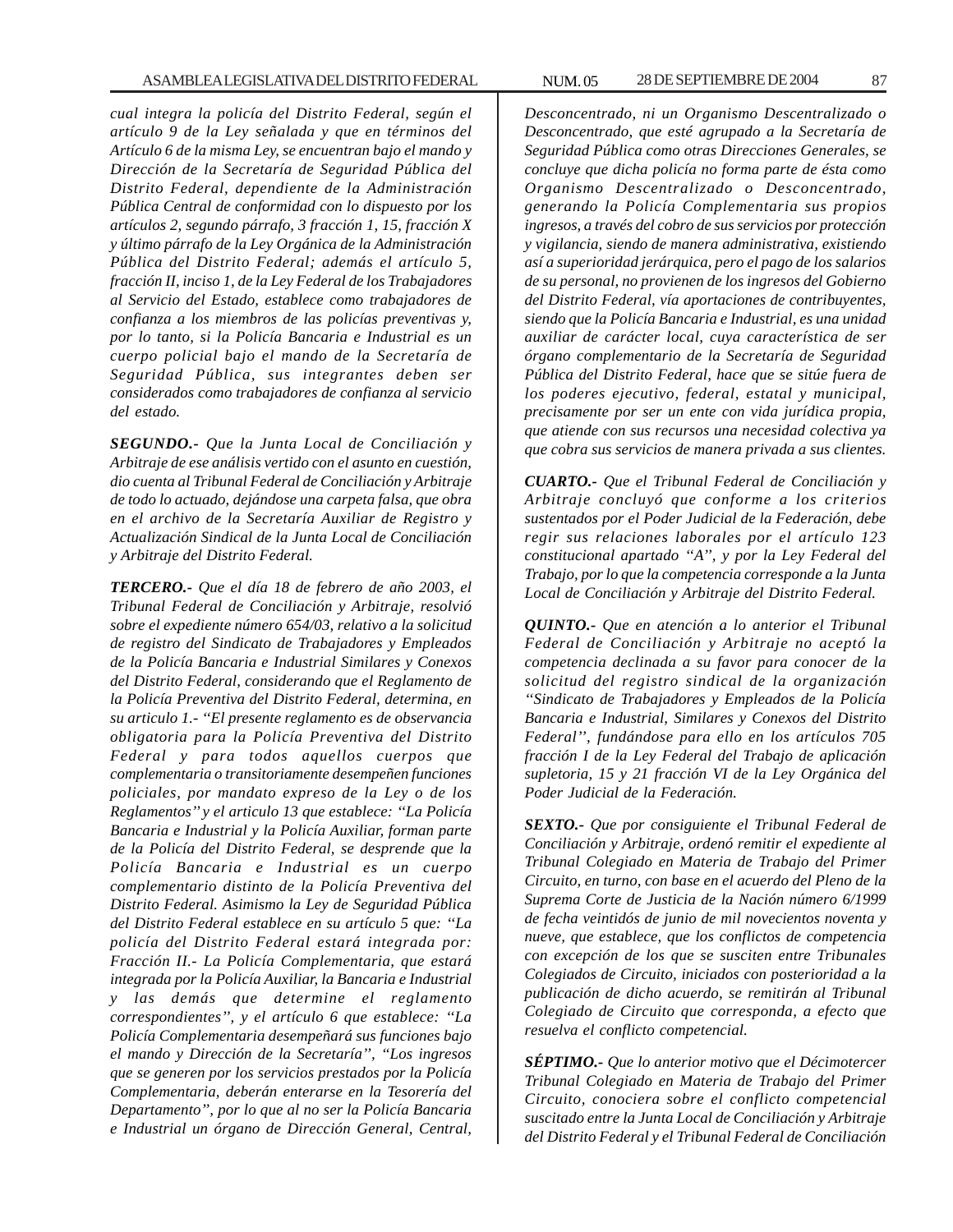*y Arbitraje, por que este resolvió que la Policía Bancaria e Industrial, como organismo complementario del Gobierno del Distrito Federal, conforme a los criterios sustentados por la Suprema Corte de Justicia de la Nación, son órganos complementarios de carácter local y deben regir sus relaciones laborales por el artículo 123 Constitucional, apartado ''A'' y por la Ley Federal del Trabajo; de ahí que es incuestionable que la competencia para conocer de la solicitud de registro sindical corresponde a la Junta Local de Conciliación y Arbitraje del Distrito Federal, por consiguiente el Décimotercer Tribunal Colegiado en Materia de Trabajo del Primer Circuito, declaró legalmente competente para conocer de la solicitud de registro sindical promovida por Medardo Díaz López, Ignacio Rocha Amaro, Manuel Juárez Hernández, Hipólito Serrato Reyes, Luis Díaz Cano, José Javier Espinoza Rodríguez y Roberto Sánchez Aguilar, a la Junta de Conciliación y Arbitraje del Distrito Federal.*

*NOVENO.- Que por lo consiguiente se remitieron los autos de la resolución a la Junta Local de Conciliación y Arbitraje, la cual determinó en fecha 17 de junio del 2003, otorgar el Registro al Sindicato de Trabajadores y Empleados de la Policía Bancaria e Industrial, Similares y Conexos del Distrito Federal. Con un padrón inicial de cuarenta y tres agremiados.*

*DÉCIMO.- Que con fecha 30 de Septiembre del año 2003, el Director General de la Policía Bancaria e Industrial, promovió ante la Junta Local de Conciliación y Arbitraje del Distrito Federal, una demanda de cancelación de registro del sindicato de Trabajadores y Empleados de la Policía Bancaria e Industrial, Similares y Conexos del Distrito Federal, no respetando la autonomía sindical que tienen derecho estas organizaciones, conforme a la Ley Federal del Trabajo.*

*DÉCIMO PRIMERO.- Que por ello se hace necesario, que dicho funcionario comparezca ante el Pleno de la Comisión de Asuntos Laborales y Previsión Social, a efecto de dar una explicación del por que inicio dicha demanda de cancelación de registro sindical, lo anterior con fundamento en los dispuesto en el Estatuto de Gobierno del Distrito Federal, la Ley Orgánica de la Asamblea Legislativa del Distrito Federal, el Reglamento para el Gobierno Interior de la Asamblea Legislativa del Distrito Federal y el Reglamento de las Comisiones relativo al Formato de Comparecencias.*

*Por lo anteriormente expuesto y con fundamento en los artículos 28, 30, 32, 33 y 89 numeral 7, del Reglamento para el Gobierno Interior de la Asamblea Legislativa del Distrito Federal, los suscritos diputados integrantes de la Comisión de Asuntos Laborales y Previsión Social de esta Asamblea Legislativa del Distrito Federal III Legislatura, emiten el siguiente:*

#### *DICTAMEN*

*Primero.- Que esta Honorable Asamblea Legislativa del Distrito Federal, exhorta al Director General de la Policía Bancaria e Industrial, retire la demanda de cancelación del registro del Sindicato de Trabajadores y Empleados de la Policía Bancaria e Industrial, Similares y Conexos del Distrito Federal.*

*Segundo.- Se cite a comparecer ante el Pleno de la Comisión de Asuntos Laborales y Previsión Social al Director General de la Policía Bancaria e Industrial, a fin de que informe la situación que guarda esa Dirección a su cargo.*

*Firman las y los diputados integrantes de la Comisión de Asuntos Laborales y Previsión Social: María Claudia Esqueda Llanes, Presidenta; Emilio Fernández Allende, Vicepresidente; María Araceli Vázquez Camacho, Secretaria; José Medel Ibarra.*

Es cuanto, señorita Presidenta.

**LA C. PRESIDENTA.-** Gracias diputado. Está a discusión el dictamen. Se abre el registro de oradores. ¿Oradores en contra?

¿Alguna o algún diputado desea razonar su voto?

Proceda la Secretaría a recoger la votación nominal del dictamen en lo general y en lo particular en un solo acto.

**LA C. SECRETARIA.-** Se va a proceder a recoger la votación nominal en lo general y en lo particular del dictamen en un solo acto.

De conformidad con lo establecido por el Artículo 128 del Reglamento para el Gobierno Interior de la Asamblea, se solicita a la Coordinación de Servicios Parlamentarios hacer el anuncio correspondiente a efecto de que los diputados presentes puedan emitir su voto.

Se solicita a los diputados que al emitir su voto lo hagan en voz alta diciendo su nombre y apellido, añadiendo la expresión ''en pro'', ''en contra'' o ''abstención''. La de la voz, recogerá la votación. Comenzamos de derecha a izquierda.

# **(Votación Nominal)**

Juan Antonio Arévalo López, abstención.

José María Rivera, abstención.

Jesús López, abstención.

Rafael Hernández Nava, abstención.

Emilio Fernández, a favor.

José Jiménez, en pro.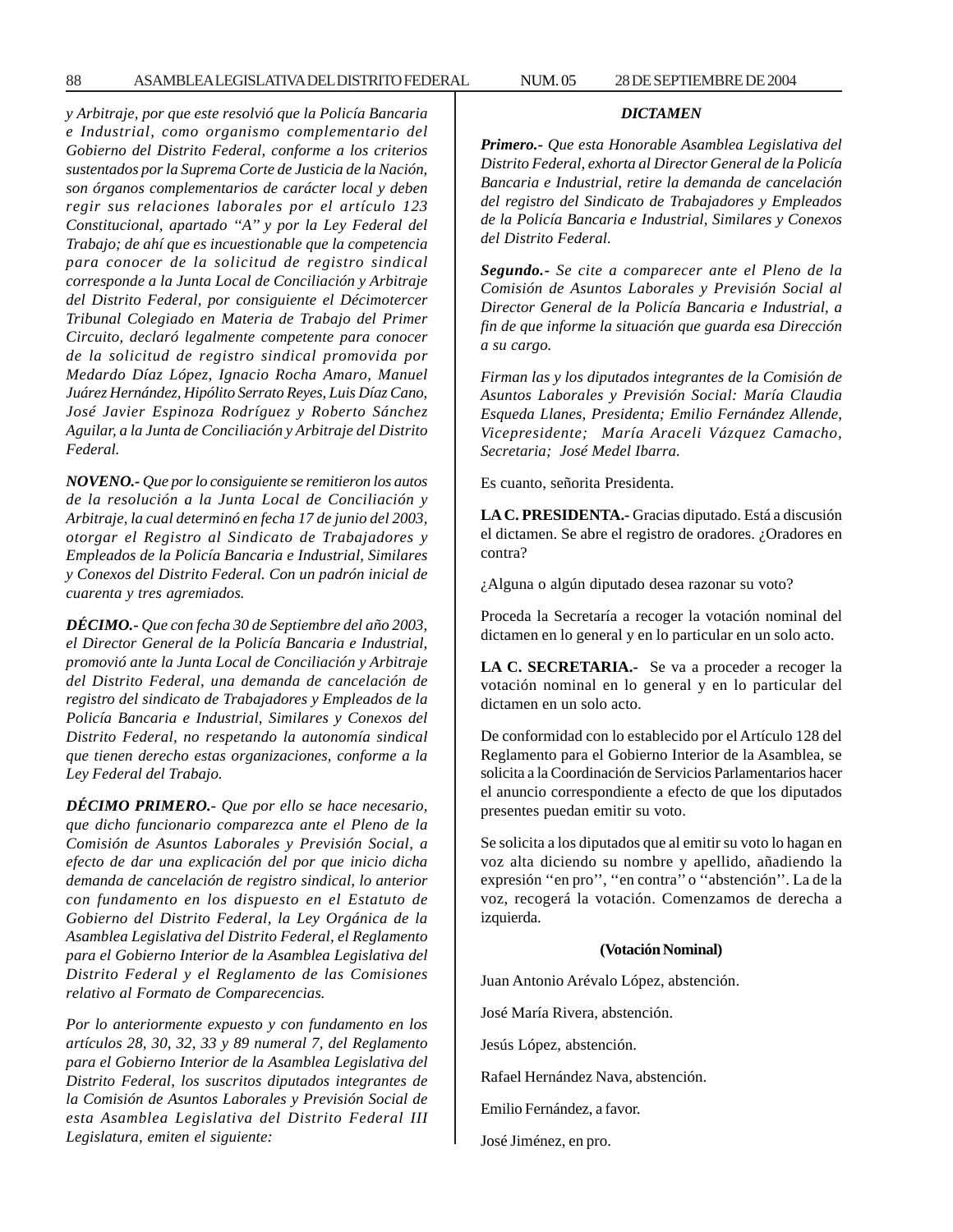Adrián Pedrozo Castillo, en pro. Lozano Lozano, en pro.

Araceli Vázquez Camacho, en pro.

Christian Lujano, abstención.

Mariana Gómez del Campo, abstención.

Irma islas, abstención.

Jorge Alberto Lara, Abstención.

Flores, abstención.

Alfredo Hernández Raigosa, a favor.

Elio Bejarano, en pro.

Maricela Contreras, a favor.

Francisco Chiguil, en pro.

Alberto Trejo Villafuerte, en pro.

Lorena Villavicencio, a favor.

Higinio Chávez, a favor.

Arturo Escobar, a favor.

Bernardo de la Garza, en pro.

Gabriela Cuevas, abstención.

José Antonio Arévalo, a favor.

Mauricio López, en pro.

José Medel Ibarra, a favor.

Claudia Esqueda, en pro.

Alfredo Carrasco, a favor.

Pablo Trejo, en pro.

Silvia Oliva Fragoso, en pro.

**LA C. SECRETARIA.-** ¿Faltó alguna o algún diputado de emitir su voto?

Obdulio Ávila, abstención.

Mónica Serrano, abstención.

**LA C. SECRETARIA.-** Se va a proceder a recoger la votación de la Mesa Directiva.

Gabriela González, abstención.

Sara Figueroa, en pro.

Jorge García Rodríguez, a favor.

Sofía Figueroa, abstención.

Miguel Ángel Solares, a favor.

**LA C. SECRETARIA.-** Diputada Presidenta, el resultado de la votación es el siguiente: 25 votos a favor, 0 votos en contra, 13 abstenciones.

**LA C. PRESIDENTA**.- En consecuencia, se aprueba el dictamen que presenta la Comisión de Asuntos Laborales y Previsión Social, relativo a la propuesta con punto de acuerdo mediante el cual se exhorta al Jefe de Gobierno del Distrito Federal, licenciado Andrés Manuel López Obrador, ordene el desistimiento por notoriamente procedente de la demanda de cancelación del registro del Sindicato de Trabajadores y Empleados de la Policía Bancaria e Industrial, Similares y Conexos del Distrito Federal, iniciada por el Director de la corporación.

Hágase del conocimiento del Director General de la Policía Bancaria e Industrial por conducto del licenciado Alejandro Encinas Rodríguez, Secretario de Gobierno del Distrito Federal, y a la Comisión de Asuntos Laborales y Previsión Social para los efectos legales a que haya lugar.

El siguiente punto del orden del día, es la discusión y en su caso aprobación del dictamen que presenta la Comisión de Asuntos Laborales y Previsión Social, respecto a la propuesta con punto de acuerdo, referente a la situación laboral de los profesores de la Universidad de la Ciudad de México.

En virtud de que el dictamen fue distribuido entre las diputadas y los diputados en términos de lo dispuesto por el artículo 115 del Reglamento para el Gobierno Interior de la Asamblea Legislativa del Distrito Federal, proceda la Secretaría a consultar a la Asamblea, en votación económica, si se dispensa la lectura del mismo y se somete a discusión de inmediato.

**EL C. SECRETARIO, DIPUTADO MIGUEL ÁNGEL SOLARES CHÁVEZ.-** Por instrucciones de la presidencia, y en votación económica, se consulta a la Asamblea si es de dispensarse la lectura del dictamen de referencia y se somete a discusión de inmediato.

Los que estén por la afirmativa, sírvanse manifestarlo poniéndose de pie.

Los que estén por la negativa, sírvanse manifestarlo poniéndose de pie.

Dispensada la lectura, diputada Presidenta.

**LA C. PRESIDENTA.-** Para fundamentar el dictamen, se concede el uso de la palabra al diputado Elio Bejarano, a nombre de la Comisión de Asuntos Laborales y Previsión Social.

**EL C. DIPUTADO ELIO RAMÓN BEJARANO MARTÍNEZ.-** Con el permiso de la presidencia.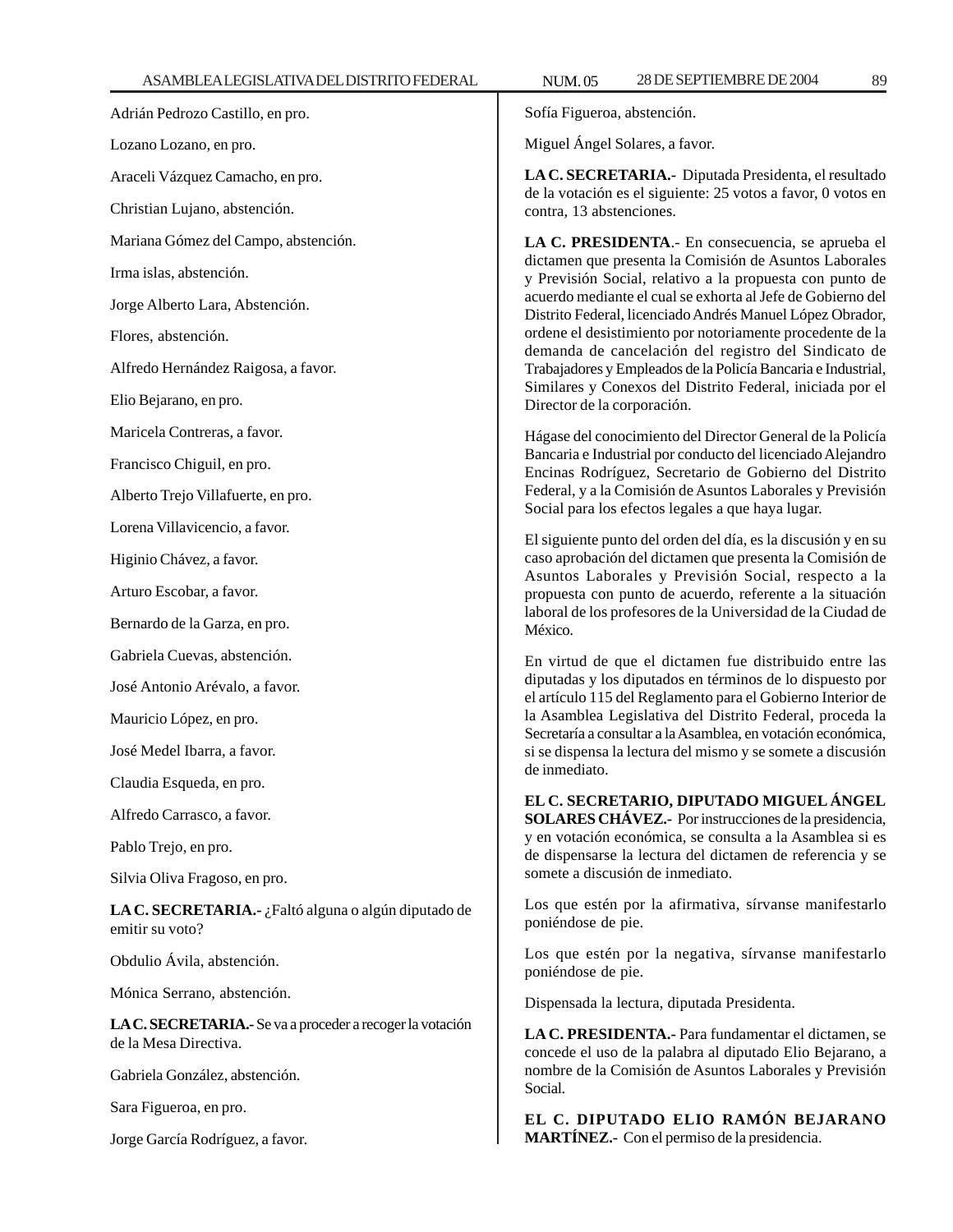*COMISIÓN DE ASUNTOS LABORALES Y PREVISIÓN SOCIAL*

# *DICTAMEN DE LA COMISIÓN DE ASUNTOS LABORALES Y PREVISIÓN SOCIAL, RELATIVO A LA PROPOSICIÓN CON PUNTO DE ACUERDO REFERENTE ALA SITUACIÓN LABORAL DE LOS PROFESORES DE LA UNIVERSIDAD DE LA CIUDAD DE MÉXICO.*

#### *Honorable Asamblea Legislativa del Distrito Federal:*

 *Con fundamento en los artículos 28, 30, 32, 33 y 89 numeral 7, del Reglamento para el Gobierno Interior de la Asamblea Legislativa del Distrito Federal, los suscritos diputados integrantes de la Comisión de Asuntos Laborales y Previsión Social de esta Asamblea Legislativa del Distrito Federal, III Legislatura, sometemos a la consideración de este Honorable Pleno, el siguiente Dictamen de la Comisión de Asuntos Laborales y Previsión Social, relativo a la Proposición con punto de acuerdo referente a la situación laboral de los profesores de la Universidad de la Ciudad de México, con los siguientes:*

#### *ANTECEDENTES*

*1.- El pasado 23 de junio del presente año, el Diputado, Arturo Escobar y Vega, integrante del Grupo Parlamentario del Partido Verde Ecologista de México presentó ante el pleno de la Diputación Permanente de esta Honorable Asamblea Legislativa del Distrito Federal III Legislatura, la Proposición con punto de acuerdo referente a la situación laboral de los profesores de la Universidad de la Ciudad de México.*

*2.- Ese mismo día, la Mesa Directiva de la Diputación Permanente de esta Honorable Asamblea Legislativa del Distrito Federal III, Legislatura, turno para su análisis y dictamen a la Comisión de Asuntos Laborales y Previsión Social, la Proposición con punto de acuerdo referente a la situación laboral de los profesores de la Universidad de la Ciudad de México.*

*En tal virtud esta Comisión de Asuntos Laborales y Previsión Social, formula los siguientes:*

### *CONSIDERANDOS*

*PRIMERO.- Que la Universidad de la Ciudad de México es una institución de vocación humanista, científica, y dentro de sus funciones se encuentran, la investigación, la difusión de la cultura a través de la prestación de servicios educativos a la sociedad y procurando con ello dar solución a los diferentes problemas educativos que enfrenta la Ciudad.*

*SEGUNDO.- Que de acuerdo con las leyes vigentes, es también función de la Universidad de la Ciudad de México otorgar títulos, grados académicos, diplomas y* *certificados correspondientes a los conocimientos que se imparten en sus programas.*

*TERCERO.- Que los servicios educativos de la Universidad de la Ciudad de México se sustentan en los criterios que orientan la educación pública mexicana, tales como el laicismo, la democracia, la soberanía, el crecimiento de la cultura y buscando así una mejor convivencia humana.*

*CUARTO.- Que en fechas pasadas el Rector de la Universidad de la Ciudad de México Manuel Pérez Rocha, presento seis escritos de queja, ante la Contraloría de la Universidad de la Ciudad de México, en torno a las irregularidades presentadas en el postgrado de humanidades de dicha institución educativa.*

*QUINTO.- Que de acuerdo a la investigación realizada por la Contraloría del Gobierno del Distrito Federal, se detecto, que los directivos Estela Quintanar y Hugo Zenelman, producto de las extorsiones hechas a distintos miembros del cuerpo magisterial de dicha Universidad de la Ciudad de México obtuvieron ganancias por (& 19, 670.00) Diecinueve mil Seiscientos setenta pesos 00/100 MN)., por lo que la Contraloría decidió inhabilitar a dichos servidores públicos, quienes fueron identificados como los principales responsables de estos actos de corrupción.*

*SEXTO.- Que el Jefe de Gobierno del Distrito Federal ha manifestado en múltiples ocasiones que dicha Universidad de la Ciudad de México será la que cuente con los maestros mejor pagados del país contribuyendo con ello, a alcanzar un mejor nivel educativo en la Ciudad y que traiga como resultado un mejor nivel de vida para quienes egresan de este Centro Educativo. Es por ello que se hace necesario que el Gobierno del Distrito Federal, implemente mecanismos para impedir que sucedan de nueva cuenta estos lamentables hechos, que vulneran la honorabilidad, el prestigio y la confianza de la Ciudadanía.*

*SEPTIMO.- Que el cuerpo magisterial como cualquier otro trabajador tiene derecho a tener el suficiente salario para su subsistencia, así como adecuadas condiciones de trabajo, respetándosele así, la libertad de cátedra, su honorabilidad, la ética profesional y el compromiso de enseñanza, emanado de la vocación de servicio con la que deben contar los profesores de cualquier institución de enseñanza.*

*Por lo anteriormente expuesto y con fundamento en los artículos 28, 30, 32, 33 y 89 numeral 7, del Reglamento para el Gobierno Interior de la Asamblea Legislativa del Distrito Federal, los suscritos diputados integrantes de la Comisión de Asuntos Laborales y Previsión Social de esta Asamblea Legislativa del Distrito Federal III Legislatura, emiten el siguiente:*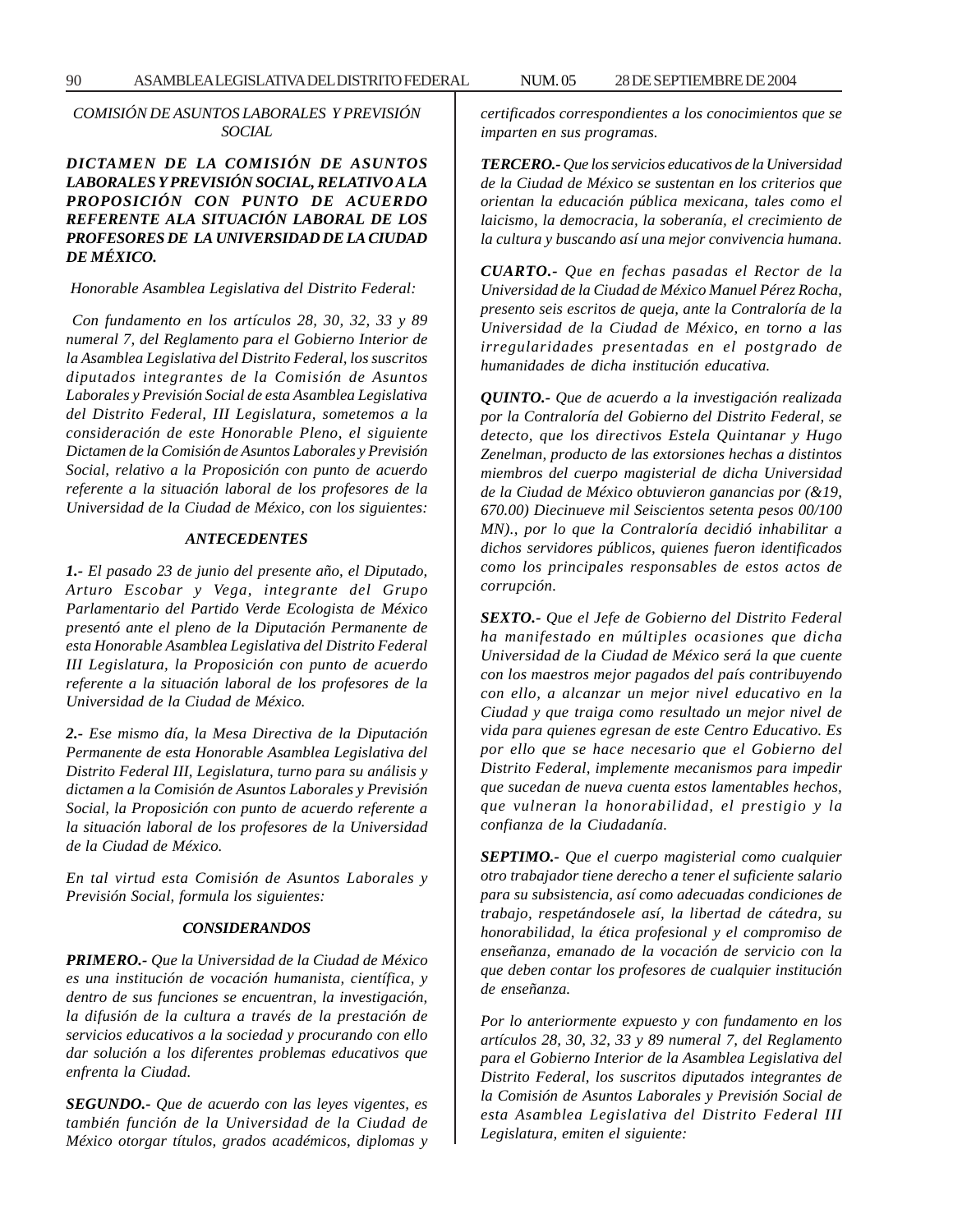#### *DICTAMEN*

*PRIMERO- Que esta Honorable Asamblea Legislativa del Distrito Federal, exhorta a la Universidad de la Ciudad de México a que con base en los resultados de la investigación emanada de la Contraloría General del Distrito Federal, solicitada por el Rector de la Universidad, Manuel Pérez Rocha lleve a cabo una minuciosa revisión, de su personal administrativo y docente, que permita identificar posibles núcleos de corrupción no denunciados aún.*

*SEGUNDO.- Que esta Honorable Asamblea Legislativa del Distrito Federal, exhorta a la Universidad de la Ciudad de México, a que establezca mecanismos que garanticen la transparencia en la asignación de plazas, para que éstas no sean sujetas de malos manejos, poniendo especial énfasis en la selección del profesorado que laborará dentro de sus instalaciones, así también, a revisar los antecedentes del personal que en un futuro labore dentro de la institución.*

*Firman las y los diputados integrantes de la Comisión de Asuntos Laborales y Previsión Social: María Claudia Esqueda Llanes, Presidenta; María Araceli Vázquez Camacho, Secretaria; José Medel Ibarra, Elio Bejarano Martínez.*

Es cuanto.

**LA C. PRESIDENTA.-** Gracias, diputado, está discusión el dictamen. Se abre el registro de oradores. ¿Oradores en contra?

¿Alguna o algún diputado desea razonar su voto?

El diputado Emilio Fernández tiene el uso de la tribuna hasta por diez minutos para razonar su voto.

**EL C. DIPUTADO EMILIO FERNÁNDEZ ALLENDE.-** Con su venia, Presidenta.

Tomo la palabra porque hoy hemos estado viendo asuntos laborales y en el caso que nos ocupa de la Universidad de la Ciudad de México y también como el de los otros casos, qué bueno que se pida y se exija a los funcionarios que den información acerca de sus funciones y acerca de los procedimientos que tienen en sus unidades administrativas como el caso de los Bomberos o en el caso de la Policía Bancaria e Industrial.

Con esto estamos cumpliendo con la Ley de Transparencia cuando menos por parte de la Asamblea, porque se cumpla esta ley y donde los funcionarios están obligados a informar.

Yo diría que esto va más allá de Ley de Transparencia, sino va en el sentido de ampliar la democracia en la ciudad y como un ejemplo que pudiéramos dar desde aquí al resto del país.

Quisiera referirme también cuando hemos estado votando de esta manera, que esta Asamblea Legislativa, los diputados de esta Asamblea, están dando una muestra de pluralidad, de respeto a las distintas posiciones, hoy la mayoría votó por propuestas de otra fracción parlamentaria, cosa que no ha ocurrido por ejemplo en la Cámara de Diputados, donde recientemente una mayoría votó por conculcar los derechos de los trabajadores del Seguro Social y votó por reformar desde el legislativo un contrato colectivo.

Asimismo, también ojalá en otros ámbitos del Poder Federal se diera información suficiente o se exigiera en la Cámara de Diputados información suficiente como en el caso del PEMEXGATE, ojalá esto no sea así, porque ahora se están otorgando mayores recursos a un Sindicato y tal parece que con adiciones y tal parece que se está aplicando aquí el anatocismo, se está pagando hasta con intereses algo que se debía, ojalá también haya información suficiente por parte de PEMEX sobre estos cuantiosos recursos que están dando a un Sindicato y ojalá este Sindicato no utilice los recursos como se hizo en el año 2000 cuando la contienda Presidencial.

También cuando estamos votando aquí a favor de la transparencia, a favor de los trabajadores, lo estamos haciendo por convicciones muy profundas, cuando menos en el caso de mi fracción parlamentaria, y no por un sentido de oportunidad o para querer quedar bien con algunos actores. Lo hacemos porque creemos en la democracia sindical, porque creemos que no es antagónico el tener derechos laborales con la eficiencia en el trabajo.

Es cuanto, Presidenta.

**LA C. PRESIDENTA.-** Gracias, diputado. Proceda la Secretaría a recoger la votación nominal del dictamen en lo general y en lo particular en un solo acto.

**EL C. SECRETARIO.-** Se va proceder a recoger la votación nominal del dictamen en lo general y en lo particular en un solo acto.

De conformidad con el artículo 128 del Reglamento para el Gobierno Interior de la Asamblea, se solicita a la Coordinación de Servicios Parlamentarios hacer el anuncio correspondiente a efecto de que los diputados presentes puedan emitir su voto.

Se solicita a los diputados que al emitir su voto lo hagan en voz alta, diciendo su nombre y apellido, añadiendo la expresión ''en pro'', ''en contra'' o ''abstención''. El de la voz recogerá la votación. Comenzamos de derecha a izquierda.

## **(Votación Nominal)**

Juan Antonio Arévalo López, abstención.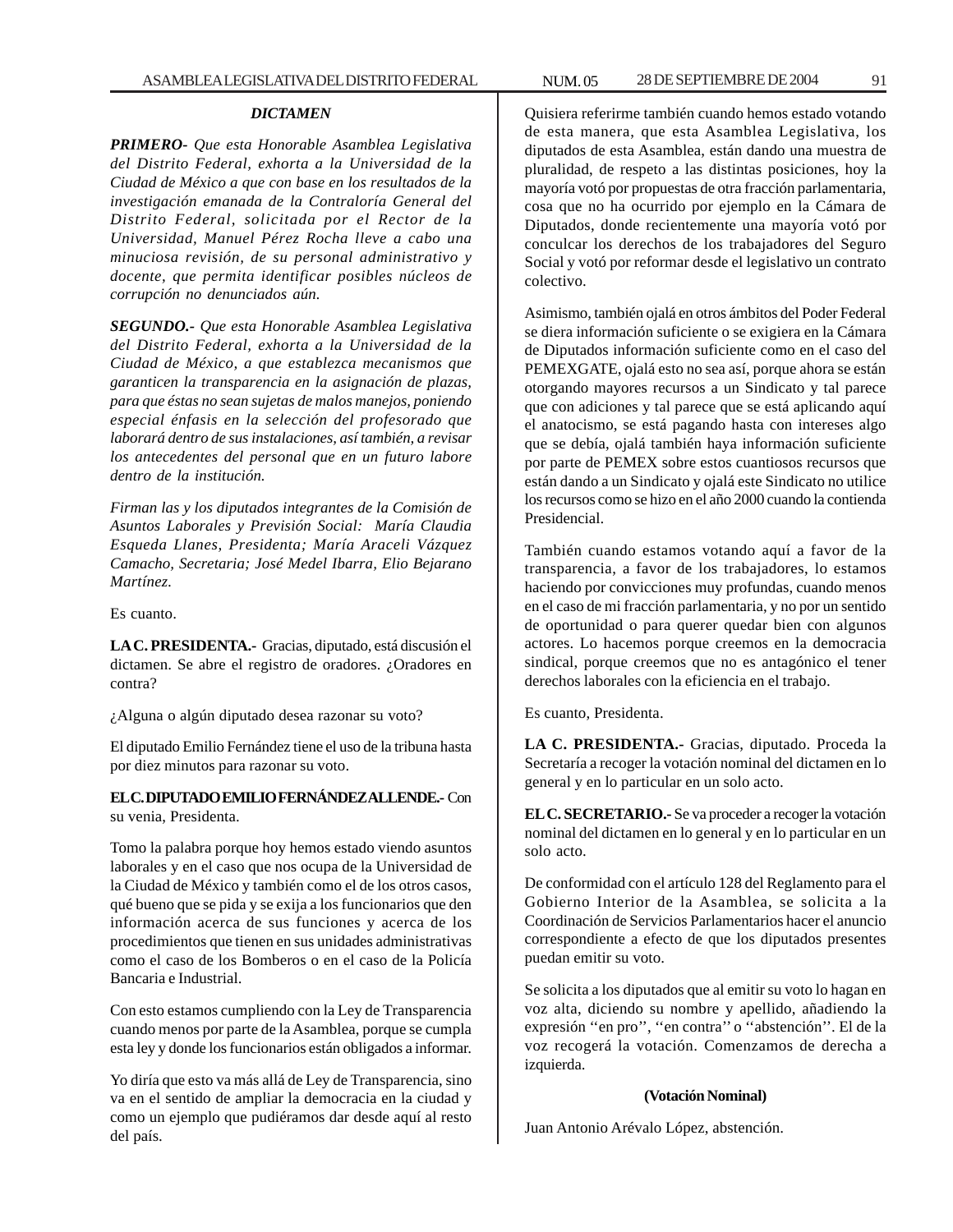92 ASAMBLEA LEGISLATIVA DEL DISTRITO FEDERAL 28 NUM. 05 DE SEPTIEMBRE DE 2004 Jesús López, abstención. Obdulio Ávila, abstención. Rafael Hernández Nava, a favor. Emilio Fernández, a favor. Adrián Pedrozo Castillo, en pro. Lozano Lozano, en pro. Araceli Vázquez Camacho, en pro. María Teresita Aguilar, a favor. Christian Lujano, a favor. Mónica Serrano, en pro. Gabriela Cuevas, en pro. Mariana Gómez del Campo, en pro. José Espina, en pro. Irma Islas, en pro. Carlos Alberto Flores, a favor. Alberto Trejo Villafuerte, en pro. Alfredo Hernández Raigosa, a favor. Elio Bejarano, en pro. Rodrigo Chávez Contreras, a favor. Bernardo de la Garza, en pro. José Antonio Arévalo, a favor. Arturo Escobar, a favor. Mauricio López, en pro. José Medel Ibarra, a favor. Claudia Esqueda, en pro. Lara, a favor. Francisco Chiguil, en pro. **EL C. SECRETARIO.-** ¿Faltó alguna o algún diputado de emitir su voto? Agundis, en pro. Alfredo Carrasco, a favor.

José Jiménez, en pro.

Rigoberto Nieto, a favor.

**EL C. SECRETARIO.-** Se va proceder a recoger la votación de la Mesa Directiva.

Gabriel González, en pro.

Miguel Angel Solares Chávez, a favor.

Sara Figueroa, en pro.

Jorge García Rodríguez, a favor.

Sofía Figueroa, en pro.

Lorena Villavicencio, a favor.

**EL C. SECRETARIO.-** Diputada Presidenta, el resultado de la votación es el siguiente: 35 votos a favor, 0 votos en contra y 3 abstenciones.

**LA C. PRESIDENTA, DIPUTADA SOFÍA FIGUEROA TORRES.-** En consecuencia, se aprueba el dictamen que presenta la Comisión de Asuntos Laborales y Previsión Social respecto a la propuesta con punto de Acuerdo referente a la situación laboral de los profesores de la Universidad de la ciudad de México.

Remítase al Director de la Universidad de la ciudad de México a través del licenciado Alejandro Encinas Rodríguez, Secretario de Gobierno del Distrito Federal para su debido cumplimiento.

El siguiente punto del Orden del Día es la discusión y en su caso aprobación del dictamen que presenta la Comisión de Asuntos Laborales y Previsión Social relativo a la propuesta con punto de Acuerdo sobre el convenio coordinación para la planeación, instrumentación y ejecución del proyecto de apoyo de capacitación entre el Gobierno Federal y el Gobierno del Distrito Federal.

En virtud de que el dictamen fue distribuido entre las diputadas y diputados en términos de lo dispuesto por el artículo 115 del Reglamento para el Gobierno Interior de la Asamblea Legislativa del Distrito Federal, proceda la secretaría a consultar a la Asamblea en votación económica, si se dispensa la lectura del mismo y se somete a discusión de inmediato.

**LA C. SECRETARIA, DIPUTADA MARÍA GABRIELA GONZÁLEZ MARTÍNEZ.-** Por instrucciones de la presidencia y en votación económica, se consulta a la Asamblea si es de dispensarse la lectura del dictamen de referencia y se somete a discusión de inmediato.

Los que estén por la afirmativa, sírvanse manifestarlo poniéndose de pie.

Los que estén por la negativa, sírvanse manifestarlo poniéndose de pie.

Dispensada la lectura, diputada Presidenta.

**LA C. PRESIDENTA.-** Gracias, diputada Secretaria. Para fundamentar el dictamen, se concede el uso de la palabra a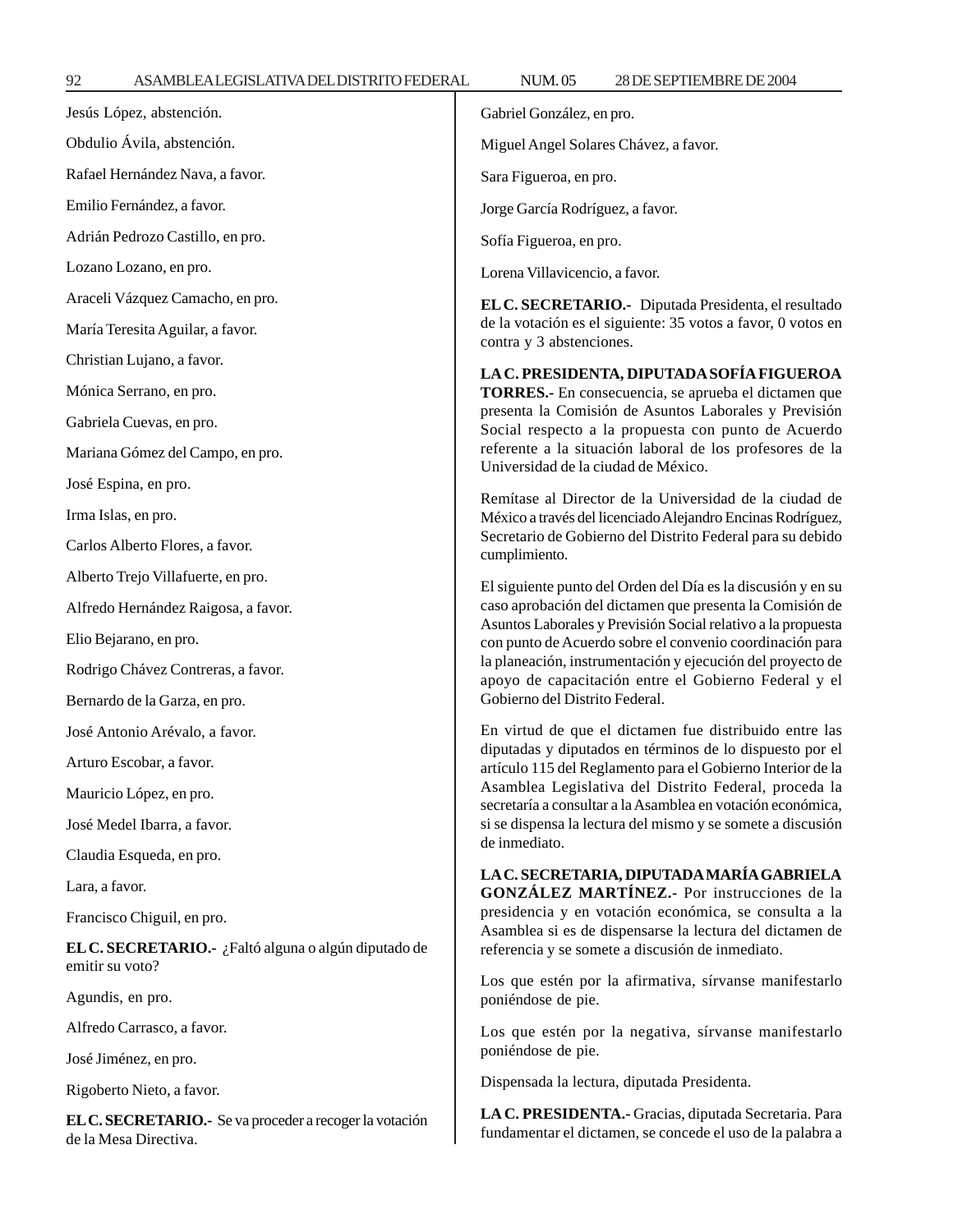la diputada Claudia Esqueda a nombre de la Comisión de Asuntos Laborales y Previsión Social.

**LA C. DIPUTADA MARÍA CLAUDIA ESQUEDA LLANES.-** Gracias, Presidenta.

# *COMISIÓN DE ASUNTOS LABORALES Y PREVISIÓN SOCIAL*

*DICTAMEN DE LA COMISIÓN DE ASUNTOS LABORALES Y PREVISIÓN SOCIAL, RELATIVO A LA PROPUESTA CON PUNTO DE ACUERDO SOBRE EL CONVENIO DE COORDINACIÓN PARA LA PLANEACIÓN, INSTRUMENTACIÓN Y EJECUCIÓN DEL PROYECTO DE APOYO DE CAPACITACIÓN ENTRE EL GOBIERNO FEDERAL Y EL GOBIERNO DEL DISTRITO FEDERAL.*

*Honorable Asamblea Legislativa del Distrito Federal:*

*Con fundamento en los artículos 28, 30, 32, 33 y 89 numeral 7, del Reglamento para el Gobierno Interior de la Asamblea Legislativa del Distrito Federal, los suscritos diputados integrantes de la Comisión de Asuntos Laborales y Previsión Social de esta Asamblea Legislativa del Distrito Federal, III Legislatura, sometemos a la consideración de este Honorable Pleno, el siguiente Dictamen relativo a la Propuesta con punto de acuerdo sobre el convenio de coordinación para la planeación, instrumentación y ejecución del Proyecto de Apoyo de Capacitación entre el Gobierno Federal y el Gobierno del Distrito Federal, con los siguientes:*

## *ANTECEDENTES*

*1.- Con fecha 13 de Abril, el Diputado, Obdulio Ávila Mayo, integrante del Grupo Parlamentario del Partido Acción Nacional, presento ante el pleno de la Honorable Asamblea Legislativa del Distrito Federal III Legislatura, la Propuesta con punto de acuerdo sobre el convenio de coordinación para la planeación, instrumentación y ejecución del Proyecto de Apoyo de Capacitación entre el Gobierno Federal y el Gobierno del Distrito Federal.*

*2.- Con fecha 14 de Abril de 2004, la Mesa Directiva de Asamblea Legislativa del Distrito Federal III, Legislatura, turno para su análisis y dictamen a la Comisión de Asuntos Laborales y Previsión Social, la Propuesta con punto de acuerdo sobre el convenio de coordinación para la planeación, instrumentación y ejecución del Proyecto de Apoyo de Capacitación entre el Gobierno Federal y el Gobierno del Distrito Federal.*

*En tal virtud esta Comisión de Asuntos Laborales y Previsión Social, formula los siguientes:*

# *CONSIDERANDOS*

*PRIMERO.- Que como lo establece el Plan Nacional de Desarrollo 2002-2006 en materia de capacitación, existen* *nuevas políticas de operación para el Programa de Apoyo a la Capacitación que permiten alcanzar objetivos muy claros como son, una mayor vinculación de los agentes que participan en el mercado laboral; un aumento en la cobertura y la calidad en la oferta de la capacitación para los trabajadores, un impulso a las actividades de capacitación y productividad y un mejoramiento en las condiciones de trabajo.*

*SEGUNDO.- Que una de las estrategias, con la que se pretende mejorar los niveles de preparación y bienestar para los mexicanos. Es profundizar en los programas de capacitación y desarrollo de asistencia técnica para trabajadores en activo y empleadores.*

*TERCERO.- Que para contribuir al cumplimiento de los objetivos arriba señalados, la Secretaría de Trabajo y Previsión Social, opera el Programa de Apoyo a la Capacitación, el cual se orienta a realizar, conjuntamente con los gobiernos de las entidades federativas, las empresas, sus trabajadores y otros agentes que participan en el mercado laboral, acciones en materia de capacitación y mejora continua, que contribuyan al desarrollo de los trabajadores, y elevar su calidad de vida y productividad, lo que consecuentemente mejorará la competitividad de las micro, pequeñas y medianas empresas.*

*CUARTO.- Que el Programa de Apoyo a la Capacitación (PAC), se enmarca en los objetivos de planeación del desarrollo regional, al propiciar el ejercicio compartido de la capacitación en sentido descendente (de la Federación hacia la región) y en sentido ascendente (desde los estados hacia la región y de ésta a la Federación).*

*QUINTO.- Que el Programa de Apoyo a la Capacitación está proyectado en un plazo de nueve años, divido en tres fases de tres años cada una, cuyo origen deriva de un cofinanciamiento entre el Banco Interamericano de Desarrollo y el Gobierno Federal con aportaciones iguales.*

*SEXTO.- Que este programa otorga recursos económicos para desarrollar programas de capacitación; opera de acuerdo a la demanda del sector productivo vincula y realiza, de manera conjunta con los gobiernos de las entidades federativas, el sector productivo y los órganos de representación empresarial y del trabajador, esfuerzos de capacitación de acuerdo a criterios establecidos por la propia Secretaría.*

*SÉPTIMO.- Que como política Pública del sector laboral, el Programa de Apoyo a la Capacitación opera a través de convenios de coordinación firmados a petición de la Dirección General de Capacitación y Productividad por parte de la Secretaría de Trabajo y Previsión Social, con*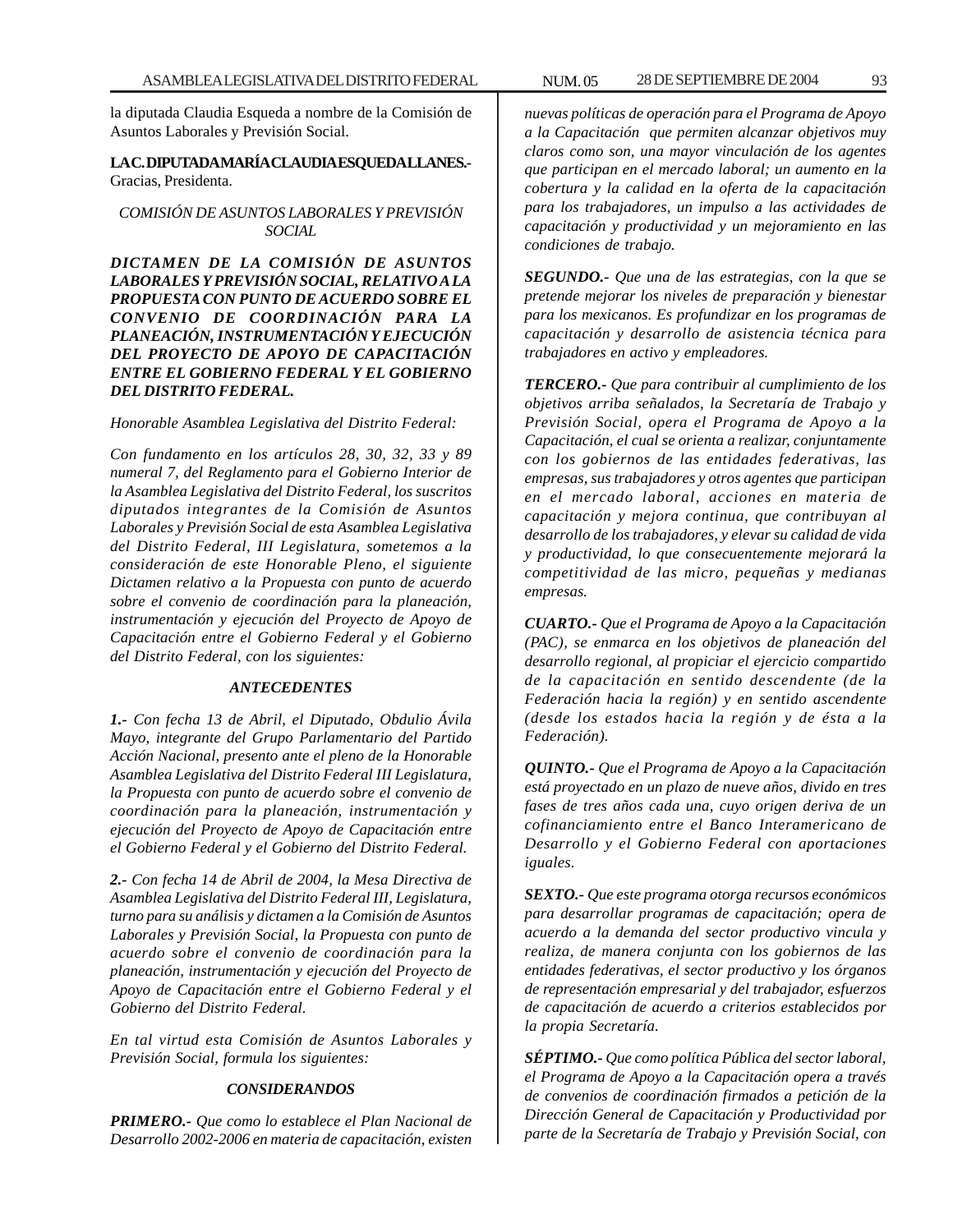*los Gobiernos de los Estados, el sector productivo y otras instancias estatales, dicha coordinación se lleva a cabo de conformidad a lo previsto en el párrafo tercero del artículo 56 del Decreto de Presupuesto de Egresos de la Federación, que contempla los compromisos y las acciones para el cabal cumplimiento y desarrollo del Programa, en la entidad respectiva poniendo a su disposición, capacitación en diferentes modalidades y apoyo metodológico.*

*OCTAVO.- Que la Secretaría de Trabajo y de Previsión Social, a través del Agente Financiero NAFIN, canaliza los recursos del financiamiento y del Gobierno Federal a los Gobiernos de los Estados, estos también contribuyen con recursos propios, o bien de terceros directamente involucrados en el Programa, de igual manera, ambos ordenes de Gobierno, cada uno por su parte asumen otros gastos asociados a la operación del Programa. La mayor participación e involucramiento directo de los estados en la operación del Programa y ejercicio de los recursos será en forma gradual conforme al cumplimiento del plan presentado a la Dirección General de Capacitación y Productividad, unidad administrativa de la Secretaría de Trabajo y Previsión Social.*

*NOVENO-. Que los recursos destinados a la realización conjunta y la operación de acciones en capacitación, tienen por objeto promover el desarrollo del personal, incrementando el nivel de vida de los trabajadores de México y mejorando sus condiciones de trabajo, lo que al mismo tiempo se traduzca en un aumento en la productividad del trabajador y la competitividad de las empresas*

*DÉCIMO-. Que en tanto alguna Entidad Federativa no suscriba el Convenio de Coordinación, a mecánica de operación del Programa de Apoyo a la Capacitación se realizara a través de los coordinadores de la Dirección General de Capacitación y Productividad, en estricto apego a la Normatividad aplicable.*

*DÉCIMO PRIMERO.- Que los Convenios de coordinación tienen como finalidad hacer participe a los gobiernos de las entidades federativas de la planeación, instrumentación y ejecución del apoyo federal que otorga el Programa de Apoyo a la Capacitación, para con ello lograr mayor alcance y congruencia en materia de capacitación, de acuerdo con las necesidades reales del sector productivo en la entidad respectiva.*

*DÉCIMO SEGUNDO.- Que por ello se formalizan Comités estatales de Capacitación y Empleo, integrados de manera tripartita por el Gobierno Federal y Estatal, los organismos de representación obrera y patronal, donde se analizan de manera sistemática la información sobre indicadores socioeconómicos y laborales, a fin de identificar necesidades y oportunidades de capacitación,*

*de acuerdo a criterios de regionalización y vocación laboral.*

*DÉCIMO TERCERO.- Que así se hace necesario que el Gobierno del Distrito Federal suscriba dicho convenio, ya que con ello beneficiaria a la población de la Ciudad, la cual enfrenta una de las tasas de desempleo más altas del país, lo que es preocupante por el desarrollo mismo de la productividad en la ciudad.*

*Por lo anteriormente expuesto y con fundamento en los artículos 28, 30, 32, 33, 89 numeral 7, del Reglamento para el Gobierno Interior de la Asamblea Legislativa del Distrito Federal, los suscritos diputados integrantes de la Comisión de Asuntos Laborales y Previsión Social de esta Asamblea Legislativa del Distrito Federal III Legislatura, emiten el siguiente:*

#### *DICTAMEN*

*Único.- Que esta Honorable Asamblea Legislativa del Distrito Federal, exhorte al Gobierno del Distrito Federal, a celebrar el Convenio de Coordinación para la planeación, instrumentación y ejecución del Programa de Apoyo a la Capacitación con el Gobierno Federal, a través de la Subsecretaría del Trabajo y Previsión Social del Distrito Federal*

*Firman las y los diputados de la Comisión de Trabajo y Previsión Social: María Claudia Esqueda Llanes, Presidenta; José Medel Ibarra, Elio Bejarano Martínez.*

Por su voto aprobatorio, gracias.

**LA C. PRESIDENTA.-** Gracias, diputada. Está a discusión el dictamen. Se abre el registro de oradores. ¿Oradores en contra?

¿Alguna o algún diputado desea razonar su voto?

**EL C. DIPUTADO OBDULIO ÁVILA MAYO (Desde su curul).**- Yo, diputada Presidenta.

**LA C. PRESIDENTA.-** Diputado Obdulio Ávila, puede usar la tribuna hasta por diez minutos.

**EL C. DIPUTADO OBDULIO ÁVILA MAYO.-** Con su venia, diputada Presidenta.

Seré sumamente breve.

Única y exclusivamente para señalar que el grupo parlamentario del Partido Acción Nacional dará su voto a favor en el cual exhortamos al titular del Ejecutivo local de la Ciudad de México a celebrar este convenio, en virtud de que éste es un tema sensible para la Ciudad de México, dado que la tasa de desempleo en la Ciudad de México ha sido de la más elevada y creo que un convenio que, como bien lo señaló la diputada Claudia Esqueda en la fundamentación y motivación, tiende a mejorar la calidad del sector productivo y la capacitación, da mejores niveles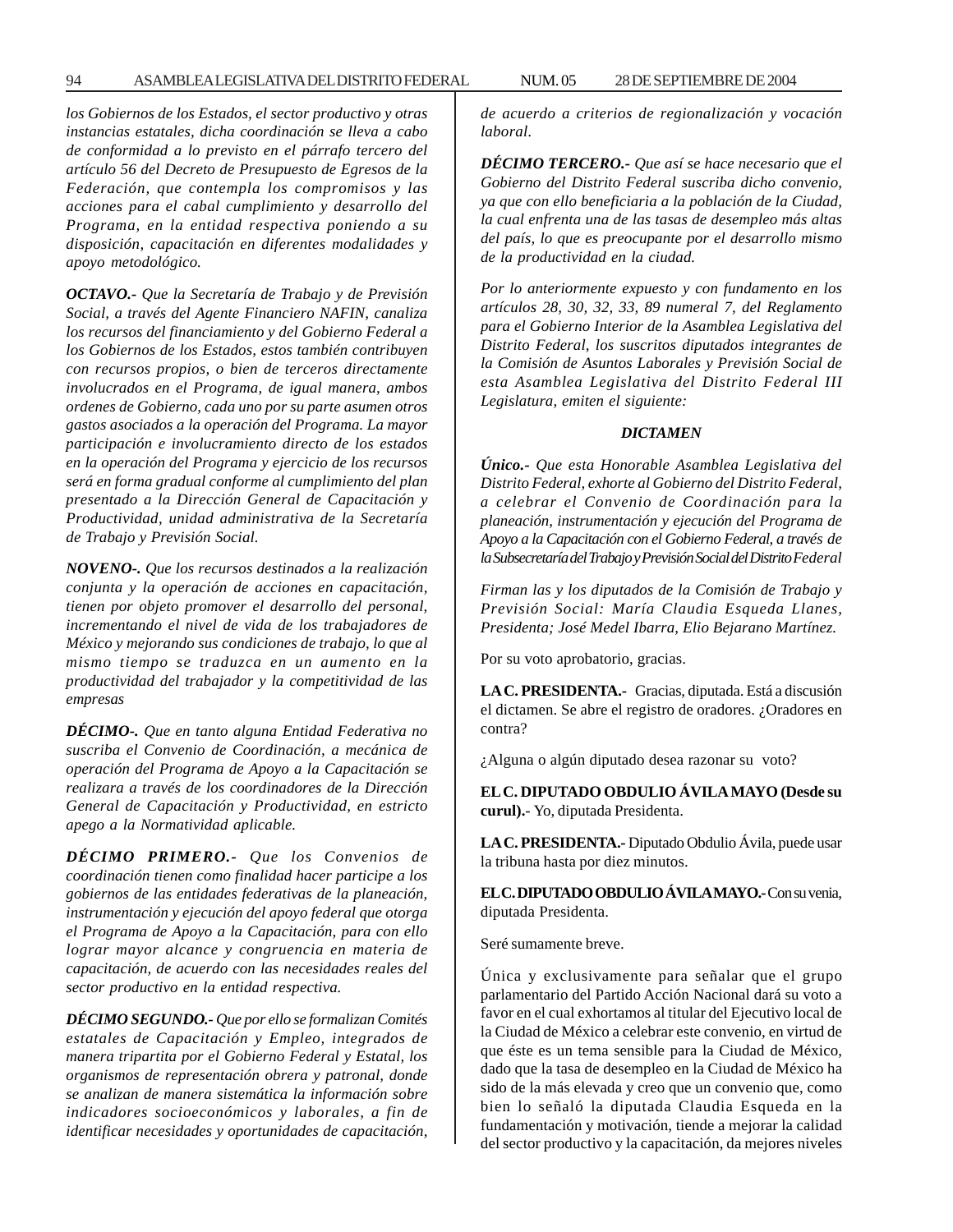de empleo, contribuye con una propuesta específica de este órgano legislativo local para exhortar, en el ámbito de sus competencias, al titular del Ejecutivo local a que celebre este convenio en el marco de sus competencias.

Por tanto razonamos y exhortamos a los miembros de las distintas bancadas aquí representadas a votar a favor del dictamen puesto a consideración del Pleno.

Es cuanto, diputada Presidenta.

**LA C. PRESIDENTA.-** Gracias, diputado. Proceda la secretaría a recoger la votación nominal del dictamen en lo general y en lo particular en un solo acto.

**LA C. SECRETARIA, DIPUTADA MARÍA GABRIELA GONZÁLEZ MARTÍNEZ.-** Se va a proceder recoger la votación nominal del dictamen en lo general y en lo particular en un solo acto.

De conformidad con lo establecido por el artículo 128 del Reglamento para el Gobierno Interior de la Asamblea, se solicita a la Coordinación de Servicios Parlamentarios hacer el anuncio correspondiente a efecto de que los diputados presentes puedan emitir su voto.

Se solicita a los diputados que al emitir su voto lo hagan en voz alta diciendo su nombre y apellido, añadiendo la expresión ''en pro'', ''en contra'' o ''abstención''. La de la voz recogerá la votación. Comenzamos de derecha a izquierda.

## **(Votación Nominal)**

María Teresita Aguilar, a favor.

Juan Antonio Arévalo López, a favor.

Jesús López, a favor.

Bernardo de la Garza, en pro.

Rafael Hernández Nava, a favor.

Emilio Fernández, en pro.

José Jiménez, en pro.

Adrián Pedrozo Castillo, en pro.

Lozano Lozano, en pro.

Araceli Vázquez Camacho, en pro.

Obdulio Ávila, en pro.

José Espina, en pro.

Christian Lujano, en pro.

Mariana Gómez del Campo, en pro.

Gabriela Cuevas, en pro.

Carlos Alberto Flores, a favor.

Mónica Serrano, en pro.

Alfredo Hernández Raigosa, a favor.

Francisco Chiguil, en pro.

Silvia Oliva Fragoso, en pro.

Miguel Ángel Solares Chávez, a favor.

Agundis Arias, en pro.

José Antonio Arévalo, a favor.

Arturo Escobar, a favor.

Mauricio López, en pro.

José Medel Ibarra, a favor.

Claudia Esqueda, a favor.

Jiménez Guzmán, en pro.

Gerardo Villanueva, a favor.

Maricela Contreras Julián, a favor.

Víctor Varela, en pro.

Alfredo Carrasco, a favor.

Pablo Trejo, en pro.

Julio Escamilla, a favor.

Reyes Gámiz, a favor.

María Elena Torres, en pro.

González Maltos, a favor.

**LA C. SECRETARIA.-** ¿Faltó alguna o algún diputado de emitir su voto?

Se va a proceder a recoger la votación de la Mesa Directiva.

Gabriela González, en pro.

Sara Figueroa, en pro.

Jorge García Rodríguez, en pro.

Sofía Figueroa, en pro.

**LA C. SECRETARIA.-** Diputada Presidenta, el resultado de la votación es el siguiente: 41 votos a favor, 0 votos en contra, 0 abstenciones.

**LA C. PRESIDENTA.-** En consecuencia se aprueba el dictamen que presenta la Comisión de Asuntos Laborales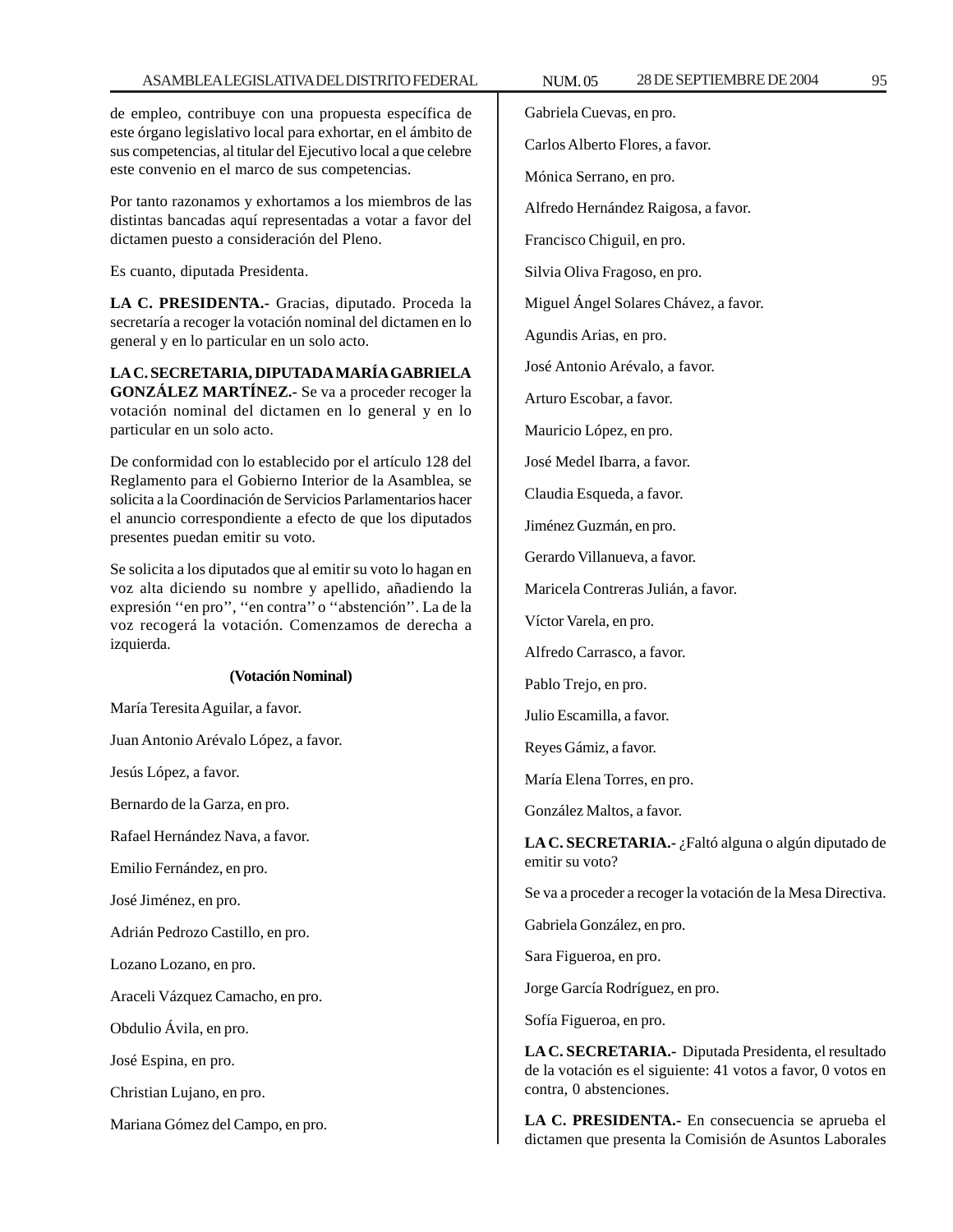y Previsión Social relativo a la propuesta con punto de acuerdo sobre el convenio de coordinación para la planeación, instrumentación y ejecución del proyecto de apoyo de capacitación entre el Gobierno Federal y el Gobierno del Distrito Federal.

Remítase al Jefe de Gobierno del Distrito Federal y a la Subsecretaría del Trabajo y Previsión Social del Distrito Federal, a través del licenciado Alejandro Encinas Rodríguez, Secretario de Gobierno del Distrito Federal.

El siguiente punto de la orden del día es la discusión y en su caso aprobación del dictamen que presenta la Comisión de Asuntos Laborales y Previsión Social, relativo a la propuesta con punto de acuerdo a efecto de exhortar al Honorable Congreso de la Unión para que tenga a bien solicitar al Director General del Instituto Mexicano del Seguro Social, el doctor Santiago Levy Algazi, comparezca ante esa Soberanía y exponga un informe diagnóstico integral que contraste el estado que presenta el Instituto que dirige en el lapso comprendido del ejercicio fiscal de 1994 al ejercicio fiscal de 1996, y el lapso comprendido entre los ejercicios fiscales 1997 a 2003.

En virtud de que el dictamen fue distribuido entre las diputadas y diputados en términos de lo dispuesto por el Artículo 115 del Reglamento para el Gobierno Interior de la Asamblea Legislativa del Distrito Federal, proceda la Secretaría a consultar a la Asamblea en votación económica, si se dispensa la lectura del mismo y se somete a discusión de inmediato.

**LA C. SECRETARIA.-** Por instrucciones de la presidencia y en votación económica, se consulta a la Asamblea si es de dispensarse la lectura de referencia y se somete a discusión de inmediato.

Los que estén por la afirmativa, sírvanse manifestarlo poniéndose de pie.

Los que estén por la negativa, sírvanse manifestarlo poniéndose de pie.

Dispensada la lectura, diputada Presidenta.

**LA C. PRESIDENTA.-** Gracias diputada. Para fundamentar el dictamen se concede el uso de la palabra a la diputada Claudia Esqueda, a nombre de la Comisión de Asuntos Laborales y Previsión Social.

# **LA C. DIPUTADA MARÍA CLAUDIA ESQUEDA LLANES.-** Gracias Presidenta.

*COMISIÓN DE ASUNTOS LABORALES Y PREVISIÓN SOCIAL*

*DICTAMEN DE LA COMISIÓN DE ASUNTOS LABORALES Y PREVISIÓN SOCIAL, RELATIVO A LA PROPUESTA CON PUNTO DE ACUERDO A EFECTO* *DE EXHORTAR AL HONORABLE CONGRESO DE LA UNIÓN, PARA QUE TENGA A BIEN SOLICITAR AL DIRECTOR GENERAL DEL INSTITUTO MEXICANO DEL SEGURO SOCIAL, EL DR. SANTIAGO LEVY ALGAZI, COMPAREZCA ANTE ESA SOBERANÍA Y EXPONGA UN INFORME Y DIAGNÓSTICO INTEGRAL QUE CONTRASTE EL ESTADO QUE PRESENTA EL INSTITUTO QUE DIRIGE, EN EL LAPSO COMPRENDIDO DEL EJERCICIO FISCAL DE 1994 AL EJERCICIO FISCAL DE 1996 EN RELACIÓN Y EL LAPSO COMPRENDIDO ENTRE LOS EJERCICIOS FISCALES 1997 A 2003.*

*Honorable Asamblea Legislativa del Distrito Federal:*

*Con fundamento en los artículos 28, 30, 32, 33 y 89 numeral 7, del Reglamento para el Gobierno Interior de la Asamblea Legislativa del Distrito Federal, los suscritos diputados integrantes de la Comisión de Asuntos Laborales y Previsión Social de esta Asamblea Legislativa del Distrito Federal, III Legislatura, sometemos a la consideración de este Honorable Pleno, el siguiente Dictamen de la Comisión de Asuntos Laborales y Previsión Social, relativo a la Propuesta con Punto de Acuerdo a efecto de exhortar al Honorable Congreso de la Unión, para que tenga a bien solicitar al Director General del Instituto Mexicano del Seguro Social, el Dr. Santiago Levy Algazi, comparezca ante esa soberanía y exponga un informe y diagnóstico integral que contraste el estado que presenta el Instituto que dirige, en el lapso comprendido del ejercicio fiscal de 1994 al ejercicio fiscal de 1996 en relación y el lapso comprendido entre los ejercicios fiscales 1997 a 2003, con los siguientes:*

## *ANTECEDENTES*

*1.- Con fecha 15 de abril del presente año, el Diputado, Adrián Pedrozo Castillo, integrante del Grupo Parlamentario del Partido de la Revolución Democrática presentó ante el Pleno de la Honorable Asamblea Legislativa del Distrito Federal III Legislatura, a la Propuesta con Punto de Acuerdo a efecto de exhortar al Honorable Congreso de la Unión, para que tenga a bien solicitar al Director General del Instituto Mexicano del Seguro Social, el Dr. Santiago Levy Algazi, comparezca ante esa soberanía y exponga un informe y diagnóstico integral que contraste el estado que presenta el Instituto que dirige, en el lapso comprendido del ejercicio fiscal de 1994 al ejercicio fiscal de 1996 en relación y el lapso comprendido entre los ejercicios fiscales 1997 a 2003.*

*2.- Con fecha 16 de abril del presente año, la Mesa Directiva de la Asamblea Legislativa del Distrito Federal III, Legislatura, turnó para su análisis y dictamen a la Comisión de Asuntos Laborales y Previsión Social, la Propuesta con Punto de Acuerdo a efecto de exhortar al Honorable Congreso de la Unión, para que tenga a bien*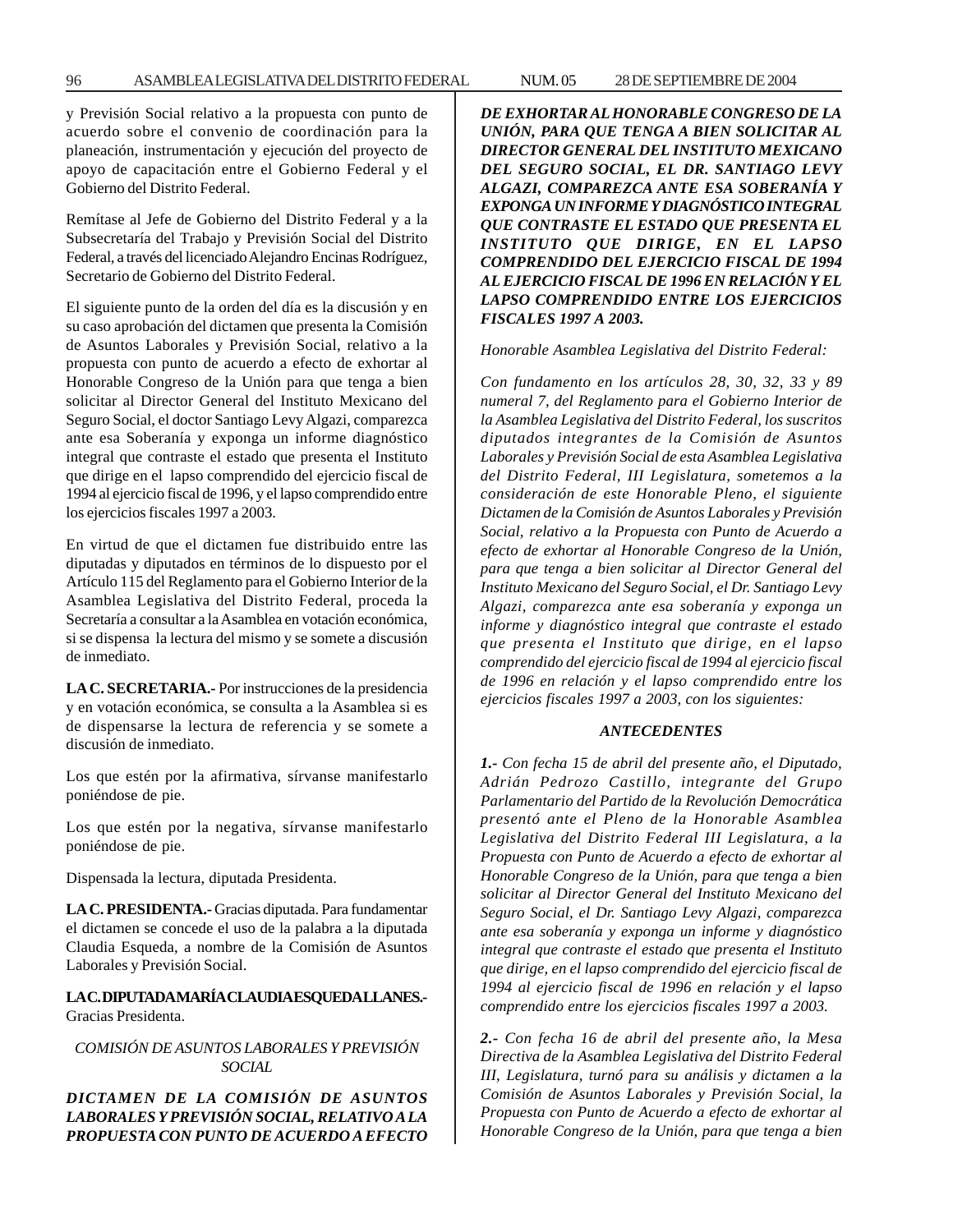*solicitar al Director General del Instituto Mexicano del Seguro Social, el Dr. Santiago Levy Algazi, comparezca ante esa soberanía y exponga un informe y diagnóstico integral que contraste el estado que presenta el Instituto que dirige, en el lapso comprendido del ejercicio fiscal de 1994 al ejercicio fiscal de 1996 en relación y el lapso comprendido entre los ejercicios fiscales 1997 a 2003.*

*En tal virtud esta Comisión de Asuntos Laborales y Previsión Social, formula los siguientes:*

#### *CONSIDERANDOS*

*PRIMERO.- Que en fechas recientes el Director del Instituto Mexicano del Seguro Social, Dr. Santiago Levy Algazi, compareció ante Legisladores del Congreso de la Unión a efecto de explicar la crisis que atraviesa el Instituto, lo cual derivo en una Reforma a la propia Ley del Instituto Mexicano del Seguro Social, y que fue aprobada en julio pasado.*

*SEGUNDO.- Que el Instituto Mexicano del Seguro Social anualmente entrega un informe sobre el estado que guarda el Instituto, sus condiciones, y finanzas al Honorable Congreso de la Unión.*

*TERCERO.- Que por lo anterior, y en el supuesto de aprobarse el presente punto de acuerdo, estaría fuera de tiempo, ya que el tema fue discutido por los legisladores integrantes del Congreso de la Unión, por consiguiente al no haber materia de debate, es de considerarse que se sobresee el presente punto de acuerdo, por ser un tema que ya nos rebaso, existiendo incluso una reforma que esta ya en vigor, sin desatender que no obstante aun existen inconformidades sobre el asunto.*

*Por lo anteriormente expuesto y con fundamento en los artículos 28, 30, 32, 33 y 89 numeral 7, del Reglamento para el Gobierno Interior de la Asamblea Legislativa del Distrito Federal, los suscritos diputados integrantes de la Comisión de Asuntos Laborales y Previsión Social de esta Asamblea Legislativa del Distrito Federal III Legislatura, emiten el siguiente:*

## *DICTAMEN*

*ÚNICO.- Se desecha la Propuesta con Punto de Acuerdo a efecto de exhortar al Honorable Congreso de la Unión, para que tenga a bien solicitar al Director General del Instituto Mexicano del Seguro Social, el Dr. Santiago Levy Algazi, comparezca ante esa soberanía y exponga un informe y diagnóstico integral que contraste el estado que presenta el Instituto que dirige, en el lapso comprendido del ejercicio fiscal de 1994 al ejercicio fiscal de 1996 en relación y el lapso comprendido entre los ejercicios fiscales 1997 a 2003, presentada por el Diputado Adrián Pedrozo Castillo, integrante del Grupo Parlamentario del Partido de la Revolución Democrática,*

*toda vez que el asunto quedo sobreseído en virtud de haberse ya realizado dicha comparecencia del Dr. Santiago Levy Algazi del Instituto Mexicano del Seguro Social ante el Congreso de la Unión.*

*Dado en el Salón de Sesiones el 30 de Agosto de 2004.*

*Firman las y los diputados de la Comisión de Asuntos Laborales y Previsión Social, se pronuncian por emitir el presente Dictamen: María Claudia Esqueda Llanes, Presidenta; María Araceli Vazquez Camacho, Secretario, José Medel Ibarra, Elio Ramón Bejarano Martínez.*

Por su voto aprobatorio, anticipadamente gracias.

**LA C. PRESIDENTA.-** Gracias diputada. Está a discusión el dictamen. Se abre el registro de oradores. ¿Oradores en contra?

¿Alguna o algún diputado desea razonar su voto?

Proceda la secretaría a recoger la votación nominal del dictamen en lo general y en lo particular en un solo acto.

LAC. SECRETARIA.- Se va a proceder a recoger la votación nominal del dictamen en lo general y en lo particular en un solo acto.

De conformidad con lo establecido por el artículo 128 del Reglamento para el Gobierno Interior de la Asamblea, se solicita a la Coordinación de Servicios Parlamentarios hacer el anuncio correspondiente a efecto de que los diputados presentes puedan emitir su voto. Se solicita a los diputados que al emitir su voto, lo hagan en voz alta diciendo su nombre y apellido, añadiendo la expresión ''en pro'', ''en contra'' o ''abstención''. La de la voz recogerá la votación. Comenzamos de derecha a izquierda.

#### **(Votación Nominal)**

José Espina, abstención. Jesús López, abstención. Obdulio Ávila, abstención. Mónica Serrano, abstención. Rafael Hernández Nava, a favor. Emilio Fernández, a favor del dictamen. José Jiménez, en pro. Adrián Pedrozo Castillo, en pro. Lozano Lozano, en pro. González Maltos, a favor. Lujano Nicolás, a favor. Mariana Gómez del Campo, abstención.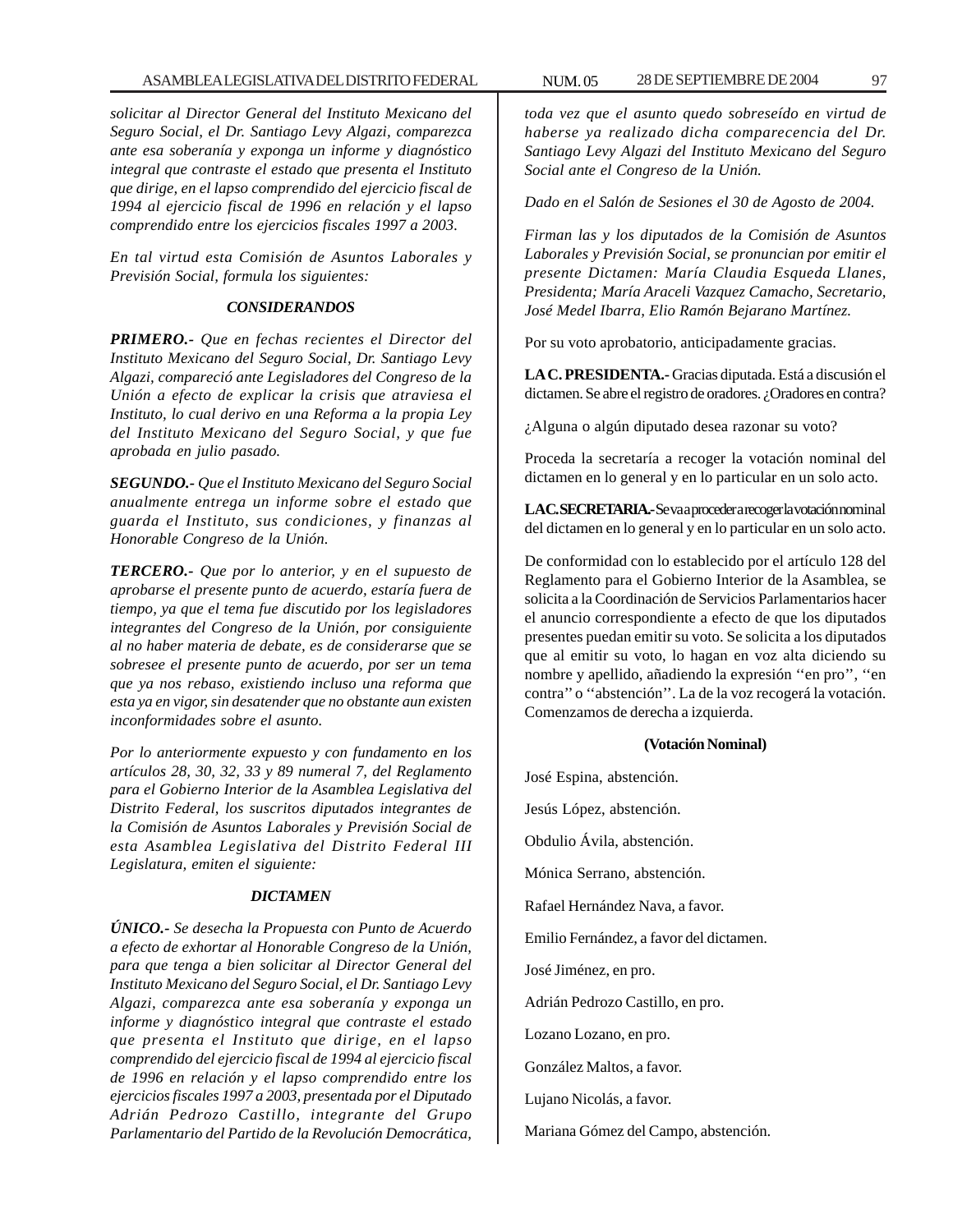*ACUERDO, PARA SOLICITAR QUE LA COMISIÓN DE*

| Alfredo Hernández Raigosa, a favor.                                                                                                              | consecuencia, se aprueba el dictamen que presenta la<br>Comisión de Asuntos Laborales y Previsión Social en sus<br>términos.                                                                                                                                                                                                                                                                                                                                                                                                                                                                                                                                                                                                  |
|--------------------------------------------------------------------------------------------------------------------------------------------------|-------------------------------------------------------------------------------------------------------------------------------------------------------------------------------------------------------------------------------------------------------------------------------------------------------------------------------------------------------------------------------------------------------------------------------------------------------------------------------------------------------------------------------------------------------------------------------------------------------------------------------------------------------------------------------------------------------------------------------|
| Claudia Esqueda, a favor.                                                                                                                        |                                                                                                                                                                                                                                                                                                                                                                                                                                                                                                                                                                                                                                                                                                                               |
| Silvia Oliva Fragoso, en pro.                                                                                                                    | Hágase del conocimiento al diputado promovente, Adrián<br>Pedroso Castillo.                                                                                                                                                                                                                                                                                                                                                                                                                                                                                                                                                                                                                                                   |
| María Elena Torres, en pro.                                                                                                                      | Esta presidencia informa que la presentación del punto                                                                                                                                                                                                                                                                                                                                                                                                                                                                                                                                                                                                                                                                        |
| Arturo Escobar, a favor.                                                                                                                         | enlistado en el numeral 30 del orden del día se traslada para<br>la próxima sesión.                                                                                                                                                                                                                                                                                                                                                                                                                                                                                                                                                                                                                                           |
| Agundis Arias, en pro.                                                                                                                           |                                                                                                                                                                                                                                                                                                                                                                                                                                                                                                                                                                                                                                                                                                                               |
| José Antonio Arévalo, a favor.                                                                                                                   | El siguiente punto del orden del día, es la discusión y en su<br>caso aprobación del dictamen que presentan las Comisiones<br>Unidas de Desarrollo e Infraestructura Urbana y de Salud y<br>Asistencia Social a la propuesta con punto de acuerdo para<br>solicitar que la Comisión de Desarrollo e Infraestructura<br>Urbana y de Salud y Asistencia Social soliciten un estudio<br>y las acciones necesarias a la Secretaría del Medio Ambiente<br>del Distrito Federal y al Sistema de Aguas de la Ciudad de<br>México por la contaminación del agua potable y la red de<br>distribución en las Colonias, pueblos, Barrios, Unidades<br>Habitacionales, Asentamientos Humanos de las<br>Delegaciones Iztapalapa y Tláhuac. |
| Aguilar Álvarez, en pro.                                                                                                                         |                                                                                                                                                                                                                                                                                                                                                                                                                                                                                                                                                                                                                                                                                                                               |
| Mauricio López, en pro.                                                                                                                          |                                                                                                                                                                                                                                                                                                                                                                                                                                                                                                                                                                                                                                                                                                                               |
| José Medel Ibarra, a favor.                                                                                                                      |                                                                                                                                                                                                                                                                                                                                                                                                                                                                                                                                                                                                                                                                                                                               |
| Jiménez Guzmán, en pro.                                                                                                                          |                                                                                                                                                                                                                                                                                                                                                                                                                                                                                                                                                                                                                                                                                                                               |
| Gabriela Cuevas, abstención.                                                                                                                     |                                                                                                                                                                                                                                                                                                                                                                                                                                                                                                                                                                                                                                                                                                                               |
| Maricela Contreras, a favor.                                                                                                                     |                                                                                                                                                                                                                                                                                                                                                                                                                                                                                                                                                                                                                                                                                                                               |
| Gerardo Villanueva, a favor.                                                                                                                     | En virtud de que el dictamen fue distribuido entre las<br>diputadas y diputados, en términos de lo dispuesto por el<br>artículo 115 del Reglamento para el Gobierno Interior de la<br>Asamblea Legislativa del Distrito Federal, proceda la<br>secretaría a consultar a la Asamblea, en votación económica,<br>si se dispensa la lectura del mismo y se somete a discusión<br>de inmediato.<br>EL C. SECRETARIO, DIPUTADO MIGUEL ÁNGEL<br>SOLARES CHÁVEZ.- Por instrucciones de la presidencia,<br>y en votación económica, se consulta a la Asamblea si es<br>de dispensarse la lectura del dictamen de referencia y se<br>somete a discusión de inmediato.                                                                  |
| Víctor Varela, en pro.                                                                                                                           |                                                                                                                                                                                                                                                                                                                                                                                                                                                                                                                                                                                                                                                                                                                               |
| Alfredo Carrasco, a favor.                                                                                                                       |                                                                                                                                                                                                                                                                                                                                                                                                                                                                                                                                                                                                                                                                                                                               |
| Pablo Trejo, en pro.                                                                                                                             |                                                                                                                                                                                                                                                                                                                                                                                                                                                                                                                                                                                                                                                                                                                               |
| María Teresita Aguilar, abstención.                                                                                                              |                                                                                                                                                                                                                                                                                                                                                                                                                                                                                                                                                                                                                                                                                                                               |
| LA C. SECRETARIA.- ¿Faltó alguna o algún diputado de<br>emitir su voto?                                                                          |                                                                                                                                                                                                                                                                                                                                                                                                                                                                                                                                                                                                                                                                                                                               |
| Carlos Alberto Flores, abstención.                                                                                                               |                                                                                                                                                                                                                                                                                                                                                                                                                                                                                                                                                                                                                                                                                                                               |
| Julio Escamilla, a favor.                                                                                                                        | Los que estén por la afirmativa, sírvanse manifestarlo                                                                                                                                                                                                                                                                                                                                                                                                                                                                                                                                                                                                                                                                        |
| LA C. SECRETARIA.- Se va a proceder a recoger la votación<br>de la Mesa Directiva.                                                               | poniéndose de pie.<br>Los que estén por la negativa, sírvanse manifestarlo                                                                                                                                                                                                                                                                                                                                                                                                                                                                                                                                                                                                                                                    |
| Gabriela González, abstención.                                                                                                                   | poniéndose de pie.                                                                                                                                                                                                                                                                                                                                                                                                                                                                                                                                                                                                                                                                                                            |
| Miguel Ángel Solares Chávez, a favor.                                                                                                            | Dispensada la lectura, diputada Presidenta.                                                                                                                                                                                                                                                                                                                                                                                                                                                                                                                                                                                                                                                                                   |
| Sara Figueroa, en pro.                                                                                                                           | LA C. PRESIDENTA.- Gracias, diputado Secretario. Para<br>fundamentar el dictamen, se concede el uso de la palabra a<br>la diputada María Elena Torres, a nombre de las Comisiones<br>Unidas de Desarrollo e Infraestructura Urbana y de Salud y<br>Asistencia Social. Adelante, diputada.                                                                                                                                                                                                                                                                                                                                                                                                                                     |
| Sofía Figueroa, abstención.                                                                                                                      |                                                                                                                                                                                                                                                                                                                                                                                                                                                                                                                                                                                                                                                                                                                               |
| Jorge García Rodríguez, a favor.                                                                                                                 |                                                                                                                                                                                                                                                                                                                                                                                                                                                                                                                                                                                                                                                                                                                               |
| Guadalupe Chavira, a favor.                                                                                                                      | LAC.DIPUTADAMARÍA ELENATORRES BALTAZAR.<br>Con su venia, Presidenta.                                                                                                                                                                                                                                                                                                                                                                                                                                                                                                                                                                                                                                                          |
| LA C. SECRETARIA.- Diputada Presidenta, el resultado<br>de la votación es el siguiente: 28 votos a favor, 0 votos en<br>contra, 10 abstenciones. | COMISIONES UNIDAS DE DESARROLLO E<br>INFRAESTRUCTURA URBANA Y DE SALUD Y<br><b>ASISTENCIA SOCIAL</b>                                                                                                                                                                                                                                                                                                                                                                                                                                                                                                                                                                                                                          |
| LA C. PRESIDENTA, DIPUTADA MARÍA GUADALUPE<br>CHAVIRA DE LA ROSA.- Gracias, diputada Secretaria. En                                              | DICTAMEN A LA PROPUESTA CON PUNTO DE<br>ACUERDO, PARA SOLICITAR QUE LA COMISIÓN DE                                                                                                                                                                                                                                                                                                                                                                                                                                                                                                                                                                                                                                            |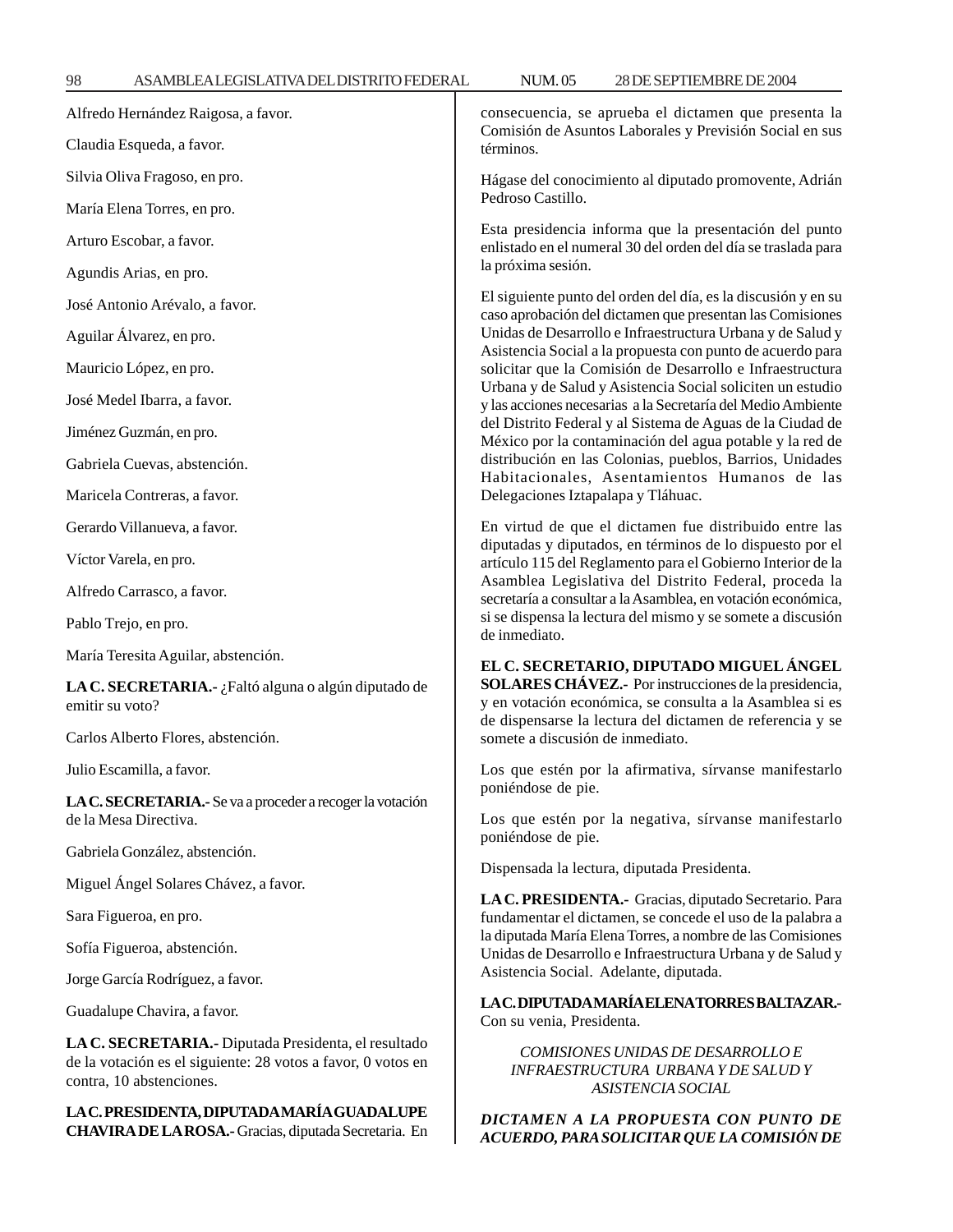*DESARROLLO E INFRAESTRUCTURA URBANA Y DE SALUD Y ASISTENCIA SOCIAL SOLICITEN UN ESTUDIO Y LAS ACCIONES NECESARIAS A LA SECRETARÍA DEL MEDIO AMBIENTE DEL DISTRITO FEDERAL Y AL SISTEMA DE AGUAS DE LA CIUDAD DE MÉXICO POR LA CONTAMINACIÓN DE AGUA POTABLE Y LA RED DE DISTRIBUCIÓN EN COLONIAS, PUEBLOS, BARRIOS, UNIDADES HABITACIONALES, ASENTAMIENTOS HUMANOS DE LAS DELEGACIONES IZTAPALAPA Y TLÁHUAC*

*HONORABLE ASAMBLEA LEGISLATIVA DEL DISTRITO FEDERAL:*

*A las Comisiones Unidas de Desarrollo e Infraestructura Urbana y; de Salud y Asistencia Social, de esta H. Asamblea Legislativa del Distrito Federal, III Legislatura, fue turnada para su análisis y dictamen la PROPUESTA CON PUNTO DE ACUERDO, PARA SOLICITAR QUE LA COMISIÓN DE DESARROLLO E INFRAESTRUCTURA URBANA Y DE SALUD Y ASISTENCIA SOCIAL SOLICITEN UN ESTUDIO Y LAS ACCIONES NECESARIAS A LA SECRETARÍA DEL MEDIO AMBIENTE DEL DISTRITO FEDERAL Y AL SISTEMA DE AGUAS DE LA CIUDAD DE MÉXICO POR LA CONTAMINACIÓN DE AGUA POTABLE Y LA RED DE DISTRIBUCIÓN EN COLONIAS, PUEBLOS, BARRIOS, UNIDADES HABITACIONALES, ASENTAMIENTOS HUMANOS DE LAS DELEGACIONES IZTAPALAPA Y TLÁHUAC, presentada por el Diputado José Guadalupe Jiménez Magaña, del grupo parlamentario del Partido de la Revolución Democrática.*

*Con fundamento en lo dispuesto por los artículos 42 fracción XXV del Estatuto de Gobierno del Distrito Federal; 59, 60, 61, 62, 63 64 y 73 de la Ley Orgánica de la Asamblea Legislativa del Distrito Federal y 28, 29, 32 y 33 del Reglamento para el Gobierno Interior de la Asamblea Legislativa del Distrito Federal, estas Comisiones Unidas de Desarrollo e Infraestructura Urbana y; de Salud y Asistencia Social, se abocaron al estudio y análisis de la propuesta presentada, conforme a los siguientes:*

## *ANTECEDENTES*

*1.- Que en Sesión de la Diputación Permanente de esta H. Asamblea Legislativa del Distrito Federal, III Legislatura, celebrada el día 25 de febrero de 2004, fue turnada a estas Comisiones Unidas de Desarrollo e Infraestructura Urbana y; de Salud; Asistencia Social, por su Mesa Directiva, la presente Propuesta con Punto de Acuerdo, para solicitar que la Comisión de Desarrollo e Infraestructura Urbana y Salud y Asistencia Social soliciten un estudio y las acciones necesarias a la Secretaría del Medio Ambiente del Distrito Federal y al Sistema de Aguas de la Ciudad de México por la contaminación de agua potable y la red de distribución*

*en colonias, pueblos, barrios, unidades h asentamientos humanos de las Delegaciones lztapalapa y TIáhuac presentada por el Diputado José Guadalupe Jiménez Magaña integrante del grupo Parlamentario del Partido de la Revolución Democrática Comisiones Unidas de Desarrollo e Infraestructura Urbana y; de Salud y Asistencia Social*

*2.- Que en virtud de la carga de trabajo de estas Comisiones Unidas, esta Comisión de Desarrollo e Infraestructura Urbana, con fecha 2 de abril del año 2004, solicitó al Diputado Francisco Chiguil Figueroa, entonces Presidente de la Mesa Directiva de la Asamblea Legislativa del Distrito Federal, la ampliación del término o prórroga para Dictaminar la presente Propuesta con Punto de Acuerdo, la cual fue otorgada por esta Soberanía.*

*3.- Que de conformidad con lo dispuesto por los artículos 62 y 63 de la Ley Orgánica de la Asamblea Legislativa del Distrito Federal; y 28, 32, 33 y 84 del Reglamento para el Gobierno Interior de la Asamblea Legislativa del Distrito Federal, estas Comisiones Unidas de Desarrollo e Infraestructura Urbana y de Salud y Asistencia Social, en sesión de trabajo del día 31 de agosto de 2004 se reunieron para dictaminar la presente Propuesta con Punto de Acuerdo, con la finalidad de someterlo a la consideración del Pleno de este Órgano Legislativo, en razón de los siguientes:*

#### *CONSIDERANDOS*

*PRIMERO.- Que estas Comisiones Unidas de Desarrollo e Infraestructura Urbana y; de Salud y Asistencia Social, de acuerdo con lo dispuesto en los artículos 42 fracción XXV del Estatuto de Gobierno del Distrito Federal; 59, 62, 63 64 y 73 de la Ley Orgánica la Asamblea Legislativa del Distrito Federal y 28, 29, 32 y 33 del Reglamento para el Gobierno Interior de la Asamblea Legislativa del Distrito Federal, son competentes para conocer y dictaminar la propuesta con Punto de Acuerdo, para solicitar que la Comisión de Desarrollo e Infraestructura Urbana y; de Salud y Asistencia Social soliciten un estudio y las acciones necesarias a la Secretaría del Medio Ambiente del Distrito Federal y al Sistema de Aguas de la Ciudad de México por contaminación de agua potable y la red de distribución en colonias, pueblo barrios, unidades habitacionales, asentamientos humanos de las Delegaciones lztapalapa y Tláhuac, en virtud de lo dispuesto por los numerales 10 fracción 1, II, 59, 60 fracción II; 61, 62, 63, 64 y 73 de la Ley Orgánica; y 28, 29, 32, 33 y 84 del Reglamento para el Gobierno Interior, ambos de la Asamblea Legislativa del Distrito Federal.*

*SEGUNDO.- Que el agua en el mundo es recurso indispensable, principalmente para las personas, la agricultura y la industria la Comisión Nacional del Agua,*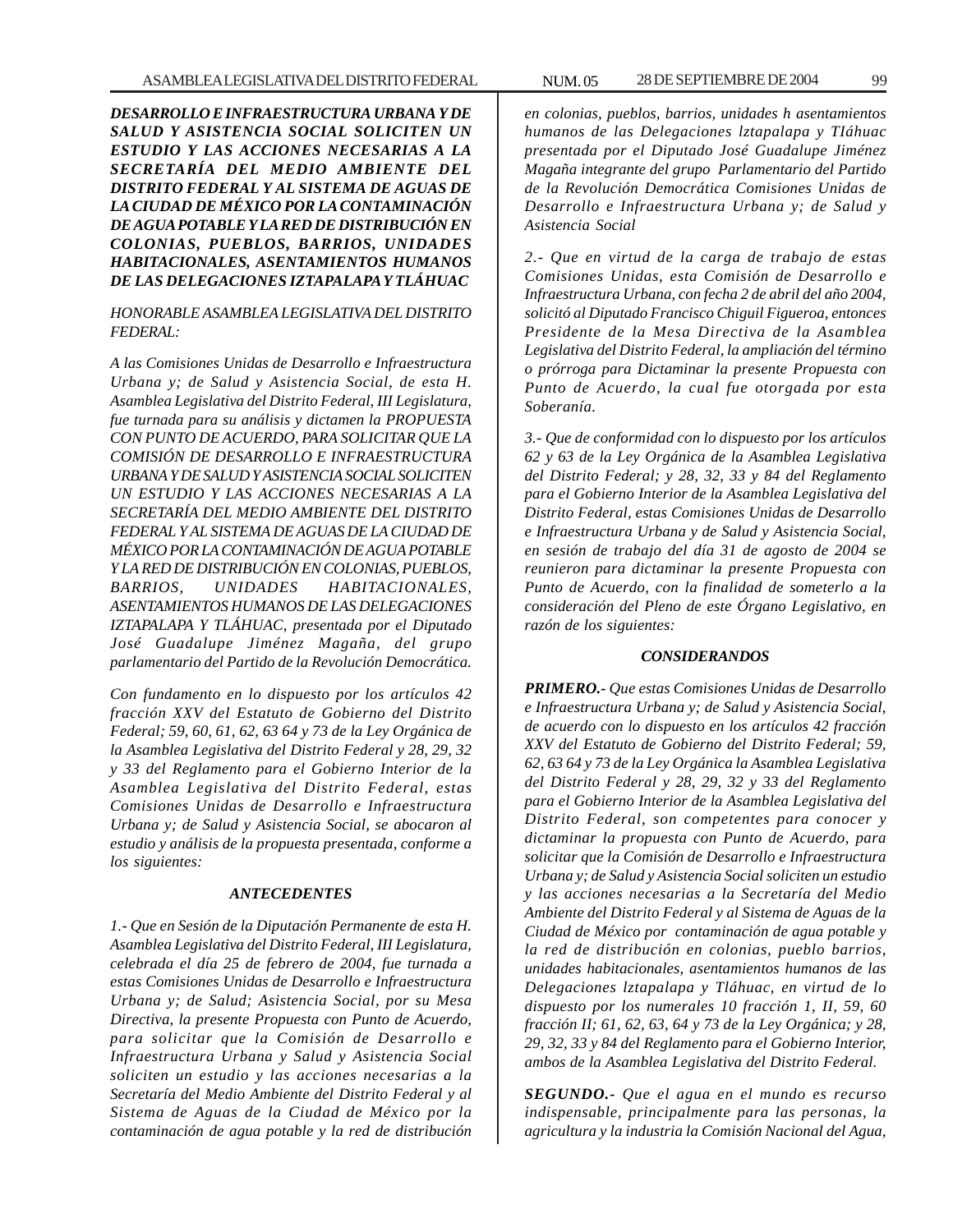*en México se extraen 693 metros cúbicos por habitante, mientras que en Estados Unidos es de 1,722 y en Guatemala de 176.*

*TERCERO.- Que la Ley de Aguas Nacionales establece en su artículo primero que: ''La presente ley es reglamentaria del artículo 27 de la Constitución Política de los Estados Unidos Mexicanos en materia de aguas nacionales; es de observancia general en todo el territorio nacional, sus disposiciones son de orden público e interés social y tiene por objeto regular la explotación, uso o aprovechamiento de dichas aguas, su distribución y control, así como la preservación de su cantidad y calidad para lograr su desarrollo integral sustentable''.*

*CUARTO.- Que el artículo 50 de la Ley de Aguas del Distrito Federal, determina que: ''Toda persona en el Distrito Federal, tiene derecho al acceso suficiente, seguro e higiénico de agua disponible para su uso personal y doméstico, así como al suministro libre de interferencias. Las autoridades garantizarán este derecho, pudiendo las personas presentar denuncias cuando el ejercicio del mismo se limite por actos, hechos u omisiones de alguna autoridad o persona, tomando en cuenta las limitaciones y restricciones que establece la presente Ley.''*

*QUINTO.- Que por Agua potable la Ley señalada en el considerando anterior, define: ''La que puede ser ingerida sin provocar efectos nocivos a la salud y que reúnen las características establecidas por las normas oficiales mexicanas''.*

*SEXTO.- Que aún cuando en el Distrito Federal, el 97% de la superficie urbanizada cuenta con redes de distribución de agua potable, existen graves deficiencias en el abasto, especialmente en delegaciones periféricas como es el caso de lztapalapa y Tláhuac.*

*SÉPTIMO.- Que la Ciudad de México enfrenta una paradoja en relación con el agua, pues por un lado, en tiempo de lluvias debe desalojar grandes volúmenes de agua y, por el otro; presenta graves deficiencias en el abasto de agua potable, es decir agua de calidad y cantidad apropiada a las necesidades de la población. Aunado a lo anterior, se encuentra el contraste en su distribución, pues mientras unos disponen del agua en cantidades adecuadas y suficientes, otros deben recorrer largas distancias y recibir dotaciones reducidas a precios mayores.*

*OCTAVO.- Que la Ciudad de México tiene un alto grado de dependencia hidrológica, ya que desde hace varios años, el número de población ha rebasado el volumen de agua disponible. En este sentido las fuentes de aprovisionamiento de agua en el Distrito Federal son los Sistemas del Alto Lerma y Cutzamala y el Acuífero de la cuenca de México el primero quien aporta el 43% del caudal total.*

*NOVENO.- Que actualmente la población estimada en las delegaciones lztapalapa y Tláhuac, es de un millón ochocientos sesenta mil habitantes en la primera y de trescientos cuarenta mil en la segunda. En ambas Delegaciones varias de sus colonias comparten el grave problema del suministro de agua tanto en cantidad como en calidad.*

*DÉCIMO.- En los últimos años, se ha detectado que el agua extraída en algunas zonas de la subcuenca de México (en las delegaciones lztapalapa y Tláhuac principalmente), presenta cambios en su calidad química, es decir, una degradación notable en su composición. Los parámetros químicos que se presentan en mayor concentración en algunos pozos para agua potable son: hierro, manganeso, arsénico, boro y cloruro, entre otros; los efectos del hierro se manifiestan por un sabor desagradable del agua, manchado de ropa y además se incrusta y corroe las tuberías, en tanto que el manganeso constituye un problema en la salud por ser neurotoxico.*

*NOVENO.- Que, un gran número de colonias en las delegaciones lztapalapa y Tláhuac reciben en sus domicilios agua con olor desagradable, sucia e inclusive con restos orgánicos, lo cual conlleva riesgos en la salud. Lo anterior, sin considerar la suspensión del suministro por periodos muy prolongados.*

*DÉCIMO.- Que corresponde al Sistema de Aguas de la Ciudad de México, prestar los servicios hidráulicos y coadyuvar con la Secretaría de Salud del Distrito Federal, en la medición y control de las condiciones y de la calidad del agua potable abastecida en la Ciudad de México. Asimismo, señala que los servicios hidráulicos a cargo de la autoridad no podrán prestarse a quienes habiten en asentamientos humanos irregulares en el suelo de conservación.*

*DÉCIMO PRIMERO.- Que Gobierno del Distrito Federal, cuenta con un ''Programa para el mejoramiento de la calidad de agua potable e incremento del caudal en diversas Delegaciones del Distrito Federal'', con base en el cual se han construido y entrado operación varias plantas potabilizadoras, entre las que destacan: la de Santa Catarina, Purísima, Santa Cruz Meyehualco, Panteón Civil y Agrícola Oriental, mismas que benefician un promedio de 643,000 habitantes de las Delegaciones Iztapalapa Tláhuac; sin embargo, el desabasto y deficiente calidad del agua no han sido del todo corregidos.*

*DÉCIMO SEGUNDO.- Que al respecto, la Comisión de Derechos Humanos de! Distrito Federal, emitió en diciembre de 2003, la recomendación número 9/2003 al Sistema de Aguas de la Ciudad de México, en la cual señala entre otras cosas: ''Que el Sistema de Aguas de la Ciudad de México garantice, a través de los mecanismos pertinentes, que la calidad del agua que se distribuye*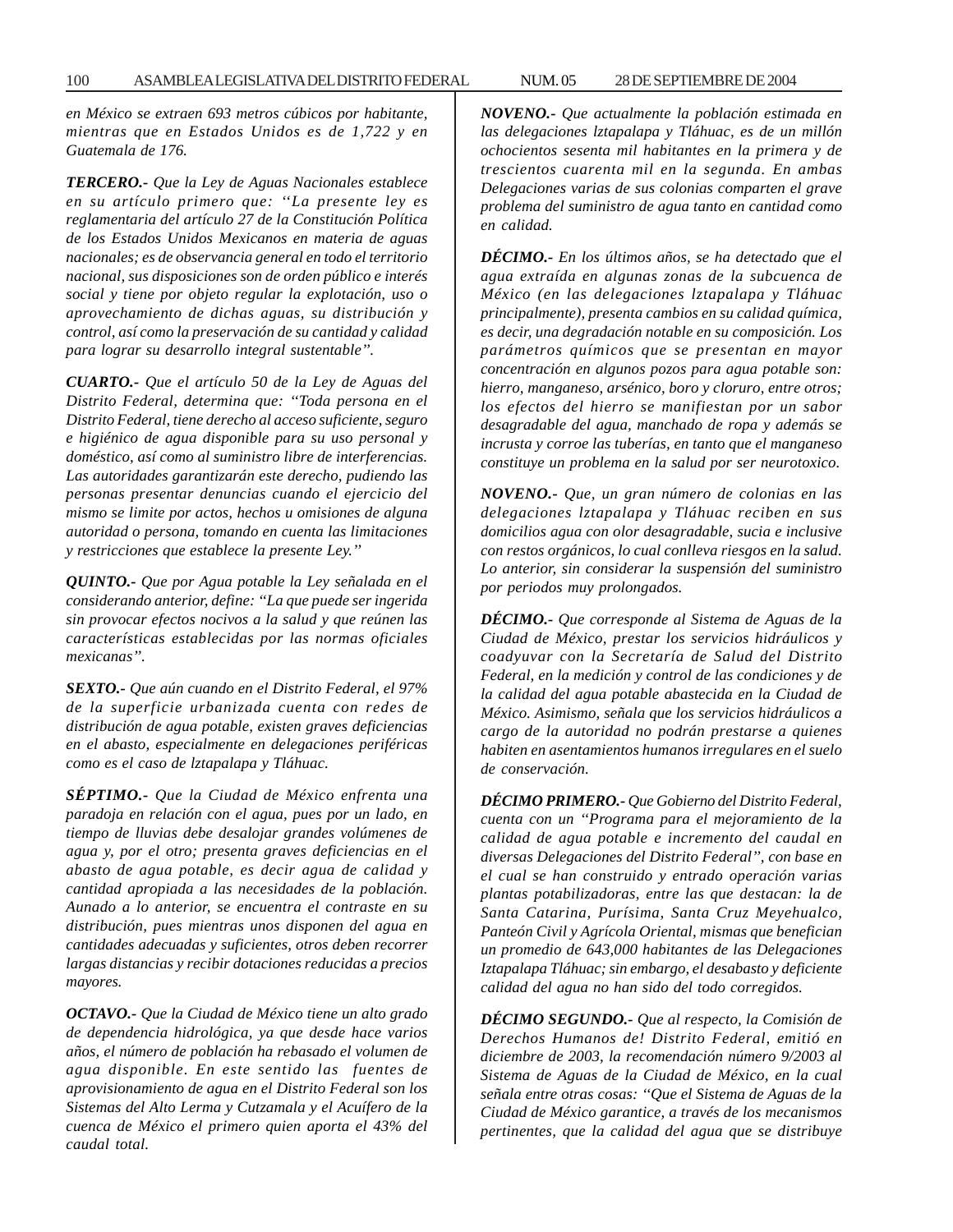*cumpla con las especificaciones mínimas que no afecten el bienestar de los consumidores'' y, ''Que el Sistema de Aguas de la Ciudad de México publique informes periódicos sobre la calidad del agua y su distribución en las diversas delegaciones y en la entidad en general''.*

*DÉCIMO TERCERO.- Que en respuesta a la recomendación señalada en el considerando anterior, el Sistema de Aguas de la Ciudad de México ha informado que el Laboratorio Central de Xotepingo, lleva a cabo un programa de monitoreo de la calidad del agua que recibe y produce el sistema de pozos, tanques, plantas de bombeo, redes de conducción y distribución en coordinación con la Secretaría de Salud del Distrito Federal.*

*Por lo anteriormente expuesto y debidamente fundado, estas Comisiones Unidas de Desarrollo e Infraestructura Urbana y; de Salud y Asistencia Social, resuelven y emiten el siguiente:*

#### *DICTAMEN*

*ÚNICO: Por lo anteriormente fundado y motivado en los considerandos del presente dictamen, se aprueba la propuesta un punto de acuerdo para quedar en los siguientes términos: ''Esta Asamblea Legislativa del Distrito Federal, III Legislatura solicita al Sistema de Aguas de la Ciudad de México, a la Secretaría de Salud del Distrito Federal y a la Secretaría del Medio Ambiente del Distrito Federal, en el ámbito de sus competencias, los estudios efectuados por el Laboratorio Central de Xotepingo, en relación al grado de contaminación del agua potable en las Delegaciones de Iztapalapa y Tláhuac, a fin de conocer la calidad real del agua utilizada por los habitantes de estas demarcaciones políticas, así como las medidas tomadas para erradicar el problema de contaminación en este líquido vital".*

*Por la Comisión de Desarrollo e Infraestructura Urbana los diputados: María Elena Torres Baltazar, Higinio Chávez García, Gabriela Cuevas Barrón, Sara Guadalupe Figueroa Canedo, Carlos Alberto Flores Gutiérrez, Miguel Ángel Solares Chávez, Rodrigo Chávez Contreras y Rafael Hernández Nava.*

*Por la Comisión de Salud y Asistencia Social las y los diputados: Efraín Morales Sánchez, Maricela Contreras Julián y Elio Ramón Bejarano Martínez.*

Es cuanto, Presidenta.

**LA C. PRESIDENTA.-** Gracias, diputada. Está a discusión el dictamen, se abre el registro de oradores. ¿Oradores en contra?

¿Alguna o algún diputado desea razonar su voto?

Diputado José Jiménez, tiene usted un tiempo hasta por diez minutos para razonar su voto. Adelante, diputado.

**EL C. DIPUTADO JOSÉ GUADALUPE JIMÉNEZ MAGAÑA.-** Diputada Presidenta.

Compañeras y compañeros diputados:

He solicitado el uso de la palabra para comentar en positivo el dictamen que se acaba de presentar.

Agradezco la sensibilidad de las Comisiones Unidas de Desarrollo e Infraestructura Urbana y de Salud y Asistencia Social a las que fue turnado después de que su servidor lo presentara el 25 de febrero del presente, en la sesión correspondiente de la Diputación Permanente.

Aprobando la acción de solicitar un estudio por la contaminación del agua potable en las delegaciones Iztapalapa y Tláhuac y la red de distribución en sus colonias, pueblos, barrios, unidades habitacionales y asentamientos humanos que significa más de 500 mil habitantes afectados de manera directa y en posibilidad, otros por efectos secundarios.

Acción primera para atender este problema, a lo que es necesario de acompañarle de acciones más en concreto como las de establecer plantas potabilizadoras y cuidar los mantos freáticos en su recarga.

Es, además de peligroso, en otros países ya se hubiera declarado emergencia, es sumamente incómodo en la casa abrir la llave del agua potable, dícese de incolora, inodora y cristalina, más sin embargo recibir agua sucia en color café, con restos orgánicos y con un olor desagradable que apesta. Esto provoca comezones, irritaciones, caspas en piel, pelo, ojos, mucosas. La población más afectada es la de los niños y adultos mayores, sin dejar de señalar los malestares gastrointestinales por microorganismos.

Llamamos también a no dejar en lugar común esta solicitud, ya que a la queja de la contaminación del agua en las delegaciones señaladas se actúa saturando de cloro el agua, que supuestamente es remedio, pero que agrava la situación del olor a putrefacto de huevo cocido, cambia a cloro que también irrita, y de color café cambia a vidrio verdoso.

El agua es un derecho y nos fundamentamos en el artículo 5° de la Ley de Aguas del Distrito Federal, que ya fue citado aquí.

Además el agua potable se entiende como la que puede ser ingerida sin provocar efectos nocivos a la salud y que reúne las características establecidas por las normas oficiales mexicanas.

El agua es un recurso vital, el agua es para la ciudad un elemento de suma importancia, el agua es la vida misma, el agua es también motivo de conflicto y llamamos la atención en torno a los reclamos de las mujeres Mazahuas ante la presa potabilizadora del Cutzamala, en Villa de Allende, Estado de México, que surte a la Ciudad de México.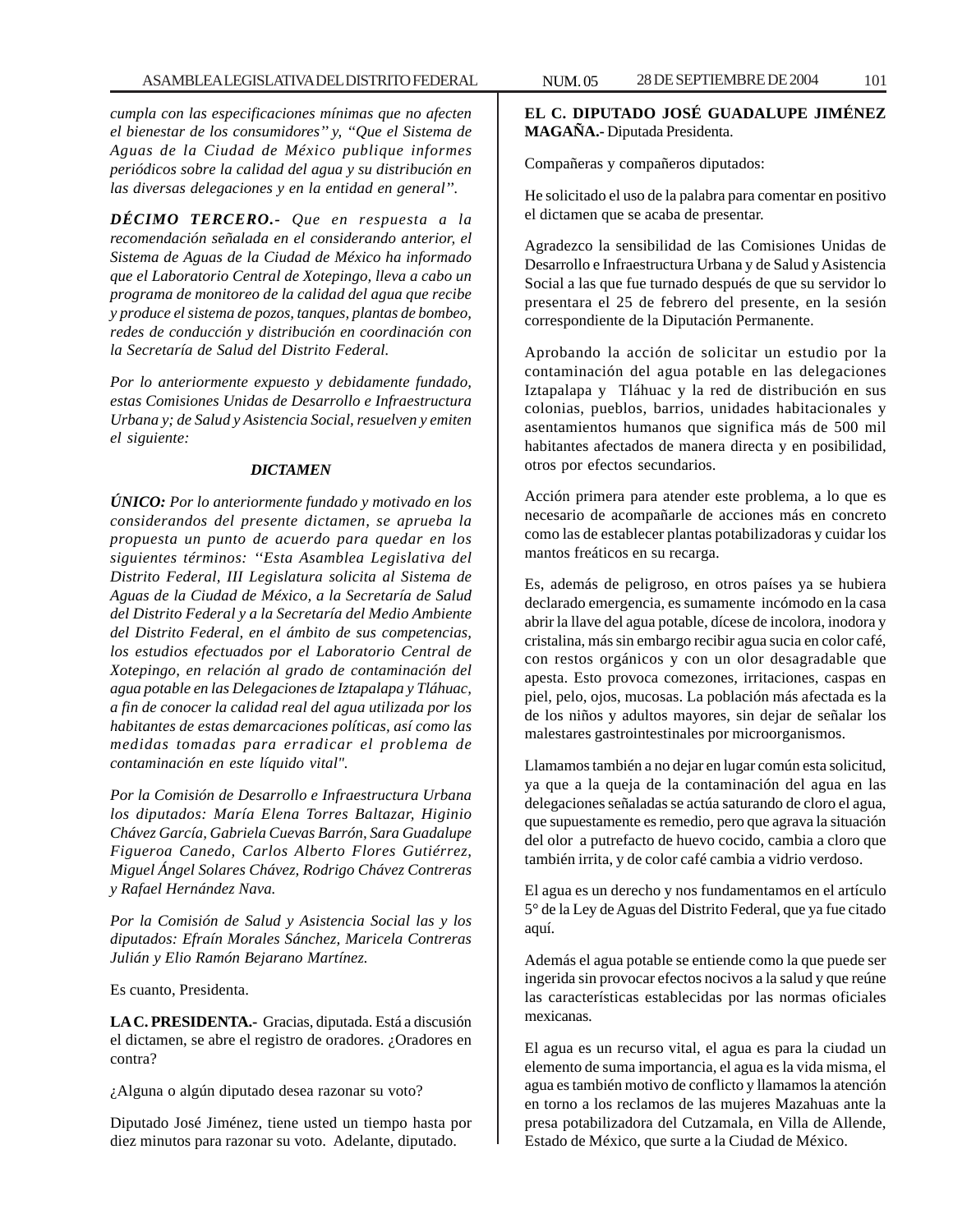## 102 ASAMBLEA LEGISLATIVA DEL DISTRITO FEDERAL NUM. 05 28 DE SEPTIEMBRE DE 2004

Al razonar mi voto les invito a votar a favor. Agradezco la sensibilidad de mis compañeros diputados de las Comisiones Unidas y de las fracciones de esta Asamblea Legislativa del Distrito Federal III Legislatura.

Muchas gracias, ciudadana Presidenta.

**LA C. PRESIDENTA.-** Muchas gracias, diputado. Proceda la secretaría a recoger la votación nominal del dictamen en lo general y en lo particular en un solo acto.

**EL C. SECRETARIO, DIPUTADO MIGUEL ÁNGEL SOLARES CHÁVEZ.-** Se va proceder a recoger la votación nominal del dictamen en lo general y en lo particular en un solo acto.

De conformidad con el artículo 128 del Reglamento para el Gobierno Interior de la Asamblea, se solicita a la Coordinación de Servicios Parlamentarios hacer el anuncio correspondiente a efecto de que los diputados presentes puedan emitir su voto.

Se solicita a los diputados que al emitir su voto lo hagan en voz alta, diciendo su nombre y apellido, añadiendo la expresión ''en pro'', ''en contra'' o ''abstención''. El de la voz recogerá la votación. Comenzamos de derecha a izquierda.

## **(Votación Nominal)**

María Teresita Aguilar, a favor.

Gabriela Cuevas, en pro.

Mónica Serrano, en pro.

Jesús López, a favor.

Obdulio Ávila, en pro.

Emilio Fernández, en pro.

José Jiménez, en pro.

Adrián Pedrozo Castillo, en pro.

Lozano Lozano, en pro.

González Maltos, a favor.

Lujano Nicolás, a favor.

José Espina, en pro.

Rafael Hernández Nava, a favor.

Lorena Villavicencio, a favor.

Alfredo Hernández Raigosa, a favor.

Silvia Oliva Fragoso, en pro.

María Elena Torres, en pro.

Lara, a favor.

José Antonio Arévalo, a favor.

Mauricio López, en pro.

José Medel Ibarra, a favor.

Jiménez Guzmán, a favor.

Carlos Alberto Flores, a favor.

Maricela Contreras Julián, a favor.

Gerardo Villanueva, a favor.

Alberto Trejo Villafuerte, en pro.

Víctor Varela, en pro.

Alfredo Carrasco, a favor.

Pablo Trejo, en pro.

Agundis Arias, en pro.

**EL C. SECRETARIO**.- ¿Faltó alguna o algún diputado de emitir su voto?

Se va a recoger la votación de la Mesa Directiva.

Gabriela González, en pro.

Miguel Ángel Solares Chávez, a favor.

Sara Figueroa, en pro.

Jorge García Rodríguez, a favor.

Guadalupe Chavira, en pro.

**EL C. SECRETARIO.-** Diputada Presidenta, el resultado de la votación es el siguiente: 35 votos a favor, 0 votos en contra y 0 abstenciones.

**LA C. PRESIDENTA.-** Gracias, diputado Secretario. En consecuencia, se aprueba el dictamen que presentan las Comisiones Unidas de Desarrollo e Infraestructura Urbana y de Salud y Asistencia Social a la propuesta con punto de Acuerdo para solicitar que la Comisión de Desarrollo e Infraestructura Urbana y de Salud y Asistencia Social soliciten un estudio y las acciones necesarias a la Secretaría del Medio Ambiente del Distrito Federal y al Sistema de Aguas de la ciudad de México por la contaminación del agua potable y la red de distribución en las colonias, pueblos, barrios, unidades habitacionales, asentamientos humanos de las Delegaciones Iztapalapa y Tláhuac.

Hágase del conocimiento del ingeniero Antonio Dovalí Ramos, Director General de Sistema de Aguas y la doctora Claudia Sheinbaum Pardo, Secretaria del Medio Ambiente y de la doctora Asa Cristina Laurel, de la Secretaría de Salud a través del Secretario de Gobierno del Distrito Federal.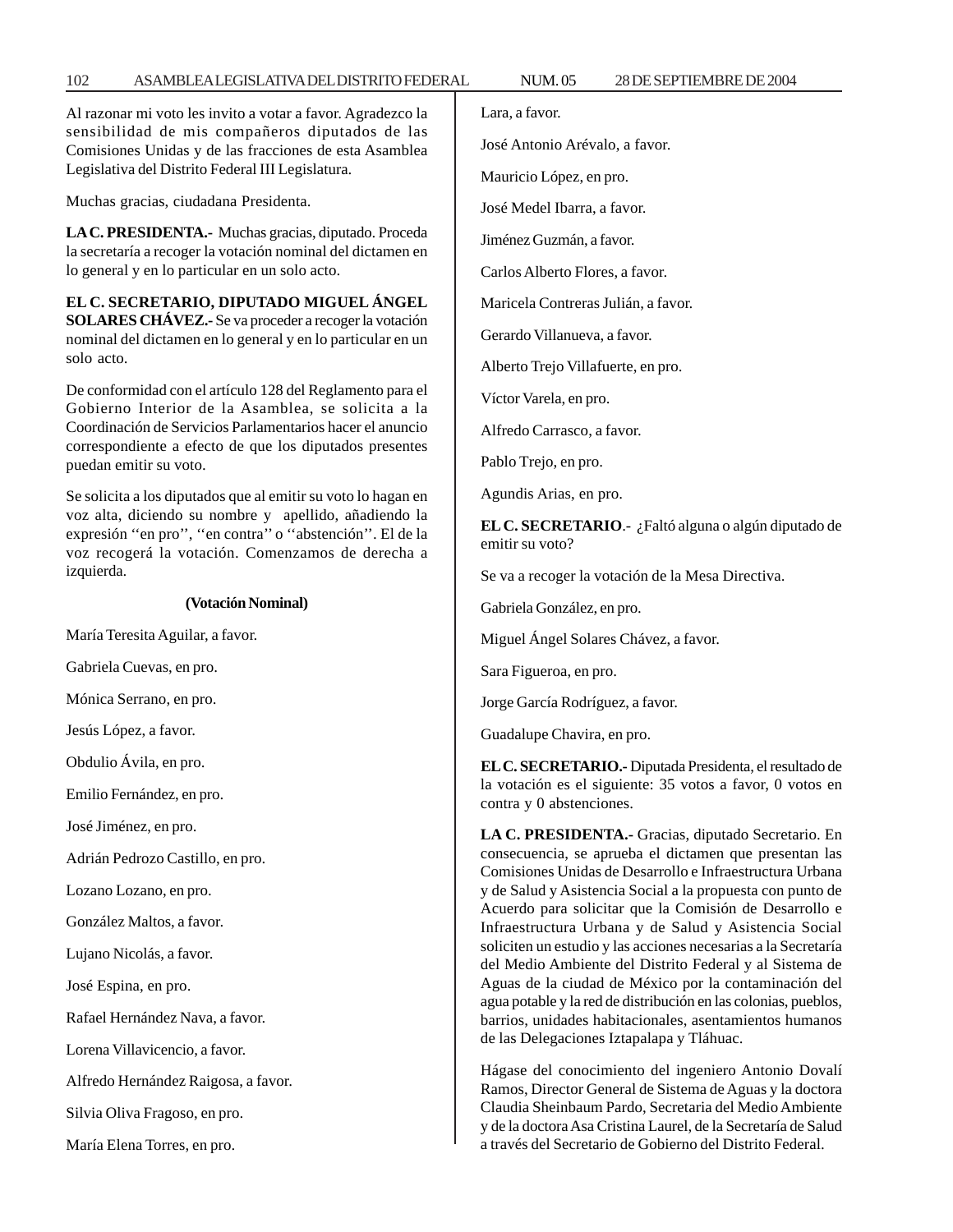El siguiente punto del orden del día, es la discusión y en su caso aprobación del dictamen que presentan las Comisiones Unidas de Desarrollo e Infraestructura Urbana, de Uso y Aprovechamiento de Bienes y Servicios Públicos y de Salud y Asistencia Social, a la propuesta con punto de Acuerdo relativa a un exhorto a la Secretaría de Desarrollo Urbano y Vivienda para tomar medidas en relación a la instalación de antenas de telefonía celular.

En virtud de que el dictamen fue distribuido entre las diputadas y diputados en términos de lo dispuesto por el artículo 115 del Reglamento para el Gobierno Interior de la Asamblea Legislativa del Distrito Federal, proceda la Secretaría a consultar a la Asamblea en votación económica si se dispensa la lectura del mismo y se somete a discusión de inmediato.

**LA C. SECRETARIA, DIPUTADA MARÍA GABRIELA GONZÁLEZ MARTÍNEZ.-** Por instrucciones de la presidencia y en votación económica, se consulta a la Asamblea si es de dispensarse la lectura del dictamen de referencia y se somete a discusión de inmediato.

Los que estén por la afirmativa, sírvanse manifestarlo poniéndose de pie.

Los que estén por la negativa, sírvanse manifestarlo poniéndose de pie.

Dispensada la lectura, diputada Presidenta.

**LA C. PRESIDENTA.-** Gracias, diputada Secretaria. Para fundamentar el dictamen, se concede el uso de la palabra al diputado Miguel Ángel Solares a nombre de las Comisiones Unidas de Desarrollo e Infraestructura Urbana, de Uso y Aprovechamiento de Bienes y Servicios Públicos y de Salud y Asistencia Social.

Adelante, diputado.

**EL C. DIPUTADO MIGUEL ÁNGEL SOLARES CHÁVEZ.- .** Con su venia, diputada Presidenta.

*COMISIONES UNIDAS DE DESARROLLO E INFRAESTRUCTURA URBANA; DE USO Y APROVECHAMIENTO DE BIENES Y SERVICIOS PÚBLICOS; Y DE SALUD Y ASISTENCIA SOCIAL*

*DICTAMEN A LA PROPUESTA CON PUNTO DE ACUERDO RELATIVA A UN EXHORTO A LA SECRETARÍA DE DESARROLLO URBANO Y VIVIENDA PARA TOMAR MEDIDAS EN RELACIÓN A LA INSTALACIÓN DE ANTENAS DE TELEFONÍA CELULAR*

*H. Asamblea Legislativa del Distrito Federal*

*A las Comisiones Unidas de Desarrollo e Infraestructura Urbana, de Uso y Aprovechamiento de Bienes y Servicios*

*Públicos y de Salud y Asistencia Social fue turnada para su estudio, análisis y dictamen la ''Propuesta con Punto de Acuerdo relativa a un exhorto a la Secretaría de Desarrollo Urbano y Vivienda para tomar medidas en relación a la instalación de antenas de telefonía celular'', presentada durante el ejercicio de la II Legislatura de esta H. Asamblea Legislativa del Distrito Federal por la entonces Diputada Leticia Robles Colín.*

*Con fundamento en lo dispuesto por los artículos 122, Apartado C, base primera, fracción V, inciso i) de la Constitución Política de los Estados Unidos Mexicanos; 42, fracción XIII, del Estatuto de Gobierno del Distrito Federal; 10, fracción I y XXI, 59, 60, 61, 62 y 63 de la Ley Orgánica de la Asamblea Legislativa del Distrito Federal; 28, 32, 33, 83 y 84 del Reglamento para el Gobierno Interior de la Asamblea Legislativa del Distrito Federal, las Comisiones Unidas de Desarrollo e Infraestructura Urbana; de Salud y Asistencia Social; y de Uso y Aprovechamiento de Bienes y Servicios Públicos, de esta Asamblea Legislativa del Distrito Federal, III Legislatura, son competentes para realizar el estudio, análisis y dictamen de la iniciativa presentada, conforme a los siguientes:*

# *ANTECEDENTES*

- *I.- En Sesión Ordinaria del Pleno de ésta H. Asamblea Legislativa del Distrito Federal, II Legislatura, celebrada el 30 de Noviembre del 2000, la Diputada Leticia Robles Colín, presentó la ''Propuesta con Punto de Acuerdo relativa a un exhorto a la Secretaría de Desarrollo Urbano y Vivienda para tomar medidas en relación a la instalación de antenas de telefonía celular''.*
- *II.- Dicha iniciativa fue turnada a las Comisiones Unidas de Desarrollo e Infraestructura Urbana; de Uso y Aprovechamiento de Bienes y Servicios Públicos, por la Mesa Directiva de ésta H. Asamblea Legislativa del Distrito Federal, II Legislatura, con fecha 30 de Noviembre de 2000, a fin de realizar su análisis y dictamen correspondiente.*
- *III.- Que en archivos y documentos que entregaron las Presidencias de las anteriores Comisiones de la Legislatura próxima pasada, no existe registro alguno de la elaboración de un proyecto de dictamen, por lo que quedo como un asunto pendiente por dictaminar.*
- *IV.- Que en Sesión Ordinaria de Trabajo, efectuada el día 27 de Abril del 2004, los Diputados integrantes de las Comisiones de Desarrollo e Infraestructura Urbana; de Uso y Aprovechamiento de Bienes y Servicios Públicos, acordaron solicitar a la*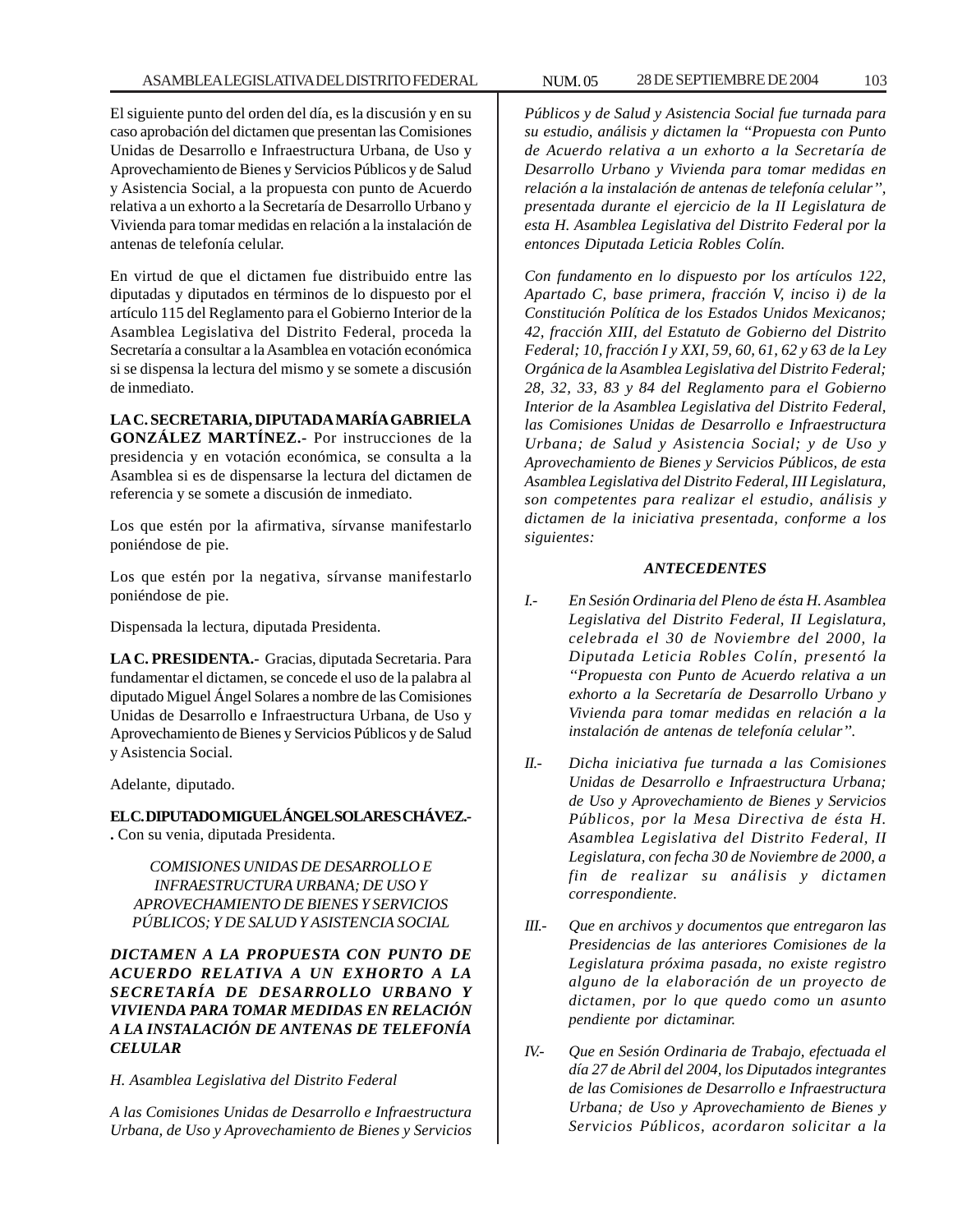## 104 ASAMBLEA LEGISLATIVA DEL DISTRITO FEDERAL 28 NUM. 05 DE SEPTIEMBRE DE 2004

*Presidencia de la Mesa Directiva, de esta Asamblea Legislativa, ampliar el turno a la Comisión de Salud y Asistencia Social mediante oficio CDIU/ 0112/2004 de fecha 21 de Junio de 2004 signado por la Diputada Ma. Elena Torres Baltazar, Presidenta la Comisión de Desarrollo e Infraestructura Urbana, por considerar que es materia de u su competencia.*

*V.- Estas Comisiones Unidas de Desarrollo e Infraestructura Urbana; de Uso y Aprovechamiento de Bienes y Servicios Públicos y de Salud y Asistencia Social, previa convocatoria realizada en términos de los artículos 60, 62, fracciones VII, XV y XXVIII y 64 de la Ley Orgánica de la Asamblea Legislativa del Distrito Federal; y 28 y 32 del Reglamento para el Gobierno Interior de la Asamblea Legislativa del Distrito Federal, se reunió para la discusión, estudio y análisis de la Propuesta con Punto de Acuerdo en mención, el día 31 de agosto 2004, emitiendo el presente dictamen de conformidad con los siguientes:*

## *CONSIDERANDOS*

*PRIMERO.- Que de conformidad con lo establecido por el artículo 10 fracción XXI de la Ley Orgánica de la Asamblea Legislativa del Distrito Federal este Órgano Legislativo esta facultado para comunicarse a través de la Mesa Directiva, Comisión de Gobierno o sus Órganos Internos con autoridades locales y federales, según el caso.*

*SEGUNDO.- Que la Ley Orgánica de la Asamblea Legislativa del Distrito Federal señala en su artículo 13 fracción II, la facultad de esta soberanía para dirigir, a través de la Mesa directiva, por acuerdo del Pleno o por conducto de la Comisión de Gobierno, peticiones y recomendaciones a las autoridades locales competentes tendientes a satisfacer los derechos e intereses legítimos de los habitantes del Distrito Federal.*

*TERCERO.- Que la Propuesta con Punto de Acuerdo materia del presente dictamen pretende prevenir los riesgos a la salud de los habitantes del Distrito Federal que se encuentran expuestos a las ondas electromagnéticas emitidas por las antenas de repetición o repetidoras, colocadas en el territorio del Distrito Federal.*

*CUARTO.- Que la Constitución Política de los Estados Unidos Mexicanos en su artículo 4£ establece entre otras cosas, que ''Toda persona tiene derecho a la protección de la Salud'', y que será la Ley correspondiente quien definirá las bases y modalidades para el acceso a los servicios de salud. A fin de que esta garantía se respete sobre cualquier ordenamiento legal.*

*QUINTO.- Que la explosiva demanda en el uso de teléfonos móviles en esta Ciudad ha ocasionado que en el Distrito* *Federal, se hayan colocado una cantidad considerable de antenas de telefonía celular, tanto en edificios, como en casas habitación e incluso en algunos centros educativos, provocando con ello un deterioro en la imagen urbana de la Ciudad.*

*SEXTO.- Que uno de los Problemas que enfrenta la población residente en el Distrito Federal es la proliferación e instalación de antenas repetidoras emisoras de ondas electromagnéticas, que no solo inciden en el paisaje e imagen urbana de la Ciudad, si no que además, aún no existen los estudios necesarios sobre los efectos que estas ondas producen en los seres vivos y en el ecosistema.*

*SÉPTIMO.- Que por ser una preocupación mundial creciente, por la electro polución o campos electromagnéticos, surge el proyecto CEM (de campos electromagnéticos), auspiciado por la Organización Mundial de la Salud, en el que participan numerosos países y mediante el cual se pretenden aunar esfuerzos con el objeto de lograr un adecuado conocimiento sobre los efectos de la contaminación electromagnética.*

*OCTAVO.- Que corresponde a las autoridades de Salud y Ambientales tanto Federales como del Distrito Federal, sumarse a este esfuerzo por parte de Organismos Internacionales como lo es la OMS (Organización Mundial de la Salud), con miras a establecer los mecanismos de control necesarios que permitan determinar los efectos de las ondas electromagnéticas producidas por las antenas de telefonía celular, previniendo posibles daños a la salud de los habitantes del Distrito Federal.*

*NOVENO.- Que en algunos países y ciudades del mundo, se han adoptado políticas preventivas, en tanto se obtienen resultados concretos y finales de las investigaciones científicas que llevan a cabo los organismos Internacionales, evitando por el momento la instalación de antenas de telefonía celular en unidades habitacionales, hospitales y escuelas, entre otros lugares urbanos.*

*DÉCIMO.- Que una vez concluidos los estudios de los efectos que las ondas electromagnéticas producen en los organismos de los seres vivos, se tomen (de ser necesario) las medias necesarias, a fin de difundir la información, y en caso de afectar la salud de la población que habita en las cercanías de estas repetidoras se proceda al desmantelamiento y reubicándolas en zonas no urbanas, así como establecer los mecanismos legales más estrictos que regulen la in y supervisión de estas antenas repetidoras.*

*DÉCIMO PRIMERO.- Que se deben evaluar técnicamente los criterios que inciden en las decisiones de las*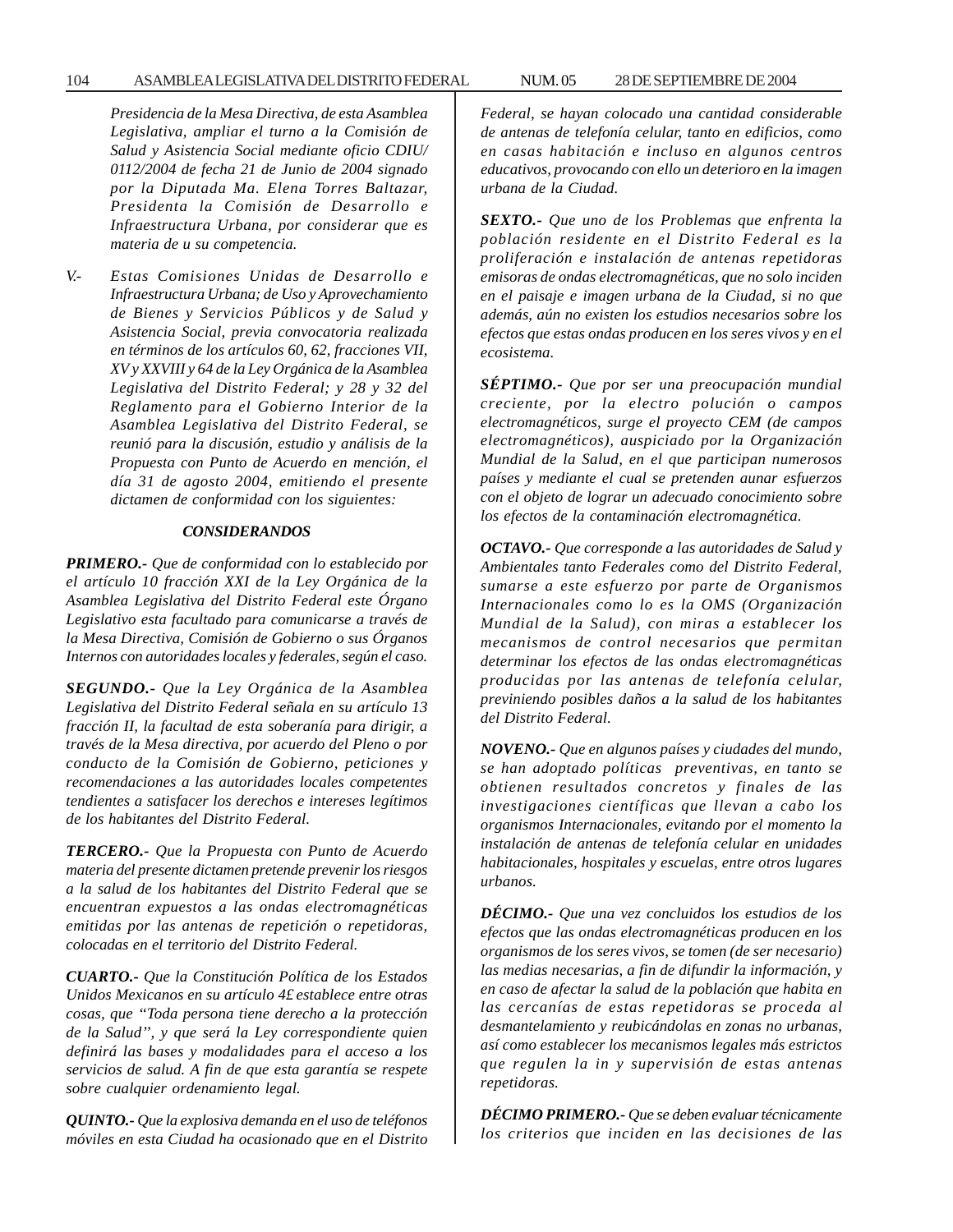*autoridades responsables al otorgar las licencias o permisos para la instalación de antenas de telefonía celular, con el objeto de tomar en cuenta elementos como el sobre peso de las estructuras que se colocan sobre los inmuebles, la interferencia que causan o podrían causar en otros medios de comunicación o aparatos eléctricos utilizados en los hospitales, así como los probables peligros a los que se expone la población en caso de un evento natural, como lo son los terremotos, incendios u otros siniestros.*

*DÉCIMO SEGUNDO.- Que el Programa General de Desarrollo Urbano del Distrito Federal así como los Programas Delegacionales, plantean la necesidad de mejorar el sustento jurídico para la protección de los elementos constitutivos del paisaje urbano, con el objeto de reducir la contaminación visual: En el caso de los Programas Delegacionales, se especifican las zonas en las que es permitido instalar dichas antenas repetidoras de comunicación celular, al igual que los lugares prohibidos.*

*DÉCIMO TERCERO.- Que con fecha 24 de de septiembre de 2001, la actual Titular de la Secretaría de Desarrollo Urbano y Vivienda, emitió el oficio número 100/101/255/ 2001, en el cual se menciona entre otras cosas, que deja sin efecto el oficio número 5893 de fecha 3 de diciembre de 1999 emitido por el entonces titular de dicha Dependencia.*

*DÉCIMO CUARTO.- Que la elaboración del presente dictamen, se sustenta en proceso de valoración lógica, de los componentes esbozados en la iniciativa referencia. En virtud de lo antes expuesto y con fundamento en los artículos 32, 83 y 84 del Reglamento para el Gobierno Interior de la Asamblea Legislativa del Distrito Federal, estas Comisiones Unidas de Desarrollo e Infraestructura Urbana; de Uso y Aprovechamiento de Bienes y Servicios Públicos y de Salud y Asistencia Social consideran que es de resolverse, y*

## *RESUELVEN*

*PRIMERO.- Se aprueba la Propuesta con Punto de Acuerdo relativa a un exhorto a la Secretaría de Desarrollo Urbano y Vivienda para tomar medidas en relación a la instalación de antenas de telefonía celular en los términos establecidos en los considerandos y con las modificaciones hechas en el presente dictamen para quedar como sigue:*

*SEGUNDO.- La Asamblea Legislativa del Distrito Federal solicita respetuosamente a la Secretaría de Salud del Distrito Federal y a la Secretaría del Medio Ambiente del Distrito Federal, para que en el ámbito de sus competencias realicen un estudio detallado de los efectos que podrían tener en los seres vivos las*

*radiaciones emitidas por las antenas de telefonía celular, esperando que el mismo se realice en el menor tiempo posible.*

*TERCERO.- A través de la Mesa Directiva de la Asamblea Legislativa del Distrito Federal, hágase del conocimiento a la Secretaría de Salud y a la Secretaría del Medio Ambiente y Recursos Naturales del Gobierno Federal el presente Dictamen.*

*CUARTO.- Comuníquese y solicítese a los Jefes Delegacionales de, las 16 demarcaciones políticas del Distrito Federal, observar el cumplimiento la normatividad establecida en la Ley de Desarrollo Urbano, el Programa Gen de Desarrollo Urbano y los Programas Delegacionales de Desarrollo Urbano en materia de instalación de antenas de telefonía celular, en tanto no se tenga un diagnóstico detallado que implique modificar dicha normatividad.*

*Dado en el Salón de Sesiones de la Asamblea Legislativa del Distrito Federal a los 31 días del mes de agosto de 2004.*

*Firman por la Comisión de Desarrollo e Infraestructura Urbana las y los diputados: María Elena Torres Baltazar, Presidenta; Higinio Chávez García, Vicepresidente; Carlos Alberto Flores Gutiérrez, Miguel Ángel Solares Chávez, Rodrigo Chávez Contreras, Integrante*

*Firman por la Comisión de Uso y Aprovechamiento de Bienes y Servicios Públicos las y los diputados: Jaime Aguilar y Mazarrasa, Presidente; Higinio Chávez García, Carlos Reyes Gámiz, Alfredo Hernández Raygoza.*

*Firman por la Comisión de Salud y Asistencia Social: Efraín Morales Sánchez, Presidente; Sofía Figueroa Torres, Secretaria; Maricela Contreras Julián, Elio Bejarano Martínez.*

Es cuanto, diputado Presidente.

**EL C. PRESIDENTE, DIPUTADO JORGE GARCÍA RODRÍGUEZ.-** Gracias diputado. Está a discusión el dictamen. Se abre el registro de oradores. ¿Oradores en contra?

¿Alguna o algún diputado desea razonar su voto?

Proceda la secretaría a recoger la votación nominal del dictamen en lo general y en lo particular, en un solo acto.

**LA C. SECRETARIA, DIPUTADA GABRIELA GONZÁLEZ MARTÍNEZ.-** Se va a proceder a recoger la votación nominal del dictamen en lo general y en lo particular en un solo acto.

De conformidad con lo establecido por el Artículo 128 del Reglamento para el Gobierno Interior de la Asamblea, se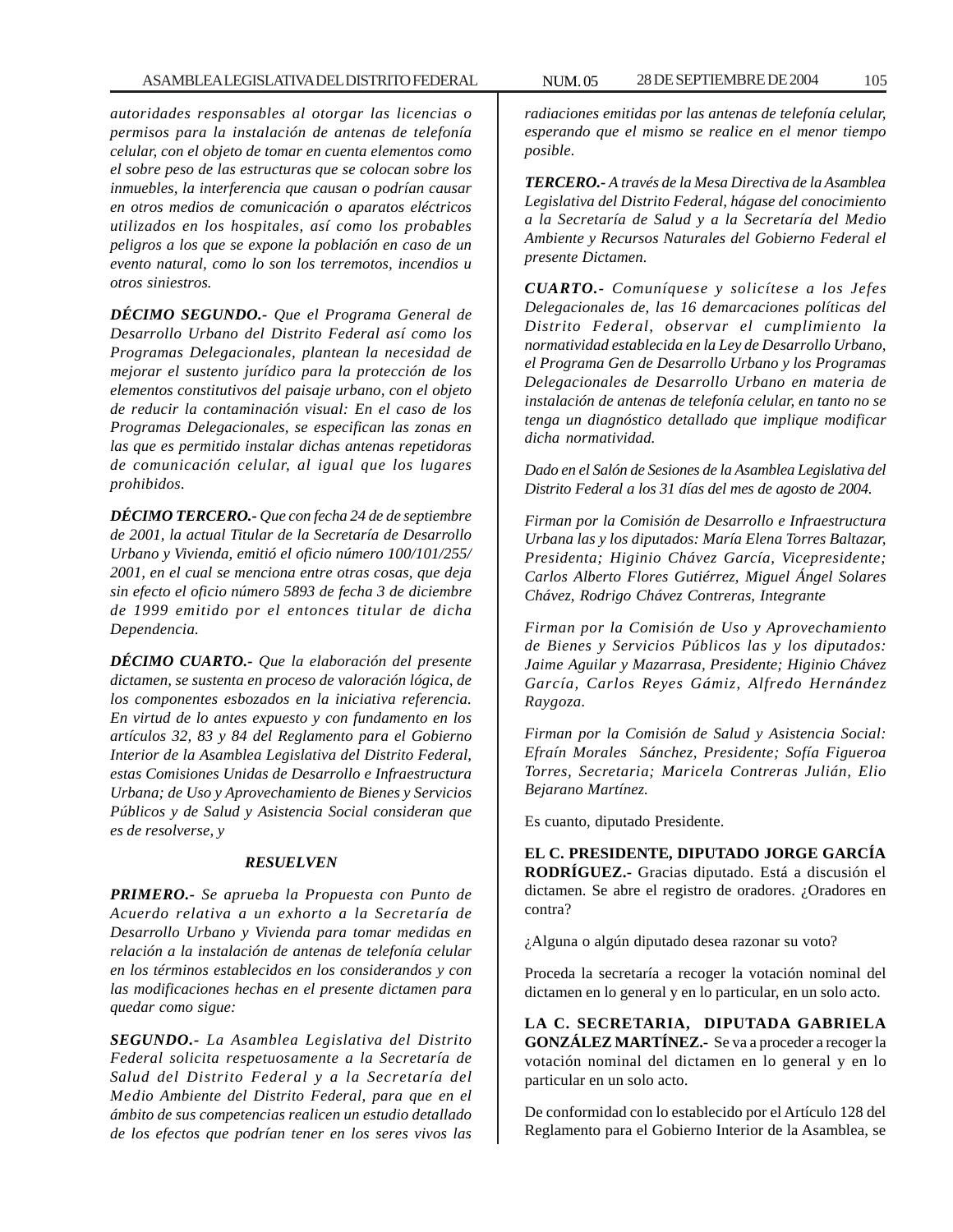Se solicita a los diputados que al emitir su voto lo hagan en voz alta diciendo su nombre y apellido, añadiendo la expresión ''en pro'', ''en contra'' o ''abstención''. La de la voz recogerá la votación. Comenzamos de derecha a

solicita a la Coordinación de Servicios Parlamentarios hacer el anuncio correspondiente a efecto de que los diputados Jiménez Guzmán, en pro.

Maricela Contreras Julián, a favor.

Gerardo Villanueva, a favor.

Víctor Varela, en pro.

Alfredo Carrasco, a favor.

Pablo Trejo, en pro.

**LA C. SECRETARIA.-** ¿Faltó alguna o algún diputado de emitir su voto?

Mónica Serrano, en pro.

Mariana Gómez del Campo, en pro.

Lujano Nicolás, a favor.

**LA C. SECRETARIA.-** Se va a proceder a recoger la votación de la Mesa Directiva.

Gabriela González, en pro.

Miguel Ángel Solares Chávez, a favor.

Sara Figueroa, en pro.

Jorge García Rodríguez, a favor.

**LA C. SECRETARIA.-** Diputado Presidente, el resultado de la votación es el siguiente: 40 votos a favor, 0 votos en contra, 0 abstenciones.

**EL C. PRESIDENTE.-** En consecuencia, se aprueba el dictamen que presentan las Comisiones Unidas de Desarrollo e Infraestructura Urbana, de Uso y Aprovechamiento de Bienes y Servicios Públicos y de Salud y Asistencia Social a la propuesta con punto de acuerdo relativa a un exhorto a la Secretaría de Desarrollo Urbano y Vivienda para tomar medidas en relación a la instalación de antenas de telefonía celular.

Hágase del conocimiento de la Secretaría de Salud, de la Secretaría del Medio Ambiente y a los 16 Jefes Delegacionales a través del licenciado Alejandro Encinas Rodríguez, Secretario de Gobierno del Distrito Federal, y a la Secretaría del Medio Ambiente y Recursos Naturales del Gobierno Federal.

Con fundamento en lo dispuesto por el artículo 101 del Reglamento para el Gobierno Interior de la Asamblea Legislativa, proceda la secretaría a consultar a la Asamblea en votación económica, si se prorroga la sesión hasta concluir los asuntos en cartera.

**LA C. SECRETARIA.-** Por instrucciones de la presidencia y en votación económica, se consulta a la Asamblea si es de prorrogarse la sesión hasta la conclusión de los asuntos en cartera.

izquierda. **(Votación Nominal)**

presentes puedan emitir su voto.

María Teresita Aguilar, a favor.

Gabriela Cuevas, en pro.

Jesús López, a favor.

Obdulio Ávila, en pro.

Agundis Arias, en pro.

Rafael Hernández Nava, a favor.

Emilio Fernández, en pro.

Adrián Pedrozo Castillo, en pro.

Lozano Lozano, en pro.

González Maltos, a favor.

Araceli Vázquez Camacho, en pro.

Jorge Lara, en pro.

José Espina, en pro.

Carlos Alberto Flores, a favor.

Julio Escamilla, a favor.

Lorena Villavicencio, a favor.

Alberto Trejo Villafuerte, en pro.

Alfredo Hernández Raigosa, a favor.

Francisco Chiguil, en pro.

Silvia Oliva Fragoso, en pro.

Elio Bejarano, en pro.

Rodrigo Chávez Contreras, a favor.

María Elena Torres, a favor.

Aguilar Álvarez, en pro.

Mauricio López, en pro.

José Medel Ibarra, a favor.

Claudia Esqueda, en pro.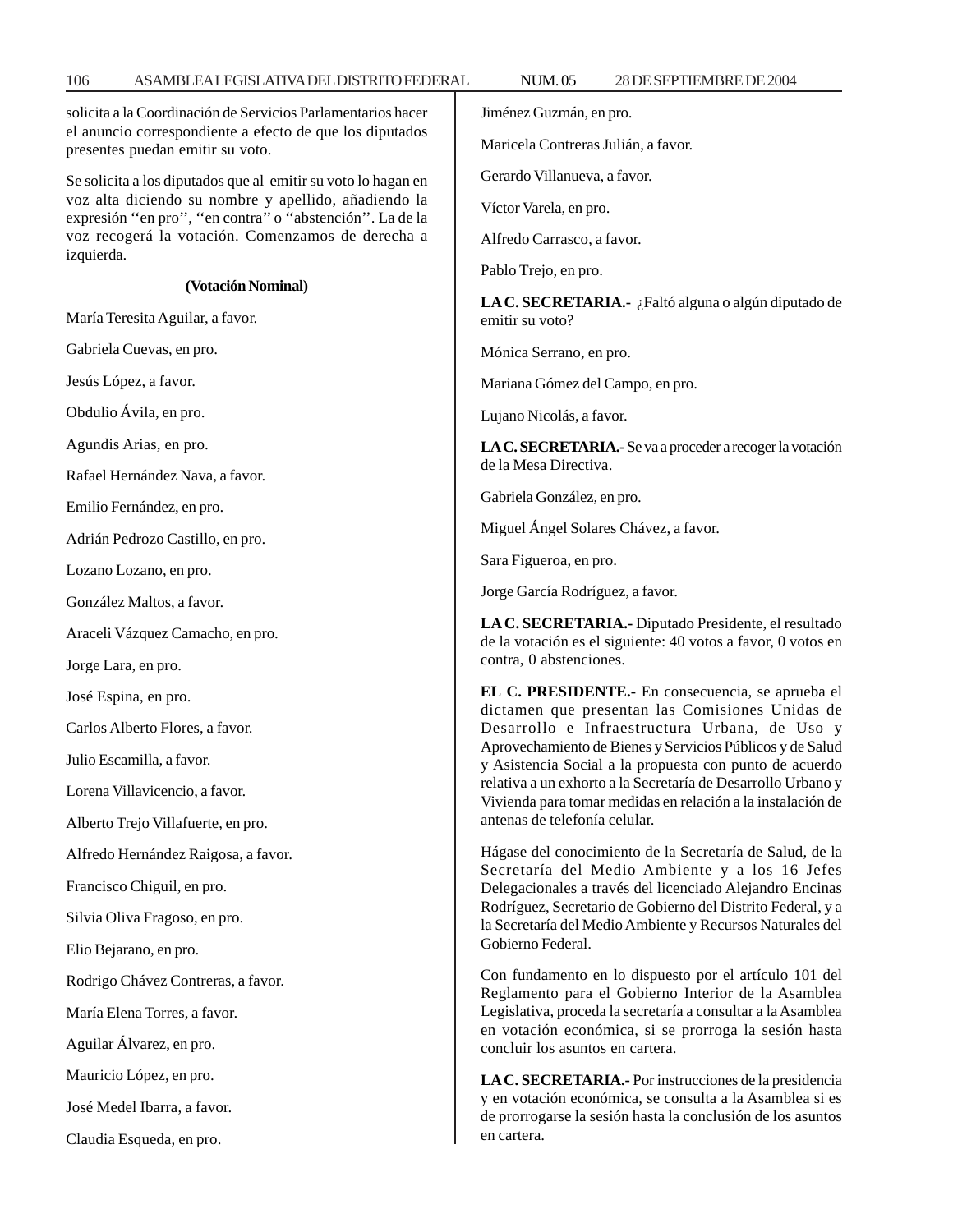Los que estén por la afirmativa, sírvanse manifestarlo poniéndose de pie.

Los que estén por la negativa, sírvanse manifestarlo poniéndose de pie.

Se autoriza, diputado Presidente.

**EL C. PRESIDENTE**.- Gracias, diputada Secretaria. El siguiente punto del orden del día es la discusión y en su caso aprobación del dictamen que presentan las Comisiones Unidas de Desarrollo e Infraestructura Urbana y de Uso y Aprovechamiento de Bienes y Servicios Públicos relativo a la propuesta con punto de acuerdo para solicitar al Jefe de Gobierno del Distrito Federal incluya en el Reglamento de Construcciones para el Distrito Federal, un apartado que obligue a todas las construcciones de obra nueva, ampliación o modificación, cuenten con un área libre susceptible de infiltración de agua pluvial y cuando por las características del suelo no se pueda, se autorice un sistema alternativo.

En virtud de que el dictamen fue distribuido entre las diputadas y diputados en términos de lo dispuesto por el artículo 115 del Reglamento para el Gobierno Interior de la Asamblea Legislativa del Distrito Federal, proceda la secretaría a consultar a la Asamblea en votación económica, si se dispensa la lectura del mismo y se somete a discusión de inmediato.

**LA C. SECRETARIA.-** Por instrucciones de la presidencia y en votación económica, se consulta a la Asamblea si es de dispensarse la lectura del dictamen de referencia y se somete a discusión de inmediato.

Los que estén por la afirmativa, sírvanse manifestarlo poniéndose de pie.

Los que estén por la negativa, sírvanse manifestarlo poniéndose de pie.

Dispensada la lectura, diputado Presidente.

**EL C. PRESIDENTE**.- Para fundamentar el dictamen, se concede el uso de la palabra a la diputada María Elena Torres, a nombre de las Comisiones Unidas de Desarrollo e Infraestructura Urbana y de Uso y Aprovechamiento de Bienes y Servicios Públicos.

**LA C. DIPUTADA MARÍA ELENA TORRES BALTAZAR.-** Con su permiso, Presidente.

*COMISIONES UNIDAS DE DESARROLLO E INFRAESTRUCTURA URBANA Y DE USO Y APROVECHAMIENTO DE BIENES Y SERVICIOS PÚBLICOS*

*DICTAMEN A LA PROPUESTA CON PUNTO DE ACUERDO PARA SOLICITAR AL JEFE DE GOBIERNO*

*DEL DISTRITO FEDERAL, INCLUYA EN EL REGLAMENTO DE CONSTRUCCIONES PARA EL DISTRITO FEDERAL, UN APARTADO QUE OBLIGUE A TODAS LAS CONSTRUCCIONES DE OBRA NUEVA, AMPLIACIÓN O MODIFICACIÓN, CUENTEN CON UN ÁREA LIBRE SUSCEPTIBLE DE INFILTRACIÓN DE AGUA PLUVIAL Y CUANDO POR LAS CARACTERÍSTICAS DEL SUELO NO SE PUEDA, SE AUTORICE UN SISTEMA ALTERNATIVO*

# *HONORABLE ASAMBLEA LEGISLATIVA DEL DISTRITO FEDERAL, III LEGISLATURA*

*A las Comisiones Unidas de Desarrollo e Infraestructura Urbana y de Uso y Aprovechamiento de Bienes y Servicios Públicos, de esta H. Asamblea Legislativa del Distrito Federal, III Legislatura, les fue turnada para su análisis y dictamen la PROPUESTA CON PUNTO DE ACUERDO PARA SOLICITAR AL JEFE DE GOBIERNO DEL DISTRITO FEDERAL, INCLUYA EN EL REGLAMENTO DE CONSTRUCCIONES PARA EL DISTRITO FEDERAL, UN APARTADO QUE OBLIGUE A TODAS LAS CONSTRUCCIONES DE OBRA NUEVA, AMPLIACIÓN O MODIFICACIÓN, CUENTEN CON UN ÁREA LIBRE SUSCEPTIBLE DE INFILTRACIÓN DE AGUA PLUVIAL Y CUANDO POR LAS CARACTERÍSTICAS DEL SUELO NO SE PUEDA, SE AUTORICE UN SISTEMA ALTERNATIVO, el 10 de marzo de 2004, presentada por la Diputada Silvia Oliva Fragoso del Grupo Parlamentario del Partido de la Revolución Democrática.*

*Con fundamento en lo dispuesto por los Artículos 10 fracción I, 11, 59, 60 fracción II, 61, 62, 63, 64 y 73 de la Ley Orgánica de la Asamblea Legislativa Distrito Federal; y 28, 29, 32, 33 y 84 del Reglamento para el Gobierno Interior de la Asamblea Legislativa del Distrito Federal, estas Comisiones Unidas de Desarrollo e Infraestructura Urbana y de Aprovechamiento de Bienes y Servicios Públicos, se abocaron al estudio de la citada propuesta con punto de acuerdo, bajo los siguientes:*

# *ANTECEDENTES*

*1.- En sesión de la Diputación Permanente de esta Asamblea Legislativa del Distrito Federal, III Legislatura, celebrada el día 10 de marzo de dos mil cuatro, la Diputada Silvia Oliva Fragoso, del Grupo Parlamentario del Partido de la Revolución Democrática, presentó una PROPUESTA CON PUNTO DE ACUERDO PARA SOLICITAR AL JEFE DE GOBIERNO DEL DISTRITO FEDERAL, INCLUYE EN EL REGLAMENTO DE CONSTRUCCIONES PARA EL DISTRITO FEDERAL, UN APARTADO QUE OBLIGA A TODAS LAS CONSTRUCCIONES DE OBRA NUEVA, AMPLIACIÓN O MODIFICACIÓN, CUENTEN CON UN ÁREA LIBRE SUCEPTIBLE DE INFILTRACIÓN DE AGUA PLUVIAL Y CUANDO POR LAS CARACTERÍSTICAS DEL SUELO NO*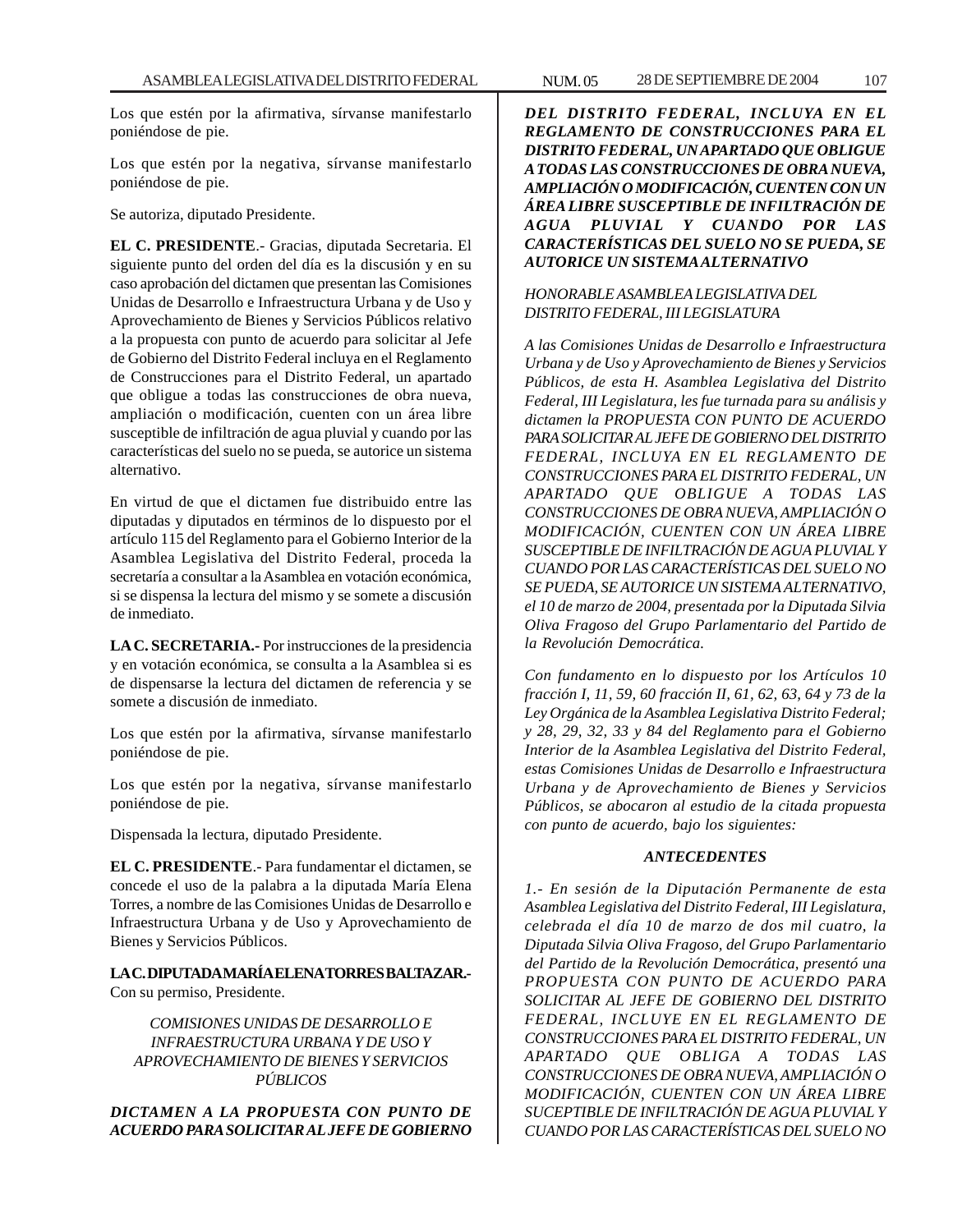## 108 ASAMBLEA LEGISLATIVA DEL DISTRITO FEDERAL 28 NUM. 05 DE SEPTIEMBRE DE 2004

*SE PUEDA, SE AUTORICE UN SISTEMA ALTERNATIVO, la que en la misma fecha, fue turnada por la Mesa Directiva a las Comisiones Unidas de Desarrollo e Infraestructura Urbana y de Uso y Aprovechamiento de Bienes y Servicios Públicos, de esta Honorable Asamblea Legislativa del Distrito Federal, III Legislatura, para su estudio, análisis y dictamen correspondiente.*

*2. En virtud de la carga de trabajo de estas Comisiones Unidas, esta Comisión de Desarrollo e Infraestructura Urbana, con fecha 12 de abril del año 2004, solicitó al Diputado Francisco Chiguil Figueroa, entonces Presidente de la Mesa Directiva de la Asamblea Legislativa del Distrito Federal, la ampliación del término o prórroga para Dictaminar la presente Propuesta con Punto de Acuerdo, la cual fue otorgada por esta Soberanía.*

*3. De conformidad con lo dispuesto por los artículos 63 de la Ley Orgánica de la Asamblea Legislativa del Distrito Federal; y 28, 32, 33 y 84 del Reglamento para el Gobierno Interior de la Asamblea Legislativa del Distrito Federal, estas Comisiones Unidas de Desarrollo e Infraestructura Urbana y de Uso y Aprovechamiento de Bienes y Servicios Públicos, en sesión de trabajo del día 31 de agosto de 2004, se reunió para dictaminar la presente Propuesta con Punto de Acuerdo, con la finalidad de someterlo a la consideración del Pleno de este Órgano Legislativo, en razón de los siguientes:*

## *CONSIDERANDOS*

*PRIMERO.- Que estas Comisiones Unidas de Desarrollo e Infraestructura Urbana y de Uso y Aprovechamiento de Bienes y Servicios Públicos, tiene competencia legal para conocer la PROPUESTA CON PUNTO DE ACUERDO PARA SOLICITAR AL JEFE DE GOBIERNO DEL DISTRITO FEDERAL INCLUYA EN EL REGLAMENTO DE CONSTRUCCIONES PARA EL DISTRITO FEDERAL, UN APARTADO QUE OBLIGUE A TODA LAS CONSTRUCCIONES DE OBRA NUEVA, AMPLIACIÓN O MODIFICACIÓN CUENTEN CON UN ÁREA LIBRE SUSCEPTIBLE DE INFILTRACIÓN DE AGUA PLUVIAL, Y CUANDO POR LAS CARACTERISTICAS DEL SUELO NO SE PUEDA SE AUTORICE UN SISTEMA ALTERNATIVO, en virtud de lo dispuesto en los numerales 10 fracción 1, II, 59, 60 fracción II; 61, 62, 63, 64 y 7 de la Ley Orgánica; y 28, 29, 32, 33 y 84 del Reglamento para el Gobierno Interior, ambos de la Asamblea Legislativa del Distrito Federal.*

*SEGUNDO.- Que la segunda fuente de aprovisionamiento de agua en el Distrito Federal, después de los Sistemas del Alto Lerma y del Cutzamala, lo es el Acuífero de la Cuenca de México; no obstante estas aportaciones, el problema de falta de suministro de agua en algunas zonas y colonias de la Ciudad de México es grave.*

*TERCERO.- Se estima que el 50% del agua potable que se consume en el Distrito Federal, proviene del acuífero, donde el volumen de extracción es de aproximadamente el doble de lo que se infiltra en forma natural y, que el excedente de agua de buena calidad que se va al drenaje es de 700 litros por segundo.*

*CUARTO.- Que es necesario instrumentar medidas tendientes a estabilizar y recuperar el equilibrio geohidrológico de la Cuenca de México; reducir la sobre explotación del acuífero local; realizar obras que permitan la infiltración de agua al acuífero; y promover un sistema que permita la recuperación del agua pluvial entre otros.*

*QUINTO.- Que es necesario promover en los diversos estratos socia la población en el Distrito Federal, una cultura que permita cuidar y optimizar el uso racional del agua, evitando las perdidas del vital líquido, así como llevar a cabo las determinaciones y acciones que emita la autoridad para tal fin.*

*SEXTO.- Que las Normas de Ordenación Generales conforme a los señalado en la Ley de Desarrollo Urbano del Distrito Federal, son las que regulan la intensidad, la ocupación y formas de aprovechamiento del suelo y el espacio urbano; así como las características de las edificaciones, las construcciones, la transferencia de potencialidades de desarrollo urbano, el impacto urbano las demás que señala esta ley; dichas normas se establecerán, además, en los programas general, Delegacionales y parciales de desarrollo urbano y e el reglamento de la ley antes señalada.*

*SÉPTIMO.- Que conforme a lo dispuesto por la Ley de Desarrollo Urbano de Distrito Federal, los Programas Delegacionales de Desarrollo Urbano son instrumentos en los que se establece la planeación del desarrollo urbano y el ordenamiento territorial en cada una de las demarcaciones.*

*OCTAVO.- Que los Programas Delegacionales y Parciales de Desarrollo Urbano, determinan la zonificación aplicable a cada zona en que se encuentra dividido el territorio, es decir, la zonificación determina: el uso del suelo; el porcentaje de área libre; la altura de las construcciones; y en su caso el área de vivienda mínima.*

*NOVENO.- Que la Norma de Ordenación General número 4 contenida en los Programas Delegacionales de Desarrollo Urbano y denominada: ÁREA LIBRE DE CONSTRUCCIÓN Y RECARGA DE AGUAS PLUVIALES AL SUBSUELO, señala:*

*''El área libre de construcción cuyo porcentaje se establece en la zonificación, podrá pavimentarse en 10% con materiales permeables, cuando estas se utilicen como andadores o huellas para el tránsito y/o estacionamiento vehículos. El resto deberá utilizarse como área jardinada.*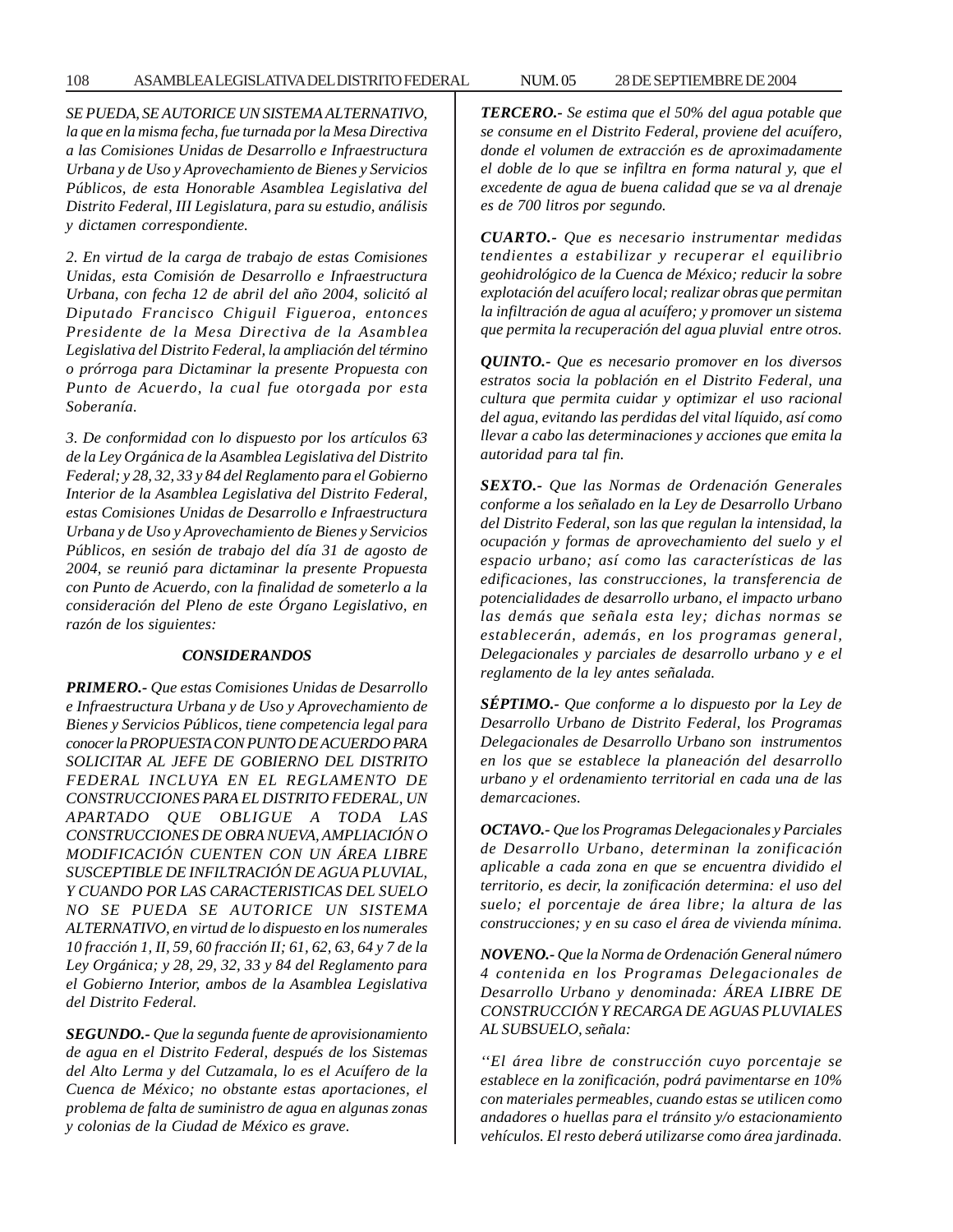*En los casos de promoción de vivienda de interés social y popular, pavimentarse hasta el 50% del área libre con materiales permeables.*

*En terrenos ubicados dentro de la zona III, señalada en artículo 219 (hoy articulo 170) del Reglamento de Construcciones para el Distrito Federal vigente, referente a la tipología del subsuelo, puede utilizarse la totalidad del área libre bajo el nivel medio de banqueta, de acuerdo con las siguientes consideraciones:*

- *Garantizar la sobrevivencia de los árboles existentes conforme a los ordenamientos en la materia.*
- *La Dirección General de Construcción y Operación Hidráulica (DGCOH) (hoy Sistema de Aguas de la Ciudad de México) dictaminará mecanismos de infiltración, depósitos de agua de lluvia a reutilizar sistemas alternativos que deban utilizarse*

*En todo tipo de terreno deberá mantenerse sobre el nivel de banqueta, el libre que establece la zonificación, independientemente del porcentaje del predio que se utilice bajo el nivel de banqueta.''*

*DÉCIMO.- Que el nivel jerárquico de las Normas de Ordenación Generales, es de un ordenamiento legal como lo es, la Ley de Desarrollo Urbano del Distrito Federal, en consecuencia, su inclusión en el Reglamento de Construcciones para el Distrito Federal, deberá ser con el objeto de regular o detallar la disposición legal en comento.*

*DÉCIMO PRIMERO.- Que de conformidad con lo dispuesto por el Estatuto de Federal, es facultad del Jefe de Gobierno del Distrito Federal ''Promulgar, publicar y ejecutar las leyes y decretos que expida la Asamblea Legislativa, proveyendo en la esfera administrativa a su exacta observancia, mediante la expedición de reglamentos, decretos y acuerdos.*

*Por lo anteriormente expuesto y debidamente fundado estas Comisiones Unidas de Desarrollo e Infraestructura Urbana y de Uso y Aprovechamiento de Bienes y Servicios Públicos, con las facultades que les confieren los Artículos 10 fracción I, II, 59, 60 fracción II, 61, 62, 63, 64 y 73 de la Ley Orgánica de la Asamblea Legislativa del Distrito Federal; 28, 29, 32, 33 y 84 del Reglamento para el Gobierno Interior de la Asamblea Legislativa del Distrito Federal, emite el siguiente.*

## *RESOLUTIVO*

*ÚNICO: Por lo anteriormente fundado y considerandos del presente dictamen, se aprueba la propuesta con punto de acuerdo para quedar en los siguientes términos:*

*''Se solicita al jefe de gobierno del distrito federal, que con base en sus facultades reglamentarias, detalle en el reglamento de construcciones para el distrito federal, la disposición contenida en la norma de ordenación general número cuatro, con el fin de garantizar que toda las construcciones de obra nueva, ampliación o modifica cumplan con el porcentaje de área libre destinada susceptible de infiltración de agua pluvial, señalada por la zonificación en los Programas Delegacionales y Parciales de Desarrollo Urbano en el Distrito Federal; en caso de no ser posible, se este a lo dispuesto en la norma de ordenación general antes citada o disposición que al respecto se establezca''*

*Firman por la Comisión de Desarrollo e Infraestructura Urbana las y los Diputados: María Elena Torres Baltazar, Presidenta; Higinio Chávez García, Vicepresidente; Sara Guadalupe Figueroa Canedo, Integrantes, Carlos Alberto Flores Gutiérrez, Miguel Ángel Solares Chávez, Rodrigo Chávez Contreras, Rafael Hernández Nava.*

*Por la Comisión de Uso y Aprovechamiento de Bienes Servicios Públicos: Jaime Aguilar Álvarez y M., Presidente; Higinio Chávez García, Vicepresidente, Alfredo Hernández Raigosa, integrante.*

Es todo, Presidente.

**EL C. PRESIDENTE.-** Gracias, diputada. Está a discusión el dictamen.

Se abre el registro de oradores. ¿Oradores en contra?

¿Alguna o algún diputado desea razonar su voto?

Diputado Emilio Fernández, adelante. Tiene diez minutos para desarrollar su razonamiento.

**EL C. DIPUTADO EMILIO FERNÁNDEZ ALLENDE.-** Con su permiso, Presidente diputado.

Dentro de los problemas que para esta ciudad, quizá uno de los más importantes junto con el de los residuos sólidos sea el asunto del agua potable y por eso me interesa razonar mi voto en esa Tribuna y también aprovecho para valorar el trabajo que hacemos en la Comisión de Uso y Aprovechamiento de Bienes y Servicios Públicos, una Comisión que no existía, pero sin embargo ahora está demostrando el valor que tiene esta Comisión.

En este acuerdo donde se solicita al Jefe de Gobierno se incluya en el Reglamento de Construcciones del Distrito Federal, un apartado que obliga a todas las construcciones de obra, buena, ampliación o modificación, cuenten con un área libre susceptible de infiltración de agua pluvial y cuando por las características del suelo no se pueda, se autorice un sistema alternativo, yo creo que este es un acuerdo muy importante que está tomando esta Asamblea Legislativa, en función de un ambiente sano y sustentable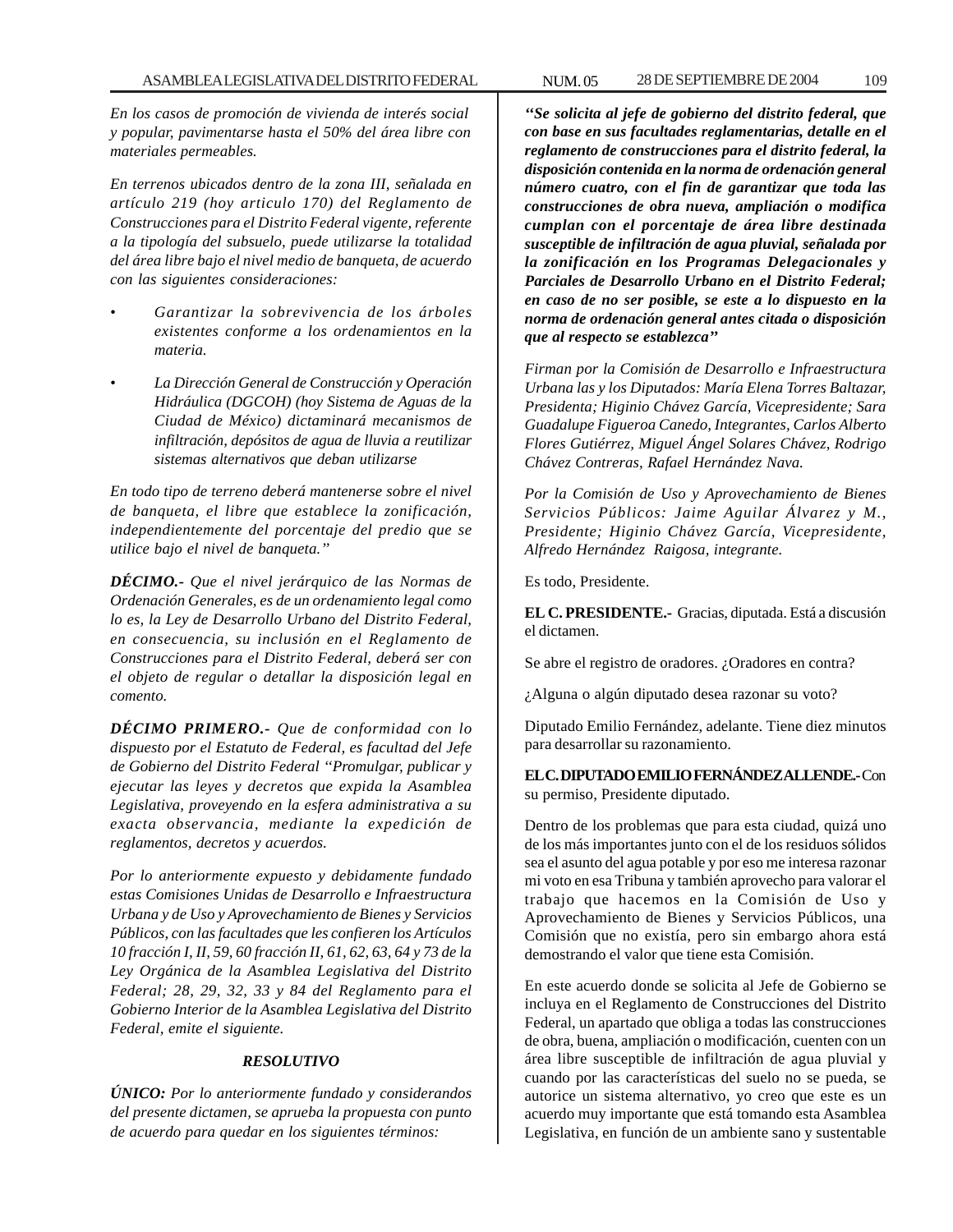en la ciudad. Habría que felicitarse entonces por aprobar esto en este recinto legislativo.

Quisiera comentar esto, que aún cuando en algunos sitios de la ciudad, el agua ni es incolora, ni es inodora como decía el diputado José Jiménez, en varios otros sitios de la ciudad se vierten miles de metros cúbicos, y esto ya daba el dato la diputada que me antecedió en el uso de la palabra, se vierten miles de metros cúbicos de agua potable y en ese mismo momento se deben de estar yendo al drenaje estos miles de metros cúbicos.

En el Valle de México, también hay que puntualizar, es una de las regiones con más precipitación pluvial en el país y toda el agua de lluvia se va al drenaje.

Ya ha habido mexicanos ilustres que han hecho propuestas para utilizar el agua pluvial en la ciudad, y recuerdo aquí al ingeniero Heberto Castillo, con una serie de propuestas que en su momento por cierto fueron descalificadas, pero que ahora con el asunto éste de la planta de Berros en el Estado de México y la carencia de agua en la ciudad se ve la importancia que tenían esas propuestas que hacía el ingeniero Castillo.

Por lo tanto, yo me alegro de que se esté discutiendo esta iniciativa y se vaya a aprobar en esta Asamblea Legislativa por el bien de la ciudad, por el futuro de todos, un voto aprobatorio. Muchas gracias.

**EL C. PRESIDENTE.-** Proceda la secretaría a recoger la votación nominal del dictamen en lo general y en lo particular en un solo acto.

**LA C. SECRETARIA.-** Se va proceder a recoger la votación nominal del dictamen en lo general y en lo particular en un solo acto.

De conformidad con el artículo 128 del Reglamento para el Gobierno Interior de la Asamblea, se solicita a la Coordinación de Servicios Parlamentarios hacer el anuncio correspondiente a efecto de que los diputados presentes puedan emitir su voto.

Se solicita a los diputados que al emitir su voto lo hagan en voz alta, diciendo su nombre y apellido, añadiendo la expresión ''en pro'', ''en contra'' o ''abstención''. La de voz recogerá la votación. Comenzamos de derecha a izquierda.

#### **(Votación Nominal)**

María Teresita Aguilar, a favor.

Juan Antonio Arévalo López, a favor.

Gabriela Cuevas, en pro.

Jesús López, a favor.

Obdulio Ávila, en pro.

Mónica Serrano, en pro. Rafael Hernández Nava, a favor. Emilio Fernández, a favor. José Espina, en pro. José Jiménez, en pro. Adrián Pedrozo Castillo, en pro. Lozano Lozano, en pro. Silvia Oliva Fragoso, a favor. Araceli Vázquez Camacho, en pro. Lujano Nicolás, a favor. Mariana Gómez del Campo, en pro. Carlos Alberto Flores, a favor. Alfredo Hernández Raigosa, a favor. Francisco Chiguil, en pro. Elio Bejarano, en pro. Alberto Trejo Villafuerte, en pro. María Elena Torres, a favor. Agundis Arias, en pro. José Medel Ibarra, a favor. Irma Islas, en pro. Claudia Esqueda, en pro. Aguilar Álvarez, en pro. Lorena Villavicencio, en pro. Maricela Contreras Julián, a favor. Gerardo Villanueva, a favor. Rigoberto Nieto, a favor. Víctor Varela, en pro. Alfredo Carrasco, a favor. Pablo Trejo, en pro. Julio Escamilla, a favor. **LA C. SECRETARIA.-** ¿Faltó alguna o algún diputado de

emitir su voto?

Se va proceder a recoger la votación de la Mesa Directiva.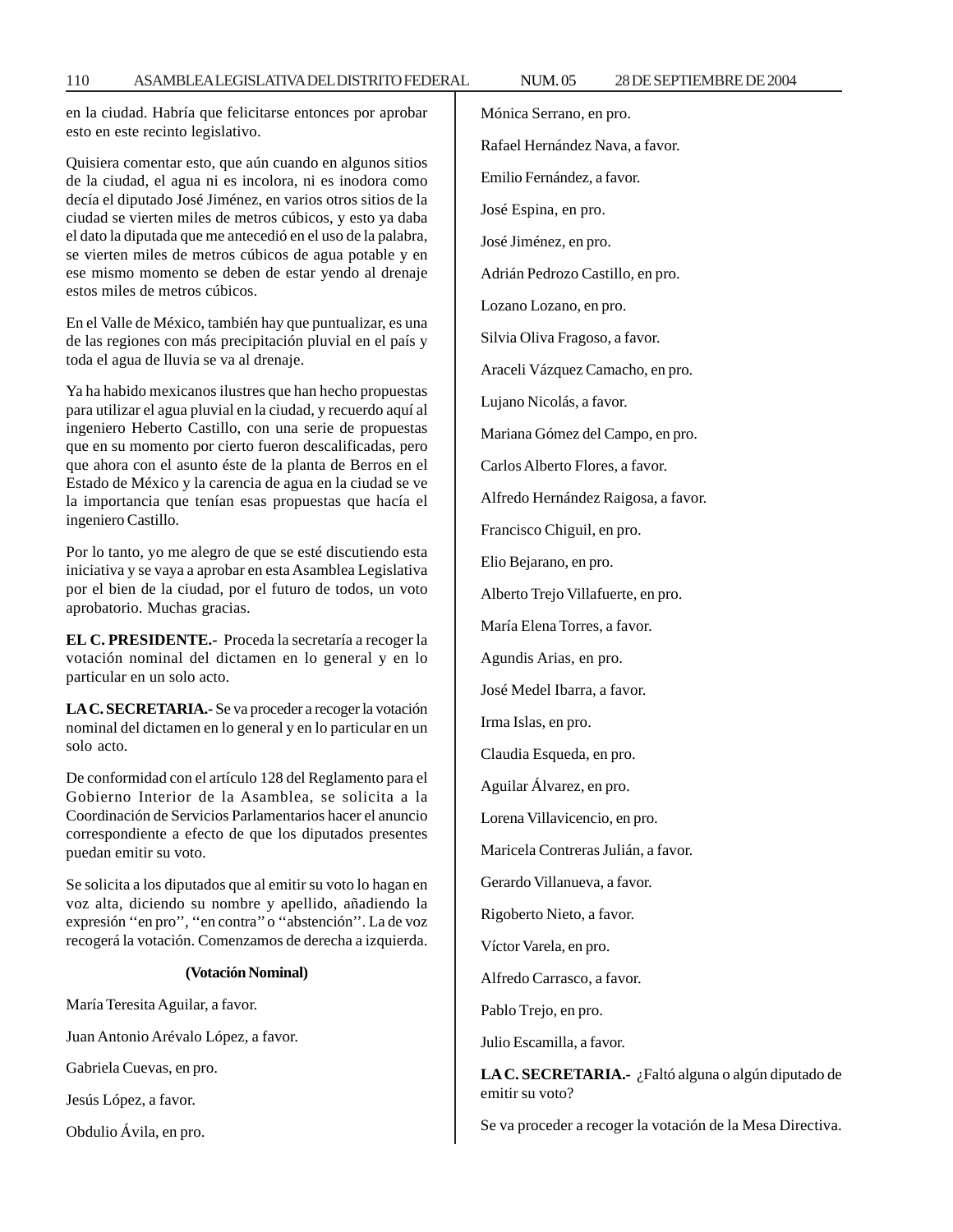Gabriel González, en pro.

Miguel Angel Solares Chávez, a favor.

Sara Figueroa, en pro.

Jorge García Rodríguez, en pro.

**LA C. SECRETARIA.-** Diputado Presidente, el resultado de la votación es el siguiente: 39 votos a favor, 0 votos en contra, 0 abstenciones.

**EL C. PRESIDENTE.-** En consecuencia, se aprueba el dictamen que presentas las Comisiones Unidas de Desarrollo e Infraestructura Urbana y de Uso y Aprovechamiento de Bienes y Servicios Públicos relativo a la propuesta con punto de acuerdo para solicitar al Jefe de Gobierno del Distrito Federal incluya en el Reglamento de Construcciones para el Distrito Federal un apartado que obligue a todas las construcciones de obra nueva, ampliación o modificación cuenten con un área libre susceptible de infiltración de agua pluvial y cuando por las características del suelo no se pueda se autorice un sistema alternativo.

Hágase del conocimiento del Jefe de Gobierno para su cumplimiento.

El siguiente punto del orden del día, es la discusión y en su caso aprobación del dictamen que presenta la Comisión de Estudios Legislativos y Prácticas Parlamentarias a la iniciativa con proyecto de decreto mediante el cual se adiciona una fracción al artículo 10 de la Ley Orgánica de la Asamblea Legislativa del Distrito Federal.

En virtud de que el dictamen fue distribuido entre las diputadas y diputados en término de lo dispuesto por el artículo 115 del Reglamento para el Gobierno Interior de la Asamblea Legislativa del Distrito Federal, proceda la secretaría a consultar a la Asamblea en votación económica si se dispensa la lectura del mismo y se somete a discusión de inmediato.

**EL C. SECRETARIO, DIPUTADO MIGUEL ÁNGEL SOLARES CHÁVEZ.-** Por instrucciones de la presidencia y en votación económica, se consulta a la Asamblea si es de dispensarse la lectura del dictamen de referencia y se somete a discusión de inmediato.

Los que estén por la afirmativa, sírvanse manifestarlo poniéndose de pie.

Los que estén por la negativa, sírvanse manifestarlo poniéndose de pie.

Dispensada la lectura, diputado Presidente.

**EL C. PRESIDENTE, DIPUTADO JORGE GARCÍA RODRÍGUEZ.-** Para fundamentar el dictamen, se concede el uso de la palabra al diputado Obdulio Ávila Mayo a

nombre de la Comisión de Estudios Legislativos y Prácticas Parlamentarias.

**EL C. DIPUTADO OBDULIO ÁVILA MAYO.-** Con su venia.

> *COMISIÓN DE ESTUDIOS LEGISLATIVOS Y PRÁCTICAS PARLAMENTARIAS*

*DICTAMEN A LA INICIATIVA CON PROYECTO DE DECRETO MEDIANTE EL CUAL SE ADICIONA UNA FRACCIÓN AL ARTÍCULO 10 DE LA LEY ORGÁNICA DE LA ASAMBLEA LEGISLATIVA DEL DISTRITO FEDERAL*

*HONORABLE ASAMBLEA LEGISLATIVA DEL DISTRITO FEDERAL*

*A la Comisión de Estudios Legislativos y Prácticas Parlamentarias fue turnada para su análisis y dictamen la INICIATIVA CON PROYECTO DE DECRETO MEDIANTE EL CUAL SE ADICIONA UNA FRACCIÓN AL ARTÍCULO 10 DE LA LEY ORGÁNICA DE LA ASAMBLEA LEGISLATIVA DEL DISTRITO FEDERAL, suscrita y presentada por los Diputados integrantes de la Comisión de Seguridad Pública.*

*Con fundamento en los artículos 59, 60 fracción II, 61, 62 fracción XVIII, 63 y 64 de la Ley Orgánica de la Asamblea Legislativa del Distrito Federal; 1, 32, 33 y 34 del Reglamento para el Gobierno Interior de la Asamblea Legislativa del Distrito Federal; y 50 y 52 del Reglamento Interior de las Comisiones de la Asamblea Legislativa del Distrito Federal, esta Comisión se abocó al estudio de la INICIATIVA CON PROYECTO DE DECRETO MEDIANTE EL CUAL SE ADICIONA UNA FRACCIÓN AL ARTÍCULO 10 DE LA LEY ORGÁNICA DE LA ASAMBLEA LEGISLATIVA DEL DISTRITO FEDERAL.*

*Por lo anteriormente expuesto y fundado, la Comisión de Estudios Legislativos y Prácticas Parlamentarias, somete al pleno de esta Asamblea Legislativa del Distrito Federal, el presente Dictamen, conforme a los siguientes*

## *ANTECEDENTES*

*1.- En sesión ordinaria del Pleno de la H. Asamblea Legislativa del Distrito Federal, III Legislatura, celebrada el día 25 de marzo del año 2004, se presentó la INICIATIVA CON PROYECTO DE DECRETO MEDIANTE EL CUAL SE ADICIONA UNA FRACCIÓN AL ARTÍCULO 10 DE LA LEY ORGÁNICA DE LA ASAMBLEA LEGISLATIVA DEL DISTRITO FEDERAL, suscrita y presentada por los Diputados integrantes de la Comisión de Seguridad Pública.*

*2.- Por instrucción de la Presidencia de la Mesa Directiva de la H. Asamblea Legislativa del Distrito Federal, III*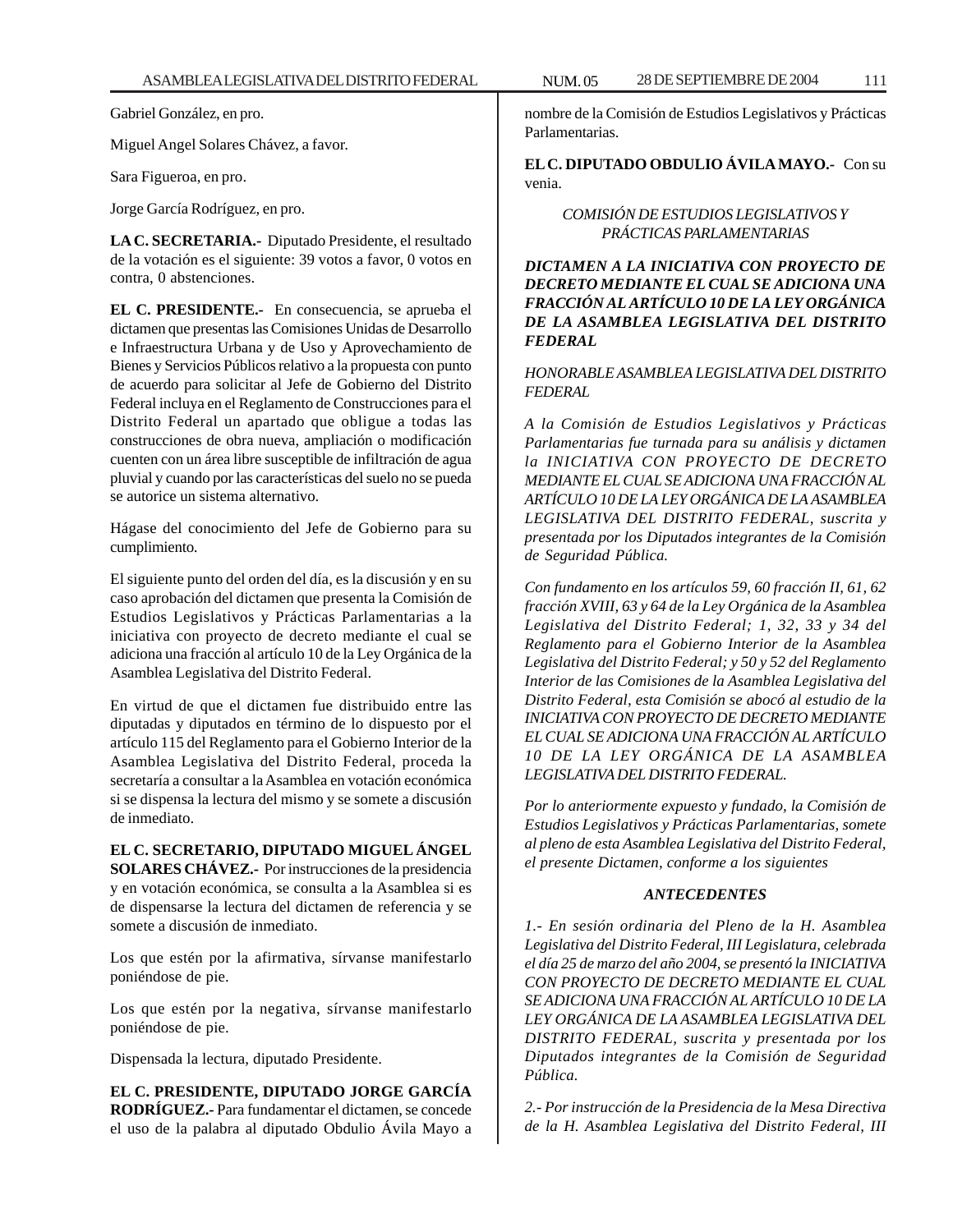*Legislatura, fue turnada la iniciativa con proyecto de decreto indicada a la Comisión de Estudios Legislativos y Prácticas Parlamentarias, con fecha 26 de marzo del año 2004, recibida el mismo día mes y año, a fin de que con fundamento en el artículo 32 del Reglamento para el Gobierno Interior de la Asamblea Legislativa del Distrito Federal, se procediera a la elaboración del Dictamen correspondiente.*

*3.- Para cumplir con lo dispuesto en el artículo 32 del Reglamento para el Gobierno Interior de la Asamblea Legislativa del Distrito Federal, la Comisión de Estudios Legislativos y Prácticas Parlamentarias, se reunió el 23 de septiembre de 2004, para dictaminar la iniciativa presentada, con el fin de someterla a la consideración del pleno de esta H. Asamblea Legislativa bajo los siguientes*

## *CONSIDERANDOS*

*PRIMERO.- Que esta Comisión es competente para conocer la INICIATIVA CON PROYECTO DE DECRETO MEDIANTE EL CUAL SE ADICIONA UNA FRACCIÓN AL ARTÍCULO 10 DE LA LEY ORGÁNICA DE LA ASAMBLEA COMISIÓN DE ESTUDIOS LEGISLATIVOS Y PRÁCTICAS PARLAMENTARIAS LEGISLATIVA DEL DISTRITO FEDERAL, suscrita y presentada por los Diputados integrantes de la Comisión de Seguridad Pública. Lo anterior, de conformidad con lo dispuesto en los artículos 59, 60 fracción II, 61, 62 fracción XVIII, 63 y 64 de la Ley Orgánica de la Asamblea Legislativa del Distrito Federal; 28 y 32 del Reglamento para el Gobierno Interior de la Asamblea Legislativa del Distrito Federal; y 50 y 52 del Reglamento Interior de las Comisiones de la Asamblea Legislativa del Distrito Federal.*

*SEGUNDO.- Que en el seno de la Comisión de Estudios Legislativos y Prácticas Parlamentarias, se ha madurado la idea de fortalecer el régimen normativo de esta Asamblea Legislativa del Distrito Federal, en lo relativo a sus tres ordenamientos básicos internos. En este sentido, en la sesión del 19 de enero del año en curso se aprobó el acuerdo de la Comisión con el fin de abrir un periodo de recepción de iniciativas tendientes a lograr ese fin, para que a partir del mes de agosto del año en curso, se iniciara el proceso de dictaminación del marco normativo de este órgano legislativo.*

*TERCERO.- Que no obstante que en la Décima Primera reunión de trabajo de esta Comisión, llevada a cabo el día 2 de septiembre del año en curso, se acordó que se abriría una prórroga para que en un lapso de 2 semanas se recibieran las iniciativas de los Diputados que faltaran de presentar su iniciativa con el ánimo de procesar una reforma integral, misma que corrió del 3 al 17 de septiembre del año en curso, ésta Comisión considera no sólo necesario sino además reviste de un significado singular abordar la iniciativa presentada conjuntamente* *por los integrantes de la Comisión de Seguridad Pública de esta Asamblea Legislativa, la cual fue suscrita por los Diputados Irma Islas León, Dip. Guadalupe Ocampo Olvera, Dip. Gabriela Cuevas Barrón, Dip. Andrés Lozano Lozano, Dip. Silvia Oliva Fragoso y Dip. María Alejandra Barrales Magdaleno, todos integrantes de la citada Comisión.*

*CUARTO.- Que la iniciativa propone que la Asamblea Legislativa del Distrito Federal, otorgue un reconocimiento público a los servidores públicos que velan por la seguridad pública de los ciudadanos del Distrito Federal, esto es, que se incorpore dentro de dichas facultades la de entregar la Medalla al Mérito Policial, pues en otros campos se encuentran reconocidas personas en el ámbito deportivo, de las ciencias y de las artes, no así por lo que respecta a ese gremio que por su trabajo debe ser reconocido cuando por motivos de mérito en el desempeño de su trabajo, destaque en su importante contribución en el combate a la inseguridad pública.*

*QUINTO.- Que en tal sentido, el reconocimiento a los policías que hayan obtenido un desempeño ejemplar en su labor citadina, eleva la calidad de su trabajo bajo el estímulo de ser reconocidos públicamente, sino además, contribuye a mejorar la percepción de la gente hacia los cuerpos de seguridad del Distrito Federal.*

*En este último aspecto, la Dictaminadora considera que efectivamente se debe involucrar a la sociedad en el proceso de selección de las personas que deben ser reconocidas públicamente por esta Asamblea Legislativa, por su loable desempeño en el cumplimiento de su deber, debiendo, en consecuencia, ser un aliciente para que los servidores públicos encargados de la seguridad pública conduzcan su actuación conforme a los principios básicos de todo servidor público, a saber: la legalidad, honradez, lealtad, imparcialidad y eficiencia.*

*SEXTO.- Que la Comisión de Estudios Legislativos y Prácticas Parlamentarias, comparte la inquietud que motiva la iniciativa que se dictamina, toda vez que esto contribuirá, sin duda alguna, a mejorar la percepción de los ciudadanos en los cuerpos policíacos y a que estos se desempeñen mejor en beneficio de los habitantes de la capital de la República.*

*SÉPTIMO.- Que por otro lado, no pasa inadvertido que, en la iniciativa objeto de dictamen, se destaca que en sesión plenaria del 23 de marzo del año en curso, de la Comisión de Seguridad Pública del Distrito Federal, se aprobó el Punto de Acuerdo por el que la Asamblea Legislativa del Distrito Federal, instituye la entrega de la Medalla al Mérito Policial, la cual se habrá de entregar en el mes de diciembre de cada año, en virtud de que el día 22 de diciembre de cada año, se celebra el día del Policía, razón por la que el reconocimiento que se debe instituir en la Ley Orgánica de la Asamblea Legislativa*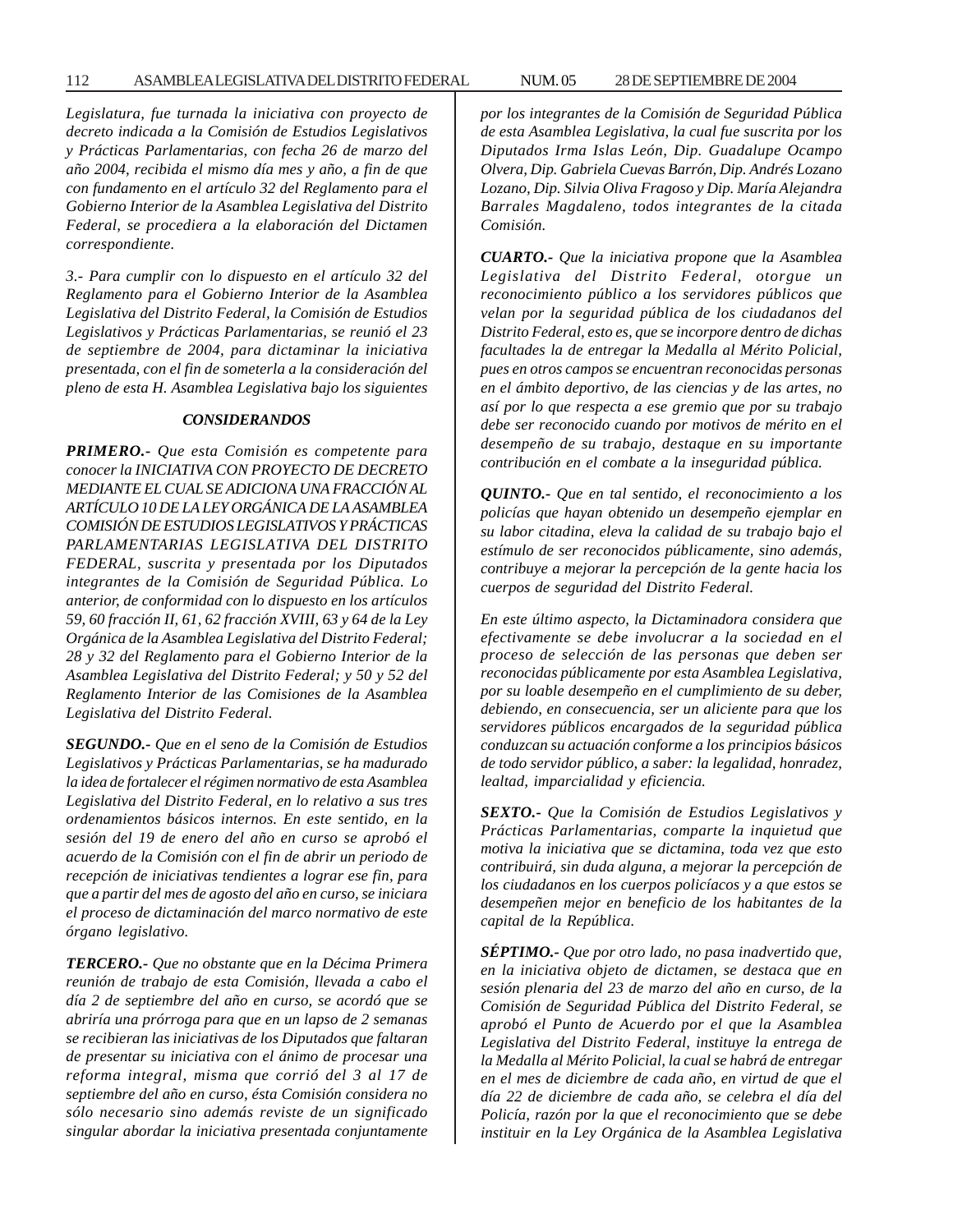*del Distrito Federal, debe ser acorde a esa fecha memorable a favor de quienes tienen en su responsabilidad, la sublime tarea de velar por la seguridad pública de los ciudadanos del Distrito Federal.*

*Además, debe considerarse que en el transitorio segundo de la iniciativa que se dictamina, se plantea la obligación de que la Comisión de Seguridad Pública apruebe el Reglamento que establecerá el procedimiento para la entrega de dicho reconocimiento, el cual habrá de elaborarse dentro de los 90 días siguientes a la aprobación de la citada reforma, sin embargo, debe considerarse el tiempo necesario para que se apruebe el mismo y en un momento dado, esta dictaminadora, lo aborde en la reforma integral al marco normativo de la Asamblea Legislativa, por ende, debe ser aprobada la iniciativa de mérito, por las consideraciones que han quedado vertidas en el presente dictamen, sin perjuicio de lo que determine esta Comisión y a su vez ratifique el Pleno, en la reforma integral multialudida.*

*OCTAVO.- Que con base en lo anteriormente señalado, esta Dictaminadora considera que ha lugar a aprobar la iniciativa objeto del presente dictamen, dadas las razones señaladas en el cuerpo del mismo, con las siguientes modificaciones:*

- *a) Debe señalarse en el Decreto que se reforma la fracción XXX y se adiciona la fracción XXXI, dado que en todo caso no se adiciona la fracción XXV al artículo 10 de la Ley Orgánica, como lo propone la iniciativa, en virtud de que dicha fracción ya existe, lo adecuado será reformar, como ya se dijo, la fracción XXX en donde se instituya la entrega del Mérito Policial y adicionar la fracción XXXI, que técnicamente corresponde al recorrido de una fracción;*
- *b) Debe modificarse en consecuencia, el transitorio segundo de la iniciativa con base en lo planteado en el inciso anterior, y*
- *c) El transitorio primero debe modificarse ya que la entrada en vigor de dicho reforma no puede estar sujeta, necesariamente, a la publicación en la Gaceta Oficial, lo cual, si se quiere obtener el beneficio del tiempo, debe entrar en vigor con la sanción del Pleno, en virtud de que se trata de un ordenamiento que por disposición Constitucional, sólo se debe mandar a la Jefatura de Gobierno para su sola publicación en la Gaceta Oficial; esto debe hacerse extensivo para el transitorio tercero propuesto en la citada iniciativa.*

*Por lo anteriormente expuesto y fundado y en términos del artículo 32 del Reglamento para el Gobierno Interior de la Asamblea Legislativa del Distrito Federal, así como con lo solicitado en la INICIATIVA CON PROYECTO DE*

*DECRETO MEDIANTE EL CUAL SE ADICIONA UNA FRACCIÓN AL ARTÍCULO 10 DE LA LEY ORGÁNICA DE LA ASAMBLEA LEGISLATIVA DEL*

*DISTRITO FEDERAL, suscrita y presentada por los Diputados integrantes de la Comisión de Seguridad Pública, la Comisión de Estudios Legislativos y Prácticas Parlamentarias, considera que es de resolverse y se*

## *RESUELVE*

*ÚNICO: Se aprueba la INICIATIVA CON PROYECTO DE DECRETO MEDIANTE EL CUAL SE ADICIONA UNA FRACCIÓN AL ARTÍCULO 10 DE LA LEY ORGÁNICA DE LA ASAMBLEA LEGISLATIVA DEL DISTRITO FEDERAL, suscrita y presentada por los Diputados integrantes de la Comisión de Seguridad Pública, conforme al siguiente Decreto.*

## *DECRETO*

*''ÚNICO.- Se reforma la fracción XXX y se adiciona la fracción XXXI de la Ley Orgánica de la Asamblea Legislativa del Distrito Federal, para quedar como sigue:*

*ARTÍCULO 10.- Son atribuciones de la Asamblea Legislativa:*

## *I a XXIX...*

*XXX. Otorgar la Medalla al Mérito Policial a los elementos de la Secretaría de Seguridad Pública del Distrito Federal, en el mes de diciembre de cada año, en reconocimiento al honor y distinción en el deber de mantener el orden público y la seguridad de los ciudadanos, con base los principios de legalidad, eficiencia, profesionalismo y honradez, en términos de su propio reglamento.*

*XXXI. Las demás que le otorga la Constitución Política de los Estados Unidos Mexicanos, el Estatuto de Gobierno del Distrito Federal, la presente Ley y otros ordenamientos aplicables.*

## *TRANSITORIOS*

*Primero.- El presente Decreto entrará en vigor una vez que sea aprobado por el Pleno de esta Asamblea Legislativa, en consecuencia, publíquese en la Gaceta Oficial del Distrito Federal.*

*Segundo.- El Reglamento para el otorgamiento de la Medalla al Mérito Policial, será elaborado por la Comisión de Seguridad Pública de la Asamblea Legislativa, dentro de los 60 días siguientes a su aprobación por el Pleno.*

*Tercero.- El Reglamento a que se refiere el artículo transitorio anterior, deberá ser aprobado por el Pleno de*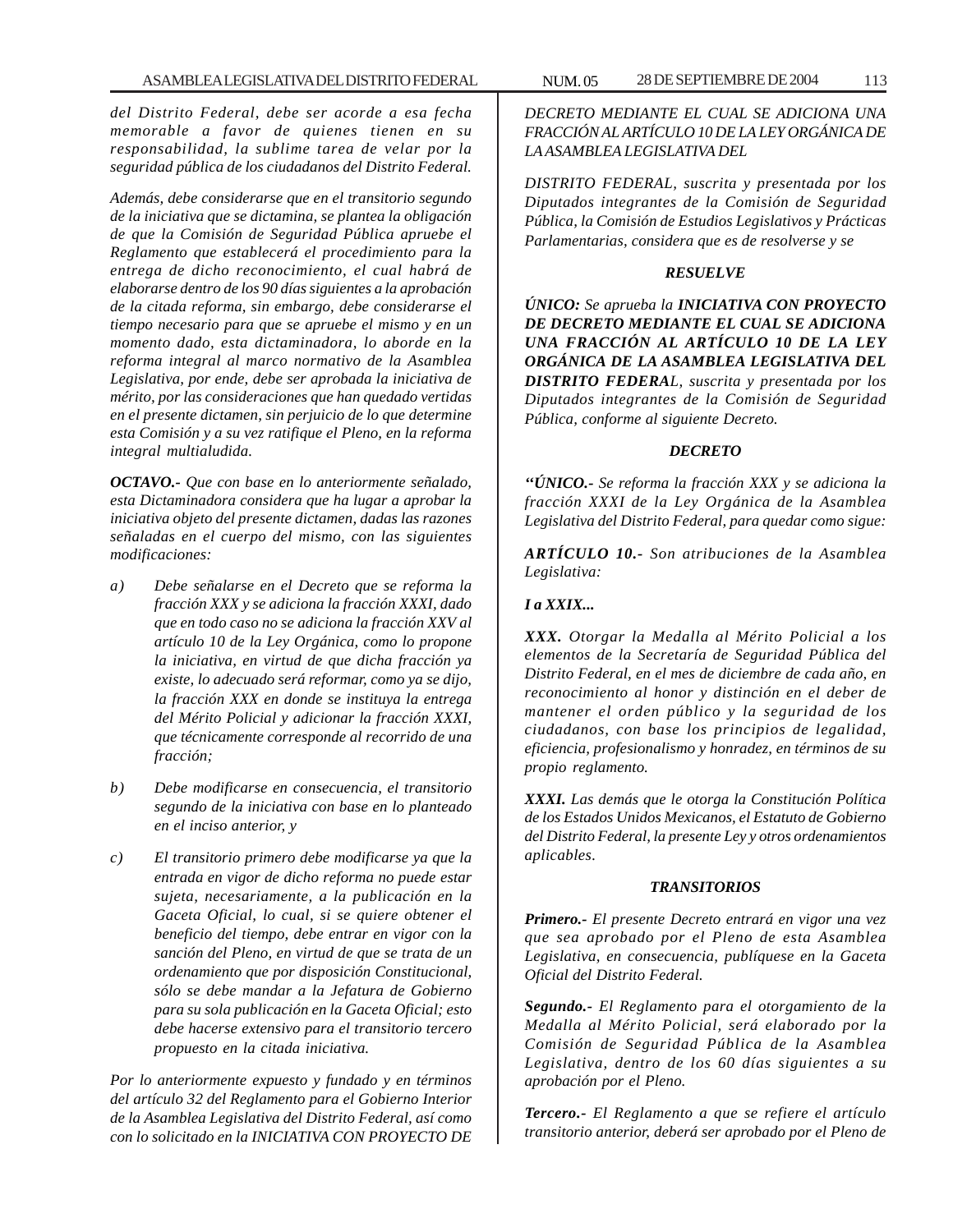## 114 ASAMBLEA LEGISLATIVA DEL DISTRITO FEDERAL 28 NUM. 05 DE SEPTIEMBRE DE 2004

*la Asamblea Legislativa del Distrito Federal y mandarse a la Jefatura de Gobierno, para el sólo efecto de su publicación en la Gaceta Oficial del Distrito Federal.''*

*Recinto Legislativo a los veintitrés días del mes de septiembre del año dos mil cuatro.*

*Firman por la Comisión de Estudios Legislativos y Prácticas Parlamentarias: Dip. Obdulio Ávila Mayo, Presidente; Dip. Silvia Oliva Fragoso, Vicepresidenta; Dip. Jorge Alberto Lara Rivera Integrante; Dip. José Guadalupe Jiménez Magaña, Integrante; Dip. Lorena Villavicencio Ayala Integrante, Dip. Héctor Mauricio López Velázquez, Integrante.*

Es cuanto.

**EL C. PRESIDENTE.-** Está a discusión el dictamen. Se abre el registro de oradores. ¿Oradores en contra?

¿Alguna o algún diputado desea razonar su voto?

Proceda la secretaría a recoger la votación nominal del dictamen en lo general y en lo particular en un solo acto.

**EL C. SECRETARIO.-** Se va a proceder recoger la votación nominal del dictamen en lo general y en lo particular en un solo acto.

De conformidad con lo establecido por el artículo 128 del Reglamento para el Gobierno Interior de la Asamblea, se solicita a la Coordinación de Servicios Parlamentarios hacer el anuncio correspondiente a efecto de que los diputados presentes puedan emitir su voto.

Se solicita a los diputados que al emitir su voto lo hagan en voz alta diciendo su nombre y apellido, añadiendo la expresión ''en pro'', ''en contra'' o ''abstención''. El de la voz recogerá la votación. Comenzamos de derecha a izquierda.

#### **(Votación Nominal)**

María Teresita Aguilar, a favor.

Juan Antonio Arévalo López, a favor.

Gabriela Cuevas, en pro.

Francisco Agundis, en pro.

Jesús López, a favor.

Rafael Hernández Nava, a favor.

Emilio Fernández, en pro.

Julio Escamilla, a favor.

José Jiménez, en pro.

Adrián Pedrozo Castillo, en pro.

Lozano Lozano, en pro.

Silvia Oliva Fragoso, en pro.

Araceli Vázquez Camacho, en pro.

Obdulio Ávila, en pro.

Lujano Nicolás, en pro.

Mónica Serrano, en pro.

Mariana Gómez del Campo, en pro.

Carlos Alberto Flores, a favor.

Irma Islas, en pro.

Claudia Esqueda, en pro.

Lorena Villavicencio, a favor.

Alfredo Hernández Raigosa, a favor.

Alberto Trejo Villafuerte, en pro.

Elio Bejarano, en pro.

María Elena Torres, a favor.

Aguilar Álvarez, en pro.

José Medel Ibarra, a favor.

Francisco Chiguil, en pro.

Maricela Contreras Julián, a favor.

Gerardo Villanueva, a favor.

Rigoberto Nieto, a favor.

Víctor Varela, en pro.

Alfredo Carrasco, a favor.

Pablo Trejo Pérez, en pro.

**EL C. SECRETARIO.-** ¿Faltó alguna o algún diputado de emitir su voto?

Lara, a favor.

Espina, a favor.

Guadalupe Chavira, a favor.

**EL C. SECRETARIO.-** Se va a recoger la votación de la Mesa Directiva.

Miguel Ángel Solares Chávez, a favor.

Sara Figueroa, a favor.

Jorge García Rodríguez, a favor.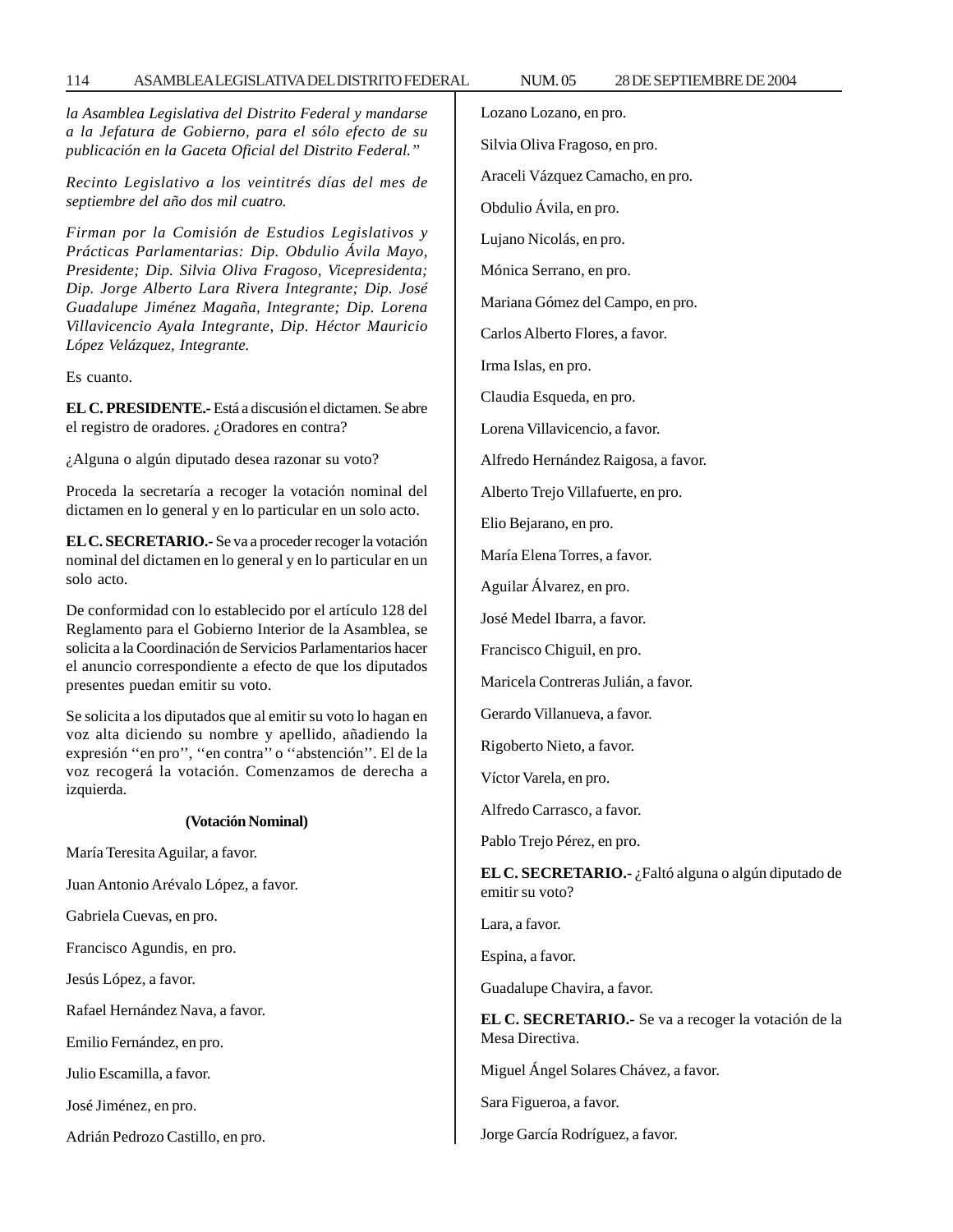**EL C. SECRETARIO.-** Diputado Presidente, el resultado de la votación es el siguiente: 40 votos a favor, 0 votos en contra y 0 abstenciones.

**EL C. PRESIDENTE.-** En consecuencia se aprueba el dictamen que presenta la Comisión de Estudios Legislativos y Prácticas Parlamentarias a la iniciativa con proyecto de decreto mediante el cual se adiciona una fracción al artículo 10 de la Ley Orgánica de la Asamblea Legislativa del Distrito Federal.

Hágase del conocimiento del Jefe de Gobierno del Distrito Federal, para su publicación en la Gaceta Oficial del Distrito Federal y para su mayor difusión en el Diario Oficial de la Federación.

Esta Presidencia informa que se trasladan para una próxima sesión los puntos enlistados en los numerales 26, 27, 32 y 38 del orden del día.

Para presentar una propuesta con punto de acuerdo sobre ejidos de Xochimilco, que presenta el grupo parlamentario del Partido Acción Nacional, se concede el uso de la Tribuna al diputado Christian Lujano.

## **EL C. DIPUTADO CHRISTIAN MARTÍN LUJANO NICOLÁS.-** Con su permiso diputado Presidente.

Bienvenidos amigos representantes de los ejidos más importantes de la ciudad como es el Distrito de Riego en Xochimilco. Bienvenidos sean ustedes a este Recinto Legislativo de Donceles y Allende.

## *Dip. Christian Martín Lujano Nicolás*

*PROPOSICIÓN CON PUNTO DE ACUERDO POR EL QUE SE EXHORTA AL JEFE DE GOBIERNO DEL DISTRITO FEDERAL, A QUE INICIE DIVERSAS ACCIONES CON EL OBJETO DE REGULARIZAR LA PROBLEMÁTICA QUE ENFRENTA EL EJIDO POBLADO XOCHIMILCO; Y SE REQUIERE A LA DIRECTORA GENERAL DE LA COMISIÓN DE ASUNTOS AGRARIOS EN EL DISTRITO FEDERAL RINDA UN INFORME A ESTE ÓRGANO LEGISLATIVO, EN EL QUE JUSTIFIQUE LA ACTUACIÓN DEL SUBDIRECTOR REGIONAL SUR.*

*Dip. Roberto Carlos Reyes Gamiz, Presidente de la Mesa Directiva, P r e s e n t e.*

*Los suscritos Diputados a esta Honorable Asamblea Legislativa del Distrito Federal, con fundamento en lo dispuesto por los artículos 17 fracción VI de la Ley Orgánica de la Asamblea Legislativa del Distrito Federal, y 130 del Reglamento para el Gobierno Interior de la Asamblea Legislativa del Distrito Federal, sometemos a la consideración de este Pleno, para su discusión y en su caso aprobación, con carácter de urgente y obvia*

*resolución, la presente Proposición con Punto de Acuerdo por el que se exhorta al Jefe de Gobierno del Distrito Federal, a que inicie diversas acciones con el objeto de regularizar la problemática que enfrenta el Ejido Poblado Xochimilco; y se requiere a la Directora General de la Comisión de Asuntos Agrarios en el Distrito Federal rinda un informe a este órgano legislativo, en el que justifique la actuación del Subdirector Regional Sur, al tenor de los siguientes*

## *ANTECEDENTES*

*1.- Con fecha quince de mayo del año de dos mil cuatro, el Ejido Xochimilco o Poblado Xochimilco, por conducto del Comisariado Ejidal, convocó por segunda vez a asamblea general para el día veintitrés de dicho mes y año, a las diez de la mañana en el Gimnasio del Deportivo Xochimilco, localizado en Avenida Francisco Gotilla s/n, Delegación Xochimilco, México Distrito Federal.*

*2.- Con fecha veintitrés de mayo de dos mil cuatro, el Ejido Xochimilco celebró asamblea ejidal en la que estuvieron presentes y participaron doscientos cuarenta ejidatarios, de un total de dos mil doscientos sesenta y cinco, en la que se tomaron diversos acuerdos que convenían a los intereses de los ejidatarios.*

*3.- En la mencionada asamblea participó el Subdirector Regional Sur de la Comisión de Asuntos Agrarios en el Distrito Federal, Licenciado Raúl J. Guillén Gordillo, así como la O. Verónica Rosas Sánchez.*

*4.- Al termino de la Asamblea, con la participación del Subdirector Regional sur de la Comisión de Asuntos Agrarios del Distrito Federal, se levantó el acta de asamblea; acta en la que se asentaron los acuerdos tomados por la asamblea de ejidatarios y en la que asentaron sus firmas; por el Comisariado: el Presidente, Luis Valencia Coquis, el Secretario, Reyes Santander Cocina y el Tesorero, Luis Sánchez Arellano; por la Comisión de Vigilancia: el Presidente, Jaime Rosete y Guerrero y el Primer Secretario, Armando López Galeana; por la Mesa de Debates: el Presidente, Benito Flores Gonzáles y el Secretario, Rubén Alberto Aguilar Hernández; y por los Escrutadores: María de Lourdes Castillo Lara y Gilberto José Romero Barranco.*

*5.- Días después de que celebró la asamblea de marras, el Comisariado Ejidal, representado por su presidente, Señor Luis Valencia Coquis, solicitó al Subdirector Regional Sur de la Comisión de Asuntos Agrarios en el Distrito Federal, Licenciado Raúl J. Guillén Gordillo, copias certificadas del acta de asamblea celebrada el veintitrés de mayo de dos mil cuatro, misma que presenta severas alteraciones.*

*6.- Ante esta situación, con el objeto de salir de dudas y destruir la idea de que se trataba de un error, nuevamente*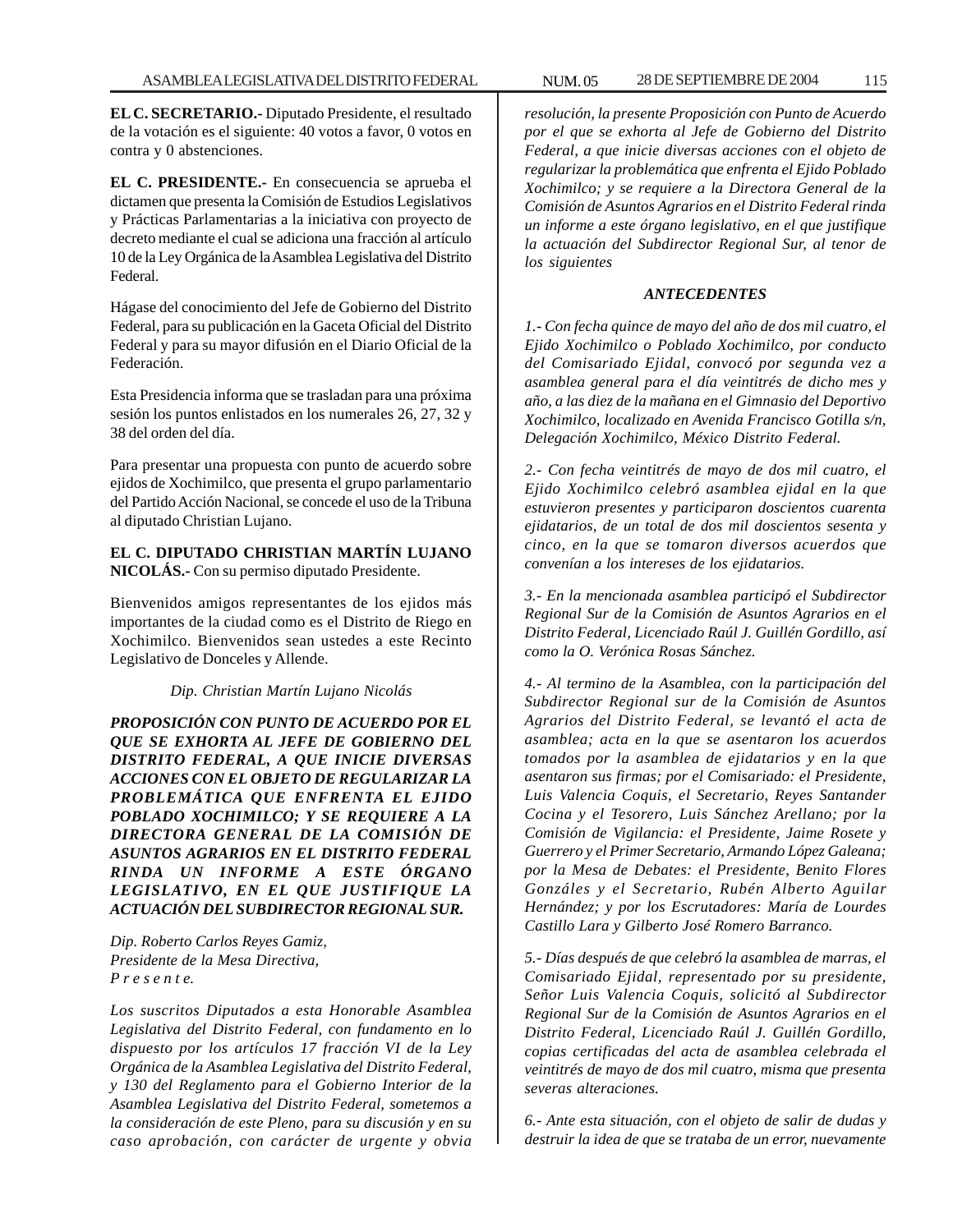*el presidente del Comisariado Ejidal solicitó copias certificadas de la multicitada acta, y una vez que le fueron entregadas se advirtieron datos diversos a la verdadera y a la copia que, incluso, con anterioridad le habían entregado.*

*Estas irregularidades consisten en lo siguiente:*

*a) En el acta levantada el veintitrés de mayo de dos mil cuatro, a la que denominaré original, la fecha que se asentó como día de la celebración de la asamblea fue la de 23 de mayo de 2004; en la primera copia certificada que expidió el Licenciado Raúl J. Guillén Gordillo, aparece la fecha de 20 de marzo de 2004; y en la segunda copia certificada que expidió dicho servidor público ya se precisó la verdadera.*

*b) En el acta de asamblea original no se asentó el orden del día como preámbulo de la misma; en la primera y segunda copias certificadas expedidas por el Subdirector Regional Sur de la Comisión de Asuntos Agrarios en el Distrito Federal, Licenciado Raúl J. Guillén Gordillo, el orden del día forma parte del acta de asamblea.*

*c) En el acta original se registró una asistencia de 239 asambleístas ejidatarios; en las dos copias certificadas expedidas por el Subdirector Regional Sur de la Comisión de Asuntos Agrarios en el Distrito Federal, se asentó un total de 240 ejidatarios que asistieron a la asamblea.*

*d) En el acta original se asienta que el presidente del Comisariado Ejidal, en uso de la palabra informó que, por tratarse de segunda convocatoria, la asamblea se realiza válidamente con los que a la misma asistieron, siendo obligatorios los acuerdos que se tomen, tanto para ausentes como para disidentes; en las copias certificadas expedidas por el Licenciado Raúl J. Guillén Gordillo, esta precisión no se encuentra.*

*e) En el acta original, en desahogo del tercer punto del orden del día, se propuso a los CC. Benito Flores Gonzáles, Rubén Alberto Aguilar Hernández, María de Lourdes Castillo Lara y Gilberto Romero, para que fungieran como Presidente de la Mesa de Debates, Secretario de Actas, y escrutadores, respectivamente, lo que la asamblea aceptó por unanimidad; en las copias certificadas expedidas por el Licenciado Raúl J. Guillén Gordillo, aparecen como escrutadores las CC Ernestina García Balanzario y Pedro Barrera Chávez, sin que hayan sido designados.*

*f) En el acta original, en desahogo del cuarto punto del orden del día, se registró la aceptación de 7 nuevos ejidatarios; y en las copias certificadas expedidas por el Licenciado Raúl J. Guillén Gordillo, se advierte que se aceptaron un total de 27 nuevos ejidatarios.*

*g) En el acta original, se asentó que el Presidente de la Mesa de Debates explicó a la Asamblea que, con motivo de la renovación de los órganos de representación del ejido, se consideraba más conveniente que en los casos en que se encontraban pendientes escrituraciones, se nombrara como nuevos mandatarios a los actuales integrantes del Comisariado Ejidal; en las copias certificadas expedidas por el Licenciado Raúl J. Guillén Gordillo, se advierte una manifestación diferente consistente, en que el Presidente de la Mesa de Debates puso a consideración la revocación del mandato general extraordinario para la copropiedad del ejido denominado ''Distrito de Riego'', otorgado el diecisiete de agosto del año dos mil, no obstante no haber tenido lugar esta situación.*

*h) En el acta original se asentó suspender sus derechos a diversos ejidatarios, por ciento cincuenta y cuatro votos a favor; y en las copias certificadas expedidas por el Licenciado Raúl J. Guillén Gordillo, se registró que el mencionado acuerdo se tomó por ciento cincuenta y cinco votos a favor.*

*i) En el acta original se asentaron las firmas, por parte del Consejo de Vigilancia, la de Jaime Rosete y Guerrero como presidente y Armando López Galeana como primer secretario; en las copias certificadas expedidas por el Licenciado Raúl J. Guillén Gordillo, aparece la firma de Luis Dalman Flores como segundo secretario.*

*j) En el acta original constan las firmas de María de Lourdes Castillo Lara y Gilberto José Romero Barranco como escrutadores, mientras que en las copias certificadas expedidas por Licenciado Raúl J. Guillén Gordillo, se advierten las firmas de Ernestina García Balanzario y Pedro Barrera Chávez como escrutadores.*

*k) Por último, el acta original consta de cuatro hojas escritas por una sola de sus caras, con letra mayúscula, mientras que las copias certificadas expedidas por el Licenciado Raúl J. Guillén Gordillo, consta de seis hojas escritas por una sola de sus caras, con letras mayúsculas y minúsculas.*

*7.- Con fecha siete de septiembre del año en curso, fue presentado por el Mandato General del Distrito de RIEGO XOCHIMILCO, un escrito dirigido al Jefe de Gobierno del Distrito Federal, Licenciado Andrés Manuel López Obrador, en el que se le expresaron las irregularidades referidas en el numeral anterior, sin que al respecto el titular del Ejecutivo Local haya tomado cartas en el asunto.*

*Por lo anterior, sometemos al pleno de esta Asamblea Legislativa del Distrito Federal, la presente proposición con punto de acuerdo, al tenor de los siguientes*

## *CONSIDERANDOS*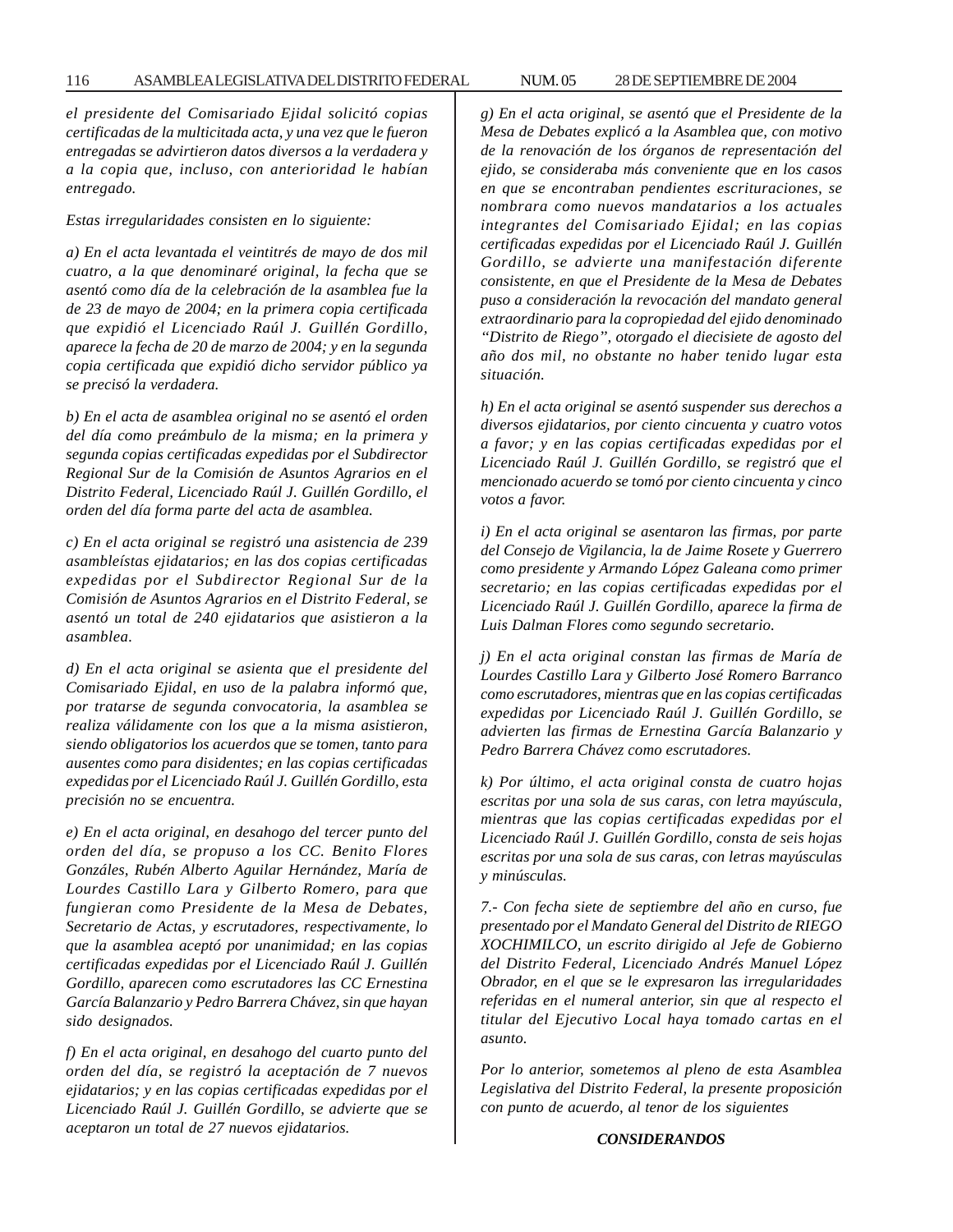*PRIMERO. Que en los registros de la Subdirección Regional Sur de la Comisión de Asuntos Agrarios en el Distrito Federal obra un documento distinto al que se levantó por la Asamblea de ejidatarios del ejido Xochimilco, el veintitrés de mayo del año dos mil cuatro, que hace presumir que dicho documento fue alterado sustancialmente.*

*SEGUNDO. Que el acta de sesión de asamblea de ejidatarios levantada el veintitrés de mayo del año en curso, por el ejido poblado Xochimilco, ha sido alterada sustancialmente.*

*TERCERO. Que el Jefe de Gobierno del Distrito Federal es el titular de la Administración Pública Local, en términos de lo dispuesto por el artículo 12 de la Ley Orgánica de la Administración Pública del Distrito Federal.*

*CUARTO. Que la Comisión de Asuntos Agrarios en el Distrito Federal es un órgano desconcentrado de la Administración Pública Local, en términos de lo dispuesto por los artículos 196 y 198 del Reglamento Interior de la Administración Pública del Distrito Federal, adscrita a la Secretaria de Gobierno por virtud de lo dispuesto en el artículo 7 fracción I, inciso C) último párrafo de dicho ordenamiento jurídico.*

*QUINTO. Que en términos de lo dispuesto por el artículo 12 fracciones I, VI y XII del Estatuto de Gobierno del Distrito Federal, la organización política y administrativa del Distrito Federal, se rige por los principios de legalidad, honradez, eficiencia, eficacia y juridicidad.*

*SEXTO. Que las comunidades ejidales son grupos de personas unidas por un fin común, la explotación de la tierra, que no solo merecen seriedad y seguridad jurídicas, sino que demandan el respeto a sus derechos y a las decisiones que la interior toman, por conducto de sus órganos.*

*SÉPTIMO. Que la alteración del acta referida en los antecedentes de esta proposición con punto de acuerdo, representa no solo violaciones al marco jurídico administrativo, que rige el actuar de los servidores públicos encargados de asesorar a los núcleos ejidales, sino que representa un intento de división y confrontación al interior del ejido poblado Xochimilco, auspiciado por servidores públicos de alto nivel del Gobierno del Distrito Federal.*

*OCTAVO. Que esta falta de probidad de los servidores públicos del Gobierno del Distrito Federal, se traduce en conductas probablemente delictuosas, con motivo de la alteración de la multicitada acta; documento que está bajo la custodia del Subdirector Regional Sur de la Comisión de Asuntos Agrarios en el Distrito Federal, Licenciado Raúl J. Guillén Gordillo, y del cual tuvo conocimiento en razón de su cargo el mismo día en que se*

*generó con motivo de la asamblea convocada por dicho ejido.*

*NOVENO. Que la modificación, alteración o falsificación del acta de veintitrés de mayo de dos mil cuatro, que se ha venido refiriendo, involucra al Licenciado Raúl J. Guillén Gordillo, Subdirector Regional Sur de la Comisión de Asuntos Agrarios del Distrito Federal, y representa la comisión de conductas que atentan contra la legalidad, honradez, lealtad, imparcialidad, eficiencia, eficacia y juridicidad, con que deben conducirse los servidores públicos de la Administración Pública Local.*

*DÉCIMO. Que han sido dos veces en las que el Licenciado Raúl J. Guillén Gordillo, Subdirector Regional Sur de la Comisión de Asuntos Agrarios del Distrito Federal, ha expedido copias certificadas del acta de sesión de asamblea de fecha veintitrés de mayo de dos mil cuatro, levantada por el ejido poblado Xochimilco, de las cuales se advierte diversas irregularidades.*

*Por lo anteriormente expuesto, sometemos a la consideración de esta Asamblea Legislativa, III Legislatura, el siguiente*

## *PUNTO DE ACUERDO*

*PRIMERO. Se exhorta al Jefe de Gobierno del Distrito Federal a que:*

- *a) Instruya al Secretario de Gobierno a recibir a los apoderados o mandatarios del Ejido Xochimilco, a efecto de que se regularice la situación relativa a la alteración del acta de asamblea de fecha 23 de mayo de 2004, que obra en los archivos del Subdirector Regional Sur de la Comisión de Asuntos Agrarios en el Distrito Federal; acta que se levantó en asamblea de ejidatarios y en la que estuvieron presentes el Subdirector Regional Sur, Lic. Raúl J. Guillen Gordillo y Verónica Rosas Sánchez.*
- *b) Ordene la sustitución del acta que obra en los archivos del Subdirector Regional Sur de la Comisión de Asuntos Agrarios en el Distrito Federal, por la verdadera, de fecha 23 de mayo de 2004.*
- *c) Separe del cargo al Subdirector Regional Sur, Lic. Raúl J. Guillen Gordillo y a Verónica Rosas Sánchez, quienes están involucrados en la alteración del acta de asamblea levantada el 23 de mayo de 2004, por el ejido del Poblado Xochimilco.*
- *d) Ordene a la Procuraduría General del Justicia y a la Contraloría General del Distrito Federal, inicie la indagatoria correspondiente y deslinden responsabilidades a los servidores públicos involucrados.*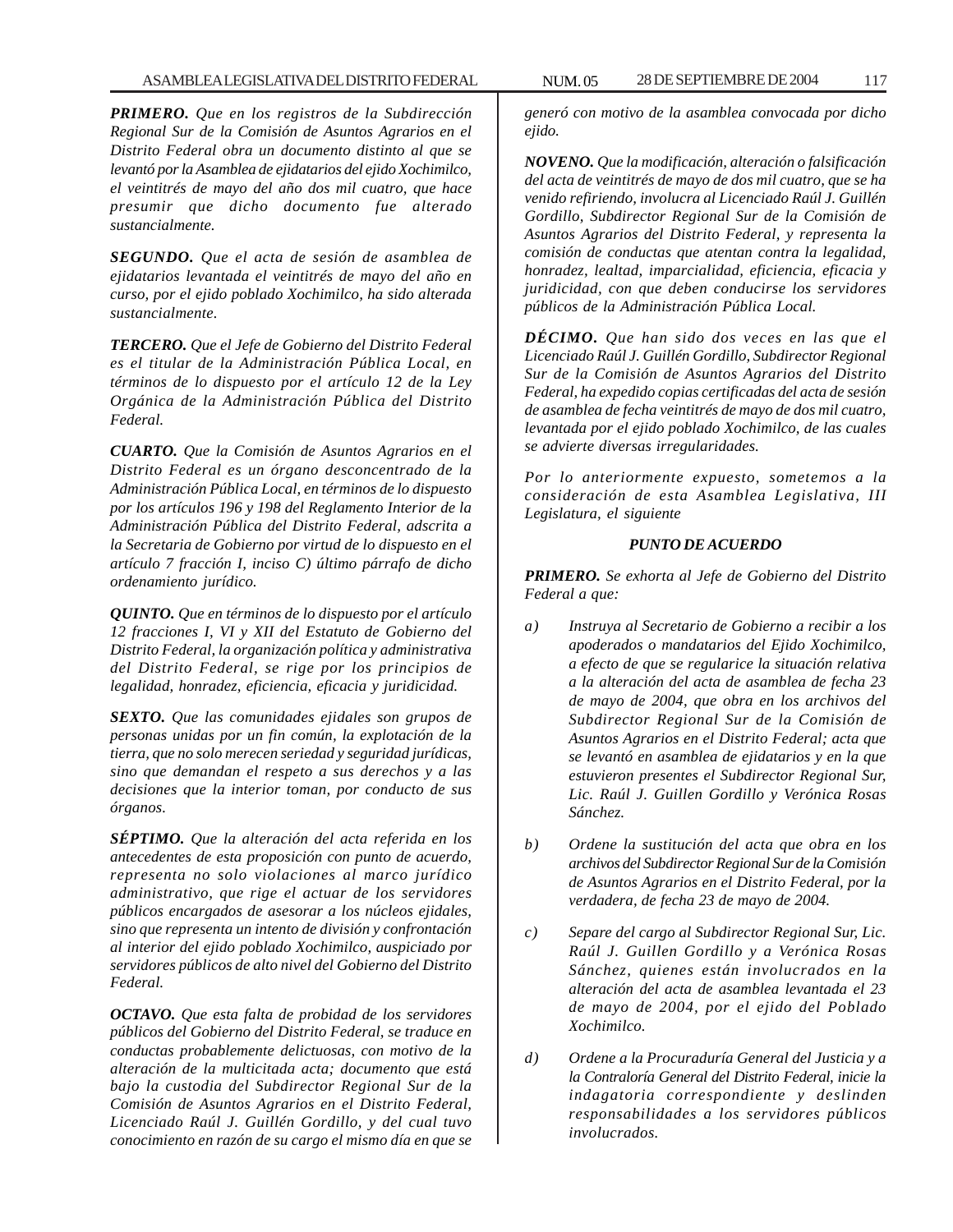## 118 ASAMBLEA LEGISLATIVA DEL DISTRITO FEDERAL 28 NUM. 05 DE SEPTIEMBRE DE 2004

*SEGUNDO. Se requiere a la Directora General de la Comisión de Asuntos Agrarios del Distrito Federal, Licenciada Ruth Cecilia Carter Bravo, rinda un informe respecto a las razones por las que en los archivos de la Subdirección Regional Sur de ese Órgano Desconcentrado, obra un acta distinta a la levantada por la asamblea de ejidatarios del Poblado Xochimilco, el pasado 23 de mayo de 2004.*

*México, Distrito Federal, a veintiocho de septiembre de dos mil cuatro.*

*Firman por el Partido Acción Nacional las y los diputados: José Espina Von Roehrich; Christian Martín Lujano Nicolás; María Teresita de Jesús Aguilar Marmolejo; Juan Antonio Arévalo López; Obdulio Ávila Mayo; Gabriela Cuevas Barrón; Carlos Alberto Flores Gutiérrez; Mariana Gómez del Campo Gurza; Irma Islas León; Jorge Alberto Lara Rivera; Christian Martín Lujano Nicolás; José de Jesús López Sandoval; Mónica Leticia Serrano Peña.*

*Firman por el Partido Revolucionario Institucional las y los diputados: José Medel Ibarra; Mauricio López Velázquez; Jaime Aguilar Álvarez y Mazarrasa, y Francisco Agundis Arias, del Partido Verde Ecologista de México*

Es cuanto, diputado Presidente.

**EL C. PRESIDENTE.-** En términos de lo dispuesto por el artículo 130 del Reglamento para el Gobierno Interior de la Asamblea Legislativa del Distrito Federal, consulte la Secretaría a la Asamblea, en votación económica, si la propuesta presentada por el diputado Christian Lujano se considera de urgente y obvia resolución.

**EL C. SECRETARIO.-** Por instrucciones de la presidencia y en votación económica, se consulta a la Asamblea si la propuesta de referencia se considera de urgente y obvia resolución.

Los que estén por la afirmativa, sírvanse manifestarlo poniéndose de pie.

Los que estén por la negativa, sírvanse manifestarlo poniéndose de pie.

No se considera de urgente y obvia resolución, diputado Presidente.

**EL C. DIPUTADO CHRISTIAN MARTÍN LUJANO NICOLÁS (Desde su curul).-** Señor Presidente.

**EL C. PRESIDENTE.-** ¿Con qué objeto, diputado Lujano?

**EL C. DIPUTADO CHRISTIAN MARTÍN LUJANO NICOLÁS (desde su curul).-** Solicito, diputado Presidente, que la votación se haga de manera nominal.

**EL C. PRESIDENTE.-** Proceda la secretaría a recoger la votación nominal.

A los asistentes se les ruega guardar el orden.

**EL C. SECRETARIO.-** Se va a recoger en votación nominal si la propuesta se considera de urgente y obvia resolución.

De conformidad con lo establecido por el artículo 128 del Reglamento para el Gobierno Interior de la Asamblea, se solicita a la Coordinación de Servicios Parlamentarios hacer el anuncio correspondiente a efecto de que los diputados presentes puedan emitir su voto.

Se solicita a los diputados que al emitir su voto lo hagan en voz alta, diciendo su nombre y apellido, añadiendo la expresión ''en pro'', ''en contra'' o ''abstención''. El de la voz recogerá la votación, comenzamos de derecha a izquierda.

#### **(Votación Nominal)**

María Teresita Aguilar, a favor.

Juan Antonio Arévalo López, a favor.

Gabriela Cuevas, en pro.

Jesús López, a favor.

Mónica Serrano, en pro.

Aguilar Álvarez, en pro.

Alberto Trejo Villafuerte, en contra.

Guadalupe Chavira, en contra.

María Elena Torres, en contra.

José Jiménez, en contra.

Adrián Pedrozo Castillo, en contra.

Lozano Lozano, en contra.

González Maltos, en contra.

Obdulio Ávila, en pro.

Lujano Nicolás, a favor.

Mariana Gómez del Campo, en pro.

Carlos Alberto Flores, a favor.

Irma Islas, en pro.

José Espina, en pro.

Rafael Hernández, en contra.

Lorena Villavicencio, en contra.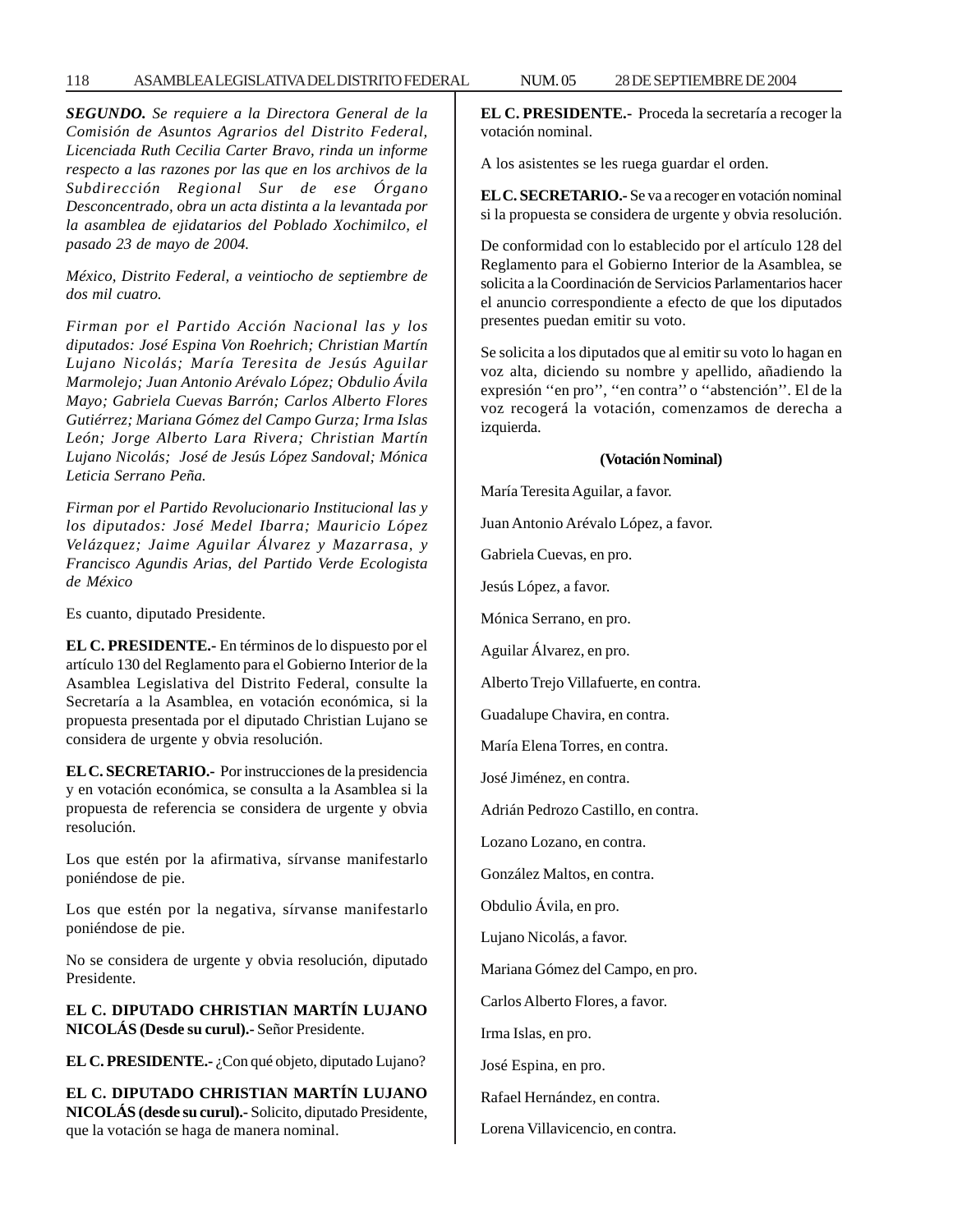Alfredo Hernández Raigosa, en contra.

Francisco Chiguil, en contra.

Emilio Fernández, en contra.

Elio Bejarano, en contra.

Rodrigo Chávez Contreras, en contra.

Silvia Oliva Fragoso, en contra.

Maricela Contreras Julián, en contra.

Gerardo Villanueva, en contra.

Víctor Varela, en contra.

Alfredo Carrasco, en contra.

Pablo Trejo, en contra.

**EL C. SECRETARIO.-** ¿Faltó alguna o algún diputado de emitir su voto?

Lara, a favor.

Julio Escamilla, en contra.

Rigoberto Nieto, en contra.

**EL C. SECRETARIO.-** Se va a recoger la votación de la Mesa Directiva.

Gabriela González, a favor.

Miguel Ángel Solares Chávez, no podemos castigar a alguien si antes no se le ha investigado, por ese motivo, mi voto es en contra.

Sara Figueroa, en pro.

Jorge García Rodríguez, a favor.

**EL C. SECRETARIO.-** Diputado Presidente, el resultado de la votación es el siguiente 16 votos a favor, 23 votos en contra y 0 abstenciones.

**EL C. PRESIDENTE.-** Al no considerarse de urgente y obvia resolución, se turna para su análisis y dictamen a la Comisión de Desarrollo Rural.

El punto relativo a PEMEX se traslada para la próxima sesión.

Para presentar una propuesta con punto de acuerdo para incluir en el Presupuesto de Egresos 2005 una partida suficiente a favor del Tribunal Superior de Justicia del Distrito Federal, que presenta el Partido de la Revolución Democrática, se concede el uso de la Tribuna al diputado Gerardo Villanueva Albarrán.

**EL C. DIPUTADO GERARDO VILLANUEVA ALBARRÁN.-** Con su permiso, diputado Presidente.

*PROPUESTA CON PUNTO DE ACUERDO PARA QUE ESTA ASAMBLEA LEGISLATIVA DEL DISTRITO FEDERAL CONSIDERE LA POSIBILIDAD DE INCLUIR EN EL PRESUPUESTO DE EGRESOS DEL EJERCICIO FISCAL CORRESPONDIENTE AL AÑO 2005, UNA ASIGNACIÓN PRESUPUESTARIA PARA QUE EL TRIBUNAL SUPERIOR DE JUSTICIA DEL DISTRITO FEDERAL CUMPLA LA CALIDAD LAS FUNCIONES QUE SON DE SU COMPETENCIA.*

*El suscrito, Diputado Gerardo Villanueva Albarrán, con fundamento en lo dispuesto por los artículos 122 Apartado C, Base Primera fracción V) inciso o) de la Constitución Política de los Estados Unidos Mexicanos, 42 fracción XXX del Estatuto de Gobierno del Distrito Federal, 17 fracción VI, 31, 36 fracción V de la Ley Orgánica de la Asamblea Legislativa del Distrito Federal, 90 y 129 del Reglamento para el Gobierno Interior de la Asamblea Legislativa del Distrito Federal, someto a la consideración de este H. Órgano Legislativo la presente propuesta con punto de acuerdo al tenor de las siguientes*

## *CONSIDERACIONES*

*PRIMERO.- Los tiempos en que la subordinación de un poder hacia otro era la constante ha quedado atrás en el Distrito Federal, dándose pie al ejercicio responsable de las funciones gubernamentales, sean legislativas, judiciales o administrativas.*

*Hubo una época en la que bastaba una llamada telefónica del regente para definir el curso de los procesos legales o el sentido de una votación legislativa; sin embargo gracias a la generosa lucha emprendida de hace más de tres lustros por miles de ciudadanos de esta capital, ya puede hablarse de una verdadera división de poderes. Hoy cada actor cumple a cabalidad y con independencia la función para la cual fue nombrado, sin la intervención de un poder con facultades extralegales, los legisladores diseñan ordenamientos tendientes a resolver las necesidades de la población, mejorar las relaciones entre gobernantes y gobernados, así como la interacción entre los órganos de gobierno, mientras que el Ejecutivo se limita a aplicar las disposiciones de carácter general emanadas de los representantes populares, pero sin dejar de ejercer su facultad de iniciar leyes.*

*En ese contexto, resulta importante destacar la autonomía que ha adquirido los órganos encargados de administrar justicia en la Ciudad de México, afortunadamente y gracias a la vocación democrática de los habitantes del Distrito Federal podemos afirmar que las resoluciones surgidas de los tribunales son el resultado del estudio profundo de las causas, la valoración de las pruebas y la revisión cuidadosa de los alegatos y los recursos formulados por las partes en conflicto. Lejanos parecen los días en que las sentencias obedecían a presiones o consignas surgidas sin el menor recato desde el poder político.*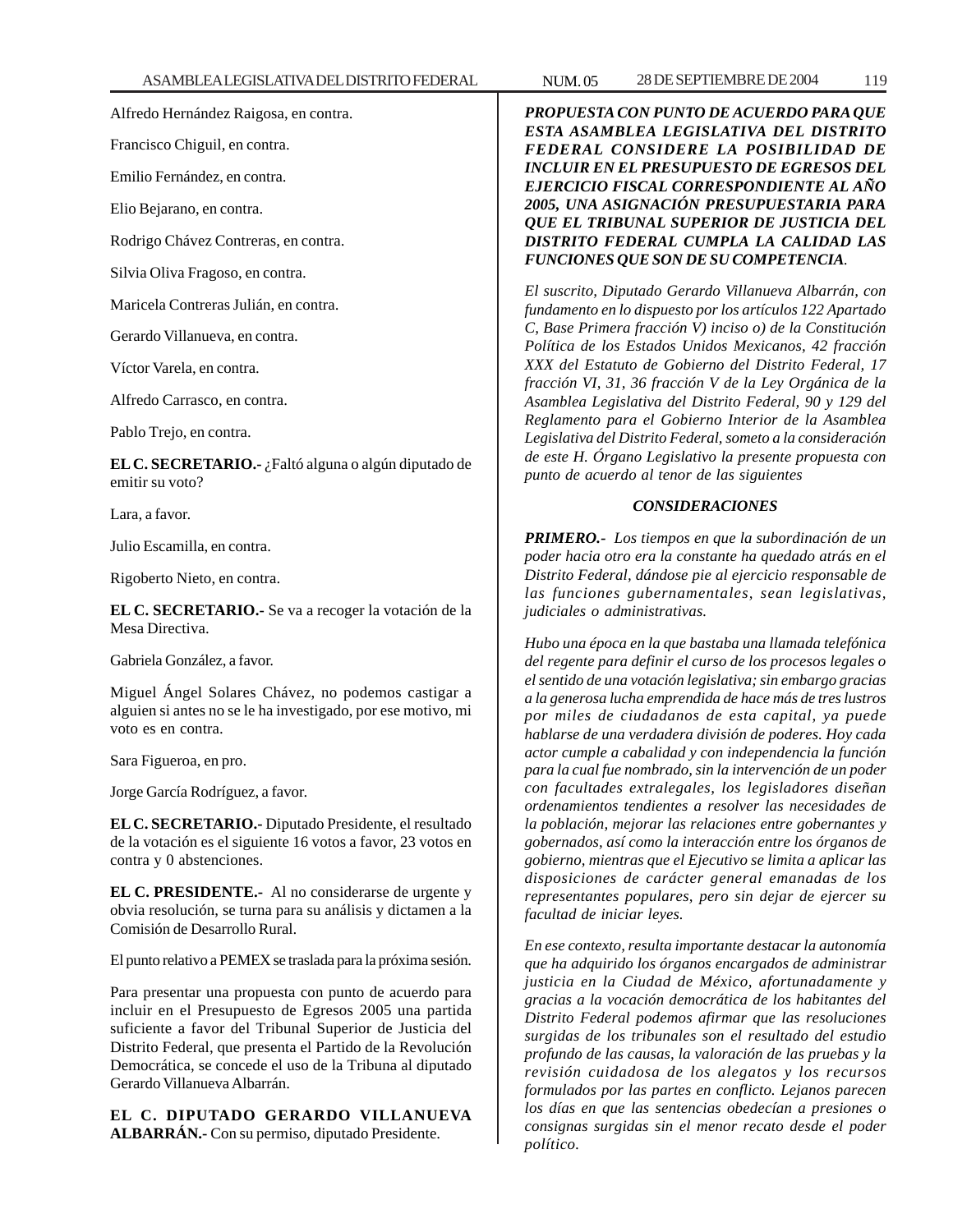*Podemos afirmar, sin temor a equivocarnos, que contamos con órganos jurisdiccionales que ejercen responsablemente sus funciones, aún cuando esto no implique que no quedan tareas por hacer en esta materia.*

*En esta misma Tribuna el de la voz ha sostenido, de manera por cierto reiterada, que si los ciudadanos de esta urbe carecen de seguridad jurídica sobre sus bienes o prerrogativas no puede hablarse de una verdadera transición democrática ni mucho menos de la existencia de un Estado de Derecho. No puede afirmarse que se haya logrado la consecución de una verdadera democracia, si antes no se le restituye a los tribunales la dignidad e importancia que por razones ajenas a la división de poderes les fue arrebata por regímenes autoritarios.*

*Sin embargo, el ejercicio de las facultades conferidas por nuestro derecho positivo a los órganos de administración, no debe observarse desde una perspectiva que favorezca el inmovilismo, por el contrario, la existencia de procesos y prácticas (consentidas o no por nuestra legislación) que en nada contribuyen al objetivo de contar con un sistema de justicia pronta y expedita, deben ser sustituidos por juicios ágiles en los que las partes realmente sean escuchadas de viva voz por los juzgadores de manera pública y transparente, procurando en todo momento la justa aplicación de las leyes y el mejoramiento de las relaciones entre los individuos y entes gubernamentales.*

*La consolidación de un verdadero estado democrático nos debe llevar a la reforma del sistema de administración de justicia y viceversa. Durante la realización del foro denominado ''Respondiendo a las demandas ciudadanas hacia un mejor sistema de administración de justicia'' y las mesas de trabajo convocadas por la Presidencia de la Comisión de Administración y Procuración de Justicia, fue señalada ante esta soberanía, la necesidad de diseñar y ejecutar políticas públicas que atendiendo a los criterios de austeridad y responsabilidad en el ejercicio del gasto público, procuren la consecución de los siguientes objetivos:*

- *La asignación de recursos suficientes al combate de la criminalidad., el fortalecimiento de los órganos de justicia, la defensa de los inculpados, la protección a las víctimas y la readaptación social.*
- *La evaluación del número de tribunales necesarios para hacer frente a las necesidades de la población en materia de acceso a la justicia.*
- *El fortalecimiento de la transparencia en el desarrollo de las funciones de los órganos encargados de la administración de justicia.*
- *Los procesos para contratar y destituir al personal incompetente e ineficaz del Ministerio Público y los tribunales a fin de ganarse la confianza de la ciudadanía.*
- *El fortalecimiento de las defensorías de oficio.*
- *El aseguramiento de la presencia de los jueces durante la celebración de las audiencias.*
- *La revisión del procedimiento de amparo para que resulte menos costoso, más sencillo, rápido y eficaz.*
- *La creación de tribunales independientes que se ocupen de los menores.*
- *Evaluar las experiencias de otros países de América Latina, aquellos elementos que puedan coadyuvar en el mejoramiento del sistema de impartición de justicia, tales como la instauración de procesos acusatorios y orales, lo cual ha contribuido a acelerar los procesos y otorgar certeza jurídica a los involucrados.*
- *Considerar la posibilidad de crear fiscalías autónomas.*
- *Revisar el marco regulador de los derechos humanos.*
- *Dar pie a la creación de un nuevo marco jurídico para la readaptación social.*
- *Asegurar la protección de las víctimas del delito.*
- *Legislar de manera uniforme sobre el combate a la delincuencia organizada a fin de garantizar lo siguiente:*
- *Cualquiera de las reformas aquí planteadas se volvería imposible de ejecutar sin la inversión de recursos públicos. En el caso del Tribunal Superior de Justicia esta necesidad se vuelve más apremiante.*

*SEGUNDO.- Para nadie es un secreto que existe una tremenda disparidad entre los recursos que se asignan al Poder Judicial de la Federación y los que reciben los Órganos Judiciales de los Estados y el Distrito Federal. Basta con dar una breve hojeada a los tabuladores de los salarios asignados a los funcionarios federales, así como a las prestaciones que reciben para darse cuenta de esta afirmación no es gratuita.*

*Por si esto fuera poco, la continua construcción de nuevos recintos judiciales en el territorio nacional, la existencia de un defensoria pública dotada de recursos suficientes y la consolidación de los sistemas informáticos, entre otros avances, vienen a confirmar la enorme preponderancia que han adquirido las inversiones públicas dentro del Poder Judicial de la Federación.*

*Pretender una homologación presupuestaria con el sistema federal, aunque seria deseable, dadas las circunstancias presupuestales que aquejan a la ciudad, por el momento resulta impensable. Sin embargo, esto no ha constituido un obstáculo insalvable para atender las necesidades presupuestales del Poder Judicial del Fuero Común.*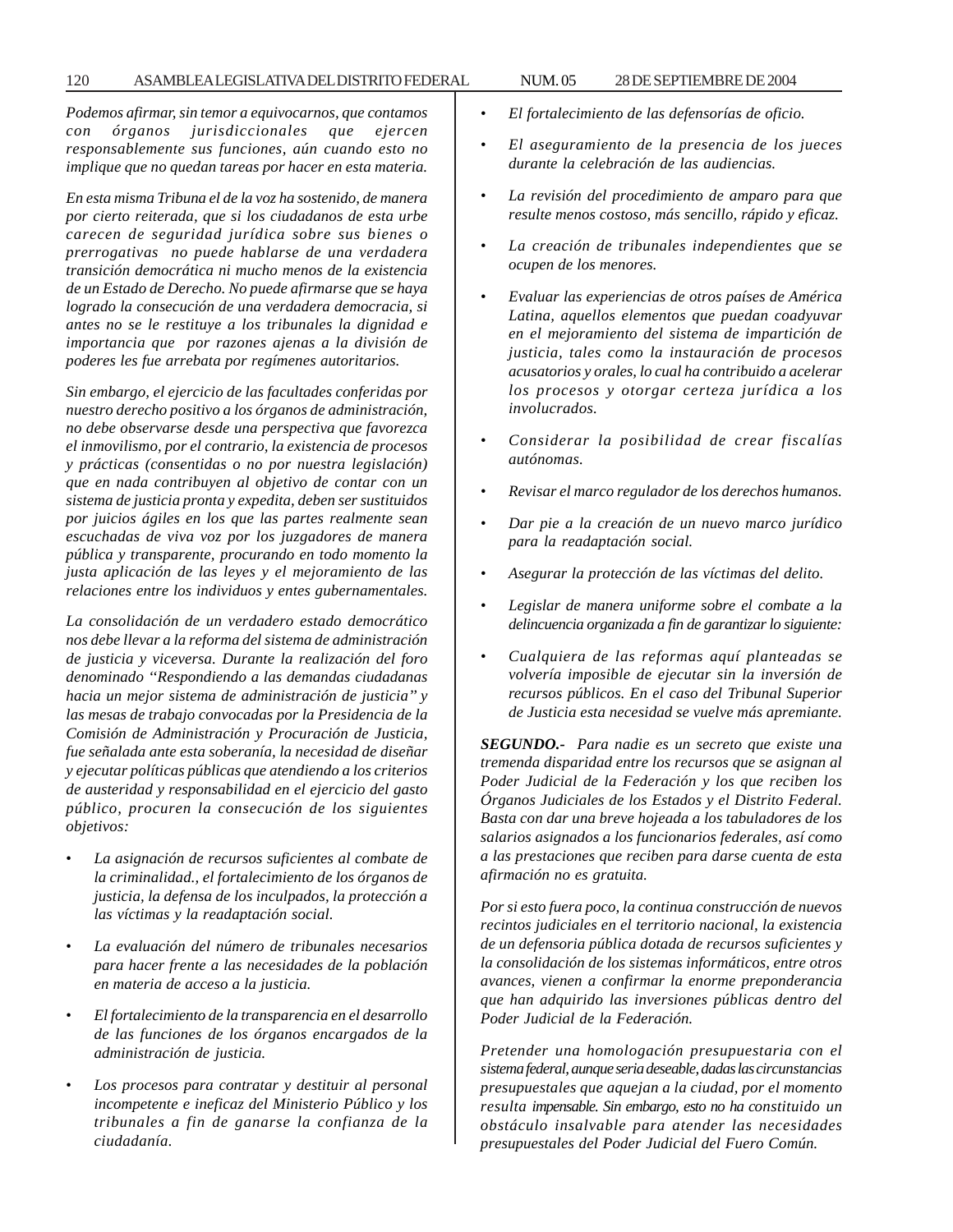*De conformidad con los presupuestos que esta Asamblea ha aprobado durante los últimos cinco años, puede observarse que existe una tendencia sostenida hacia una mayor asignación de recursos al Tribunal superior de Justicia del Distrito Federal: en el año 2000 fueron asignados 1,150 millones de pesos, mientras que en el 2001 se autorizó una cifra equivalente a los 1,906.9 millones, lo que significo un aumento del 69.8% entre un año y otro.*

*La Asamblea Legislativa aprobó a este Tribunal, para el ejercicio 2003, un presupuesto de 2,302.5 millones de pesos, en tanto que para el presente ejercicio fueron destinados 2,303.5 millones de pesos, en tanto que para el presente ejercicio fueron destinados 2,371,569,797 pesos. Es decir, durante los últimos cinco años las partidas presupuestales se han incrementado en un 100%, muy por arriba de los índices inflacionarios registrados durante el mismo período. La erogación de tales recursos ya se ha empezado a traducir en hechos concretos que hablan de la responsabilidad con que estos se ejercen: actualmente se cuenta con un Centro de Mediación en Materia Familiar, se han podido reformar los programas de capacitación y carrera judicial, a través del Instituto de Estudios Judiciales y, lo que es mejor, dentro de poco, con la colaboración de los gobierno federal y local, se podrá disponer de los nuevos edificios ubicados en Plaza Juárez, en donde se tendrá la posibilidad de brindar la atención al público en espacios dignos y funcionales.*

*TERCERO.- A pesar de los esfuerzos antes realizados debe aceptarse que aún quedan muchas tareas pendientes por hacer. Resulta preocupante que países que cuentan con menos riqueza que el nuestro destinan un mayor gasto para el desempeño de su función judicial.*

*Mientras el presupuesto judicial en México, era para el año 2000, del 0,24% del Producto Interno Bruto (PIB) y correspondía al 1,01% del presupuesto público, Banco Mundial, según estadísticas plasmadas en el estudio denominado ''Worldwide Legal and Judicial Indicators'', en Costa Rica la Constitución establece que el Poder Judicial debe recibir anualmente no menos del 6% del presupuesto Público. En 2001, a dicha institución le fue asignado el 6,4% de este presupuesto. Sin embargo, en este monto se incluyeron las asignaciones específicas para el Ministerio Público y la Defensa Pública, como órganos auxiliares dependientes del Poder Judicial. El presupuesto destinados los tribunales costarricenses representó ese año el 5,16% del presupuesto público, equivalente a 0,69% del PIB de ese año.*

*En el año 2000, Argentina destinó el 3,15% del presupuesto público a los poderes judiciales, equivalente al 0,92% del PIB; en tanto que en Brasil, según datos del Banco Mundial, el Gobierno destinó en el mismo año el*

*2,13% de su presupuesto público al Poder judicial Federal, equivalente al 0,56% del PIB del país a ese año.*

*Las cifras antes señaladas demuestran que en otros países de nuestra región se ha privilegiado el gasto en los sistemas de administración de justicia, lo cual, en casos como el de Costa Rica, ha traído como consecuencia una mayor eficiencia, prestigio y transparencia del sistema judicial y sus operadores.*

*México, y en especial nuestra ciudad, que siempre se ha constituido como un referente importante para las otras entidades federativas, no pueden resultar ajenos a las tendencias renovadoras de los procesos judiciales en América Latina, para lo cual se debe poner énfasis en la mayor asignación de recursos provenientes del erario público, así como también en la vigilancia en la aplicación de los mismos.*

*Lamentablemente, los objetivos de reforma en nuestro sistema de administración de justicia pueden verse amenazados, al igual que diversos programas de desarrollo social, esto en virtud de la embestida que desde el Congreso de la Unión se instrumenta en contra de los recursos del Gobierno del Distrito Federal. Bajo los pretextos de la transparencia, el desarrollo urbano, la ecología y, ahora, la educación, entre otros muchos, se ha pretendido despojar a esta ciudad de los recursos que por justicia le corresponden. Este trato es injusto en contra de la entidad que aporta el 25% del PIB de nuestro país.*

*Resulta necesario entonces insistir en la defensa de los recursos del Distrito Federal, pero también seguir demostrando que los tres poderes de esta urbe tiene la madurez para seguir aplicando de manera responsable el presupuesto de egresos, es decir, queremos conservar nuestras partidas, porque hemos demostrado en los hechos que sabemos gastarlas en beneficio de los capitalinos.*

*De igual forma, y no obstante el difícil panorama que pretende imponerse a las finanzas de la metrópoli, debe seguirse insistiendo en el fortalecimiento de nuestras instituciones, a través de la realización de inversiones que traigan consigo el mejoramiento de las condiciones en que se ejerce diariamente el servicio público. La reforma del sistema de administración de justicia resulta indispensable para el sostenimiento de nuestro sistema democrático, razón que se estima suficiente para que esta Asamblea, a través de sus comisiones competentes, se aboque al estudio de las necesidades del Tribunal Superior de Justicia, a fin de que, en función de los recursos existentes, se pueda acordar la forma de resolverlas de la mejor manera posible.*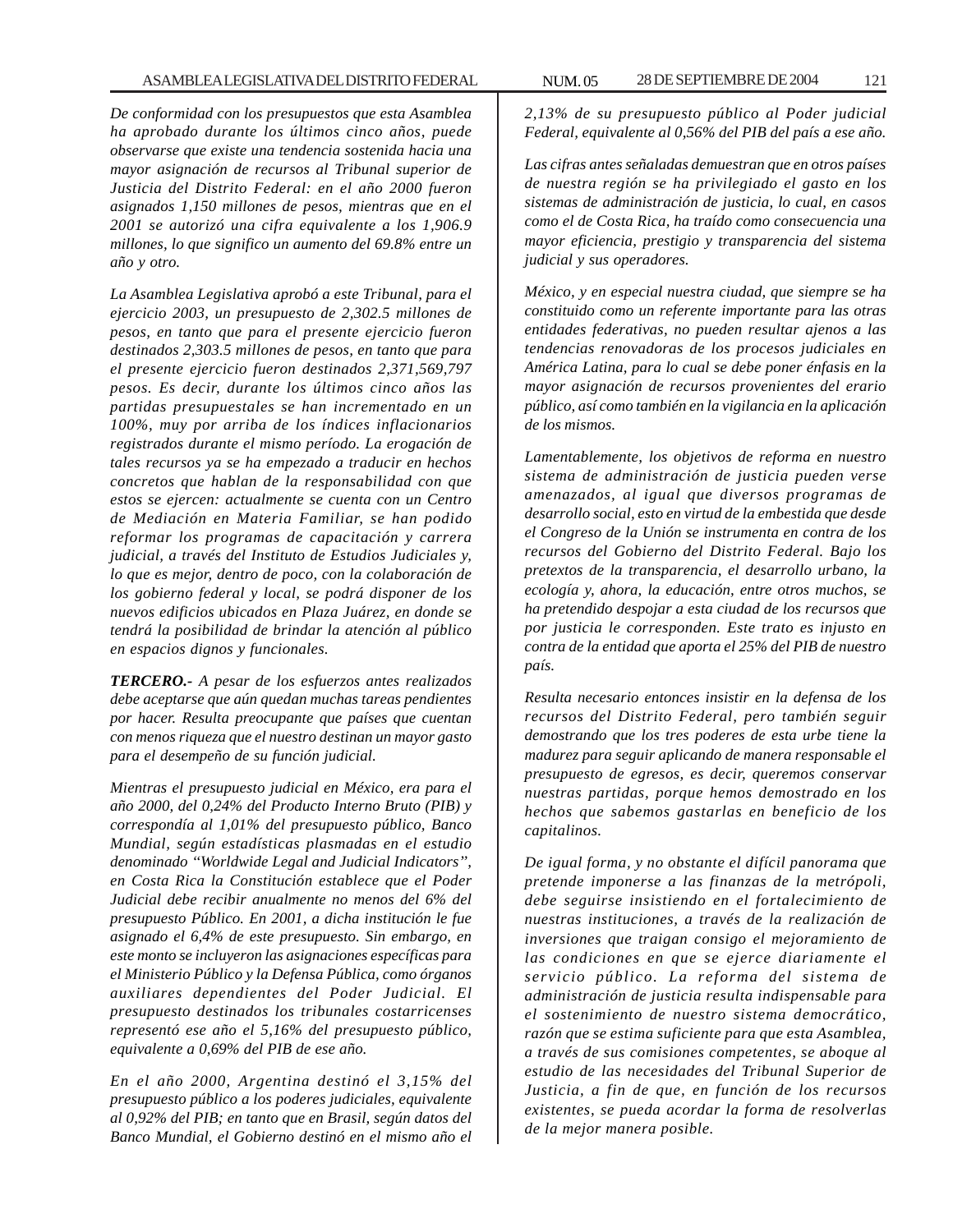*Atento a lo antes señalada, se propone para su aprobación el siguiente*

## *PUNTO DE ACUERDO*

*PRIMERO.- Considérese la posibilidad de incluir en el Presupuesto de Egresos del Ejercicio Fiscal correspondiente al año 2005 una asignación presupuestaria para que el Tribunal Superior de Justicia del Distrito Federal cumpla a cabalidad las funciones que son de su competencia.*

#### *SEGUNDO.- Notifíquese.*

*Atentamente, Dip. Gerardo Villanueva Albarrán; Dip. Lorena Villavicencio, Dip. Alfredo Hernández Raigosa y Dip. Francisco Chiguil Figueroa.*

Esta proposición con punto de acuerdo irá a la Comisión de Administración y Procuración de Justicia, que nos hemos encargado de abordar este tipo de temas con la mayor seriedad posible y procurando incluir en los debates y en las decisiones a los diputados, independientemente del partido o de la posición que tenga, de las posiciones que se debaten o hacia donde se orienten en nuestra Comisión.

La verdad es que otro poco y pierde cualquier sentido presentar esta proposición, aun cuando se va a debatir en la Comisión de Administración y Procuración de Justicia, a la luz de los acontecimientos de los cuales todos somos testigos y que se están dando de manera grave en la Cámara de Diputados fundamentalmente; porque de pronto algunos diputados y, sobre todo de partidos distintos al mío, declaran con mucha frecuencia acerca de las necesidades de esta ciudad, acerca de la urgencia de mejorar las instituciones, de dotar recursos a ciertas áreas y se dicen muy preocupados del problema que subsiste por lo menos en el Poder Judicial en el Distrito Federal, pero al mismo tiempo coinciden y comparten con esta política de despojo que se está fraguando a nivel federal, impulsada por el Gobierno Federal, que no nada más se está conformando con buscar dar un golpe de Estado a Andrés Manuel López Obrador, sino que además busca despojar de recursos al Distrito Federal.

Yo espero que no sea la Asamblea el espacio de la hipocresía y del doble discurso, porque los oigo muy alegres en los medios hablando a favor de la ciudad, pero en los hechos coinciden con estas actitudes que laceran a la ciudad y a sus habitantes.

Por su atención, muchas gracias.

**EL C. PRESIDENTE.-** Gracias diputado Gerardo Villanueva. Con fundamento en lo dispuesto por los Artículos 36 fracciones V y VII de la Ley Orgánica de la Asamblea Legislativa del Distrito Federal, 28 y 129 del Reglamento para su Gobierno Interior, se turna para su análisis y discusión y dictamen a la Comisión de Presupuesto y Cuenta Pública.

**EL C. DIPUTADO FRANCISCO DE PAULA AGUNDIS ARIAS (Desde su curul).-** Señor Presidente.

**EL C. PRESIDENTE, JORGE GARCÍA RODRÍGUEZ.-** ¿Con qué objeto, diputado?

**EL C. DIPUTADO FRANCISCO DE PAULA AGUNDIS ARIAS (Desde su curul).-** Diputado Presidente, para solicitarle que el punto número 35, un punto de acuerdo propuesto por el Partido Verde, se retire del orden del día de la sesión de hoy y sea inscrito para la próxima sesión que tendremos el próximo jueves.

**EL C. PRESIDENTE.-** Se toma nota y así se hará.

El punto enlistado en el numeral 31 se traslada al final del apartado.

Para presentar una propuesta con punto de acuerdo para solicitar la celebración de una Sesión Solemne como homenaje a la delegación que participa en los Juegos Paralímpicos, que presenta el Partido Acción Nacional, se concede el uso de la tribuna a la diputada Mariana Gómez.

**LA C. DIPUTADA MARIANA GÓMEZ DEL CAMPO GURZA.-** Con su venia diputado Presidente.

*PUNTO DE ACUERDO PARA QUE LA ASAMBLEA LEGISLATIVA OTORGUE UN RECONOCIMIENTO A LOS MEDALLISTAS Y AL RESTO DE LA DELEGACIÓN PARALÍMPICA MEXICANA QUE PARTICIPARON EN LOS JUEGOS PARALÍMPICOS DE ATENAS 2004*

*Dip. Roberto Carlos Reyes Gámiz Presidente de la Mesa Directiva Asamblea Legislativa del Distrito Federal Presente*

*Honorable Asamblea:*

*Los suscritos diputados a la Asamblea Legislativa del Distrito Federal, III Legislatura, con fundamento en los artículos 17 fracción VI de la Ley Orgánica de la Asamblea Legislativa y 130 del Reglamento para su Gobierno Interior, ponemos a consideración del pleno de esta honorable Asamblea la siguiente proposición de:*

*PUNTO DE ACUERDO PARA QUE LA ASAMBLEA LEGISLATIVA OTORGUE UN RECONOCIMIENTO A LOS MEDALLISTAS Y AL RESTO DE LA DELEGACIÓN PARALÍMPICA MEXICANA QUE PARTICIPARON EN LOS JUEGOS PARALÍMPICOS DE ATENAS 2004, bajo los siguientes:*

#### *ANTECEDENTES*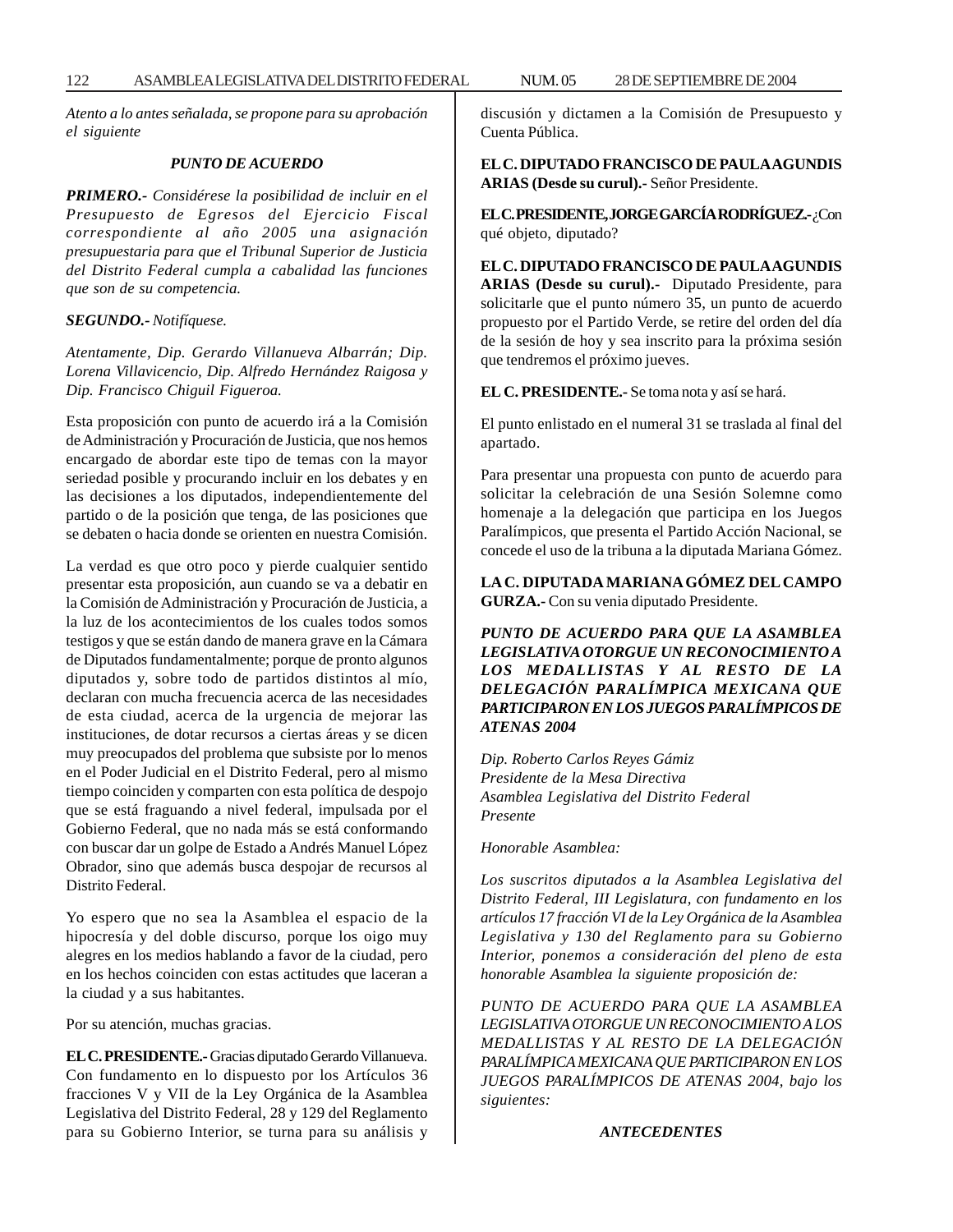*La práctica deportiva es una actividad del ser humano que tanto en lo individual como en lo colectivo permite fortalecer y desarrollar valores y virtudes sustanciales en una persona. Así, la práctica y el cultivo de un deporte, se constituyen como una ''escuela social'' privilegiada para el desarrollo de valores y actitudes que van más allá de la competencia.*

*Es decir, en una sociedad donde desde niños practicamos un deporte, también desde temprana edad empezaremos a practicar valores como el ''respeto por el otro'', aunque se encuentre en un equipo distinto; la ''importancia de seguir las reglas del juego'' aunque no nos parezca o nos perjudiquen; ''lo esencial de jugar en equipo'' haciendo a un lado las aspiraciones personales, ''la relevancia de los liderazgos'', aún cuando las circunstancias parecen estar todas en nuestra contra. En síntesis, la práctica deportiva es una escuela de valores, un proceso social y de integración con otros individuos, insustituible.*

*La práctica deportiva lleva en su propia naturaleza, además de lo antes mencionado, la oportunidad de trazar nuevas metas personales, desafíos insospechados para quienes lo practican; en otras palabras, la oportunidad de cambiarnos, de ser mejores, de llevar a cabo aquello que antes parecía imposible. Deporte es, desafío, reto, mejora, disciplina, un enfrentarse consigo mismo y aprender, es una oportunidad sobre todo para realizar hazañas que conmuevan, inspiren, liberen y en las mejores ocasiones, se conviertan en historia relevantes para toda una sociedad.*

*Un ejemplo de lo anterior sería sin duda, el caso de todo deportista que alcanza una medalla de oro en los Juegos Olímpicos. Más aún, cuando estos éxitos son realizados desde las circunstancias más adversas, incluso a veces desde la más injusta discriminación.*

*Si bien siempre vale la pena reconocer los logros de los individuos más destacados de una sociedad, lo es todavía más cuando los individuos han luchado con un sinfín de dificultades todos los días, muchas veces en silencio sin obtener el apoyo o el reconocimiento de los demás. Por desgracia en nuestra ciudad y en este país, son millones quienes desde distintos frentes libran una lucha contra adversidades y dificultades inimaginables.*

*El pasado 23 de septiembre, el diputado Jorge García Rodríguez, presentó ante el pleno de esta Asamblea un punto de acuerdo para que este Órgano Legislativo otorgue a los deportistas que obtengan preseas en los Juegos Paralímpicos del 2004, medallas al mérito deportivo.*

*Por lo anterior, se considera un deber de esta honorable Asamblea, asumir sus facultades para otorgar reconocimientos cuando la excelencia y el esfuerzo de* *algunos individuos, han honrado y distinguido a nuestro país en el extranjero, y*

#### *CONSIDERANDO*

*PRIMERO.- Que la actuación de los medallistas paralímpicos de la delegación mexicana de los que destacan las 14 medallas de oro, han refrendado el compromiso y la consolidación del deporte paralímpico. Lo anterior es reflejo no sólo del esfuerzo individual, sino de la categoría de toda una delegación que corona su excelente actuación en el medallero olímpico.*

*SEGUNDO.- Que la posición número 14 en el medallero con 34 medallas alcanzada en Atenas 2004, debe ser orgullo para todos los capitalinos y para los mexicanos en general.*

*TERCERO.- Que los éxitos cosechados en estas justas son un ejemplo particularmente importante en virtud de que se han cosechado a pesar de limitaciones físicas, sociales y políticas, así como falta de apoyos económicos. Por lo anterior, sus victorias no sólo deben de ser motivo de admiración y reconocimiento, sino de una profunda reflexión en cuanto al trecho que nos falta por recorrer como sociedad para ser más incluyentes y reconocer con justicia las diferencias en nuestro seno.*

*CUARTO.- Que esta misma Asamblea Legislativa en su II Legislatura, rindió una ceremonia solemne en el pleno el jueves 30 de noviembre del año 2000, con motivo de la destacada actuación de la delegación mexicana y a efecto de llevar a cabo un reconocimiento a estos atletas.*

*QUINTO.- Que esta Asamblea Legislativa debe seguir impulsando mediante incentivos adecuados, el esfuerzo realizado por cada uno de los integrantes de la delegación mexicana en los Juegos Paralímpicos de Atenas 2004.*

*Por lo anteriormente expuesto y fundado, nos permitimos presentar a consideración de este pleno, el siguiente:*

## *PUNTO DE ACUERDO*

*ÚNICO.- La Asamblea Legislativa del Distrito Federal, III Legislatura, acuerda otorgar un reconocimiento a los medallistas paralímpicos y al resto de la delegación paralímpica mexicana que participaron en los Juegos Paralímpicos de Atenas 2004, mismo que se realizará en sesión que para tal efecto se fije.*

*Dado en el recinto de la Asamblea Legislativa del Distrito Federal, a los 28 días del mes de septiembre de 2004.*

*Signan por el grupo parlamentario del Partido Acción Nacional las y los diputados: José Espina, María Teresita de Jesús Aguilar Marmolejo, Obdulio Ávila Mayo, Gabriela Cuevas, Sofía Figueroa, Carlos Alberto Flores, Gabriela González Martínez, Jorge Alberto Lara, Jesús*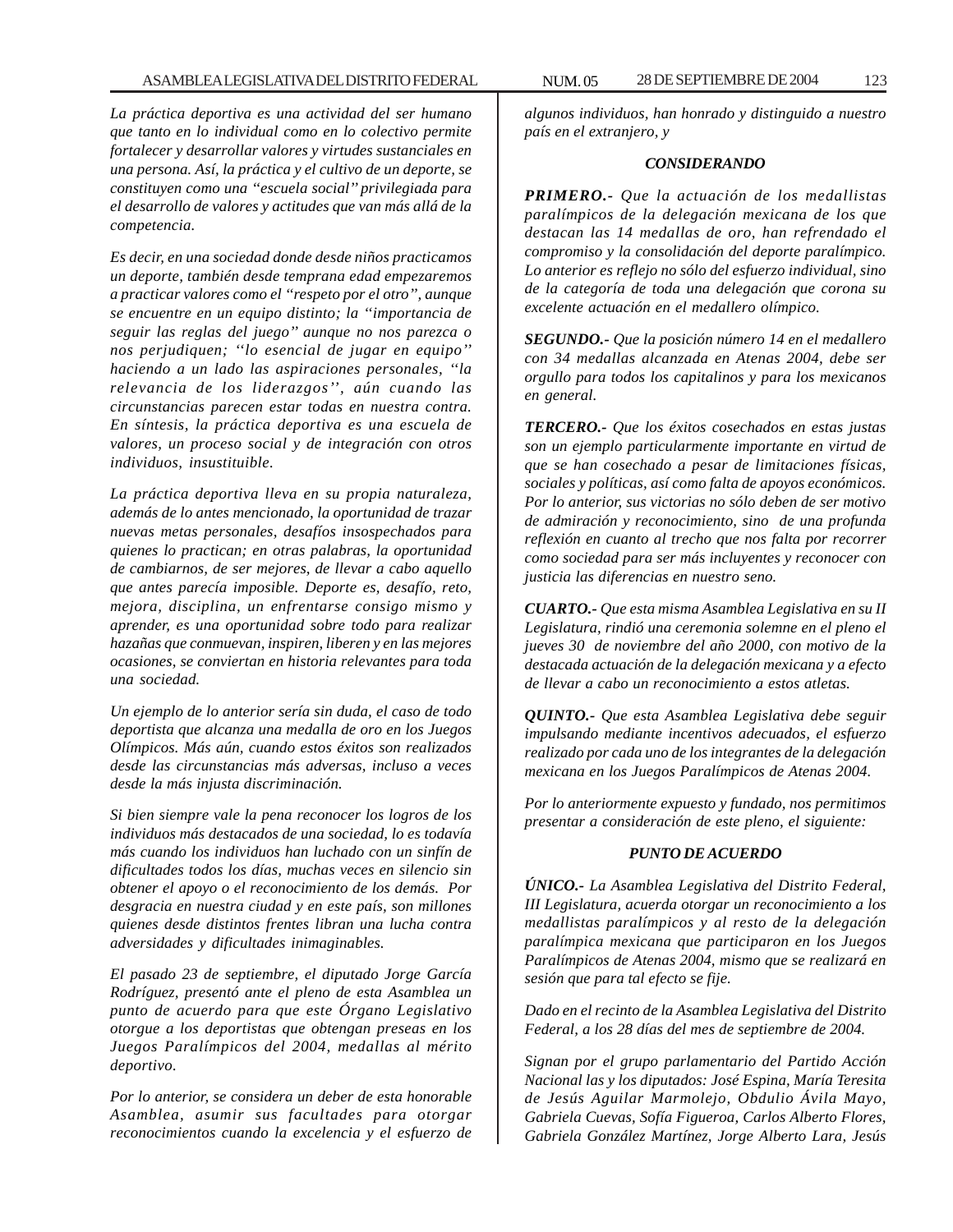*López, Christian Lujano, José María Rivera, Mónica Leticia Serrano y Mariana Gómez del Campo.*

*Firman las y los diputados por el Partido de la Revolución Democrática: Lorena Villavicencio, Elio Ramón Bejarano, Víctor Varela, Alfredo Carrasco, María Guadalupe Chavira, Francisco Chiguil, Rodolfo Francisco Covarrubias, Emilio Fernández Allende, Juan Manuel González Maltos, Rafael Hernández Nava, Alfredo Hernández Raigosa, José Guadalupe Jiménez Magaña, Andrés Lozano Lozano, Efraín Morales, Julio César Moreno, Silvia Oliva, Adrián Pedrozo, Roberto Carlos Reyes Gámiz, María de Lourdes Rojo e Incháustegui, María Elena Torres Baltazar, Pablo Trejo Pérez, Alberto Trejo Villafuerte, María Araceli Vázquez, Gerardo Villanueva.*

*Firma las y los diputados del Partido Revolucionario Institucional: Jaime Aguilar Álvarez y Mazarrasa, María Claudia Esqueda Llanes, Jorge García Rodríguez, Norma Gutiérrez de la Torre, Héctor Mauricio López Velázquez, José Medel Ibarra.*

*Por el Partido Verde Ecologista de México, diputado Arturo Escobar y Vega y la diputada Sara Guadalupe Figueroa.*

Es cuanto, diputado Presidente.

**EL C. PRESIDENTE.-** Gracias, diputada. En términos de lo dispuesto por el artículo 130 del Reglamento para el Gobierno Interior de la Asamblea Legislativa del Distrito Federal, consulte la secretaría a la Asamblea en votación económica si la propuesta presentada por la diputada Mariana Gómez del Campo se considera de urgente y obvia resolución.

**LA C. SECRETARIA.-** Por instrucciones de la presidencia, y en votación económica, se consulta a la Asamblea si la propuesta de referencia se considera de urgente y obvia resolución.

Los que estén por la afirmativa, sírvanse manifestarlo poniéndose de pie.

Los que estén por la negativa, sírvanse manifestarlo poniéndose de pie.

Se considera de urgente y obvia resolución, diputado Presidente.

**EL C. PRESIDENTE.-** Está a discusión la propuesta. ¿Existen oradores en contra?

Proceda la secretaría a preguntar a la Asamblea, en votación económica, si es de aprobarse la propuesta a discusión.

**LA C. SECRETARIA.-** Por instrucciones de la presidencia, y en votación económica, se pregunta a la Asamblea si están a favor o en contra de la propuesta sometida a su consideración.

Los que estén por la afirmativa, sírvanse manifestarlo poniéndose de pie.

Los que estén por la negativa, sírvanse manifestarlo poniéndose de pie.

Aprobada la propuesta, diputado Presidente.

**EL C. PRESIDENTE.-** Remítase a la Comisión de Gobierno para los efectos legales a que haya lugar.

Para presentar una propuesta con punto de acuerdo por el que se exhorta a la Cámara de Diputados a votar en contra de la reforma en materia educativa, que presenta el Partido de la Revolución Democrática, se concede el uso de la tribuna al diputado Rigoberto Fidencio Nieto López.

**EL C. DIPUTADO RIGOBERTO FIDENCIO NIETO LÓPEZ.-** Gracias, muy amable.

Honorable Asamblea Legislativa del Distrito Federal, III Legislatura:

*PUNTO DE ACUERDO POR EL CUAL SE EXHORTA A LOS INTEGRANTES DE LA CÁMARA DE DIPUTADOS DEL CONGRESO DE LA UNIÓN A VOTAR EN CONTRA DE LA PROPUESTA QUE DISPONE QUE ''EL DISTRITO FEDERAL PARTICIPARÁ EN LA PROPORCIÓN QUE LAS DEMÁS ENTIDADES FEDERATIVAS EN EL GASTO DESTINADO AL SOSTENIMIENTO DE LA EDUCACIÓN BÁSICA OBLIGATORIA''.*

#### *ANTECEDENTES*

*1.- En 1992 se firmó el Acuerdo Nacional para la Modernización de la Educación Básica mediante el que se transfirieron los servicios educativos a cada una de las entidades federativas, a excepción del Distrito Federal, que entonces era un departamento dependiente del Ejecutivo Federal.*

*2. En dicho Acuerdo, el Distrito Federal quedó como entidad de excepción, en virtud de que, los servicios de la Educación Básica siguieron en manos de la Federación a través de la Subsecretaría de Servicios Educativos para el Distrito Federal, no obstante que en la Exposición de Motivos de la Iniciativa de Ley General de Educación se establece que: ''En congruencia con el objetivo de acercar a las autoridades locales a la escuela, que es esencial del federalismo educativo, esta iniciativa propone que el Gobierno del Distrito Federal se responsabilice de la operación de los servicios de educación básica en su jurisdicción. La correspondiente transferencia comenzaría al inicio del ciclo lectivo 1994- 1995.''*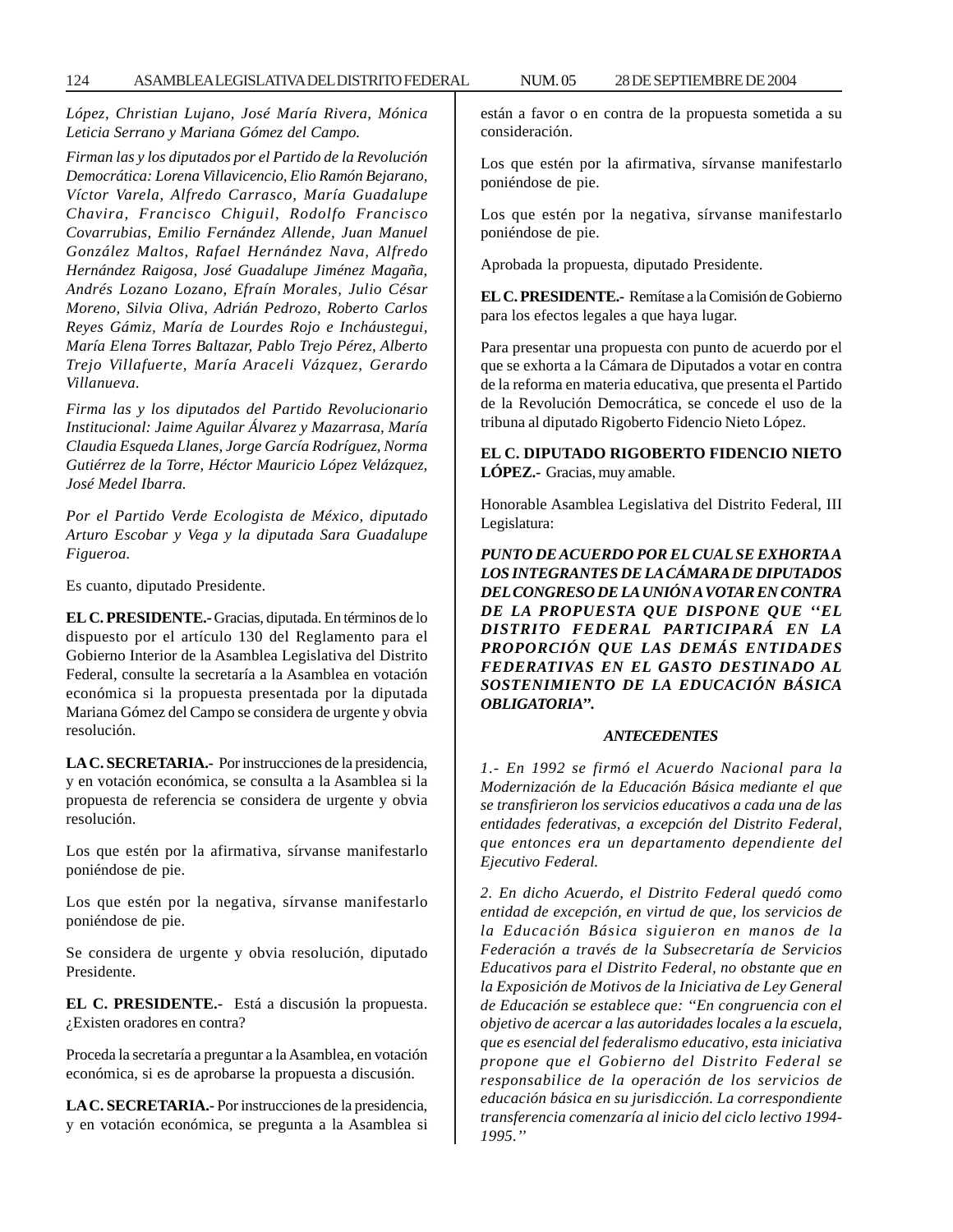*3. En 1993 se modificó el artículo 3º constitucional para sustituir la Ley Federal de Educación por la Ley General de Educación, en la que se señala en su artículo 16, a quien compete la responsabilidad del manejo de los servicios educativos del Distrito Federal, así como las obligaciones específicas del Gobierno del Distrito Federal en materia de educación básica.*

*4. Diputados del PRI, PAN y el PVEM vienen considerando, desde finales del año próximo pasado la idea de recortar el gasto a las finanzas del Gobierno del Distrito Federal, usando como recurso el supuesto de que esta entidad no aporta gasto alguno al desempeño de los servicios educativos de la educación básica pública obligatoria, ocultando que en esta ciudad se hacen aportaciones al financiamiento de la educación, algunos obligados incluso por ley, y que los servicios de la educación básica no dependen del Gobierno capitalino, sino de la Federación por medio de la Subsecretaría de Servicios Educativos para el Distrito Federal de la SEP*

*5. El impacto de esta propuesta, de acordarse en la Cámara de Diputados del Congreso de la Unión, dejaría al Distrito Federal con 8 mil 500 ó 9 mil millones de pesos menos del presupuesto autorizado.*

## *CONSIDERANDOS*

*PRIMERO. Que los diputados del PRI y del PAN de la Comisión de Educación de la Cámara de Diputados, aprobaron el martes 21 de septiembre un dictamen que dispone, ''Se adiciona una base sexta al apartado C del artículo 122 de la Constitución para quedar como sigue ''El Distrito Federal participará en la proporción que las demás entidades federativas en el gasto destinado al sostenimiento de la educación básica obligatoria''.*

*SEGUNDO. Que el mencionado dictamen que se presentará al Pleno para su aprobación, intenta reformar el artículo 122 de la Constitución para modificar la distribución de los recursos educativos.*

*TERCERO. Que en el argumento de fondo se menciona, erróneamente, que el Distrito Federal es la única entidad de la República que no hace una aportación a la educación básica, pues la Ciudad de México aporta el 22% del Producto Interno Bruto (PIB) y su Gobierno se encarga del mantenimiento de las instalaciones escolares de carácter público, de la entrega gratuita de los libros de texto para secundaria y del paquete de útiles escolares.*

*CUARTO. Que de ser aprobada la propuesta, el presupuesto asignado al Distrito Federal quedaría disminuido en no menos de 8 mil 500 millones de pesos, cantidad que es equivalente, por ejemplo, al presupuesto total del gobierno de Zacatecas y mucho más que el presupuesto del transporte público en el Distrito Federal,*

*(Metro, Trolebús y camiones). Implica 40% de las participaciones federales que recibe la Ciudad de México y 11% de los recursos totales del gobierno local.*

*QUINTO.- Que se omite que el Distrito Federal es la única entidad en el país a la que no se le han transferido los servicios de la educación básica (ni la educación normal) y que por tanto no recibe un solo peso por parte del Gobierno Federal para tal rubro, como sí reciben el resto de las entidades.*

*SEXTO.- Por tal razón, resultaría una aberración que el Distrito Federal sea obligado a aportar un elevado porcentaje de sus participaciones sin que se tenga en sus manos la prestación de los servicios de la educación básica; primero tendría que realizarse la transferencia, (incluyendo los 29 mil millones de pesos del Ramo 25 que actualmente se destinan a los servicios educativos de la capital) y posteriormente hacer la modificación constitucional.*

*SÉPTIMO.- Esta propuesta contradice y violenta las leyes que rigen el ingreso y la distribución de los recursos federales y, además violenta el pacto federal al pretender que el Distrito Federal tenga un trato totalmente discriminatorio respecto de las demás entidades federativas en materia educativa.*

*OCTAVO.- Que, de entrada, el Distrito Federal dejaría de recibir de 8 mil 500 millones a 9 mil millones de pesos, lo cual significaría un deterioro general de los servicios y la administración pública de nuestra entidad.*

*NOVENO.- Que, de igual manera, de recortarse esos recursos, el impacto sería de graves consecuencias, ya que equivaldría al total del presupuesto de 6 programas de la administración pública centralizada y paraestatal, que son: Procuración de Justicia, Readaptación social, Fomento y desarrollo a la educación y el deporte, Infraestructura ecológica de transporte y urbanización, drenaje y tratamiento de aguas negras y Regulación y prevención de la contaminación y preservación de los recursos naturales, para los que se destinan alrededor de 9 mil 118 millones de pesos.*

*Por lo anteriormente expuesto y por considerarlo de urgente y obvia resolución, con fundamento en los artículos 90 y 130 del Reglamento para el Gobierno Interior de la Asamblea Legislativa del Distrito Federal, someto a consideración del pleno de esta soberanía el siguiente:*

## *PUNTO DE ACUERDO*

*Único.- Se hace un atento exhorto a los CC. integrantes de la Cámara de Diputados del Congreso de la Unión para votar en contra de la propuesta que dispone que el Distrito Federal participará en la proporción que las demás entidades federativas en el gasto destinado al sostenimiento de la educación básica obligatoria.*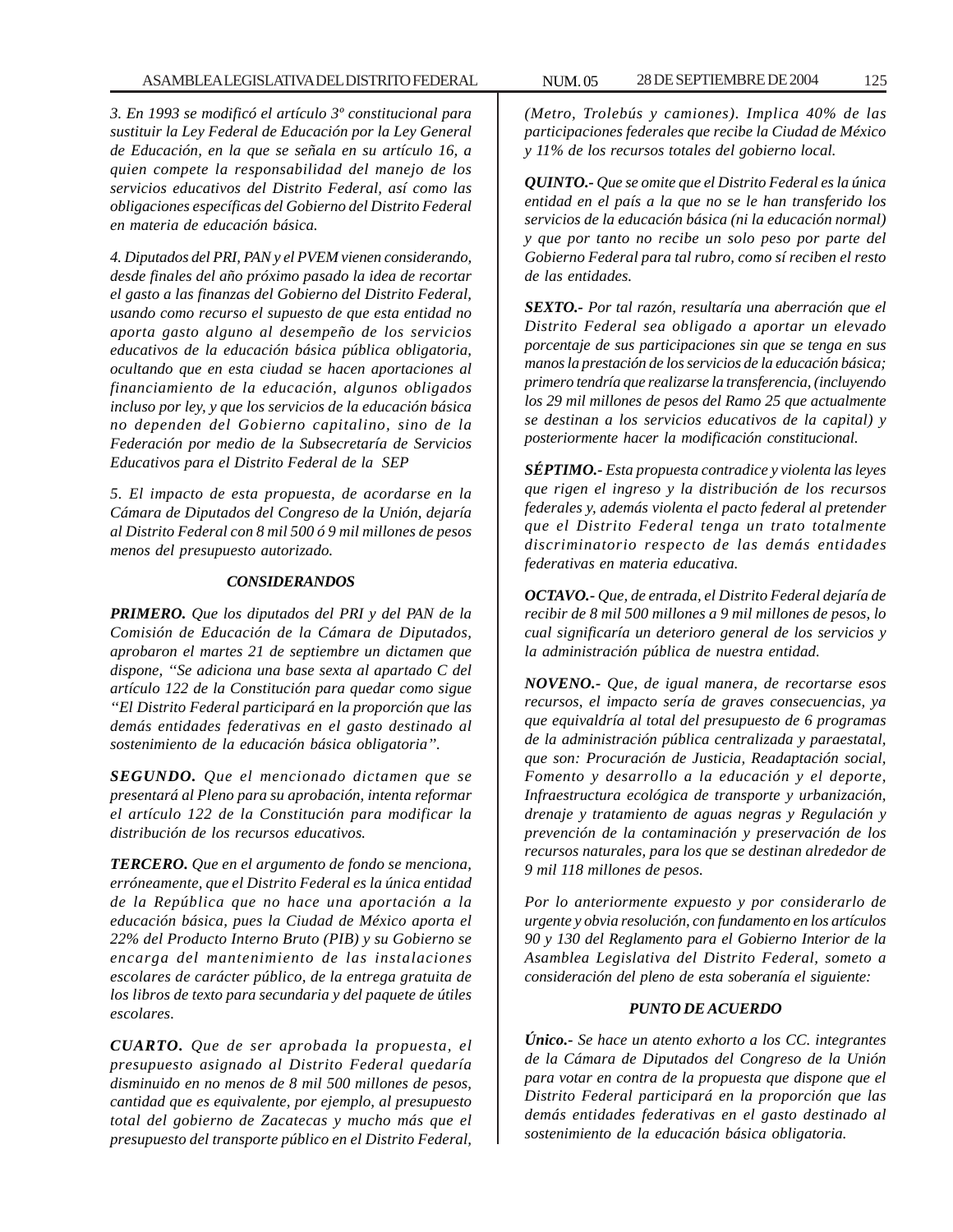*Dip. Rigoberto Fidencio Nieto López.*

Muchísimas gracias.

**LA C. PRESIDENTA, DIPUTADA MARÍA GUADALUPE CHAVIRA DE LA ROSA.-** Gracias, diputado Rigoberto Nieto.

En términos de lo dispuesto por el artículo 130 del Reglamento para el Gobierno de la Asamblea Legislativa del Distrito Federal, consulte la Secretaría a la Asamblea en votación económica, si la propuesta presentada por el diputado Rigoberto Nieto López se considera de urgente y obvia resolución.

**LA C. SECRETARIA.-** Por instrucciones de la presidencia y en votación económica, se consulta a la Asamblea si la propuesta de referencia se considera de urgente y obvia resolución.

Los que estén por la afirmativa, sírvanse manifestarlo poniéndose de pie.

Los que estén por la negativa, sírvanse manifestarlo poniéndose de pie.

Se considera de urgente y obvia resolución, diputada Presidenta.

**LA C. PRESIDENTA.-** Gracias, diputada Secretaria. Está a discusión la propuesta. ¿Existen oradores en contra?

Diputado Jorge Lara del Partido Acción Nacional para hablar en contra de la propuesta tiene el uso de la Tribuna hasta por diez minutos.

¿Existen oradores en pro?

Diputado Elio Bejarano a favor de la propuesta.

En su turno el diputado Jorge Lara para hablar en contra de la propuesta.

# **EL C. DIPUTADO JORGE ALBERTO LARA RIVERA.-**

Con el permiso de la presidencia.

Compañeras y compañeros:

Desde luego que no podemos estar de acuerdo con este punto que se propone para la aprobación de la Asamblea por varias razones, muchas de ellas son de forma y algunas de fondo.

Empezaré comentando las primeras y nos parece que es muy grave y vuelve a ser reiterativa la conducta de la mayoría en esta Asamblea de pretender extralimitarse en las funciones que tiene esta Asamblea ahora con una posición inconsecuente, dislocante de cualquier orden jurídico constitucional que haya, que supone el tratar desde un Órgano Legislativo Local tratar de orientar la votación del Congreso de la Unión, de sus Cámaras, que como todos sabemos son soberanas y que cuando se hace referencia a las mismas se les menciona como tales.

Sabemos, desde luego no somos ingenuos, que esta proposición que muy probablemente habrá de prosperar con la mayoría mecánica que aquí opera no tiene otra razón de ser más que la de aunarse a la serie de acciones que más bien con intencionalidades mediáticas y políticas pretenden agregarse a una supuesta respuesta que pretende ser eficaz y que no lo es, solamente lo es para confundir a la opinión pública y a la ciudadanía respecto de un tema que es muy importante, que tiene que ver con la educación en el Distrito Federal, pero no solamente con ello sino también con la transformación y la definición del Distrito Federal dentro del pacto federal y en su relación no solamente con la Federación, sino con los demás Estados de la República.

Es de un partido democrático, es de un partido demócrata en el país el reclamar y hemos escuchado a lo largo de los años y de varias décadas a políticos ilustres de la izquierda militante quejarse de muy distintas maneras del centralismo que ha operado en este país y de las grandes lacras que este centralismo ha generado en la población del territorio nacional; sin embargo, hoy vemos que impera la desmemoria, hoy vemos que el Partido de la Revolución Democrática añora y se hace eco de aquél partido centralista del siglo XIX en donde quiere confundir a la sociedad y quiere de nueva cuenta que sea el Distrito Federal, que sea el centro, que sea el Valle de México y sus autoridades incluida esta Asamblea los que dicten lineamientos de política federal, lineamientos de política financiera y ahora lineamientos de político educativa.

Insistimos, es una grave, es una muy lamentable expresión de extralimitación, de conocer los límites para los cuales estamos hechos.

Yo solamente preguntaría a la mayoría que propone hoy y seguramente en unos momentos habrá de votar este punto de acuerdo: ¿con base en qué facultades, y los reto, los reto a que digan aquí con qué base en qué facultades, asumiendo los artículos 14 y 16 constitucionales sobre los cuales se fundamenta el principio de legalidad de todo acto de autoridad, con base en qué facultades, fundamentando y motivando, con base en qué facultades somos quién para dictarle a una entidad soberana como es el Congreso y sus Cámaras, con base en qué facultades y con base en qué justificación y motivación estamos pretendiendo la orientación de su liberación colegiada?

Yo voy a declinar cualquier tipo de argumento, voy a declinar cualquier tipo de discusión, si quien en este momento llega a alegar a favor de la propuesta, si me dice el artículo en el que se fundamenta y se motiva lo que están aquí trayendo a votación. Yo ahí en ese momento voy a dejar de insistir en el despropósito en el que se quiere acercar a la Asamblea.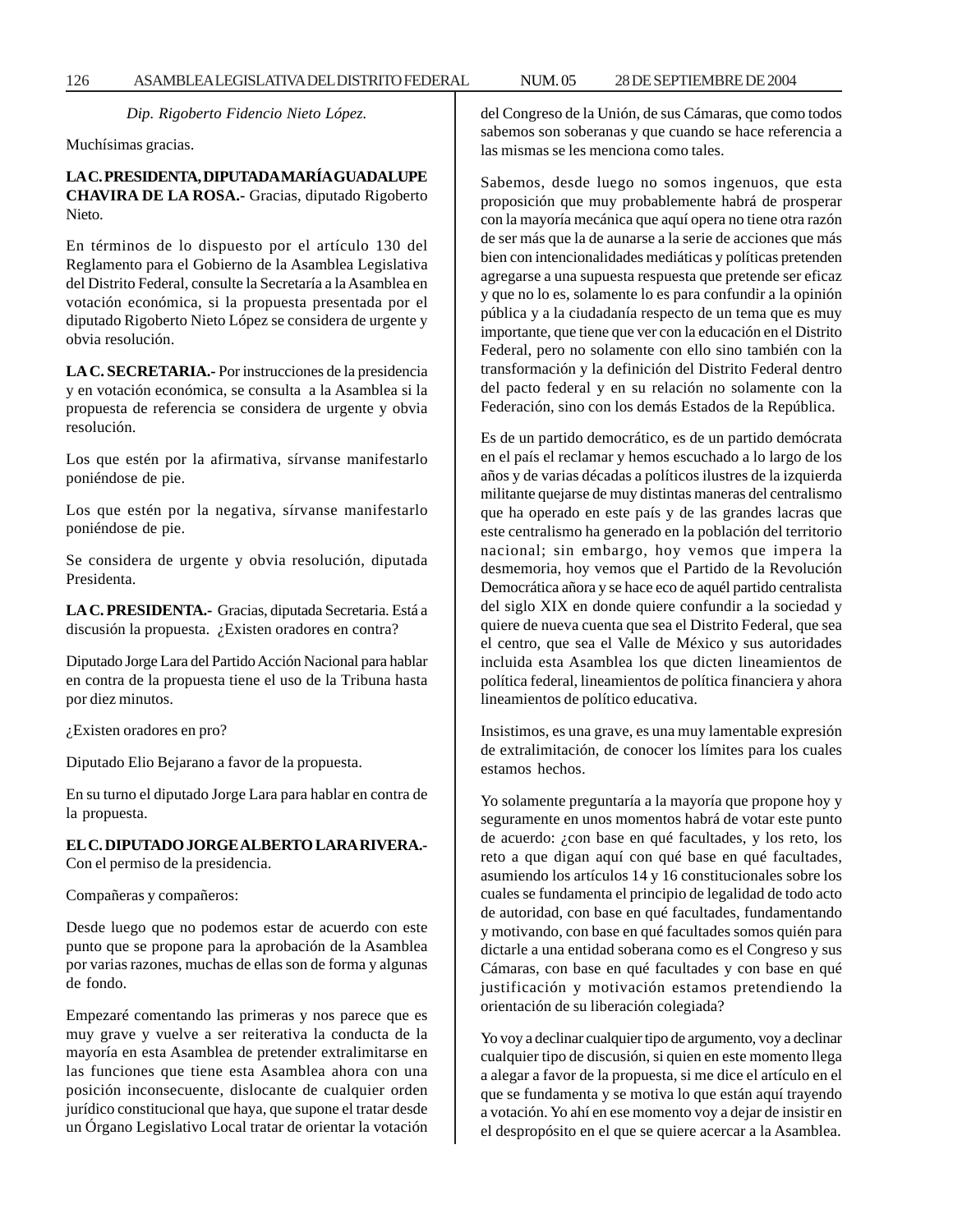Insisto, es una estrategia mediática, con regular suerte, porque ya casi no hay compañeros de la prensa, lo entendería quizá a la hora del mediodía, pero ya no hay compañeros de la prensa, solamente servirá para los anales, no tenemos la facultad, y el tema de la educación en el Distrito Federal sabemos todos que es un tema añejo, aquí se vino a decir de cuándo data precisamente la necesidad de empezar a descentralizar las facultades; pero qué paradoja tan interesante, se quiere descentralizar en todo el país, menos en el Distrito Federal.

No nos perdamos de vista que este es un tema cuya naturaleza no es el ataque de la Federación, porque ni siquiera proviene de un partido político que pudiera ostentar mayoría en órgano parlamentario alguno; se está generando un consenso en las Cámaras del Congreso federal, un consenso que por cierto viene siendo acompañado por legisladores locales y por gobernadores de otros estados.

Yo quisiera que ustedes pregunten, también, precisamente a legisladores locales de los estados más pobres y seguramente el PRD tendrá legisladores muy respetables en aquellas entidades Oaxaca, Chiapas, Tlaxcala, qué piensan de estas ansias centralizadoras, de persistir en el centralismo. Porque este tema, tarde o temprano tendría que llegar a la palestra, tarde o temprano tenía que resolverse, son 4 años de un sexenio y recién se empieza a discutir.

De manera tal que no nos llamemos a sorpresa, este tema se discutió y muchos de ustedes lo saben muy bien, dentro de las negociaciones del marco de la reforma política y sabemos que la reforma política avanza a trompicones, avanza de manera no pareja, pero viene avanzando y esto de alguna manera también significa que esta nueva definición de facultades del Distrito Federal, bis a bis la federación y no perdamos de vista, bis a bis los estados de la República, sí avanza.

A mí me extraña mucho que se hable de los descalabros que habrá de sufrir, se presume, el Distrito Federal en sus finanzas, cuando por otra parte aquí desfila el Jefe de Gobierno, aquí desfila un Secretario de Finanzas, que por cierto desfiló pero para otras latitudes y seguramente próximamente habrá de venir a desfilar quien lo sustituyó, con muchas dudas que tenemos que plantearle, a presumir finanzas sanas, a presumir que hay programas sociales porque el dinero está bien administrado, porque hay programas de austeridad y porque no hace falta actualizar un ápice el marco fiscal, el marco financiero de la capital de la República.

¿Entonces en qué quedamos? ¿Están blindadas las finanzas del Distrito Federal, si o no? ¿Por qué hoy no llamamos a sorpresa? Y cuando viene lo que tenía que venir, que es la parte de la facultad educativa, pero muchas otras cosas habrán de venir para que el D. F. recobre su estatura y, sobre todo, la posibilidad de darle servicios a sus

habitantes, entonces se dice no hay finanzas, habrá descalabros y se amaga con el petate del muerto de aquellos programas y rubros que no podrán ser cubiertos.

Eso debió haber pensado el Jefe Gobierno desde un principio al haber desplegado una política financiera del avestruz, esconder la cabeza y dejar que todo en materia fiscal quedara tal y como estaba al arranque del sexenio, y vemos 4 años y la política fiscal en el Distrito Federal ha sido precisamente de una involución en donde no se ha blindado, no se ha fortalecido las finanzas y se desperdiciado la oportunidad.

Se dice el Distrito Federal aporta el 22 por ciento del Producto Interno Bruto y vemos que este porcentaje empieza a decrecer, y vemos que la ciudad paulatinamente pierde competitividad porque hemos perdido el rumbo, porque este gobierno no tiene una visión de lo que son las vocaciones productivas; este gobierno ha sido incapaz de insertar a la Capital de la República en la competencia internacional de las ciudades; no hemos encontrado, este gobierno no ha querido encontrar las ventajas comparativas del Distrito Federal para darle empleos y para dotarle de finanzas al Distrito Federal para que pueda hacer cargo de este tipo de servicios.

Si un gobierno no puede hacer frente a lo más básico que es la educación básica, entonces qué alegamos. Qué podemos pretender que pueda hacer ese gobierno, sino dar la instrucción simple y sencillamente a la que por mandato constitucional todos los habitantes tienen derecho.

Reflexionemos y no cometamos despropósitos porque luego esto se va revertir.

Muchas gracias.

**LA C. PRESIDENTA, MARÍA GUADALUPE CHAVIRA DE LA ROSA.-** Muchas gracias diputado Jorge Lara.

En el uso de la tribuna está para hablar en pro el diputado Elio Bejarano.

**EL C. DIPUTADO ELIO RAMÓN BEJARANO MARTÍNEZ.-** Sí, con su permiso diputada Presidenta.

Primero un poco de historia para dejar por sentado que en el caso del Distrito Federal, el Gobierno del Distrito Federal nunca se ha opuesto a la descentralización educativa. Fue el 18 de febrero del 92 cuando se firmó el Acuerdo Nacional para la Modernización de la Educación Básica, que permitió que en 31 Estados de la República asumieran los destinos y la definición y el patrimonio de la escuela pública en sus Entidades, y la Secretaría de Educación Pública mediante la Subsecretaría de Planeación y Modernización tuteló durante 1, 2, 3, 4, 5 y hasta 6 años a muchas Entidades, para que se pudieran hacer cargo de la educación básica.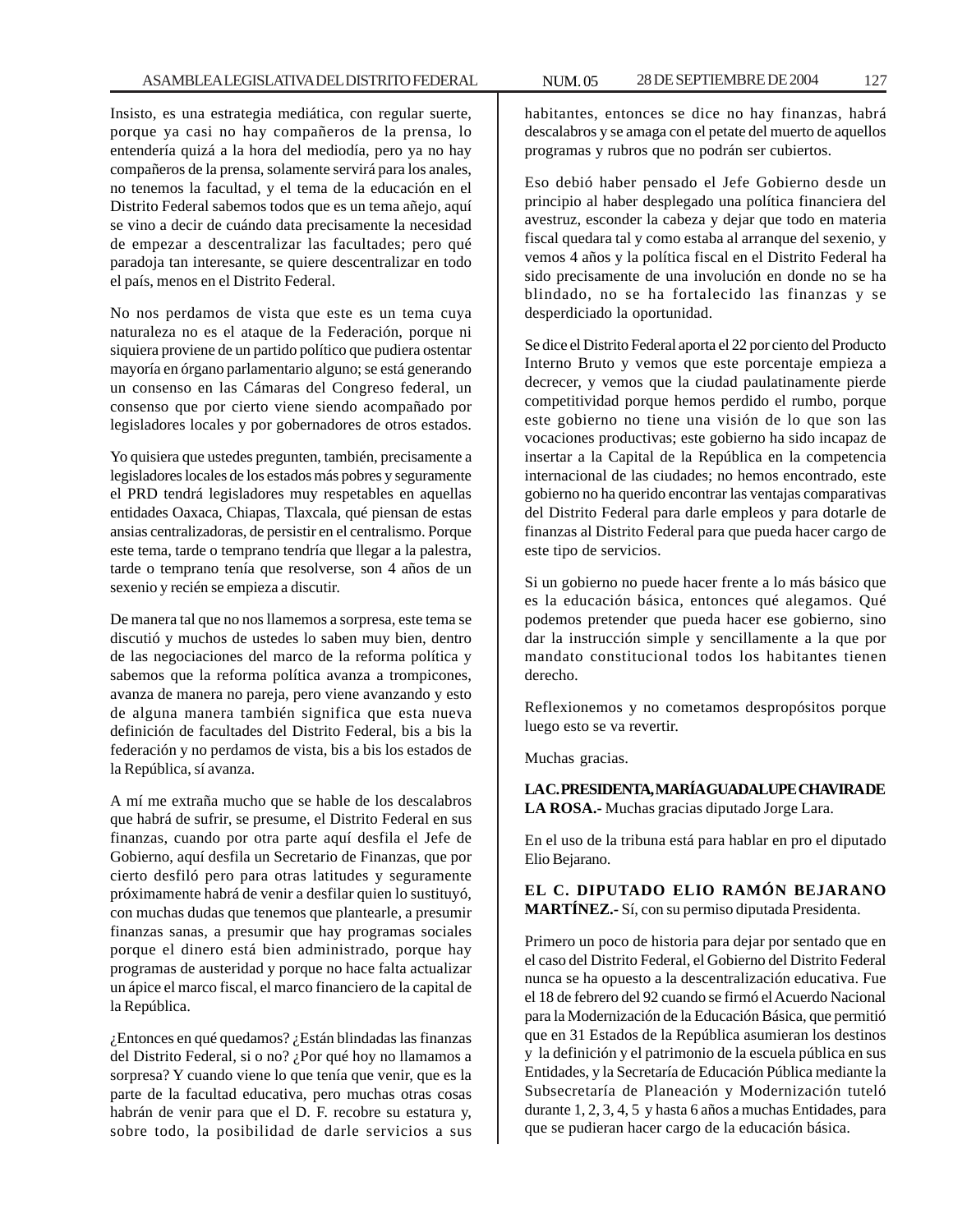## 128 ASAMBLEA LEGISLATIVA DEL DISTRITO FEDERAL NUM. 05 28 DE SEPTIEMBRE DE 2004

Aunado a esto, desde el 18 de febrero les trasladó el presupuesto necesario que venían ejerciendo en 1991 más un 10 por ciento, para iniciar la operación. O sea que tenía el piso presupuestal del 91 más un 10 por ciento y la tutela de la SEP hasta por 6 años.

¿En el caso del Distrito Federal por qué no se dio? ¿Por falta de voluntad política del Gobierno del Distrito Federal que en ese momento era Regente Camacho Solís?

No, era fundamentalmente porque una miembro del Grupo San Angel, donde participaba el Presidente de la República, había perdido un bastión fundamental del SNTE, la Sección IX, en 1989, y se había democratizado, 60 mil trabajadores habían logrado derrocar a Carlos Jonguitud Barrios, y se había renovado el charrismo sindical al pasar a manos de Elba Esther Gordillo, amiga de Vicente Fox Quesada, y fue mediante un acuerdo político que no se permitió que en el caso del Distrito Federal se descentralizara la educación.

En el 97 se ganó por parte del PRD el Gobierno, y el ingeniero Cárdenas, dentro de sus 18 propuestas que hizo en el terreno educativo, se planteó la posibilidad que se le asumiera los destinos de la educación básica. Sin embargo no fue así.

En el 2000 cuando llega el actual Jefe de Gobierno, también hubo acuerdo para que el Gobierno del Distrito Federal ya asumiera la educación básica, cuyo presupuesto en el 2000 fue de 34 mil millones. Entonces no es cierto que estemos añorando el centralismo.

Ha sido fundamentalmente el gobierno panista federal en contubernio con el charrismo sindical del SNTE, que quien se ha opuesto a la descentralización educativa en el Distrito Federal fundamentalmente.

Las 3 condiciones que se han pedido para que se descentralice la educación básica han sido 3, que es un presupuesto.

**EL C. DIPUTADO CARLOS ALBERTO FLORES GUTIÉRREZ (Desde su curul).-** Diputada Presidenta.

LA C. PRESIDENTA.- Permítame diputado. ¿Con qué objeto, diputado Carlos?

**EL C. DIPUTADO CARLOS ALBERTO FLORES GUTIÉRREZ (Desde su curul).-** Para preguntar al orador si me acepta una pregunta.

**LA C. PRESIDENTA.-** ¿Diputado Elio Bejarano, acepta una pregunta?

**EL C. DIPUTADO ELIO RAMÓN BEJARANO MARTÍNEZ.-** No. Que suba al debate.

**LA C. PRESIDENTA.-** No a lugar, diputado Carlos.

**EL C. DIPUTADO ELIO RAMÓN BEJARANO MARTÍNEZ.-** Hay 3 condiciones fundamentales para la descentralización educativa; uno, que el presupuesto base sea el que se está ejerciendo que es de 29 mil 683 millones, no 21 mil millones como se pretende hacer con el recorte.

Segundo, que se mantenga la integralidad, que también sea la educación básica motivo de la descentralización como sucede en todos los demás Estados.

Tercero, que sea una descentralización pactada, negociada con el Gobierno del Distrito Federal y con los actores verdaderos del fenómeno educativo, o sea con los auténticos representantes de los trabajadores de la educación, no con el Comité Ejecutivo Nacional del SNTE, que es un candado que viene en esa modificación.

También quisiéramos comentar que el dictamen, que lo hemos leído muchas veces, que ya se discutió en varias comisiones de la Cámara de Diputados, no tiene un solo argumento educativo, un solo argumento educativo no tiene, no plantea nada sobre un auténtico federalismo. Lo que sí plantea es cómo reducir el presupuesto del Gobierno del Distrito Federal.

Una mentira más, se dice que el Gobierno del Distrito Federal no aporta nada para la educación, mentira.

El año 2003 mediante el programa integral de mantenimiento de escuelas, invirtieron 1 mil 850 millones de pesos; 312 millones de pesos en 350 millones de desayunos escolares para alumnos de preescolar primaria; muchos de los cuales son del Estado de México; 60 millones en útiles escolares gratuitos para preescolar, primaria y secundaria; becas a 16 mil niños.

Entonces cuando aquí se viene a plantear que es cuestión de equidad y de justicia federal que el Gobierno del Distrito Federal participe en el presupuesto educativo porque no lo hace, no es cierto, sí lo hace.

Segundo, que a sido la negativa del gobierno del Distrito Federal para hacerse cargo de la tarea educativa en el Distrito Federal, tampoco es cierto, desde el 97 ha habido voluntad y ha sido fundamentalmente el Gobierno Federal quien se ha negado a trasladar de manera adecuada los servicios educativos al Gobierno del Distrito Federal.

Tenemos los mejores índices educativos, tenemos el mejor nivel de preparación del magisterio en el D.F., y queremos seguir siendo eso.

Por eso es que nos parece aberrante y muy lesivo para los ciudadanos del D.F. que no haya sensibilidad por parte de los diputados del PAN, fundamentalmente de la Cámara de Diputados, para reconocer que en el caso de reducirle 8,543 millones al presupuesto del Gobierno del D.F., no está perjudicando solamente al Jefe de Gobierno, está perjudicando a 2 millones 500 mil alumnos que están en la escuela pública, en las escuelas públicas del D.F.; que está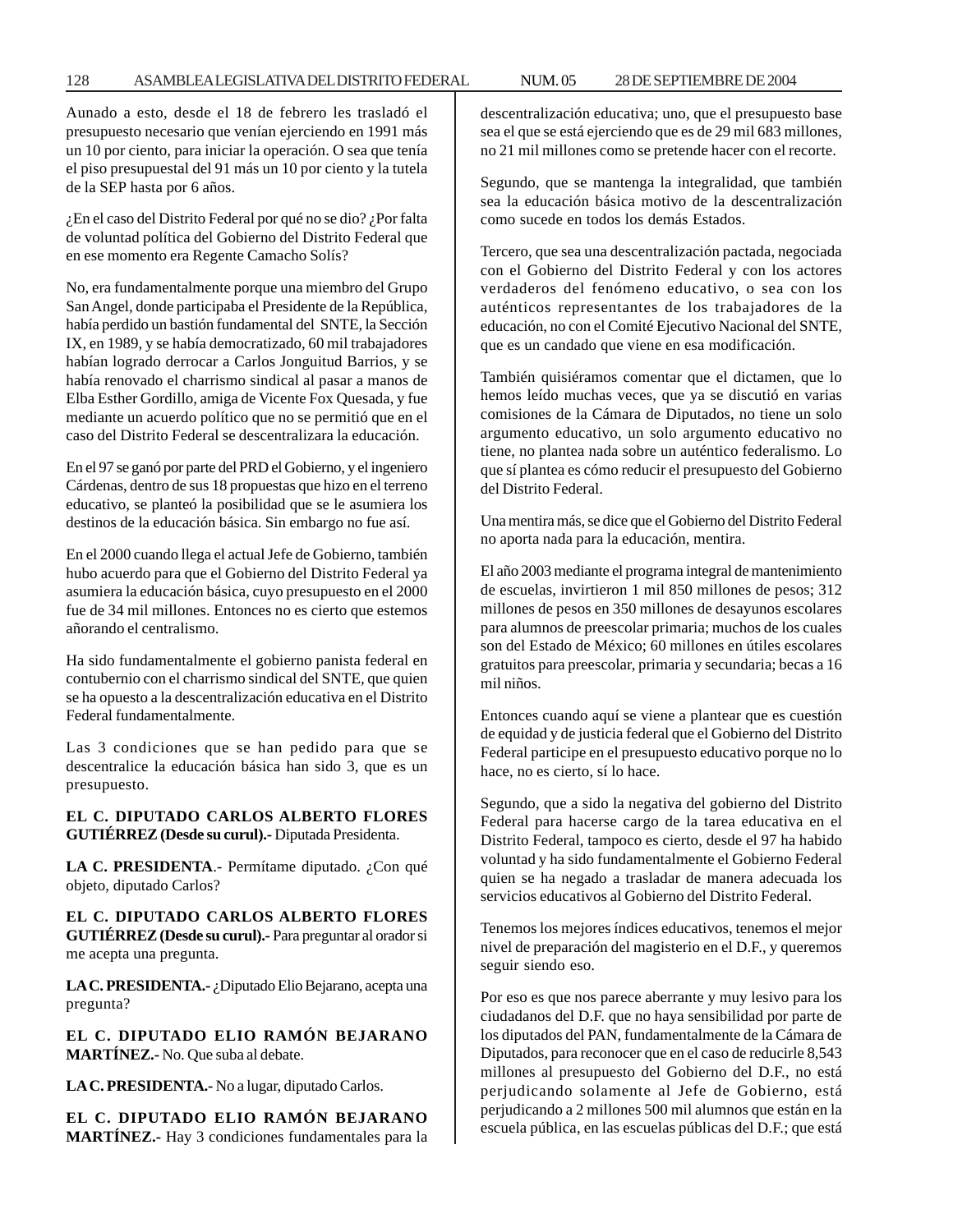perjudicando programas de desarrollo social que ya se hicieron leyes y que con esto fundamentalmente estarían lesionando esos programas. Por eso es que sí creemos que podemos exhortar, porque hay sensibilidad.

Hace un poco, hace un rato estuvimos acordando puntos para exhortar al Jefe de Gobierno, sin tener facultades tampoco, para que retire algunas cuestiones que tienen que ver con los Sindicatos de Bomberos. Claro que podemos, y claro que aquí debemos defender a los ciudadanos del D.F.; y claro que tenemos que defender a la escuela pública, porque la escuela pública la conocemos y la hemos vivido y la hemos apoyado y la queremos seguir apoyando.

Por eso es que estamos en contra de ese dictamen que se está cocinando en la Cámara de Diputados, que sí afecta al Gobierno del D.F., pero fundamentalmente va a afectar a la población del D.F. en los diferentes programas; y la treta está muy bien instrumentada: primero es reducir el presupuesto y luego, como ya se anunció el jueves por parte del Secretario de Educación Pública, cambiar la Subsecretaría de Servicios Educativos del D.F. a Coordinación de Administración, para el traslado en menos de medio año de la educación básica al Gobierno del D.F., pero ya con no 29 mil millones de pesos, que es el presupuesto que ejerce, sino únicamente con 21 mil millones.

Es lo que no se vale, por eso es que vamos a votar a favor, porque sí creemos en el federalismo pero un federalismo con equidad, con justicia; porque no añoramos el centralismo, porque estamos de acuerdo con la descentralización, pero con una descentralización que reconozca los tres principios fundamentales que se suscribieron el 18 de mayo de 1992.

Queremos apoyar a la escuela pública y que el dominio de la escuela pública sea en beneficio de esos 2 millones y medio de estudiantes que están en primaria, preescolar y secundaria de las escuelas del Distrito Federal.

Gracias.

**LA C. PRESIDENTA.-** No habiendo ya oradores, le solicito a la Secretaría preguntar a la Asamblea, en votación económica, si es de aprobarse la propuesta a discusión.

Ha llegado una solicitud del diputado coordinador del grupo parlamentario del Partido Acción Nacional, el diputado José Espina, que conforme al artículo 132 del Reglamento para el Gobierno Interior de la Asamblea Legislativa del Distrito Federal, solicita que se realice la votación nominal del punto numeral 34 del orden del día de hoy.

Proceda la secretaría a tomar la votación nominal.

**LA C. SECRETARIA.-** Se va a proceder a recoger la votación nominal de la propuesta de referencia. De conformidad con lo establecido por el artículo 128 del

Reglamento para el Gobierno Interior de la Asamblea, se solicita a la Coordinación de Servicios Parlamentarios hacer el anuncio correspondiente a efecto de que los diputados presentes puedan emitir su voto.

Se solicita a los diputados que al emitir su voto lo hagan en voz alta, diciendo su nombre y apellido, añadiendo la expresión ''en pro'', ''en contra'' o ''abstención''. La de la voz recogerá la votación. Comenzamos de derecha a izquierda.

#### **(Votación Nominal)**

María Teresita Aguilar, en contra. Juan Antonio Arévalo López, en contra. Jesús López, en contra. Mónica Serrano, en contra. Obdulio Ávila, en contra. Rafael Hernández Nava, a favor. Emilio Fernández, en pro. José Espina, en contra. José Jiménez, en pro. Adrián Pedrozo Castillo, en pro. Lozano Lozano, en pro. González Maltos, a favor. Lujano Nicolás, en contra. Benjamín Muciño, en contra. Mariana Gómez del Campo, en contra. Irma Islas, en contra. Lara, en contra. Carlos Alberto Flores, en contra. Alberto Trejo Villafuerte, en pro. Lorena Villavicencio, en pro. Alfredo Hernández Raigosa, a favor. Francisco Chiguil, en pro. Silvia Oliva Fragoso, en pro. Por la defensa de la Ciudad de México, Miguel Ángel Solares Chávez, a favor. Gerardo Villanueva, para que nos ganen a la buena, a favor. Elio Bejarano, en pro.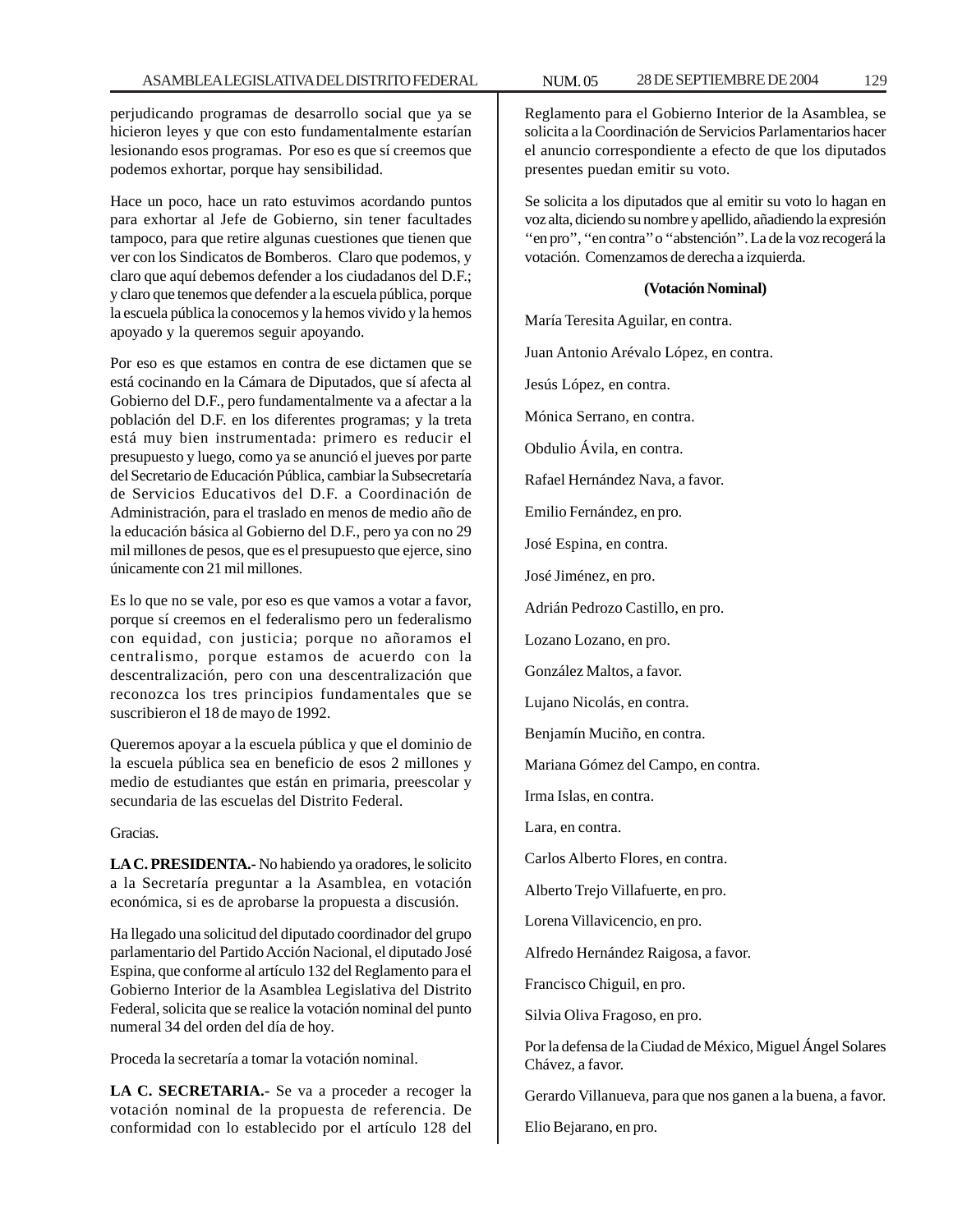Rodrigo Chávez Contreras, a favor.

Francisco Agundis, abstención.

Bernardo de la Garza, abstención.

Maricela Contreras Julián, a favor.

Rigoberto Nieto, a favor.

Víctor Varela, a favor.

Alfredo Carrasco, a favor.

Pablo Trejo Pérez, en pro.

Julio Escamilla, a favor.

Sara Figueroa, abstención.

**LA C. SECRETARIA.-** ¿Faltó alguna o algún diputado de emitir su voto?

Se va a proceder a recoger la votación de la Mesa Directiva.

Gabriela González, en contra.

Guadalupe Chavira, a favor.

**LA C. SECRETARIA.-** Diputada Presidenta, el resultado de la votación es el siguiente: 22 votos a favor, 13 votos en contra, 3 abstenciones.

**LA C. PRESIDENTA.-** Remítase a las autoridades correspondientes para los efectos legales a que haya lugar.

Para presentar una propuesta con punto de acuerdo para incrementar las acciones de fiscalización y supervisión en el Centro de Asistencia e Integración Social, ''Plaza del Estudiante'' que presenta el Grupo Parlamentario del Partido de la Revolución Democrática, se concede el uso de la tribuna, al diputado Alfredo Carrasco Baza.

Adelante, diputado.

**EL C. DIPUTADO ALFREDO CARRASCO BAZA.-** Con su venia, compañera Presidenta.

*PROPUESTA CON PUNTO DE ACUERDO PARA INCREMENTAR LAS ACCIONES DE FISCALIZACIÓN Y SUPERVISIÓN EN EL CENTRO DE ASISTENCIA E INTEGRACIÓN SOCIAL ''PLAZA DEL ESTUDIANTE'' DEL INSTITUTO DE ASISTENCIA E INTEGRACIÓN SOCIAL CON LA FINALIDAD DE MEJORAR SUSTANCIALMENTE LA ATENCIÓN QUE SE LE BRINDA A LA POBLACIÓN VULNERABLE DEL CENTRO HISTÓRICO DE LA CIUDAD.*

*DIP. ROBERTO CARLOS REYES GAMIZ C. PRESIDENTA DE LA MESA DIRECTIVA DE LA H. ASAMBLEA DEL DISTRITO FEDERAL. PRESENTE.*

*Los diputados firmantes del presente, con fundamento en los artículos 17 fracción VI de la Ley Orgánica de la Asamblea Legislativa del Distrito Federal y 129 del Reglamento para su Gobierno Interior, sometemos a consideración de este honorable Pleno, la presente proposición con punto de acuerdo con base en las siguientes:*

#### *CONSIDERACIONES*

*La Ciudad de México cada día, mejora su infraestructura y vialidades, con las acciones que cotidianamente realiza el gobierno capitalino, los cambios en la infraestructura urbana y equipamiento son importantes para hacerle la estancia a la población capitalina y a la que asiste diariamente a la zona conurbada, más agradable y segura.*

*Pero nos queda claro que dichas acciones, por sí solas, no podrán erradicar la enorme pobreza y marginalidad que pulula en los alrededores del centro histórico; es una paradoja que se den grandes inversiones en embellecer la ciudad capital, pero no se dé la misma situación para darle alternativa de vida a miles de personas indigentes que viven en el total abandono y vulnerabilidad.*

*Dicha población se encuentra en el abandono total, sin esperanza en el futuro, con adicciones a las drogas, con problemas mentales leves y severos, crónicos, con enfermedades contagiosas e infecciosas y sin empleo digno y remunerativo que le permita salir de la situación de vulnerabilidad en la que se encuentra.*

*El gobierno capitalino, consecuente con sus políticas sociales para los sectores vulnerables y bajo las acciones de asistencia social ha impulsado un conjunto de medidas para atenderlos en sus necesidades más apremiantes como son el alimento, cobijo, atención médica y medicinas; esto lo realiza en los diez Centros de Atención y Asistencia Social (CAIS) partiendo de que la misión central de dichos centros es la de ''Atender con calidad, y eficacia a los jóvenes, adultos, varones y a los adultos mayores que viven en las calles del distrito federal, para lograr la rehabilitación biopsicosocial y favorecer el desarrollo de sus capacidades, en la búsqueda de una integración social''*

*Pero tal pareciera que esa misión no se concreta en algunos centros como el de la ''Plaza del Estudiante'', en la que los usuarios a dicho centro presentan quejas cotidianas ante nuestra soberanía, por los aspectos de la atención médica, la calidad de los alimentos, el respeto de sus derechos humanos, de la calidad de la atención psicológica, los asuntos de salubridad e higiene y las mejores condiciones de habitabilidad para las 300 y 450 personas que ahí pernoctan diariamente.*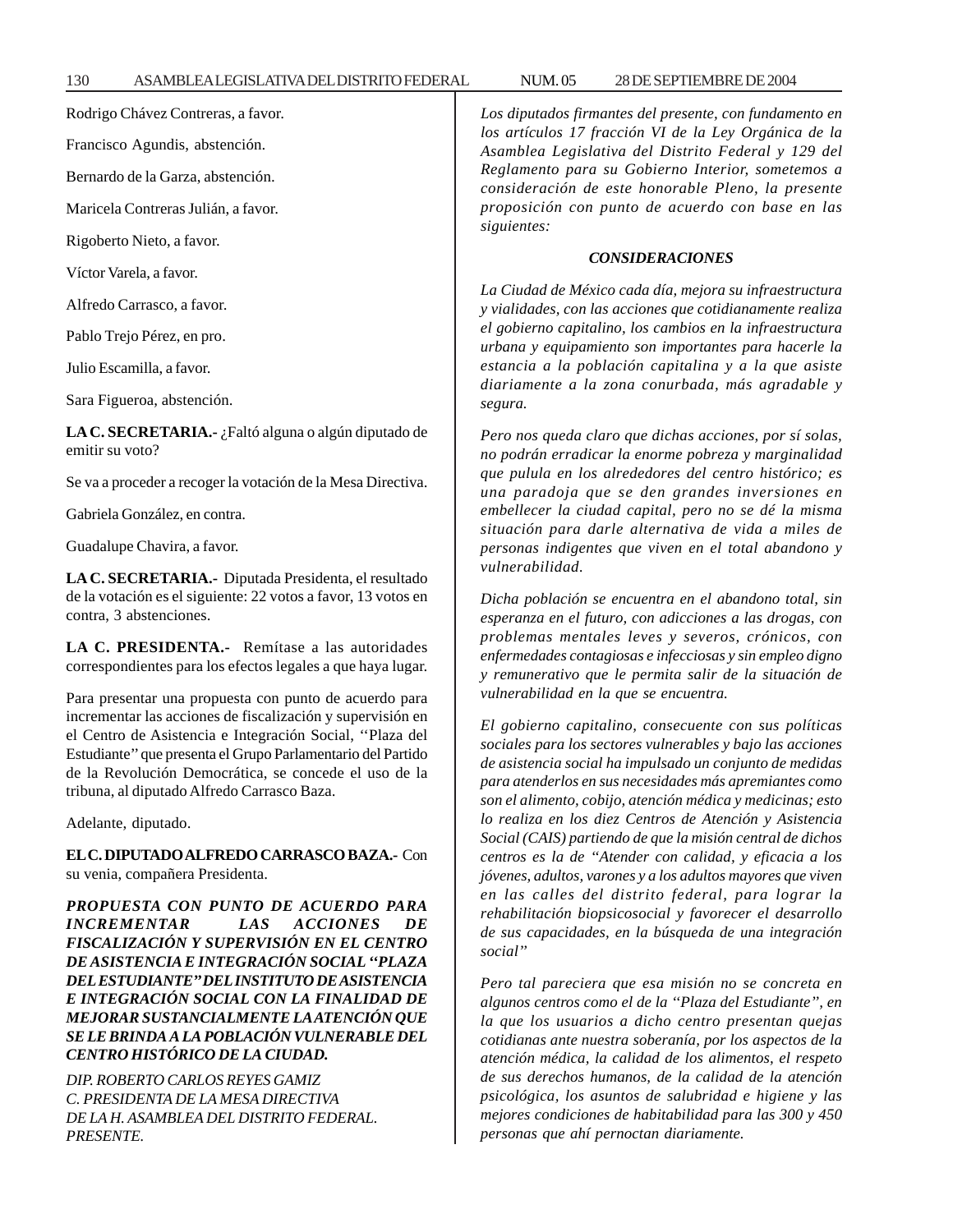*El día 17 de mayo, una comisión de diputados, formada por el diputado Juan Antonio Arévalo López y su servidor como vicepresidente y presidente del Comité de Atención, Orientación y Quejas Ciudadanas, asistimos a realizar una supervisión de dicho centro de atención y nos dimos cuenta de un conjunto de deficiencias en las que viven los más pobres de los pobres de la ciudad; las condiciones de habitabilidad son por decir los menos degradantes, y que no permiten darle una atención digna a este sector de la población.*

*No dudamos que los responsables operativos del centro hacen algún esfuerzo para superar los rezagos y deficiencias que se presentan, pero los resultados siguen siendo magros. Las quejas y molestias de los usuarios continúan siendo una constante.*

*Las limitaciones presupuestales, afectan de alguna u otra manera, la impartición de un servicio eficiente de alta calidad, que atienda la mayoría de las peticiones que hacen los internos diariamente; pero lo que no se puede tolerar, es que el personal administrativo y operativo no les brinde un trato digno a estas personas; que no se les dé la atención psiquiátrica, médica y humana eficiente, según lo necesiten; no basta con decir que se tienen carencias financieras, es necesario que se nos presenten las propuestas que se les dé atención a este sector vulnerable; es necesario recordar que estas personas están cobijadas con las acciones sociales que esta soberanía aprueba, por ello en la atención que se les brinde debe imperar la dignidad, la atención esmerada y la mejor utilización de los recursos que le son asignados.*

*Consideramos que debe superarse las buenas intenciones integracionalistas y asistencialistas que a veces tiene el instituto de asistencia social, y debe pasar a definir acciones que permitan atender a fondo a cientos de personas que no tiene futuro alguno, pero que diariamente forman parte de la escenografía urbana con su extrema pobreza y marginalidad insultante.*

*Se deben plantear acciones que permitan la atención médica y siquiátrica de calidad, impulsar acciones y medidas para rehabilitar formalmente a las personas que son presas de alcoholismo y la drogadicción, y buscar opciones de empleo formal a las personas que sean rehabilitadas.*

*La marginalidad de cientos de personas, que no cuentan con un futuro cierto, también debe ser integrado en el cambio que se presenta en el centro histórico y que las instituciones de asistencia social atiendan con responsabilidad y ética a este sector social tan desvalido, por todo lo anterior y por la importancia que reviste atender inmediatamente a este actor social es que presentamos la siguiente propuesta con*

#### *PUNTO DE ACUERDO*

*Primero.- Que los órganos de control interno del Instituto de Asistencia Social e Integración Social, la Secretaría de Desarrollo Social realicen supervisiones y fiscalizaciones cotidianamente para verificar las condiciones del Centro de Asistencia e Integración Social ''Plaza del Estudiante'' para constatar las condiciones de alimentación, la atención psiquiátrica, la atención médica, las condiciones de higiene y del trato del personal operativo hacia los usuarios, y que presente un informe pormenorizado a esta soberanía.*

*Segundo.- Se cite a comparecer a la Dra. María Rosa Márquez Cabrera, Directora General del Instituto de Asistencia e Integración Social, para que nos dé un informe de la situación de los demás Centros de Atención a la población vulnerable de la Ciudad de México, y asimismo para que nos plantee sus necesidades presupuestales para el ejercicio 2005, con la finalidad de mejorar sustancialmente las condiciones de atención y trato a los usuarios de dichos Centros de Atención e Integración Social.*

*Salón de plenos de la Asamblea Legislativa del Distrito Federal, III Legislatura, a los 28 días del mes de septiembre del 2004.*

*Túrnese a la Comisión de Atención a Grupos Vulnerables diputados firmantes del punto de acuerdo relativo a propuesta con punto de acuerdo para incrementar las acciones de fiscalización y supervisión en el Centro de Asistencia e Integración Social ''Plaza del Estudiante'' del Instituto de Asistencia e Integración Social con la finalidad de mejorar sustancialmente la atención que se le brinda a la población vulnerable del Centro Histórico de la ciudad.*

#### *Dip. Alfredo Carrasco Baza*

Es cuanto, Presidenta.

**LA C. PRESIDENTA.-** Muchas gracias, diputado Carrasco con fundamento en lo dispuesto por los artículos 36 fracciones V y VII de la Ley Orgánica de la Asamblea Legislativa del Distrito Federal, 28 y 129 del Reglamento para su Gobierno Interior, se turna para su análisis y dictamen a la Comisión de Grupos Vulnerables.

El siguiente punto es una propuesta con punto de acuerdo para el cual se solicita la comparecencia de la Jefa Delegacional en Tláhuac y a petición del diputado Obdulio Ávila y con fundamento en lo dispuesto en el artículo 38 fracción X de la Ley Orgánica, se solicita a la secretaría dar lectura a la propuesta con punto de acuerdo para citar a comparecer a la Jefa Delegacional.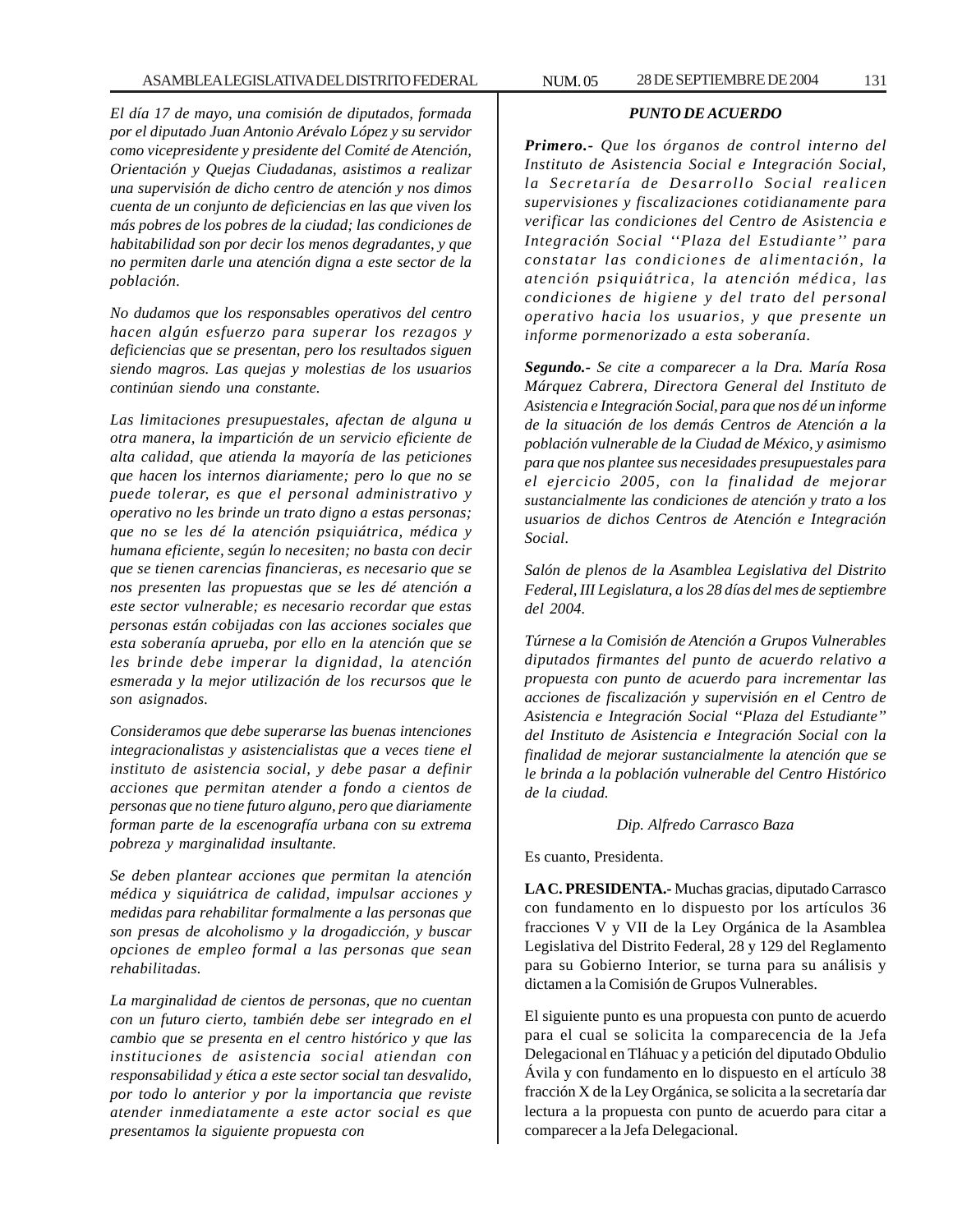**EL C. SECRETARIO.-** Por instrucciones de la presidencia se procede a la lectura del siguiente punto de Acuerdo.

*PROPOSICIÓN CON PUNTO DE ACUERDO POR LA QUE SE CITA A COMPARECER A LA CIUDADANA JEFA DELEGACIONAL EN TLÁHUAC, LICENCIADA FÁTIMA MENA ORTEGA, A EFECTO DE QUE EXPLIQUE LA PARTICIPACIÓN DE LOS TITULARES DE LA DIRECCIÓN GENERAL JURÍDICA Y DE GOBIERNO Y DE LA DIRECCIÓN DE LICENCIAS Y USO DE SUELO DE DICHA DEMARCACIÓN*

*Dip. Roberto Carlos Reyes Gamiz, Presidente de la Mesa Directiva, Presente.*

*Los suscritos, Diputados a esta Honorable Asamblea Legislativa del Distrito Federal, con fundamento en lo dispuesto por los artículos 17 fracción VI de la Ley Orgánica de la Asamblea Legislativa del Distrito Federal, y 130 del Reglamento para el Gobierno Interior de la Asamblea Legislativa del Distrito Federal, sometemos a la consideración de este Pleno, para su discusión y en su caso aprobación, con carácter urgente y de obvia resolución, la presente Proposición con Punto de Acuerdo por la que se cita a comparecer a la ciudadana Jefa Delegacional en Tláhuac, Licenciada Fátima Mena Ortega, a efecto de que explique la participación de los titulares de la Dirección General Jurídica y de Gobierno y de la Dirección de Licencias y Uso de Suelo de dicha demarcación, en actos denunciados por particulares, consistentes en solicitarles dinero a cambio de permitirles trabajar, al tenor de los siguientes*

## *ANTECEDENTES*

*1.- La semana pasada, los medios de comunicación informaron que el Director General Jurídico y de Gobierno y el Director de Licencias y Uso de Suelo de la Delegación Tláhuac, solicitaron a un particular, principalmente a un empresario, cantidades de dinero con el objeto de permitirles trabajar.*

*2.- Como lo refirieron los medios de comunicación, existen evidencias en las que se advierte que el Licenciado Misael Morales Hernández, Director General Jurídico y de Gobierno y el Arquitecto Julio César Sánchez Alba, Director de Licencias y Uso de Suelo en la Delegación Tláhuac, solicitaron al empresario Enrique Medrano Meza, la cantidad de un millón de pesos, así como una renta mensual de 60 mil pesos, a efecto de permitirle seguir trabajando en su negocio.*

*3.- De lo narrado en los medios de comunicación se puede advierte que fueron dos las ocasiones en que el Director General Jurídico y de Gobierno de la Delegación Tláhuac, Licenciado Misael Morales Hernández, solicitaron dinero* *al empresario Enrique Medrano, solicitaron la cantidad de más de un millón de pesos.*

*4.- Estas conductas de los servidores públicos de la administración delegacional en Tláhuac, motivaron que el empresario Enrique Medrano Meza, presentara el pasado 22 de septiembre del año en curso, denuncia de hechos ante la Procuraduría General de Justicia del Distrito Federal, por la comisión del delito de extorsión, en agravio de su persona.*

*5.- En la misma fecha, el mencionado empresario presentó la denuncia correspondiente ante la Contraloría General del Distrito Federal, por violaciones a la honradez y legalidad con que debieron conducirse los servidores públicos de la Delegación Tláhuac, que le pidieron un millón de pesos y una renta mensual de 60 mil pesos más para permitirle seguir trabajando su empresa.*

*6.- La participaron de estos hechos por parte del Director General Jurídico y de Gobierno, Licenciado Misael Morales Hernández y el Director de Licencias y Uso de Suelo, Arquitecto Julio César Sánchez Alba en la Delegación Tláhuac, hacen necesaria una explicación formal al respecto por parte de la titular de la demarcación territorial.*

*Por lo anterior, sometemos al Pleno de esta Asamblea Legislativa del Distrito Federal, la presente proposición con punto de acuerdo, al tenor de los siguientes*

## *CONSIDERANDOS*

*PRIMERO. Que existen señalamientos que involucran al Director General Jurídico y de Gobierno, así como al Director de Licencias y Uso de Suelo de la Delegación Tláhuac, por la petición de la cantidad de un millón de pesos, así como la cantidad de 60 mil pesos como renta mensual, al empresario Enrique Medrano Meza.*

*SEGUNDO. Que el artículo 39 de la Ley Orgánica de la Administración Pública del Distrito Federal no establece como facultad de los órganos político-administrativos, la de solicitar dinero como medio para permitir el funcionamiento de establecimientos mercantiles, empresas o micro empresas; en cambio sí prevé el mencionado numeral, en las fracciones VIII y XLIII, como atribución de dichos órganos, la de velar por el cumplimiento de las leyes, reglamentos, decretos, acuerdos, circulares y demás disposiciones jurídicas y administrativas, así como promover los valores de la persona y de la sociedad, fomentar las actividades que propendan a desarrollar el espíritu cívico, los sentimientos de patrióticos de la población y el sentido de la solidaridad.*

*TERCERO. Que del artículo 124 del Reglamento Interior de la Administración Pública del Distrito Federal, no se desprende que la Dirección General Jurídica y de Gobierno de la Delegación Tláhuac, tenga facultades para pedir dinero a particulares, con el objeto de*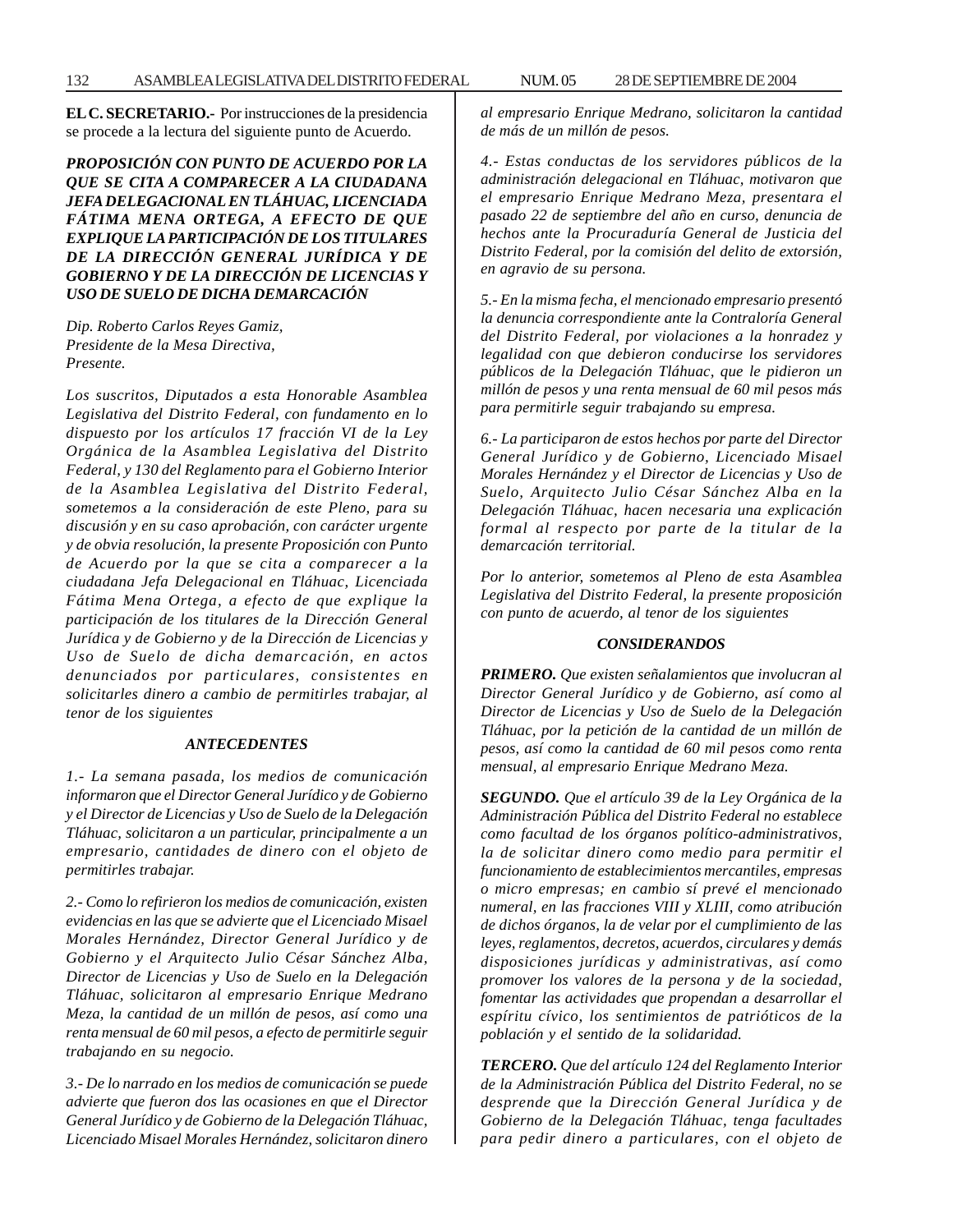*permitirles el funcionamiento de sus negocios o empresas; en cambio sí se advierte de la fracción III del mencionado artículo, la facultad de velar por el cumplimiento de las leyes reglamentos, decretos, acuerdos, circulares y demás disposiciones jurídicas y administrativas.*

*CUARTO. Que el Estatuto de Gobierno del Distrito Federal prevé en el artículo 12, fracciones 1, VI y XII, que la organización política y administrativa del Distrito Federal se rige por los principios de legalidad, honradez, lealtad y juridicidad.*

*QUINTO. Que de acuerdo con lo dispuesto por el artículo 47 de la Ley Federal de Responsabilidades de los Servidores Públicos, los servidores públicos, como los titulares de las jefaturas delegacionales, direcciones generales jurídicas y de gobierno y direcciones de licencias y uso de suelo, y cualquier otro que tenga el carácter de servidor público, rigen su actuación por la honradez y la legalidad.*

*SEXTO. Que la solicitud del millón de pesos, más los 60 mil pesos que como renta pidieron altos servidores públicos de la Delegación Tláhuac, al Señor Enrique Medrano, con claros perjuicios patrimoniales no solo para el particular, sino para Administración Pública Local, representa la probable comisión del delito de extorsión, que motiva la imposición de una sanción de hasta ocho años de prisión, destitución del cargo e inhabilitación hasta por cinco años de los servidores públicos a quienes se les compruebe su comisión.*

*SÉPTIMO. Que las conductas de los servidores públicos mencionados representan además la comisión de faltas administrativas, por violación a sus obligaciones de conducirse con legalidad, juridicidad y honradez en el desempeño de sus funciones.*

*OCTAVO. Que de acuerdo con lo dispuesto por el artículo 42 fracción XIX del Estatuto de Gobierno del Distrito Federal, 34 párrafos segundo y tercero de la Ley Orgánica de la Asamblea Legislativa del Distrito Federal, este órgano de gobierno tiene facultades para citar a comparecer a los titulares de las jefaturas delegacionales, con el objeto de que informen de los asuntos relacionados con sus respectivas competencias.*

*NOVENO. Que esta soberanía, en términos de lo dispuesto por el artículo 59 de su Ley Orgánica, cuenta en su organización interna con la Comisión de Administración Pública Local, a quien le asististe la competencia para conocer y estar al tanto del desempeño de la Administración Pública Local.*

*DÉCIMO. Que en los hechos expuestos a manera de antecedentes en la presente proposición con punto de acuerdo, se encuentran involucrados el Director de Licencias y Uso de Suelo, el Director General Jurídico y de Gobierno de la Delegación Tláhuac, esta soberanía*

*debe citar comparecer ante la Comisión de Administración Pública Local a la titular de la Jefatura Delegacional en Tláhuac, Licenciada Fátima Mena Ortega, el próximo día viernes 08 de octubre del año 2004, a las 14 horas, con el objeto de que informe por lo menos:*

- *a) Cuál es la participación del Director General Jurídico y de Gobierno, Licenciado Misael Morales Hernández y del Director de Licencias y Uso de Suelo, Licenciado Julio César Sánchez Alba, en la solicitud que le hicieron al señor Enrique Medrano Meza de más de un millón de pesos.*
- *b) Cuál es la participación del Director General Jurídico y de Gobierno, Licenciado Misael Morales Hernández y del Director de Licencias y Uso de Suelo, Licenciado Julio César Sánchez Alba, de la Delegación Tláhuac, en la solicitud de 60 mil pesos que mensualmente le requirieron al señor Enrique Medrano Meza.*
- *c) Cuántas empresas, medianas y pequeñas han sido verificadas durante su administración, por la Dirección General Jurídica y de Gobierno de la Delegación Tláhuac.*
- *d) Si tenía conocimiento de la actuación del Director General Jurídico y de Gobierno, Licenciado Misael Morales Hernández y el Director de Licencias y Uso de Suelo, Licenciado Julio César Sánchez Alba, de la Delegación Tláhuac, consistente en la solicitud que le hicieran al señor Enrique Medrano Meza de un millón de pesos y 60 mil pesos más como renta mensual, con el objeto de dejarlo trabajar.*
- *e) De los demás hechos que considere debe conocer la Asamblea Legislativa del Distrito Federal y sean materia del presente punto.*

*Por lo anteriormente expuesto, sometemos a la consideración de esta Asamblea Legislativa, I Legislatura, el siguiente*

## *PUNTO DE ACUERDO*

*ÚNICO. Se cita a comparecer a la ciudadana Jefa Delegacional en Tláhuac, Licenciada Fátima Mena Ortega, ante la Comisión de Administración Pública Local de este órgano de gobierno, con el objeto de que informe por lo menos:*

*a) Cuál es la participación del Director General Jurídico y de Gobierno, Licenciado Misael Morales Hernández y del Director de Licencias y Uso de Suelo, Licenciado Julio César Sánchez Alba, en la solicitud que le hicieron al señor Enrique Medrano Meza de más de un millón de pesos.*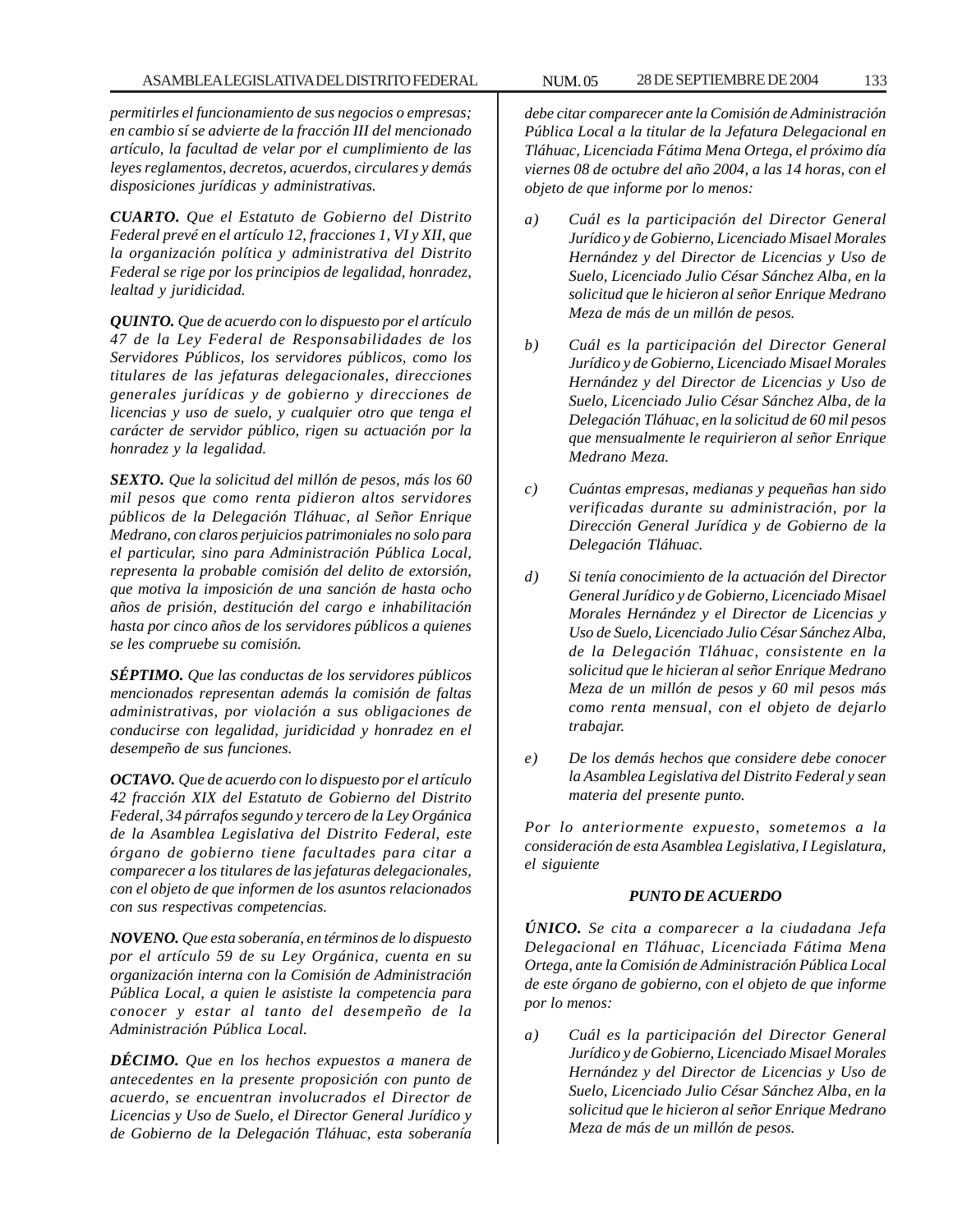## 134 ASAMBLEA LEGISLATIVA DEL DISTRITO FEDERAL NUM. 05 28 DE SEPTIEMBRE DE 2004

- *b) Cuál es la participación del Director General Jurídico y de Gobierno, Licenciado Misael Morales Hernández y del Director de Licencias y Uso de Suelo, Licenciado Julio César Sánchez Alba, de la Delegación Tláhuac, en la solicitud de 60 mil pesos que mensualmente le requirieron al señor Enrique Medrano Meza.*
- *c) Cuántas empresas, medianas y pequeñas han sido verificadas durante su administración, por la Dirección General Jurídica y de Gobierno de la Delegación Tláhuac.*
- *d) Si tenía conocimiento de la actuación del Director General Jurídico y de Gobierno, Licenciado Misael Morales Hernández y el Director de Licencias y Uso de Suelo, Licenciado Julio César Sánchez Alba, de la Delegación Tláhuac, consistente en la solicitud que le hicieran al señor Enrique Medrano Meza de un millón de pesos y 60 mil pesos más como renta mensual, con el objeto de dejarlo trabajar.*
- *e) De los demás hechos que considere debe conocer la Asamblea Legislativa del Distrito Federal y sean materia del presente punto.*

*Recinto Legislativo, a los veintiocho días del mes de septiembre del año dos mil cuatro.*

*Signado por diputados de los grupos parlamentarios del PRD, PAN, PRI y PVEM.*

*Firman las y los diputados del Partido Acción Nacional: José Espina Von Roehrich; Obdulio Ávila Mayo; María Teresita de Jesús Aguilar; Juan Antonio Arévalo López; Gabriela Cuevas Barrón; Carlos A. Flores Gutiérrez; Mariana Gómez Del Campo Gurza; María Gabriela González; Irma Islas León; José de Jesús López Sandoval; Christian Martín Lujano Nicolás; José María Rivera Cabello; Mónica Leticia Serrano Peña.*

*Firman por el Partido de la Revolución Democrática las y los diputados: Julio Escamilla Salinas; Elio Ramón Bejarano Martínez; María Guadalupe Chavira de la Rosa; Francisco Chíguil Figueroa; Emilio Fernández Allende; Juan Manuel González Maltos; Rafael Hernández Nava; Alfredo Hernández Raigosa; José Guadalupe Jiménez Magaña; Andrés Lozano Lozano; Pablo Trejo Pérez; Alberto Trejo Villafuerte; Víctor Gabriel Varela López; Silvia Lorena Villavicencio Ayala.*

*Firman las y los diputados del Partido Revolucionar Institucional: Jaime Aguilar Álvarez y Mazarrasa.*

*Firman las y los diputados del Partido Verde Ecologista de México: Francisco Agundis Arias.*

Cumplida su instrucción diputada Presidenta.

**LA C. PRESIDENTA.-** Gracias diputado Secretario. En términos de lo dispuesto por el Artículo 130 del Reglamento para el Gobierno Interior de la Asamblea Legislativa del Distrito Federal, consulte la secretaría a la Asamblea en votación económica, si la propuesta presentada se considera de urgente y obvia resolución.

**EL C. SECRETARIO.-** Por instrucciones de la presidencia y en votación económica, se consulta a la Asamblea si la propuesta de referencia se considera de urgente y obvia resolución.

Los que estén por la afirmativa, sírvanse manifestarlo poniéndose de pie.

Los que estén por la negativa, sírvanse manifestarlo poniéndose de pie.

Se considera de urgente y obvia resolución, diputada Presidenta.

**LA C. PRESIDENTA.-** Está a discusión la propuesta. ¿Existen oradores en contra?

¿Alguna o algún diputado desea razonar su voto?

Proceda la secretaría a preguntar a la Asamblea en votación económica si es de aprobarse la propuesta a discusión.

**EL C. SECRETARIO.-** Por instrucciones de la presidencia y en votación económica, se pregunta a la Asamblea si están a favor o en contra de la propuesta sometida a su consideración.

Los que estén por la afirmativa, sírvanse manifestarlo poniéndose de pie.

Los que estén por la negativa, sírvanse manifestarlo poniéndose de pie.

Aprobada la propuesta, diputada Presidenta.

**LA C. PRESIDENTA.-** Remítase a la Comisión de Administración Pública para que se fije el formato de esta comparecencia.

Comuníquese a la Jefa Delegacional del Tláhuac, a través del Secretario de Gobierno del Distrito Federal.

Continúe la Secretaría con los asuntos en cartera.

**EL C. SECRETARIO.-** Diputada Presidenta, esta Secretaría le informa que se han agotado los asuntos en cartera. Se va a proceder a dar lectura al orden del día de la próxima reunión.

## **ORDEN DEL DÍA**

Sesión ordinaria. 30 de septiembre de 2004.

Lista de asistencia.

Lectura del orden del día.